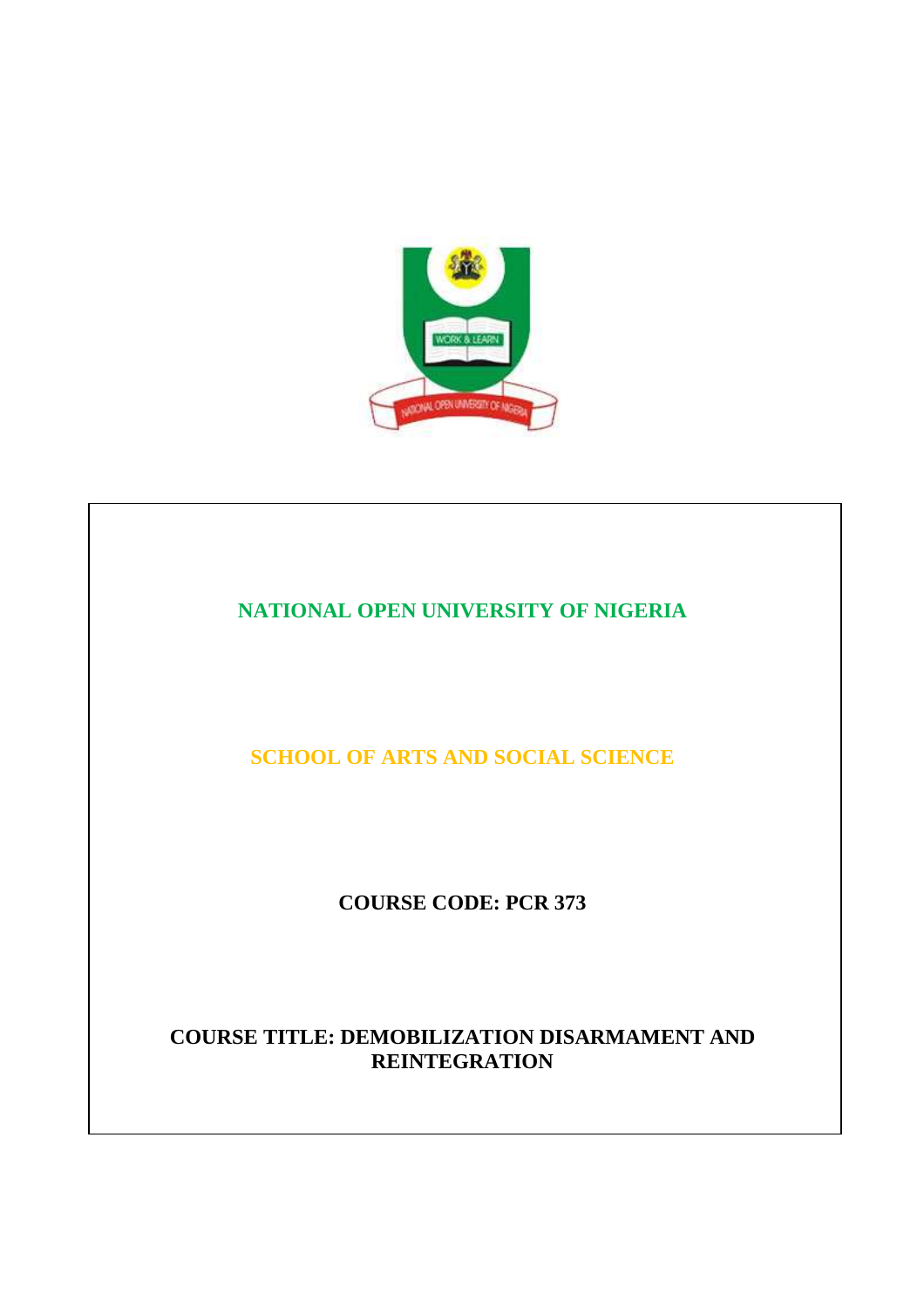# **PCR 373 DEMOBILIZATION DISARMAMENT AND REINTEGRATION**

| <b>Course Developer</b> | Dr. Animasawun A. Gbemisola<br>Center for Peace and Strategic Studies,<br>University of Ilorin |
|-------------------------|------------------------------------------------------------------------------------------------|
| <b>Course Writer</b>    | Dr. Animasawun A. Gbemisola<br>Center for Peace and Strategic Studies<br>University of Ilorin  |
| Course Editor           | Dr. Ayo Hammed<br><b>Faculty of Education</b><br>University of Ibadan                          |
| Course Coordinator      | Mr. Oyedolapo B. Durojaye<br>National Open University of Nigeria<br>Lagos                      |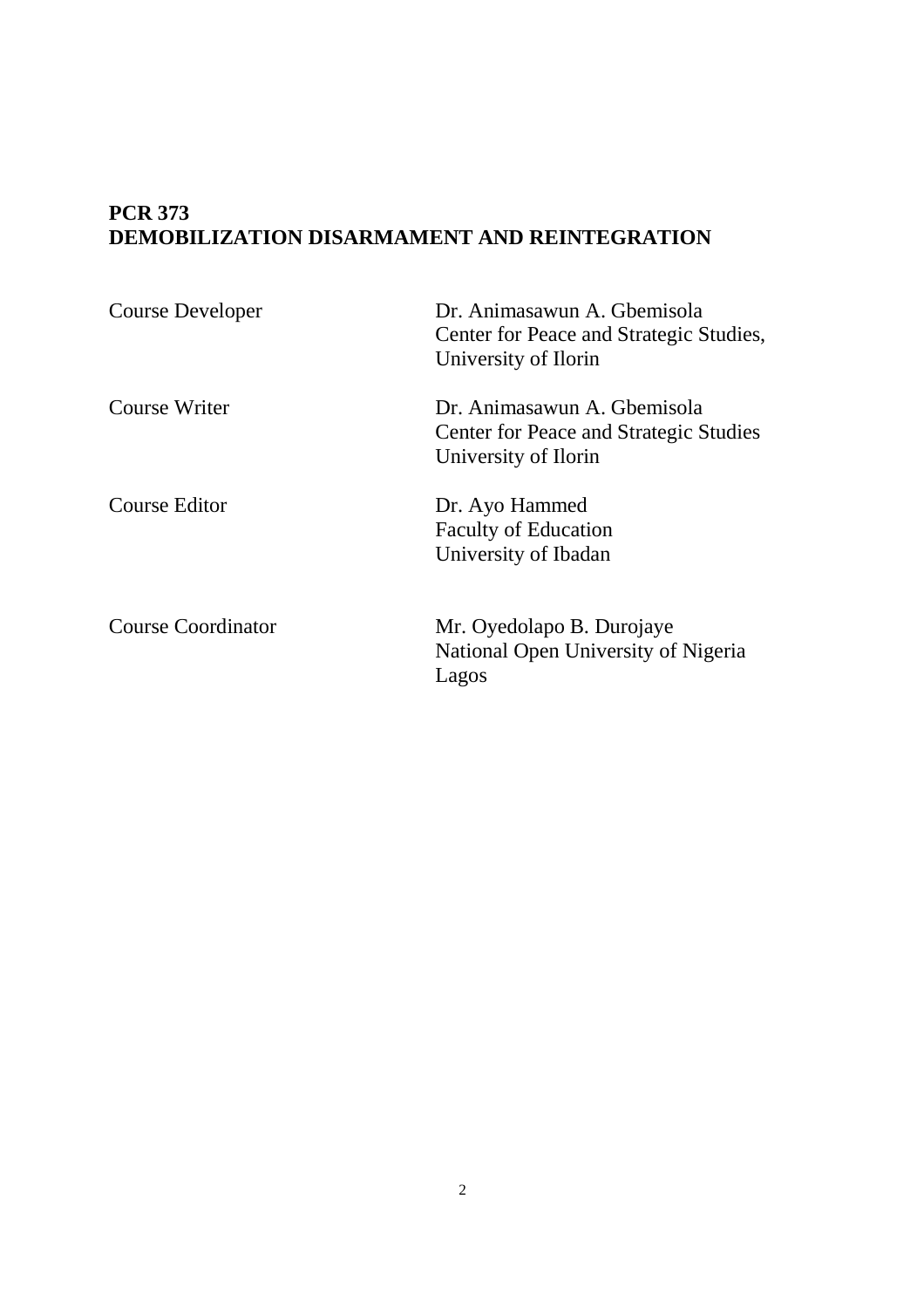# **PCR 373: Demobilization, Disarmament and Reintegration**

# **Module 1**

|         | Unit 1: Definition and Features of Armed Conflict,      |
|---------|---------------------------------------------------------|
| Unit 2: | Weapons in Post-Conflict Communities,                   |
| Unit 3: | Small Arms and its Effects on Communal Conflicts,       |
| Unit 4: | Arms Control and Disarmament                            |
| Unit 5: | Small Arms and Light Arms in Migration and Displacement |

# **Module 2**

|            | Unit 1: Definition of Demobilization           |
|------------|------------------------------------------------|
| Unit $2$ : | Definition of Disarmament                      |
| Unit 3:    | Definition of Reintegration,                   |
| Unit 4:    | <b>DDR</b> and Democratic Transitions          |
| Unit $5:$  | Financial Empowerment and DDR in Post-Conflict |
|            | Communities                                    |
|            | Unit 6: Cash and DDR: Empirical Analysis       |

# **Module 3**

| Unit 1: | The Political Challenges of DDR, |
|---------|----------------------------------|
| Unit 2: | The Socio-Cultural Challenges    |
| Unit 3: | The Economic Dimension,          |
| Unit 4: | The Psychological Challenges,    |
|         |                                  |

# **Module 4**

|  | Unit 1: Status of Body Empowered to Disarm and Supervise |  |  |  |
|--|----------------------------------------------------------|--|--|--|
|--|----------------------------------------------------------|--|--|--|

- Unit 2: Ex-Combatants and the Prospect for Peace in the Post- Conflict Phase
- Unit 3: The Gender Perspectives of DDR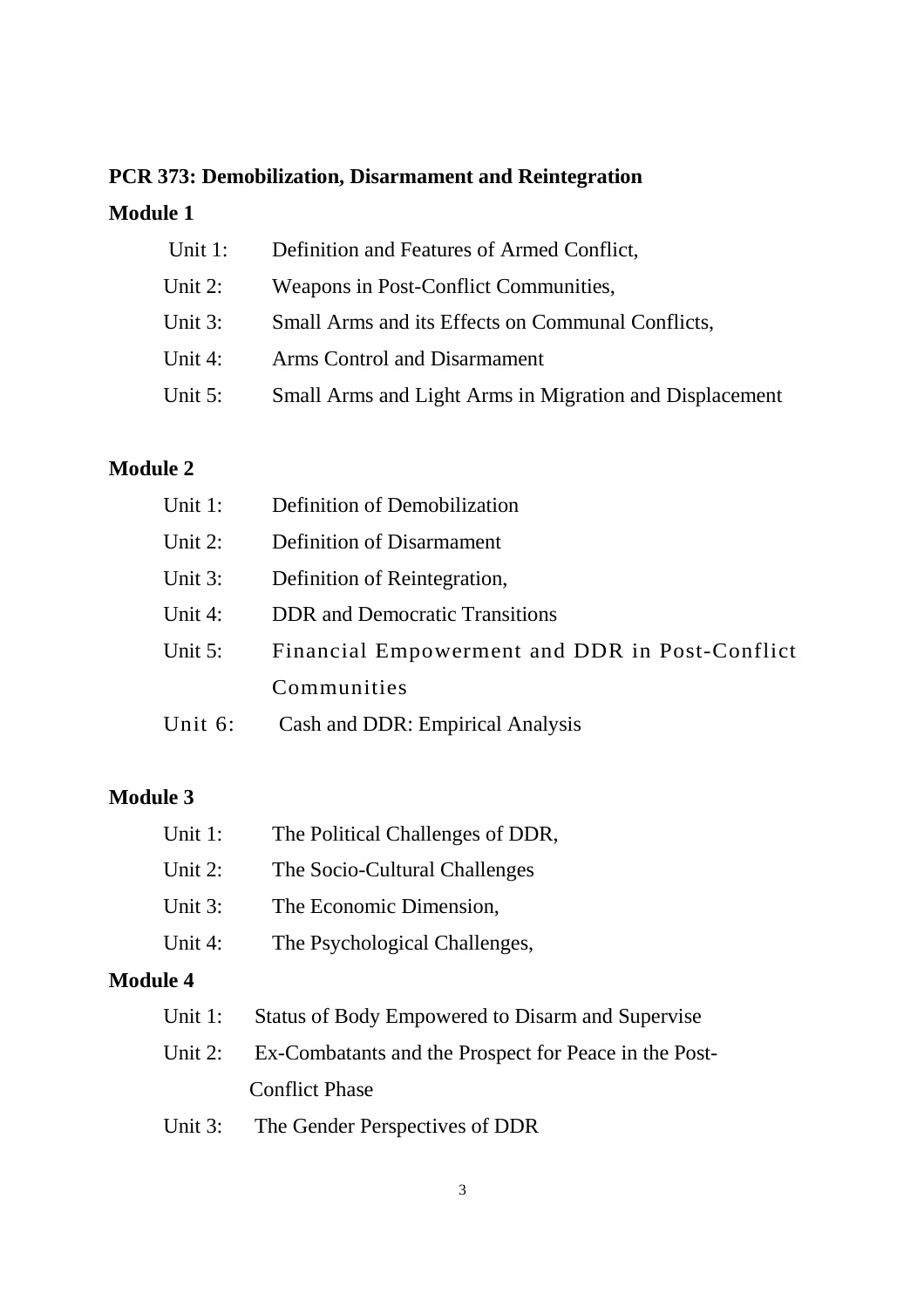- Unit 4: Imperative of Human Security for Successful DDR
- Unit 5: Feminist Perspectives of Human Security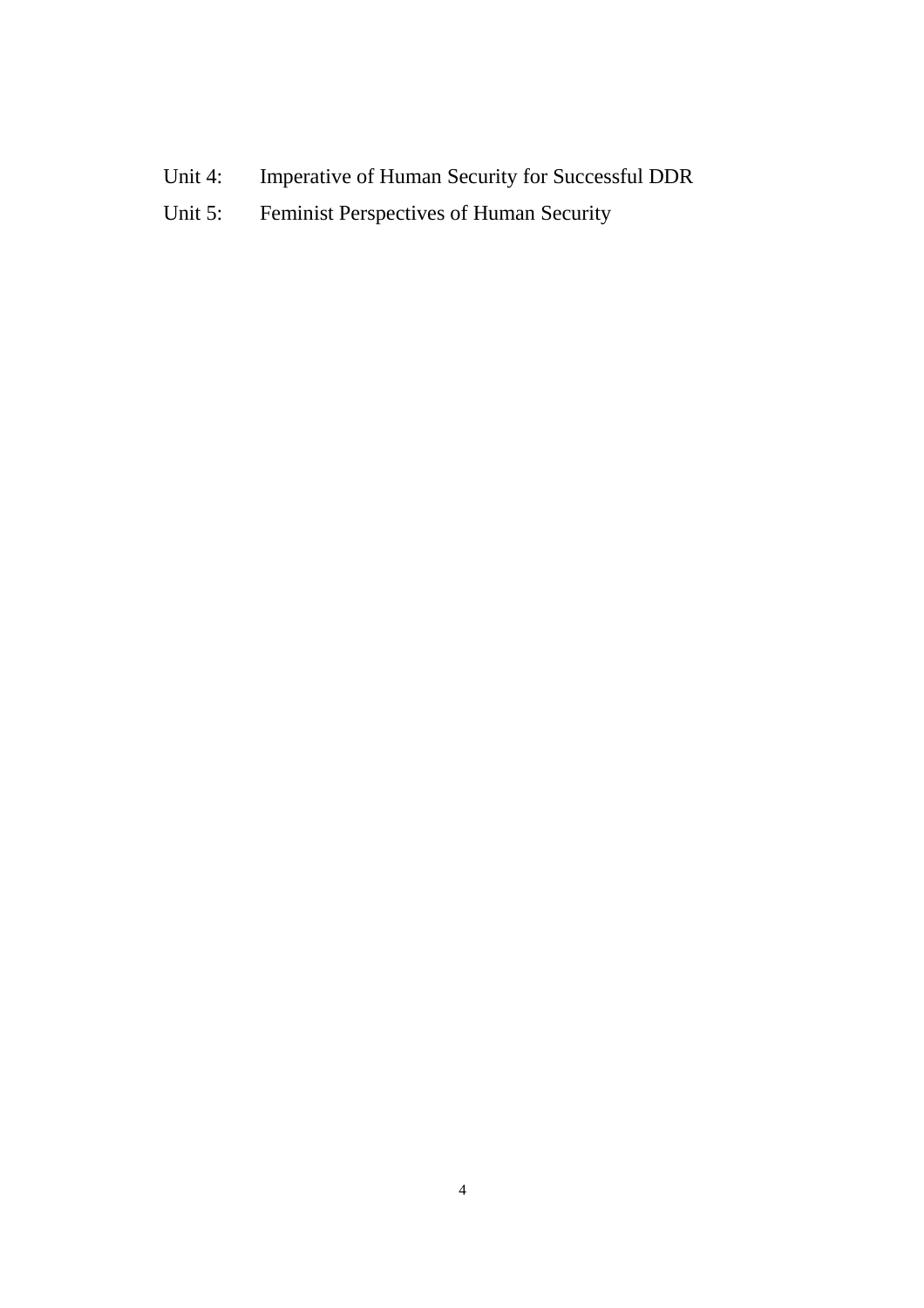### **Module 1**

- Unit 1: Definition and Features of Armed Conflict,
- Unit 2: Weapons in Post-Conflict Communities,
- Unit 3: Small Arms and its Effects on Communal Conflicts,
- Unit 4: Arms Control and Disarmament
- Unit 5: Small Arms and Light Arms in Migration and Displacement

## **Unit 1: Definition and Features of Armed Conflicts**

- 1.0: Introduction
- 2.0: Objectives
- 3.0 Main Contents
- 4.0: Conclusion
- 5.0: Summary
- 6.0: Tutor Marked Assignments
- 7.0: References and Further Reading

# **1.0: Introduction**

For a proper understanding of the peculiar features of an armed conflict, it is necessary to differentiate between violence and conflicts. This helps us in clarifying what actually constitutes an armed conflict.

It is clear that the end of the Cold-War has brought about an increase in the proliferation of the tools of war, reasons which are not our immediate concern in this unit. The reality in Africa however is that warlordism, i.e. the illegal exploitation of resources to fight wars by rebels and militias has been on the increase on the continent. This continues apace with the transition and democratization process in many African states since the 1990s. this phenomenon has been one of the major causes of internal disquiet and tension in many African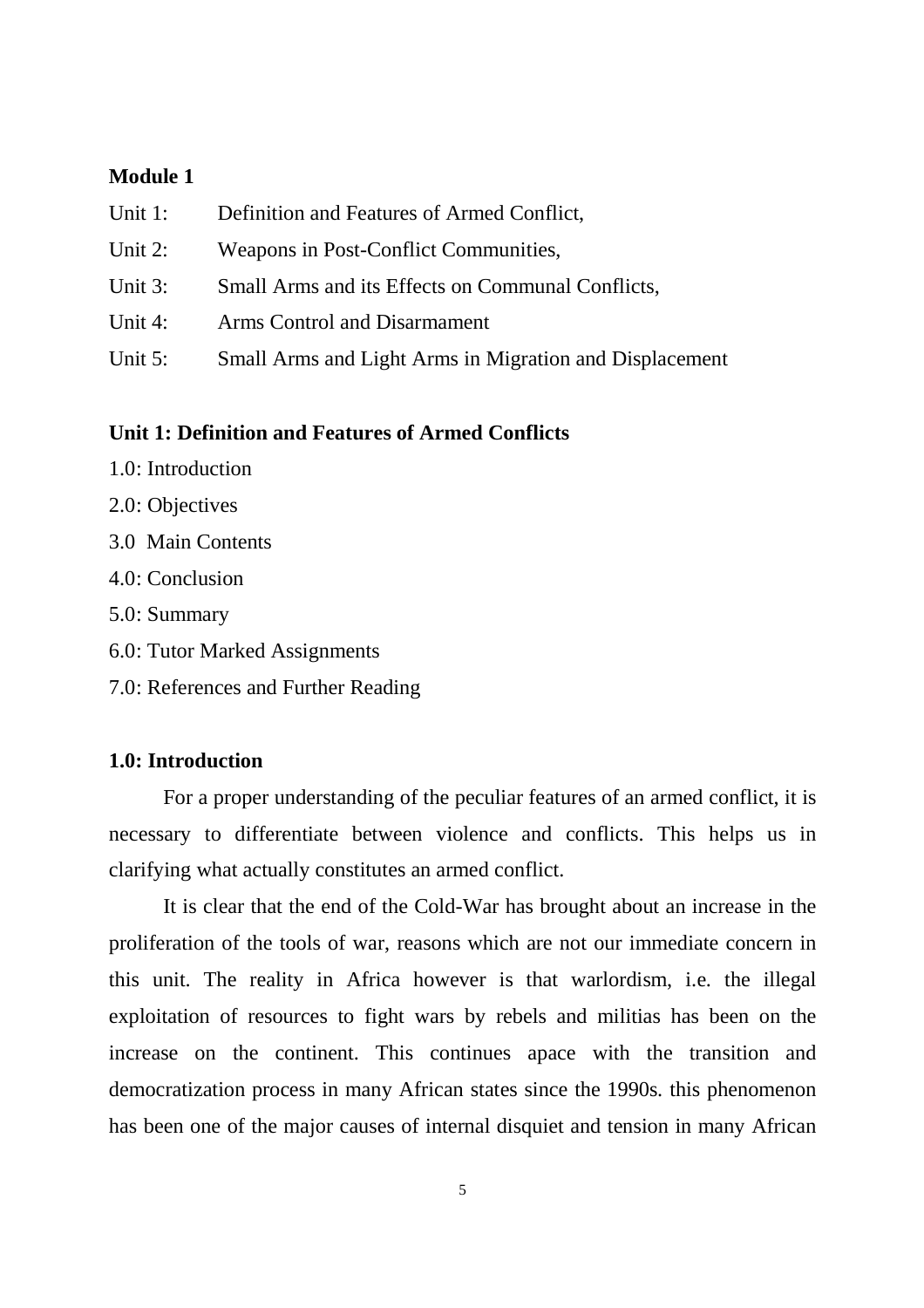states. Consequently, there has been the emergence of many post-conflict states on the continent.

This development has underscored the desirability of DDR processes in many of the post-conflict states. This is why this unit discusses the phenomenon of the upsurge in armed conflicts in post-Cold War Africa. This is in order to provide the basis of understanding of the issues that remotely create the need for DDR processes.

## **2.0 Objectives:**

At the end of this unit you should be able:

- **1.** To define an armed conflict;
- **2.** To identify the main features of an armed conflict;
- **3.** To distinguish between a non-international armed conflict and one that is international.

## **3.0 Main Contents:**

As you must have learnt in previous courses, conflicts can not be wished away in the affairs of men but it must not be allowed to degenerate into violence and chaos. This is why this unit presents a detailed clarification and distinction of conflicts. This is done by differentiating between armed conflicts and conflicts. This is particularly essential for this course because the concept of Demobilization, Disarmament and Reintegration deals basically with the aftermath of armed conflicts. In this unit, we shall start by exposing you to different notions of the concept of conflict, crises violence and armed conflicts. This will be followed by a presentation of the various features of armed conflicts and concluded with the provision of some tools that can be used to illustrate the progression of armed conflicts.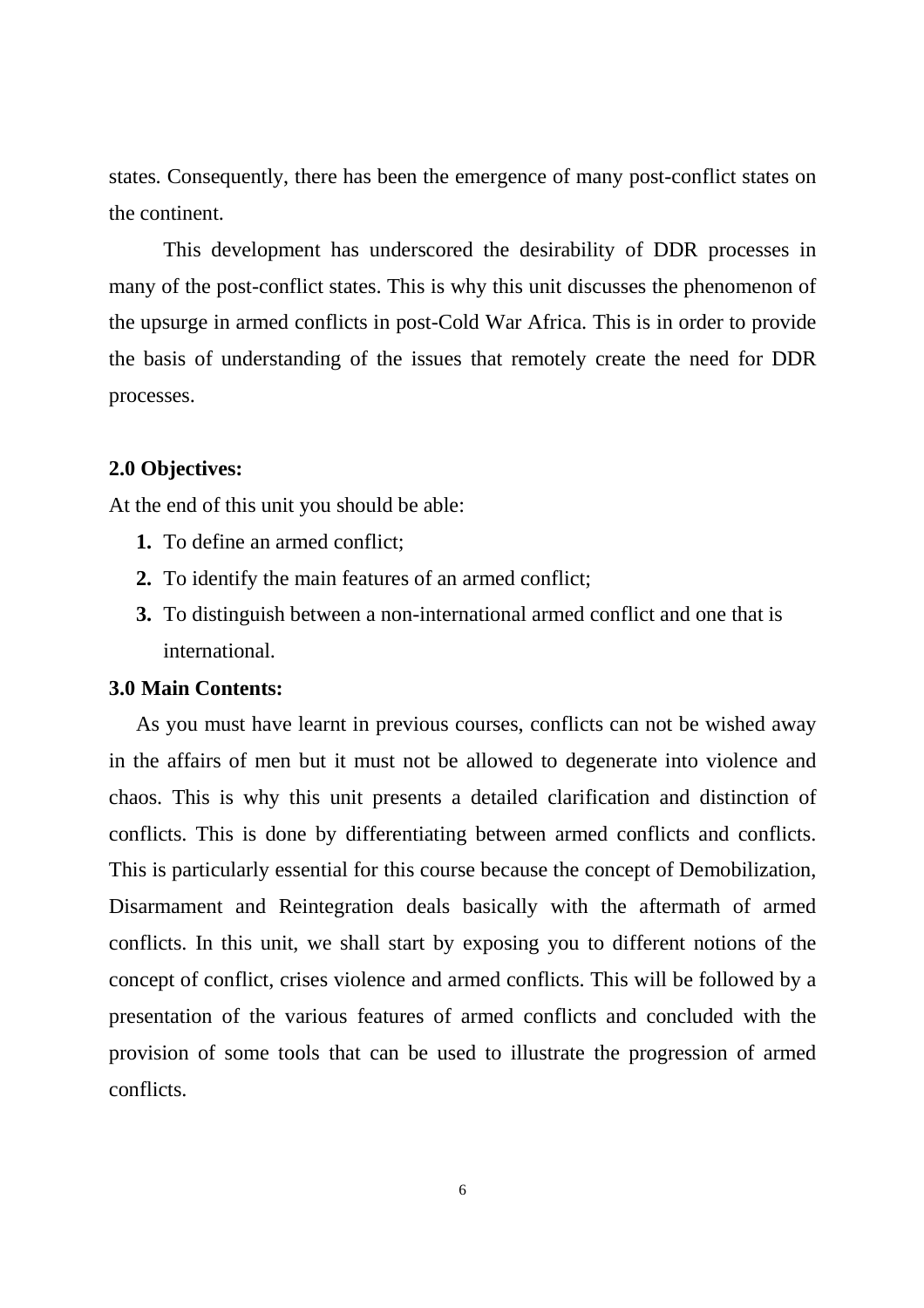Conflict has been defined severally and differently over the years form different perspectives and by different scholars. This has made available a plethora of diversely rich resources to aid research and teaching on the subject. According to Dan Smith an armed conflict can be defined as open, armed clashes between two or more centrally organized parties, with continuity between the clashes, in disputes about power over government and territory. However, our knowledge of conflicts tells us that the motives for embarking on destructive conflicts are more then the stated ones by Dan Smith. Other incentives for destructive conflicts include but not limited to ethnic domination or liberation and religious expansion or liberation amongst others. It is also necessary to state that there is a difference between what constitutes a war and an armed conflict. According to Gleditch (2001) the number of deaths must exceed 999 in a war while that of an armed conflict must be below the fore quoted figure. It must be clarified that armed conflicts are characterized by the use of both conventional and unconventional arms.

Also, in contemporary times the emergence of warlords who seize and use the natural resources of their countries against the civil populace have made domestic armed conflicts to be very deadly and beyond the ability of many state armed forces to cope with. Dan Smith expatiates on the reasons for the widespread of armed conflicts since the 1990s. According to him, at the start of 1990 to the end of 1999 there were 118 armed conflicts globally in which 80 states and two parastate regions were involved and resulting in the death of approximately six million people. This unit posits that if we seek to prevent conflict from escalating into armed warfare, or, failing that, to at least achieve an end to fighting as soon as possible, and if we want to maximise the opportunity for avoiding the return of the war after apparent settlement, we must first be sure that we properly understand armed conflicts and their causes.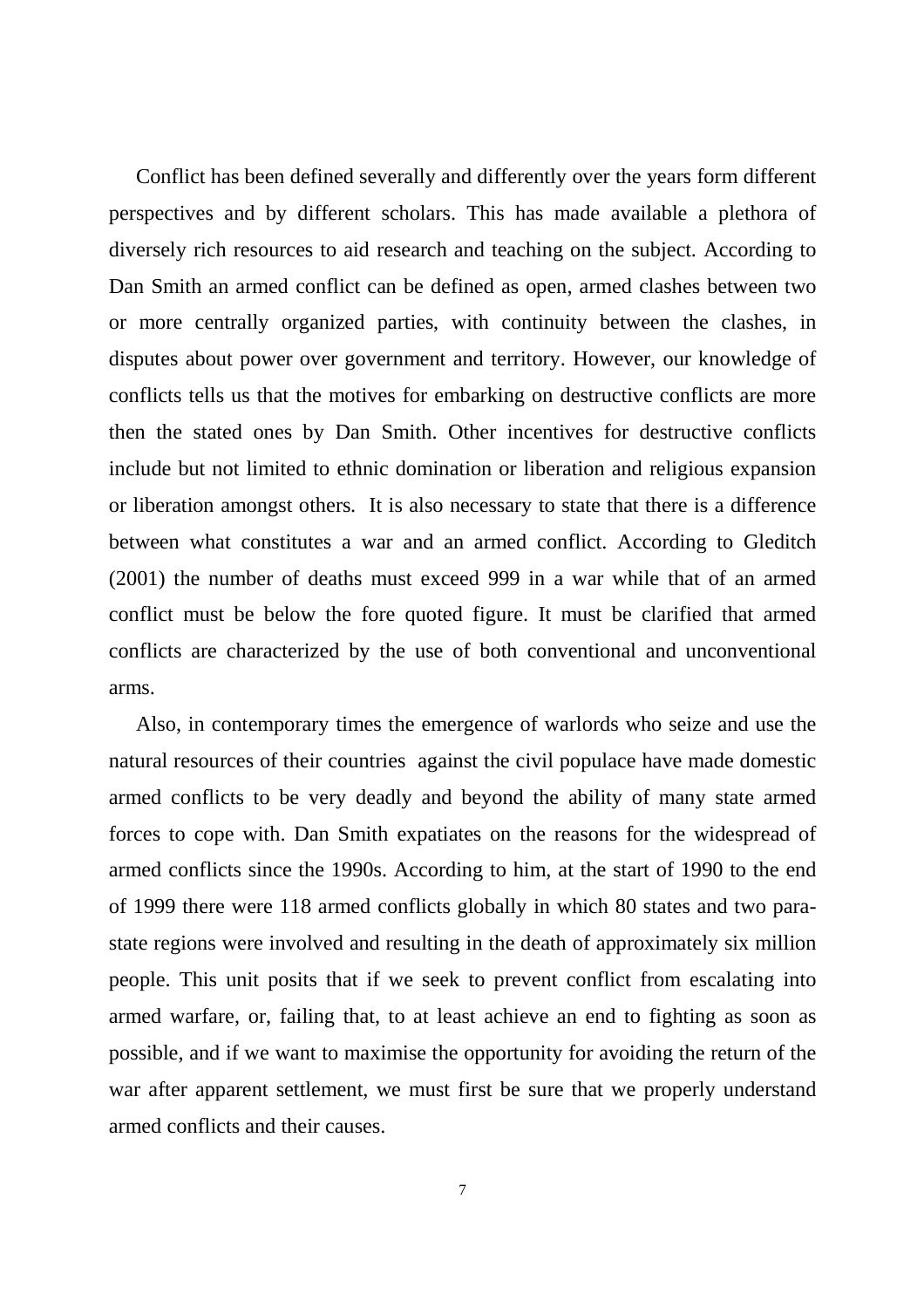Of the 118 armed conflicts which ensued from 1990 to 1999, ten can be strictly defined as inter-state conflicts. Although it is often these conflicts that dominate the headlines and shape the popular view of how contemporary wars are fought, today they account for only a relatively small proportion of overall war. Five can be strictly defined as wars of independence, although the insurgents in many more wars would themselves define their conflicts in those terms. One hundred wars were largely, primarily or even exclusively internal conflicts. The fact that such loose terminology must be used is an indication of the extent to which many wars defy water-tight categorization (Hyden, 2006)

For instance, two wars that are not included in 1999 and 2000 in that total of 100, were entirely internal Ethiopian affairs in every respect except that the site of most of the fighting was in neighbouring Somalia. The war that went on in the Democratic Republic of Congo (former Zaire) from 1998 into 2000 is in a category by itself that is perhaps best regarded as trans-national. It was, in part, a civil war, fought to determine whether President Laurent Kabila should remain in power, and in part an international war for regional power and influence. Angola, Chad, Namibia, Sudan and Zimbabwe were allied with President Kabila's forces, while Rwanda and Uganda fought against them and, in 2000, against each other as well from 56 in 1990 (and 47 in 1989) to 68 in 1992. In those years the initial optimism about the end of the Cold War was quickly supplanted by a new pessimism, in reaction to the apparent wave of new conflicts in the post-Cold War era. As it turns out, however, the number of armed conflicts each year has since stabilised and then even declined (the total of 118 wars 1990-1999, therefore, is made up of 100 primarily civil wars, 2 essentially civil wars, 5 wars of independence, 10 inter-state wars and 1 trans-national war, (Gleditsh 2001, Hyden, 2006 and Patomaki, 2001).

New violent conflicts in Europe (including Russia, Turkey and the Caucasus) account for two-thirds of the increase in the annual incidence of wars in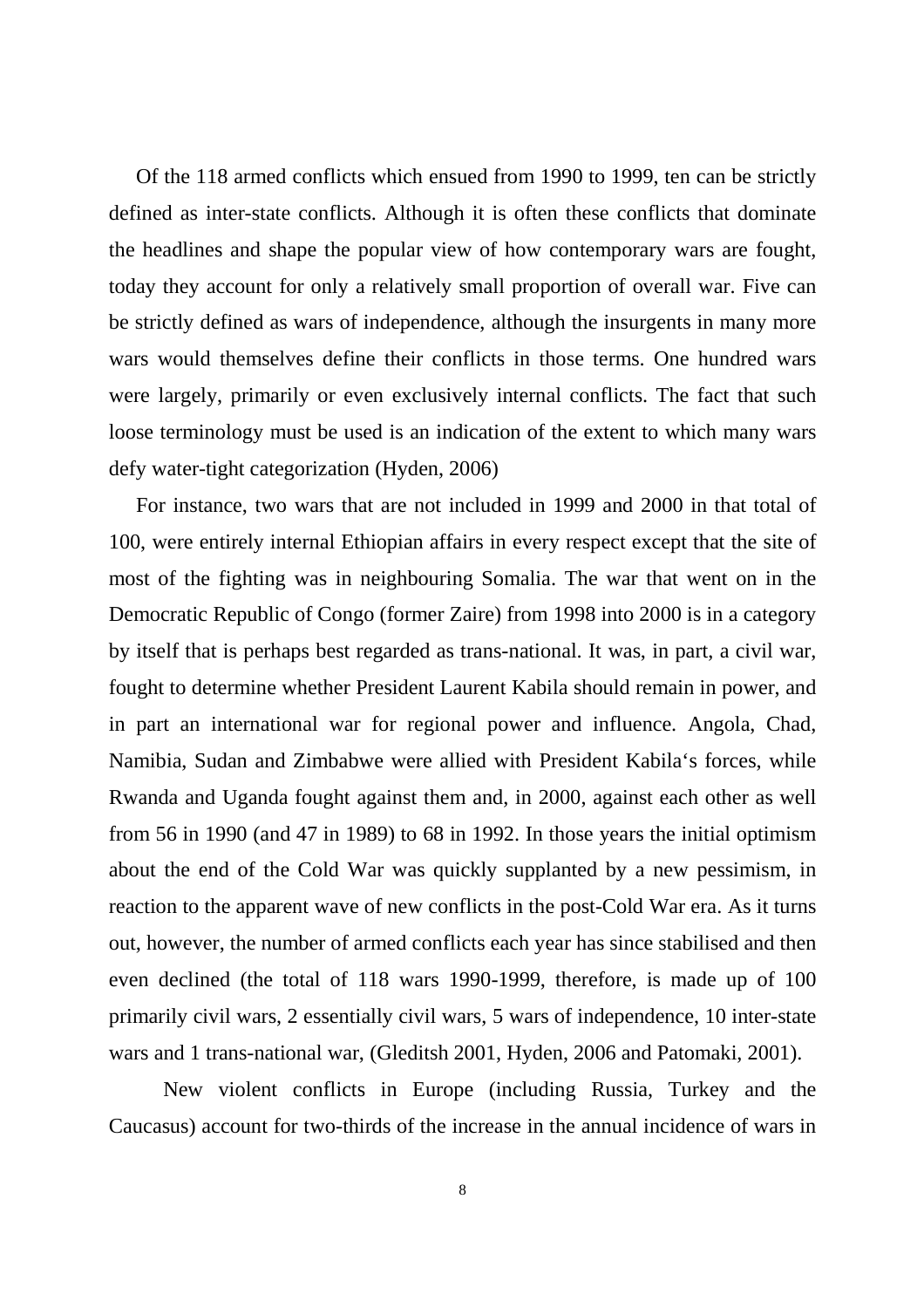the early 1990s. At that time, the region quickly became one of the most violent in the world. The decline in the annual number of armed conflicts after 1992 is likewise largely due to changes in Europe, until the particularly sharp fall between 1997 and 1998. The upsurge in violent conflict in Europe was itself highly concentrated in the Balkans and the Caucasus, in the context of the processes of disintegration in Yugoslavia and the USSR. The fact that that upsurge has now abated suggests that the proliferation of war in Europe in the early 1990s did not herald a new era of violent conflict on the continent, as many commentators feared at the time. Those conflicts were, rather, the violent and tragic symptoms of social, economic and political readjustment following the collapse of the systems of power in Yugoslavia and the USSR. As the effects of those complex readjustments are assimilated at both the national and international levels, their consequences have fortunately become less dramatic and less violent.

Nevertheless, any optimism generated by this conclusion should be tempered by two further considerations. First, on the global level, the old conflicts are very much present. Of the armed conflicts active in 1999, 66 per cent were more than five years old, and 30 per cent had lasted for longer than 20 years. These protracted armed conflicts have proven to be extremely difficult to bring to an end. The world, therefore, is not necessarily entering a new and more peaceful era.

Second, in Europe, most of the armed conflicts that began in the late 1980s or early 1990s, and that are now inactive, have not really been brought to an end. Rather, they have been suspended. This difference between *ended* and *suspended* is crucial to understanding the problem of armed conflict today. The international political landscape is disfigured by wars that resume after not only the signing of cease-fires, but even after the conclusion of peace agreements. In the past decade alone, among the wars that have resumed after the conclusion of cease-fires or apparent peace agreements, it is possible to count those in Angola, Burundi,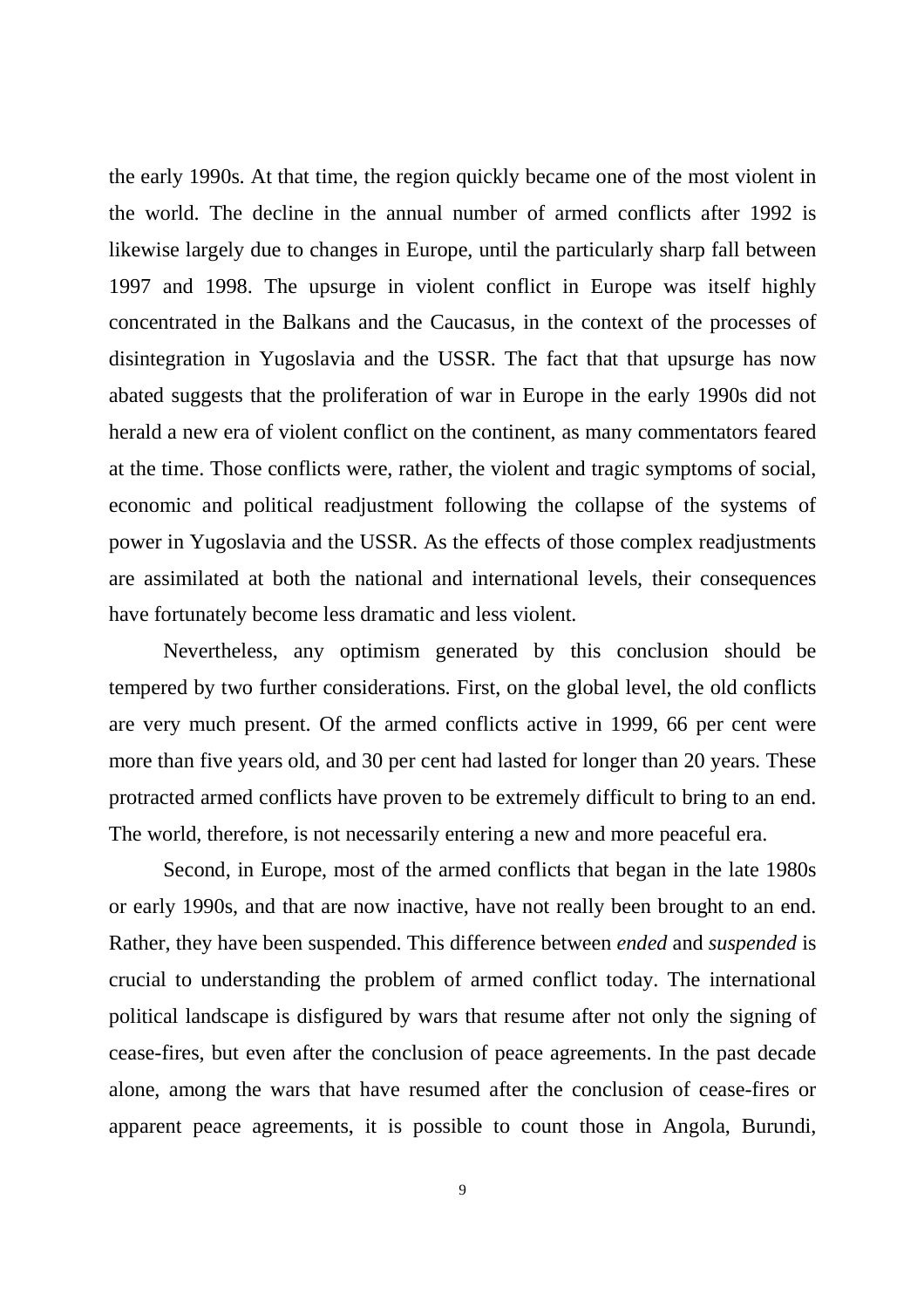Cambodia, Chechnya, Croatia, Democratic Republic of Congo, Eritrea and Ethiopia, Kosovo, Liberia, the Philippines, Rwanda, Sierra Leone and Sri Lanka. Often the wars return with even greater ferocity and destructiveness, and almost always at particularly high cost for the civilian population.

There are many different reasons for the resumption of war: these can be grouped under four headings. The first is simple insincerity by one or both parties (the Revolutionary United Front (RUF) in Sierra Leone is a case in point; it cannot be trusted to keep any agreement). The second reason is disappointment on the part of one or both of the parties. This may often seem, from the outside, to be the same thing as insincerity. There are many cases in which one side's acceptance of a peace agreement is only conditional, although the condition is neither publicly stated nor part of the peace agreement. In some cases, one side strongly expects to win the post-war election and only for that reason agrees to sign the peace agreement. If that expectation is not realised, they go back to war. UNITA in Angola is an example.

The third reason is internal disagreement and even fragmentation on one or both sides. This, too, may seem to be insincerity. Peace agreements often bring the tensions and conflicts within each party to the surface; the unity that was maintained for the sake of the war can quickly disintegrate if and when peace comes. Indeed, the imminence of peace can often appear to be a threat to one part of the coalition on one side of the conflict, frustrating their capacity to fulfill longterm aims. Consider the splinter groups from the IRA in Northern Ireland in this context, or the rejection of the peace process in Israel and the West Bank by militants both in Israel and among the Palestinians.

The fourth reason for the resumption of war is that the underlying causes of armed conflict remain. Failure to address the long-term causes of the conflict will mean that all efforts at reconstruction are doomed to be, at best, cosmetic. Five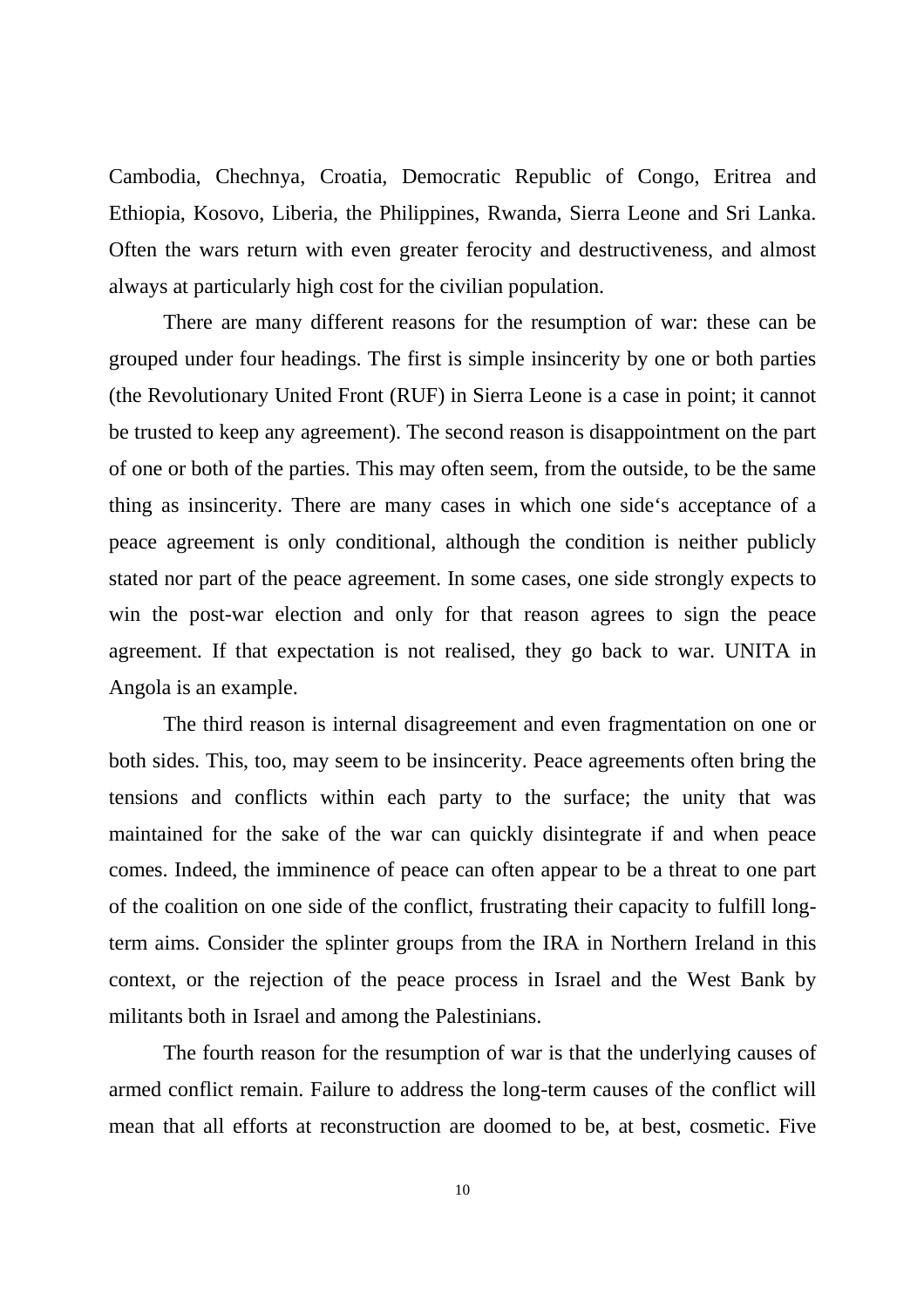years after the Dayton Agreement to end the war in Bosnia-Herzegovina, most observers continue to see a high risk that the war will resume if the international armed peacekeeping force were to withdraw.

The fundamental instability of peace agreements is one primary explanation for the fact protracted conflict is common – a major feature of contemporary war, as noted briefly above. Taber (1970) explains a second reason for contemporary wars lasting for many years in terms of the relative weakness of the insurgent forces. The guerrillas can control the pace and intensity of combat by deciding where and how to strike; unless government forces are able and willing to locate major targets and strike pre-emptively the result will be a long, limited war, a rumbling conflict that erupts intermittently.

This is why combat zones are very often confined to one part of the country. It is perfectly possible for reporters, politicians, researchers, businessmen, diplomats, World Bank experts and other outsiders to visit the capital of a war-torn country and yet not to know that a war is going on. Because many armed conflicts are localised and remain relatively low-level for several years on end, they do not make good stories for the international news media. These conflicts rarely produce clear cut events such as victories, triumphs and disasters; they simply linger on as a slow torture for the participants. However, this should not create the illusion of their capacity to escalate suddenly and viciously. When that escalation occurs, it often seems to international observers to have come out of a clear blue sky. Such was the initial reaction to the massacres in Rwanda in 1994. Regardless of this, not only did those massacres take place against a historical background of repetitive cycles of mass killings, but also it is now known that there were many signs of imminent tragedy that were ignored until after it was too late (Adelman and Suhrke 1996).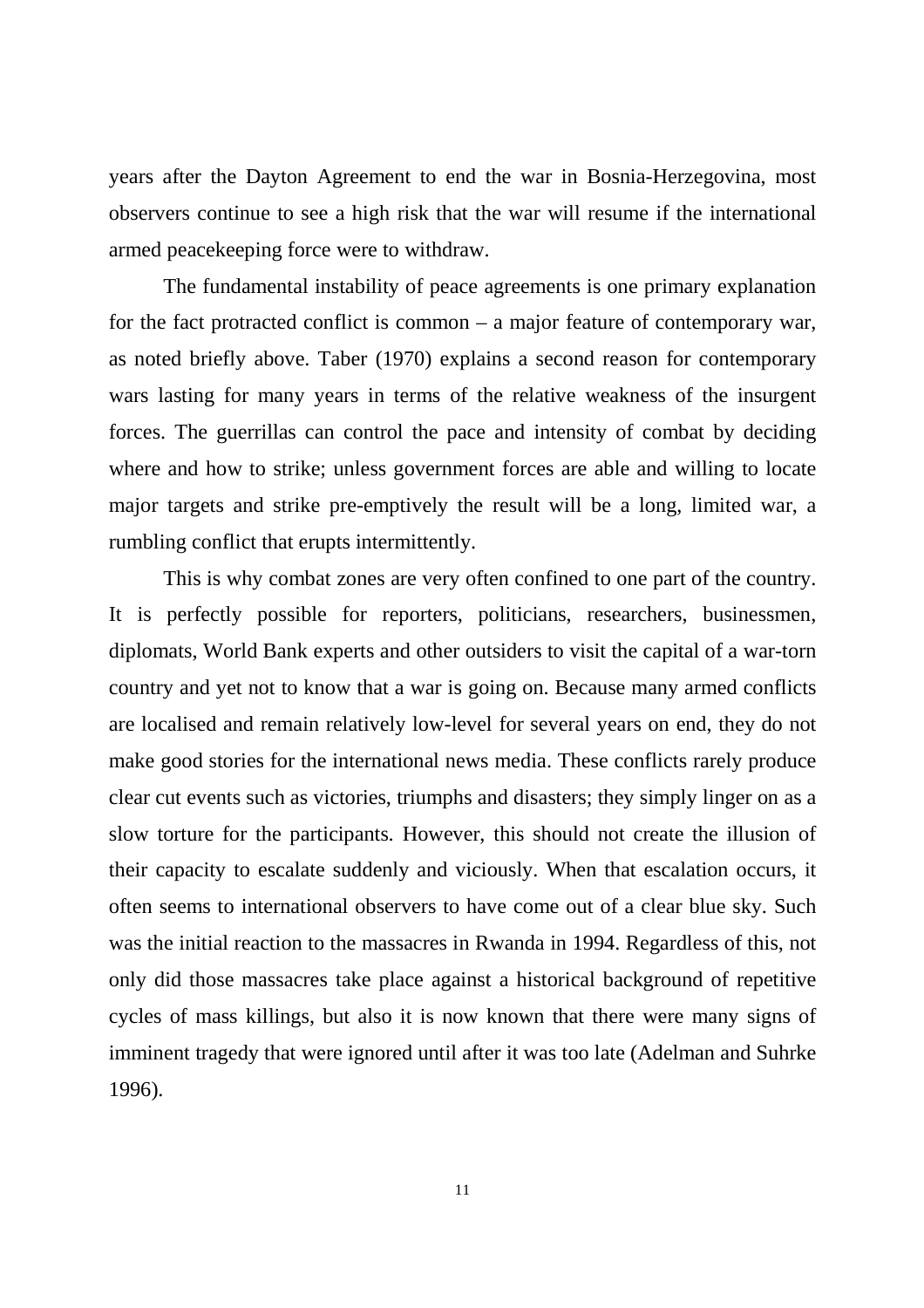### **3.1 Features of Armed Conflicts**

This section of the unit will dwell largely on the phenomenon of armed conflicts from the perspective of intra-national conflicts that have become widespread since the end of the Cold-War. The features of armed conflicts will be seen from two perspectives. These are from the local and international perspectives of armed conflicts. According to Karen Costello, they are:

# **The Adversary**

There is a common saying that it takes two to tango, so also, it takes at least two parties for an armed conflict to ensue. Therefore, there must be an adversary first and foremost for armed conflict to break out. There must also have been a broken relationship with irreconcilable differences before they would ideally resort to armed conflicts. In many ethnically plural countries, it is not uncommon for neighbours to be each other's worst adversities. This is usually due to conflicts that may touch on resources, values and mismanagement of information or wrong perception. In the context of communal conflicts, the contiguity communities have made rivalry more intense. This is similar to its definition by (Barash & Webel, 2003). Rivals were those use a common stream going by the meaning of the Latin word *rivus*. Therefore, it should be expected that rivals would confront themselves if there is scarcity of water. This to large extent offers insight into many of the domestic conflicts in Africa.

#### **Dangers**

At the beginning of this course you must have learnt that inherent in any conflict are dangers and opportunities depending the way they are handled. Danger and conflict are inseparable and related to these is fear is an ever-present element in damaged relations. This often makes parties to take preemptive actions against each other. In the context of armed conflicts whether guerrillas, civil insurgencies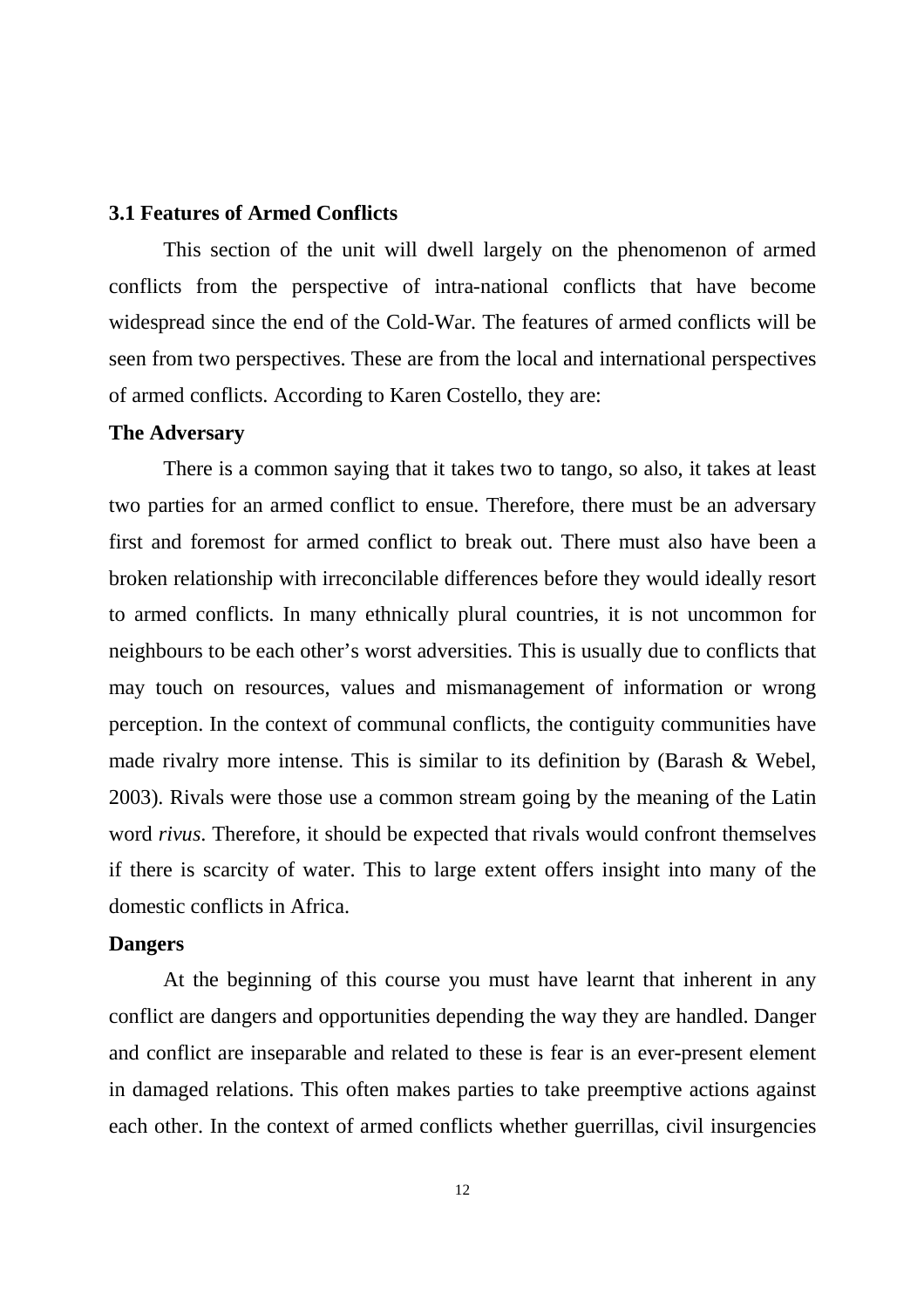or militias the fear of being defeated or losing often worsens the conflict and hardens the stance of party in the conflict. Properly trained and prepared personnel can manage their fear and exploit its stimulant effects. Uncontrolled, it rapidly degrades individual and group cohesiveness and effectiveness in battle. The effect of fear on operations is thus a measure of the standards of training, leadership and readiness of combat forces. As students of peace studies and conflict resolution, we should bear in mind that fear is a major factor predisposing disputing parties to take arms.

## **Friction**

Friction is a concept that is very difficult to understand without the personal experience of conflict. It is defined as the features of war that resist all action, make the simple difficult and the difficult seemingly impossible. Carl von Clausewitz (1780-1831) in his book *On War* explained friction by pointing out that what was important in war was very simple and that in war the very simple became progressively more difficult to achieve. This process was not only due to the multitude of problems which arise in attempting any complex activity in an uncertain and changing environment, but because of the presence and actions of an unpredictable adversary and, most important of all, because of the effects, both conscious and subconscious, of fear.

### **Uncertainty**

The concept of uncertainty is related to *friction* and recognises that a lack of accurate and timely information, errors, confusion and contradictions combine to create what is known as the *fog of war*. Highly complex situations must be faced and dealt with when there is insufficient time for complete planning and investigation of the issues. In particular, peace advisers or practitioners need to be *risk aware* rather than *risk averse* in order to offer accurate analyis and persuade the appropriate individuals to be pro-active. The best preparation for this problem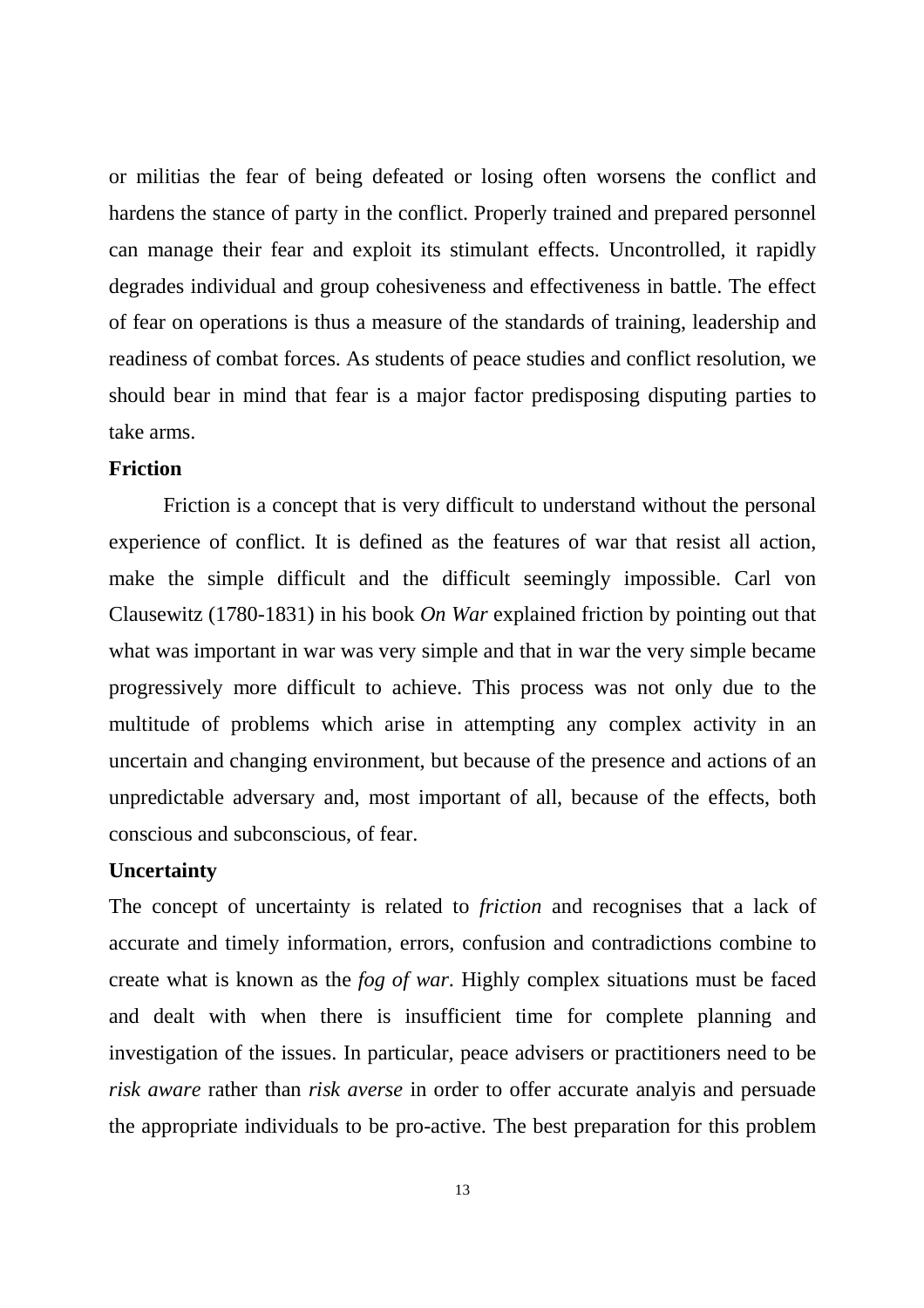is not only to understand its practical inevitability in time of conflict, but to ensure that unity of command and understanding of the aim are supported by coherent and comprehensive doctrine and practised by realistic and demanding exercises.

## **The Use of Children**

There have been many studies on this and despite so, this has not stopped in many places where armed conflicts are taking place. It has been observed lately that this is o more limited to boys alone as it now includes girls and in this context, the sad experiences of Liberia and Sierra Leone readily come to mind. We must not assume that this is a new phenomenon because Oluwaniyi (2003) reveals that the earliest form of children's involvement in war was in 1212 when two armies of children from France and Germany joined to with adult soldiers to recapture the Holyland. Furthermore, the "war to end all wars" of 1915 has become significant in Britain till date because of the death of Jack Cornwell, who enrolled and was trained as one of six hundred boys by the Royal Navy but died while defending his country. Therefore it is not limited to guerrillas or militias alone though more pronounced and peculiar to them. He is today an hero because his statue is in over 120, 000 schools in Britain. It was a common practice by the Germans to use children as their last line of defence during the first and second world wars.

## **The use of Arms**

 Small arms in this context refer to weapons designed for personal use, (Okpeyi Jnr, 2008). These are self-loading guns and revolvers, pistols, rifles and carbines, sub-machine guns, assault rifle and light machine guns. He describes light weapons as ; heavy machine-guns, hand-held under barrel and mounted grenade launchers, portable anti-air craft guns, portable anti-tank guns, recoilless rifles, portable launchers of anti-tank missiles and rocket systems, portable launchers of anti-air craft missile systems and mortars of calibers of less than 100mm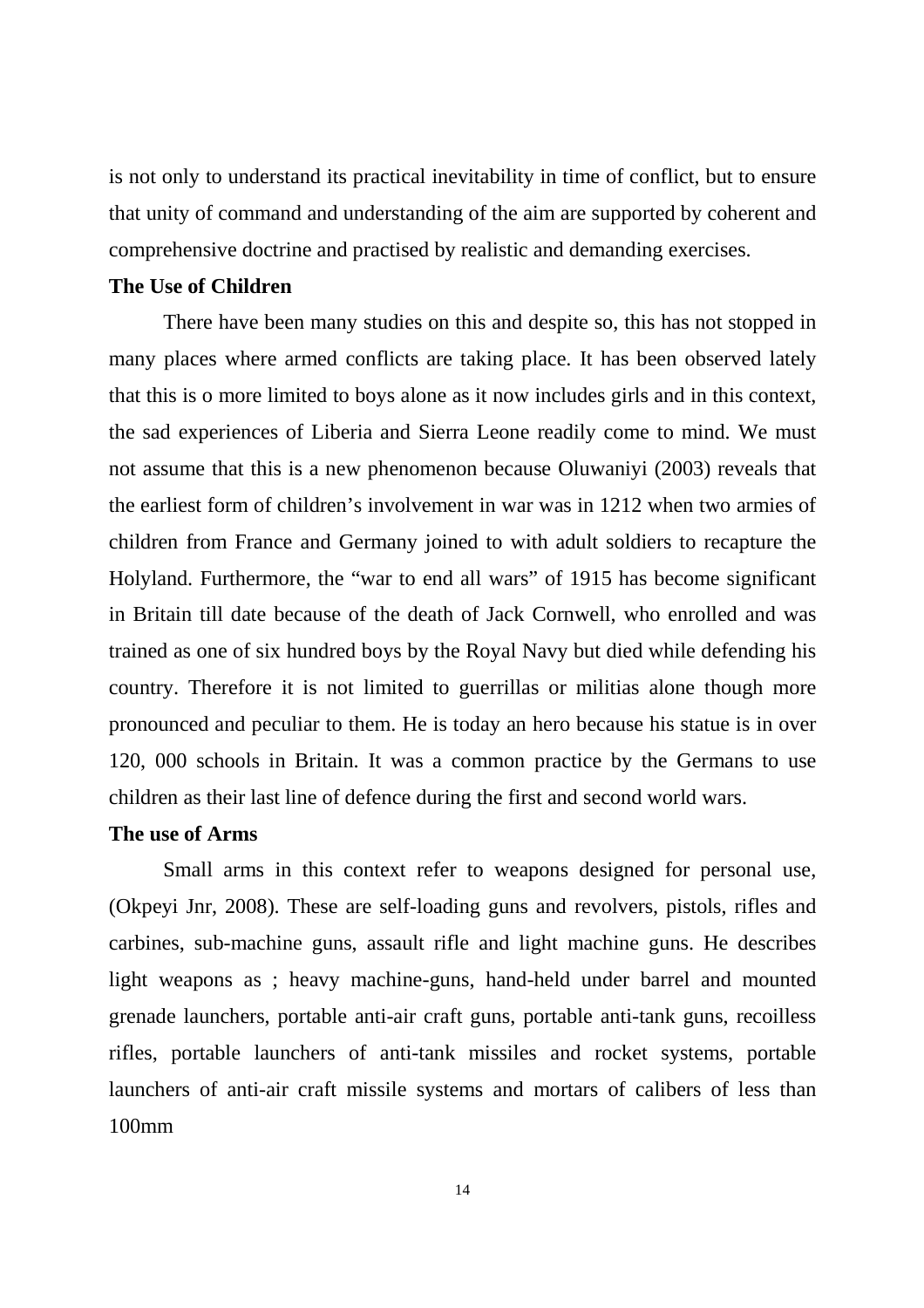## **3.2 International and Internal Dimensions of Armed Conflicts.**

The reality of armed conflicts transcending borders other than their place of primary occurrences and the involvement of neighbouring states have largely informed the notion of internationalized and internal armed conflicts. The subsection will be guided by the position of the humanitarian law which posits that irrespective of the nature of armed conflicts, there must be the application of certain rules of conduct in order to minimize casualties.

The views of Stewart (2003) are very instructive in understanding this. According to him, the term "internationalized armed conflict" describes internal hostilities that are rendered international. The factual circumstances which can achieve that internationalization are numerous and often complex: the term internationalized armed conflict includes war between two internal factions both of which are backed by different States; direct hostilities between two foreign States that militarily intervene in an internal armed conflict in support of opposing sides; and war involving a foreign intervention in support of an insurgent group fighting against an established government. The most transparent internationalized internal armed conflicts in recent history include NATO's intervention in the armed conflict between the Federal Republic of Yugoslavia (FRY) and the Kosovo Liberation Army (KLA) in 1999 and the intervention undertaken by Rwanda, Angola, Zimbabwe, Uganda and others, in support of opposing sides of the internal armed conflict in the Democratic Republic of Congo (DRC) since August 1998.

## **4.0Conclusion**

From the preceding presentation it is apparent that the scourge of armed conflict stares us in the face. In Africa it has become a feature of the democratization processes in many of these countries. In some settings, it has brought about a truncation of the democratic processes. These conflicts have assumed more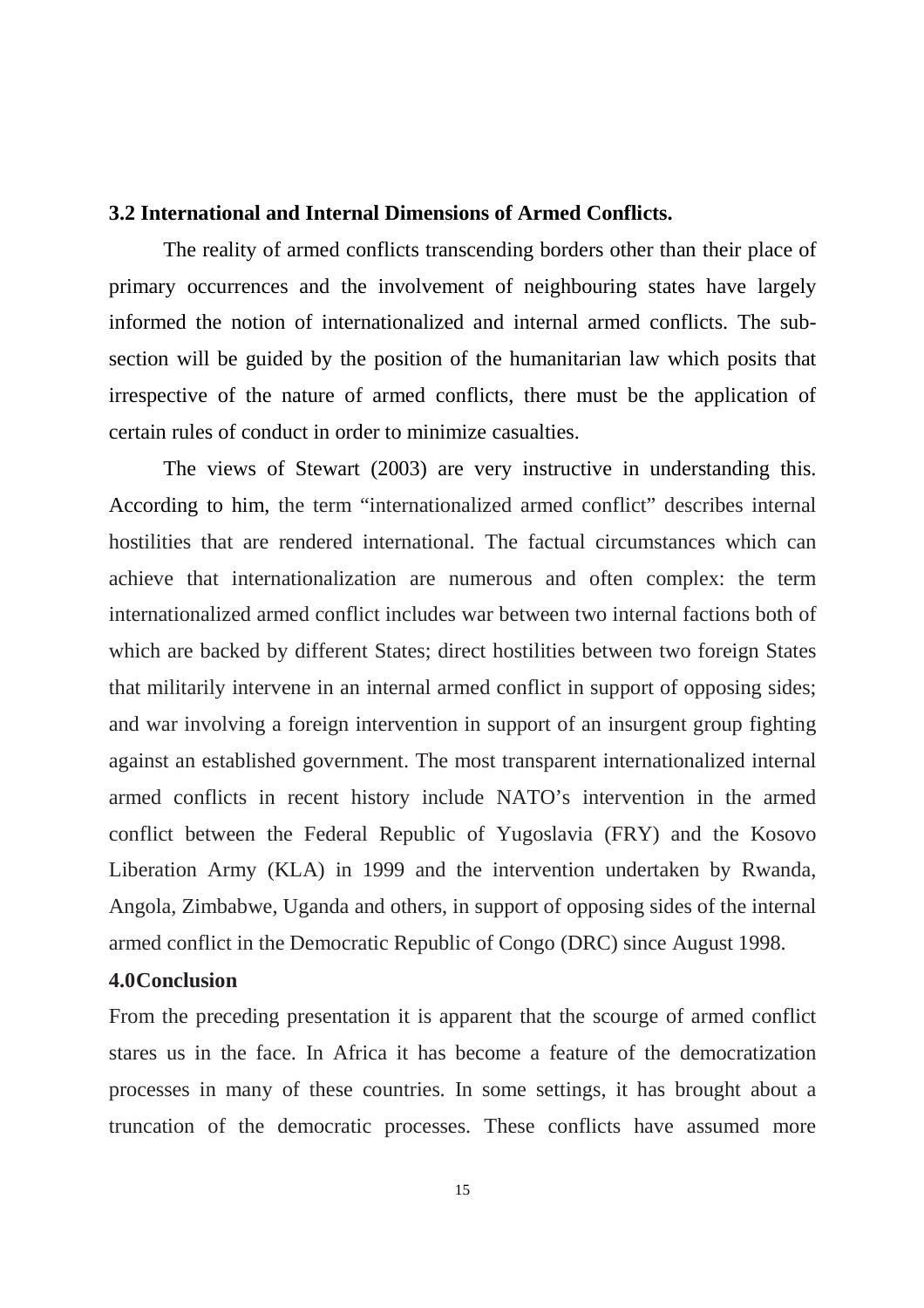horrendous dimensions as a result of the use e of arms. It has also called to question the sovereignty of some states because of its trans-border dimension which has made it internationalized.

### **5.0 Summary**

 The unit dwelled on the meaning and features of armed conflicts. It supported with empirical instances the reality of the upsurge in violent conflicts all over the world since the end of the Cold-War. The international dimensions of these violent conflicts were also presented. All these have direct and indirect effects on the creation of post-conflict communities where the processes of DDR are required.

# **6.0 Tutor Marked Assignments**

1. Distinguish with illustrations the difference between war and conflicts.

2. Enumerate and discuss the features of armed conflicts that you studied in this unit.

3. What are the dimensions of armed conflicts since the 1990s?

4. In your opinion, how can what you have studied in this unit make the processes of DDR imperative?

# **7.0 References and Further Reading**

Adelman, H. and Surkhe, A. (1996). *The International Response to Conflict and* 

Genocide Lessons from the Rwanda Experience, Study 2 Early Warning and Conflict Management. Joint Evaluation of Emergency Assistance to Rwanda. Copenhagen

Barash, D and Webel, P. (2003). *Peace and Conflict Studies* .Washington D.C Sage Publications.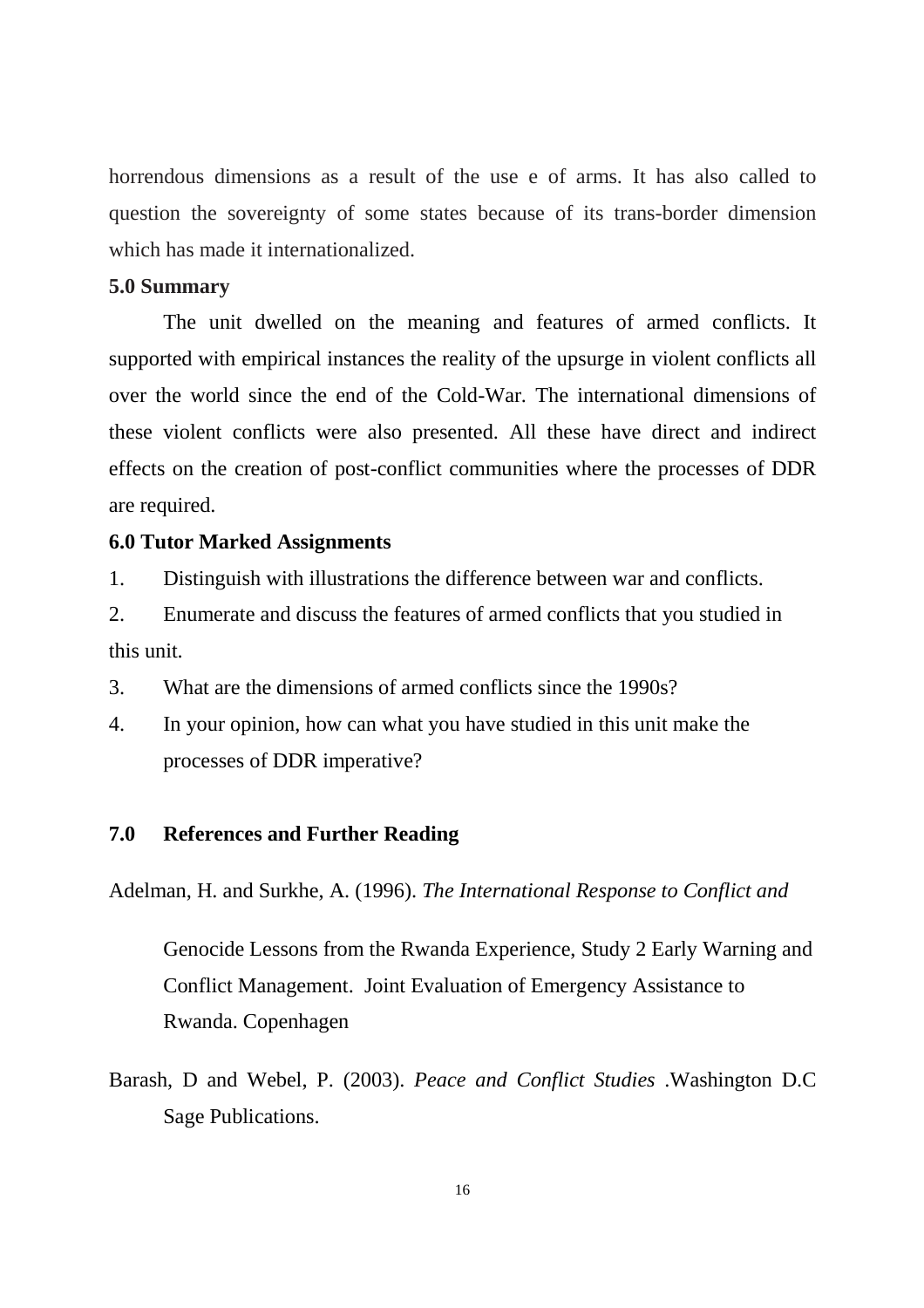- Berdal, M and David H. U. (2009) (Eds). *Reintegrating Armed Groups After Conflict: Politics, Violence and Transition* Abingdon: Routledge, 2009.
- Okpeh, O.O (2008). 'Inter-Group Migrations, Conflicts and Displacements in Central Nigeria'. In: Falola, T and Okpeh, O.O (Eds). *Population Movements, Conflicts and Displacements in Nigeria*. Trenton, Africa World Press
- Gleditsch, N.P. (2001). 'Environmental Change, Security and Conflict'. In: Crocker, C.A; Hampson, F.N; and Aall, P. (Eds). *Turbulent Peace The Challenges of Managing International Conflict*. Washington, D.C. United States Institute of Peace.
- Oluwaniyi, O. (2003). 'The Phenomenon of Child Soldiers in Liberia and Sierra Leone'. In: *African Journal of Peace and Conflict Studies*. Vol 1, NO 1, June 2003
- Patomaki, H. (2001). 'The Challenge of Critical Theories: Peace Research at the Start of The New Century'. In: *Journal of Peace Research, Vol 38, NO 6, (Nov. 2001), pp 723-737*
- Verhey, B. *Child Soldiers: Preventing, Demobilizing and Reintegrating*. Accessed on 30-5-2009 at http://www.worldbank.org/afr/wps/wp23.pdf .
- Spencer, D. "Demobilization and Reintegration in Central America." , February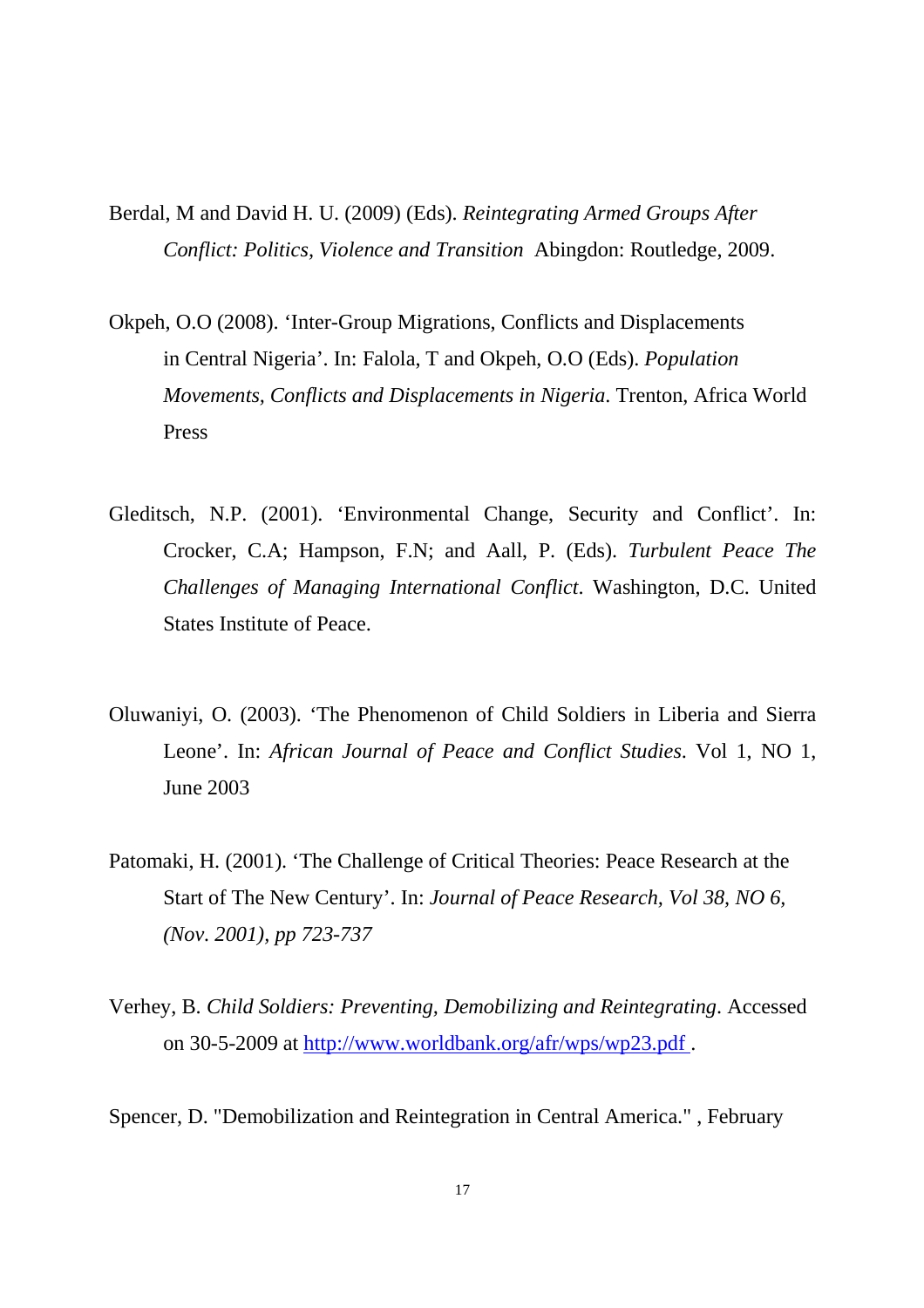# 1997 Accessed on 29-5-2009 at

http://www.bicc.de/publications/papers/paper08/paper8.pdf.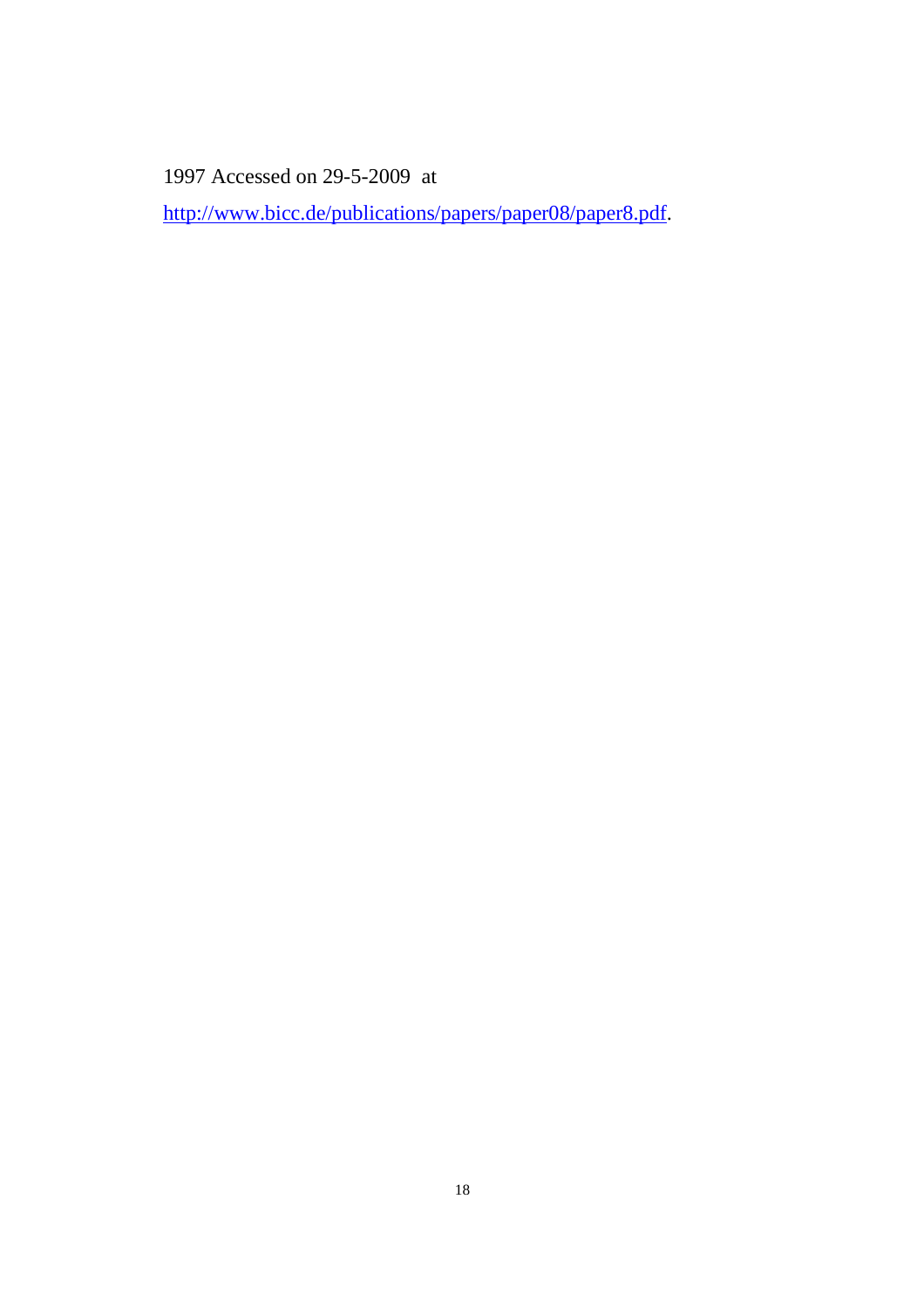### **Unit 2: Weapons in Post-Conflict States**

- 1.0: Introduction
- 2.0: Objectives
- 3.0: Main Contents
- 4.0: Conclusion
- 5.0: Summary
- 6.0: Tutor Marked Assignments
- 7.0: References and Further Reading

# **1.0Introduction**

A study or discussion on disarmament, demobilization and reintegration would be incomplete without a proper understanding of the features that characterize armed conflicts. One of these is the use of arms. Ordinarily, the thought that arms would play any damaging or instrumental role in intra-national conflicts years back would have been ignored with a sleight of hand. However, recent events now reveal an urgent need to focus on ways of addressing the challenges of surplus arms that constitute sources of danger in many post-conflict communities. This is against the background of intense inter and intra-ethnic conflicts that have become characterized with deadly weapons. This is why this unit introduces you to the basics of arms. The essence of this is to broaden your view of the issues that make the processes of DDR imperative with the hope that this would enhance your understanding and handling of the processes when you come across them.

### **2.0 Objectives**

At the end of this unit, you should be able to:

- 1. Know the characteristics of weapons and arms.
- 2. Know the implications of surplus arms in post-conflict communities.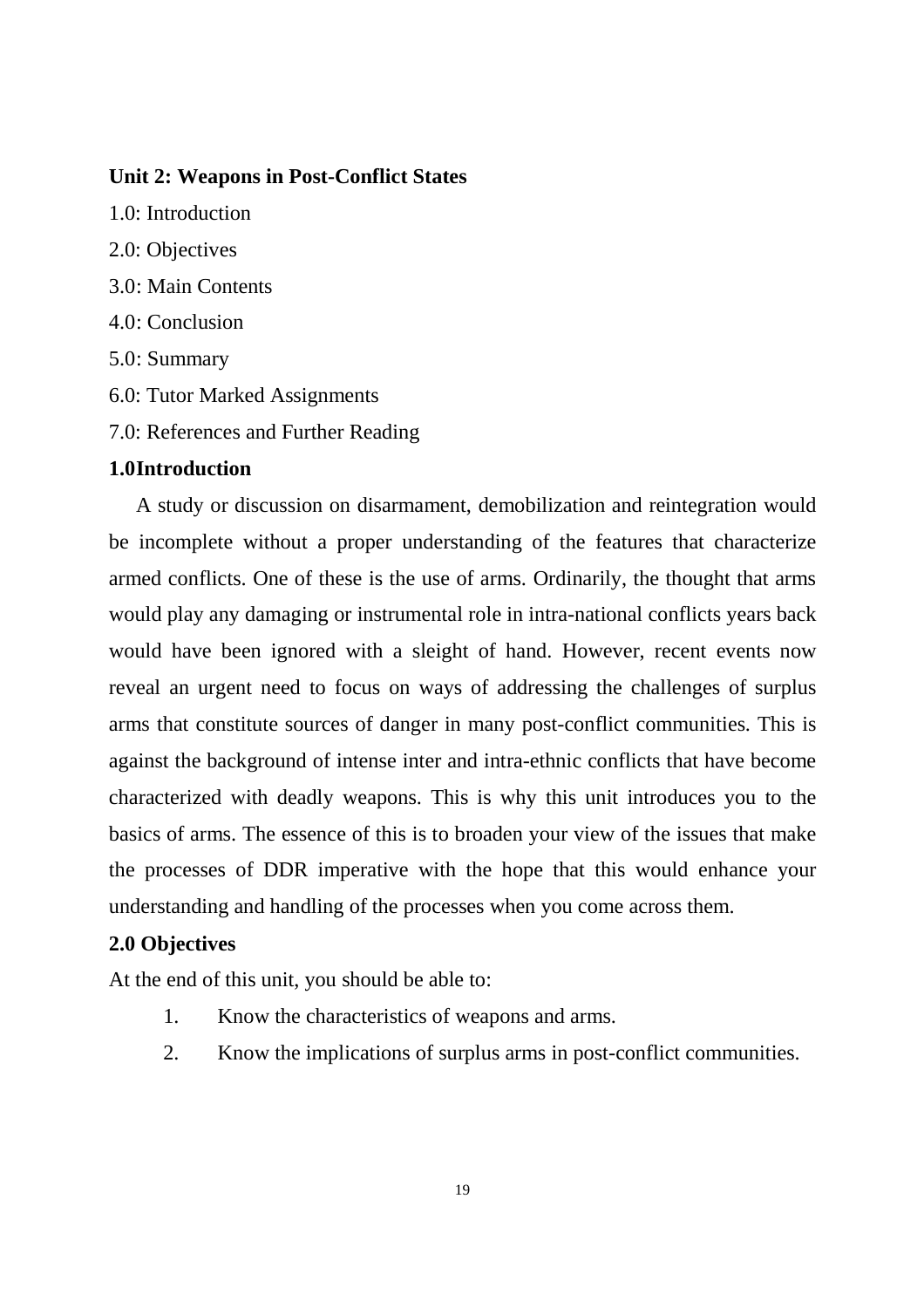### **3.0 Main Contents**

Beyond its literary meaning the word arm or arms has a deeper meaning especially in security and military parlances. The legitimate possession and use of weapons is also one of the defining features of a sovereign state. However, recent events in many third world countries have seen the manifestation of direct challenge to this fundamental attribute of the state by many militia groups and separatist movements. As stated in earlier unit, the upsurge in warlordism has also led to the privatization of violence in Africa. Reasons for this are not unconnected to the failure or mismanagement of electoral processes, violent attempts to upstage hegemonies and crass greed on the part of many recycled and sit-tight leaders.

Over time, advancements in technology have brought both joy and sadness to humanity. Much as the possession and use of weapons is considered permissive and legitimate by sovereign states, it has become practically impossible to stop the illegitimate possession and use of weapons by rebels, militias and dissident groups in concerned societies. Indeed, the challenge of mopping up arms in the aftermath of violent domestic conflicts is one of the focal points of DDR.

At the international level, the possession of certain classes of weapons is considered inimical to global peace. These weapons are the ones commonly described as Weapons of Mass Destruction (WMD). This is because of their potentials that can ruin humanity in seconds. Nuclear weapons are no less deadly in bringing about destruction in pre and post-conflict communities.

### **3.1. Weapons in Post-Conflict States**

The dawn of globalization has made the world borderless to a large extent. This is largely due to the shift from nationalism to regional integration which has seen the birth of organisations like the European Union, (EU) and other regional bodies. However, securing the borders and curtailing black market activities remain a daunting challenge to many third world nations such as Nigeria. As a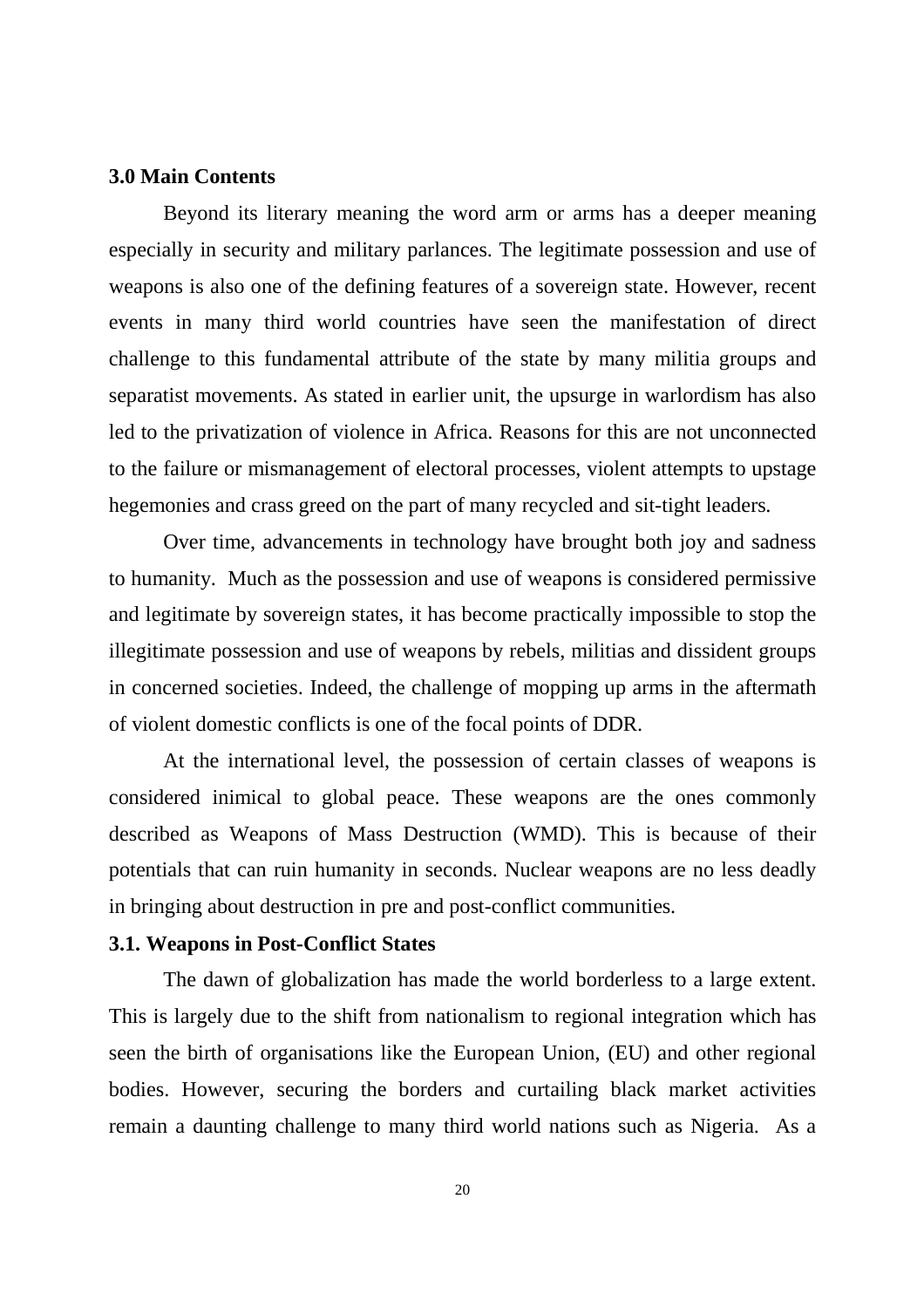result of this, the availability, accessibility and affordability of weapons have become relatively eased for purchase. Subsequently, differences and disputes that should ordinarily not lead to violence degenerate into spontaneous violence due to the availability, accessibility and affordability of weapons. This has also produced positive and negative effects on global peace and security because of the increase in human mobility, the proliferation and the emergence of a global black market that deals in the sales of weapons. Consequently, communal conflicts that were hitherto characterized by unsophisticated weapons have now become deadlier and lethal because of the availability of arms.

Therefore, a lot of countries have so many illegally possessed arms in circulation within their borders most especially in the possession of militants and rebel groups. So, in the pre and post-conflict communities, the challenge of weapons and arms is a stark reality that cannot be wished away. However, it must be noted that these weapons are of various types. This unit acquaints you with some of the common types.

According to Albert Einstein the splitting of the atom has changed everything but our way of thinking, and hence we drift toward unparalleled catastrophe. From this saying, we are faced with the reality of the catastrophe that weapons constitute to the human race. Albert Einstein once noted that as a child, he had been taught that modern times began with the fall of the Roman Empire. But everything changed with the atomic bombings of Hiroshima and Nagasaki: Now, Einstein observed, we must say that modern times began in 1945. The use of weapons and its effects during the  $2<sup>nd</sup>$  World War have made imperative the need to address the possession, proliferation and use of arms in order to save humanity from self-extinction.

This unit posits that there is indeed something special about nuclear weapons. This is because they represent a dramatic discontinuity in human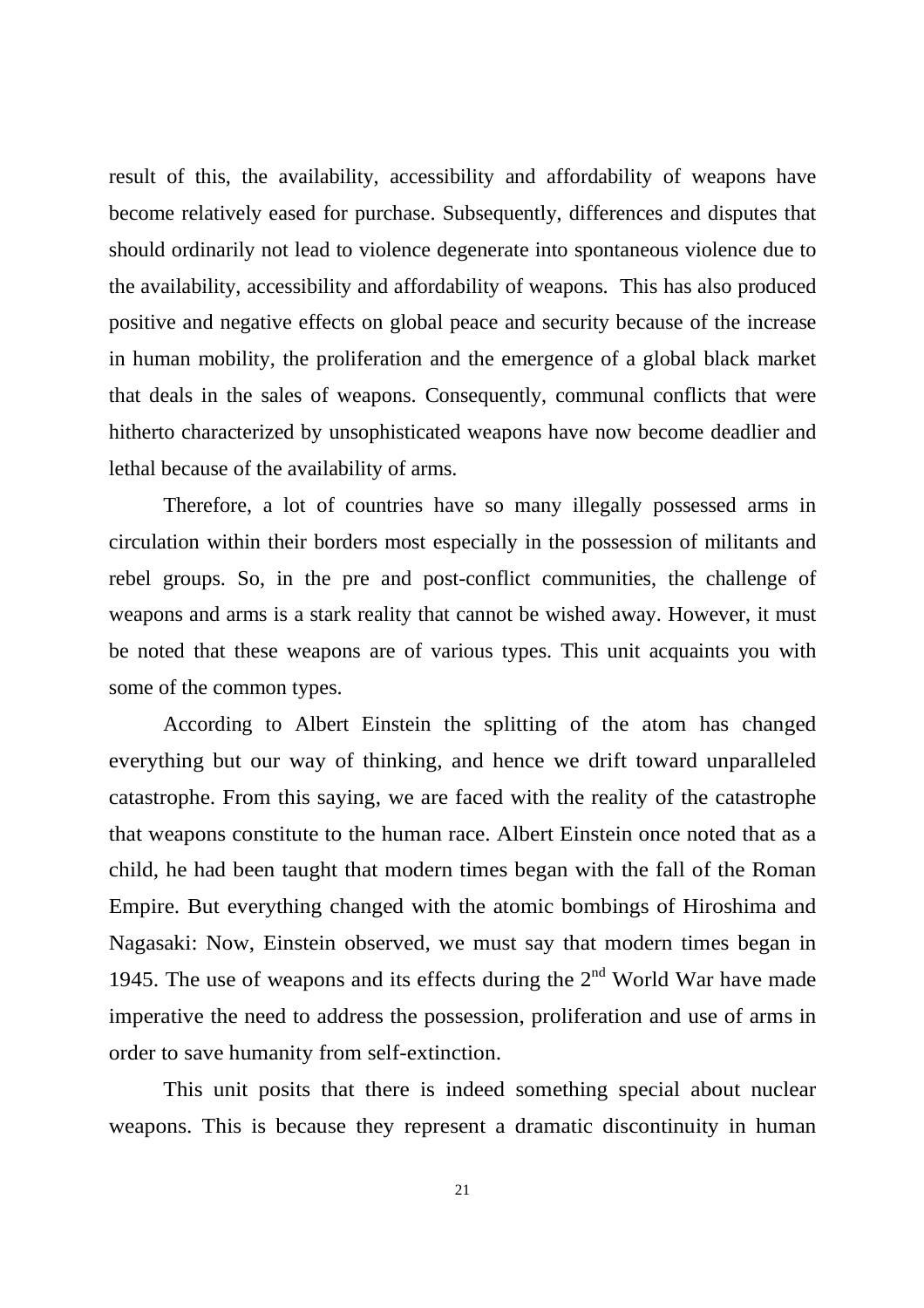history especially in the conduct of warfares and they offer the option of an even more dramatic break: an erasing of the past, an end to the present, and a negating of the future. There is no gainsaying that no matter how destructive and bestial conventional forms of warfare can be; they can never be as destructive as nuclear war.

According to Barash and Webel (2003), some of these weapons and necessary things to know about them are listed below:

(1) The weapons (bombs and warheads) themselves, and their effects;

(2) "Delivery systems" (the means by which nuclear weapons are to be fired at their targets);

(3) "Strategic doctrine," which is concerned with the plans and strategies for the use of nuclear weapons;

(4) The problem of nuclear proliferation.

### **3.2 The Characteristics of Nuclear Weapons**

Barash and Webel (2003) proceed to explain that nuclear weapons derive their explosive power from the conversion of matter into energy. This conversion takes place based on the well-known equation,  $E = mc^2$ , in which E is the amount of energy released,  $m =$  mass to be converted into energy, and c = the speed of light is itself a very large number, and is squared in the equation; the resulting energy release is enormous. Nuclear fusion drives the sun and the stars; prior to 1945, the explosive power of nuclear energy had never been realized and released by humans.

In reality, the power of nuclear weapons exceeds that of most conventional explosives by approximately a factor of one million. The striking significance of nuclear weapons lies in its underlying significance because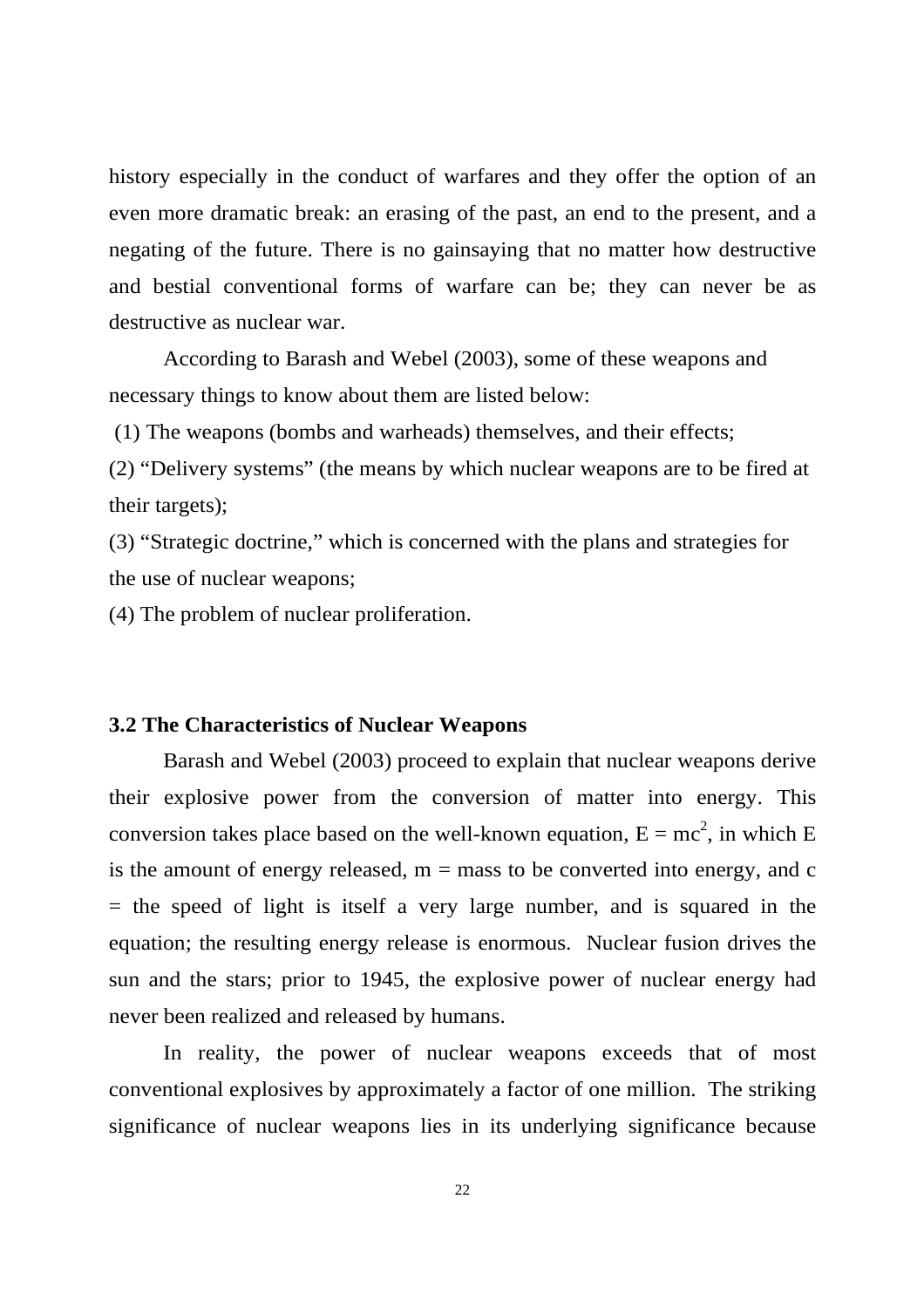something radically new and qualitatively different from previous human experience has been introduced into the world of war and into strategic thinking about conflicts.

Atomic bombs are products of nuclear fission, the splitting of large, unstable atoms, most commonly uranium  $-235$  (a radioactive isotope of the element uranium) or plutonium- 239 (another radioactive element, one that is essentially man-made). When sufficient fissionable material is gathered together in a place and exposed to a barrage of neutrons some of the unstable nuclei are separated releasing energy as well as additional neutrons. These neutrons, in turn, split the nuclei of other atoms, releasing yet more energy and also more neutrons, which continue to split additional nuclei in a chain reaction that accelerates geometrically, and thus, at extraordinary speed. The material has reached critical mass when each nucleus, after being split (or "fissioned"), releases enough neutrons to split approximately two nearly nuclei. As a result, an immense amount of energy can be released in a very short time. For example, 0.00000058 seconds,  $2^{57}$  nuclei (approximately 2 followed by 24 zeros) will have been split, releasing the energy equivalent to 100,000 tons of TNT, (Barash and Webel, 2002 and Akinwunmi, 2008).

Atomic, or fission, explosions are typically measured in kilotons (KT), that is, the equivalent energy that would be released by the detonation of thousands of tons of TNS. Thus, a 12-KT atomic explosion – the size that destroyed the Japanese city of Hiroshima – releases the same amount of energy as would be released if 12,000 tons of TNT were to detonate.

The first nuclear weapons were based on fission. Most nuclear weapons today, however, are fusion, or thermonuclear devices. They derive much of their energy from the squeezing together of very small atoms, notably deuterium and tritium, two isotopes of hydrogen. In the process, the element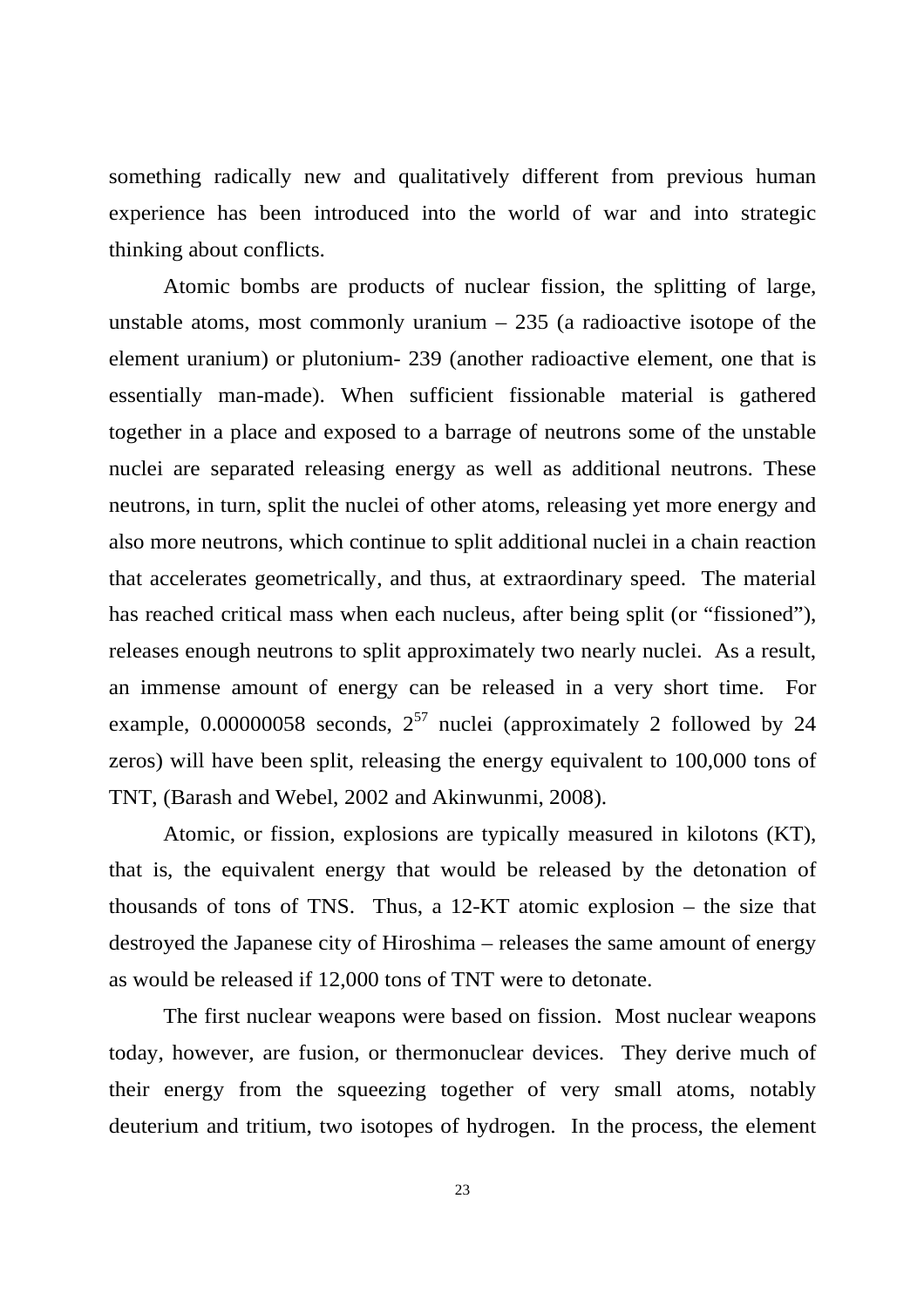helium is produced, and through the conversion of mass into energy, vast amount of energy are released. When plutonium, for example, is split, the total mass of the fission products that are formed – such as iron, cobalt, and manganese – is slightly less than that of the parent nucleus which the process started. Similarly, the total mass of the helium nuclei produced by fusion is slightly less than the mass of the hydrogen isotopes with which a fusion reaction begins. This mass has not been "lost" rather, it has been converted into energy.

Fusion is more effective than fission in that more energy per starting mass is released. But fusion is also more difficult to initiate than fission, since great heat and pressure are required literally to squeeze the hydrogen nuclei together. Therefore, fusion explosions – or "hydrogen bombs," as they are often known – start with a relatively small "atomic" explosion, which serves as a trigger to initiate the much more powerful fusion reaction. This requirement of great heat and pressure is why fusion reactions are also known as thermonuclear explosions. Fusion explosions are also typically boosted with an additional fission component, as the energy released by the fusion is captured by a lower-grade form of uranium, usually U-238, which is induced to split as well. So the typical thermonuclear (H-bomb or hydrogen bomb) explosion is fission-fusion-fission, all occurring in a minuscule fraction of a second.

The energy released in such detonations can extend into the range of megatons (Mt), equivalent to millions of tons of TNT. Although nuclear explosives are often referred to as bombs, they are in fact more likely to be carried by a missile, in which case they are known as warheads. In addition, nuclear weapons are often designated as either tactical or strategic. The former usually refers to weapons that are intended for use on a battlefield; the latter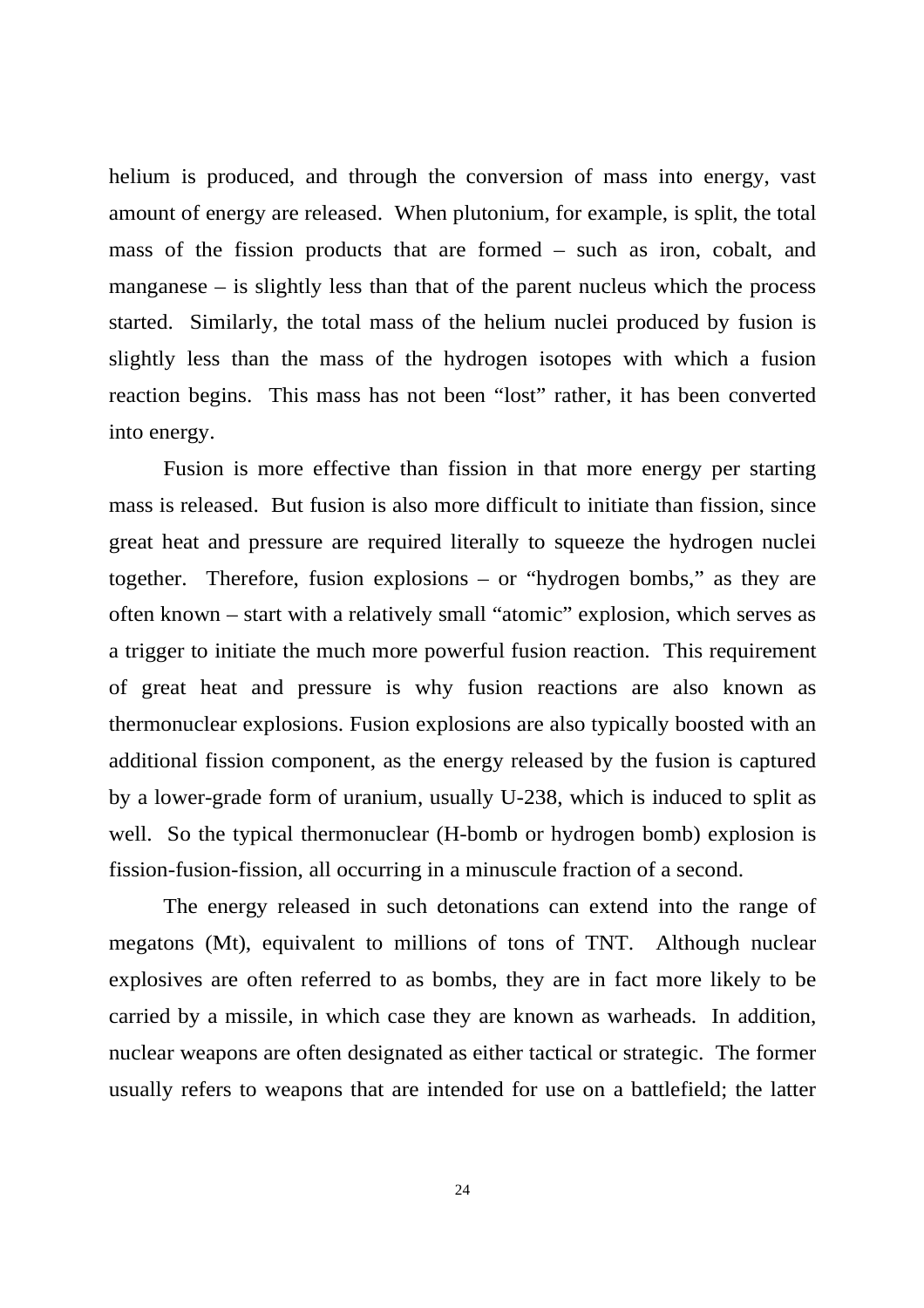are normally intended for use against an adversary's (usually distant) homeland.

 Also, common in post-conflict communities are small are light weapons which will be given detailed attention in subsequent units of the study.

### **Weapons of Defence or (In)security**

The extant reality in many countries especially in the third world call for an appraisal of the role of weapons in many of such states. This is informed by the continued contestation for supremacy by groups operating outside the state and the state. The possession of weapons by groups that are violently engaging the state brings to fore the assessment of the use of weapons. As the legally responsible institution for the protection and safety of citizens the possession and use of weapons by the state cannot be disputed as a legal right. This underscores the role of weapons as instruments of defence against external aggression while enhancing the legitimacy and functional responsibility of the state to the citizens.

 However, the legitimacy of the state in Africa has come under intense challenge and assault as a result of ills such as injustice, poor leadership, corruption, mismanagement of religious and ethnic plurality and the mismanagement of elections. Also, organized crimes have contributed immensely to the proliferation of weapons

 As a result of the preceding, grievances and criminal tendencies have worsened the security situation of many states in Africa. The illegal possession and use of weapons have worsened the security situation.

 Therefore, weapons now have positive and negative impacts in many states of the continent with a worsening of the security situation.

25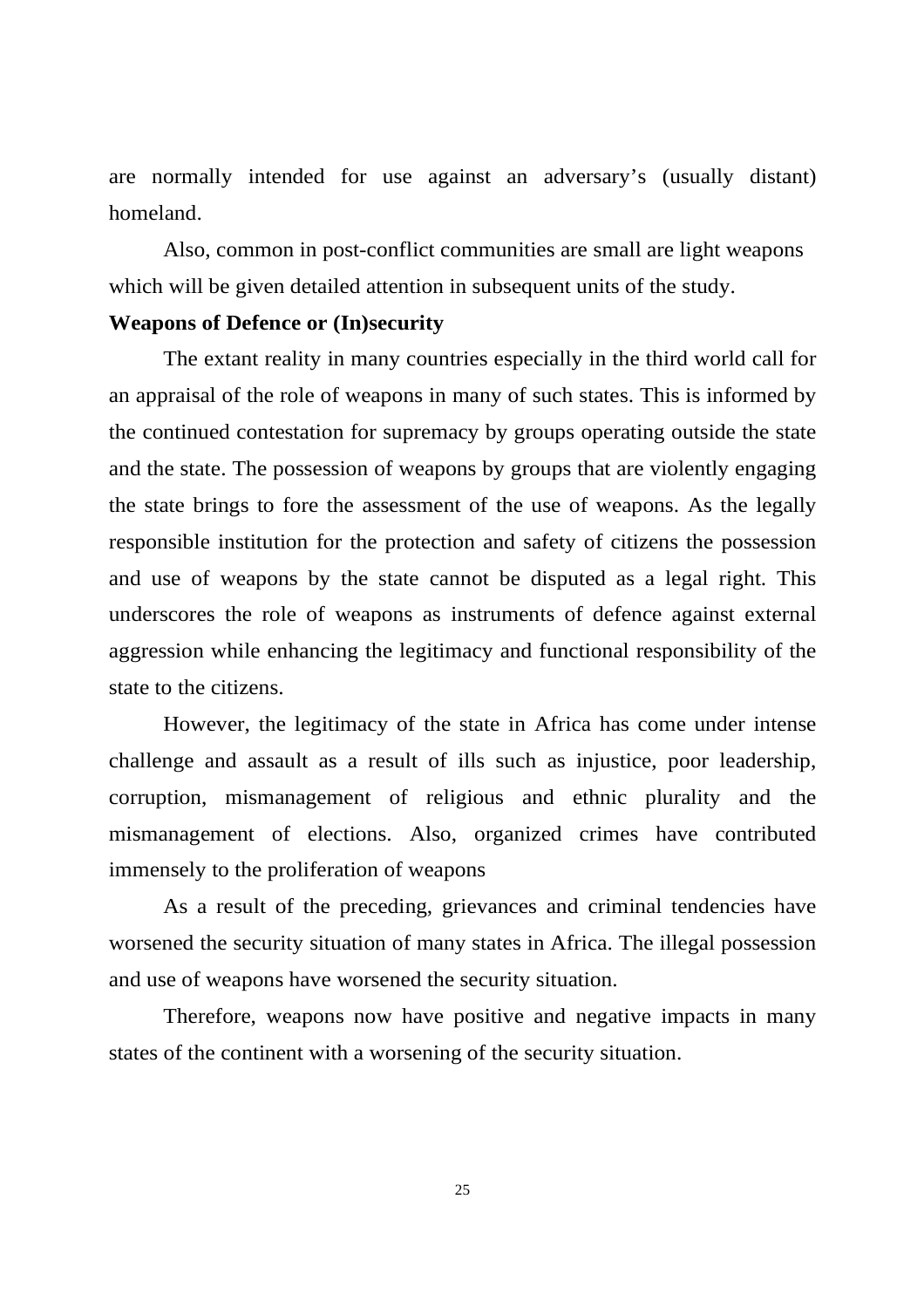### **4.0 Conclusion**

The use of weapons in domestic conflicts and hitherto conventional wars can be described as a consequence of the increment in domestic conflicts that have made blacks markets of weapons to thrive. These weapons have become instruments of handling and settling conflicts in many instances. it has also encouraged the proliferation of both stationary and roaming guerrilla movements on the continent.

## **5.0 Summary**

The unit discussed the unprecedented use of weapons in domestic or communal conflicts as a perverse phenomenon that threatens overall human existence. The components of some of these weapons were also presented.

### **6.0 Tutor Marked Assignments**

- 1) What are the characteristics of nuclear weapons?
- 2) What is the impact of nuclear weapons on international conflict?

### **7.0 References and Further readings**

Akinwunmi, O. (2008). 'The Role of Small and Light Arms in Migration and Displacement in Nigeria since the 1980S.'In: Falola, T and Okpeh, O.O (Eds). *Population Movements, Conflicts and Displacements in Nigeria*. Trenton, Africa World Press

Barash, D and Webel, P. (2003). *Peace and Conflict Studies* .Washington D.C Sage Publications.

Transition: The Uganda Veterans Assistance Program. Africa Regional Series.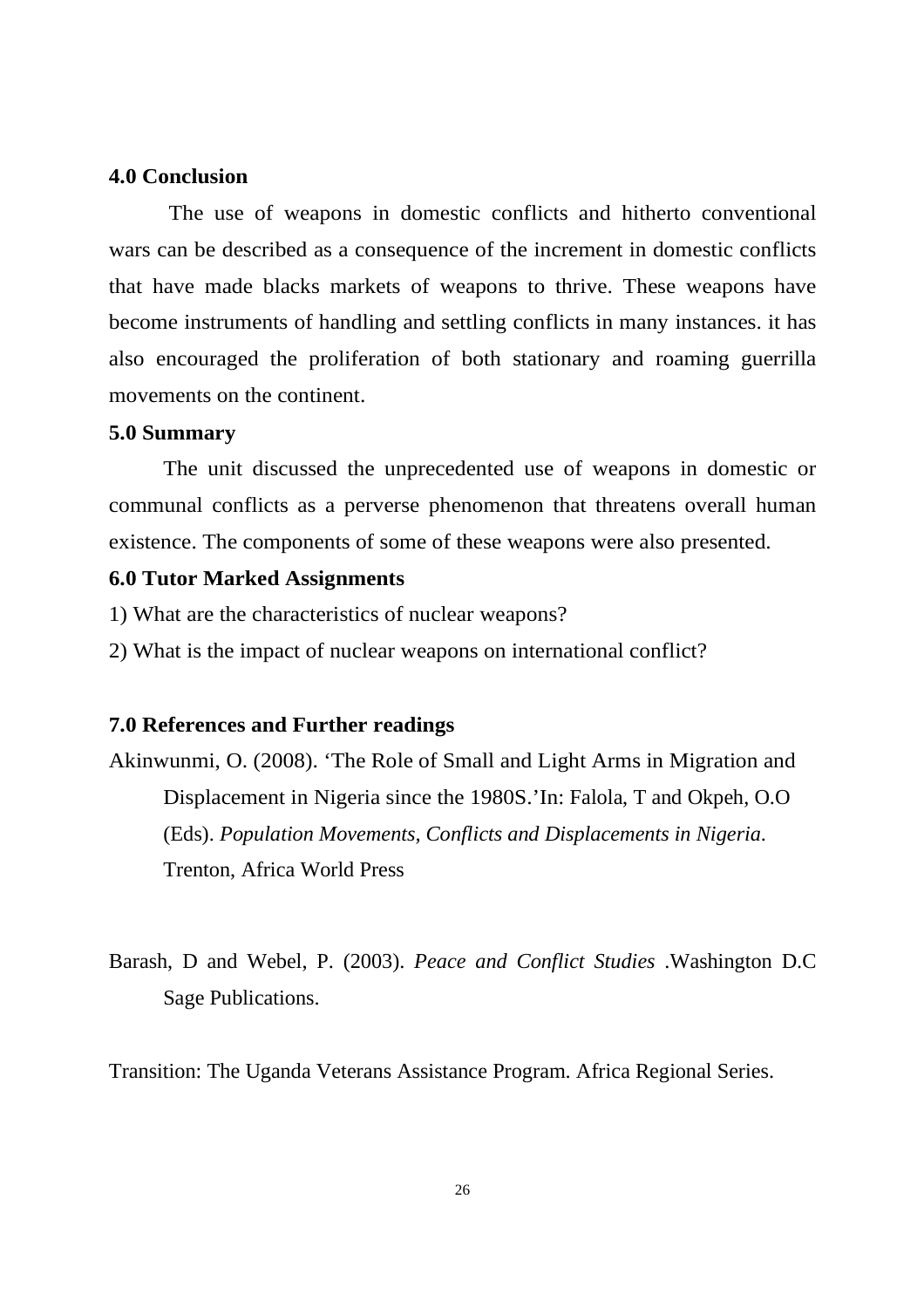Accessed on 20 –10-2009 Accessed on 30-10-2009. Available at:http://www.worldbank.org/afr/findings/infobeng/infob12e.htm.

Transition: The Demobilization and Reintegration of Ex-combatants in Ethiopia, Namibia, and Uganda. Available at http://www.worldbank.org/afr/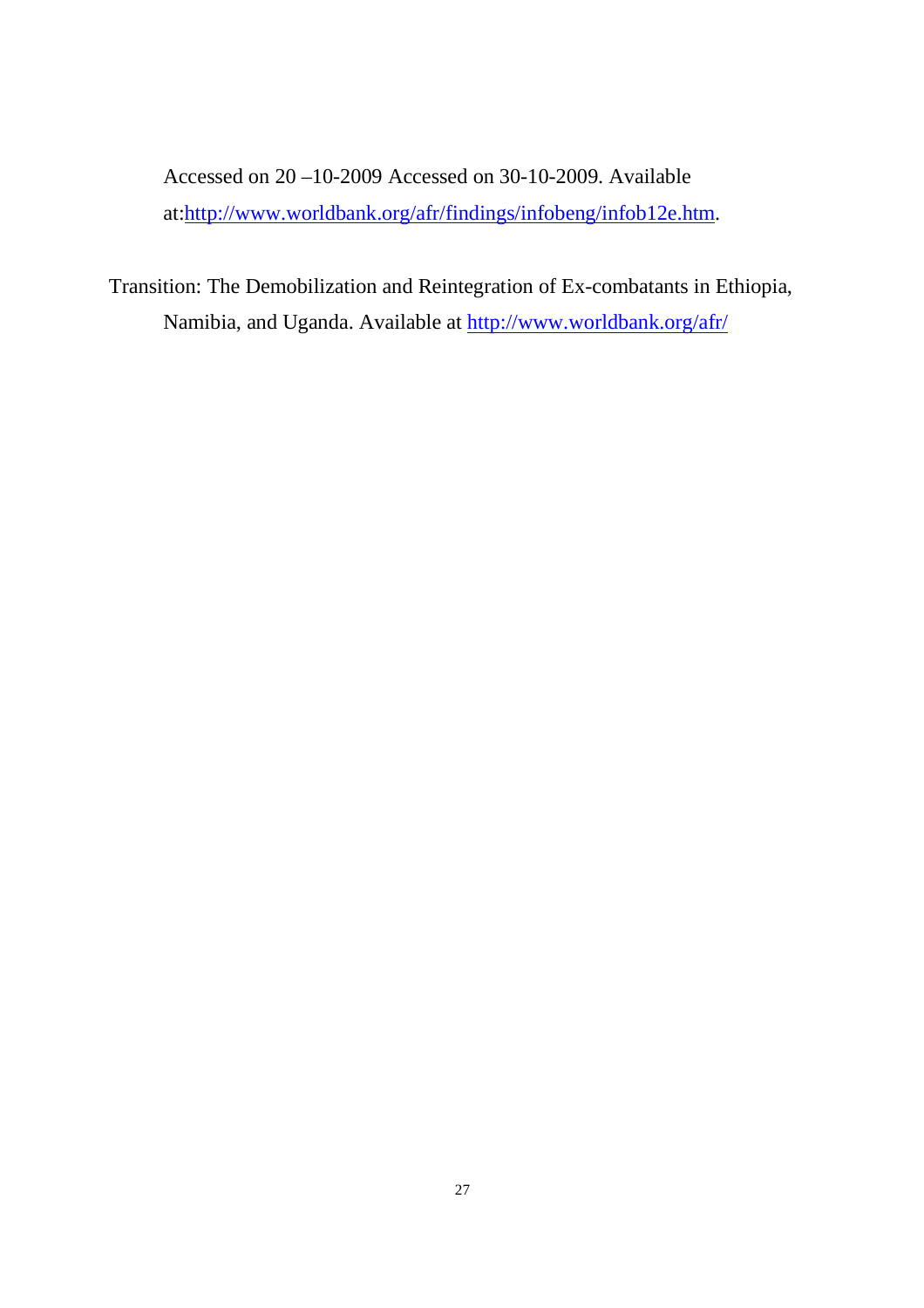## **Unit 3: Small Arms and its Effects on Communal Conflicts**

- 1.0: Introduction
- 2.0: Objectives
- 3.0 Main Contents
- 4.0: Conclusion
- 5.0: Summary
- 6.0: Tutor Marked Assignments
- 7.0: References and Further Reading

#### **1.0 Introduction**

 A discussion or study on Disarmament, Demobilization and Reintegration will be inadequate without a proper understanding of the reasons for the proliferation of small arms; their use by war parties and the effects on the communal conflicts in Africa. In the post-Cold War era, in which the profit motive has replaced East-West concerns as the main stimulus behind weapons sales, ex-Warsaw Pact and NATO nations are dumping their arsenals on the open market. Prices for some weapons, such as Soviet-designed Kalashnikov AKM automatic rifles (commonly known as AK-47s), have fallen below cost. Many Third World countries, such as China, Egypt, and South Africa, have also stepped up sales of light weapons and small arms. More than a dozen nations that were importers of small arms 15 years ago now manufacture and export them.

As a result of this proliferation of small arms and fallen prices, local war lords across Africa who ordinarily should not have access to these deadly weapons are getting them at their finger tips. This has been one of the major reasons for upsurge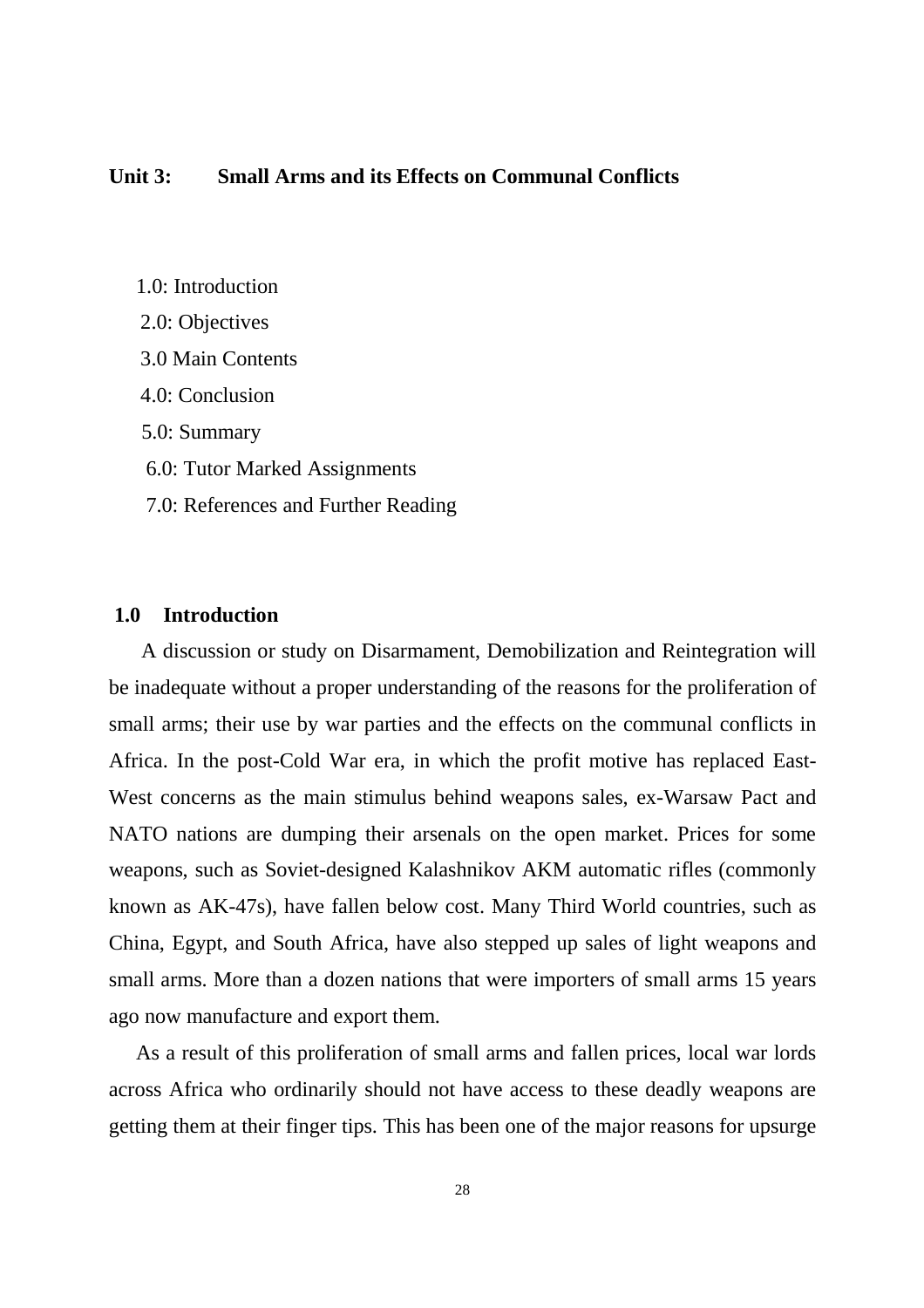in violent crimes and communal conflicts in many African countries. Consequently, it has become imperative for peace and conflict experts to look for more technical ways to stop this ugly trend. This is why this unit will expose you to the dangers that the use small arms are posing to peace and stability of the affected African countries

#### **2.0 Objectives**

At the end of this unit, you should be able to:

- 1) To define Small arms
- 2) To differentiate Small arms from other kind of weapons
- 3) To mention the effects of small arms on communal conflict

### 3.0**Main Contents**

Before going into the details of our discussion, it is important to define Small arms. While there is no universally accepted definition of small arms, the term is commonly viewed as encompassing man-portable firearms and their ammunition primarily designed for individual use by military forces as lethal weapons. A typical list of small arms includes revolvers and self-loading pistols, rifles and carbines, assault rifles, and light machine-guns. Compared to complex major weapon systems, small arms are more widely produced and available, relatively easy to conceal, and require little maintenance, logistic sup-port, and training to operate. This explains why they are the commonest weapons for war parties especially during communal violent conflicts across Africa.

### **3.1 Supply and Demand**

 According to Herbert L. Calhoun (1998) estimates of the number of small arms in circulation range from 100 to 500 million, with 50-80 million being AK-47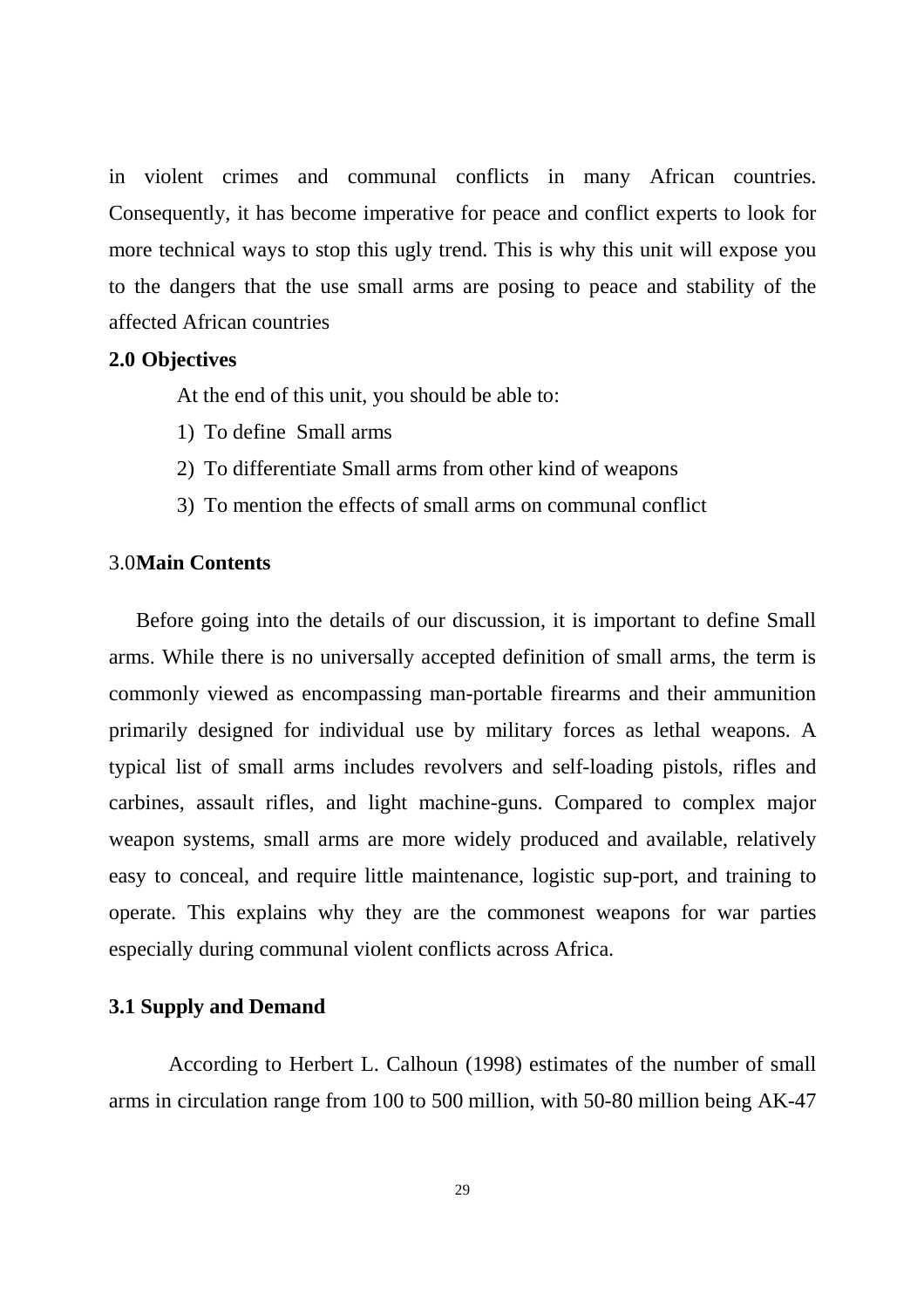assault rifles. An increasing number of countries are becoming self-sufficient in the manufacturing of small arms and related ammunition either through indigenous or licensed production. It has been reported that an AK-47 assault rifle can be purchased on the streets of some developing countries for as little as 10 U.S. dollars, or in exchange for a chicken or a goat. International transfers are also a major source of small arms and light weapons supply, through channels, both legal and illegal.Legal and illegal transfers are often so closely intertwined that it is difficult to establish a clear basis for distinguishing them. Many weapons originating as legal production or exports eventually fall into illegal circulation. It is impossible to know with certainty what percentage of small arms and light weapons transfers are illegal, or when and how weapons that were originally transferred legally become illegal at some point in their history.

The recent crisis in Somalia is a good case in point. The arms that helped worsen that crisis can be traced directly to the flood of AK-47 assault rifles brought back to Somalia by some 200,000 fleeing teen-age soldiers from the Ogaden War on the Somalia-Ethiopian border. These weapons were acquired legally by the Somalian government for legitimate security purposes. Many weapons purchased legally for security needs in one conflict turn up being used for illicit purposes in another. They are often re-circulated by sympathetic governments or ethnic sub-groups to the army or rebel forces of another.

### **3.2 The Response of the International Community**

The United Nations has been at the forefront of efforts to restrain the spread of small arms and light weapons. Building on its earlier initiatives which called for action to combat illicit trade and the criminal misuse of small arms, the UN General Assembly has adopted a number of resolutions over recent years calling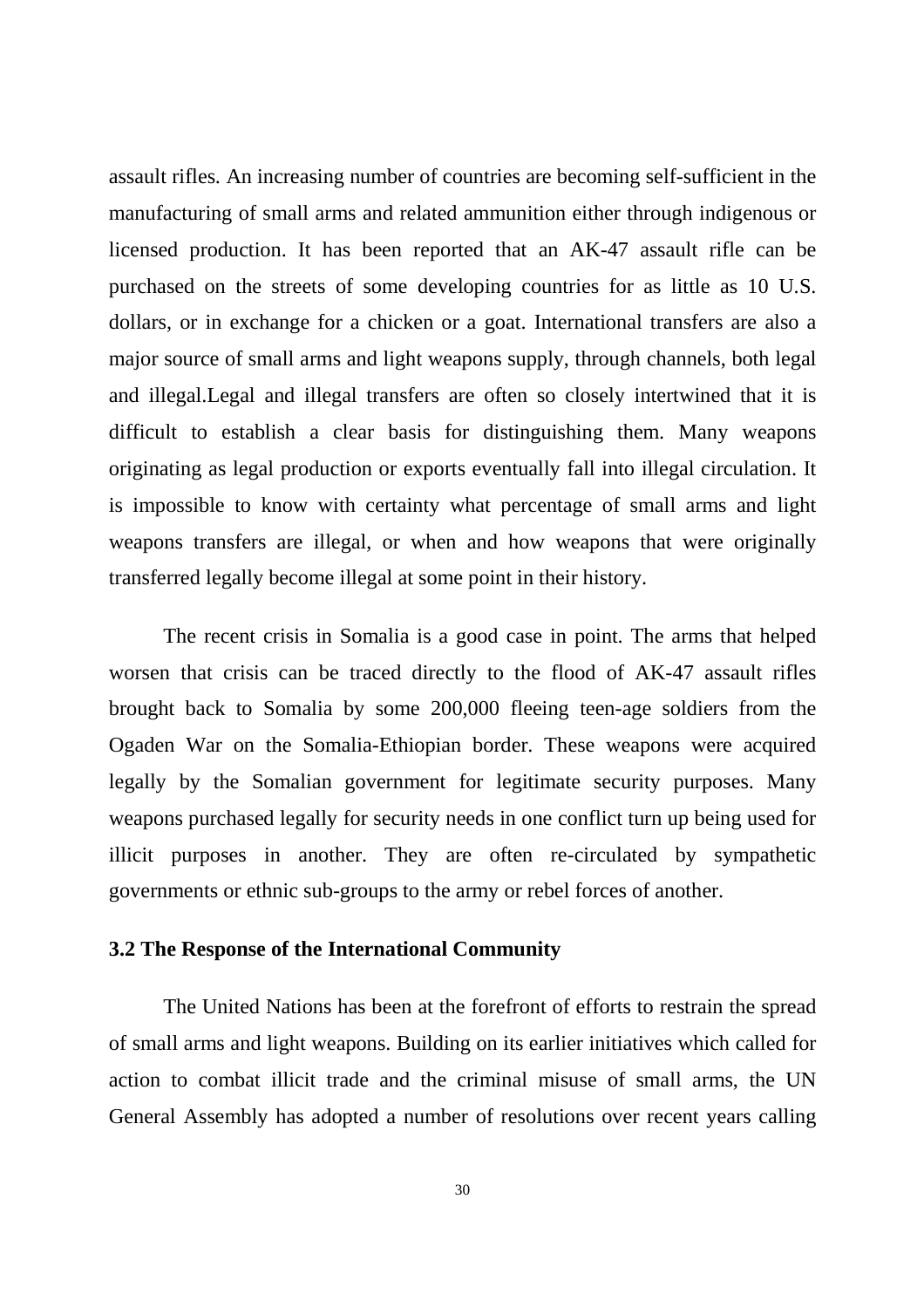for a range of actions at all levels. Resolution 46/36 H of December 1991 called on states to curb illicit trafficking in arms by insuring better control over stocks and transfers, and by encouraging work at all levels to harmonize relevant laws and procedures. This resolution contained a list of indicative measures to be implemented at the state, regional and international level.

Resolution 50/70 B of December, 1995, requested the Secretary-General to establish a panel of governmental experts to prepare a report on the problems of small arms. A panel of 16 nations was established in 1996, and in July of 1997, issued a report which analyzed the nature and causes of small arms problems and provided a number of recommendations for action to address them.

Resolution 52/38 J established a second panel of 23 members, convened in 1998, to review the implementation of the recommendations of the first, to suggest further measures, and to examine the feasibility of holding an international conference on the illicit trafficking of small arms, in all its aspects. Resolution 51/45 N of December 1996 and 52/38 G of December 1997 were the first resolutions designed to address the post-conflict aspects of disarmament. They stressed the importance and benefits of instituting certain practical disarmament measures during and after conflicts -- measures such as collecting, controlling, and disposing of small arms and light weapons, the demobilization and reintegration of former combatants, and ways to restrain production and illicit transfers.

Resolution 54/54V of December 1999 decided to convene an international conference on the illicit trade in small arms and light weapons in all its aspects, during the summer of 2001. The resolution specified that the conference should produce a global action program as its primary outcome. Expectations are already high about the prospects for this conference. The first Preparatory Committee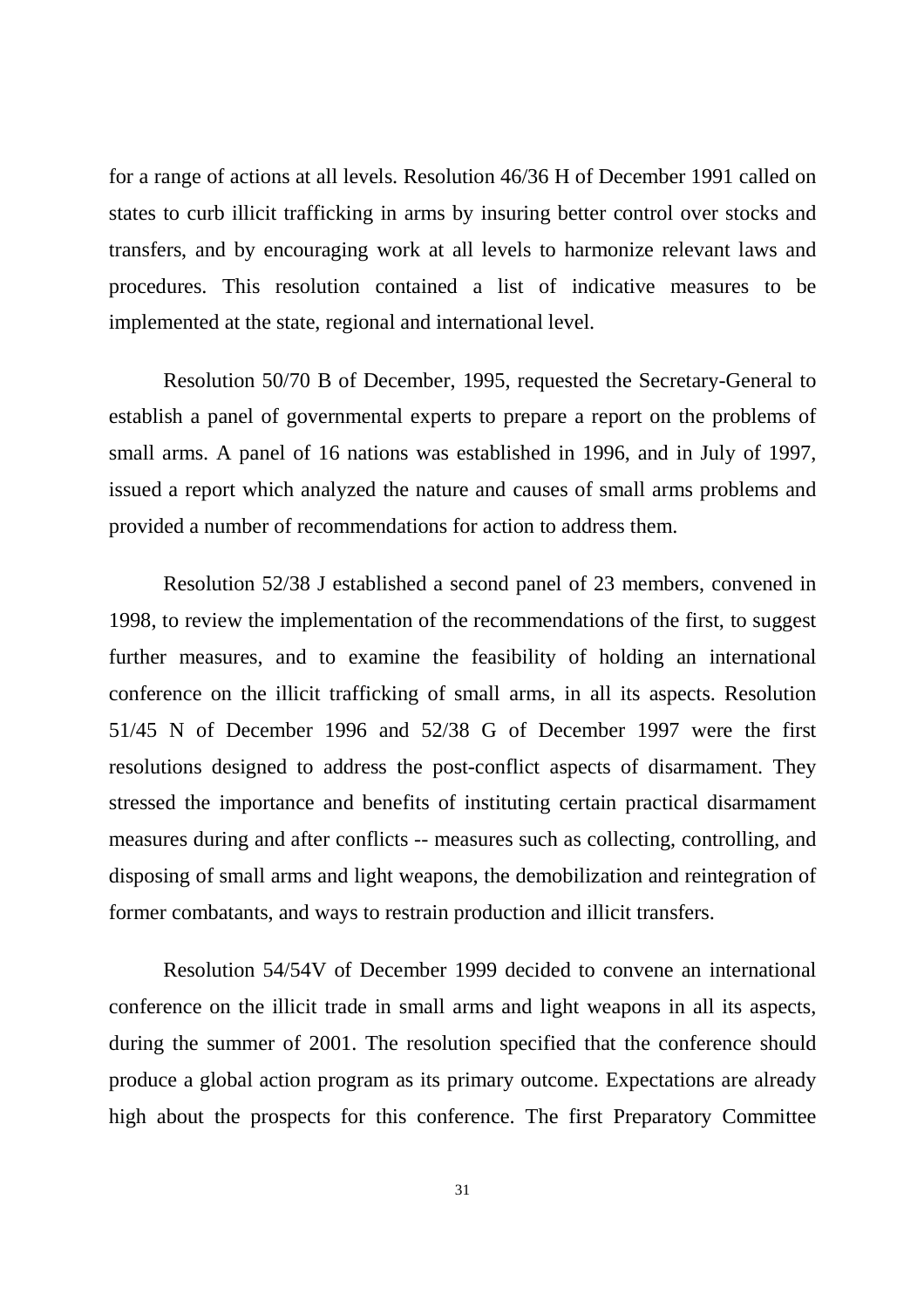(Prepcom) met February 28-March 3 of this year to decide procedural matters related to the conference. A second Prepcom is scheduled for January 2001.

The UN Secretary-General in January 1995 sounded a clarion call to action in the small arms and light weapons area. In the supplement to "An Agenda for Peace," he noted the considerable progress made in dealing with weapons of mass destruction, and encouraged the international community to turn its focus to the weapons that are "actually killing people in the hundreds of thousands and that are being used in the conflicts the UN is actually engaged in, small arms and light weapons." In response to the Secretary-General's appeal, a groundswell of initiatives have been developed and continue to be pursued.

In November 1997, for instance, the United States, Mexico and 26 other governments from the hemisphere of the Americas signed a convention negotiated through the Organization of American States against the illicit manufacturing of and trafficking in firearms, ammunition, and explosive materials. The treaty requires states to strengthen border controls, mark firearms, and share information on weapons manufacturers, dealers, importers, and exporters.

In May 1998, the 15 members of the European Union (EU) entered into a political commitment on a code of conduct governing arms transfers. The code establishes eight criteria for EU arms exports. They place restrictions on transfers to human rights violators, repressive governments, and on exports to areas of prolonged conflict. In December 1998, in an effort to combat destabilizing accumulations of small arms, EU countries also adopted a legally binding Joint Action on Small Arms. The Joint Action is designed to help stem the spread of small arms by supporting inventory reductions, regional registers, exchanges of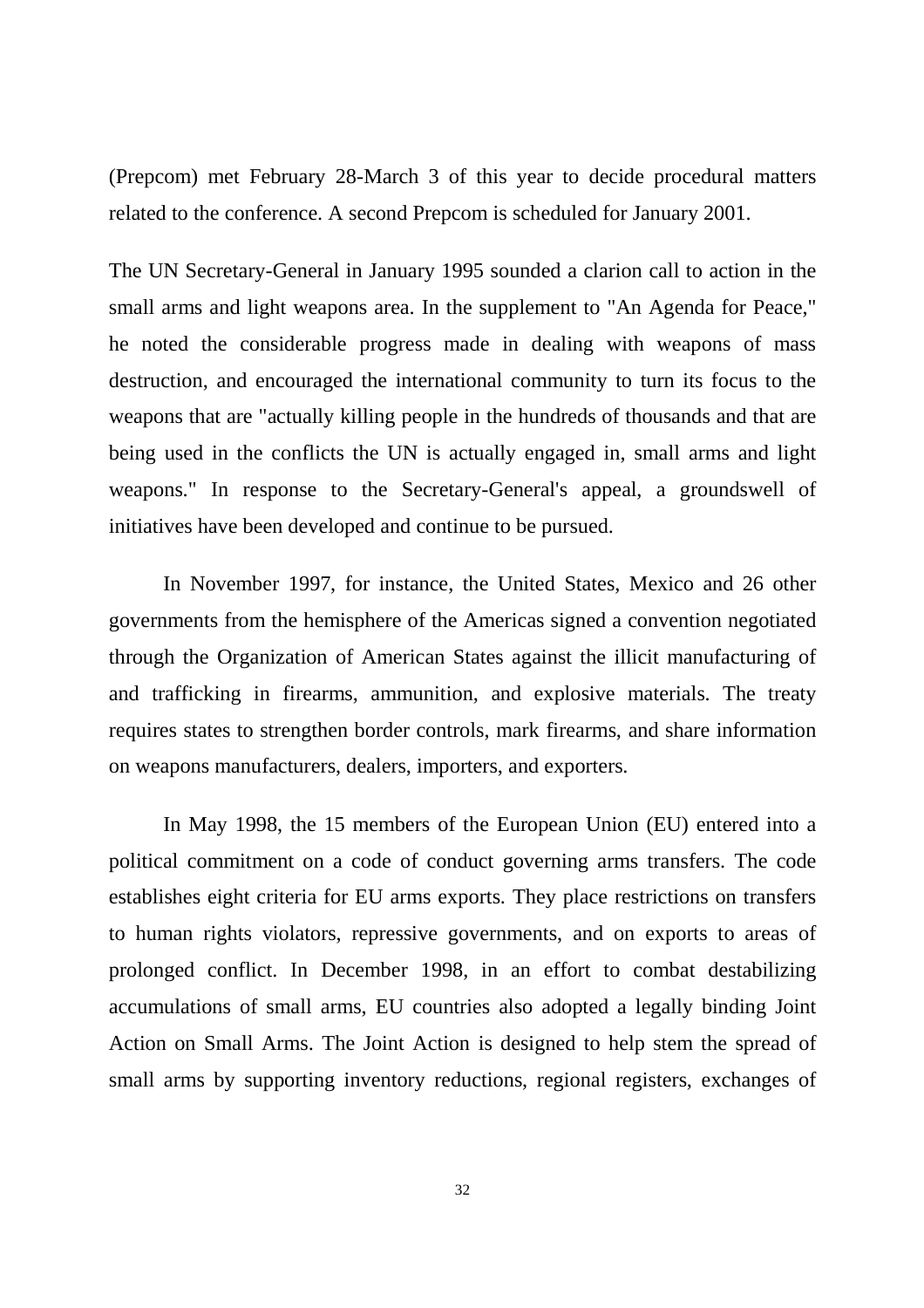information, enhancing national controls, improving education and awareness, and providing incentives to warring factions to surrender and destroy their arms.

In July 1998, twenty-one nations met in Oslo, Norway at the behest of that government for the first international government-level conference on small arms. The attendees agreed that the complexity of small arms problems requires multifaceted actions and pursuit along a variety of parallel tracks. The Oslo consensus was embodied in a final document entitled "Elements of a Common Understanding" which called for global support of eleven existing parallel international initiatives. In December 1999, a second Norway-hosted conference was held in Oslo. A geographically varied mix of 18 countries attended. The objective of the conference was to take stock of ongoing developments and to engage in in-depth discussions on arms brokering. The outcome of this second conference was another "Elements of a Common Understanding," which identified areas for further study and outlined a number of possible measures for addressing problems of arms brokering.

At the August-September 1998 Summit of Non-Aligned Nations in Durban, South Africa, the heads of state expressed concern over the illicit transfer and circulation of small arms and their proliferation as constituting a serious threat to national and regional security of many non-aligned nations. They urged Summit attendees to take steps to effectively deal with problems of small arms through administrative and legislative means, and called upon producers and nations with the largest arsenals to reduce significantly the production and trade in conventional weapons. The Summit welcomed adoption of the guidelines of UNGA resolution 46/36 H of September 1991 and the imminent establishment of the Mali-led moratorium in West Africa.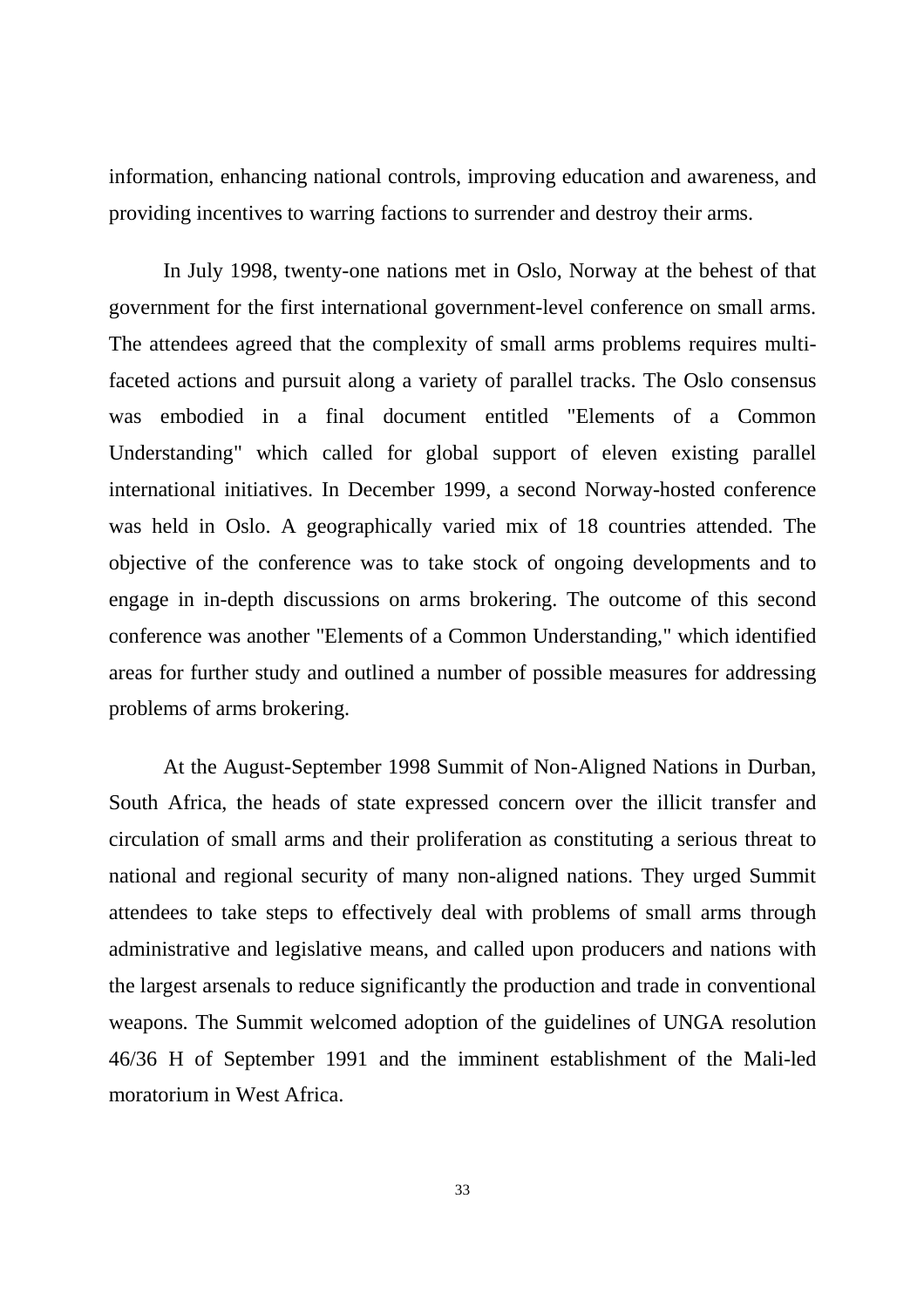Following-up on the momentum created at the first Oslo conference, the Government of Belgium hosted an October 1998 first-of-a-kind conference on "Sustainable Disarmament for Sustainable Development." Approximately ninety countries plus a large number of non-governmental organizations (NGOs) were represented in Brussels. The conference eschewed the idea that disarmament and development could be treated successfully in isolation from each other and called for nations to adopt an integrated approach. The Brussels conference issued a "Call for Action" out-lining in comprehensive detail activities that the international community should consider in addressing the problems of small arms and development.

In October 1998, the sixteen member states of the Economic Community of West African States, led by the President of the Republic of Mali, Alpha Oumar Konare, declared a three-year renew-able moratorium on the production, import, and export of light weapons in West Africa. This was the culmination of almost five years of intensive efforts on the part of the government of Mali, the UN, and other governments, both in the region and beyond, to establish the first ever moratorium on conventional arms anywhere. An organizational mechanism has been established to implement and administer the moratorium, as a number of nations consider how best to contribute to its success.

Besides inter-governmental actions, NGOs have also played an important role in raising the consciousness of the international community, in carrying the burden of academic research, and in building effective data collections. They have also helped galvanize the action of governments in support of small arms and light weapon efforts. NGOs have also sponsored key conferences and seminars and participated in most government-sponsored conferences. Their constant encouragement of better cooperation between governments, civil society, and the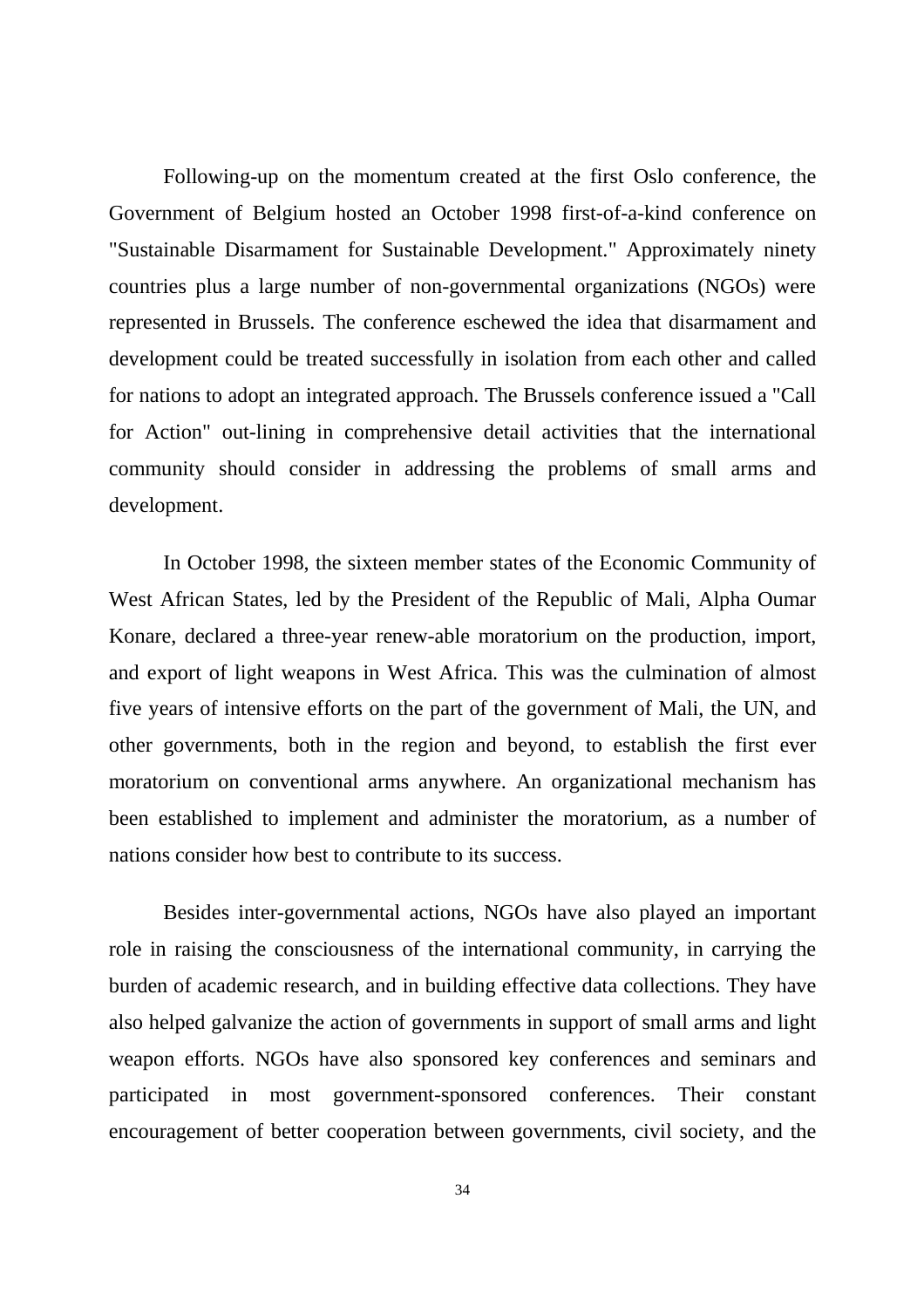NGOs themselves ensures that progress in the small arms field will be steady and cumulative.

### **3.3 Effects of Small Arms on Communal Conflicts**

Since the end of the Cold War, interest has turned to small arms primarily as a result of the dramatic increase in the number, duration and destructiveness of intrastate and communal conflicts, many of which called for costly United Nations peacekeeping missions. The change in the international security landscape from a few large-scale interstate wars to frequent small-scale intrastate conflicts, has occurred at a time when international norms, export controls regimes, and treaties to control or eliminate weapons of mass destruction are making substantial progress. At the same time, the proliferation and criminal misuse of small arms and light weapons are posing increasing threats to national and regional security.

These weapons have fueled dozens of intrastate and communal conflicts around the globe, killing, injuring, and displacing millions of people, primarily women and children, from Albania to the former Democratic Republic of Congo (DRC);From Niger to Nigeria. They are today's real weapons of mass destruction. Between 20 and 30 million deaths have occurred in the 85 wars since 1945 (as reported in Patrick Brogan, World Conflicts, The Scarecrow Press, 1998). Africa alone has suffered 5,994,000 fatalities in the last 50 years due mostly to small arms and light weapons, according to the Institute for Security Studies in South Africa. The U.S. Committee for Refugees calculates that in 1997 there were more than 14 million refugees in foreign lands, and more than 19 million "internal refugees," a number rivaling the mass movement of peoples after World War II. In short, the regulation of small arms and light weapons, compared to weapons of mass destruction, remains a relatively underdeveloped area.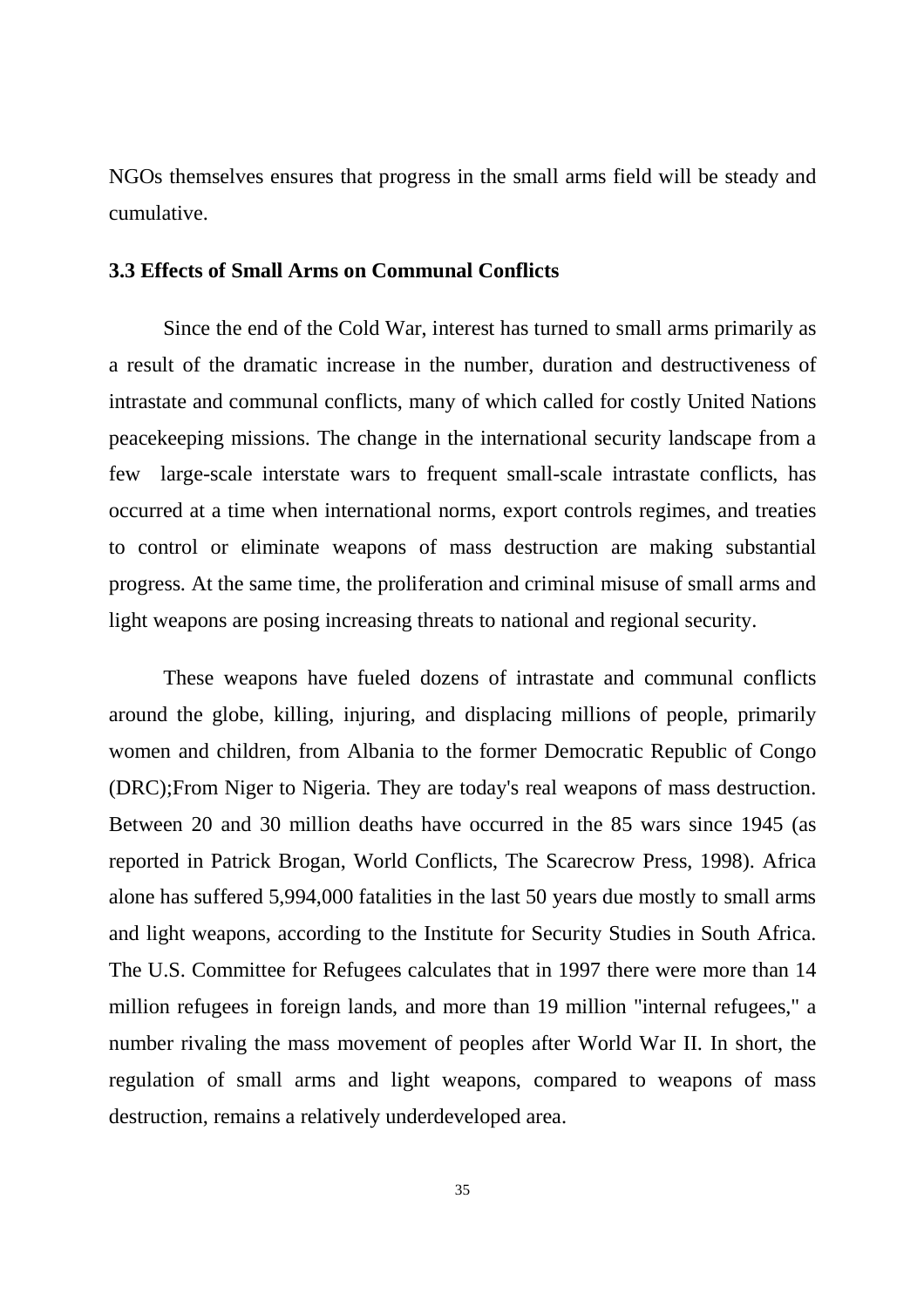The negative effects of the proliferation and illicit trafficking of small arms and light weapons have been far-reaching and diverse. Although most important are the increased threats to international and regional security, direct effects are also felt through dramatic increases in peacekeeping costs resulting from the increased number and intensity of intrastate conflicts. Other negative effects of these weapons include their increased use by terrorists, the heightened threats to UN peacekeepers and humanitarian relief workers, and the undermining of the implementation of peace agreements. The urgent need to stem the proliferation and misuse of these weapons, which has been urged by two UN Secretaries-General, has raised a number of humanitarian, law enforcement, developmental, and security challenges for the international community.

### **4.0 Conclusion**

While small arms play a significant role in escalating communal conflicts that exact enormous human and socioeconomic costs, the roots of such conflicts lie in political, economic, ethnic and religious differences and disparities. These are often aggravated by governance-related deficiencies, such as exclusionary and repressive policies, and lack of, or weaknesses in, democratic institutions, respect for the rule of law, and human rights observance. Conditions of endemic insecurity and weak national and interstate regulatory and law enforcement structures, together with the fact that these weapons are cheap, widely available, easily concealed and transportable across porous borders, and require little maintenance and training, further compound the problems of widespread proliferation, illicit trafficking and possession, and criminal misuse.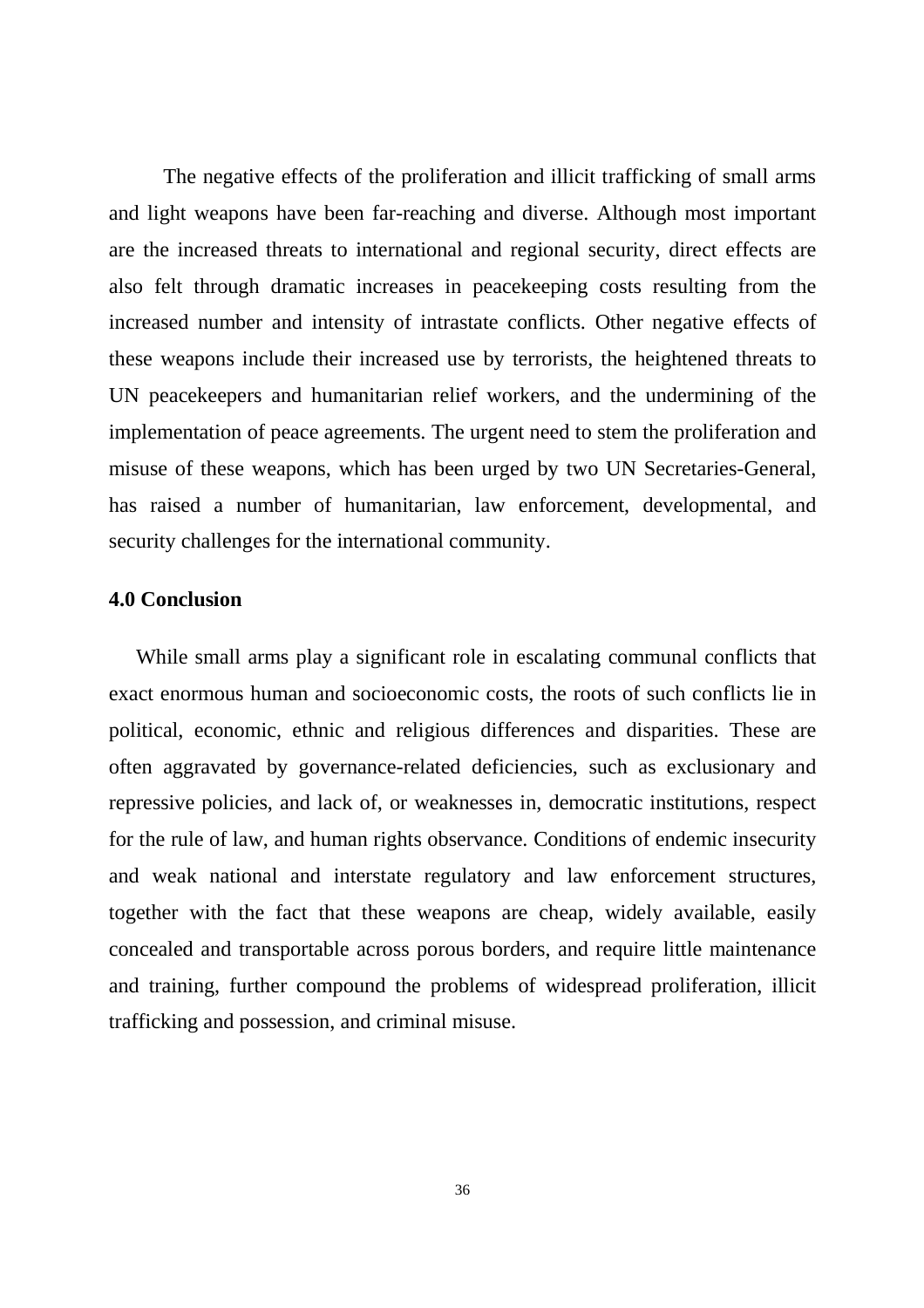## **5.0 Summary**

The unit discussed extensively the most disturbing problem of spread of the use of small arms in violent communal and interstate conflicts across the globe with a primary focus on Africa. The gruesome effects of the usage of Small arms on communal conflicts were also analyzed

## **6.0 Tutor Marked Assignments**

1) Give a concise definition of Small Arms

- 2) What are reasons for the proliferation of Small arms in Africa
- 3)Discuss the effects of Small arms on communal conflicts in Africa

## **7.0 References**

.

Herbert L. C, **(**1998) Small Arms and Light Weapons: Can They Be Controlled**?**  U.S. Department of State, Washington, DC.

Mamdani, M. (2002). 'Making Sense of Political Violence in Postcolonial Africa'. In: *Identity, Culture and Politics, Volume 3, Number 2, December 2002.*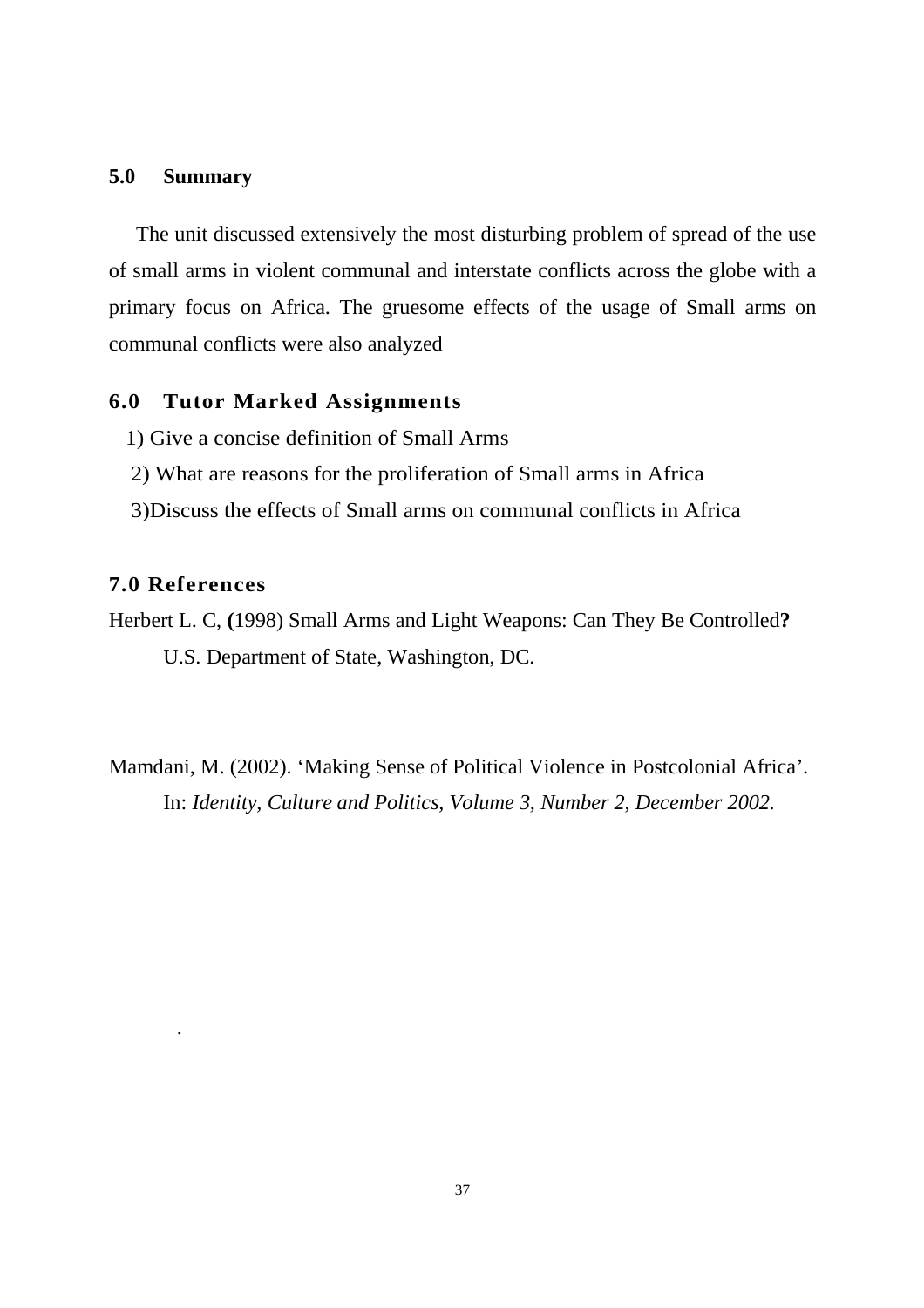## **Unit 4: Arms Control and Disarmament**

1.0: Introduction 2.0: Objectives 3.0 Main Contents 4.0: Conclusion 5.0: Summary 6.0: Tutor Marked Assignments 7.0: References and Further Reading

## 1.0**Introduction**

Most arms control efforts since World War II have been devoted to nuclear and other weapons of mass destruction or to heavy conventional weapons. But since the United Nations issued a supplement to the 1995 Agenda for Peace, increasing attention has been given to the weapons that are actually producing the horrors witnessed in Africa, the Balkans and other parts of the world. These weapons are small arms and light weapons, such as landmines, assault rifles (like the AK-47), and machine guns. This unit examines the efforts at developing and establishing appropriate and effective international control over small arms and light weapons. The unit also critically considers the mechanisms and instruments that have been established to control these arms transfers. In addition, it examines the link between arms control and disarmament in Africa.

#### **2.0Objectives**

At the end of this unit, you should be able:

- 1) To explain the term Arms control
- 2) To give reasons for the initiation of arms control
- 3) Establish the link between arms control and disarmament.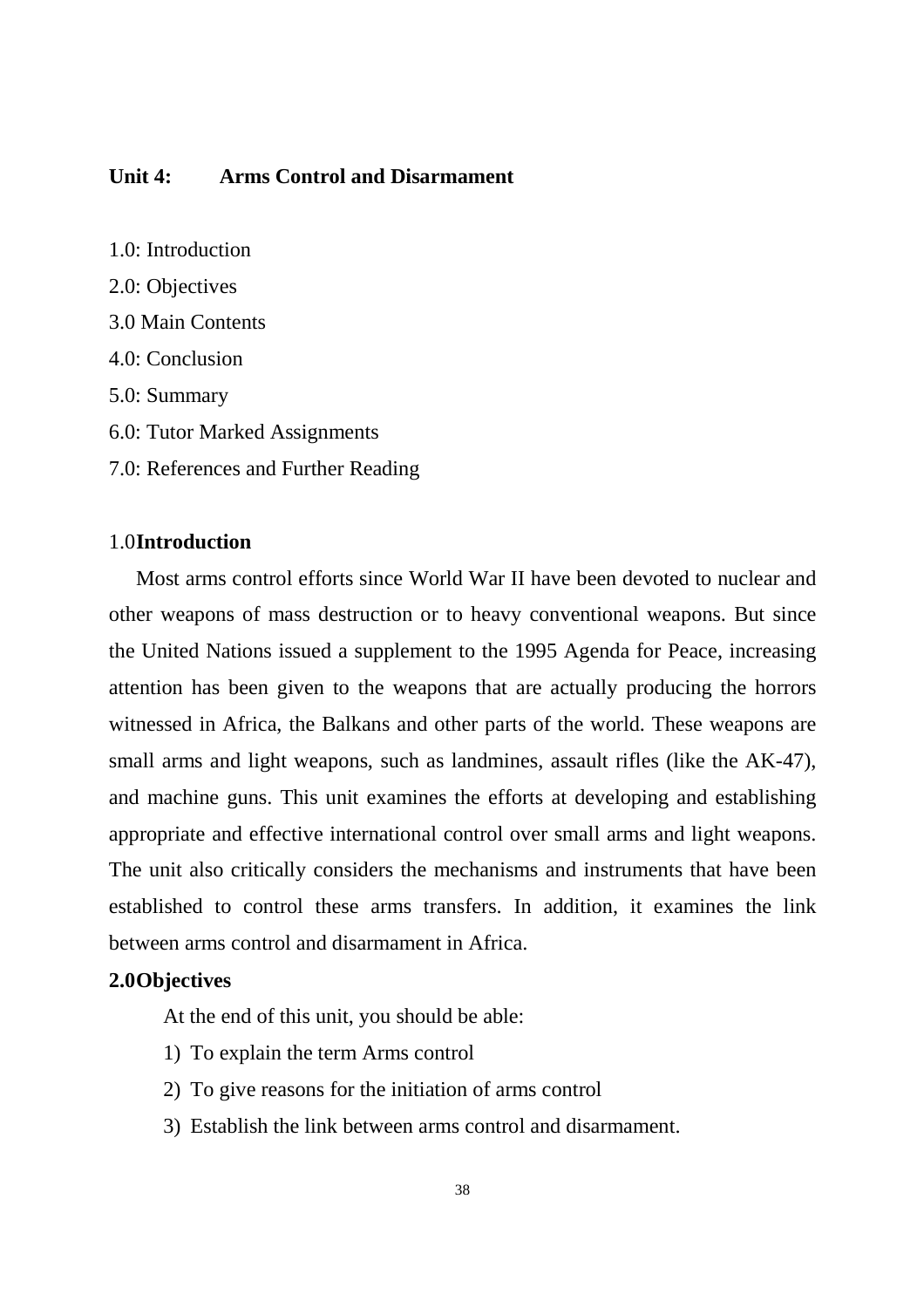#### **3.0Main Contents**

For a lucid understanding, any discussion on arms control must start with the explanation of the term. Arms control can be describe as an umbrella term for restrictions upon the development, production, stockpiling, proliferation, and usage of weapons, especially weapons of mass destruction. Arms control is typically exercised through the use of diplomacy which seeks to impose such limitations upon consenting participants through international treaties and agreements, although it may also comprise efforts by a nation or group of nations to enforce limitations upon a non-consenting country. On a national or community level, arms control can amount to programs to control the access of private citizens to weapons. At the level of DDR, Arms control treaties and agreements are often seen as a way to avoid costly arms races which would prove counter-productive to national aims and future peace. Some are used as ways to stop the spread of certain military technologies (such as nuclear weaponry or missile technology) in return for assurances to potential developers that they will not be victims of those technologies. Additionally, some arms control agreements are entered to limit the damage done by warfare, especially to civilians and the environment, which is seen as bad for all participants regardless of who wins a war.

While arms control treaties are seen by many peace proponents as a key tool against war, by the participants, they are often seen as simply ways to limit the high costs of the development and building of weapons, and even reduce the costs associated with war itself. Arms control can even be a way of maintaining the viability of military action by limiting those weapons that would make war as costly and destructive as to make it no longer a viable tool for national policy.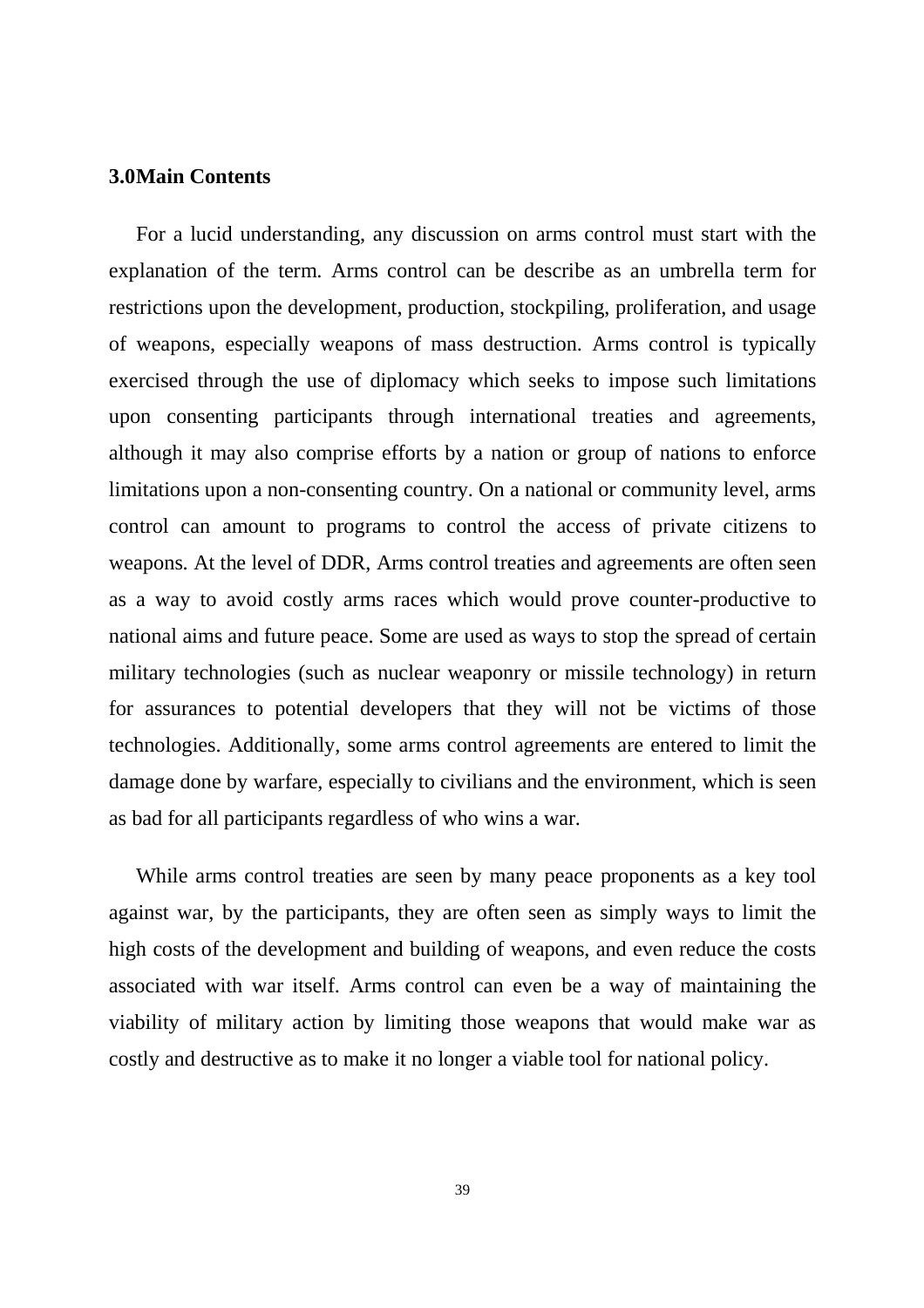#### **3.1 Sources of Arms in Africa**

In Africa, as in other regions, flow of arms can be divided into legal and illegal components. No international instrument currently regulates the international arms trade. Therefore, the legality of arms transfers is determined by relevant national legislation of the export, transit and recipient states, as well as international arms embargoes. The legal trade typically entails government-togovernment transfers where the required import and export documentation is provided and neither the importer nor the exporter is subject to an arms embargo. The illicit trade generally involves arms transactions where one or more of the parties has an arms embargo imposed against it or operates in violation of arms control legislation. These parties can include non-state actors such as rebel groups, militias and criminal gangs. The illegal arms trade is also characterized by members of the security forces and licensed civilian firearm holders selling their personal arms and ammunition in violation of national law. The unauthorized informal production of firearms by gunsmiths is a significant source of illicit firearms in some areas in Africa, particularly in West Africa.

Both aspects of the arms trade can include transport agents, middlemen or brokers, transporting the arms by land, water or air. Those who facilitate illegal transactions often attempt to disguise them as legitimate trade by means of forged documentation or to conceal arms in consignments of innocuous goods. On some occasions, arms are disassembled, and the different components are transported separately to the final destination.

## **3.2 ARMS CONTROL PROCESSES**

The development of an Africa-wide small arms and light weapons (SALW) control agreement predates the premier international SALW control framework, titled the UN Programme of Action to Prevent, Combat and Eradicate the Illicit Trade in Small Arms and Light Weapons in All Its Aspects, which was negotiated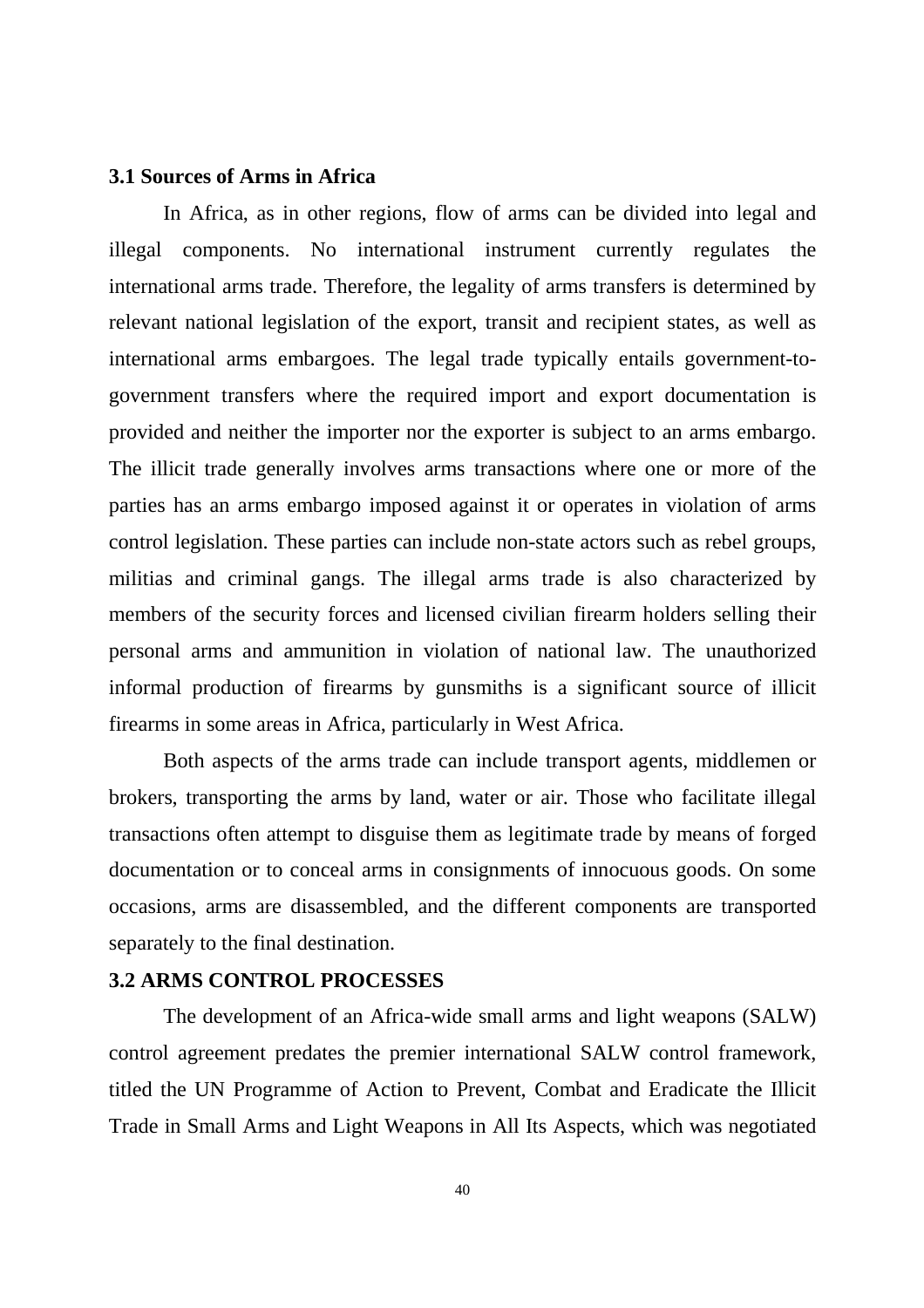by UN members in 2001. The year before the UN Programme was adopted, member states of the Organization of African Unity met in Bamako, Mali and compiled a common African position on the illicit trafficking and proliferation of SALW: the Bamako Declaration on an African Common Position on the Illicit Proliferation, Circulation and Trafficking of Small Arms and Light Weapons. A key aspect of this document is the recommendation that signatory states establish National Focal Points that synchronize the government bodies responsible for devising a national arms control action plan, facilitating small arms control research, monitoring arms control activities and formulating policy and legislation.28 Many African states have created such positions, though some of these entities are more effective than others.

Subsequently, regional arms control agreements have been negotiated within the structures of regional economic communities. These agreements have sought to achieve multiple objectives: make the illicit production and possession of small arms and light weapons a criminal offense, promote the destruction of stocks of surplus weapons and introduce tighter control measures over weapon stockpiles and arms transfers. Three prominent regional agreements have been negotiated on the continent covering the majority of sub-Saharan Africa:

\* Economic Community of West African States (ECOWAS) Convention on Small Arms and Light Weapons, their Ammunition and Other Related Materials (2006) \* Southern African Development Community (SADC) Protocol on the Control of Firearms, Ammunition and Other Related Materials (2001)

\* Nairobi Protocol for the Prevention, Control and Reduction of Small Arms and Light Weapons in the Great Lakes Region and the Horn of Africa (2004**).** 

## **3.3 WEST AFRICA**

The ECOWAS Convention evolved from the politically binding 1998 ECOWAS Moratorium on the Importation, Exportation and Manufacture of Light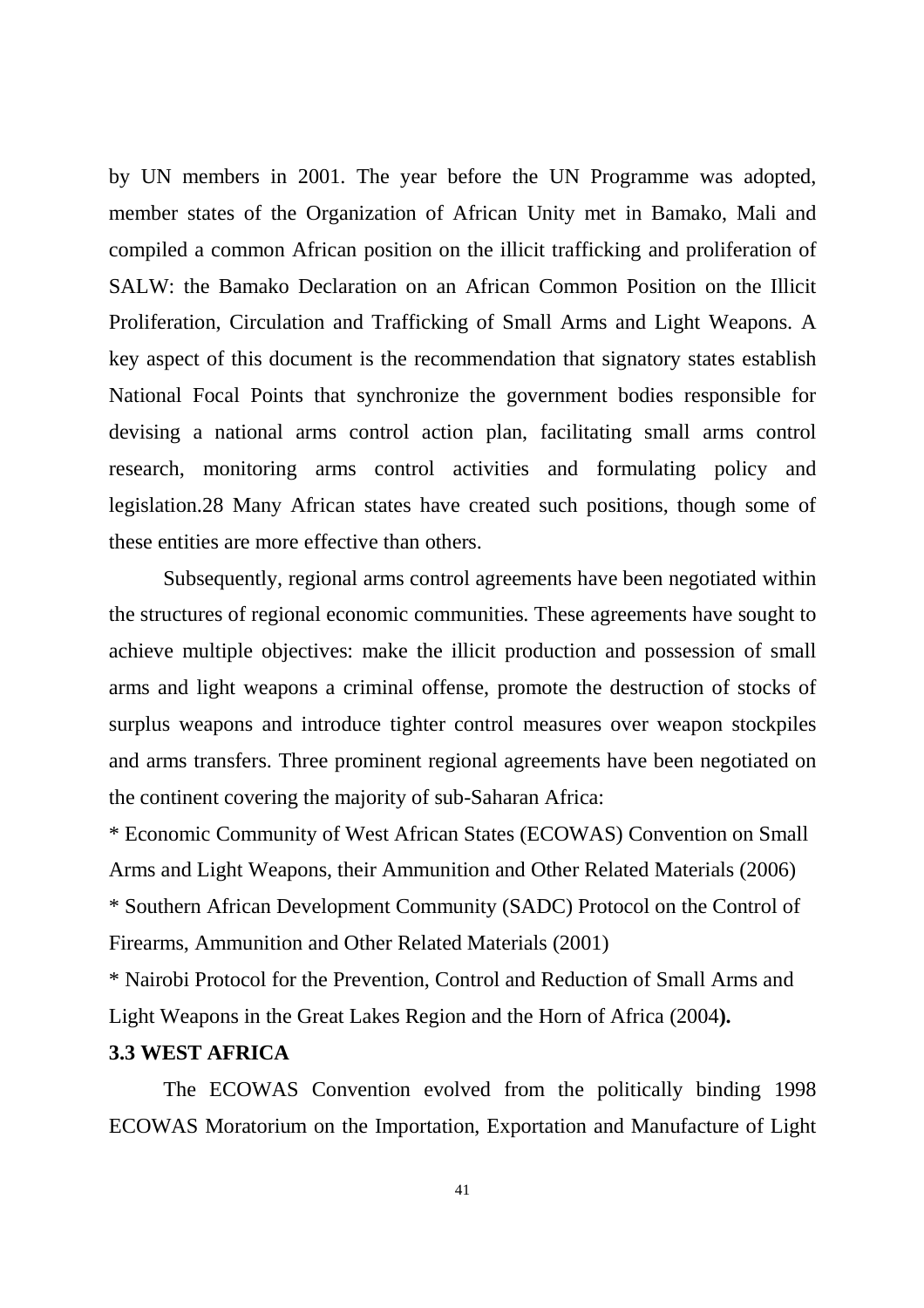Weapons. In terms of this Convention, member states must ban the transfer of small arms and light weapons into and out of their national territory. A member state can request exemptions to meet legitimate national defense and security needs or to participate in operations to support peace. In this regard, member states are compelled to establish and maintain arms transfer control systems. The Convention also requires member states to discourage civilian possession of small arms and light weapons, carefully regulate where such possession exists, safely store and maintain their national small arms and light weapons stocks, collect and destroy surplus and illicit arms, mark all state and civilian held small arms and light weapons with a unique number and closely regulate arms brokering activities.

To facilitate the implementation of the Convention, a small arms unit was established within the ECOWAS Department of Political Affairs and Defence to coordinate activities in relation to the implementation of the Convention. In addition, the ECOWAS Small Arms Control Programme (ECOSAP) was set up in Bamako on 8 June 2006 to assist member states to build small arms control capacity at the national level. In particular, ECOSAP was tasked with collaborating with national SALW commissions to enhance their ability to counter the proliferation and misuse of these weapons.30.Member states have engaged in considerable consultation and research with regards to the strictures of the Convention, but measurable implementation of this agreement has yet to be realized. In addition, as of the end of 2008, the Convention has not yet entered into force. Only six ECOWAS member states have ratified the resolution: Burkina Faso, Mali, Niger, Sierra Leone, Senegal and Togo. In order for the Convention to become legally binding, nine member states are required to ratify it.

## **3.4 SOUTHERN AFRICA**

The SADC Firearms Protocol was the first African regional small arms agreement to become legally binding. The protocol aims to promote cooperation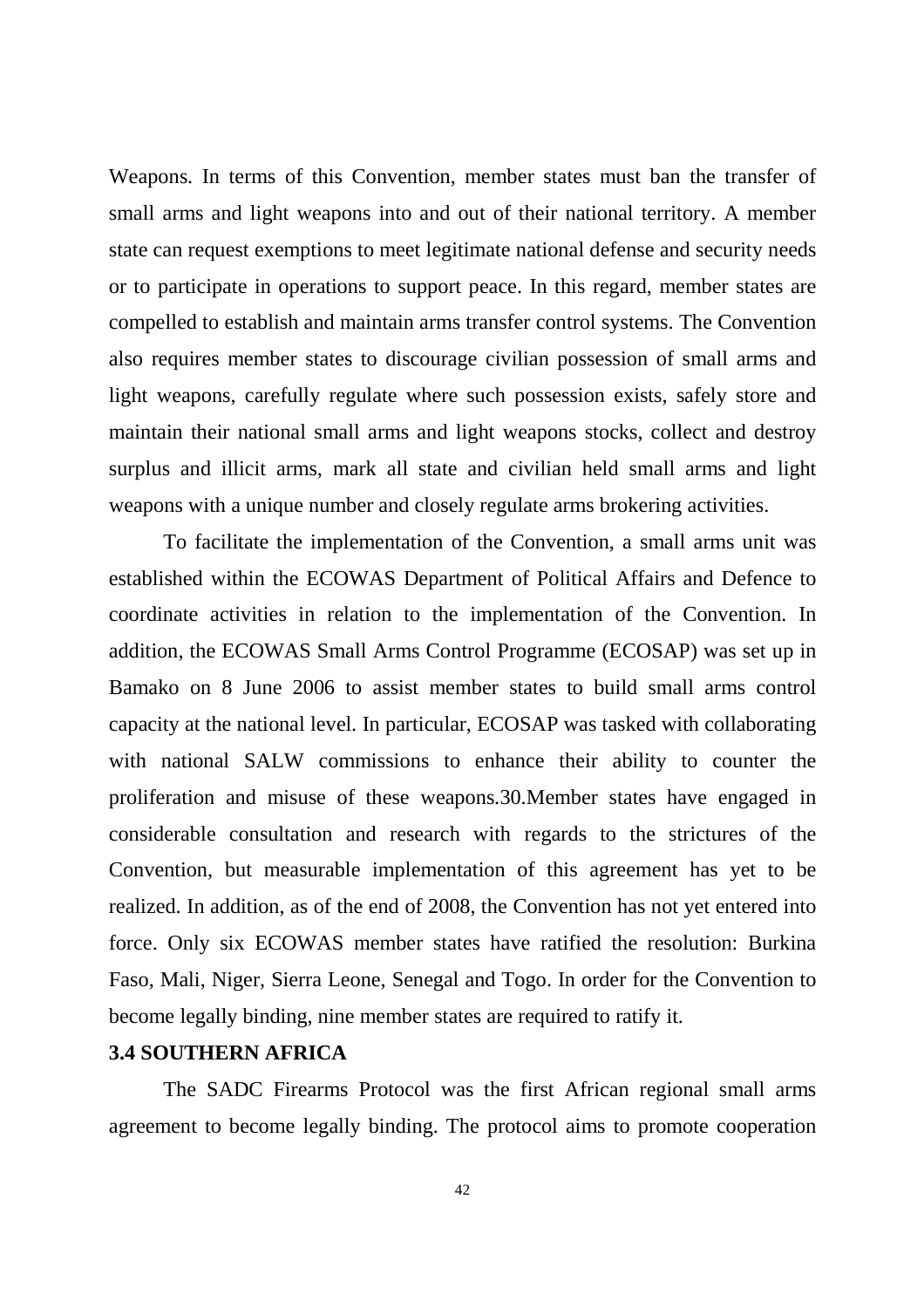among states in order to curb and prevent the excessive manufacturing, accumulation, trafficking, possession and use of illicit firearms, ammunition and other related materials. States in the region have successfully collaborated to coordinate several arms control initiatives, particularly in the area of arms collection and destruction. For example, between 2001 and 2006, joint policing operations between the South African and Mozambican police, commonly referred to as Operations Rachel, resulted in the collection and destruction of 46,902 small arms and light weapons and 24,493,565 rounds of ammunition on Mozambican soil.

## **3.5 IMPLICATIONS FOR PEACE AND CONTINENTAL INTEGRATION**

The proliferation of illicit small arms and light weapons throughout Africa undermines sustainable peace and continental integration in Africa as these arms can contribute to the exacerbation and increased lethality of violent conflict. However, African states, with the support of donor governments and agencies, have not been complacent in initiating efforts to counteract this proliferation. As indicated above, inter-state initiatives have been launched to proactively respond to the small arms and light weapons problem. In some cases, neighboring states that do not maintain cordial relations with each other have willingly joined common arms control forums. This is particularly the case in the Great Lakes Region and the Horn of Africa where a number of governments (or factions within said governments) stand accused of supplying arms to non-state actors in other states and violating arms embargoes. For example, these types of accusations have proliferated between the DRC and Rwanda, the DRC and Uganda and Ethiopia and Eritrea. Yet joint participation in arms control fora have helped states move past recrimination to solutions that can contribute to sustainable peace in these impacted regions.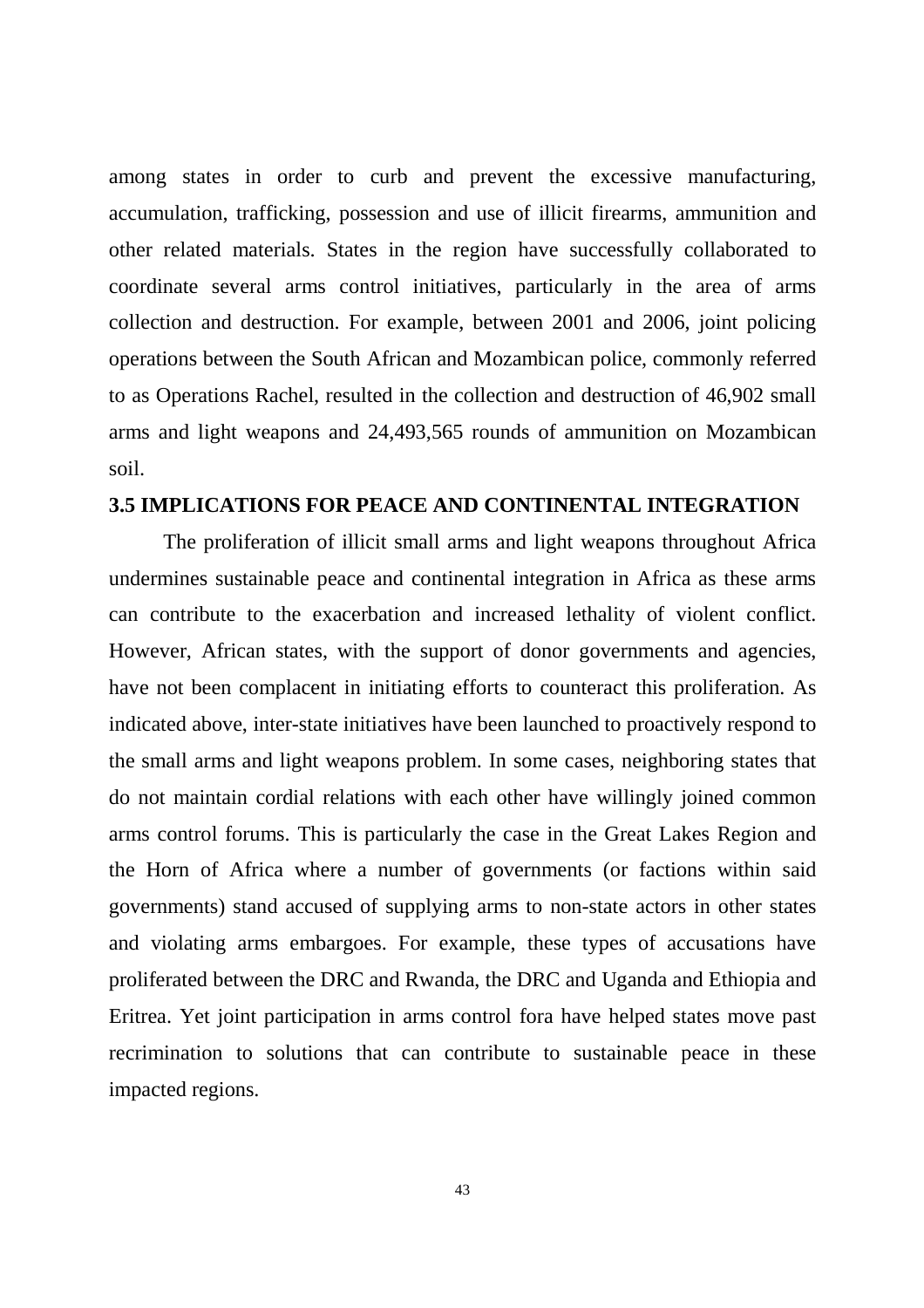#### **4.0 CONCLUSION**

Despite the noticeable reduction in major armed conflicts in Africa, longterm peace remains elusive in many areas across the most marginalized continent. A key component of this dynamic is the availability and misuse of small arms and light weapons. Non-state actors, such as rebel groups and militias, as well as repressive governments, are still able to source small arms and light weapons domestically or through regional and international smuggling networks. Securing such weapons is nonetheless more complicated than it was in the 1990s, as international and regional arms control and disarmament initiatives have constrained access to the more conventional sources of small arms and light weapons. Further constructive action aimed at deepening the effectiveness of these arms control and disarmament process, both internationally and in Africa, is crucial. This process requires the targeting of donor assistance to allow for measurable and sustainable capacity building of the national and inter-state arms control and disarmament agencies and strategic operational projects. In turn, as early evidence suggests, such measures will further promote continental integration and peace-building.

#### **5.0 Summary**

 This unit attempts to give an overall assessment of the implications of arms control and disarmament for peace and stability of the African continent. It starts with a concise explanation on the term "arms control"; reasons for it and the methods of arms distribution in Africa. The discussion also entails some case studies and the implications of arms control for continental integration and stability.

#### **6.0 Tutor Marked Assignments**

- 1) In your own words explain the term "Arms Control"
- 2) Mention two sources of arms and three prominent regional agreements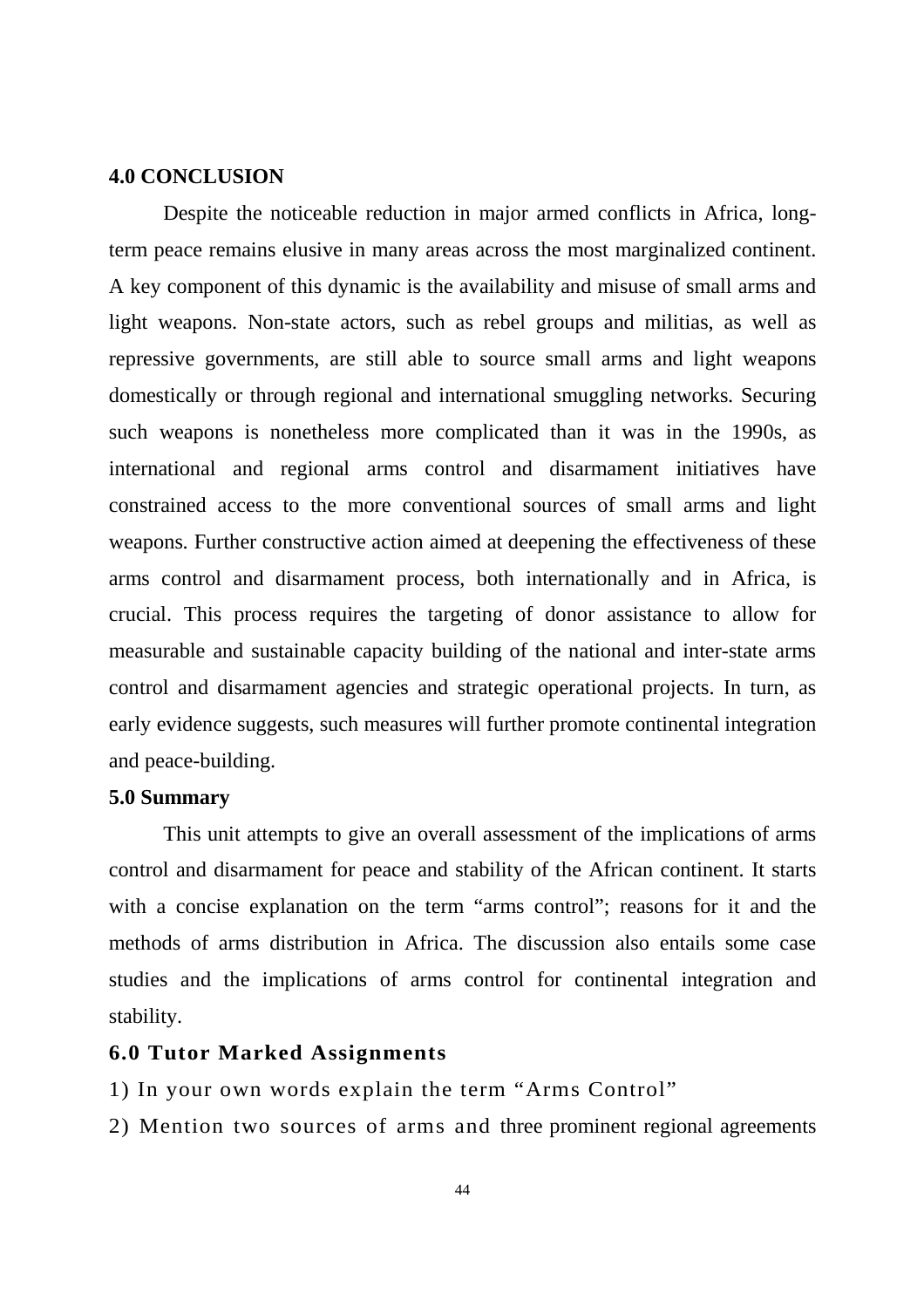on arms control in Africa

## **7.0 References**

- Guy L and Dominique D(2009) 'African solutions to an international problem: Arms Control and disarmament in Africa'. In: *Journal of International Affairs*, Spring
- International Crisis Group, "Crisis Group Submission to UN Security Council on the Situation in DR Congo," 25 November 2008.
- United Nations Security Council, Final Report of the Group of Experts on the Democratic Republic of the Congo, 21 November 2008, S/2008/773 (New York: United Nations, 2008), 618. International Crisis Group, (2008) 'Somalia: To Move Beyond the Failed State'

*Africa Report No. 147, 23 December.* 

- United Nations Security Council Report of the Panel of Experts on Somalia Pursuant to Security Council Resolution 1425 (2002), 24 February 2003, S/2003/223. New York: United Nations, 2003 , 16-31
- United Nations Security Council, Report of the Monitoring Group on Somalia Pursuant to Security Council Resolution 1519 (2003).
- United Nations Security Council, Report of the Panel of Experts Established Pursuant to Resolution 1591 (2005) Concerning the Sudan, 1 October 2008, S/2008/647 New York: United Nations, 2008, 19-23.

Organisation of African Unity (OAU), Bamako Declaration on an African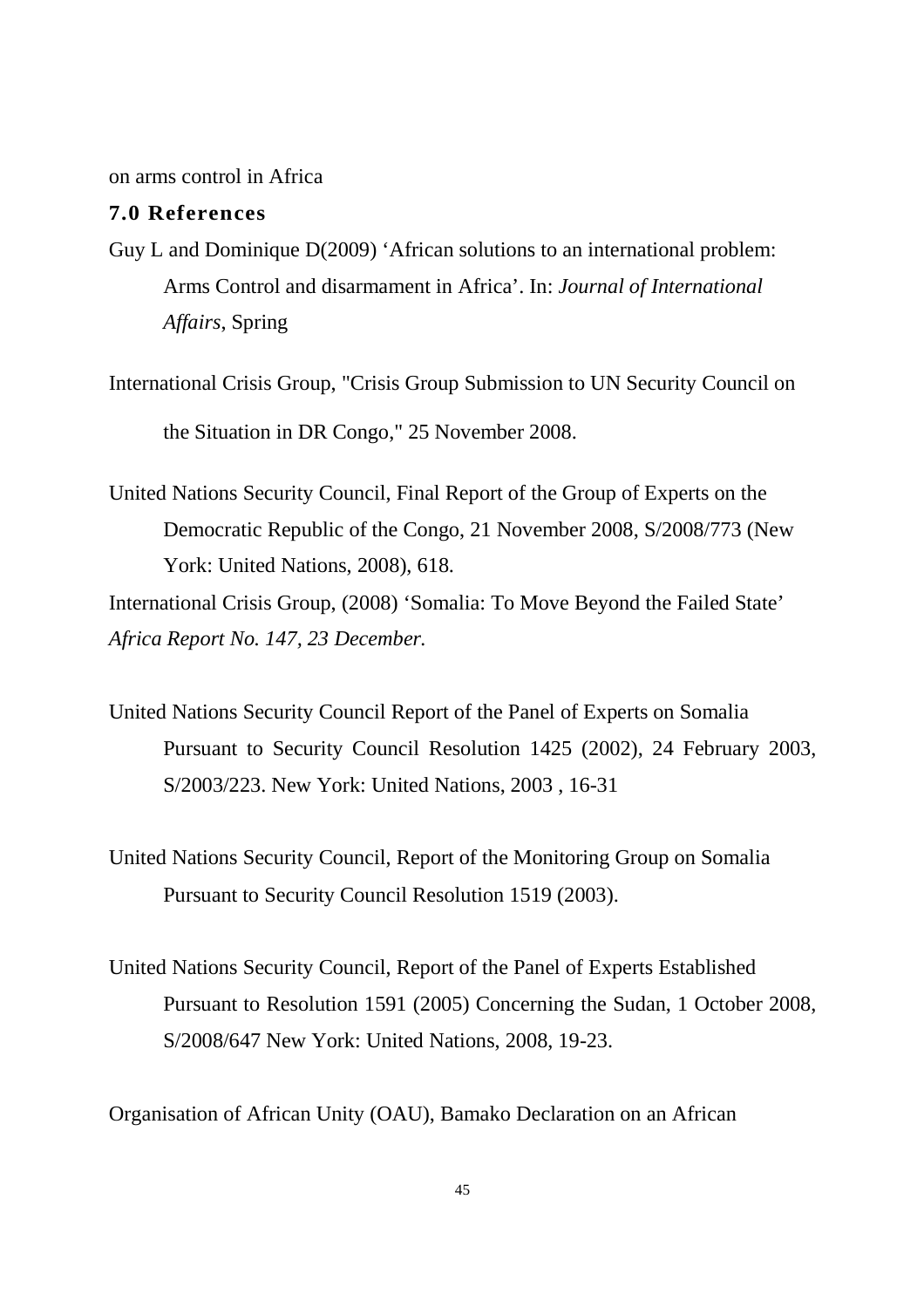Common Position on the Illicit Proliferation, Circulation and Trafficking of Small Arms and Light Weapons (Bamako: OAU, 2000).

- Economic Community of West African States (ECOWAS), ECOWAS Convention on Small Arms and Light Weapons, their Ammunition and other Related Materials Abuja: ECOWAS, 2006.
- ECOWAS Small Arms Control Programme (ECOSAP), Inception Plan: September 2006 – August 2007. Bamako: ECOWAS, 2006, 4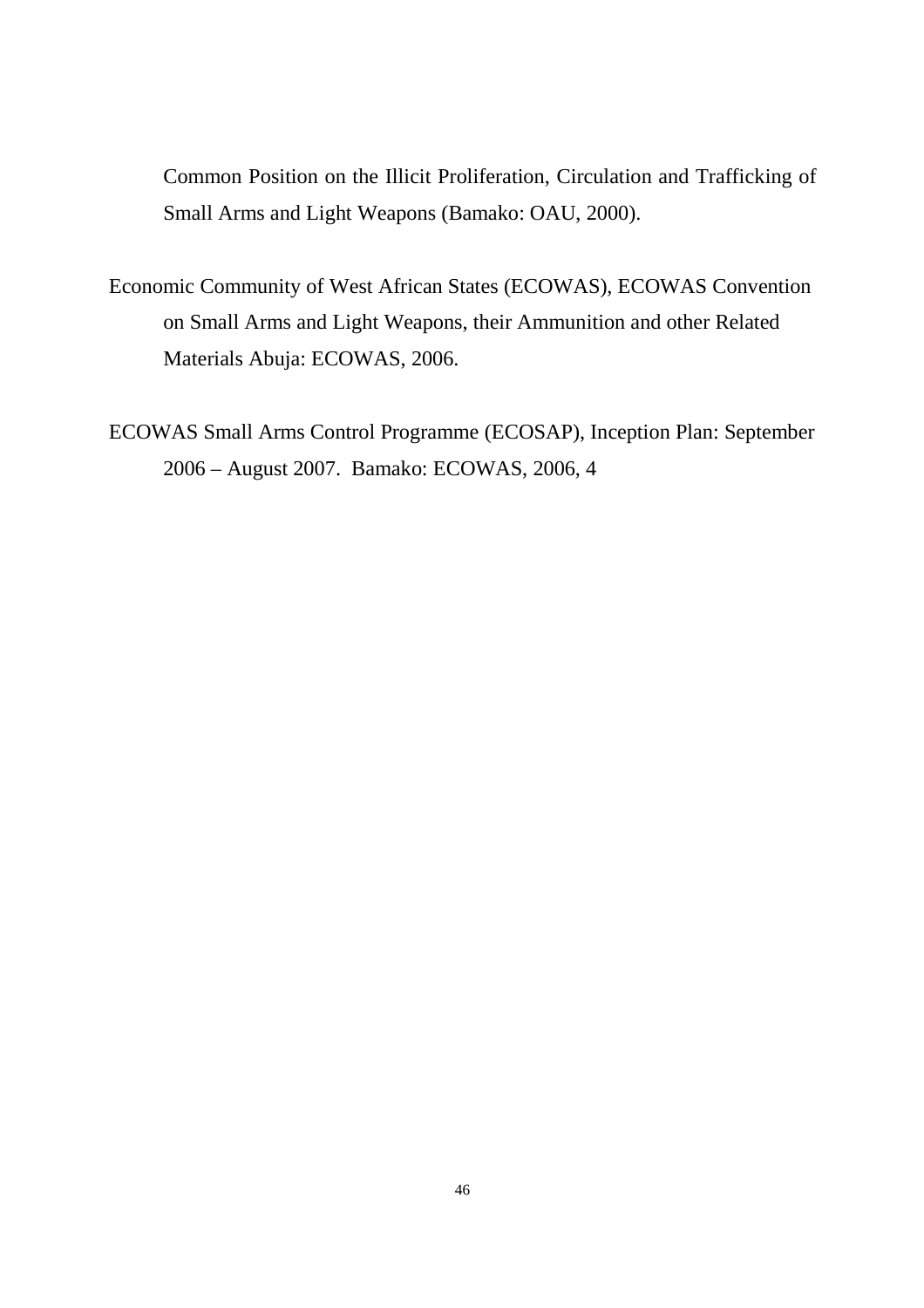## **Unit 5: THE ROLE OF SMALL AND LIGHT ARMS IN MIGRATION AND CONFLICT-INDUCED DISPLACEMENT IN NIGERIA SINCE THE 1980S.**

1.0: Introduction 2.0: Objectives 3.0: Main Contents 4.0: Conclusion 5.0: Summary 6.0: Tutor Marked Assignments 7.0: References and Further Reading

## **1.0: Introduction**

The proliferation of small arms and light weapons (SALW) systems is a social problem that affects the entire globe. This is despite the fact that a consensus largely exists that these arms do not on their cause violence. Based on what could be described as information based on experience, one time Defence Minister of the Federal Republic of Nigeria in person of Lt. General T.Y Danjuma quoted in Falola and Okpeh Jnr (2008) confirmed this view when he argued that the ready availability of small and light weapons has escalated conflicts and aided the activities of criminal elements across the globe.

Similarly former Secretary General of the United Nations Kofi Annan informed that the death toll from small and light arms dwarf other weapon systems and now exceeds the toll of the atomic bombs that devastated Hiroshima and Nagasaki, (Akinwunmi,2008). It is not the sole objective of this unit to focus on the death toll resulting from the uses and abuses of these weapons, but to show how these weapons have escalated conflicts in Nigeria and how this tend constitute a part of the challenges of the DDR process and security sector reform. You will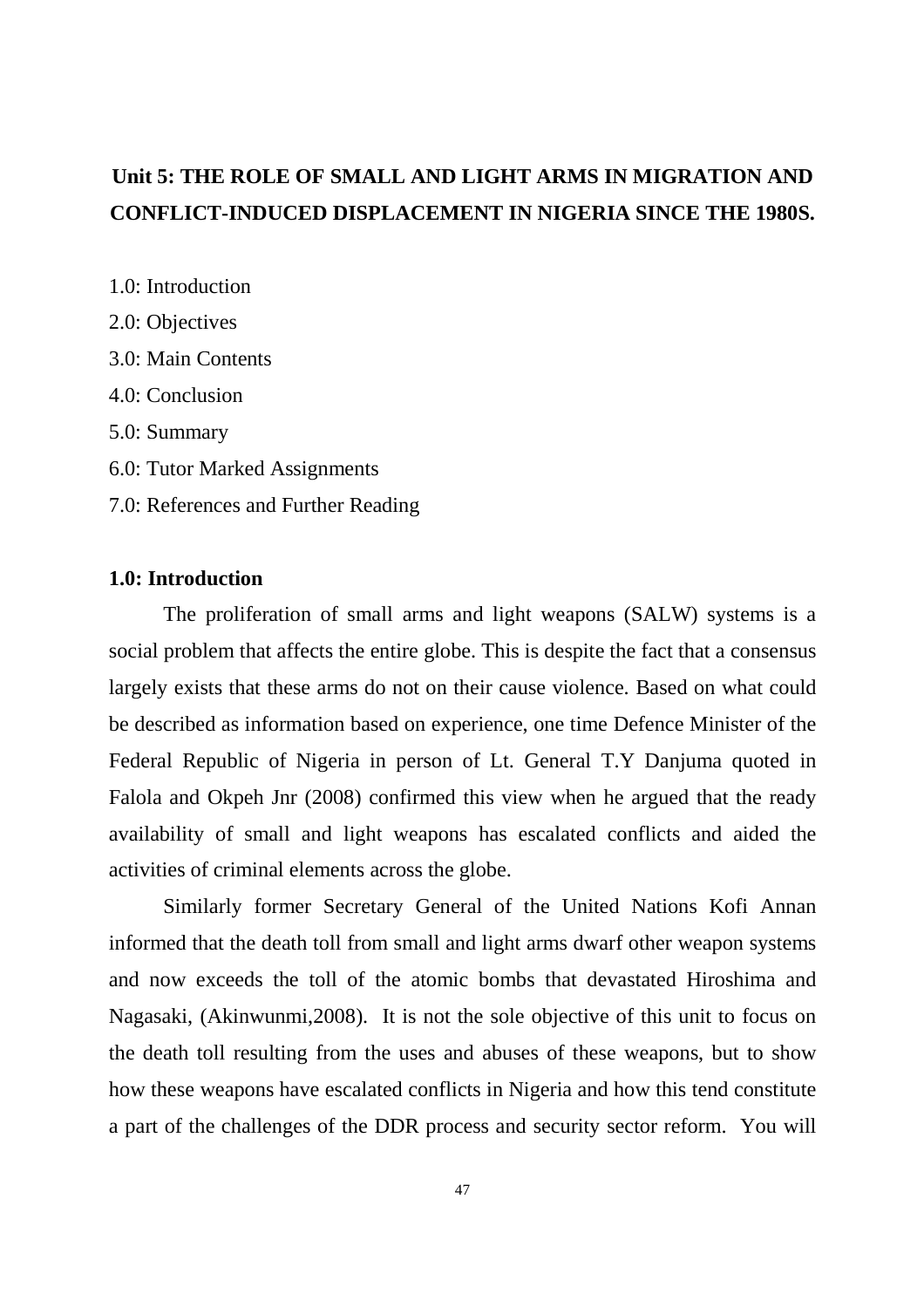also be exposed to how this brings about internal displacement of many people from their various settlements into emergency camps in various parts of Nigeria.

## **2.0 Objectives**

At the end of this unit you should be able to:

- Know how small and light weapons affect conflict pattern and migration;
- Understand how small and light weapons worsen the problem of internal displacement in different parts of Nigeria since the 1980s.

## **3.0 Main Contents**

## **Supply of Small Arms and Light Weapons in Nigeria**

As the saying goes that if there is no demand for a product, the supply dwindles with time, the proliferation of small and light weapons in Nigeria follows this trend. According to various researches carried out on SALW in Nigeria two major sources have been identified. These sources are internal and external.

#### **Internal Sources**

## **1 The Civil War**

Shortly after the Civil War in Nigeria (1967-1970), small arms and light weapons became common in circulation. This could be traced to failure of the DDR process initiated by the Federal Government after the civil war. This was as a result of the inability of the Federal Government to come out with a policy that would re-claim all the weapons produced for the purpose of the war. The General Yakubu Gowon's administration paid more attention to the surrender of the rebel forces. And since the Biafran soldiers were not properly rehabilitated, some of the arms were sold to migrants and criminals who began to use the weapons for robbery in the country. The seventies produced robbers like Oyenusi, (Akinwunmi 2008).

## **II Black Market**

A correlation can be established between proliferation of small arms and light weapons and the incidence of poverty in the country. The eighties witnessed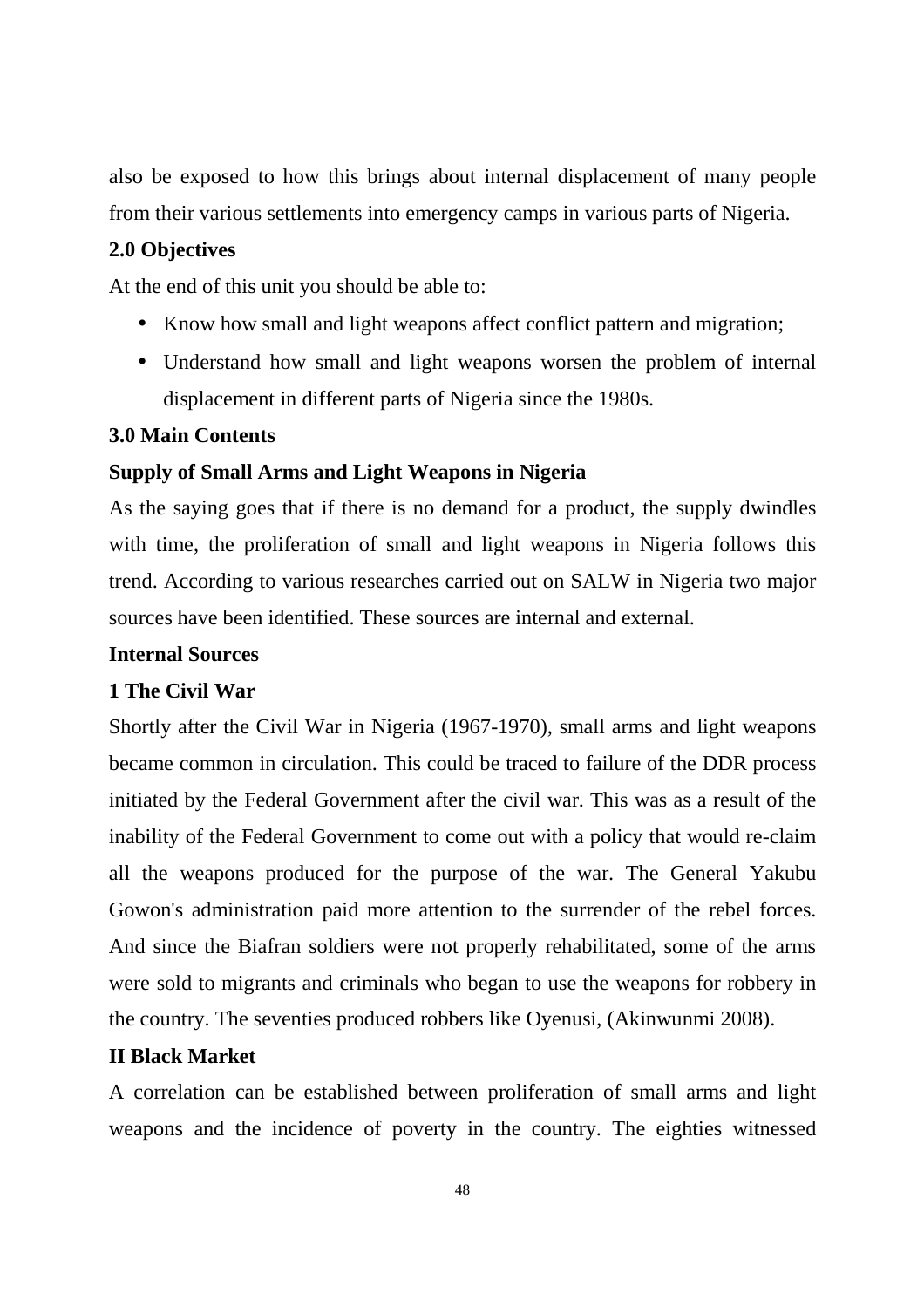serious economic crisis in the country. It was the period in which the Structural Adjustment Program (SAP) was introduced by General Ibrahim Babangida's military administration. This was a policy that led to loss of jobs for many and a drastic fall in the value of Naira.

SAP is a World Bank solution to Third World countries' economic crises. The SAP, according to the Babangida's military administration, was meant to run for two years, but was later extended when the government saw that it required more time to implement the reforms. The program included the liberalization of trade, devaluation of over-valued currency, privatization of public enterprises, and the reduction in the over-bloated public services.

However, the Program did not resolve the economic crisis in the country as anticipated by the military administration. Instead, it added to the misery of the masses that were retrenched from their places of work as a result of the collapse of many industries. Most of these industries collapsed because of the shortage in the supply of foreign exchange, leading to high costs of production and shortages of imported raw materials. Those industries that did not collapse had to retrench some of their staff in order to survive.

The cumulative effect of the imposition of the Structural Adjustment Program is the pauperization of the great majority of Nigerians. As mentioned above, the SAP created unemployment, because of this unemployment, many became involved in criminal activities which included illegal trafficking in small arms and light weapons. The trade became very lucrative and those involved sourced for these weapons internally from local blacksmiths. Among those arrested for illegal possession of fire-arms in the country were many blacksmiths. Also, many of the arrested armed robbers or criminals have confessed to getting the arms from this source, (Tamuno, 1991 and Akinwunmi, 2008)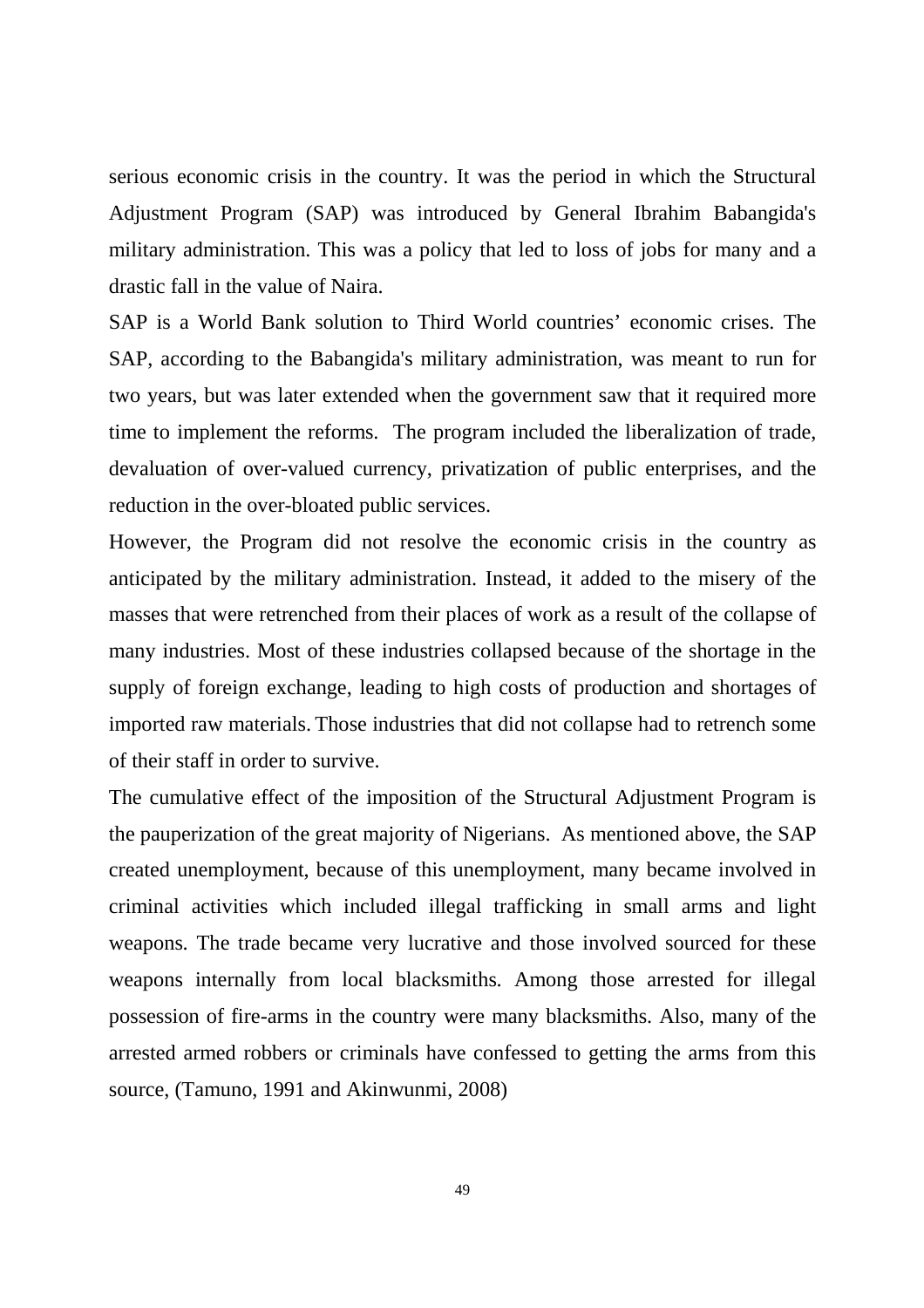#### **External Sources**

#### III Economic Community Monitoring Group (ECOMOG)

Following the involvement of the Nigerian military in peace-keeping operations in the sub-region, many of the SALW came in wide circulation in the country. It is claimed that some discharged soldiers from war zones in Liberia and Sierra Leo had returned to the country with various types of munitions used in wartime, and sold the weapons in the country for money. Some weapons captured by the Police from criminals and militia members have been identified to these various peace mission exercises in the sub-region.

Also, Nigeria's borders are very porous which makes the flow of small and light weapons into the country relatively easy. Through these borders, many of the SALW have been smuggled into the country. Nigeria's customs and immigration officers have succeed in arresting and intercepting some of these smuggled arms. Besides these types, there are arms smuggled by big men and women in the society, (Akinwunmi 2008). Guns are hidden inside inflated spare tires of vehicles in some instances.

One may not have accurate statistics on the SALW in circulation in Nigeria but one fact that is incontrovertible is that the percentage is high. This is buttressed by the fact that in some cities in Nigeria, any of the weapons in the category above is referred to as "pure water". "Pure water" is sachet water sold in virtually all the nooks and crannies of the country. The fact that any of the SALW could be described as "pure water" testifies to their proliferation in the country.

## **Use of SALW in Conflicts**

Nigeria has been divided into six geo-political zones. Although many ascribe the this division to the Constitutional Conference of late Head of State General Sanni Abacha, Onwudiwe (2004) however, reveals that the idea of 3 North and 3 South as a zoning medel was first mooted by Aper Aku one time Governor of Borno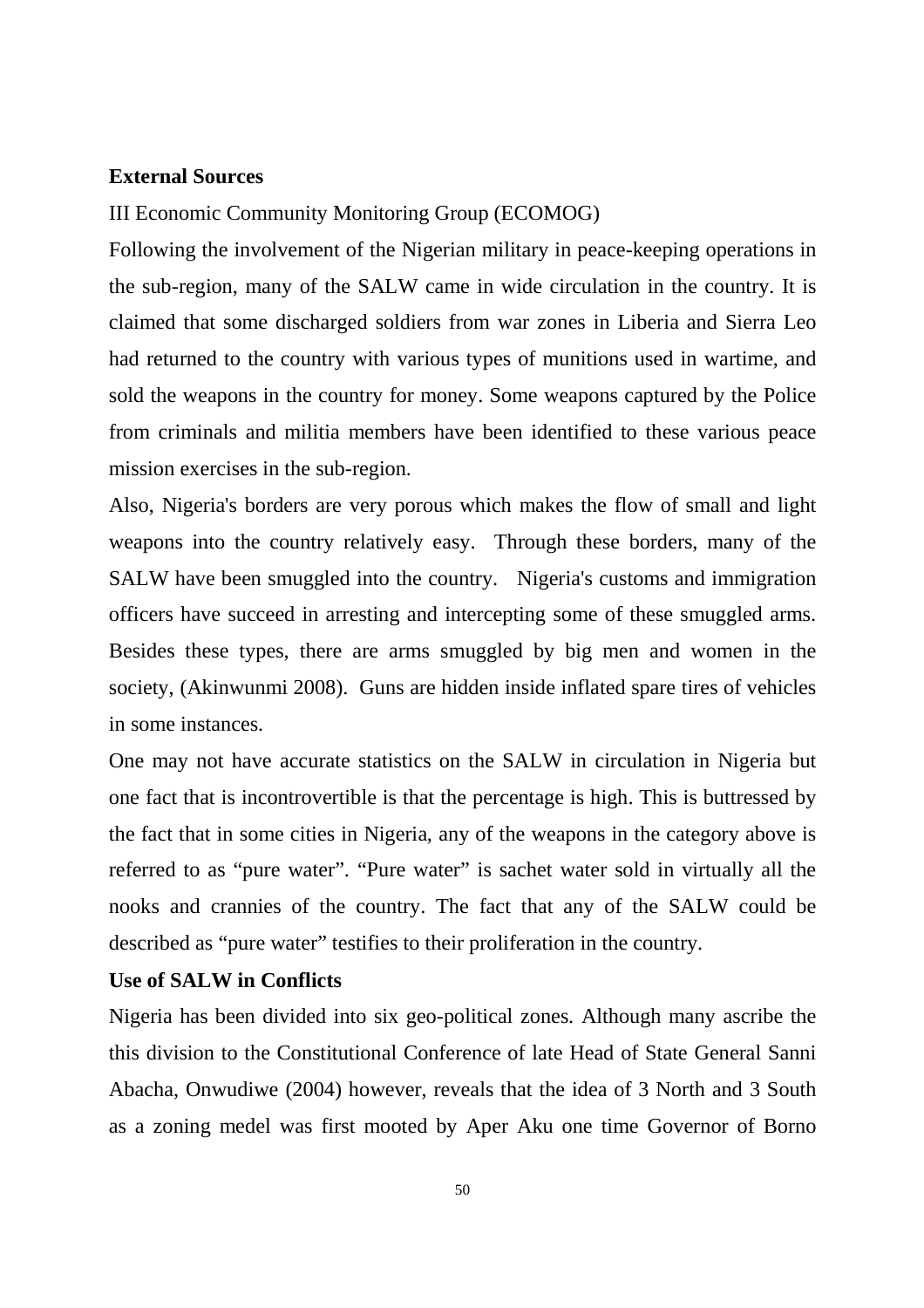State. Since then, none of these zones has been spared of violent conflicts over the past decade ranging from ethnic to religious, resource control or communal conflicts. One feature of these violent conflicts of these has been the use of SALW. The use of these SALW made these conflicts to be prolonged and lethal resulting in the deaths of thousands of people, especially the vulnerable ones in society, the destruction of properties; besides widespread internal displacement of many in the country. Cognizant of the fact that the objective of this unit is not a discourse of all the conflicts that have taken place in the country since the eighties; it will however focus on some major violent conflicts as case studies, which resulted in massive internal displacement, the emergence of refugee camps all over the country and intractable proliferation and spread of SALW.

## **Northern Nigeria**

There are three geo-political zones in this region. These are the Northwest, Northeast, and North Central. As a result of the proximity to North Africa and the Fulani Jihad in the pre-colonial times, Islam became entrenched in the region, especially in the Northwest and the Northeast. Principally, the region has witnessed more religious conflicts than any of the regions in the Country.

In the eighties, the Maitatsine crisis resulted in the death of thousands, which the government conservatively estimated to be over four thousand. The crisis also led to internal displacements in the region. Many southerners, mostly Christians, fled the area to other peaceful Northern cities or to Southern towns or cities, (Akinwunmi 2008).

The late nineties witnessed the rise of Islamic fundamentalism and instrumentalisation of Shari'ah as a political weapon. This resulted in violent conflicts in most of the cities in the North, especially in Kaduna. During this period, there was free use of SALW by both Muslim and Christian groups. The involvement of SALW led to the death of many Nigerians and another massive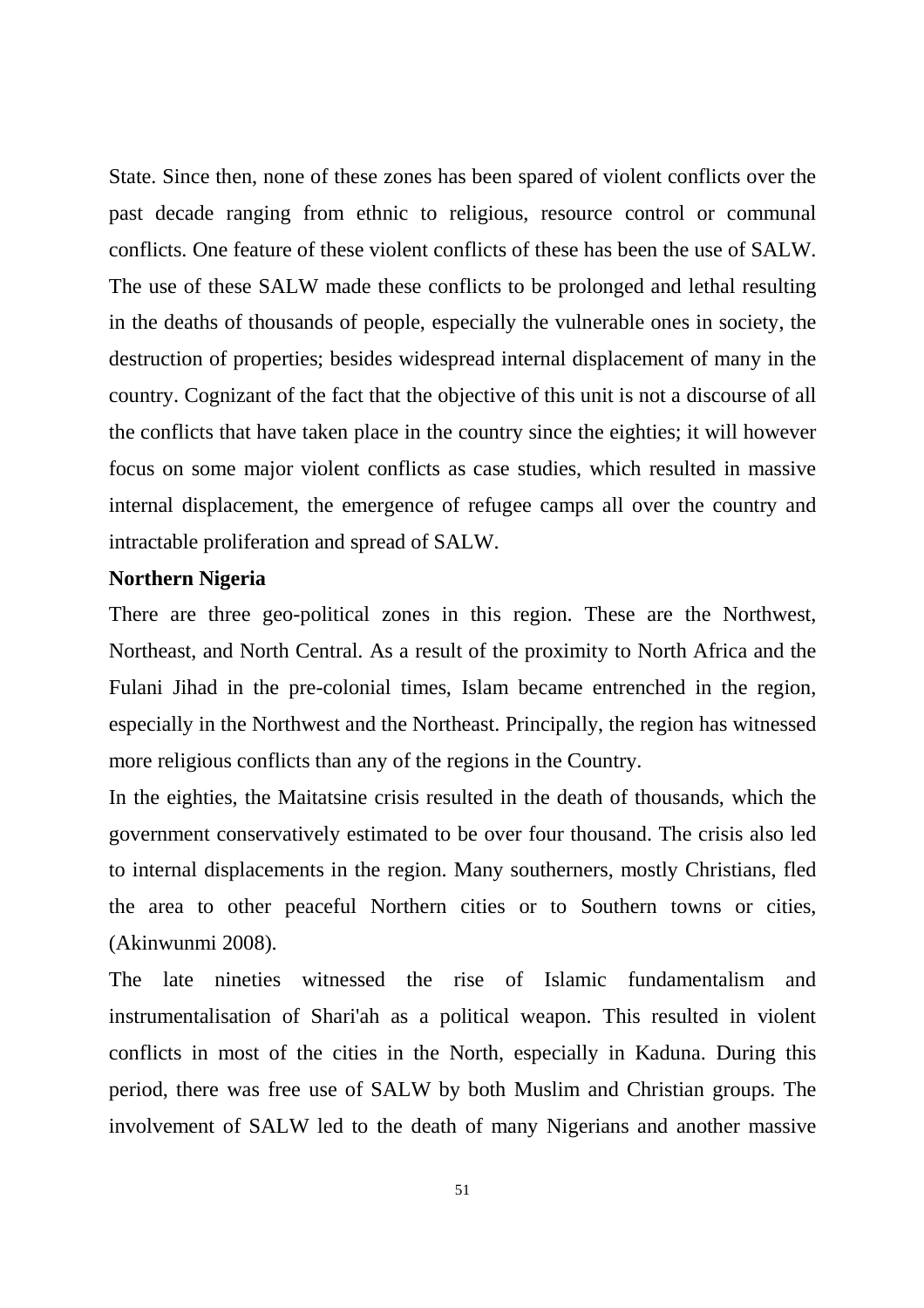internal displacement in the country. There were influxes of people to the Central zone and to the Southern region.

While religious conflicts are prevalent in the core North, the crises in the North Central zone are of another dimension. These crises took the form of ethnoreligious tensions and indene – settler upheavals. The Azara crisis in Nasarawa State, the Jos crisis in Plateau State and the Jukun/Tiv crisis in Taraba State are examples of conflicts with ethnic coloration, (Akinwunmi, 2008). These crises witnessed the use of SALW in high proportion, to the extent that some settlements were virtually destroyed as witnessed in Jukun/Tiv crisis in 2001. It was in the same crisis that Tiv ethnic militias allegedly killed 16 soldiers. This led to the reprisal operations by the military leading to the destruction of several villages bordering Taraba state.

#### **Southwestern Zone**

The conflicts here are mostly communal in nature. The most protracted of the crises in this region was the Ife/Modakeke crisis. The use of SALW in this conflict led to the destruction of many Ife and Modakeke settlements. The Federal Government had to intervene by imposing dusk to dawn curfews on the affected communities. The prevalence of SALW in the region could also be traced to surfacing of the Oodua Peoples Congress (OPC). The OPC, as was popularly known and called, emerged in the nineties with the sole objective of protecting the interest of the Yoruba. The OPC has been identified by the security forces as being responsible for the ethnic conflicts and tensions in the region. According to police accounts, the OPC has been responsible for about 60 per cent of the violence in Lagos alone. The group has engaged the Hausa as witnessed in 1999 at Ketu, Mile 12 market and in 2000 as witnessed in Shagamu.

The group has also engaged other ethnic groups in the region. These groups include the Igbo and the Ijaw. The crisis with Ijaw had dire consequences in terms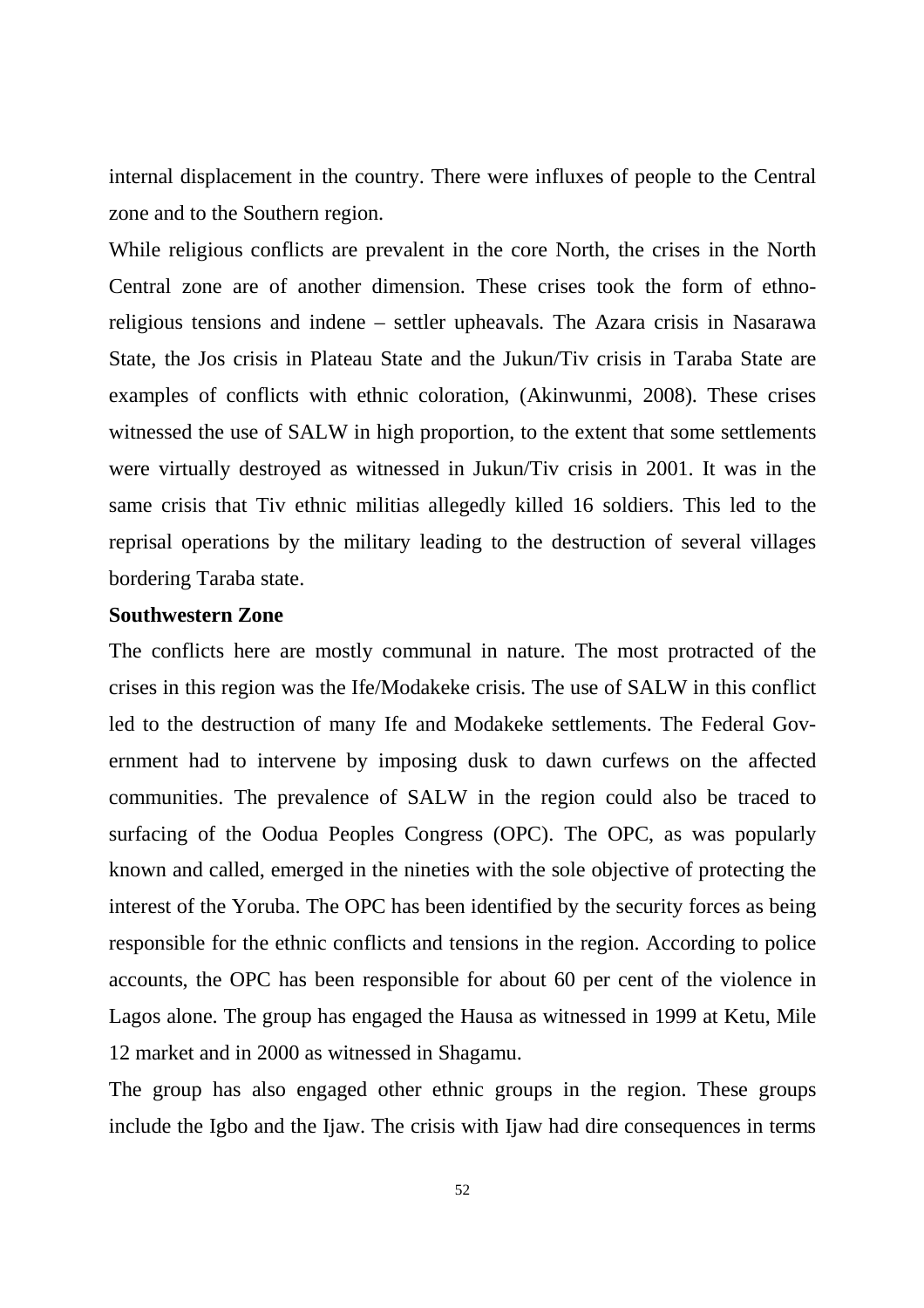of the numbers of death and the people rendered homeless by the activities of the ethnic militias involved. In all of these conflicts, there was the free use of SALW which further worsened the violent conflicts.

## **Southeastern Zone**

Here, the crises can be described as ideological and resource based conflicts. This is because they are caused by ethnic sentiments, reprisals and border disputes. For example, Hausa residents in this zone were attacked in response to the attacks and killings of the Igbo in the Northern crises. The Bakassi militias armed with SALW championed the attacks. The consequences were the massive migration of Hausa residents residing in the zone to their own zones. This zone has also witnessed a high incidence of criminal activities. Armed robbery attacks are almost becoming the order of the day. Sophisticated SALW were used and there are instances when the police had to watch helplessly, as the bandits operated without any challenge, because of the crude weapons at their disposal.

## **South-South Zone**

The conflicts in this zone are of different dimensions. These include resource control conflicts between the restless youth of the zone (directly or indirectly supported by the elders) and the Federal Government. Youths in this zone are armed with SALW to the extent that the authority of the Federal Government is constantly challenged as oil pipelines are destroyed and oil workers, most especially foreigners, are randomly kidnapped and ransoms demanded from the government and multi-national companies operating there.

Apart from the conflicts arising from the agitations for resource control, the zone has been a hotbed of communal conflicts between the various ethnic groups in the area. Some of these include the Ijaw/Itsekiri conflict, Ijaw and Yoruba conflict, and Urhobo/Ijaw conflicts, etc. These incessant ethnic conflicts in the zone make the illegal trafficking in SALW to be lucrative. The availability of these weapons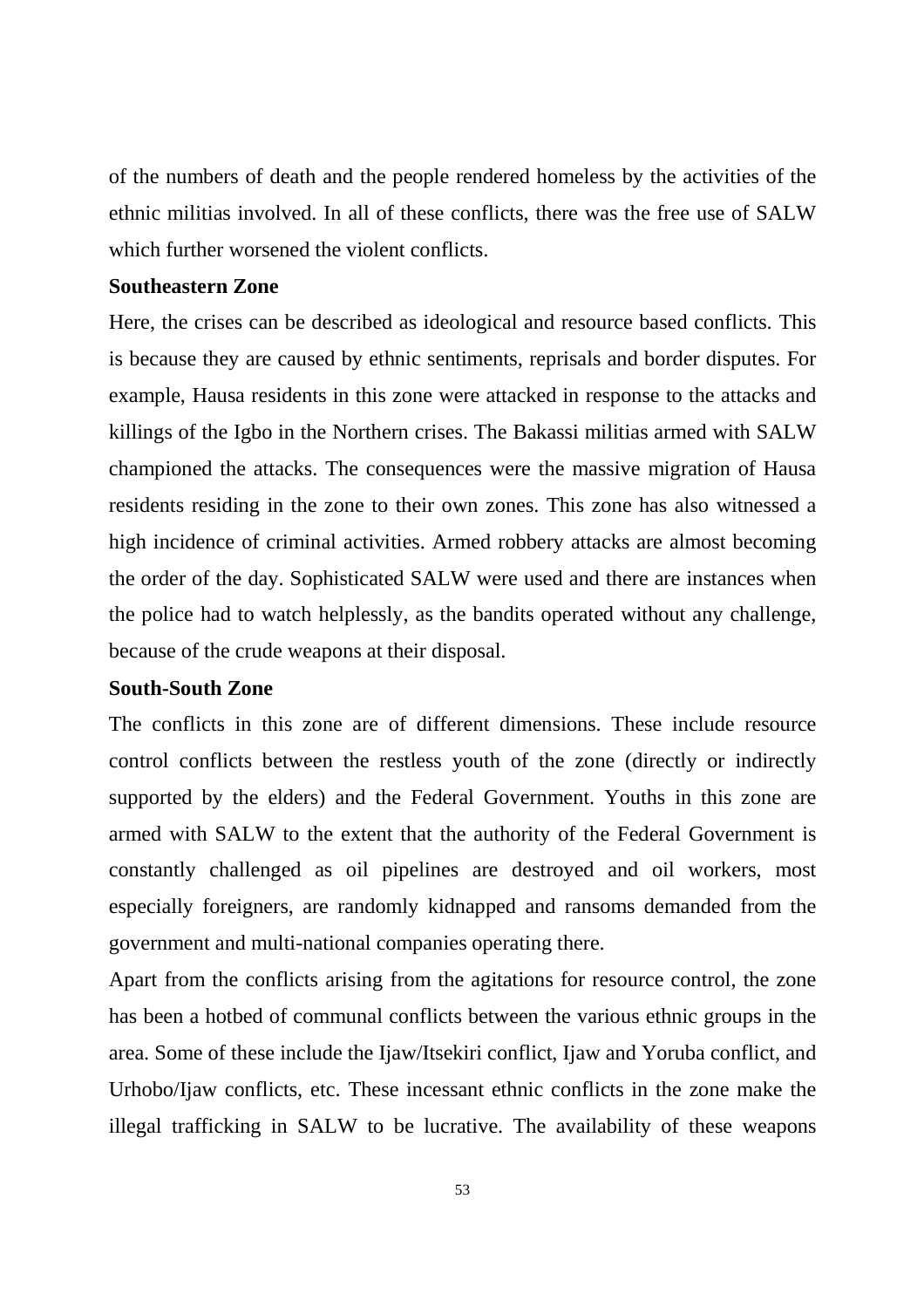makes conflicts here to be especially deadly in nature. This poses a serious challenge to the process of DDR.

#### **Displacement Arising From the Use of SALW**

The proliferation of SALW besides constituting a threat to DDR processes in Nigeria has also caused internal displacement in all the zones discussed above. Most people have moved out voluntarily or involuntarily from the affected areas. In the North where religious conflicts are prevalent, many southerners, who are mostly Christians, have moved in and settled in the Middle Belt or to their zones in the South. The northerners also affected in the crisis in the Northern zones have also migrated to the North as was the case in Lagos and some of the Eastern cities. The various crises mentioned in this chapter have led to displacement of many Nigerians. This aptly falls within the definition of internal displacement as defined by the UN as revealed by Ibeanu (1999). The UN Guiding Principles define internally displaced persons as:

…persons or groups of persons who have been forced or obliged to flee or to leave their homes or places of habitual residence, in particular as a result of or in order to avoid the effects of armed conflict, situations or generalized violence, violations of human rights or natural or human-made disasters, and who have not crossed an internationally recognized state border.

 Approximately, about 200,000 to 500,000 are displaced in Nigeria in 2004, (Akinwunmi 2008). The figures include about 60,000 who fled their homes as a result of the unrest in Plateau State that led the Federal Government to declare a state of emergency in Plateau State.

The following violent conflicts have produced many more displaced persons. These conflicts include:

a.Tiv - Jukun crisis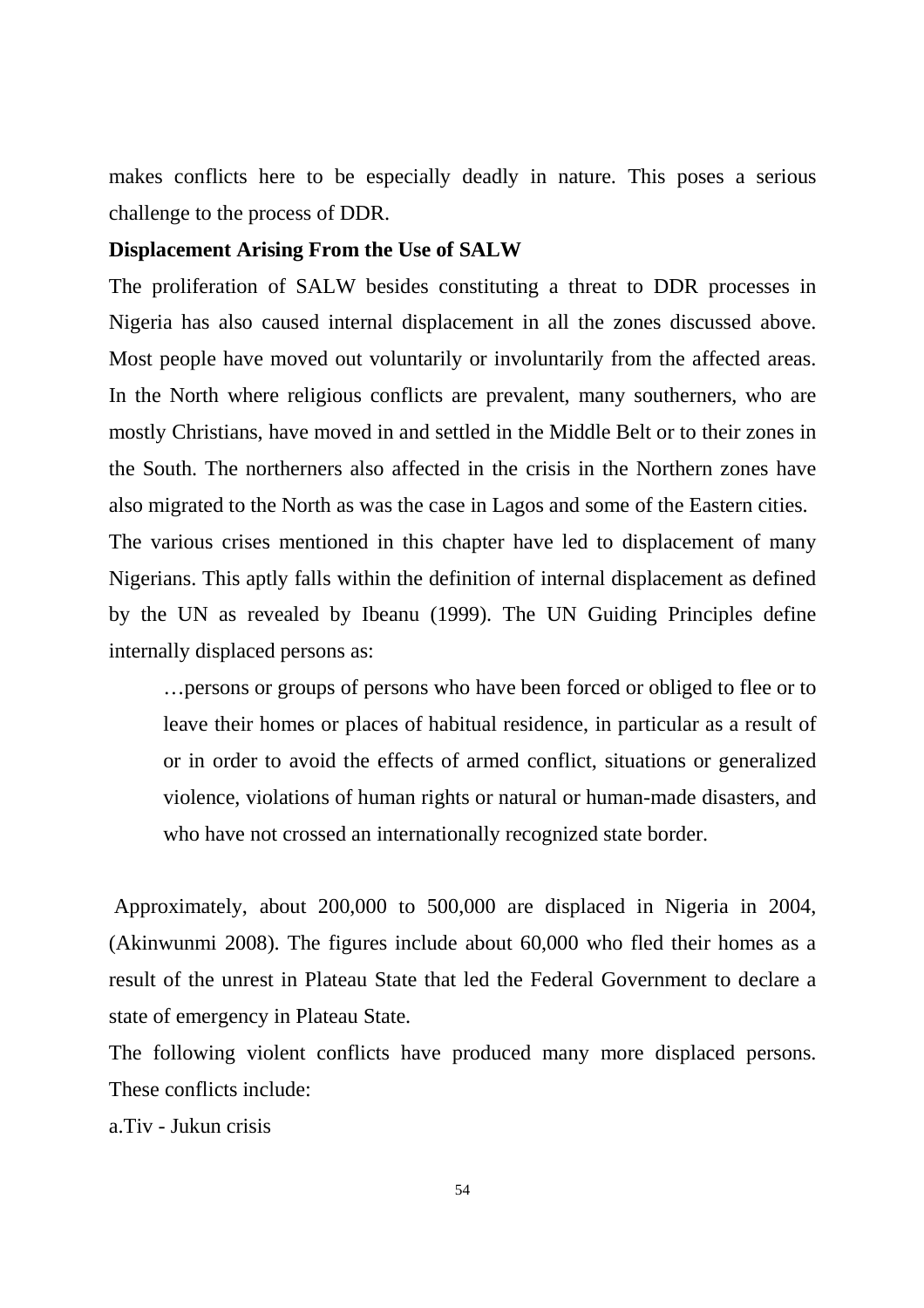b.Hausa - Kataf c.Igbirra - Bassa d.Ife - Modakeke e.Tiv - Ajar f.Ijaw - Itsekiri g.Jos - crisis h.Jos-crisis

See the Table below for estimates

# **Table 1: Estimated Numbers of IDPS in the Nigeria**

**North**

|  | <b>CONFLICT</b>                        | <b>ESTIMA</b> |
|--|----------------------------------------|---------------|
|  | Plateau State crisis                   | 60,000        |
|  | Adamawa and Gombe crises               | 20,000        |
|  | (people were displaced from            |               |
|  | Violence in Kaduna                     | 80,000        |
|  | arising<br><b>State</b><br>from<br>the | (2000)        |
|  | introduction of sharia law and         | 5,000         |
|  | Nasarawa/Taraba crises                 | 100,467       |
|  | Religious clashes in Kano              | 8,000         |
|  | Bauchi State (June-<br>Eastern         | 22,000        |

**South** 

|  | <b>CONFLICT</b>          | <b>ESTIMA</b> |
|--|--------------------------|---------------|
|  | Reprisal attacks against | 40,000        |
|  | Clashes in Ebonyi State  | 1,000         |
|  | Lagos crises (February)  | 5,000         |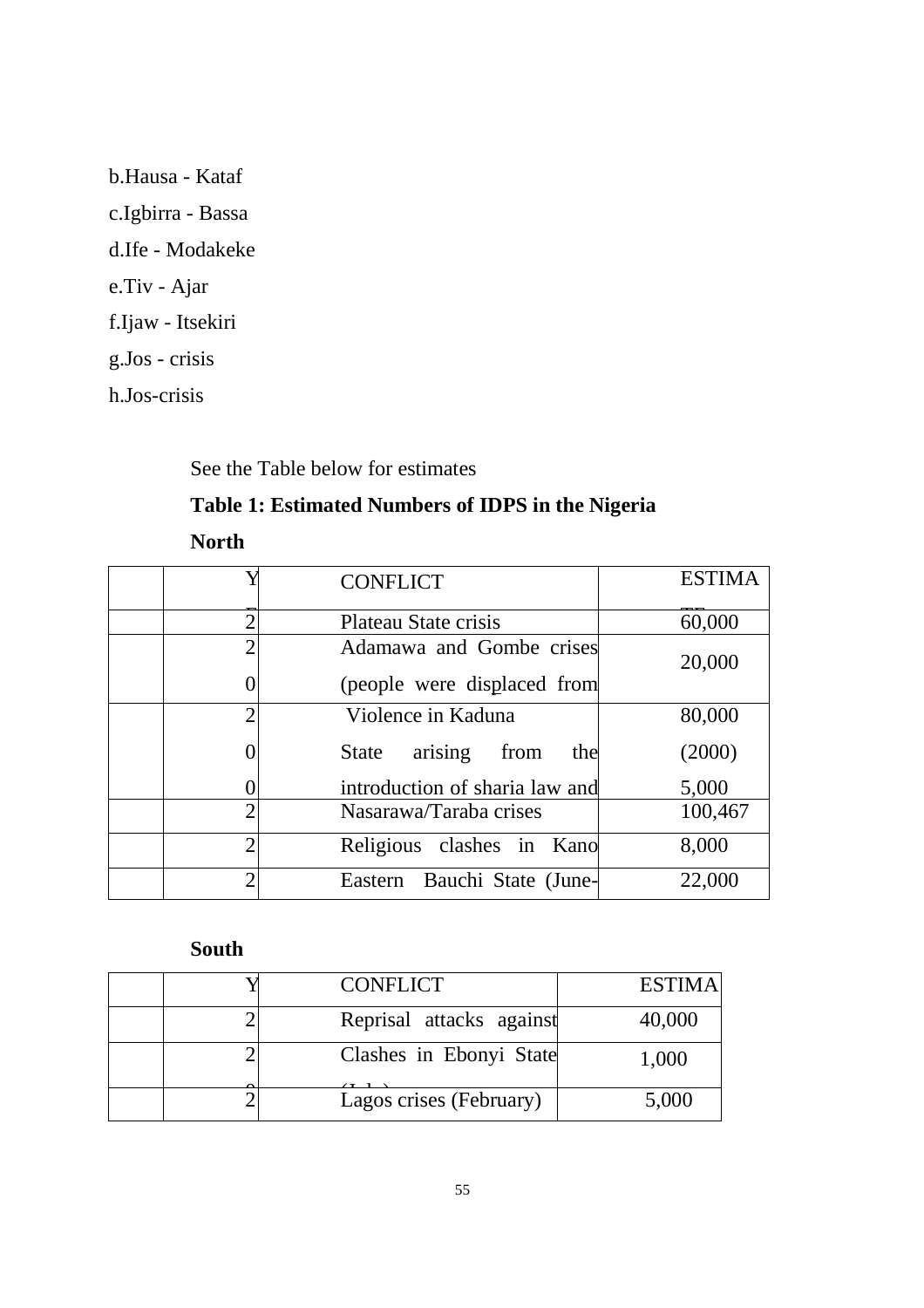## **4.0 Conclusion**

The rate of conflict reprisals in Nigeria is increasing the demand for these light and small arms as many communities who have suffered defeats from other communities prepare themselves by simply acquiring their arms in the name of self-protection. The role of these arms in fuelling conflicts cannot be overstated.

In recent years, internal conflicts and wars of liberation through the use of these deadly weapons have been a major factor in causing internal displacement around Africa. From the preceding presentations, this unit has empirically and graphically presented how SALW affects conflicts intensity and internal displacement in Nigeria since the 1980s. Sub-Saharan Africa and other parts of the world are equally faced with series of conflicts displacing about 20-22 million people out of which about 470,000 are from Nigeria, (Akinwunmi 2008).

## **5.0 Summary**

The unit presented graphic illustrations to justify the poignant effect of SALW on the pattern of conflicts and internal displacements in Nigeria since the 1980s. The unit argues that the evidences of internal displacement and conflict intensity constitute a core of the challenges of DDR in Nigeria. This suggests that if DDR is to have any far reaching effects, it must take into cognizance the effects of SALW on conflict pattern and intensity.

## **6.0 Tutor Marked Assignments**

- Does SALW affect DDR? Discuss with illustrations.
- Compare and contrast the pattern of internal displacement in Northwestern and Southwestern Nigeria.

## **7.0 References and Further Reading**

Akinwunmi, O. (2008). 'The Role of Small and Light Arms in Migration and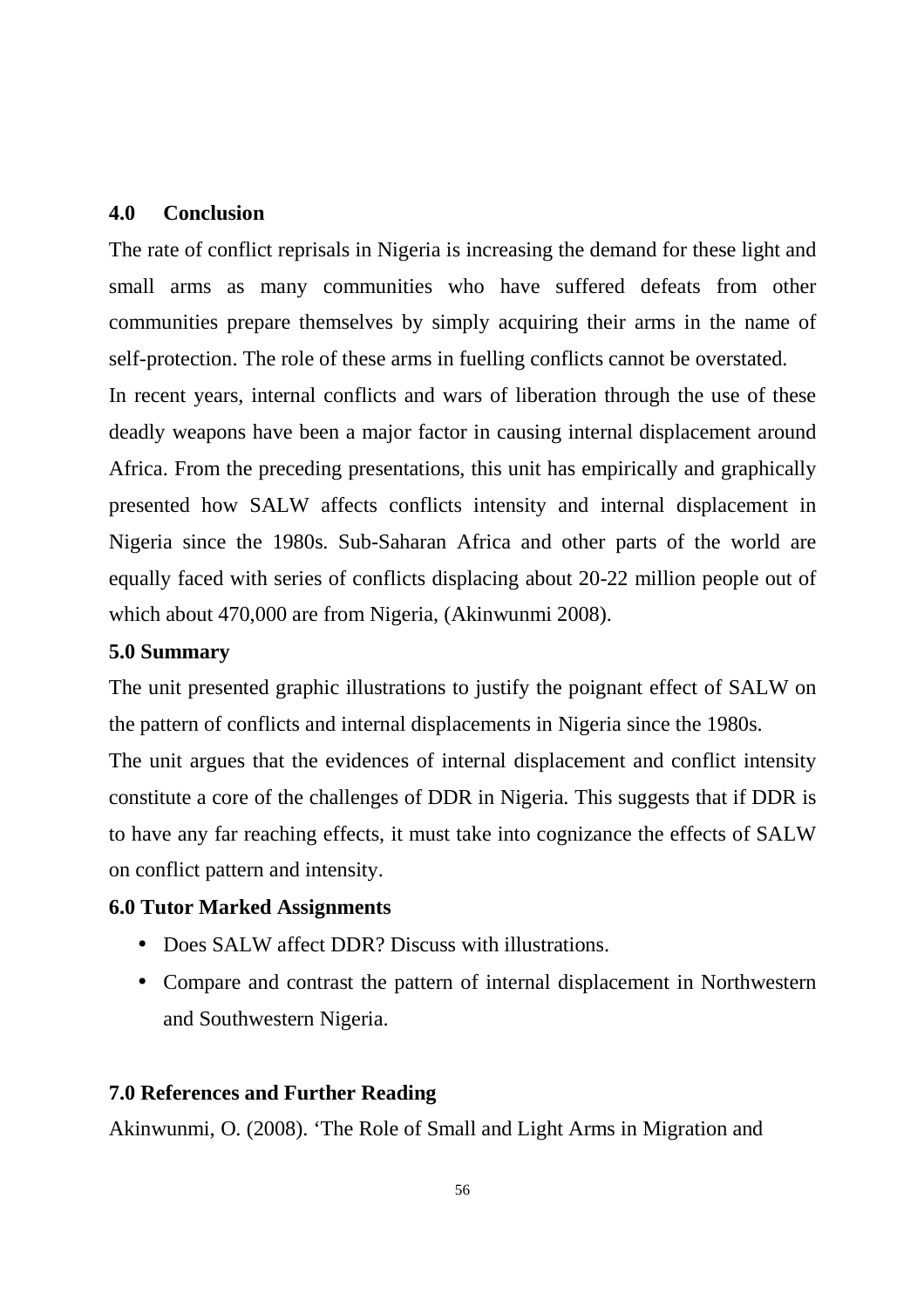Displacement in Nigeria since the 1980S.'In: Falola, T and Okpeh, O.O (Eds). *Population Movements, Conflicts and Displacements in Nigeria*. Trenton, Africa World Press.

- Ibeanu, O. (1999). 'Exiles in Their Own Home : Conflicts and Internal Displacement in Nigeria'. In: *Journal of Refugee Studies.* 12 (2)
- Tamuno, T.N. (1991). *Peace and Violence in Nigeria.* Ibadan. The Panel on Nigeria since Independence.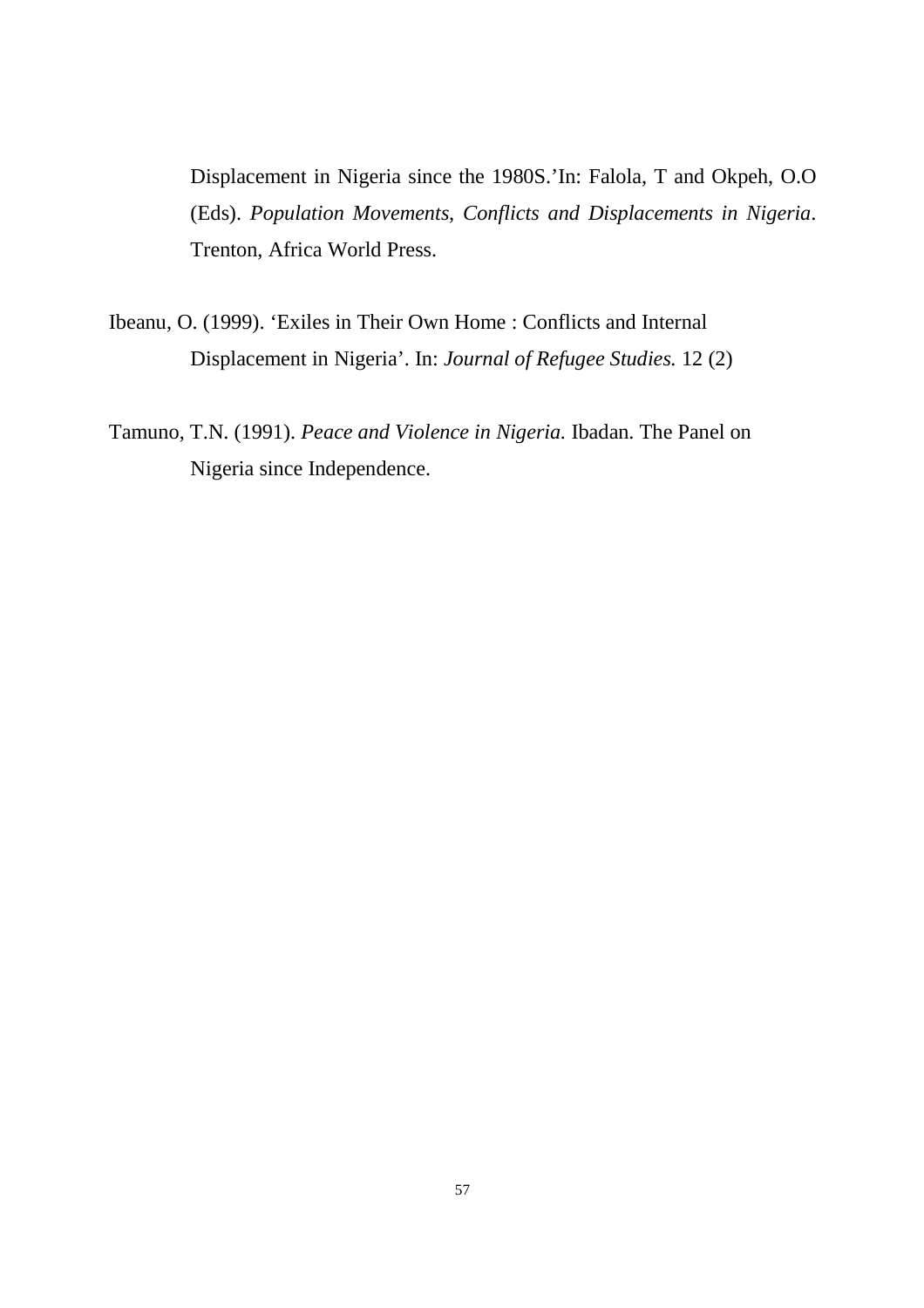#### **Module 2**

| Unit 1: Definition of Demobilization                   |
|--------------------------------------------------------|
| Unit 2: Definition of Disarmament                      |
| Unit 3: Definition of Reintegration                    |
| Unit 4: DDR and Democratic Transitions                 |
| Unit 5: Financial Empowerment and DDR in Post-Conflict |
| Communities                                            |

## **Unit 1: Definition of Demobilization**

1.0: Introduction 2.0: Objectives 3.0 Main Contents 4.0: Conclusion 5.0: Summary 6.0: Tutor Marked Assignments 7.0: References and Further Reading

## **1.0: Introduction**

 As we have mentioned in our earlier discussion, disarmament, demobilization, and reintegration (DDR) of ex-combatants is a first and most step in the transition from war to peace. But according to Massimo Fusato (2003) DDR which aims at demilitarization can also be used in times of peace, to reduce the size of armed forces and redirect public spending towards other meaningful ventures. However, you must know that DDR is much more complicated in a post-conflict environment, when different fighting groups are divided by much hatred and face a real security dilemma as they give up their weapons and go back to the civil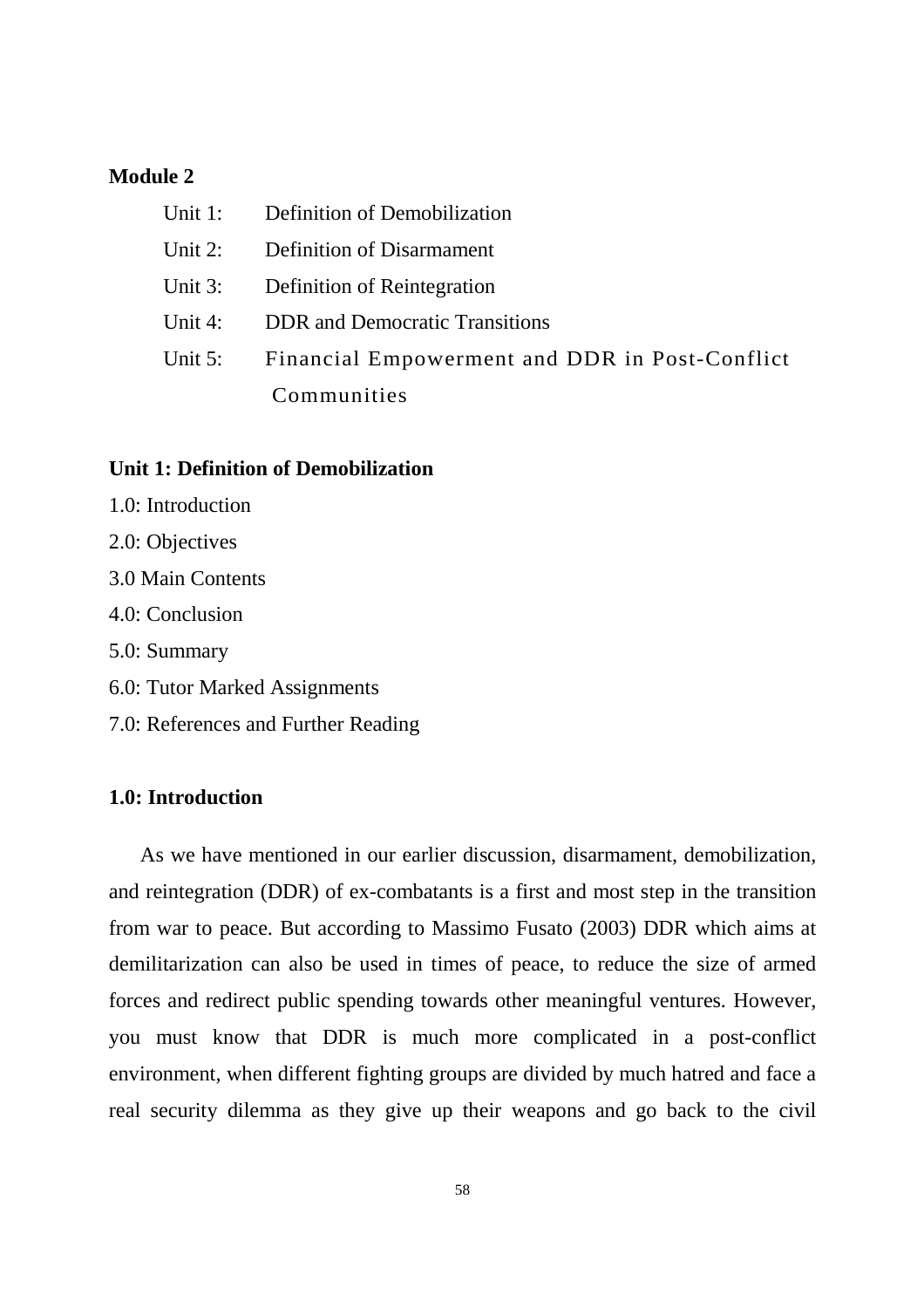society where structures have crumbled, and the economy has become stagnant. The strength of DDR lies in the fact that it usually supports the transition from war to peace by ensuring a safe environment, transferring ex-combatants back to civilian life, and enabling people to earn livelihoods through peaceful means instead of war. But before proceeding further in our discusion, it is essentially to understand fully the meaning of each of the combined terms (Disarmament, Demobilization and Reintegration).This is why this unit will start with the attempt to define and explain the term-demobilization.

## **2.0 Objectives**

At the end of this unit, you should be able:

- 1) To define Demobilization
- 2) To explain the importance of Demobilization in the DDR processes

## **3.0 Main Contents**

As you may be aware, demobilization just like any of such terms do not a singular or universally accepted definition. In other words, there are numerous definitions for the term depending on the views of the scholars involved. For examples: the Princeton University in the United States defines it as an "act of changing from a war basis to a peace basis including disbanding or discharging troops…";the Wikipedia sees demobilization "as the process of standing down a nation's armed forces from combat-ready status". It explains further that, this may be as a result of victory in war, or because a crisis has been peacefully resolved and military force will not be necessary. The opposite of demobilization is mobilization. Demobilization also include the dismantling of military units and the transition of ex-combatants from military to civilian life. In times of peace, demobilization programs can be gradual and tuned to the needs of the groups being demobilized. At the end of a conflict, demobilization presents the same logistical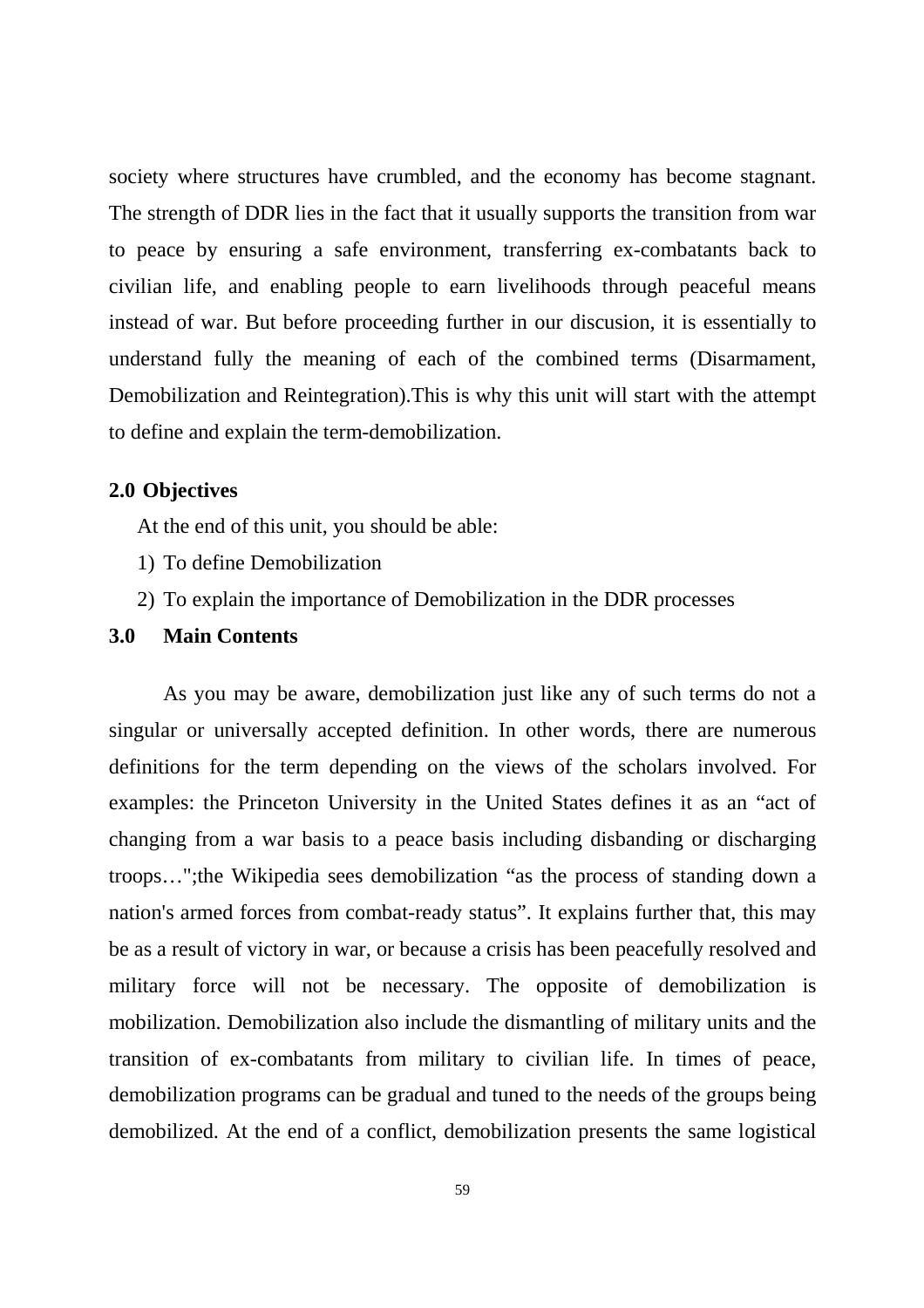challenges as do programs of emergency relief and resettlement of displaced people.

Anderlini and Conaway (N.D:1) present demobilization as the formal disbanding of military formations and, at the individual level, is the process of releasing combatants from a mobilized state. The discharge of ex-combatants spans over a period of time, during which they are usually conveyed to their homes or new districts and granted small initial reinsertion packages to enhance their resettlement process. They inform further that ex-combatants or guerrillas are in some cases eager to return to their homes while in some cases they may deliberately stall the process out of fear of being rejected when they get back to their communities. In Uganda, in the early 1990s, in order to forestall any hitch or resistance from the ex-combatants, they and their families were briefed prior to the distribution of settling down kit that included shelter, food, transport, clothing and medical care for a transition period of six-months.

Demobilization in the views expressed by encyclopedia.com is the dismissal of troops to go into the civilian life and closing of a war industry at the cessation of a national emergency. In America where the prosecution of war relied on volunteers, militia and drafted civilians, the abrupt return of these men to civil life had its own peculiar challenges like places with similar peculiarities. In the first two American wars, the Revolution and the War of 1812, short-term enlistments and limitations of transportation and communication made demobilization a continuous process. Mustered-out or run-away troops were not recorded, sometimes unpaid, and always had to find their way home.

In the American-Mexican War, Gen. Winfield Scott experienced a premature demobilization of 40% of his troops after the battle of Cerro Gordo on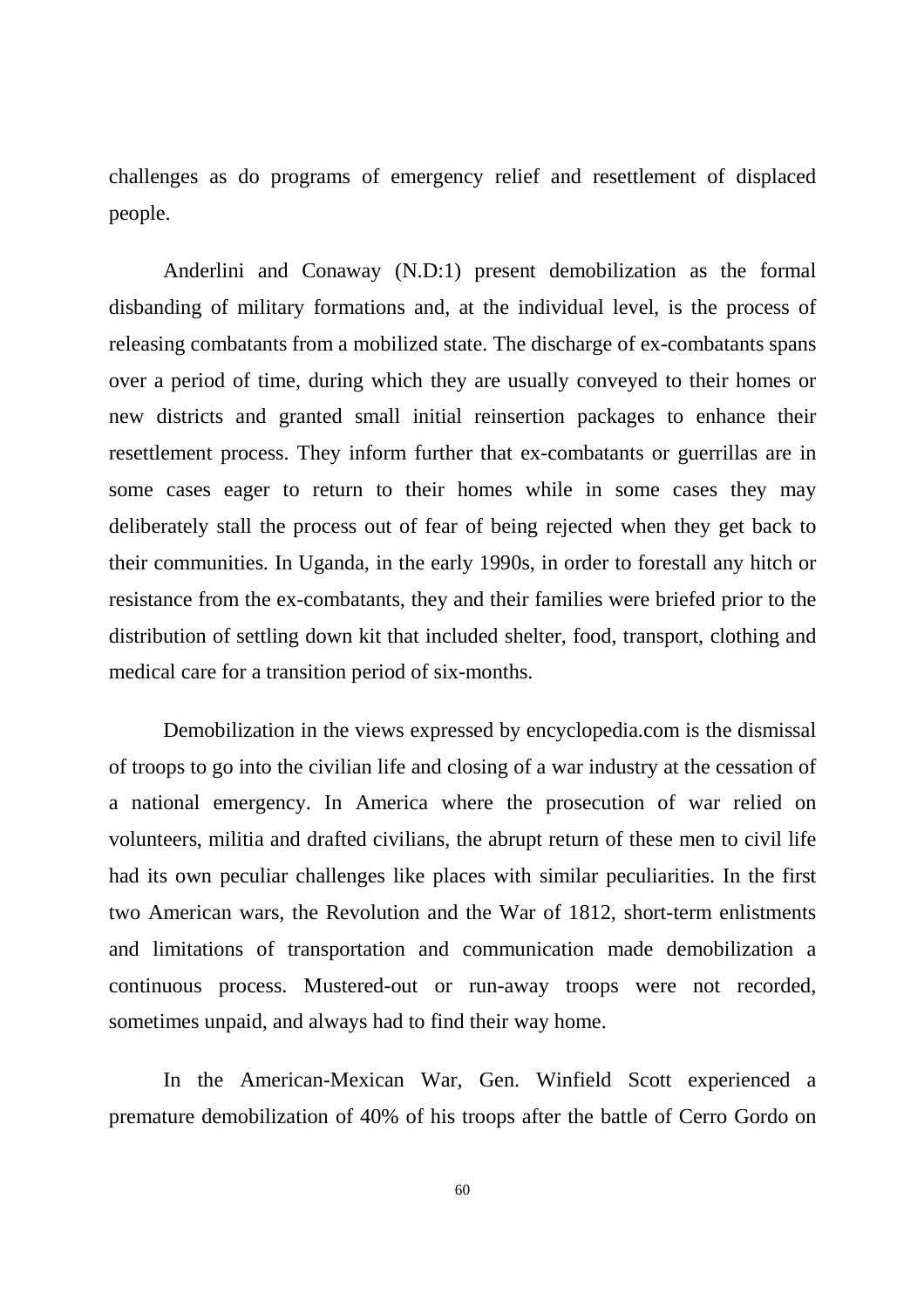April 18 1847 when their one-year enlistments expired (www.encyclopaedia.com). Since then, volunteers enlisted for the period of conflicts only. At the end of the war, 41000 men dispersed over the American South-West and Mexico before the military finally transported them to New Orleans by boat.

World War 1 terminated with an abruptness that again caught American military planners unprepared. They had over 3 million service who were eligible for discharge. Officials viewed the discharge by military unit the most equitable and least economically disruptive of alternative and at the same time provided an effective force for occupation and other contingencies. Thirty demobilization centers in the United States processed troops out of service as close to their homes as possible.

As a result of lessons learnt from previous experiences, a special division started the demobilization plan in the last two of the second World War. Even so, the unexpected surrender by the Japanese and public clamour for the return of soldiers to civilian life released a deluge of veterans and caused concern among military strategists conscious of the threat posed by the Soviet Union to security of America. Eight million soldiers out of five million were deployed abroad had to be demobilized and a four-year logistical plan had to be initiated. A point-based system of assessing individuals was used for the release of troops instead of a unit system of releasing them collectively. The military released half of its 8 million service men by the end of 1945, but a slowdown early in 1946 ignited a public outcry and demonstrations by troops. By June 1946, the army reduced its strength by half. This sharp reduction left the U.S Army fully demobilized and weaker than it was prior to the war. After World War II, many other factors changed the traditional problems of demobilization. The limited wars of this period used reserve call-ups and rotated drafted troops on an individual twelve-month basis,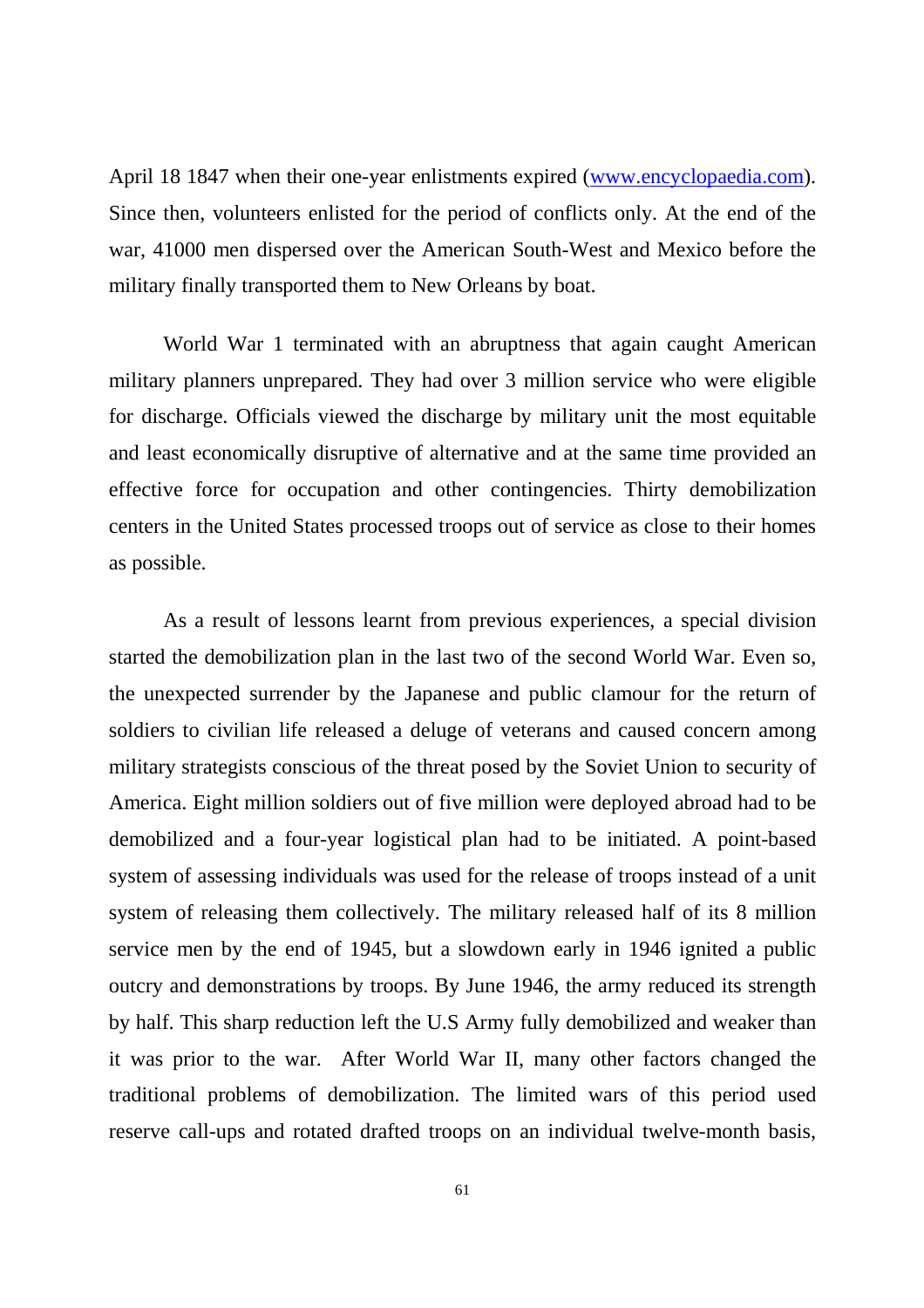making demobilization continuous. This meant that demobilization could be planned.

However, the reverse can be seen in the case of Nigeria after the end of the civil war. Going by the experiences of men involved in the war especially on the part of the Biafran Army, the demobilization cannot be said to have been properly done. This is because of many them; forty years after the civil war are still uncatered for. This is a damning verdict on the three Rs of Reconstruction Rehabilitation and Reintegration purportedly done by the government of Retired General Yakubu Gowon.

But before demobilization can take place, there are some conditions necessary for its proper direction. Demobilization especially the one involving large numbers of soldiers are complex processes that require great coordination among the different actors involved. The following conditions are required before beginning a DDR program, and help to guarantee its success:

#### **3.1: Security**

A safe environment is required in order for parties to give up their weapons, and for DDR institutions to operate. Only trust can break the cycle of violence, allowing warring individuals and parties to disarm and resume civilian life. Third parties play an important role in guaranteeing compliance with a ceasefire, respect for public order, the safety of individuals, and equitable implementation of disarmament programs. Peacekeeping forces cannot be expected to end hostilities, but a credible deterring force is necessary to prevent unilateral violations of agreements, which could jeopardize an entire DDR program.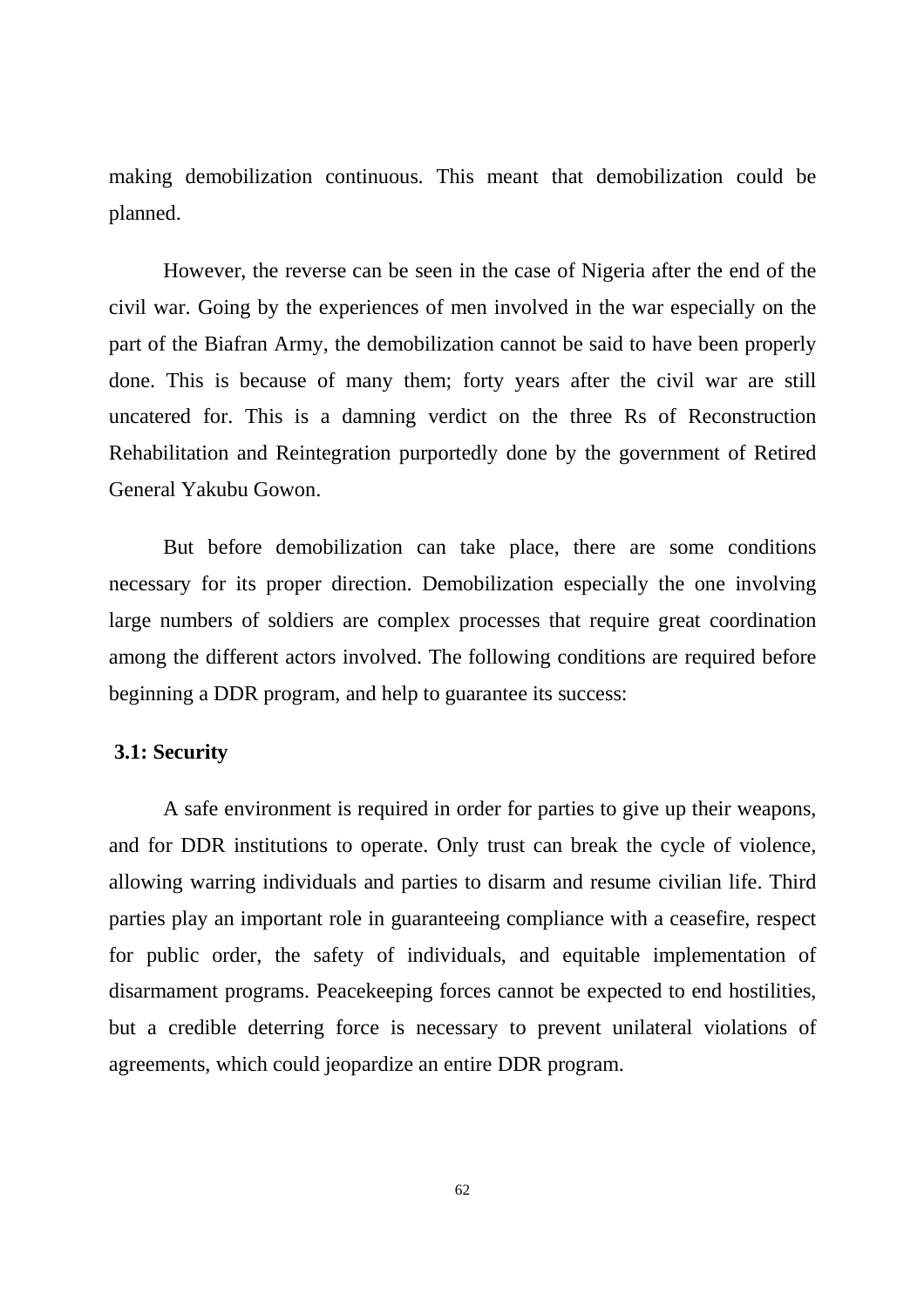This brings to fore the necessity of order or security for peace. For the DDR process to take place as part of the peace process, order or security of the environment must be put in place. Security of the setting for DDR will create the needed enabling environment for its success.

#### **3.2: Inclusion of All Warring Parties**

In order to establish a safe environment and break the security dilemma, it is necessary that all parties be included in the DDR program and demobilize at the same time. Otherwise, it is easy for one party to resume fighting, taking advantage of its opponents' disarmament. It is important that all parties develop ownership of the process and do not feel discriminated against, that different parties feel that they are being treated equitably, and that they are given the same opportunities to reintegrate into society. Institutions implementing DDR should communicate regularly and frequently with each party at the political and military commander level. External observers and peacekeepers should be perceived by all sides to be impartial, neutral, and credible.

#### **3.3: Political Agreement**

The conditions of security and inclusion must be integrated into a political agreement defining the end of hostilities and the implementation of DDR. Experience has shown that DDR programs cannot drive a peace process. DDR can only be implemented in the context of a negotiated settlement, a ceasefire, or a peace agreement. It can reinforce the agreement, as a form of security guarantee and a confidence-building measure, but it cannot precede the agreement. Shared political will, and a policy of amnesty and reconciliation, create the best conditions for successful implementation of a DDR program. Specific issues must be directly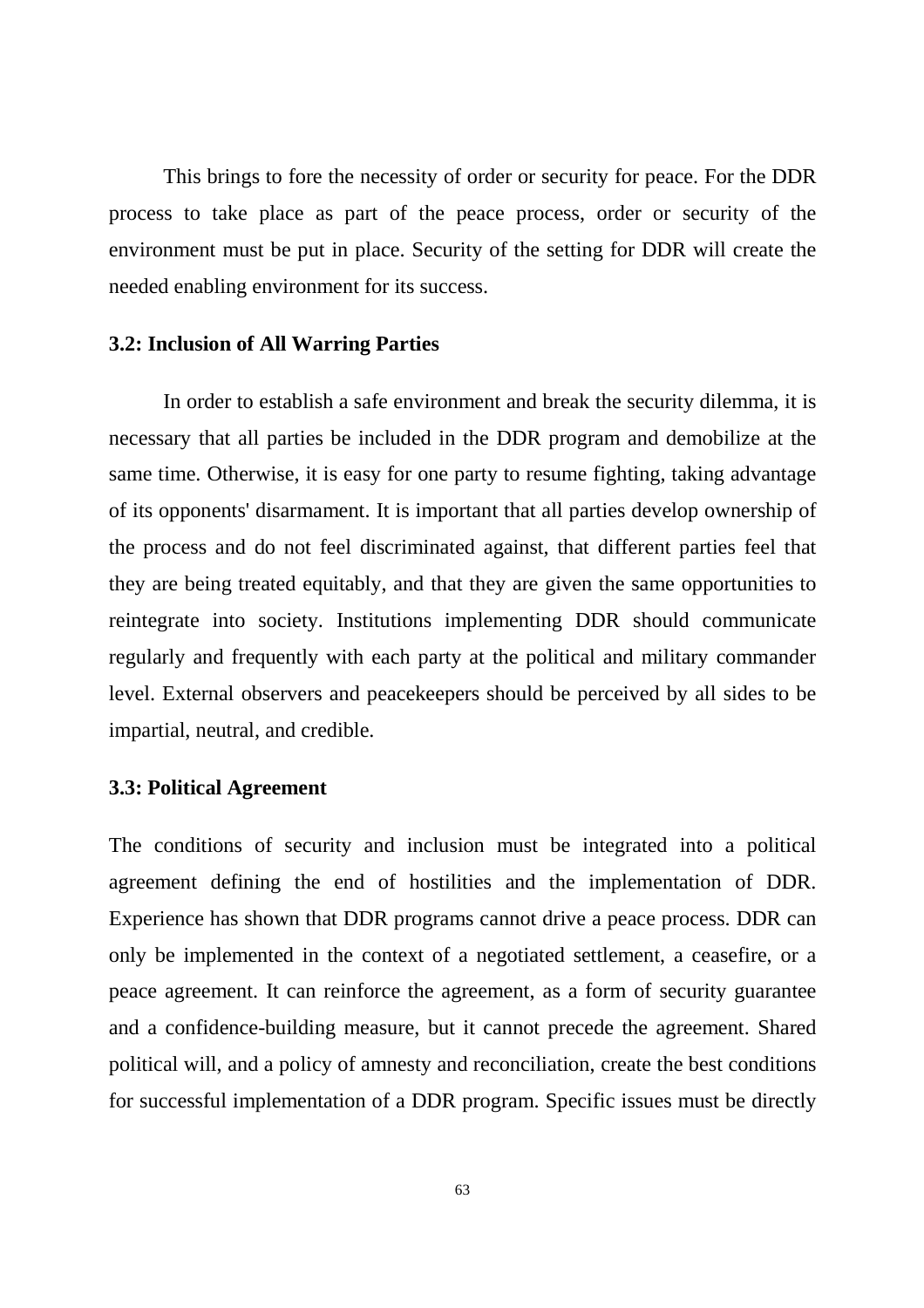addressed by the peace process and integrated into the political agreement, including:

- clear eligibility criteria for participation in the program;
- creation of credible responsible institutions;
- definition of realistic goals and a timetable for implementation.

Political agreements should take into account the practical realities of disarmament and demobilization, in order to set realistic goals that will support the sustainability of the peace accord. Closely related to the above preconditions to demobilization are the processes which must also be taken seriously by those in charge of the programme. These processes of demobilization include: assembly of excombatants, orientation programs, and transportation to the communities of destination. We shall now try to explain them one after the other:

#### **3.4: Assembly**

 There are a number of advantages in having an assembly of ex-combatants helps ensure their participation in the demobilization and the entire DDR program. When ex-combatants are assembled, they are first registered and then receive civilian identification cards, which allow the holders to participate in the DDR program and receive benefits. Encampments are not intended to host excombatants for a long time, but adequate facilities, food supplies, and medical assistance are important to maintain discipline, concentration and security. In addition, encampments' infrastructure should be built to meet not only the needs of ex-combatants, but also of the many dependants who may follow them.

#### **3.5 Orientation**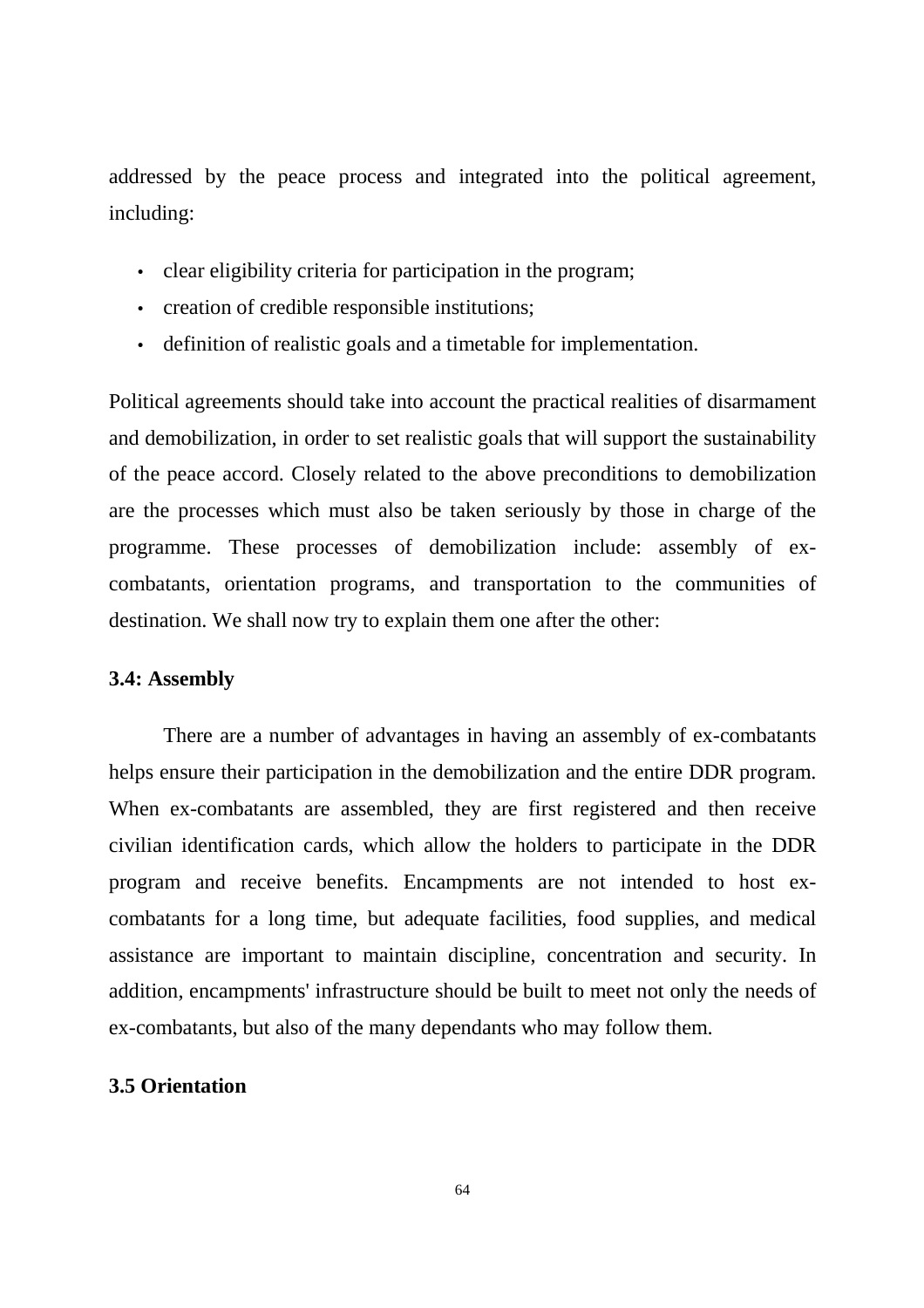This is essential in establishing and reinforcing ex-combatants' beliefs that the DDR program offers viable alternatives to conflict as a livelihood: Pre-discharge orientation has important practical and psychological functions. Practically, it provides ex-combatants and their dependents with basic information about the DDR program. Psychologically, it empowers DDR beneficiaries as free citizens, by addressing their needs and doubts and asking for their interactive participation. The pre-discharge orientation typically focuses on the DDR program, the implementing agencies, the rights and obligations of participants, and how they can access the program's benefits. General information is also offered about reintegration into civilian life, such as health issues, education and employment opportunities, and access to land and credit.

Post-discharge orientation caters to more specific needs, in the context of the community of resettlement. Post-discharge orientation is the first step in the social and economic reintegration of ex-combatants. It provides information about the place of relocation, economic opportunities, and relevant local institutions and social networks, including religious groups, NGOs, veterans' associations, farmers' associations, women's groups, and others.

#### **3.6Transportation**

**T**his is a primary logistical challenge. Ex-combatants, their families, and their belongings are transported to the district of destination. If organized convoys cannot reach the communities of origin or destinations of choice, ex-combatants are provided with travel allowances, which ensure that they can finance their way home independently.

## **4.0Conclusion**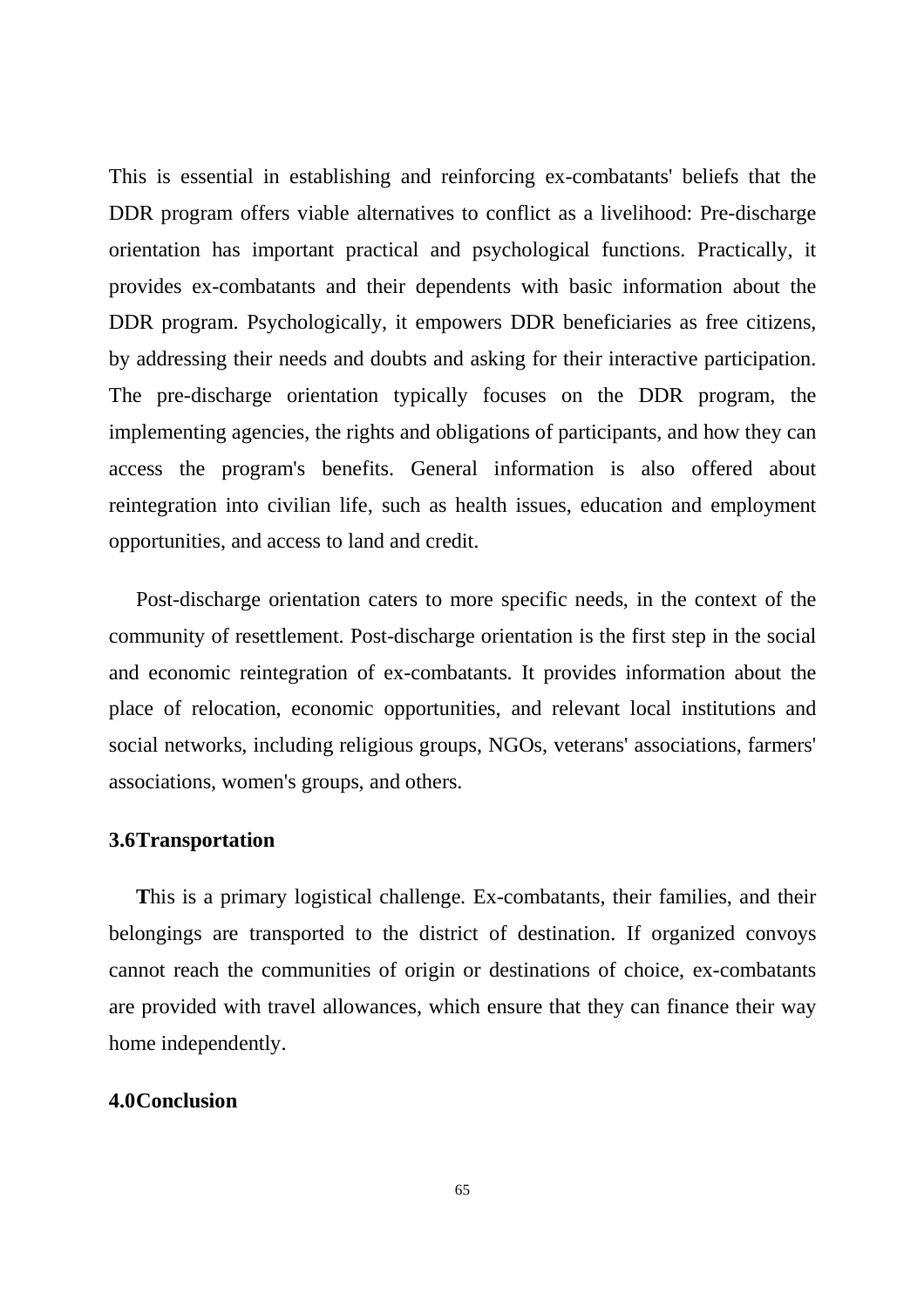As you see clearly, demobilization includes the dismantling of military units and the transition of ex-combatants from military to civilian life. In times of peace, demobilization programs can be gradual and tuned to the needs of the groups being demobilized. At the end of a conflict, demobilization presents the same logistical challenges as do programs of emergency relief and resettlement of displaced people.

#### **5.0Summary**

In this unit, we have demonstrated clearly that demobilization has no clear cut definition that is generally accepted but have several definitions from different personalities, scholars and practitioners in the arena of peace and conflict studies. But for our purposes, some definitions were given to guide our proper understanding of the term. The preconditions and processes involved in demobilization were also analyzed.

#### **6.0Tutor Marked Assignments**

- 1) Give 5 different definitions of the term demobilization
- 2) Mention and explain the major preconditions for demobilization
- 3) What are the processes involved in demobilization

## **7.0 References**

*Burgess, G and Burgess, H. (2007). Beyond the Intractability Knowledge Base* 

*Pro Conflict Information Consortium (Formerly Conflict Research Consortium), University of Colorado, United States of America*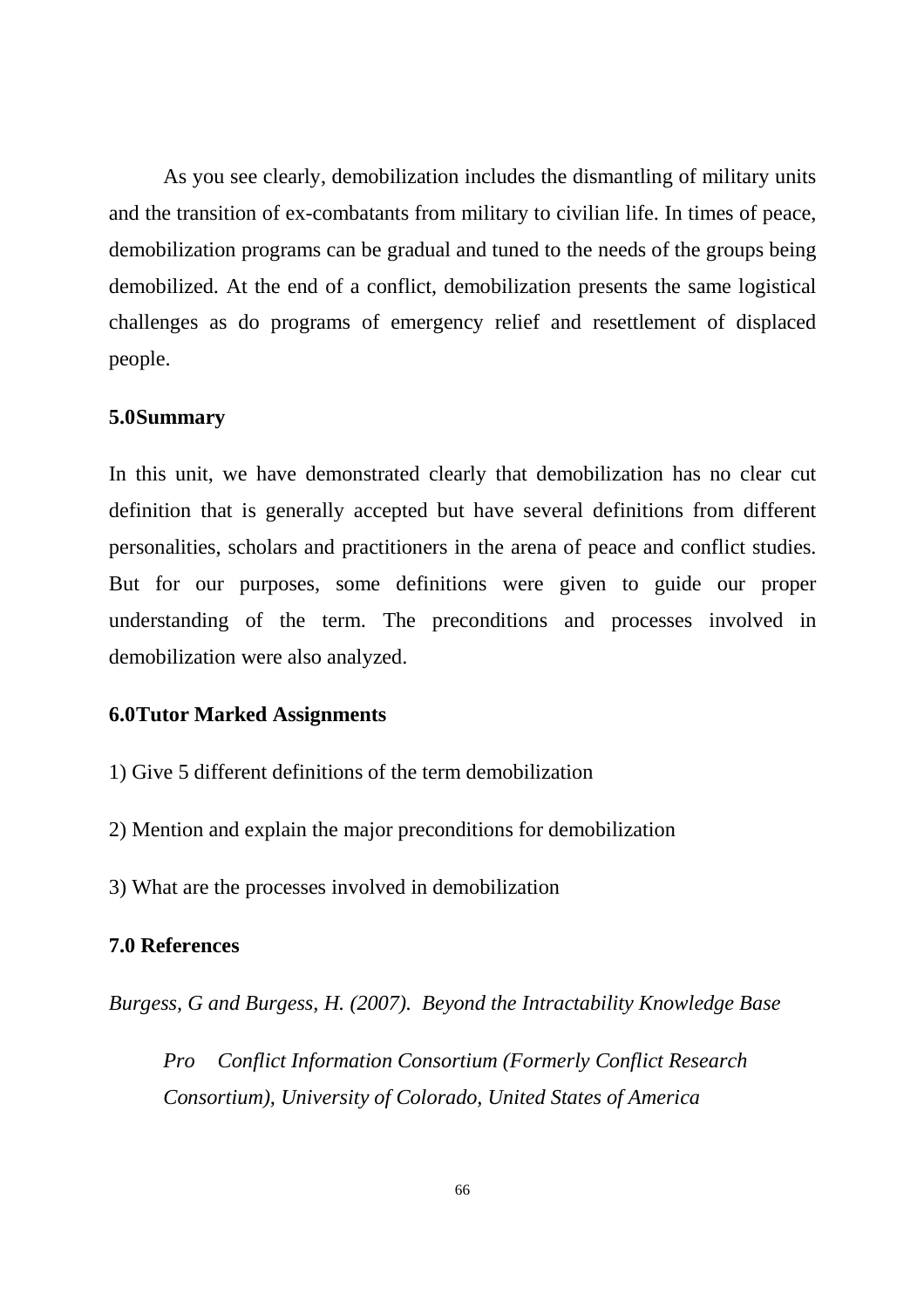Barron, M. (996) *When the Soldiers Come Home: A Gender Analysis of the* 

*Reintegration of Demobilized Soldiers Mozambique 1994-96.* UK: School of Development Studies of the University of East Anglia**.** 

Mazarire, Gerald and Martin R. Rupiya. (2000). 'Two Wrongs Do Not Make a

Right: A Critical Assessment of Zimbabwe's Demobilization and Reintegration Programmes, 1980-2000.' *Journal of Peace, Conflict and Military*, March 2000

- Matloff, Maurice, (1996) (Ed). *American Military History: 1775–1902* (Vol. 1) and *1902–1996* (Vol. 2). Conshohocken, Pa.: Combined Publishing. Earlier publication: Washington, D.C., Office of the Chief of Military History, U.S. Army, 1969.
- McLeod, Don E.. "Demobilization." Dictionary of American History. 2003. *Encyclopedia.com.* Accessed on 4-5-2010. Available at <http://www.encyclopedia.com>.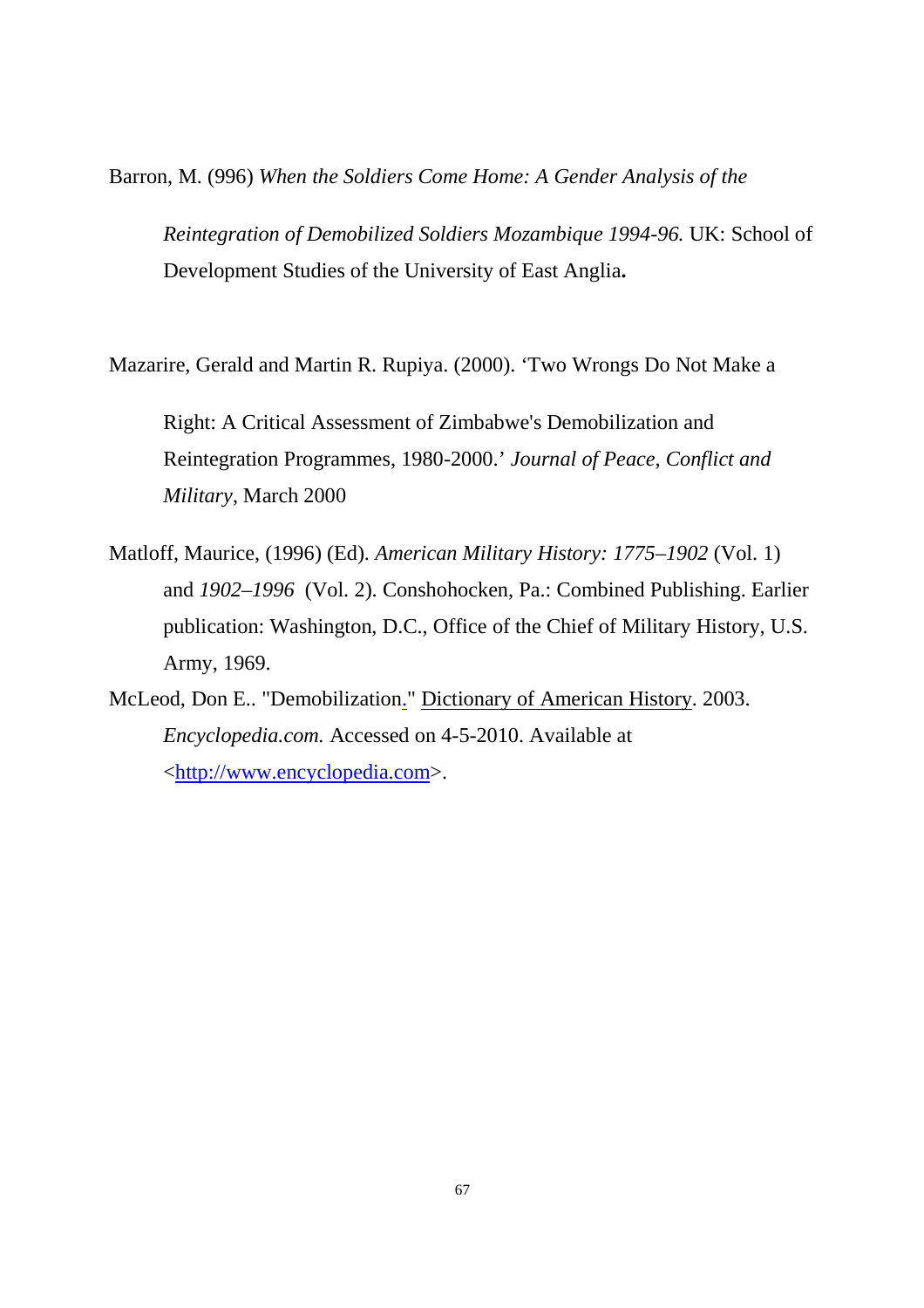#### **Unit 2: Definition of Disarmament**

1.0: Introduction 2.0: Objectives 3.0 Main Contents 4.0: Conclusion 5.0: Summary 6.0: Tutor Marked Assignments 7.0: References and Further Reading

## **1.0: Introduction**

Disarmament is the first phase of DDR, and logically precedes demobilization and reintegration. However, it is often a long-term process. A major problem is the collection of small weapons and light arms, which are easy to conceal and difficult to account for. The existence of large paramilitary groups and irregular forces also complicates disarmament which, under these conditions, becomes a long-term process to be carried out over a wide region, by peacekeepers, regular military forces, and civilian police. The creation of effective police forces becomes a high priority, both for their ability to control the territory more effectively than peacekeepers, and for the indirect effects of improved security. A safe environment greatly enhances the effectiveness of voluntary disarmament programs, by decreasing the need for civilians to retain their weapons. But what is disarmament? This unit will attempt to define and explain the term. It will also mention the processes involved.

#### **2.0: Objectives**

At the end of this unit, you should be able:

- 1) To define disarmament
- 2) To explain the processes involved in disarmament programme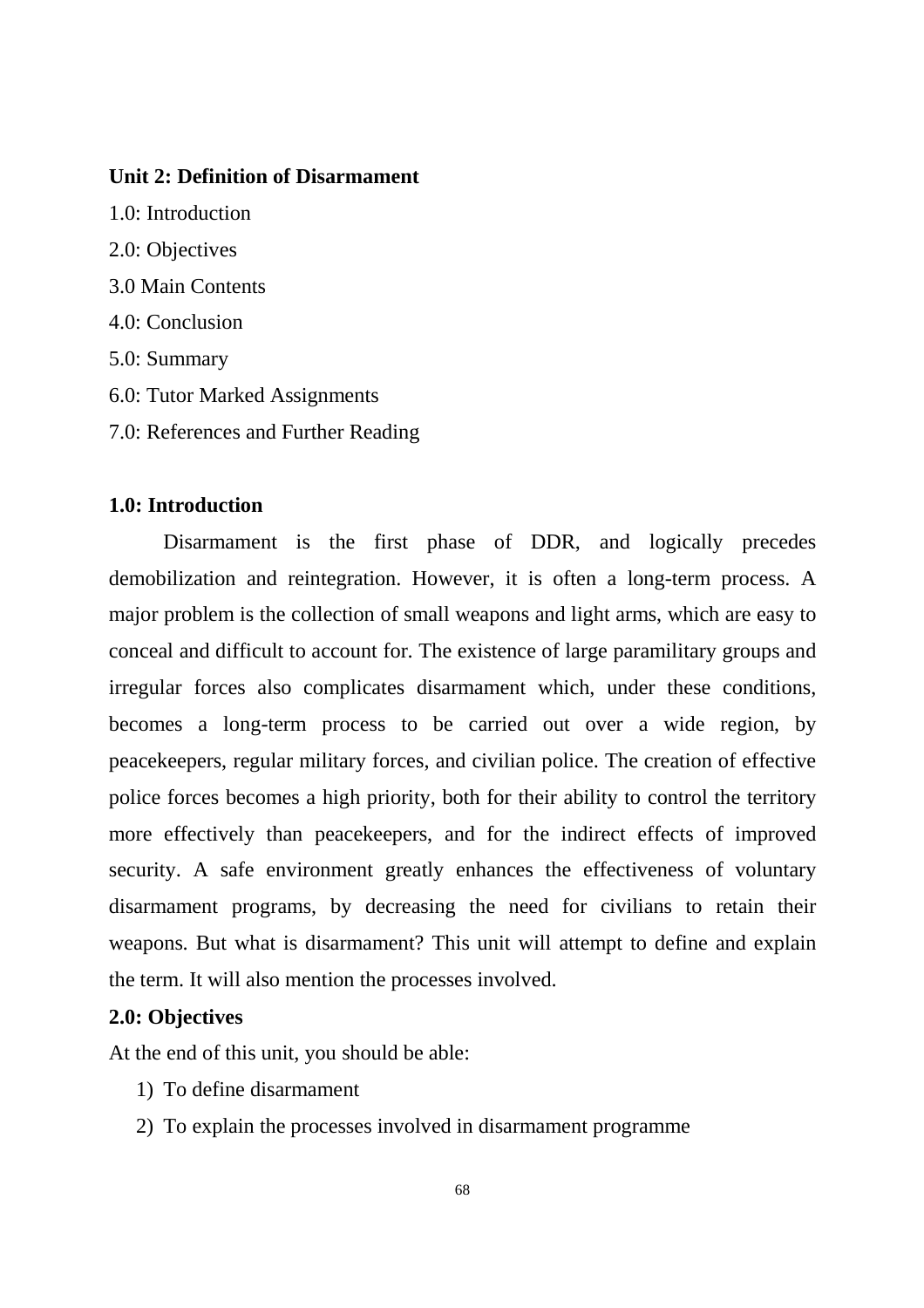#### 3) To discuss the barrier to disarmament

#### **3.0 Main Contents**

Just like all the related terms, disarmament lacks universally accepted definition. Consequently; we have as many as possible definitions. For examples, The American Heritage Dictionary of English Language (2007) sees it as "the act of laying down arms, especially the reduction or abolition of a nation's military forces and armaments" or "the condition of being disarmed". US Department of Defense (2005) viewed disarmament as "the reduction of a military establishment to some level set by international agreement". Collins English Dictionary (2009) on its part sees it as "the reduction of offensive or defensive fighting capability, as by a nation" or "the act of disarming or state of being disarmed". But simply put; Disarmament is the act of reducing, limiting, or abolishing weapons.

The United Nations defines disarmament as: "the collection of small arms and light and heavy weapons in a conflict zone" (Anderlini and Cornaway N.D:2). Often physical disarmament takes place in assembly areas where the excombatants are assembled in camp-like settings, weapons are confisticated safely stored and eventually destroyed.

Disarmament generally refers to a country's military or specific type of weaponry. Operationally, the most common form of disarmament is abolishment of weapons of mass destruction, such as nuclear arms. General and Complete Disarmament refers to the removal of all weaponry, including conventional arms. Disarmament can be contrasted with arms control, which essentially refers to the act of controlling arms rather than eliminating them. A distinction can also be made between disarmament as a process (the process of eliminating weapons), and disarmament as an end state (the absence of weapons). Disarmament has also come to be associated with three things. These include: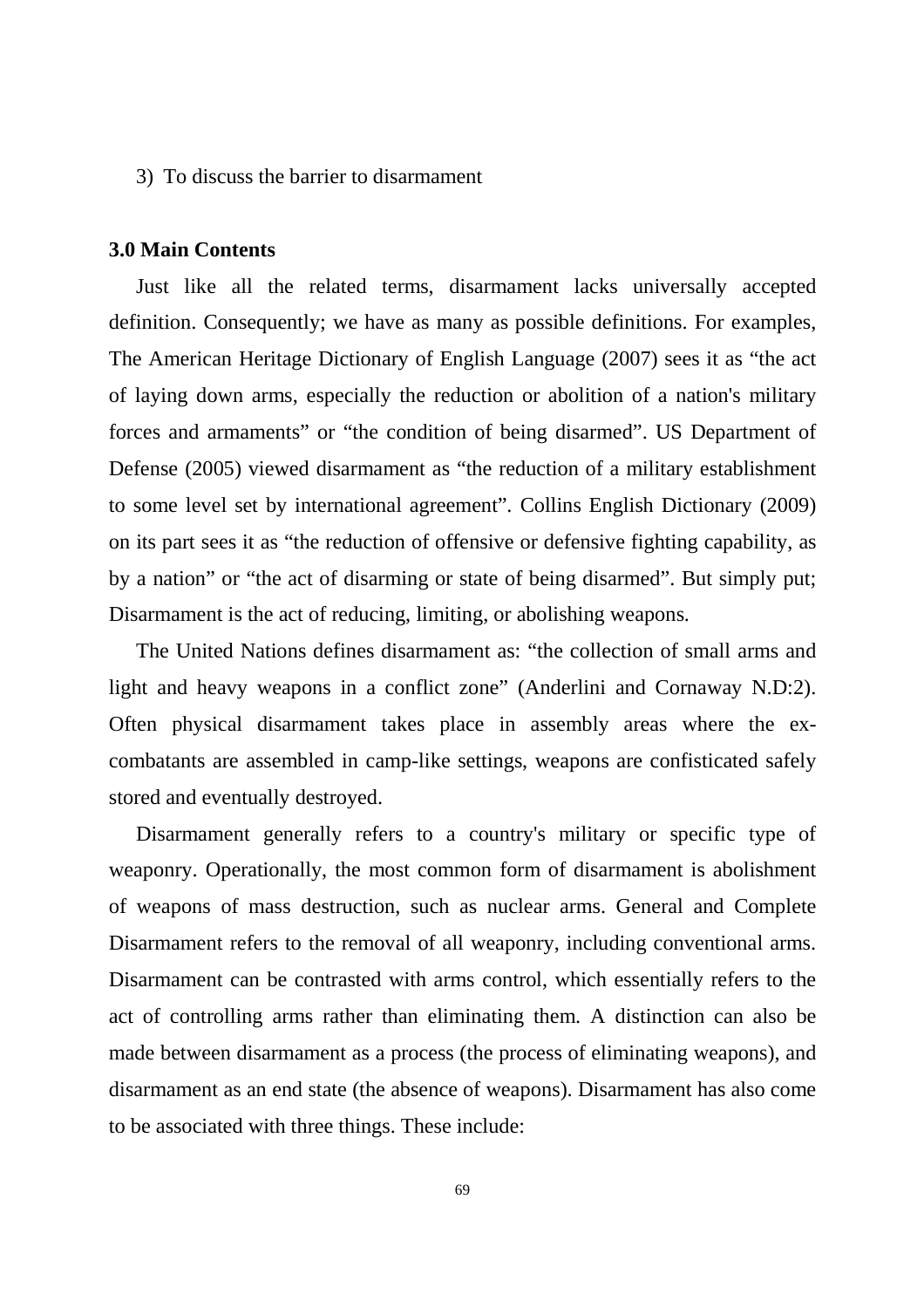- A) The aforementioned arms control, which is not associated with a schedule of gradually reducing and then eliminating major weapons systems;
- B) Nuclear disarmament, which does not address civilian weapons and military systems whose firepower and extent of damage can be considerable. For examples: the war in Iraq has led to the deaths of tens of thousands of civilians; during the Korean War, hundreds of thousands have died; and in so-called "New Wars" in Africa, millions have died. In none of these cases were nuclear weapons used. Yet, the extents of civilian and military deaths have been considerable, surpassing the damage caused by the atomic bombings of Hiroshima and Nagasaki during World War Two;
- C) Unilateral disarmament, which seeks to reduce weapons systems in either an ad hoc fashion or based on initiatives within one nation. This approach fails to leverage reductions in one country for reductions in another, or series of countries. Furthermore, unilateral disarmament, as was advocated in the United Kingdom, fails to assuage the concerns of "realists" about the dangers of weapons systems and power projection by other countries;

Philosophically, disarmament should be viewed as a form of demilitarization, part of an economic, political, technical, and military process to reduce and eliminate weapons systems. Thus, disarmament is part of a set of other strategies, like economic conversion, which aim to reduce the power of war making institutions and associated constituencies. Disarmament need not be a "utopian" project in the sense of being misguided or naive. Rather, various strategies can be used to promote the political, economic, and media power necessary for demilitarization.

#### **3.1 Approaches to Disarmament**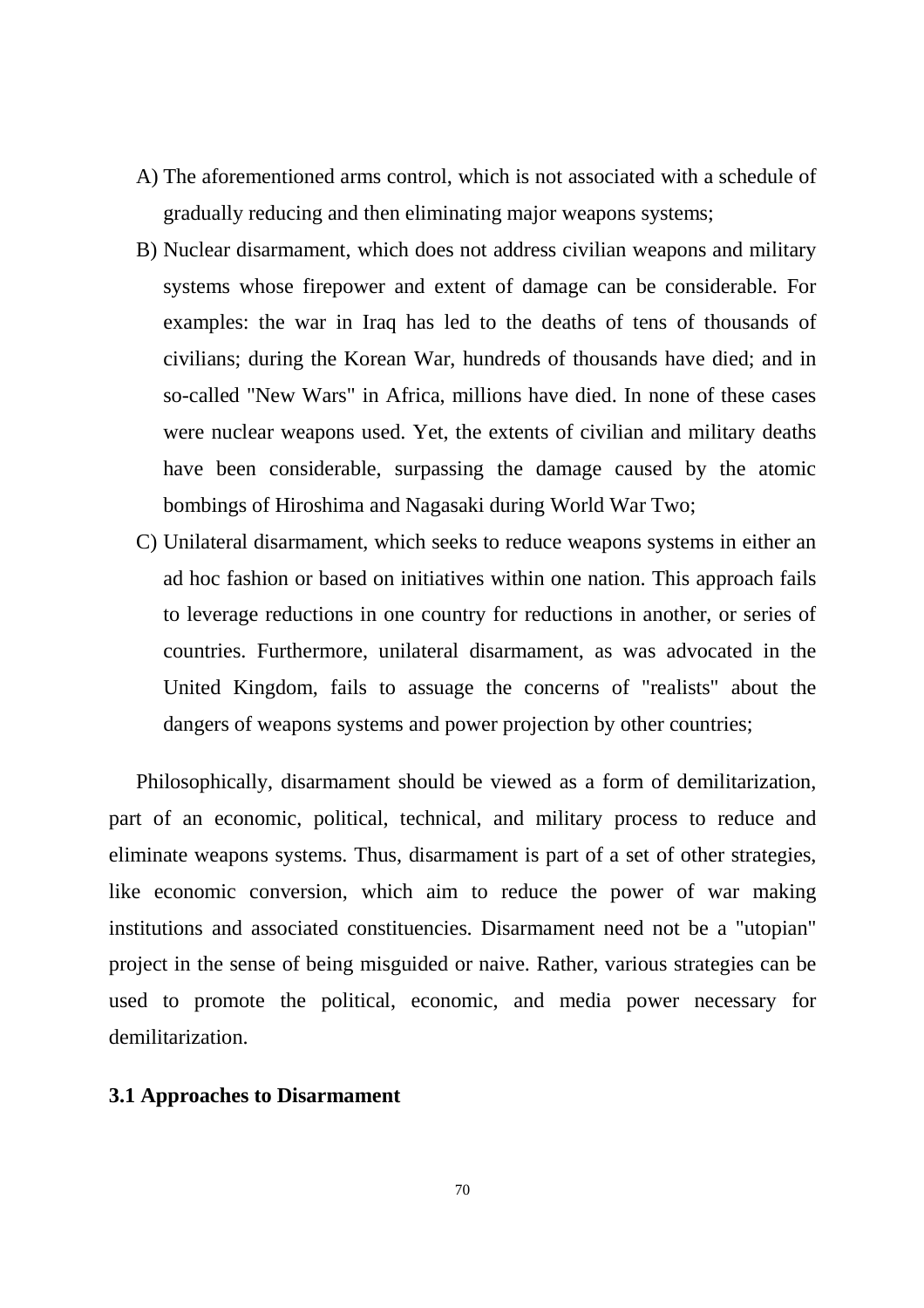Arms collection centers need security guarantees, both for center personnel and for ex-combatants. Collection and destruction of weapons should be completed quickly, to avoid having arms stolen from storage centers and used to restart fighting. Disarmament criteria may focus on specific weapons, individuals, or groups, but the specific approaches are as follow:

- An exclusive focus on weapons may attract individuals who seek the benefits connected to the disarmament program, but who are not excombatants willing to demobilize;
- A focus on individual disarmament which is considered an aggressive attitude by military leaders, who may decide not to cooperate if they believe that they have lost control over the process;
- A combined approach requires both surrender of weapons and individual verification of combatant status. This approach reduces abuse, and shifts the program entry criterion toward eligibility as a combatant.

Identifying a specific group for disarmament has proven to be the most effective strategy in ensuring the cooperation of commanders, although it has some undesirable consequences: strengthening the commanders' control over the combatants, and enabling abuses by commanders who "sell" access to the DDR program. Disarmament is important not only for the material improvement of security conditions, but also for its psychological impact. There are added psychological benefits when ex-combatants physically disable their own weapons, and are led in doing so by their commanders, immediately upon entering the disarmament site. The process symbolically underscores the transition from military to civilian life. Additionally, public destruction of weapons is an important tool in sensitizing the population and promoting the DDR program.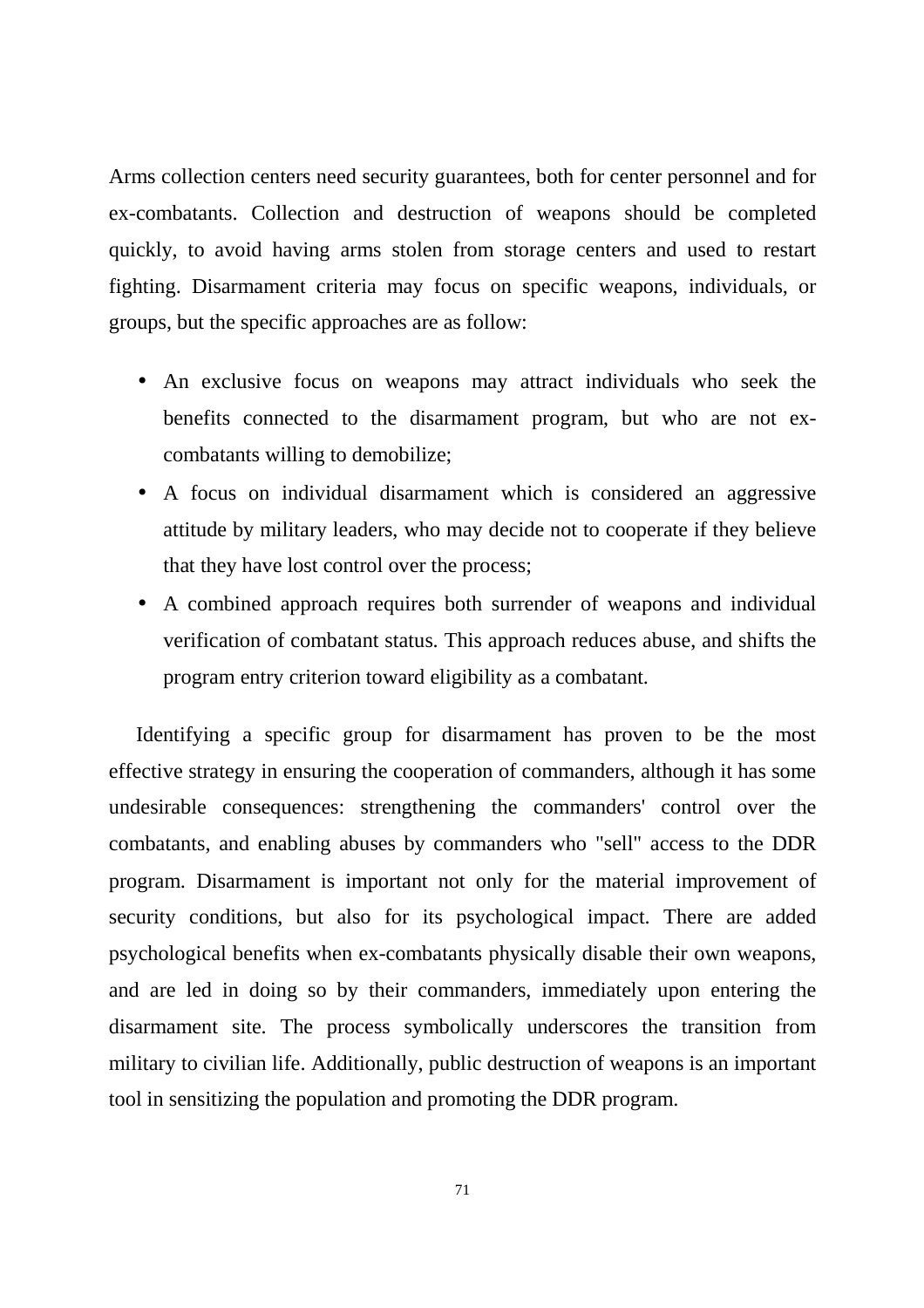## **3.2 Barriers to disarmament**

The political and economic barriers to disarmament are considerable.They mostly based on the concentrated power of those supporting militaristic approaches to foreign policy. Another key barrier is ideological. Many foundations and universities have failed to support research in disarmament, instead favoring more ad hoc and limited approaches like arms control, conflict resolution, and limits on weapons systems in specific countries. Part of this may be pragmatism, but often it is the result of a limited understanding of the history of disarmament. Attempts to restrict nuclear proliferation are of course a necessity. Bolstering these efforts would be assisted by checking the link between military intervention and nuclear proliferation. Many countries fearful of being invaded, particularly by the U.S., have tried to secure or develop nuclear weapons. As a result, policies to limit military interventions may be part of a larger demilitarization program.

## **Case Studies of Disarmament**

#### **Somalia:**

#### **4.0: Conclusion**

Disarmament is important not only for the material improvement of security conditions, but also for its psychological impact. There are added psychological benefits when ex-combatants physically disable their own weapons, and are led in doing so by their commanders, immediately upon entering the disarmament site. The process symbolically underscores the transition from military to civilian life.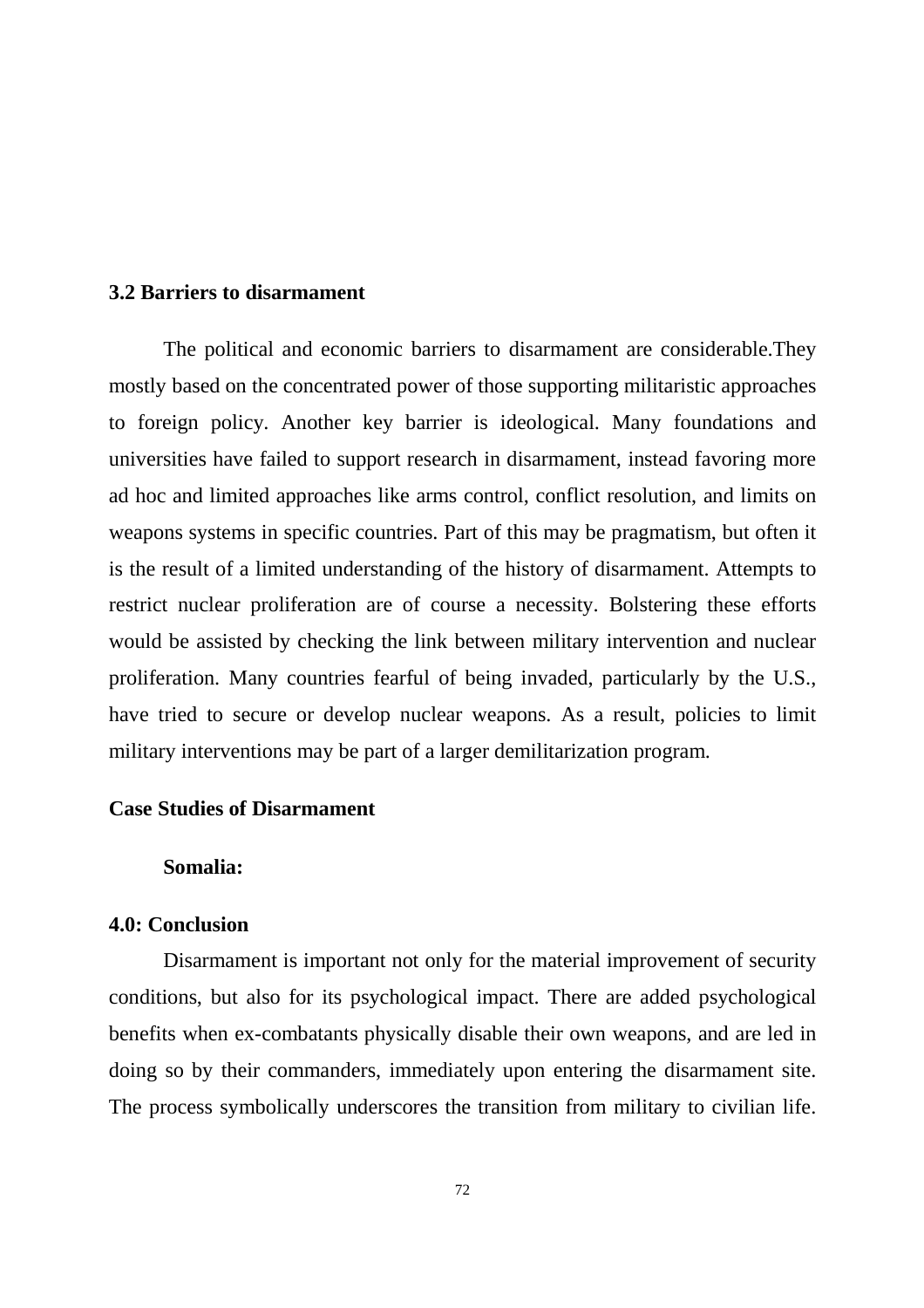Additionally, public destruction of weapons is an important tool in sensitizing the population and promoting the DDR program.

### **5.0: Summary**

In this unit, we have given sufficient definitions of disarmament as a key component of the DDR programme.The importance of disarmament in the DDR programme; the approaches involved and the possible barriers against the success of the programme were also explained.

### **6.0: Tutor Marked Assignments**

- 1) What is disarmament and how is it important to the DDR programme?
- 2) Explain the approaches to Disarmament
- 3) Discuss the possible barriers to the success of disarmament programme.

### **7.0: References and Further Reading**

The American Heritage Dictionary of the English Language. (2009). Houghton Mifflin Company

Collins English Dictionary – Complete and Unabridged © HarperCollins

Publishered 1991, 1994, 1998, 2000, 2003

Collins Thesaurus of the English Language – Complete and Unabridged  $2<sup>nd</sup>$ 

Edition. HarperCollins Publishered 2002

Feldman, J.M. (2007). 'From the From Warfare State to "Shadow State":

Militarism, Economic Depletion and Reconstruction'. In: *Social Text*, 91, Volume 25, Number 22 Summer.

Melman S. (1958). Editor, *Inspection for Disarmament* ,New York: Columbia

University Press.

Myrdal, A. (1978). *The Game of Disarmament: How the United States and Russia*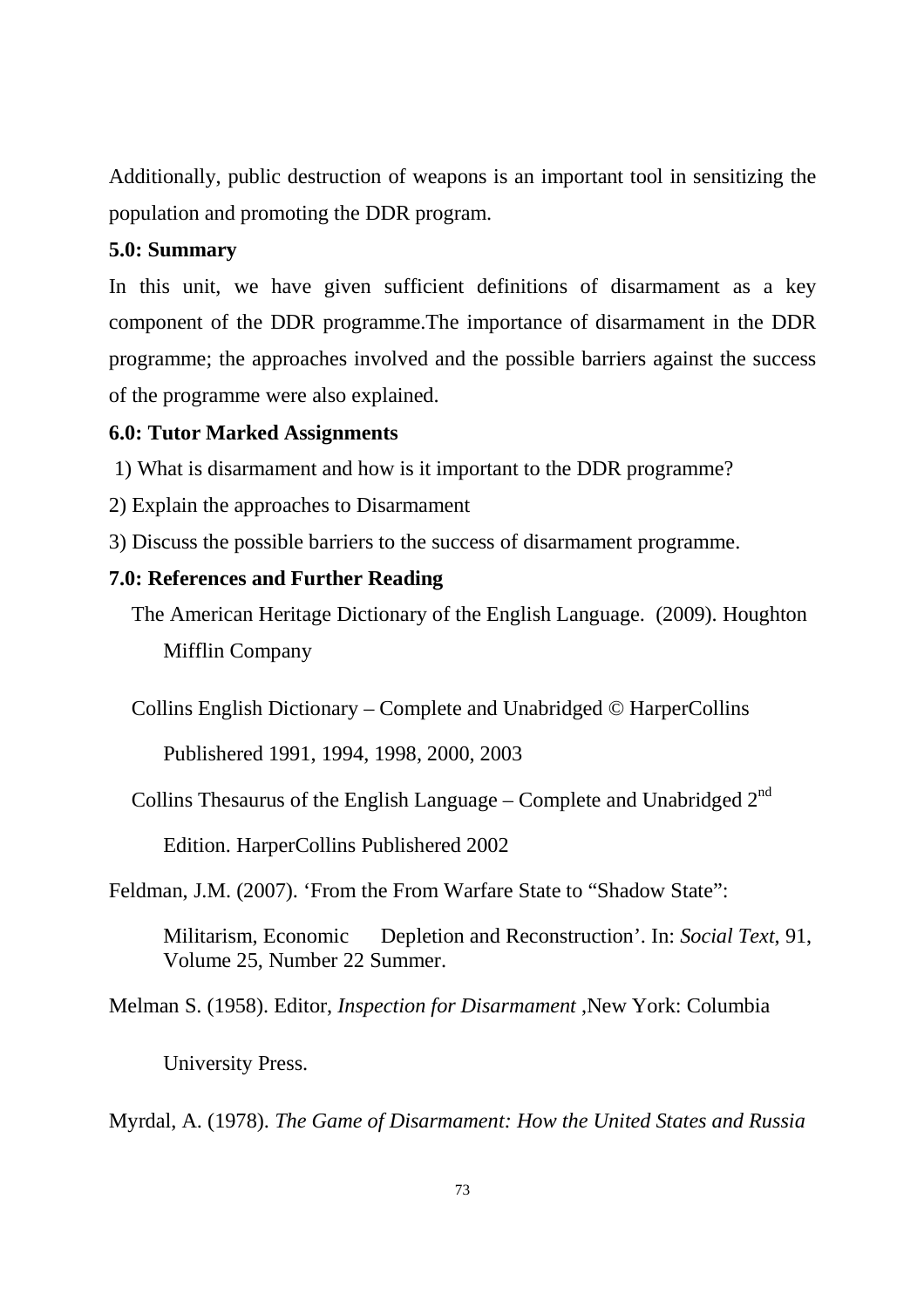*run the arms race* New York: Pantheon.

Marcus, G.R. (1991). 'Draft Treaty for a Comprehensive Program for Common

Security and General Disarmament'. In : *Essays of a Citizen: From National Security State to Democracy* Armonk, New York: M. E. Sharpe, Inc: 227-291.

#### **Unit 3: Definition of Reintegration**

1.0: Introduction 2.0: Objectives 3.0 Main Contents 4.0: Conclusion 5.0: Summary 6.0: Tutor Marked Assignments 7.0: References and Further Reading

#### **1.0: Introduction**

After ex-combatants have been demobilized and disarmed, their effective and sustainable reintegration into civilian life is necessary to prevent a new escalation of the conflict. In the short term, ex-combatants who do not find peaceful ways of making a living are likely to return to conflict. In the longer term, disaffected veterans can play an important role in destabilizing the social order and polarizing the political debate, becoming easy targets of populist, reactionary, and extremist movements. In order for all this not to happen, an effective reintegration exercise must be undertaken. This is why this unit will focus on the meaning and processes involved in reintegration of excombatants in DDR programme.

### **2.0: Objectives**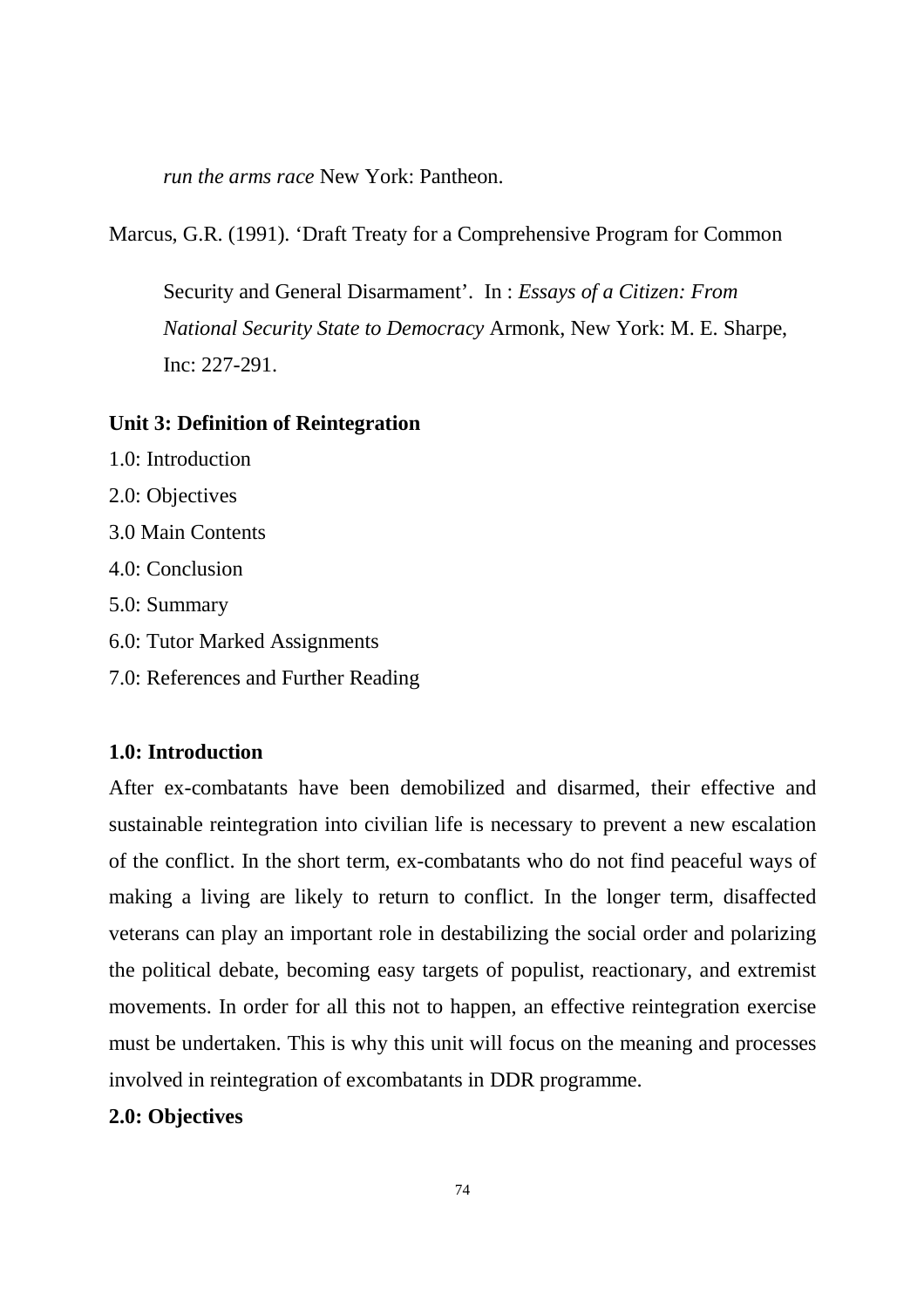At the end of this unit, you should be able:

- 1) To define reintegration
- 2) To explain various reintegration processes
- 3) To discuss the Challenges facing Reintegration in Africa

### **3.0 Main Contents**

According to Mats Berdal and David H. Ucko (2009) ending conflicts must be done in a way that encourages sustainable security and this "requires a sophisticated political strategy that aims to move political and communal entities toward accommodation". Armed groups must be disarmed, demobilised and ultimately reintegrated into social, political and economic orders in the post conflicts societies.

Reintegration, meanwhile, "is the process by which ex-combatants acquire civilian status and gain sustainable employment and income. Reintegration is essentially a social and economic process with an open time frame, primarily taking place in communities at the local level. It is part of the general development of a country and a national responsibility, and often necessitates long-term external assistance." Alexandra Guaqueta, in her essay on Colombia, defines political reintegration as 'letting … irregular armies share power through electoral competition or transforming them into law-abiding citizens with social recognition and influence in public opinion and policy-making at the local or national levels' (p. 34). She notes that groups must be accepted by the relevant communities and have the capacity to perform as social and political interlocutors.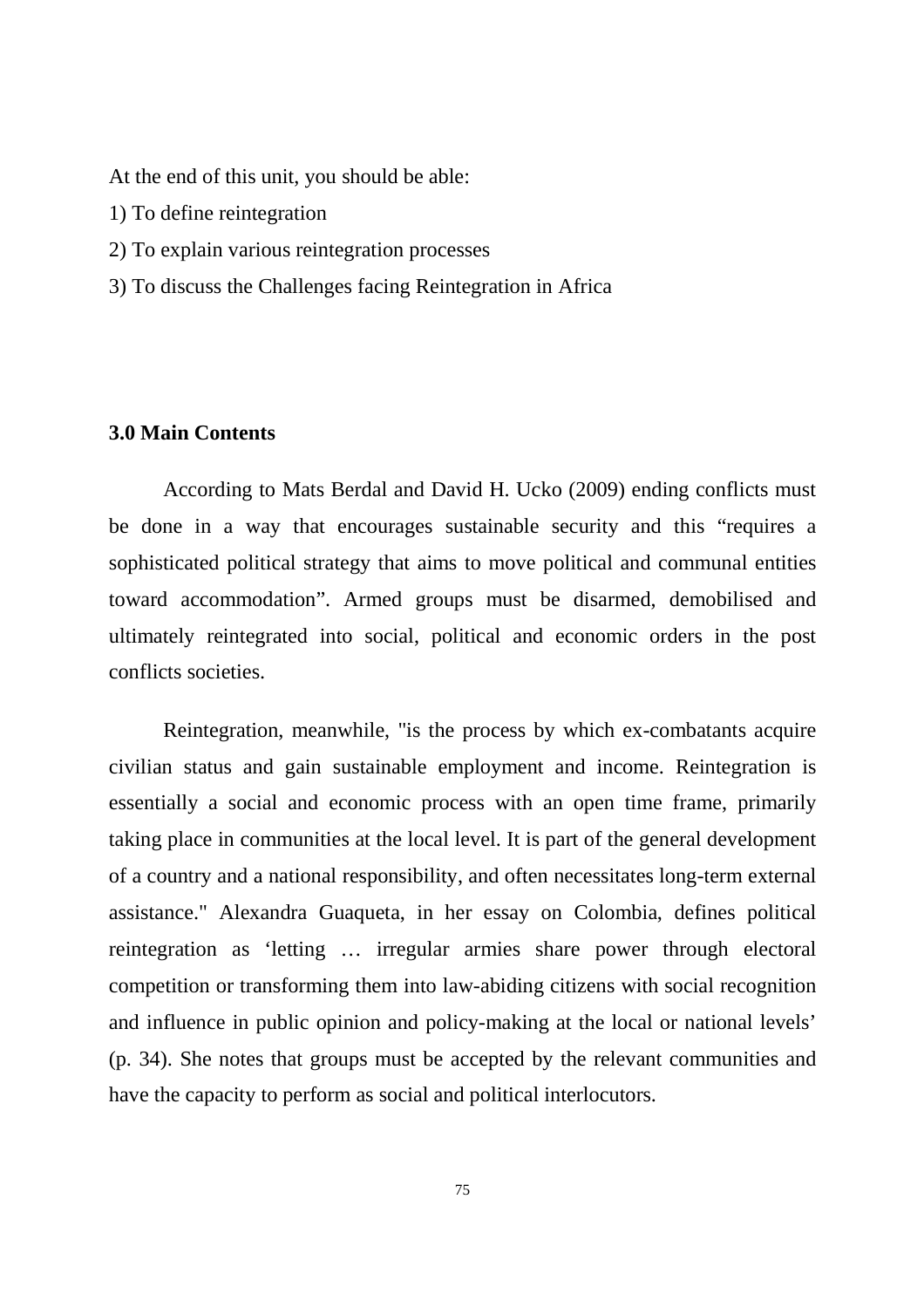#### **3.1: Reintegration Processes**

Reintegration includes the following: Reinsertion, which addresses the most immediate needs of ex-combatants. Reinsertion assistance consists of short-term relief interventions, which provide a safety net for demobilized ex-combatants. Assistance may include housing, medical care, food, and elementary education for children. The distribution of cash allowances has proven to be the most effective and efficient way to provide reinsertion assistance. Cash payments are preferred over in-kind assistance because of reduced transaction costs, easier and more transparent accounting, and because cash payments can adapt more closely to the specific needs of beneficiaries. Additionally, cash allowances have the positive psychological effect of empowering ex-combatants to take charge of their lives.

- However, cash payments present two dilemmas: they can give the negative impression of being "cash for weapons," and they can be easily lost or misused for consumption and pleasure. A common solution to this problem is to distribute allowances neither in advance, nor at the time of disarmament, but instead after arrival at the community of destination, in separate installments, and accompanied by post-discharge counseling. Initiatives aimed at full and self-sustained social and economic reintegration, which must follow temporary reinsertion assistance programs. Excombatants are a special group who present additional challenges, since:
	- o they constitute a potential security threat;
	- o they may be viewed with fear, suspicion, and resentment by the rest of the population;
	- o they are often uprooted from their communities of origin and their social networks;
	- o they may not know or may no longer accept basic social rules.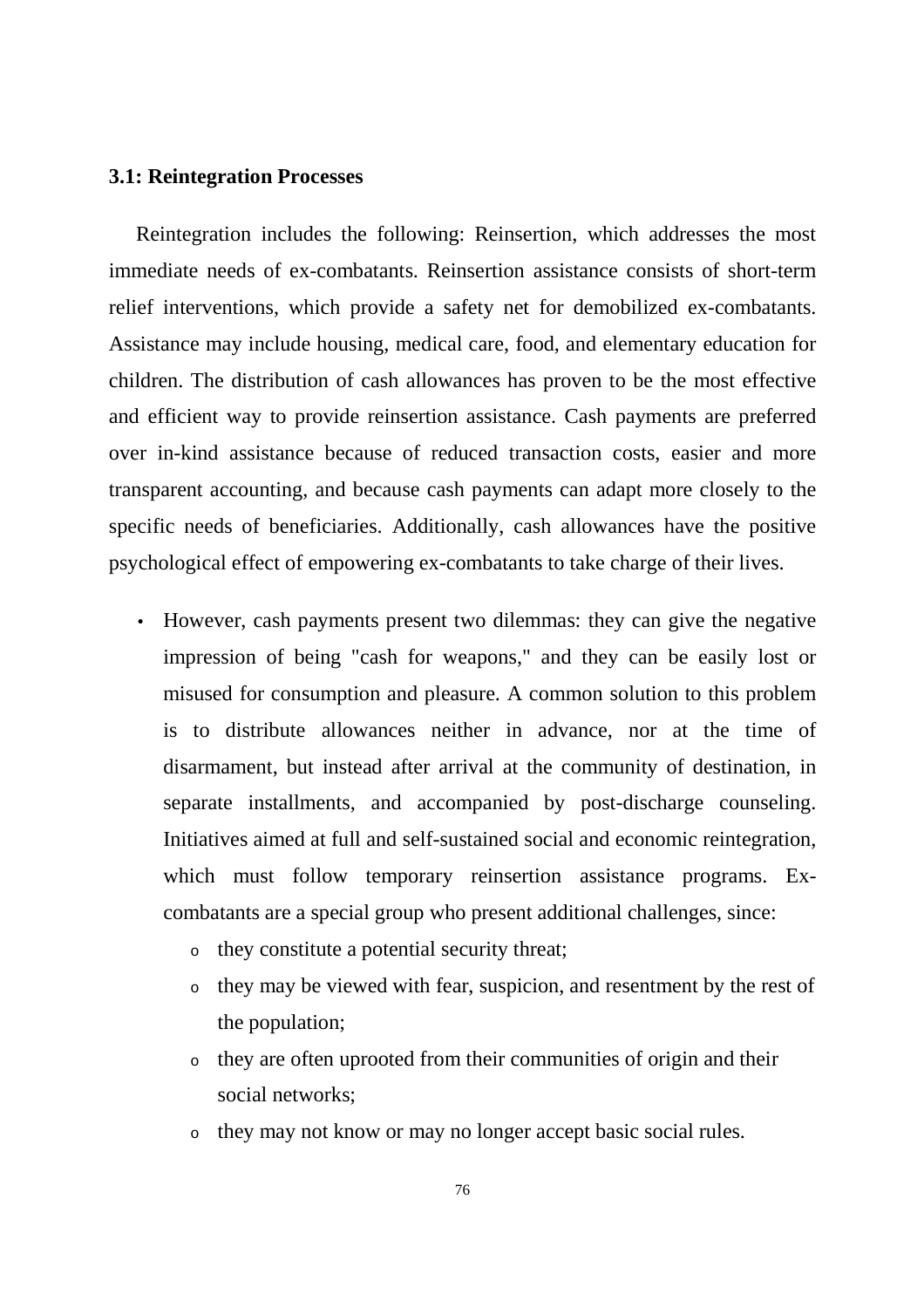• For these reasons, the first step in reintegration of ex-combatants is their inclusion in society. DDR programs provide cooperation with formal and informal local social networks, psychological support and counseling, and initiatives for the reunification of families.

#### **3.2Economic Reintegration**

This is the final requirement for a DDR program to be successful and sustainable in the long term. The goal of economic reintegration efforts is to provide ex-combatants with financial independence through employment. Different initiatives should cater to the special needs of disabled veterans who cannot reintegrate into the labor force, for rural settlers, and for urban settlers. Common economic integration programs include education and professional training, public employment, encouragement of private initiative through skills development and microcredit support, and access to land.

### **3.3 The Challenges of Reintegrating into Civil Society**

Despite the logistical challenges of disarmament and demobilization, reintegration which is the acquisition of civilian status and sustainable employment and income—is considered the most difficult phase of any DDR process. An Institute for Security Studies (ISS) paper calls it "the Achilles heel of DDR" . One author says donors have the mistaken idea that "As soon as you get guns out of their hands, they are suddenly innocuous human beings again, but that is not the case at all." Others argue that reintegration's difficulties push it beyond the scope of any DDR process, and thus this phase should be confined to reinsertion. Because DDR originally focused on short-term disarmament, reintegration is the least developed phase, in some cases confined to vocational training in one or two fields. According to Massimo (2003)"You have to provide an economic alternative to living by the gun,". But in post-conflict countries, job opportunities are scarce,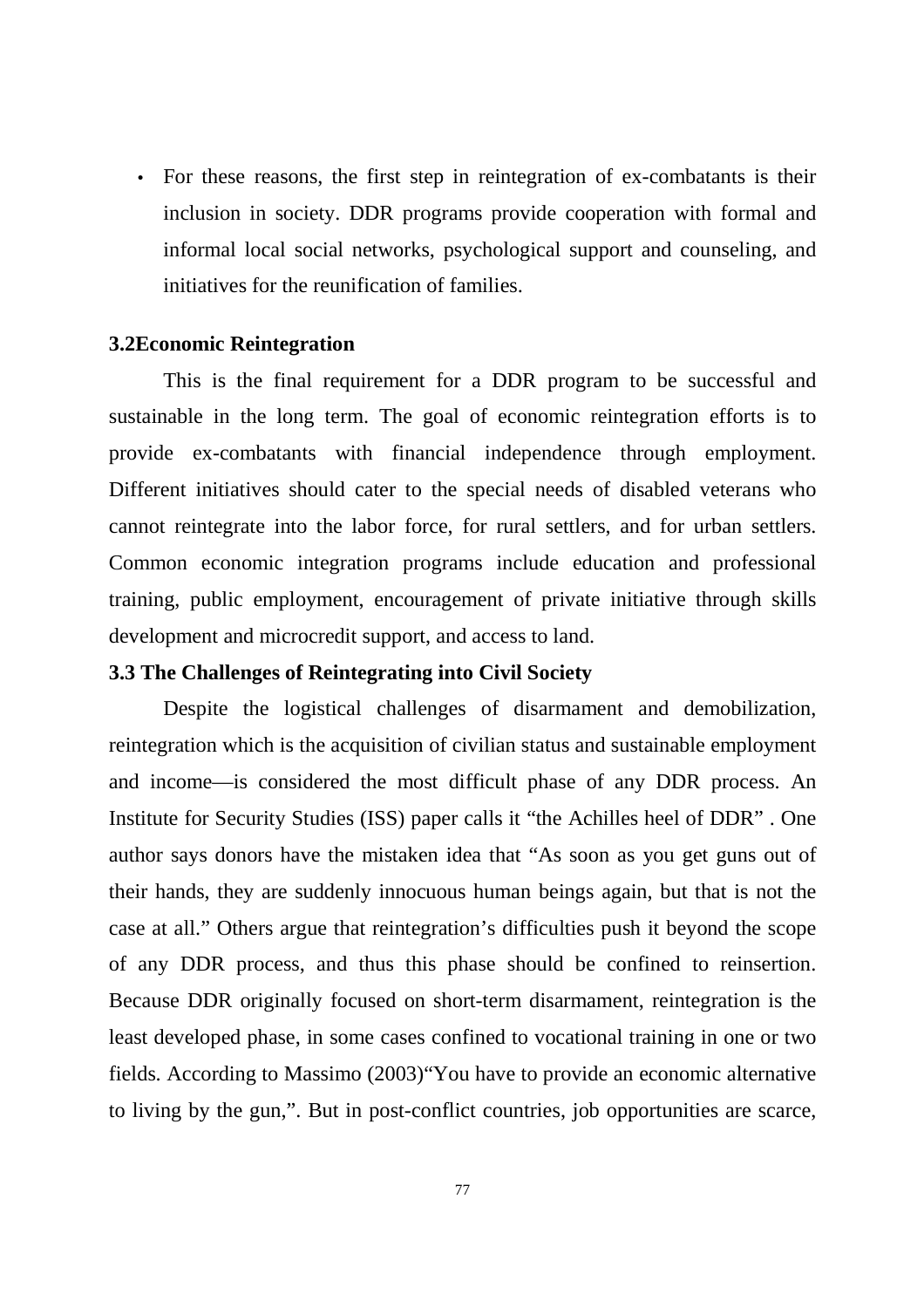and sometimes communities are hesitant to employ ex-combatants. In Liberia for example after the civil war the ex combatants were said not to face stigmatization but the unemployment rate was put at around 80 percent. Even now it is still hard to find jobs.

Other challenges of reintegration programmes in Africa include the following:

, • The inflation of the number of combatants to DDR. For instance in Côte d'Ivoire, this number increased from about 30,000 to more than 45,000 within a few months. More than 100,000 combatants have been recently disarmed and demobilized in Liberia, which is almost triple the number of assessed at the beginning of the process. More than 70,000 ex-combatants went through the DDR process in Sierra Leone. Participants stressed that economic incentives offered to ex-combatants are certainly one of the reasons for this inflation in numbers of excombatants.

 • Increasing numbers of child combatants to DDR: almost 3,000 today in Côte d'Ivoire, about 7,000 went through DDR process in Sierra Leone and more than 10,000 in Liberia.

• Gap between the aspiration of ex-combatants to join post-conflict (re)formed national armed and security forces on the one hand and, on the other hand, the absorption capacity of these forces. A recent investigation from the National Commission on DDR of Côte d'Ivoire shows that a large majority of young combatants there would like, as a "first choice", to be integrated into 2 It is important to stress that the lack of funding experienced in West Africa is not necessarily the case for reintegration programmes in other regions. In the Great Lakes for instance, there are sufficient funds for DDR (MDRP), but these programmes face difficulties that are mainly of a political nature.

### **4.0: Conclusion**

78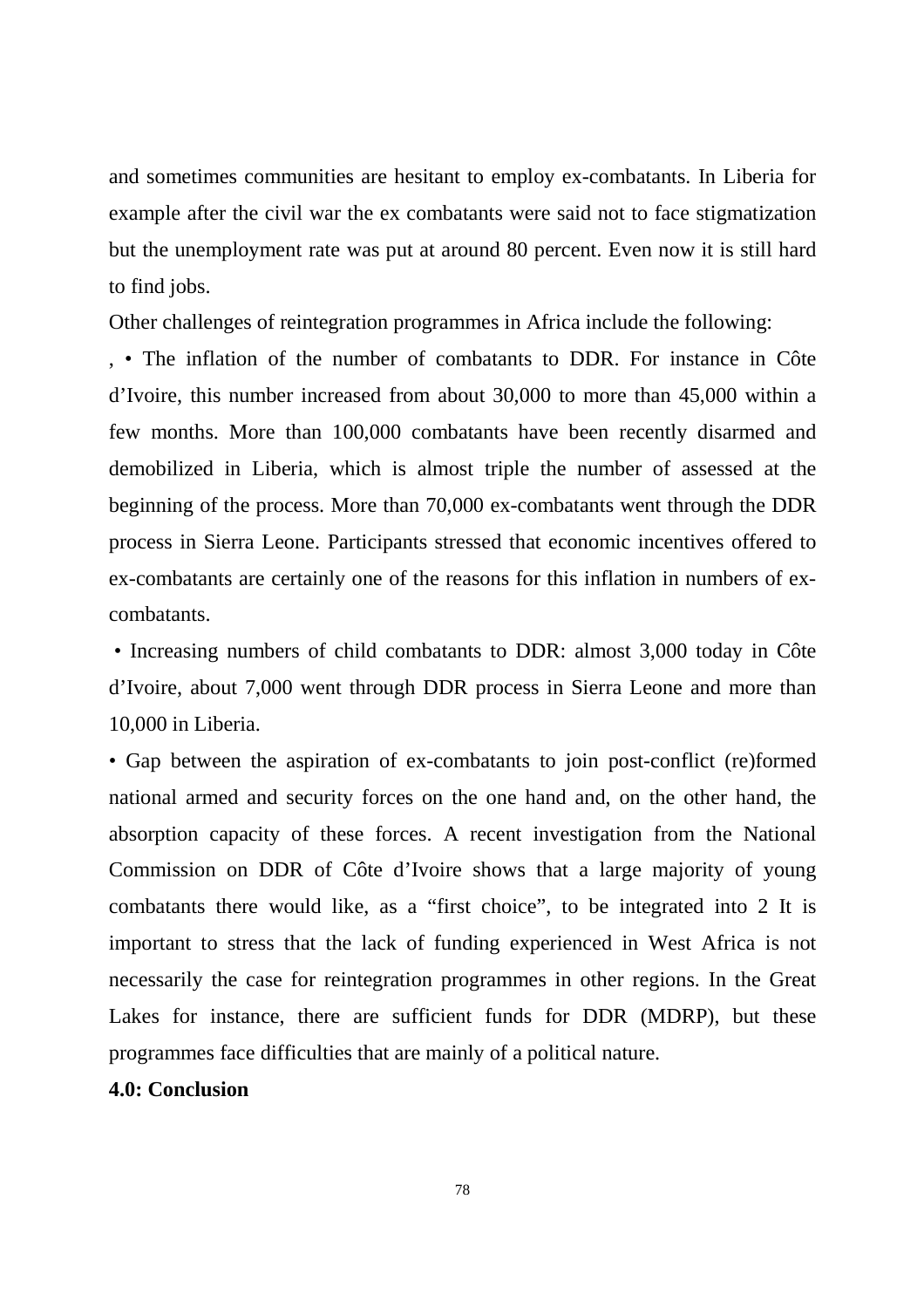For any reintegration programme to be successful, this is need for adequate long term planning especially in the area of finance. Planning of the long term financing of the reintegration of ex-combatants. Such long term planning should be effective well before the commencement of the implementation of DDR programmes. Preferably, long term financing of reintegration should take place in parallel with negotiations on peace agreements. For swift and credible implementation, the planning and financing of DDR must be included in the agenda of the peace negotiations. Optimization of the financing architecture of reintegration. It is also important to avoid the fragmentation of the financing of reintegration programmes. To this effect, one could envisage the establishment of a global fund for the long term financing of post-conflict reintegration of excombatants. Such a fund would coherently merge the reintegration programmes into the planning and implementation of policies related to post-conflict economic reconstruction, poverty alleviation, youth employment and the realization of the Millennium Development Goals. For instance, a network of donors and development partners could be established, using the scheme devised in Guinea Bissau. For effective reintegration of ex-combatants, it is extremely important that funds pledged by international partners be made available within appropriate timeframes.

#### **5.0: Summary**

In this unit we have demonstrated that there is no universally definition for reintegration. But several definitions were given for our proper understanding of the term within the DDR framework. Several challenges facing the implementation of reintegration programmes as well suggestions on how tackle them were also discussed

#### **6.0: Tutor Marked Assignments**

1) What is reintegration?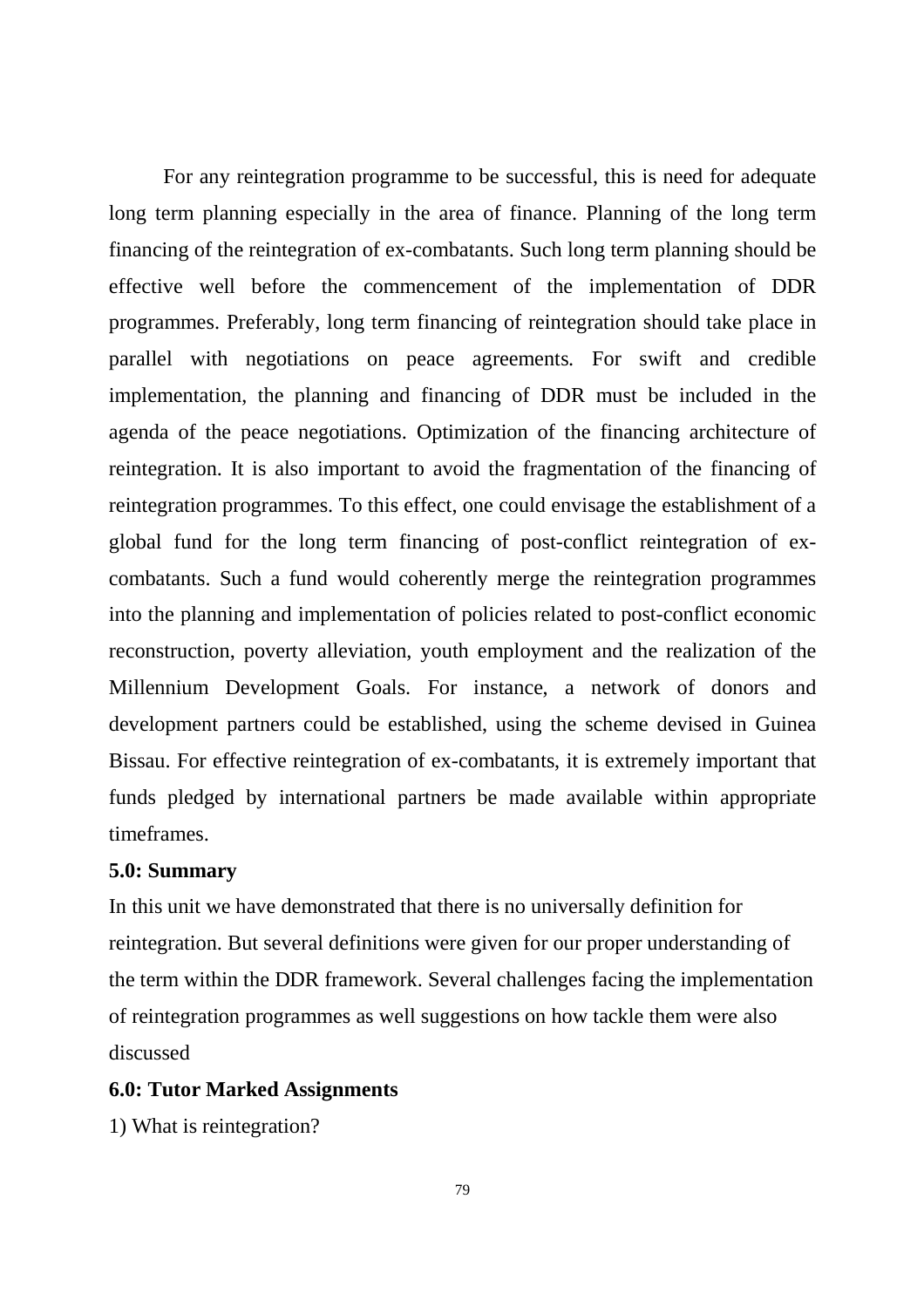2) Discuss some the challenges facing the reintegration programme in postconflicts countries in Africa

3) How do you think some of these challenges can be resolved?

# **7.0: References and Further Reading**

Fusato, M. (2003). 'Disarmament, Demobilization, and Reintegration of Ex-

Combatants: *Beyond Intractability*. Burgess, G and Burgess, H. (Eds) Conflict Research Consortium, University of Colorado, Boulder July 2003.

Colletta, N J. and Doug P. (2005). *The World Bank, Demobilization, and Social* 

*Reconstruction*. Woodrow Wilson International Center for Scholars.

- United Nations Department of Peacekeeeping Operations. (2000). *Disarmament, Demobilization and Reintegration of Ex-Combatants in a Peacekeeping Environment.* New York: United Nations.
- Clark, K.M. (1996). *Fostering a Farewell to Arms: Preliminary Lessons Learned in the Demobilization and Reintegration of Ex-Combatants.* Washington, DC: US Agency for International Development, Center for Development Information and Evaluation.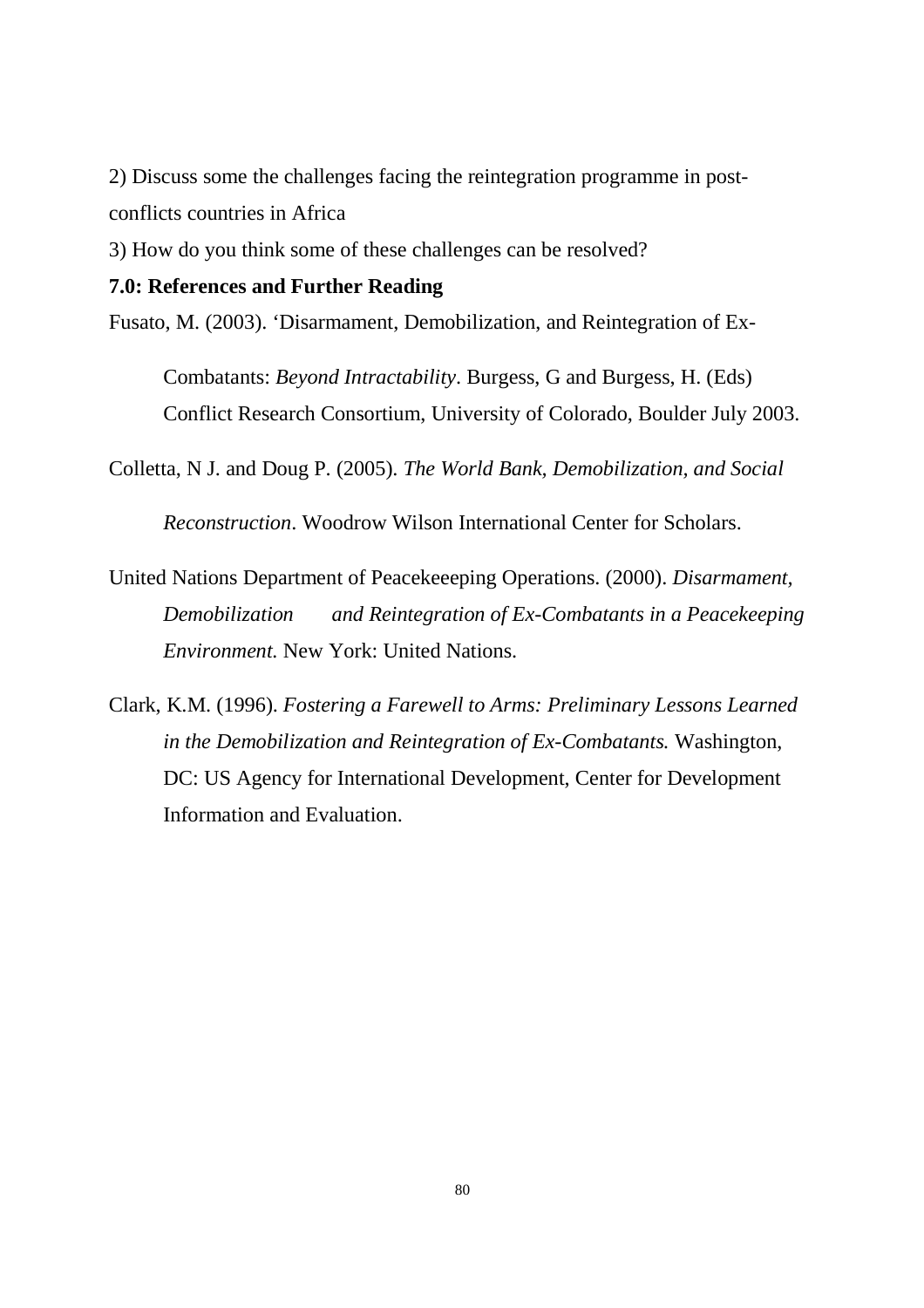### **Unit 4: DDR and Democratic Transitions**

1.0: Introduction 2.0: Objectives 3.0 Main Contents 4.0: Conclusion 5.0: Summary 6.0: Tutor Marked Assignments 7.0: References and Further Reading

#### **1.0: Introduction**

As you already know, Disarmament, Demobilisation and Reintegration (DDR) of ex-combatants is a first step in the transition from war to peace. But DDR can be used in time of peace as well, to reduce the size of armed forces and redistribute public spending. However DDR is much more complicated in a postconflict environment, when different fighting groups are divided by animosities. They are also face with a real security dilemma as they give up their weapons, when civil society structures have crumbled, and when the economy is stagnant. This why establishment of real democratic practice became a must in such transitional societies. In this unit we attempt to bring out the relationship between democracy and DDR in societies that are transiting or moving from war to peace.

### **2.0: Objectives**

At the end of this unit, you should be able:

1) To explain the relationship between democracy and DDR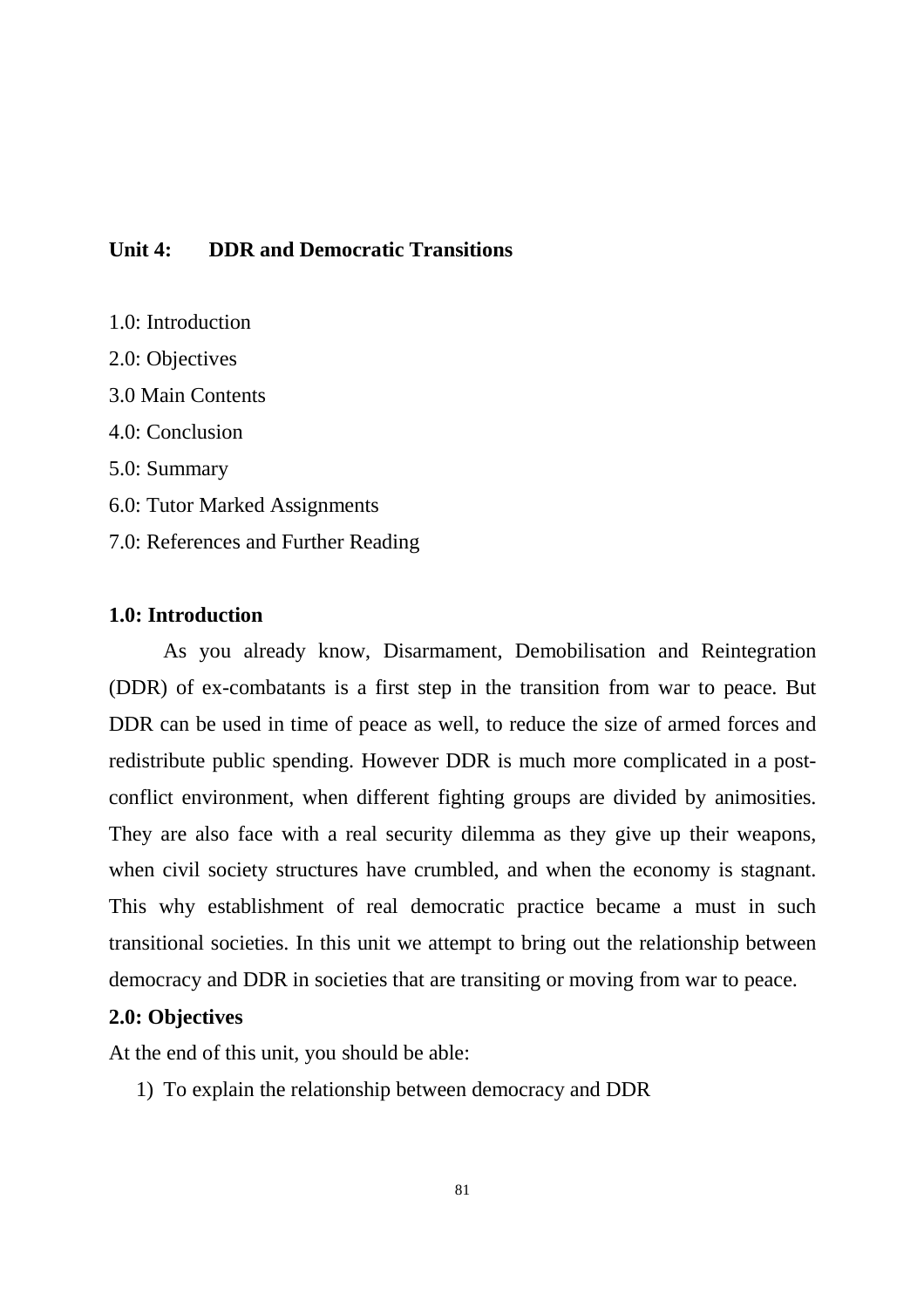- 2) To discuss the importance of democracy in transitional or post conflict societies
- 3) To analyse some of the challenges and how best to resolve them

### **3.0Main Contents**

 Democracy, unlike other forms of governance, has inherent checks and balances. This normally promotes dialogue/diplomacy and discourages people from resorting to violence to resolve their political differences. With the combination of democracy and DDR, it therefore becomes easier to support the transition from war to peace by ensuring a safe environment. This will definitely and adequately pave way for the transfer of ex-combatants back to civilian life, and empower them to earn livelihood through peaceful means instead of war. Some basic features of democracy in post-conflict or transitional societies are discussed below.

#### **3.1 Development of Political Parties**

The development of political parties usually plays a very significant role in the stabilization and democratization of post-conflict societies. As important as these political parties to the sustenance of peace and democracy in such societies; they are mostly expose to several difficulties. For example, international aid programmes for these political parties is often limited. But before they can effective certain conditions must be met. These include:

- A) **Long-term engagements are needed**. Long-term strategic planning needs to be reconciled with flexibility and adaptability in the execution and implementation of programmes on the ground.
- B) **Donor coordination.** A long-term political party programme should be integrated in the broader democratization, reconstruction and peace building agendas.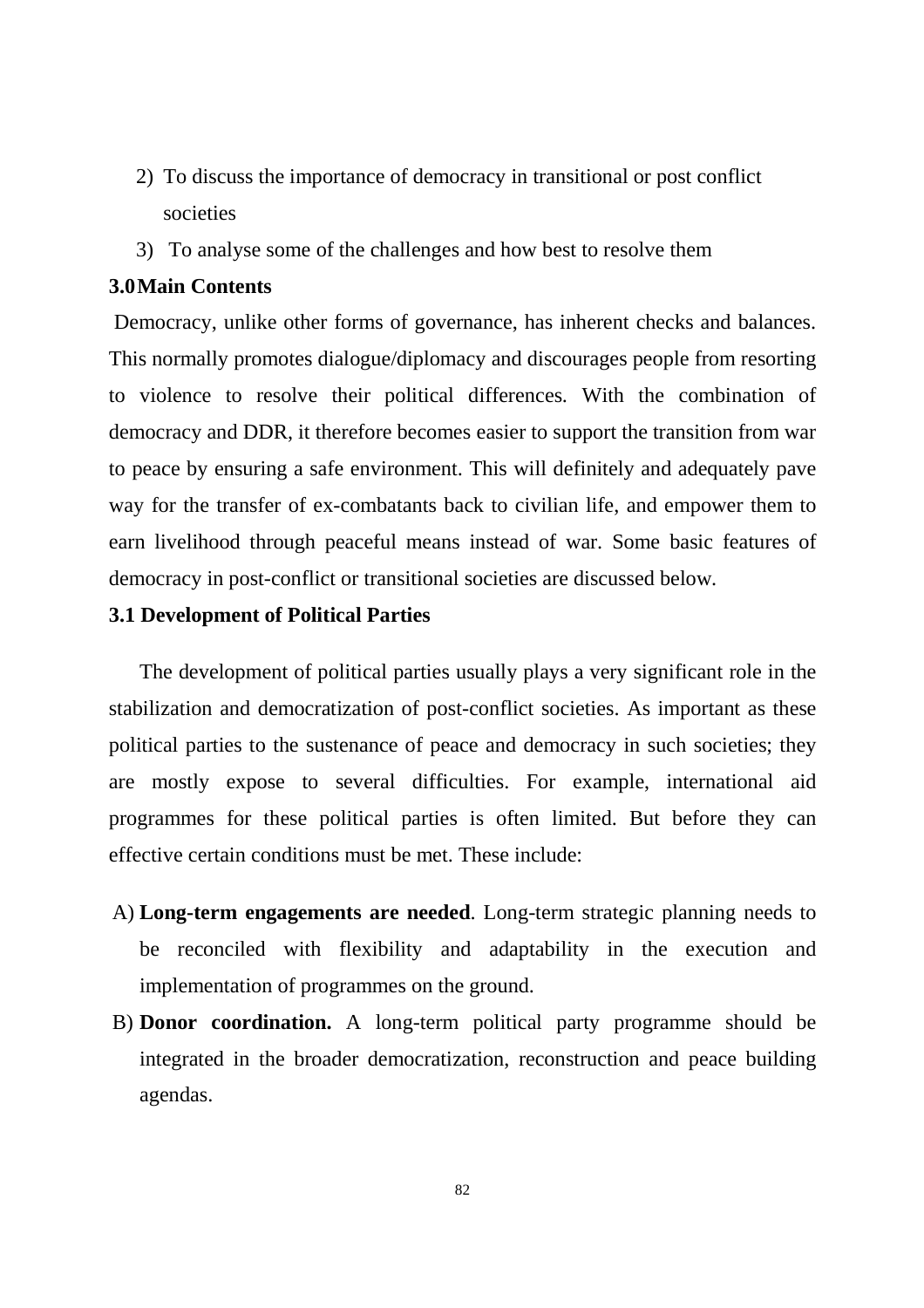- C) **Goals should be moderate** and determined by the circumstances on the ground. We should always be aware that societal, economic, institutional and historical factors have a stronger impact on the development of post-conflict parties and party systems than international support.
- D) **Recognition of Major political actors** Organizations that provide political party assistance always have to focus on all relevant political actors and parties. However, in a highly fragmented political party landscape it is extremely difficult to identify the relevant players. If the most powerful political actors do not respect the rule of law and if they continue to resort to violence, organizations put at stake their own integrity when providing these groups with direct assistance.
- E) **An inclusive inter-party dialogue** can help parties to overcome mistrust, to moderate positions, and to build consensus on issues that have not been dealt with in the peace agreement.
- F) **Broad Political debate**-Special efforts should be made to help broaden the political debate**.** Too often this remains one-dimensional with an exclusive focus on ethnicity for example. It is important to assist parties to get organized around tangible policy issues that can have a direct positive impact on people's lives, and to build coalitions on the basis of political goals and ideas.
- G) **Continous Analyses** A post-conflict programme should be based on a good understanding of the conflict, the nature and background of the political parties and the power balance. Continuous analysis is needed.
- H) **Rule of law must prevail**-There is popular saying that where law ends, tyranny begins.And justice is the first condition for peace and security.

### **3.2 Organising Elections**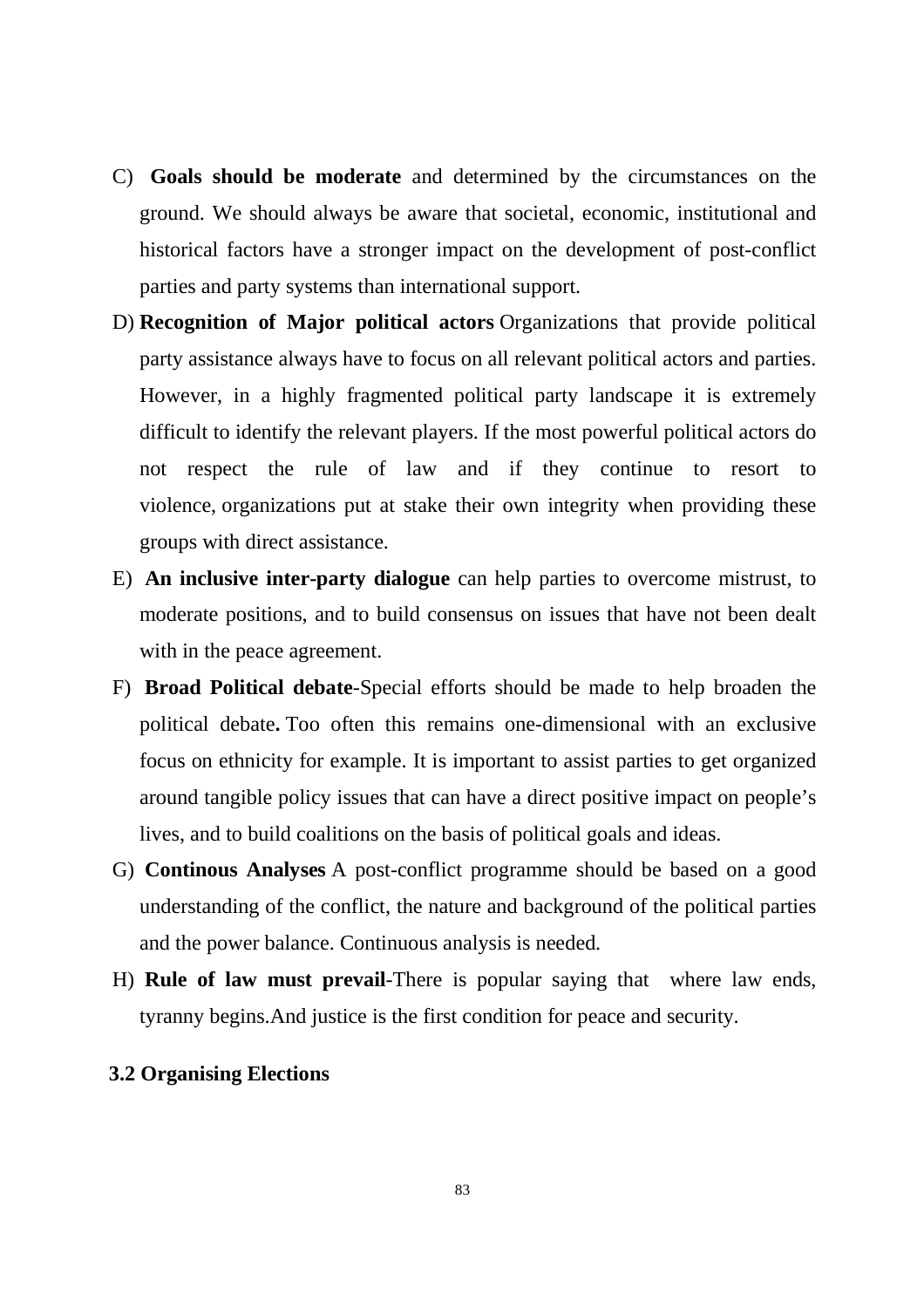The value and significance of open, free and fair elections in countries transitioning from conflict to peace or consolidation of peace can not be overemphasised. Successful political and governance transition is central to any post-conflict nation-building project. Although, the constitution-making process after violent conflict offers a great opportunity to create a sense of common vision of the future of the state, but it is the success of the elections that will show 'road map' on how to get there and entrench democracy in such communities. Elections lend sought-after credibility to the leadership and institutions that emerge to replace structures imposed on the country and its population during the conflict. In the case of Africa, many of these wars span across decades and run deep. For examples, Angola's war, was fought for over 27 years and ended in 2002, Mozambique's 17-year-old war come to an end in 1992 with the Rome General Peace Accords .Liberia and Sierra Leone's horrible wars ended in 2001 and 2002 respectively.

All were followed by multi-party elections. Elections serve more than one purpose especially in the post-conflict context. Apart from providing legitimacy and international credibility to post-conflict administrations, they also encourage democratic values such as tolerance and inclusiveness. Elections also help mark formal end of conflicts and promote statebuilding after bitter conflicts with some exceptions. For instances: in Liberia, as in Congo DR and Sierra Leone, an earlier general election in 1997 failed to end the conflict. The chief architect of the Liberian war, Charles Taylor, emerged president of the war-battered country after the 1997 elections. However, the ex-rebel leader's presidency was short-lived as a new rebel faction, the Liberian United for Reconciliation and Democracy (LURD), militarily challenged President Taylor's democratic dictatorship. Amos Sawyer, the former President of Liberia's Interim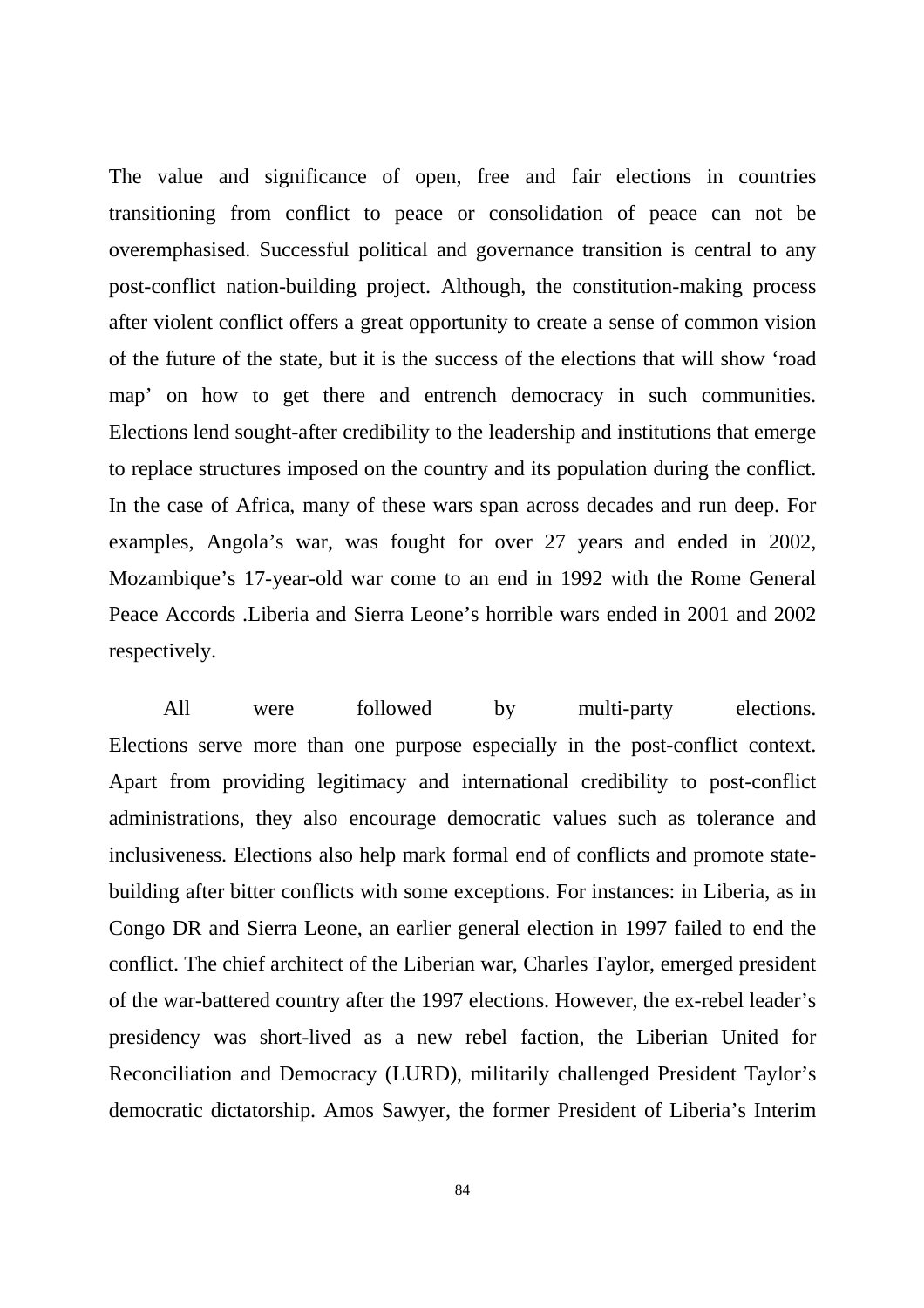Government opinion that the Liberian State / government produced by 1997 election "turned out to be a criminal state, legitimized by elections".

But Sierra-Leone presents a positive story. In 2007, Sierra Leone held its second post-conflict elections in which the opposition party candidate, Ernest Bai Koroma won in a tight run-off. The immediate past president, Ahmed Tijan Kabbah of the Sierra Leone Peoples Party (SLPP) handed over the reins of power to the All Peoples Congress (APC) led by President Bai Koroma. Koroma beat Kabbah's vice president and flagbearer of the SLPP, Solomon Berewa. The smooth transition marked the first time ever of a peaceful and democratic handover of power from one political party to another in the country's history.

**3.3 Challenges to Democratisation in Post conflicts States in Africa** The greatest threat to democratisation and state-building in most post conflict States in Africa as in elsewhere( Sierra Leone, Liberia, Guinea Bissau, Angola, Mozambique and Congo DR etc), has been their battered economies . Mismanagement of public resources is widespread, while majority of the people live in slum. With the exception of Guinea Bissau and Mozambique, the rest of these post-war countries are well-endowed with natural resources including oil, diamond, iron ore, platinum and cobalt. Prices of these commodities were at phenomenal levels until they started slipping from the middle of 2008. The UNDP Human Development Index (2007/2008) ranks Sierra Leone 176 out of 177 countries. At 40.5 years, life expectancy in Sierra Leone is even below the African average, seven years after the war ended there.

Angola, Africa's fastest growing economy ranks 162, yet the country's economy has been expanding at a phenomenal pace – an annual average of about 19 per cent since 2000. As Africa's leading oil exporter, Angola raked in billions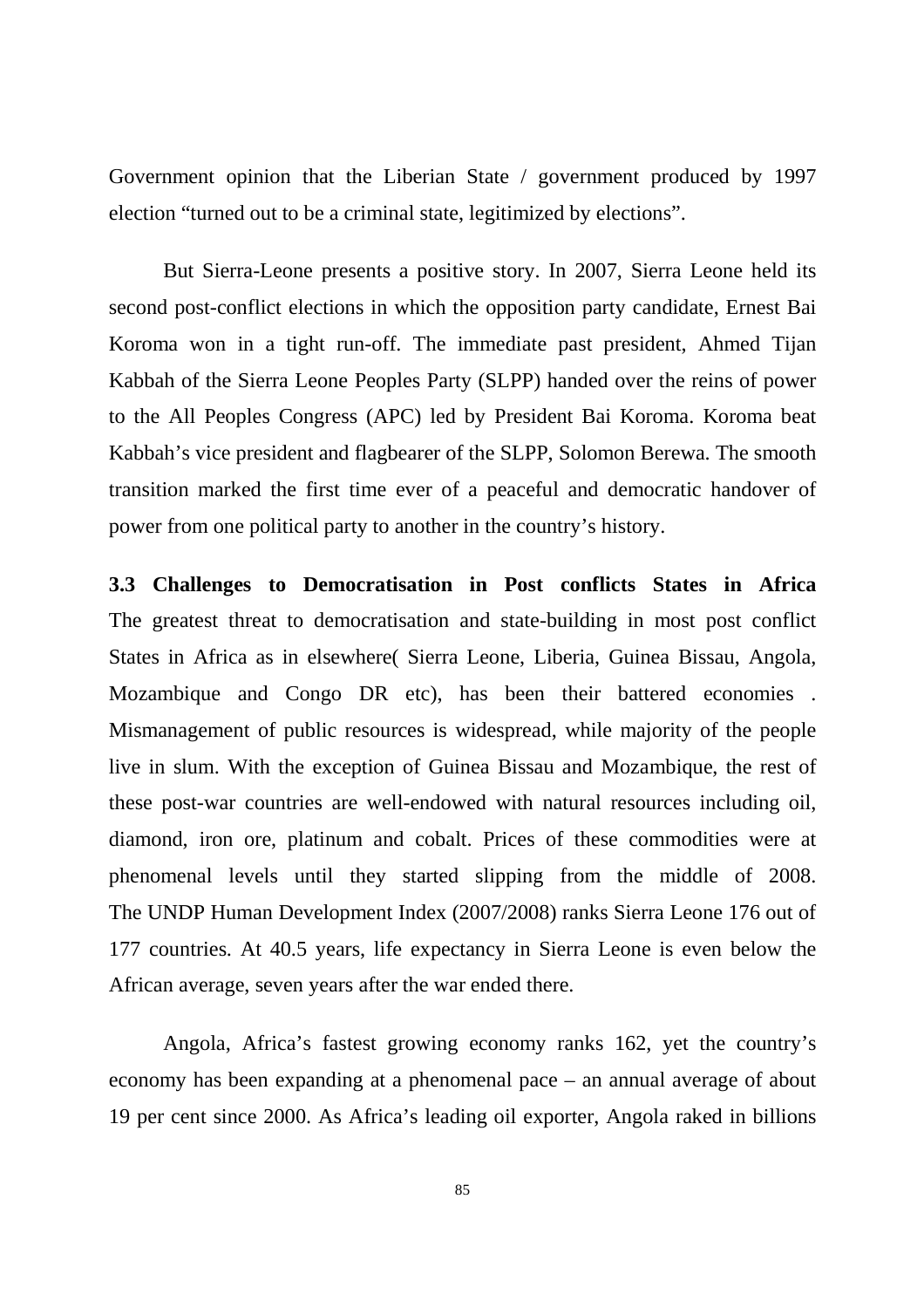of dollars during the spike in oil prices but the dos Santos MPLA-government is corrupt, incompetent and wasteful. Transparency International, the anti-corruption watchdog, rates Angola as one of the most corrupt countries in the world. There is next to no investment in the larger rural population and basic infrastructure beyond Luanda, the national capital any wonder Angolans feel terribly disillusioned.

Other development indicators for Sierra Leone are equally stark. Sierra Leone's agricultural sector provides about three-fourths of jobs however, the Disarmament, Demobilisation and Reintegration (DDR) programme trained excombatants as plumbers, carpenters and mechanics. In spite of its centrality to Sierra Leone's recovery, only a handful opted for life in agriculture as the incentives for resettlement were comparatively far worse than for those settled as plumbers, carpenters or mechanics. At its peak, the reconstruction was costing the United Nations some US\$16.4 billion and the British government US\$150 million a year.

The democracy dividend promised at the end of the war in 2002 remains a mirage for the bulk of the population. Bretton Woods institutions and other donors' insistence on liberalisation, privatisation and deregulation of public goods with next to no social safety net for even the most vulnerable, has also complicated the rebuilding of the country's infrastructure which were all damaged or destroyed during the conflict.

It was thought that spearheading reconstruction agenda with democratisation alongside liberalised markets would address the fundamental causes of the war, which includes institutional weakness, endemic corruption, youth alienation and abysmal human rights records as well as promote productivity and innovation.This has yet to happen in many of these post-conflict states. Cote d'Ivoire, the Central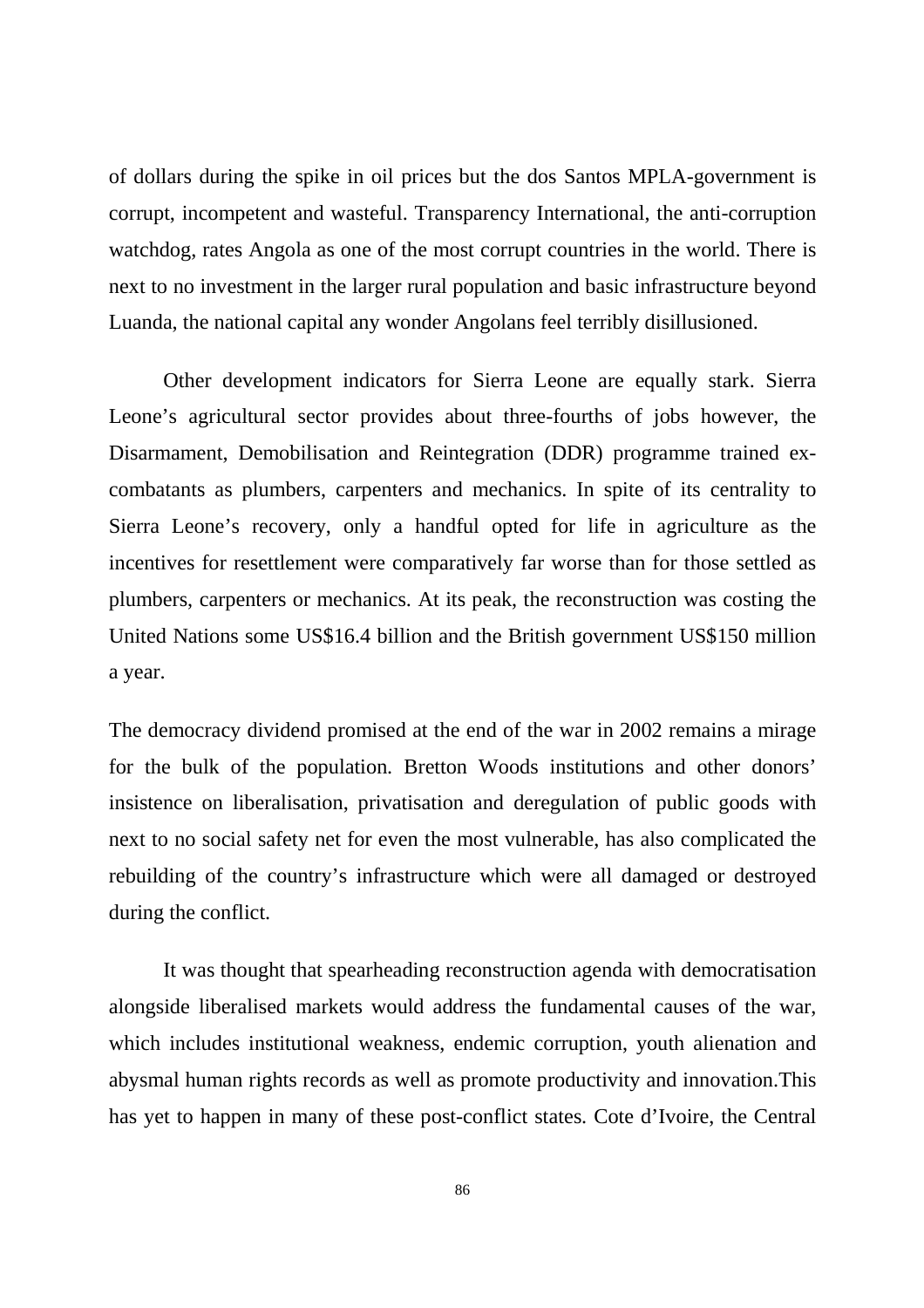African Republic and Congo-Brazaville and Niger remain extremely volatile. Guinea Bissau, Sierra Leone and Liberia are sitting on knife-edge as a surging trade in narcotics from Latin America takes hold along the West African coast. Congo DR has fractured with dissident rebels fighting the Kinshasa government of President Joseph Kabila. In spite of the Comprehensive Peace Agreement (CPA) and elections in the south of the country, Sudan is at war as the genocide continues in the Darfur region of the country. The International Criminal Court (ICC) is set to indict the Sudanese president on war crime charges. Economic policies foisted on these same fragile nations by the international community undermine marginal progress made on the political front in these countries. The implementation of unmitigated neo-liberal threesome policy dictum of liberalisation, deregulation and privatisation have further perpetuated the injustices of the past including pricing basic services such as healthcare, education and sanitation above the reach of the most disadvantaged.

Africa states generally lack the necessary capacity or the will to effectively perform core functions of statehood. For post-war recovery African states the crisis is dire and urgent: many are unwilling or simply unable to provide basic public services such as governing legitimately, ensuring physical security, fostering sustainable and equitable economic growth as well as other essential public goods such as clean water, affordable health care, schools, roads and decent jobs. The high level of youth unemployment is a major challenge to the security and development of these fragile countries.

In the last 12 months alone there have been democratic reversals in African countries including Guinea and Mauritania. High food prices triggered violent street protests across the continent, from Liberia to Cameroon. Dozens died in these riots and attempts to quell the protests narrowed rather than expanded the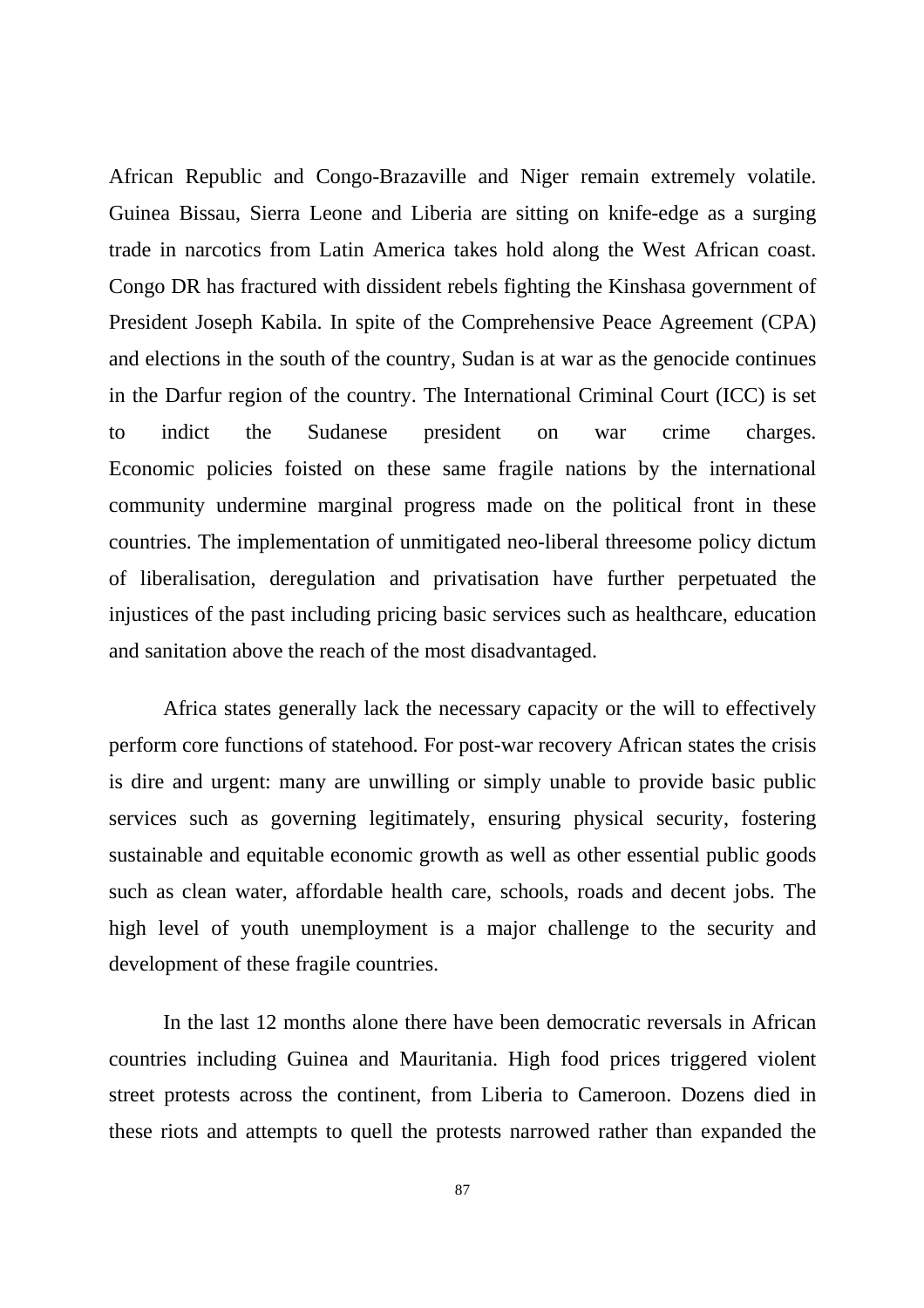frontiers of freedom and democracy. The creeping narcotic shipment in transit to Europe through some of these post-conflict states poses perhaps the severest danger to the expansion of the frontiers of democracy and development in Africa.

#### **4.0: Conclusion**

In spite of the challenges above, the situation is not completely hopeless. Even it is still fair to conclude that democracy is steadily taking root in many of these traumatised countries. It is however very important, that in the pursuit of the ideal governance system, these countries do not overlook the socio-economic component of the post-war recovery agenda and they must prepare to learn from positive experience of others .For example, they can learn from the Rwanda experience. Although the rebel Rwanda Patriotic Front (RPF) leader, Paul Kagame, remains in charge as president of the country after he was returned through an election, the country has remarkably remade itself after the 1994 genocide. Indeed, in some specific aspects of liberal democracy, economic freedom and popular participation in politics, the tiny East African country is a world leader.

### **5.0 Summary**

There is no doubt that, democracy is the most essential ingredient for enthronement of enduring peace in societies transiting from war to peace. This is why this unit is specifically created to discuss the democracy in societies in transition. To do justice to the topic, the relationship between democracy and DDR in societies that are transiting or moving from war to peace was analysed .Basic features of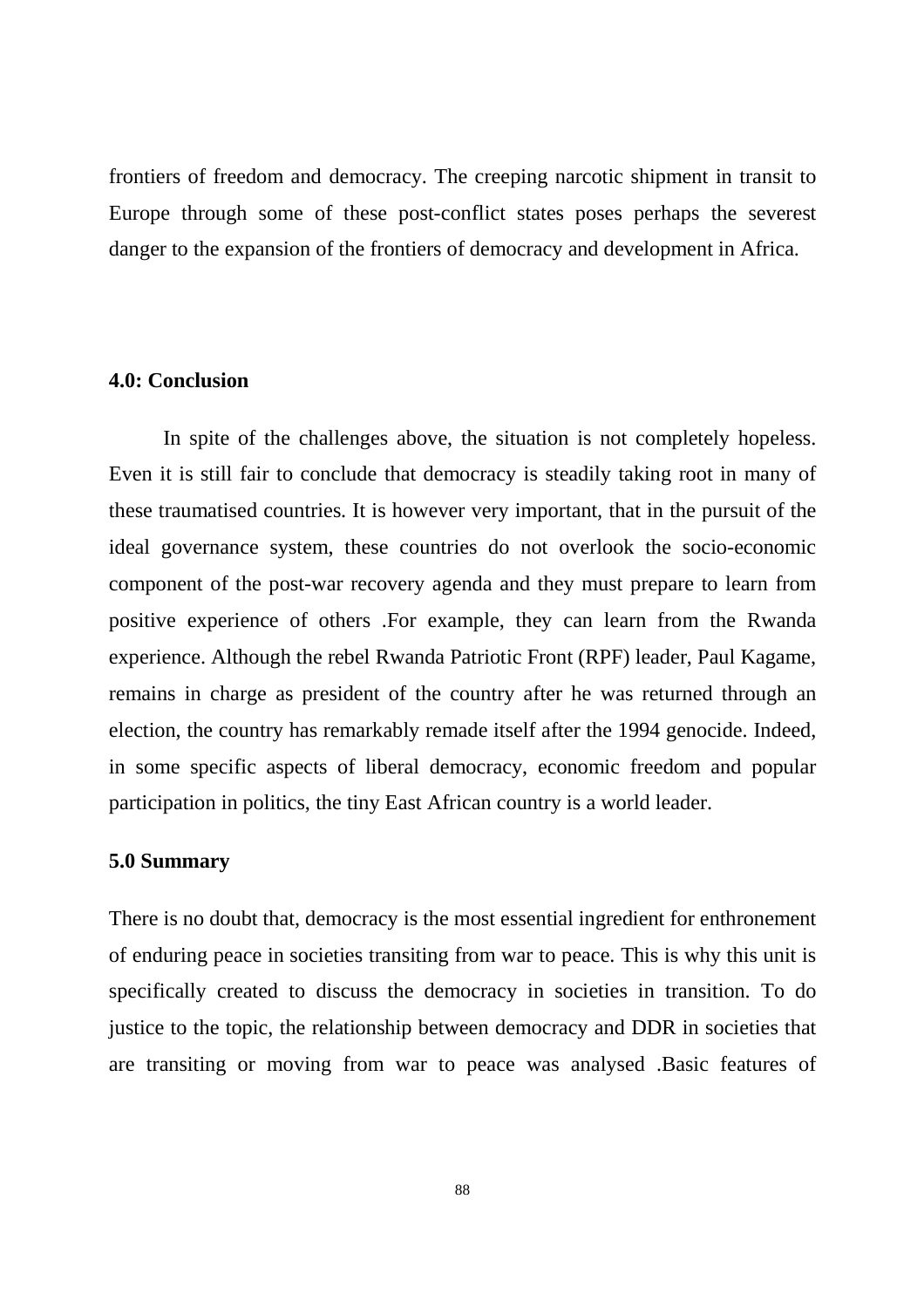democracy in such societies; challenges and how to tackle such problems were also discussed in the unit.

### **6.0 Tutor Marked Assignments**

- 1) Why is Democracy important in Post conflict Communities?
- 2) Explain Challenges of democracy in Societies in transition from war to peace

### **7.0 References and further readings**

- Abdullah, I. (Ed). (2004). Between Democracy and Terror The Sierra Leone Civil War. Dakar. CODESRIA
- Osaghae, E. (2004) 'Making Democracy Work in Africa: From the Institutional to the Substantive'. In: *Journal of African Elections*, 3 (1).

ACDESS Africa Conflict, Peace and Governance Monitor 2005 Ibadan: Dokun Publishing House.

Harris, P. and Reilly, B. (1998) (Eds) *Democracy and Deep-rooted Conflict: Options for Negotiators.* Stockholm: IDEA. 1998

Ake, C. (1996) Democracy and Development in Africa, Washington DC: Brookings Institution.

Ake, C. *The Feasibility of Democracy in Africa*, Dakar: CODESRIA Books. 2000 Chan, S. (2002). *Liberalism, Democracy and Development*, Cambridge:

Cambridge University Press.

Landsberg, C and Mackay, S. (2004) (Eds) *Southern Africa Post-Apartheid?* 

*The Search for Democratic Governance*, Cape Town: IDASA/CPS/NIMD.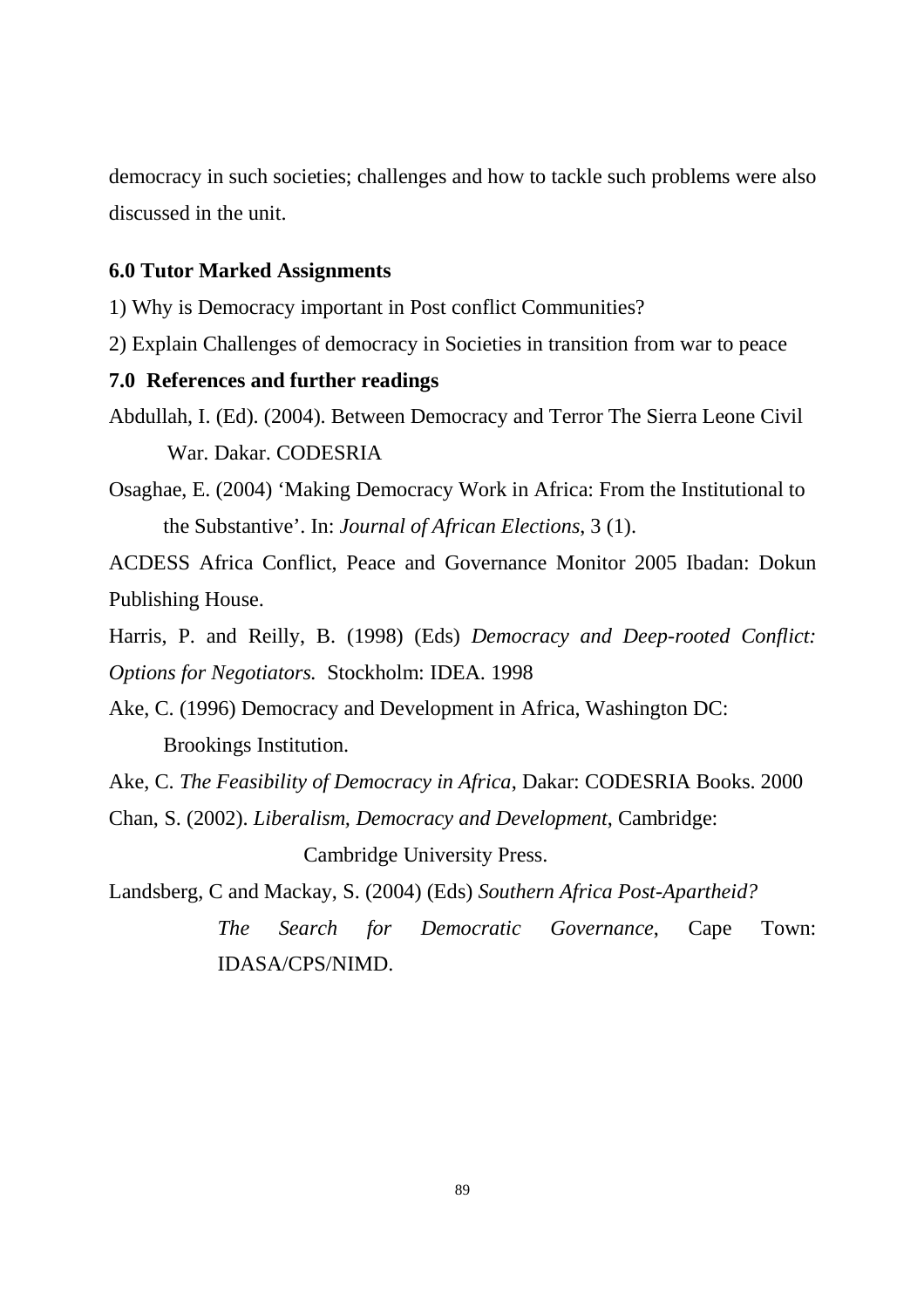# **Unit 5: Financial Empowerment and DDR in Post-Conflict Communities**

- 1.0 Introduction
- 2.0 Objectives
- 3.0 Main Contents
- 4.0 Conclusion
- 5.0 Summary
- 6.0 Tutor Marked Assignments
- 7.0 References and Further Reading

#### **1.0 Introduction**

 As a major component of the DDR processes in post-conflict communities, giving money or financial empowerment to ex-combatants in post-conflict communities has been contentious. This topic has been brought into this study because of the fact that Nigeria itself is in the process of a similitude of DDR based on the amnesty granted to ex-militants in the Niger-Delta part of the country. Therefore, cognizant of the potentials of experience sharing in situations like this, this unit presents and examines the possible consequences or benefits of cash in the DDR process. It is instructive to inform that this unit will be largely based on a comparative study of DDR processes in Sierra Leone.

 It is also instructive to state that DDR is an integral part of the post-conflict peace-building process. Therefore, its management would substantially affect the failure or success of any post-conflict peace-building process.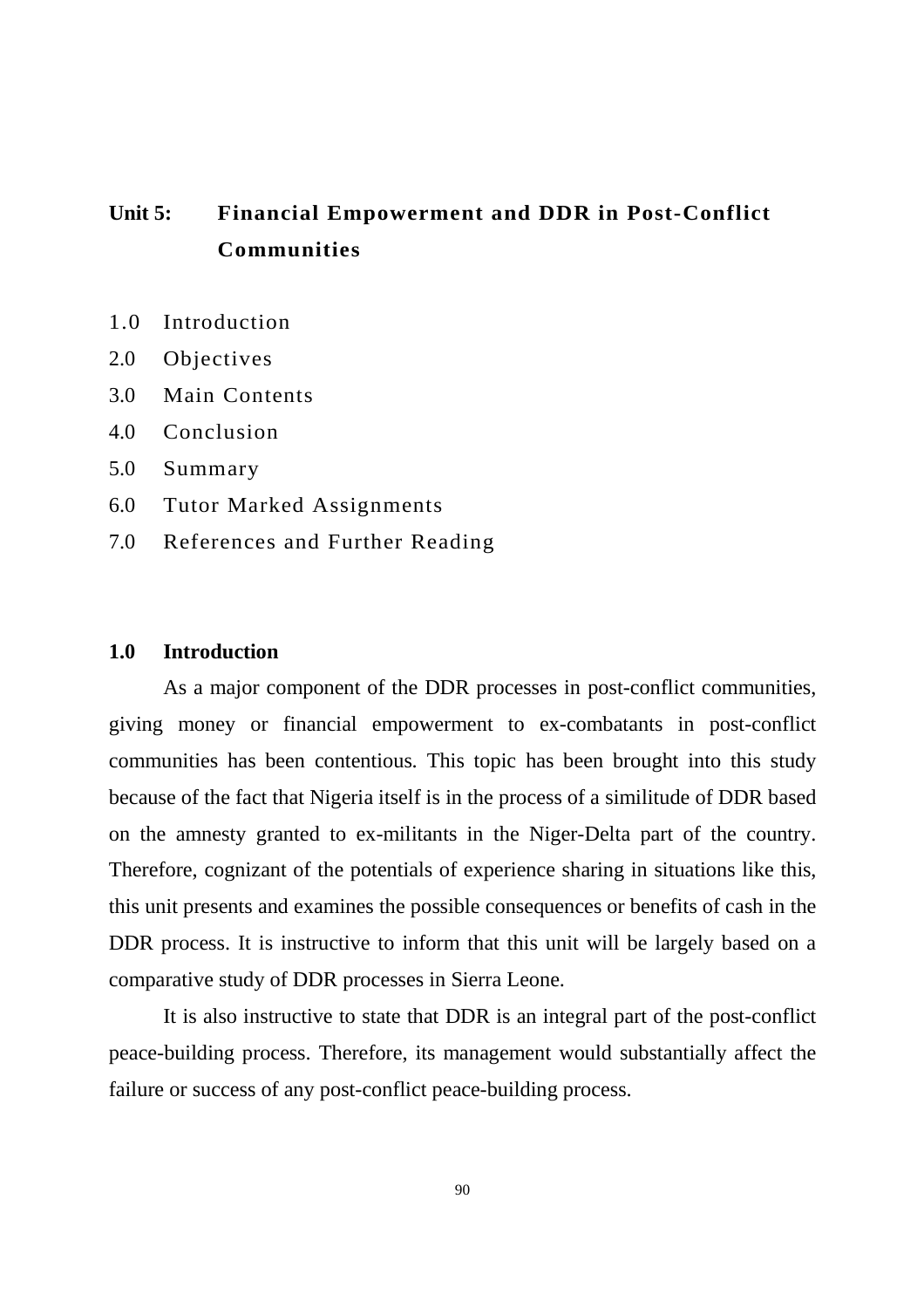### **2.0 Objectives**

At the end of this unit, you should be able to:

- Understand how cash can positively or negatively affect the DDR processes;
- Put into practice what you have learnt in real life situations;
- Define and distinguish different interpretations of the terms Re-integration and Reinsertion.

### **3.0 Main Contents**

 The term DDR unknown to many, could mean different things depending on the context. According to Wilibald (N.D:3):

• 'Disarmament' is defined as the 'collection, control and disposal of small arms, ammunitions, explosives and light and heavy weapons of combatants' (DPKO, 2000, p. 15). It constitutes the formal change in status from 'combatant' to 'excombatant', defined here as 'soldiers no longer serving in formal military or paramilitary structures, or . . . [participating] in militia or guerrilla activities' (Muggah, 2004, p. 32).

• 'Demobilisation' denotes the 'process by which armed forces . . . either downsize or completely disband' (DPKO, 2000, p. 15), and are transported to their location of choice.

• 'Reinsertion' is the 'immediate post-demobilisation package [of interim assistance] offered to ex-combatants . . . before the longer-term process of reintegration' (Isima, 2004, p. 4). Does money work?

91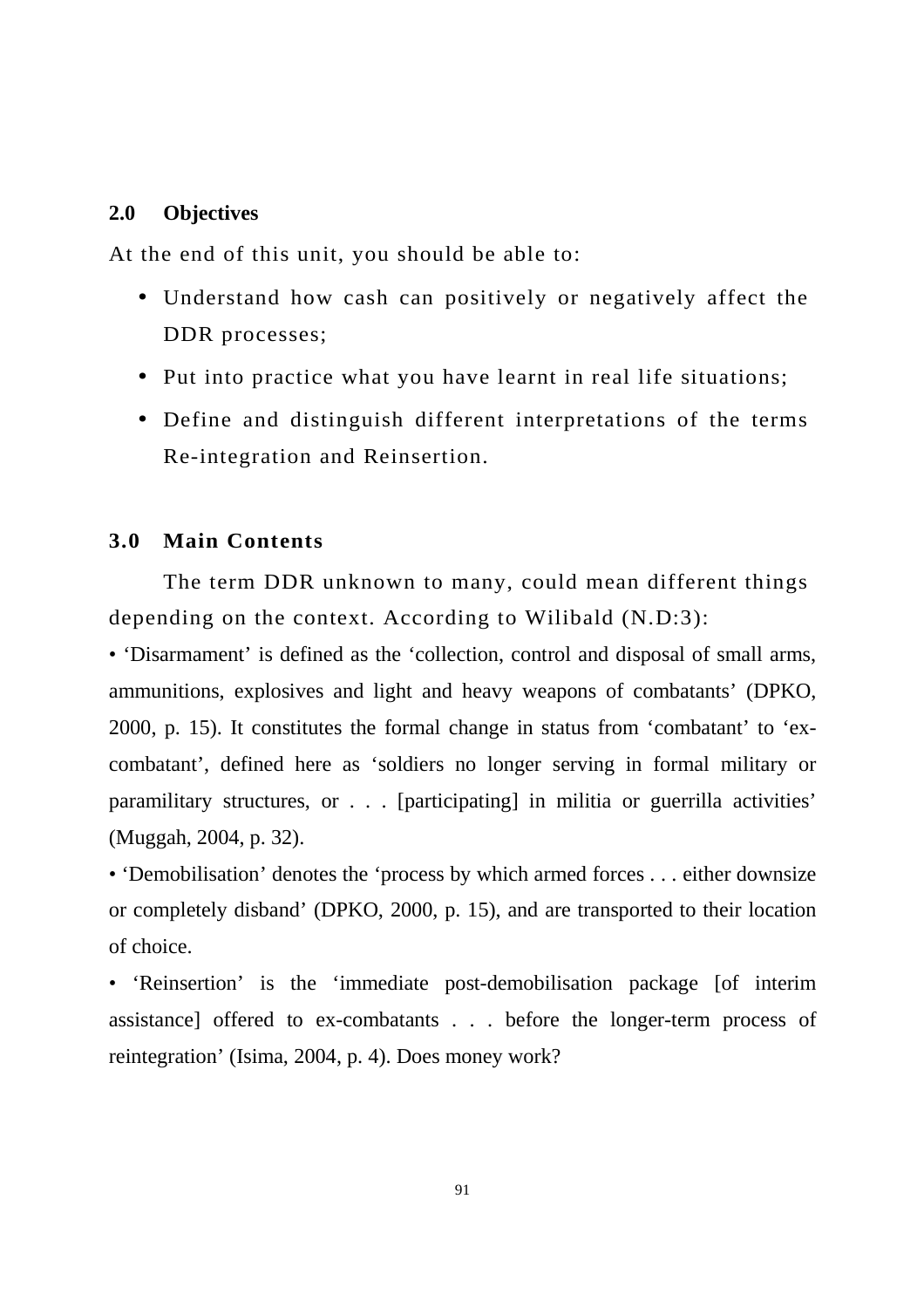• 'Reintegration' refers to the enduring 'process whereby former combatants and their families are integrated into the social, economic and political life of (civilian) communities' (Knight and Özerdem, 2004, p. 500). Two issues define the tenure of DDR processes. These two issues are security and development. There have arisen two schools of thought on along these lines of issues. These are the maximalists and minimalists. In this context, the UN leans towards the minimalists because most of their activities in post-conflict communities are geared towards improving *security.* On the other hand, World Bank cues behind the maximalists because they opined that DDR is an opportunity for development and reconstruction, (Muggah, 2004, p. 27). However, it is cheering that these two can be mutually reinforcing. This is so because; one meets the immediate need of security while the other addresses challenges of development.

#### **DDR as A Social Contract**

 Furthermore, Wilibald argues for the conceptualization of DDR as a type of social contract. This is informed by the fact that a weapon in the hands of exmilitants has both security and economic utilities. In terms of security most exmilitants are reluctant to give up all arms because of the possibility of having to go back to the bush incase the post-conflict process does not adequately compensate them. Often times this depends on the management of the post-conflict peacebuilding processes and their confidence in the process. Therefore, it become clear that weapon is useful to militants in both conflict and post-conflict period. Economically, weapons and arms provide sustenance for militants most especially during the conflict period. It is for this reason that without absolute faith in the DDR process disarmament; which entails the surrendering of weapons and arms may not have the full cooperation of ex-militants or combatants.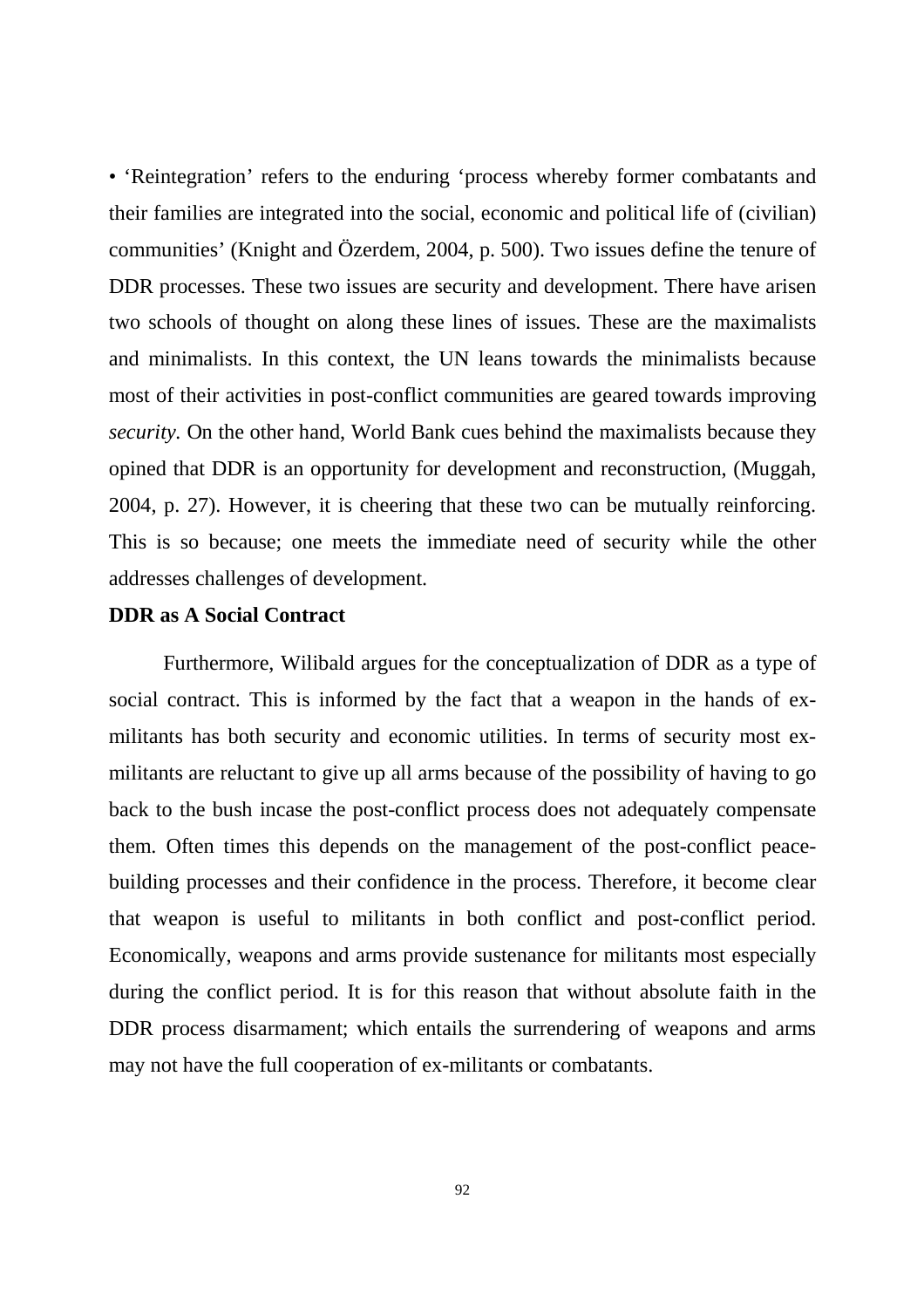However, an application of the *social contract* as a concept driving overall framework of the DDR can immensely aid the DDR process. The application of the social contract in this context entails those ex-combatants to trade off the physical, psychological and economic security which their arms and weapons provided them in times of war and violent conflict in exchange for opportunities and assistance provided for them by the State. This underscore the need for the DDR process to holistic and sincerely pursued by both the concerned States and the international community where affected.

# **Money and DDR: How Complementary?**

The level of poverty in many third world countries worse-still by government officials have heightened the consideration of giving money directly to those in need; especially during emergencies. Although, widespread corruption and failure of the banking sector in these countries have also curtailed the rate of embracing this approach, nevertheless, there are still very strong arguments for giving money directly to those in need including ex-militants.

 Wilibald captures the arguments for and against this approach by comparing the contexts of DDR and development.

#### **Advantages and Disadvantages Cash For DDR**

According to Wlibald, there are identifiable benefits of providing cash in emergencies and other developmental contexts are identified in the literature. Most importantly, cash is considered as being adaptable to the specific needs of individual beneficiaries, hence doing away with the need to pinpoint requirements and allowing freedom of choice. Not only are beneficiaries seen as being in the best position to determine their own needs, but also the very ability to do so is deemed as representing a fundamental step towards empowerment. Cash transfers are also seen as maintaining beneficiaries' dignity, given that no stigma is attached and channelling cash through a banking system avoids the problem of long queues.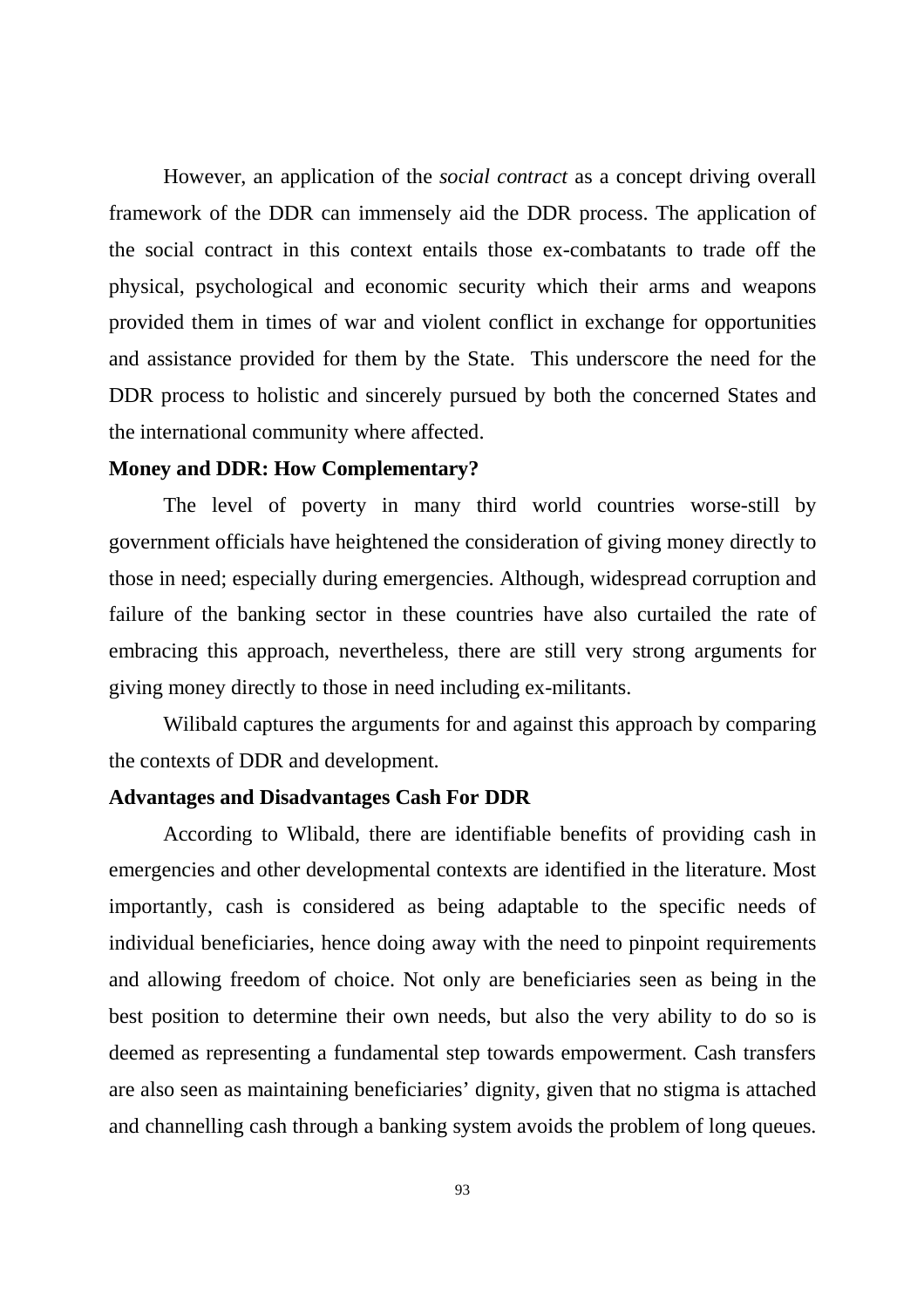It is further argued that the use of cash presents a cost-efficient way for beneficiaries to receive, donors to give and agencies to deliver aid. This is because cash transfers forego the need for beneficiaries to carry bulky commodities from distribution sites to their homes, and because they entail lower transaction and logistical costs for the programme in terms of transportation and storage. In addition, cash transfers are perceived as having beneficial knock-on effects on local markets and trade. By encouraging local production, it is asserted that disincentive effects often triggered by commodity aid are avoided. Lastly, cash is deemed to sidestep the problem of commodity aid being sold at a great loss in value, since it can be used directly to meet diverse livelihood needs.

On the other hand, the literature also identifies a series of potential drawbacks of using cash. One common perception is that beneficiaries might abuse the freedom of choice by spending the money on 'demerit' goods and services, such as alcohol and gambling. This assessment partly explains the fact that cash transfers are often viewed with reluctance by donors and recipient governments, which may be more concerned about disposing of commodity surpluses and garnering political support than with shifting their traditional focus from in-kind to other forms of assistance. Cash transfers are also seen as foregoing the possibility of self-selection and thus as being more difficult to target, since cash is of inherent value to everyone.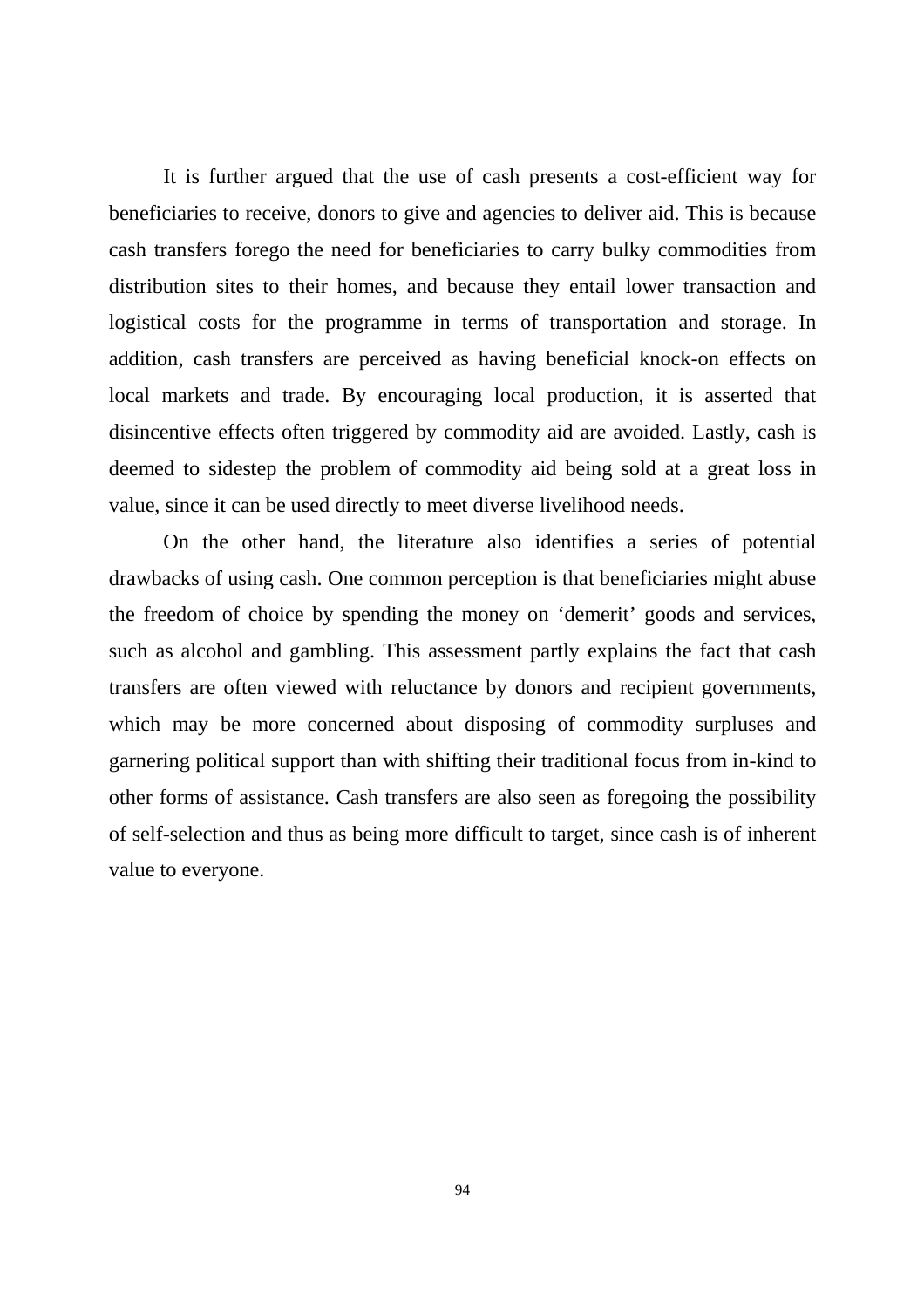The Table below according to Walibald deepens our understanding of the pros and cons of cash in DDR processes:

# **Table 1**: **Benefits and drawbacks of cash transfers in DDR programmes Potential benefits of cash Potential drawbacks of cash**

**In DDR programmes**

**Influences compliance with voluntary disarmament:** 

cash may lever excombatants' compliance with voluntary disarmament commitments.

**Is attractive to excombatants:** cash payments may be attractive to excombatants who seek immediate compensation.

# **Accelerates disarmament and demobilisation:** cash

may encourage ex-combatants to rapidly disarm, demobilise and move back to their communities.

**Diffuses political unrest:**  cash transfers may help disperse ex-combatants across the country, thus diffusing political tensions and reducing the likelihood of rearmament.

**Softens the impact on communities:** cash transfers may ameliorate the extra resource burden placed on host communities and families upon the return of ex-combatants.

**Creates illegal arms market and regional arms trade:**  cash may fuel the creation of an illegal arms market and trigger the smuggling of weapons across national borders.

**Allows purchase of newer and better weapons (antisocial use):** the money received may be used to buy newer and more dangerous weapons.

**Fuels expectations and demands (security risk):**  cash may create expectations among ex-combatants, which can entail security risks and lead to rearmament. **Serves as a disincentive to** 

**economic reintegration:** 

cash payments may discourage ex-combatants from finding employment.

**Causes community** 

**resentment:** cash payments may place ex-combatants in a privileged position vis-à-vis civilians and may be seen as rewarding perpetrators of a conflict.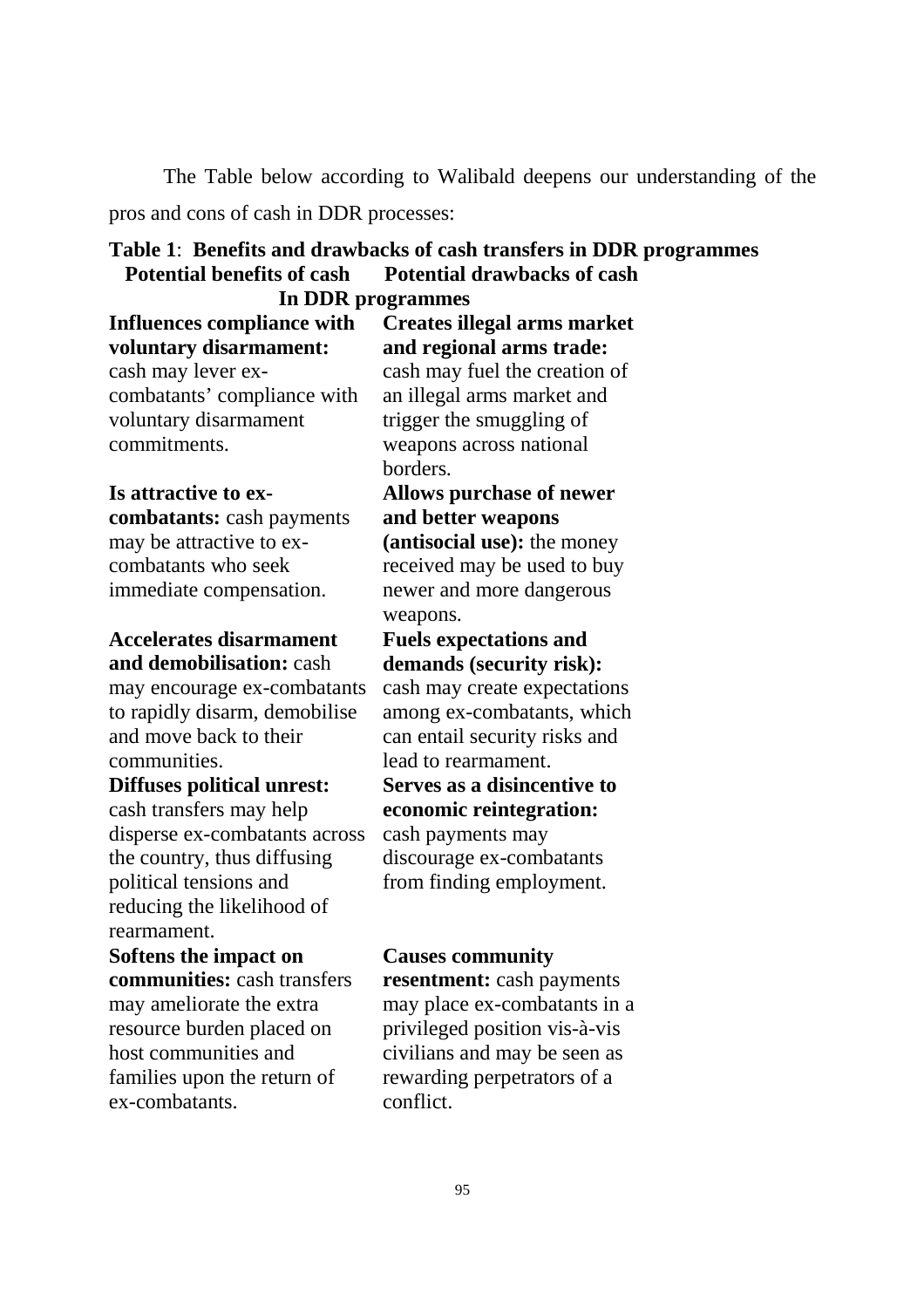**Is easier to implement:** cashbased assistance schemes may be easier to implement in post-conflict contexts where infrastructure is poor and institutions weak.

**Stimulates institutional capacity building:** cash transfers can strengthen local institutional capacity, such as by encouraging banks to manage large amounts of money. **Source: Wilibald: 322** 

**Fails to address limited financial management and investment skills:** excombatants may have little experience in managing money and operating within a cash economy. **Faces physical and institutional barriers to delivery:** the lack of institutional capacity and/or infrastructure inherent to post-war settings may hamper the delivery of cash

It is important to put some notions and hypothesis on the effects of cash on DDR processes to test. In this regard, Wilibald still serves as our guide based on findings of surveys done amongst ex-combatants in some African countries. This

will further expose us to empirical instances of how cash affects DDR processes.

### **4.0 Conclusion**

 This unit introduced the debate on the desirability of money or otherwise in the DDR process especially at the disarmament stage. It makes it clear that there can be advantages and disadvantages of using cash in DDR processes. Therefore, the way the peculiar challenges in each situation are managed substantially affects the outcome.

### **5.0 Summary**

The unit provided deeper insight into the operational meaning of some terms in the DDR processes. The unit expanded the scope of understanding of the DDR be introducing the social contract concept. It also gave comparative implications of the use of cash in the DDR process.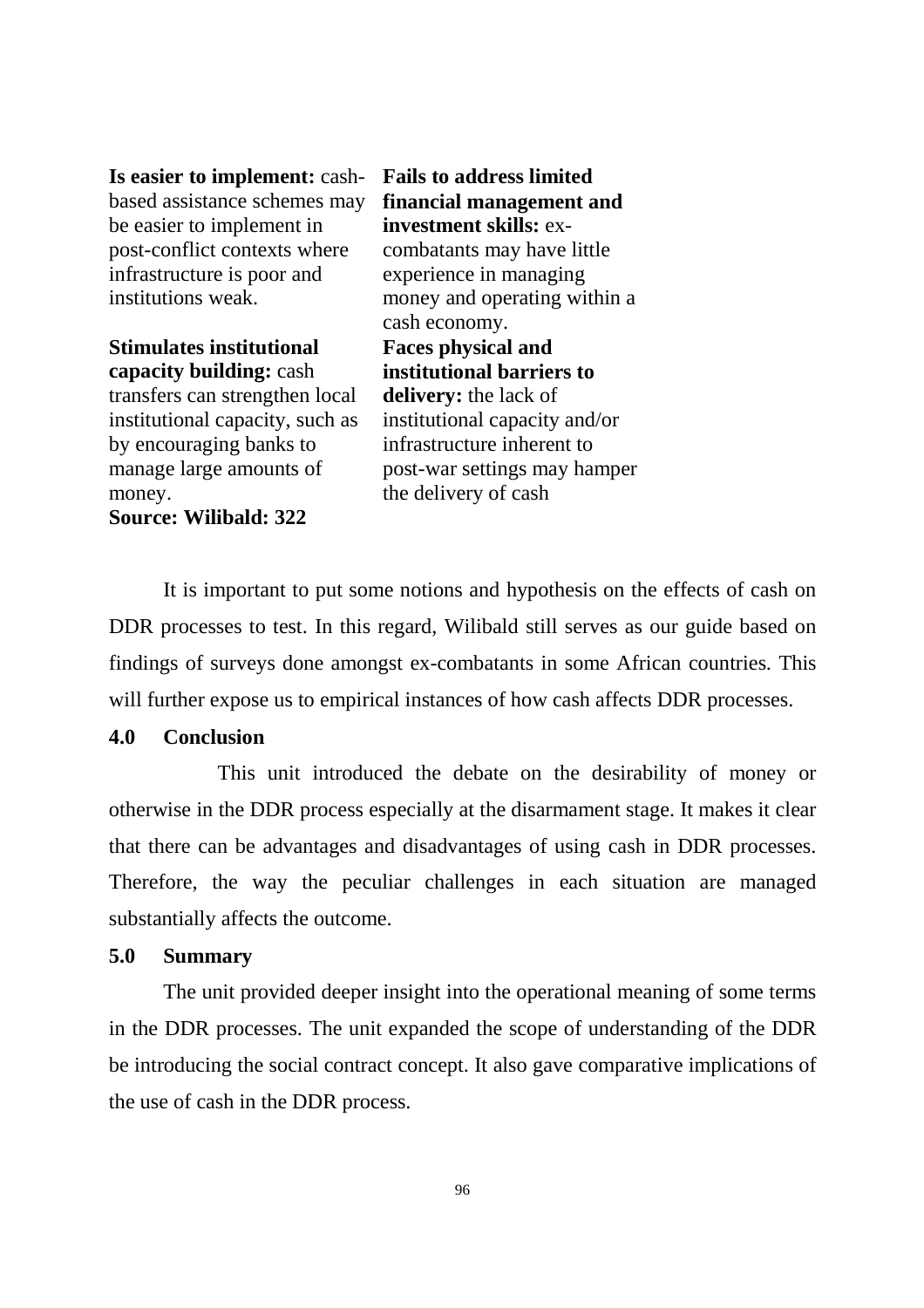# **6.0 Tutor Marked Assignments**

- Compare and contrast the Reinsertion and Reintegration processes?
- In your opinion but based theoretical analysis given in this unit, explain how cash can affect the processes of Reinsertion and Reintegration
- Examine the applicability of social contract concept of in the Niger Delta Amnesty programme

### **7.0 References and Further Reading**

- Archibald, S. and P. Richards (2002) 'Converts to human rights? Popular debate about war and justice in rural central Sierra Leone'. Africa. 72(3). pp. 339– 367.
- Berdal, M. (1996) Disarmament and demobilisation after civil wars. Adelphi Paper. 303. Oxford University Press, Oxford.
- Bernath, C. and S. Martin (2004) 'Peacekeeping in West Africa: A regional report'. http://www.refugeesinternational.org/content/ publication/detail/2992/ (accessed on 25 August 2005).
- Boutros-Ghali, B. (1992) An Agenda for Peace. United Nations, New York, NY. Colletta, N., M. Kostner and I. Wiederhofer (1996) The transition from war to peace in Sub-Saharan Africa. Directions in Development Series. World Bank, Washington, DC.
- Desai, M. (2003) 'Lords Hansard'. Speech in the House of Lords, 12 June. http://www.publications.parliament.uk/pa/ld200203/ldhansrd/vo030612/text/ 30612-29.htm (accessed on 25 August 2005).
- Devereux, S. (2002) Social Protection for the poor: lessons from recent international experience. IDS Working Paper. 142. Institute of Development Studies, University of Sussex, Brighton. http://www.ids.ac.uk/ids/bookshop/wp/wp142.pdf (accessed on 25 August 2005).
- DPKO (Department of Peacekeeping Operations) (2000) Disarmament,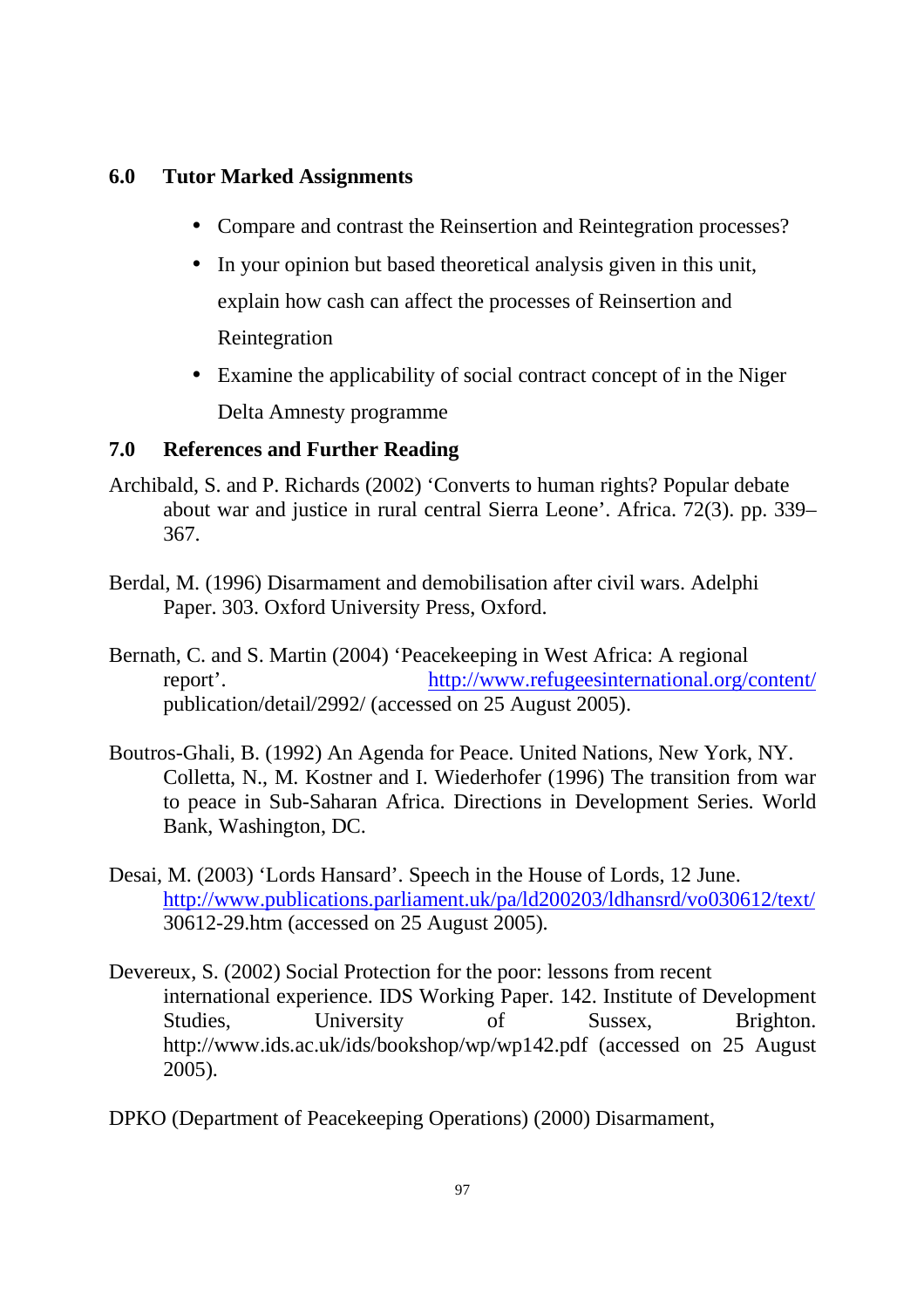demobilization and reintegration of ex-combatants in a peacekeeping environment. Principles and guidelines. United Nations, New York, NY. DPKO (2003) Lessons learned from United Nations peacekeeping experiences in Sierra Leone. United Nations, New York, NY.

- Fitz-Gerald, A., J. Isima and A. Lalá (2004) The pro's and con's of cash payments in disarmament, demobilisation and reintegration (DDR) programmes. Global Facilitation Network for Security Sector Reform Briefing Paper. 74. Cranfield University, Shrivenham.
- Farrington, J., R. Slater and P. Harvey (2005) 'Cash transfers: just give them the money'. ODI Annual Report 2005. 11. Overseas Development Institute, London.

Fusato, M. (2003) 'Disarmament, Demobilization and Reintegration of Ex-

Combatants'. Beyond Intractability. http://www.beyondintractability.org/m/demobilization.jsp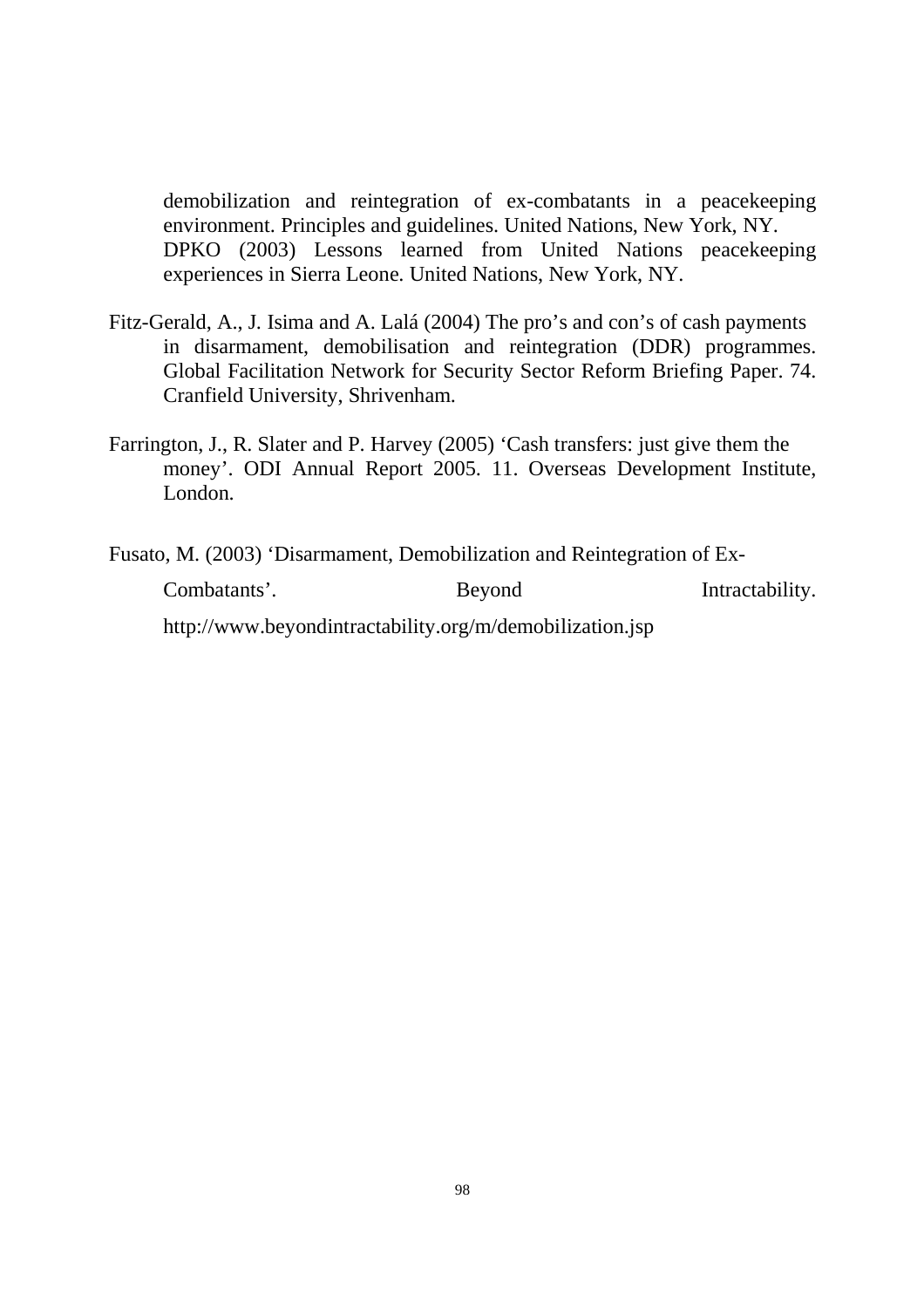# **Unit 6: Cash and DDR: Empirical Analysis**

- 1.0: Introduction
- 2.0: Objectives
- 3.0: Main Contents
- 4.0: Conclusion
- 5.0: Summary
- 6.0: Tutor Marked Assignments
- 7.0: References and Further Reading

# **1.0 Introduction**

Having been introduced to the theoretical underpinnings of the argument for and against the use of cash in DDR processes, this unit takes the discourse to the practical level by presenting you case studies and real life scenarios of the impact of the use of cash in DDR in post-conflict communities and how this affected postconflict relations between the ex-combatants and their neighbours.

# **2.0 Objectives**

At the end of this unit, you should be able to:

- Comprehend empirical implications of the application of cash during the DDR processes;
- Know to what extent cash should be applied in the DDR process;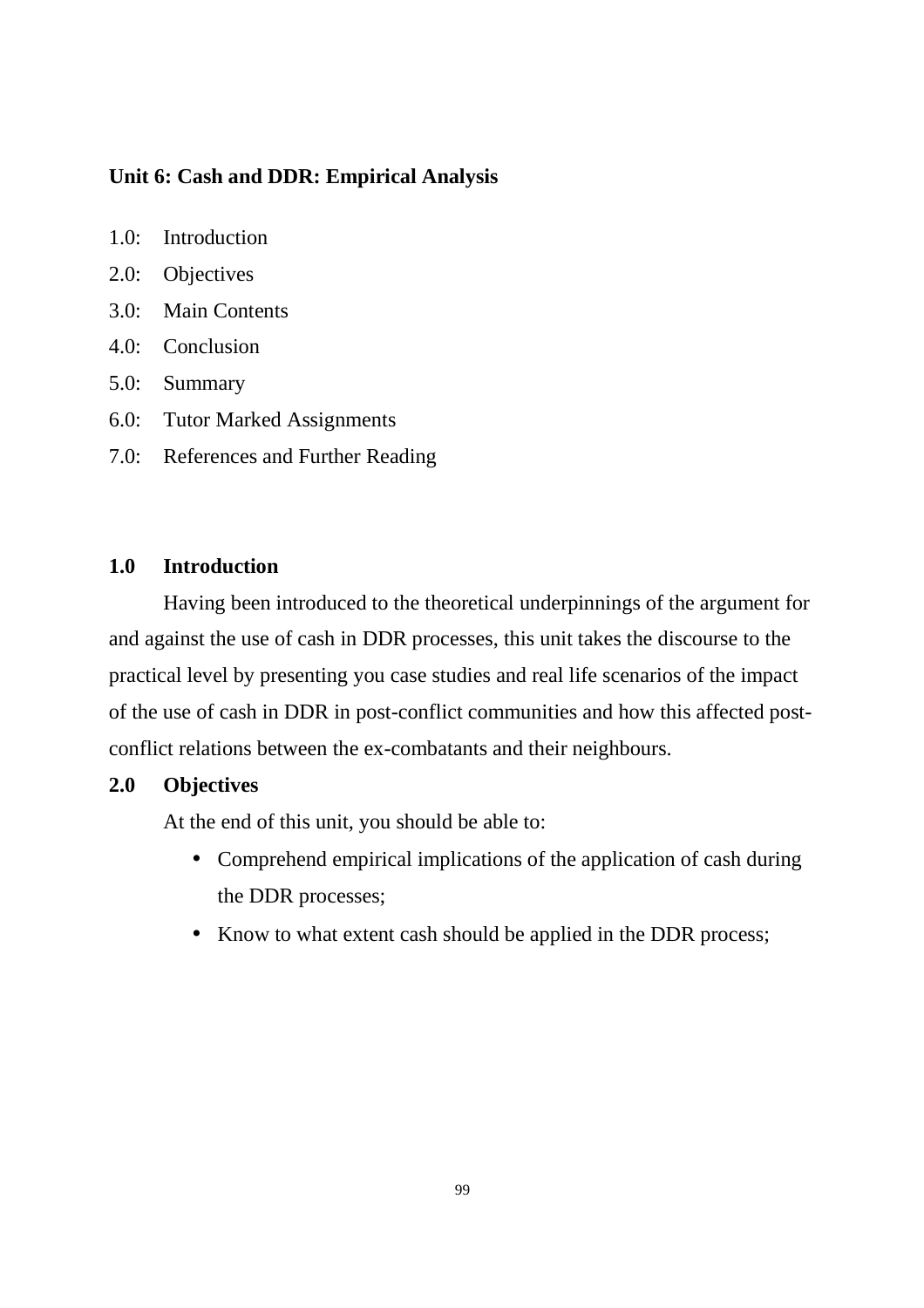### **3.0 Assessing the facts: an empirical analysis**

It has been shown that the theoretical case for and against the use of cash payments in emergencies and other developmental contexts, as well as in DDR processes that bring together short-term emergency and long-term development concerns, is fairly balanced. It is important to bear in mind, though, that this finding is based on the hypothetical benefits and drawbacks of using cash, and that these theoretical assumptions do not necessarily hold up in practice.

#### **Testing Theoretical Assumptions: Empirical Evidence**

Some of the most widespread notions associated with the use of cash in DDR are informed by perceptions that ex-combatants misuse money, and that cash causes community resentment, fuels corruption, entails security risks, faces barriers to delivery, disadvantages women and creates regional arms markets. This unit gets to the heart of the question of 'does money work?' This based on the work of Wilibald.

#### **'Ex-combatants misuse money'—do they?**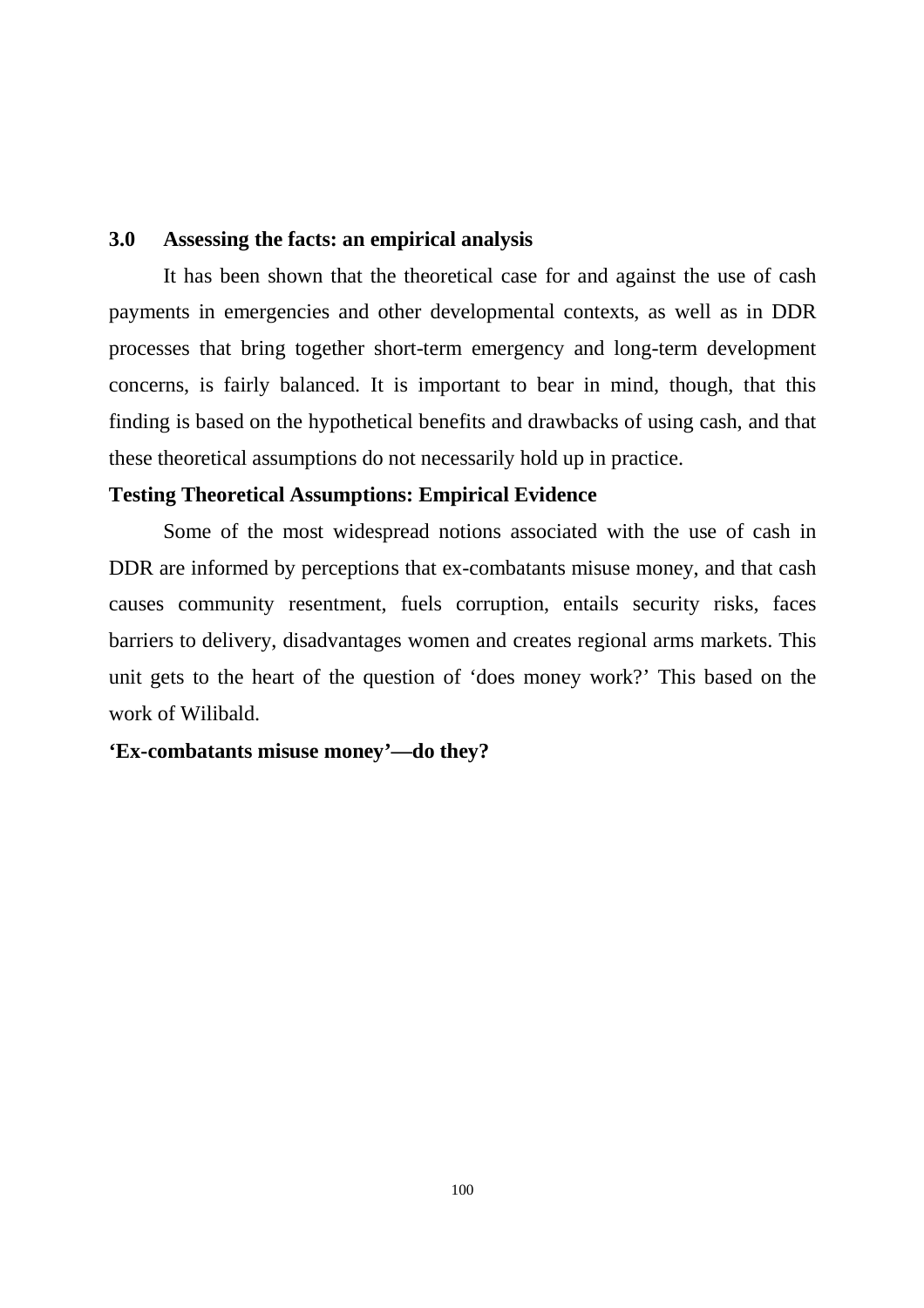Despite common perceptions, the DDR experiences reviewed here suggest that excombatants tend to use the cash received wisely to satisfy immediate needs, even if this involves purchasing items that are generally considered as 'unwise'. The study further reveals that targeting decisions can have a critical impact on the way in which the money is utilised, and that conditionality can positively affect spending patterns. However, it cautions that any systematic attempt to assess the (mis)use of cash almost certainly has a large margin of error, as people are unlikely to admit that 'money has been spent on alcohol . . . or guns even if it had been for fear that this would jeopardise further assistance' (Harvey, 2005, p. 30). Two independent surveys carried out among ex-combatants in Sierra Leone produced similar results: the money received was spent on meeting living expenses and family needs (Humphreys and Weinstein, 2004, p. 31), respectively on food and clothing, followed by investments in trading businesses, medical care, housing construction, education, marriage and family (SSL, 2002, pp. 23–24).66 Even though focus group discussions with ex-combatants in Sierra Leone point towards incidents of misuse (SSL, 2002, p. 37) and unverified reports in Liberia imply that money has been spent on illicit drugs, it is important to recognise that apparent misuses of cash cannot be seen in black-and-white terms. In Mozambique, for example, excombatants reportedly spent some of their money on alcohol, yet 'far from being anti-social, this was part of a village celebration that helped to reintegrate them into local society' (Harvey, 2005, p. 29).

The potential impact of targeting cash at specific groups is illustrated by the case of Liberia, where money provided to former child soldiers has proven unlikely to be used for productive purposes. Indeed, child ex-combatants have reportedly used the cash to purchase 'marijuana and other drugs that are plentiful in Liberia' (RI, 2004, para. 5) or former commanders have taken it away. Although there is some evidence to suggest that children gave the money to their families (Martin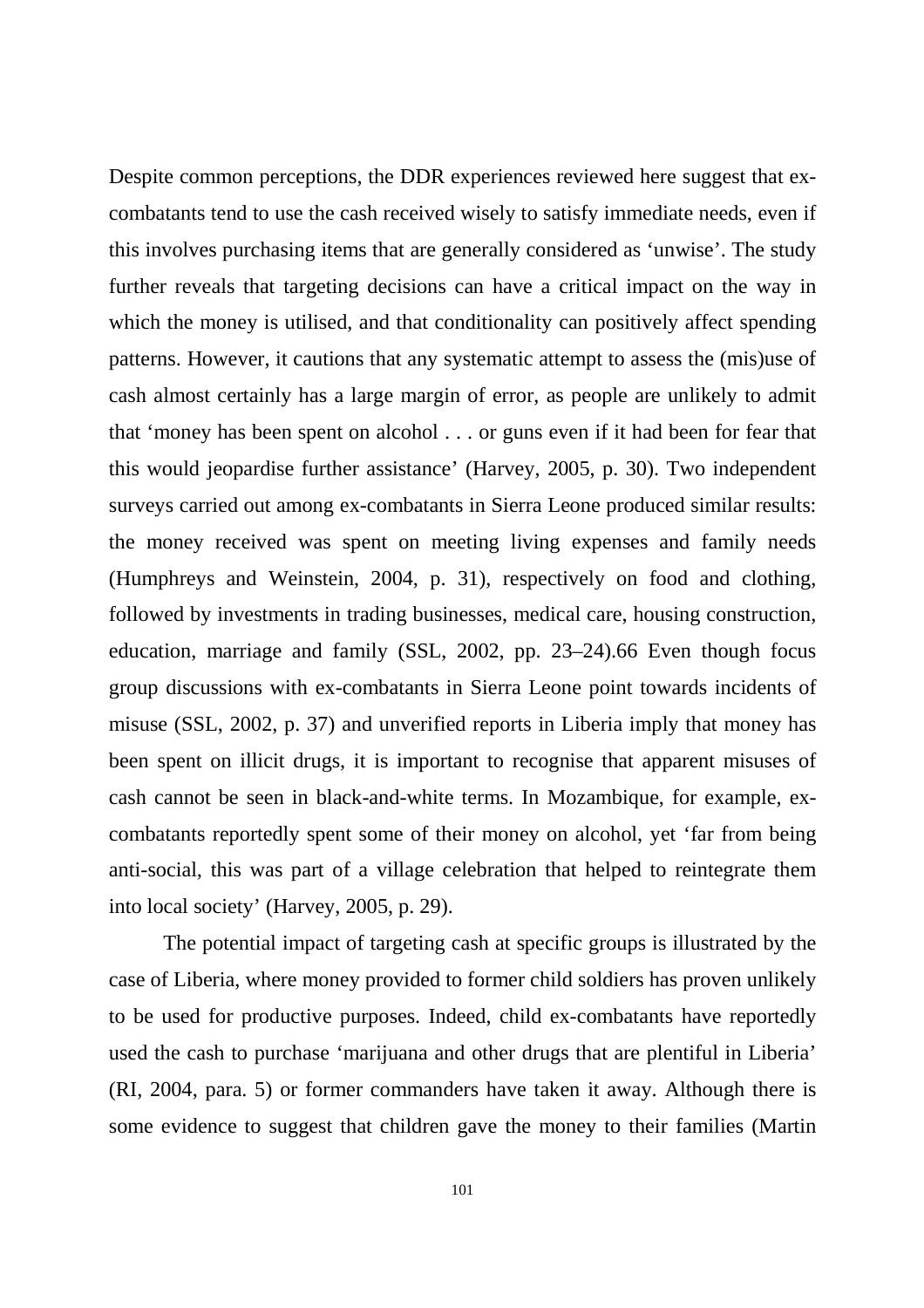and Lumeya, 2005, para. 6), the lesson to be drawn, reinforced by the experience of Sierra Leone, is that 'cash should not be paid to children' (Molloy, 2004, p. 3). Instead, giving cash to women dependants of ex-combatants and to communities to manage can prevent potential misuse (DPKO, 2003, p. 27). Conditionality, if coupled with strict supervision, can further affect (and indeed direct) spending patterns, as was the case in the Republic of the Congo (RoC), where little misuse of cash was reported due to good supervision, which ensured that money was spent in accordance with prior agreements.

### **'Cash causes community resentment'—does it?**

DDR experiences in Liberia and Sierra Leone demonstrate that the provision of cash to ex-combatants can indeed elicit community resentment. Yet, such an immediate reaction is likely to fade given pragmatic consideration by community members, and appropriate decisions being taken at the managerial level of the programme.

In Liberia, the giving of cash to ex-combatants has caused strong resentment among civilians: 'It makes me angry because we went through the hardship and suffering but we got no compensation' (IrinNews, 2005, para. 11). Such a response is based on the common perception that civilians are excluded from benefits and perpetrators are rewarded for atrocities. The following comment is a case in a point respondents revealed that: 'giving them [ex-combatants] money is like paying them for the havoc they created. Why should they be rewarded when we [civilians] have nothing?' (Martin and Lumeya, 2005, para. 7). The potential knock-on effects of such bitterness are in evidence in Sierra Leone, where perceived favouritism was found to have 'increased tensions between host communities and excombatants rather than cash transfers serving as an investment in peace and reconciliation' (DPKO, 2003, p. 27).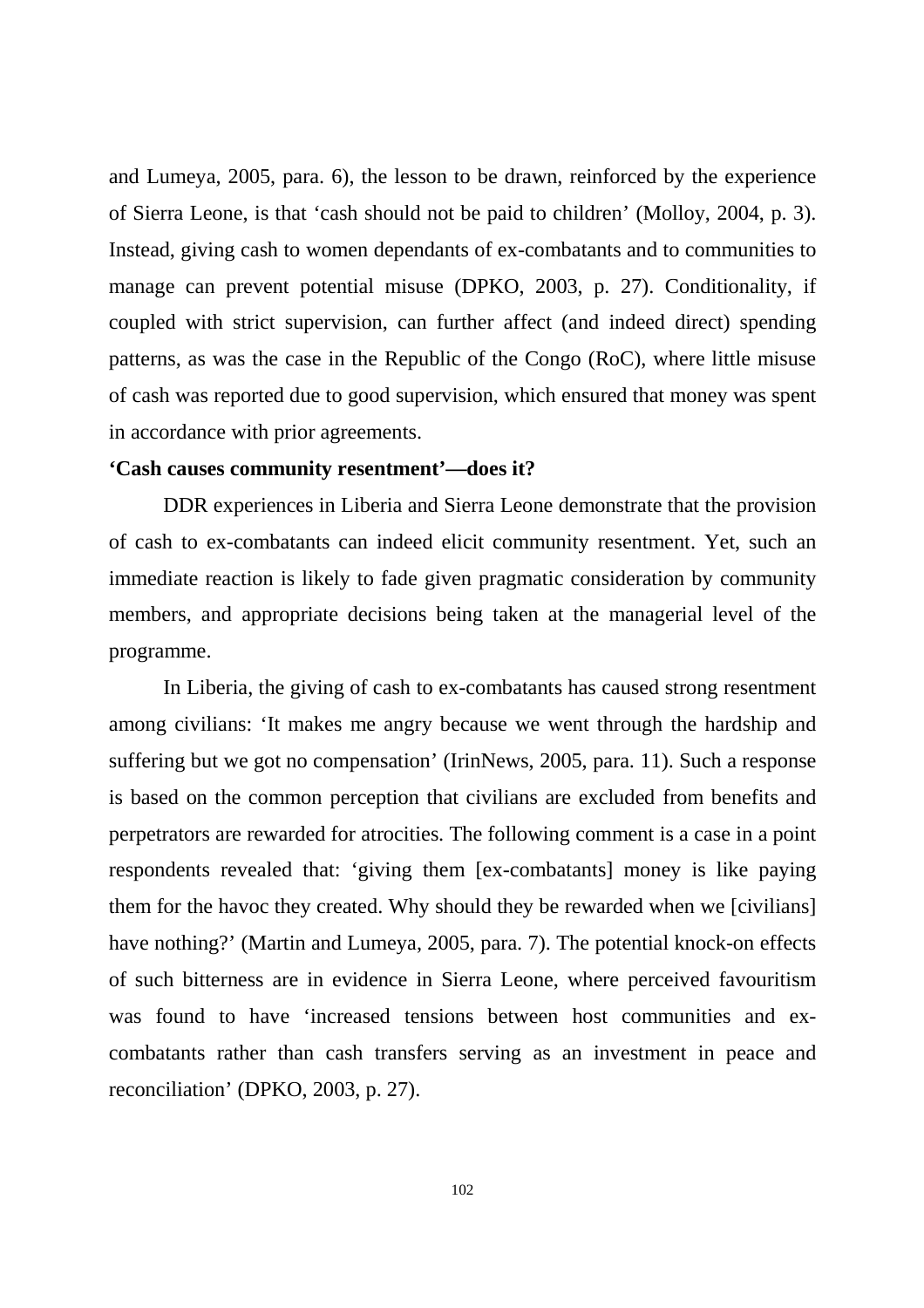However, experience in Sierra Leone and the RoC also suggests that initial community resentment is likely to abate once the rationale and, importantly, the potential gains of cash transfers are recognised (Tesfamichael, Ball and Nenon, 2004, p. 35).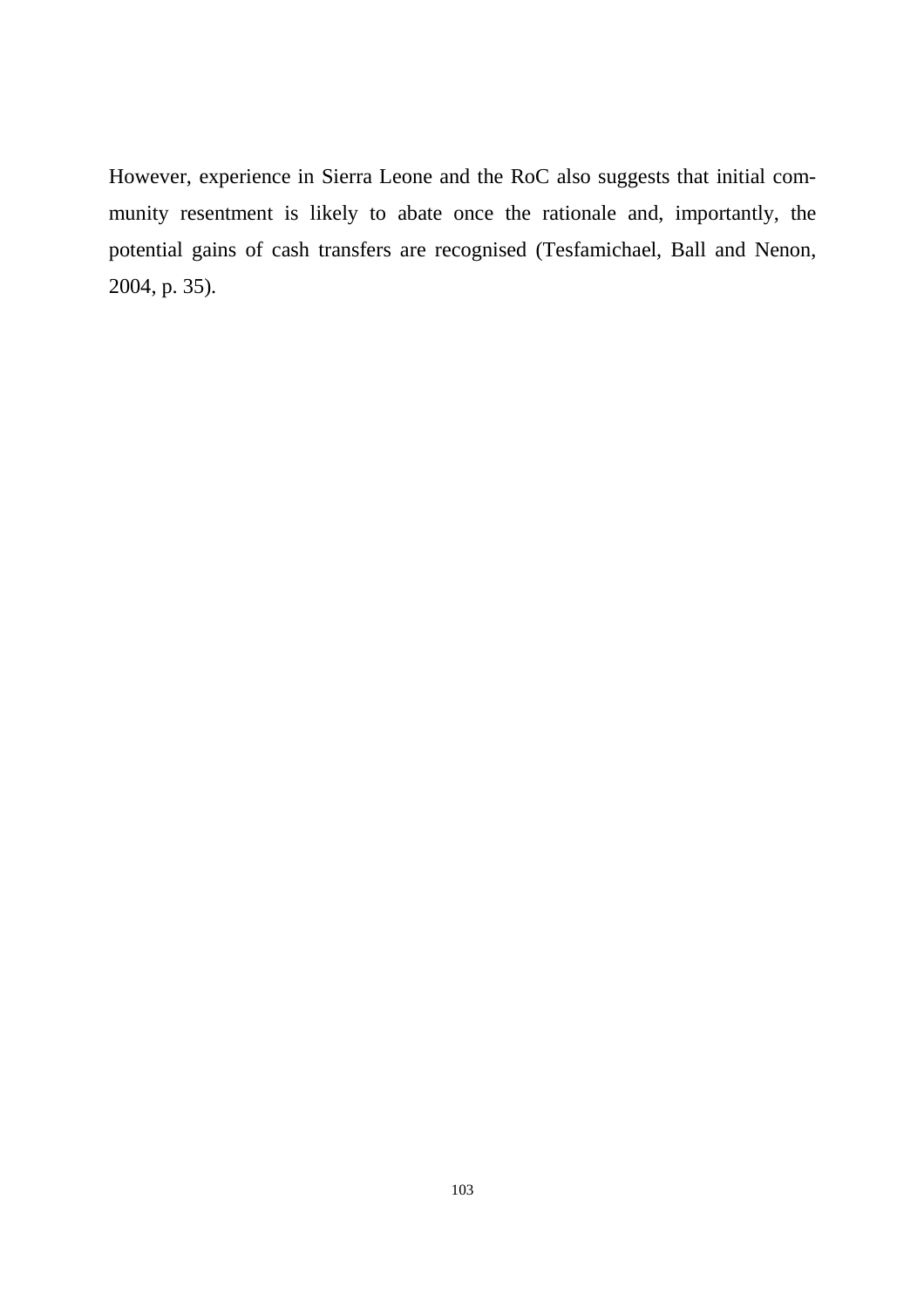**Does money work?:** one ex-combatant remarked, 'they [community members] did not like the fact that we got money but they did not mind taking our money' (Tesfamichael, Ball and Nenon, 2004, p. 54). Communicating the objectives and outcomes of DDR in places of return is therefore of critical importance. In addition, targeting and other managerial decisions can counter negative community perceptions. While targeting individuals was seen as critical in Sierra Leone, given the aim of 'buying something from the rebels that only they can provide . . . peace' (Tesfamichael, Ball and Nenon, 2004, p. 34), latent resentment caused by this strategy was countered by additional community-focused programmes (DPKO, 2003, p. 27). Furthermore, projects such as the Stop-gaps, under which 'excombatants worked side by side with community members' (UNAMSIL, 2003a, p. 8), had the beneficial side-effect of offsetting community resentment.

#### **'Cash fuels corruption'—does it?**

In line with common perceptions, giving cash as part of DDR assistance packages possibly encourages corruption and manipulation, particularly at the commander level. However, the occurrence of corruption is affected by decisions that go far beyond the choice of using cash, namely, the eligibility criteria adopted for entry to the programme and the commitment shown in relation to the enforcement of such regulations, as well as the choice of payment location.

The final evaluation report of the Sierra Leone DDR programme asserts that 'the lure of the Le600,000 Reinsertion Benefit encouraged corruption at the commander level' (Tesfamichael, Ball and Nenon, 2004, p. 15). This is attributable to the condition of handing in a weapon to gain admission to the programme (Tesfamichael, Ball and Nenon, 2004, p. 38), which encouraged commanders to take the guns off junior officers, women and children in anticipation of pecuniary gains, further encouraging 'various nefarious practices, such as giving weapons to non-combatants like wives, brothers, close relatives and friends to disarm in order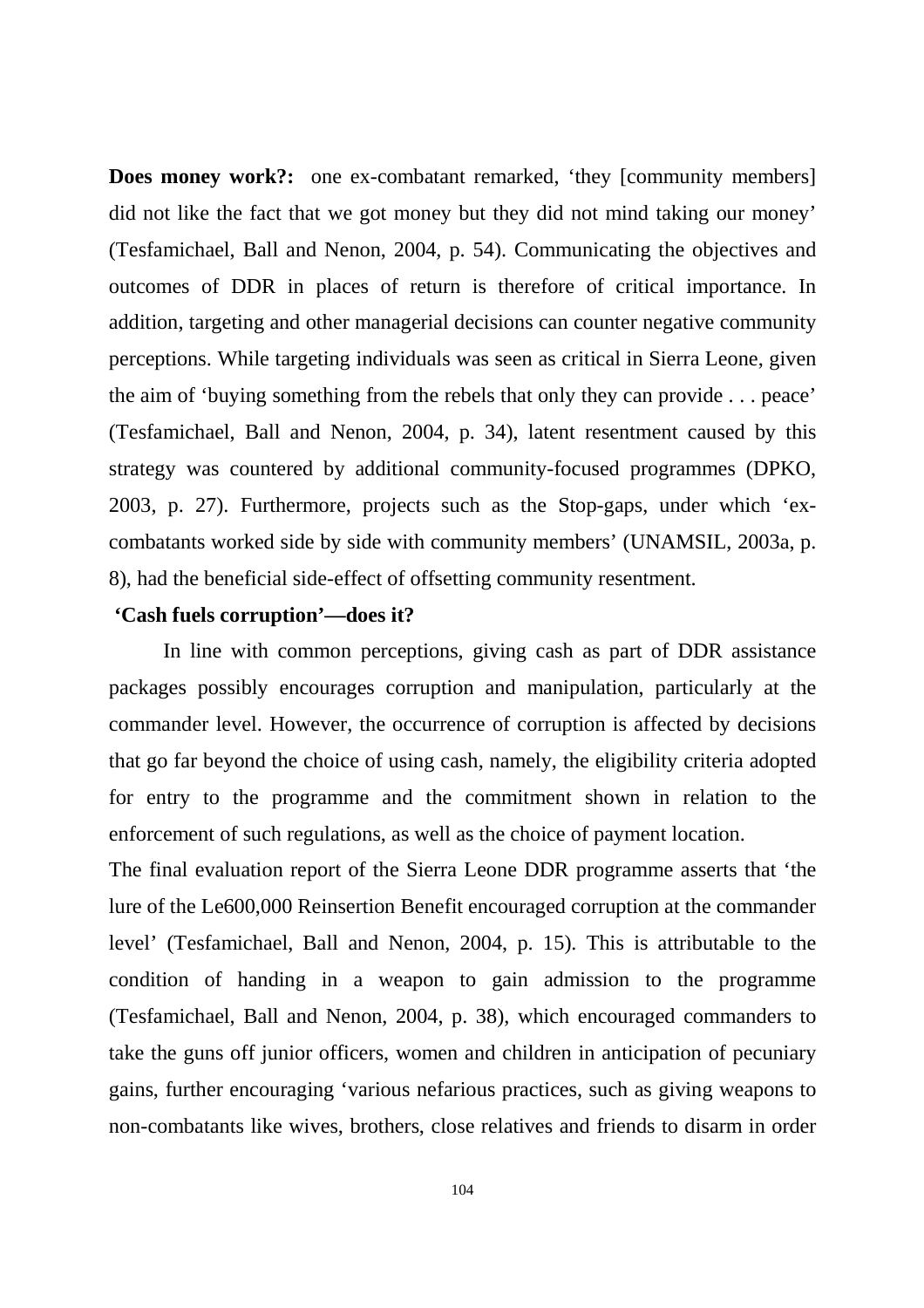to collect benefits that could be shared with the perpetrators' (Kai-Kai, 2000, p. 121).71 In addition, an insufficient UN peace-keeping presence at disarmament centres reportedly allowed 'non-combatants who did not fully meet the criteria . . . to enter the program' (Tesfamichael, Ball and Nenon, 2004, p. 14) in Sierra Leone, and resulted in ex-combatants bypassing the identity card process and repeatedly collecting cash payments in Liberia (ICG, 2004, p. 5).

Rather than negating the utility of cash, however, these incidents point up a need to rethink the eligibility criteria for gaining entry to DDR programmes. Furthermore, the likelihood of non-entitled people being admitted to DDR processes and of combatants claiming multiple cash payments can be reduced by establishing a robust identification system and committing sufficient resources to ensure enforcement. Lastly, in Sierra Leone, shifting the handing out of cash from encampment to communities curbed corruption by making it 'more difficult for commanders to demand partial payment of the Reinsertion Benefit' (Tesfamichael, Ball and Nenon, 2004, p. 52).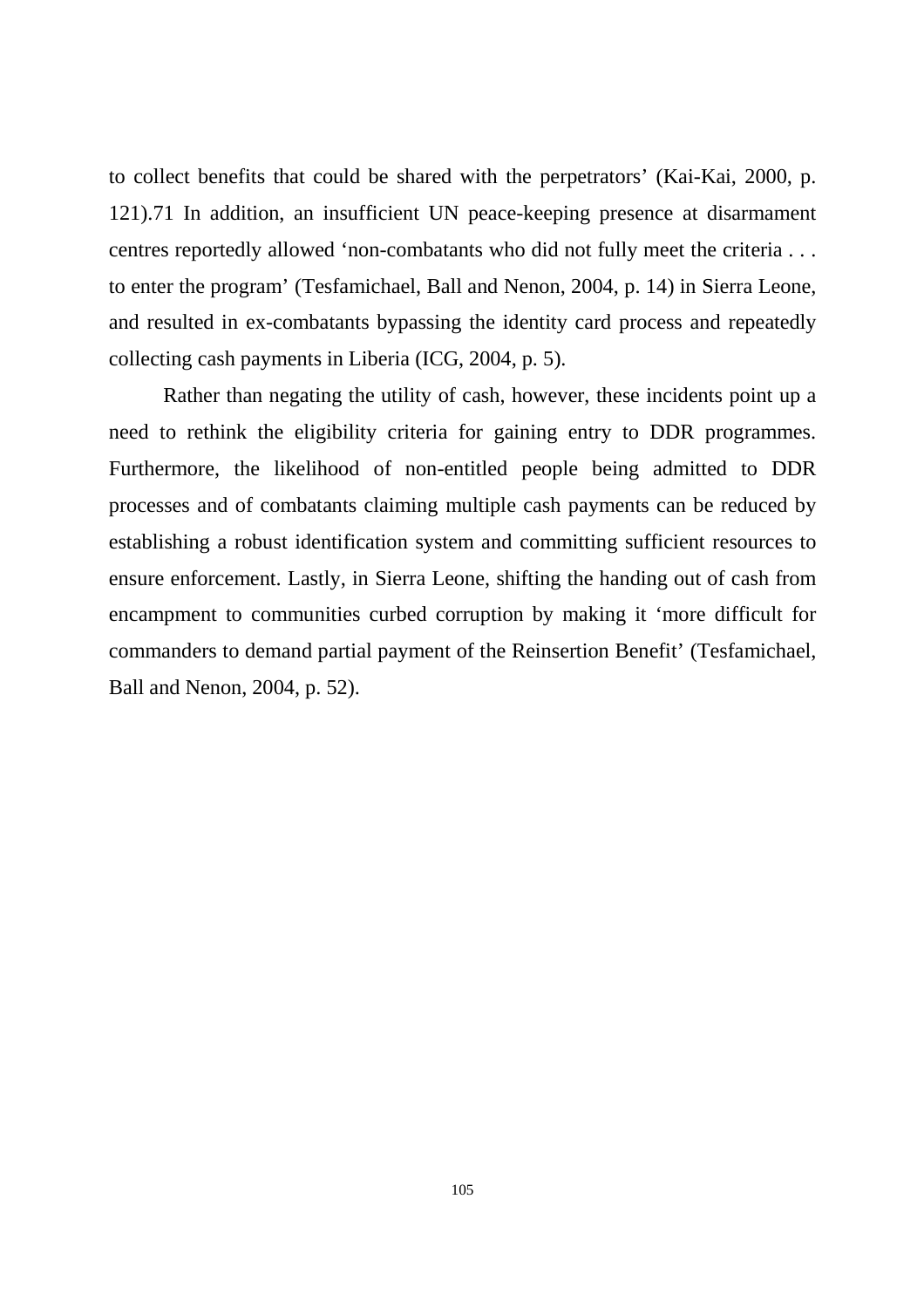**'Cash entails security risks'—does it?** While cash transfers made at the disarmament stage and associated with a cash-for-weapons image possibly impact negatively on the security situation in and around disarmament or demobilisation camps, the reviewed experiences suggest that cash payments during reinsertion can have a favourable effect on local and national security. Therefore, managerial decisions on the choice of payment location affect the state of security more than the use of cash itself, as does the planning of information campaigns and ensuring timely delivery.

The potential security risks caused by a cash-for-weapons image are best illustrated by the December 2003 incidents in the Liberian capital of Monrovia, where 'fighters grew restless outside Camp Scheiffelin when they discovered there was no "cash for weapons"' (ICG, 2004, p. 5). The subsequent decision to make USD 75 of the reinsertion payment available at disarmament made the security situation worse by attracting an unmanageable number of fighters, which clearly exceeded the programme's capacity and led to its subsequent suspension (IrinNews, 2005, paras. 10–11).

While the cash-for-weapons image does, to some extent, fuel itself, experience suggests that it can also be caused by the presentation of poor information to combatants (ICG, 2004, p. 5) and that it is often exacerbated by UN peacekeepers themselves when trying to lure fighters into the programme. This is much to the disadvantage of the programme, as illustrated in Sierra Leone, where false promises reportedly 'caused problems later, as frustration arose over the fact that initial expectations were not met' (Tesfamichael, Ball and Nenon, 2004, p. 30).

In contrast, evidence indicates that cash transfers during reinsertion can have a positive impact on local and national security. This is reflected, for example, in the low levels of violence reported in parts of Liberia where the Danish Refugee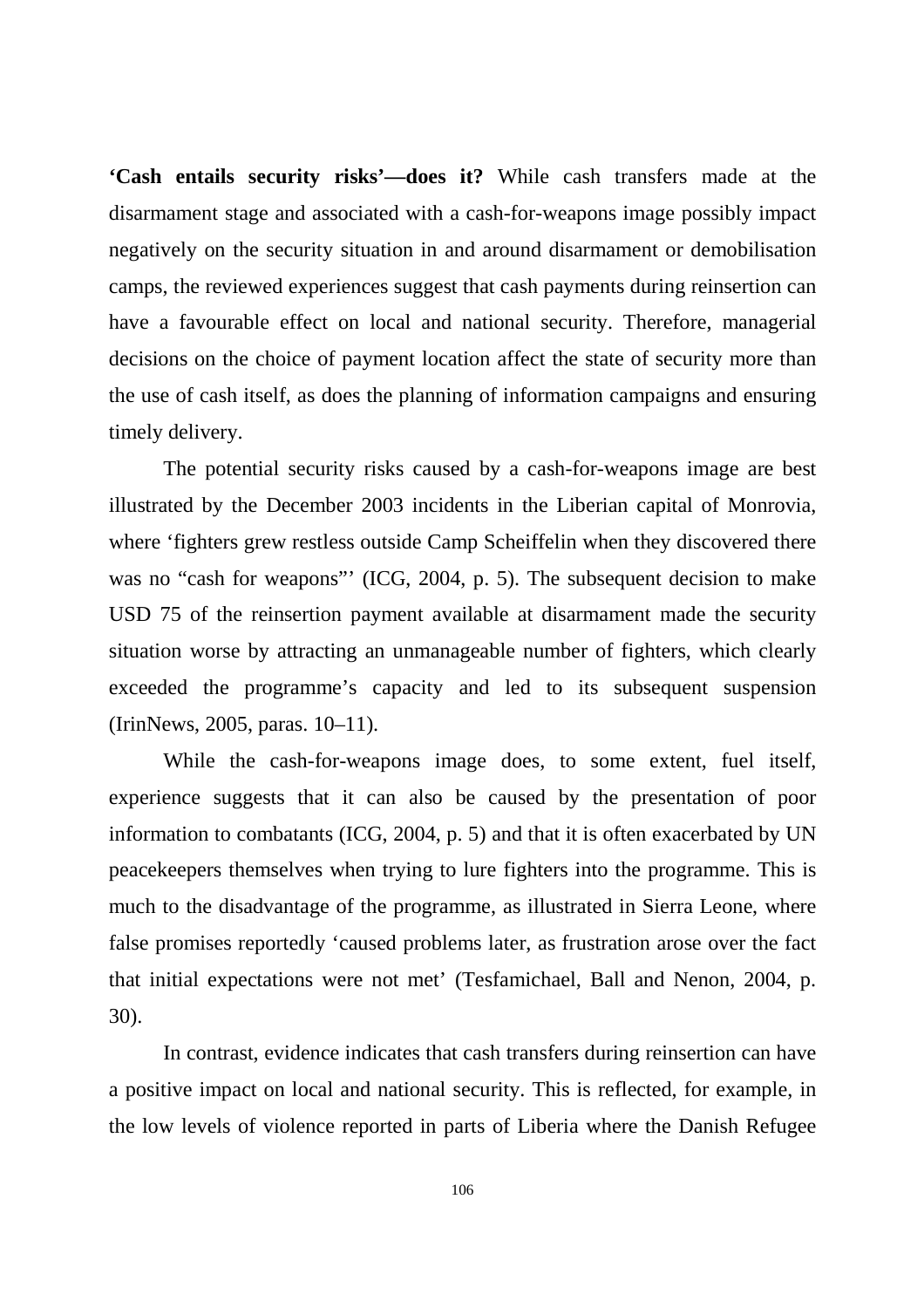Council is running a dollar-a-day programme for ex-combatants. Similarly, Sierra Leone's low crime rate is often attributed to the fact that transitional cash payments ensured that 'ex-combatants had the means to support themselves and their families and therefore were less likely to engage in illegal activities' (Tesfamichael, Ball and Nenon, 2004, p. 83). Yet common complaints about 'significant and unpredictable delays in the delivery of allowances' (Humphrey and Weinstein, 2004, p. 34) point towards the need to ensure a timely delivery of promised cash transfers. This is vital to prevent frustrations, and to build lasting trust in the programme. As one ex-combatant ominously stated, 'DDR officials should keep to their promise if they don't want more problems . . . The bad thing is, if there is a reoccurrence of war, you will find it very difficult to disarm the combatants because they will think that they are lying to them the second time' (Humphreys and Weinstein, 2004, p. 33).

#### **'Cash faces barriers to delivery'—does it?**

The DDR experiences reviewed here suggest that logistical planning and management can overcome the physical and institutional barriers to delivering cash inherent to post-conflict situations. Also, it needs to be stressed that 'the contextual difficulties raised by emergencies do not apply only to cash responses' (Harvey, 2005, p. 8), and that interventions of any sort, whether in cash or in-kind, are likely to be difficult in post-conflict settings, which are usually bedevilled by poor infrastructure and weak institutions.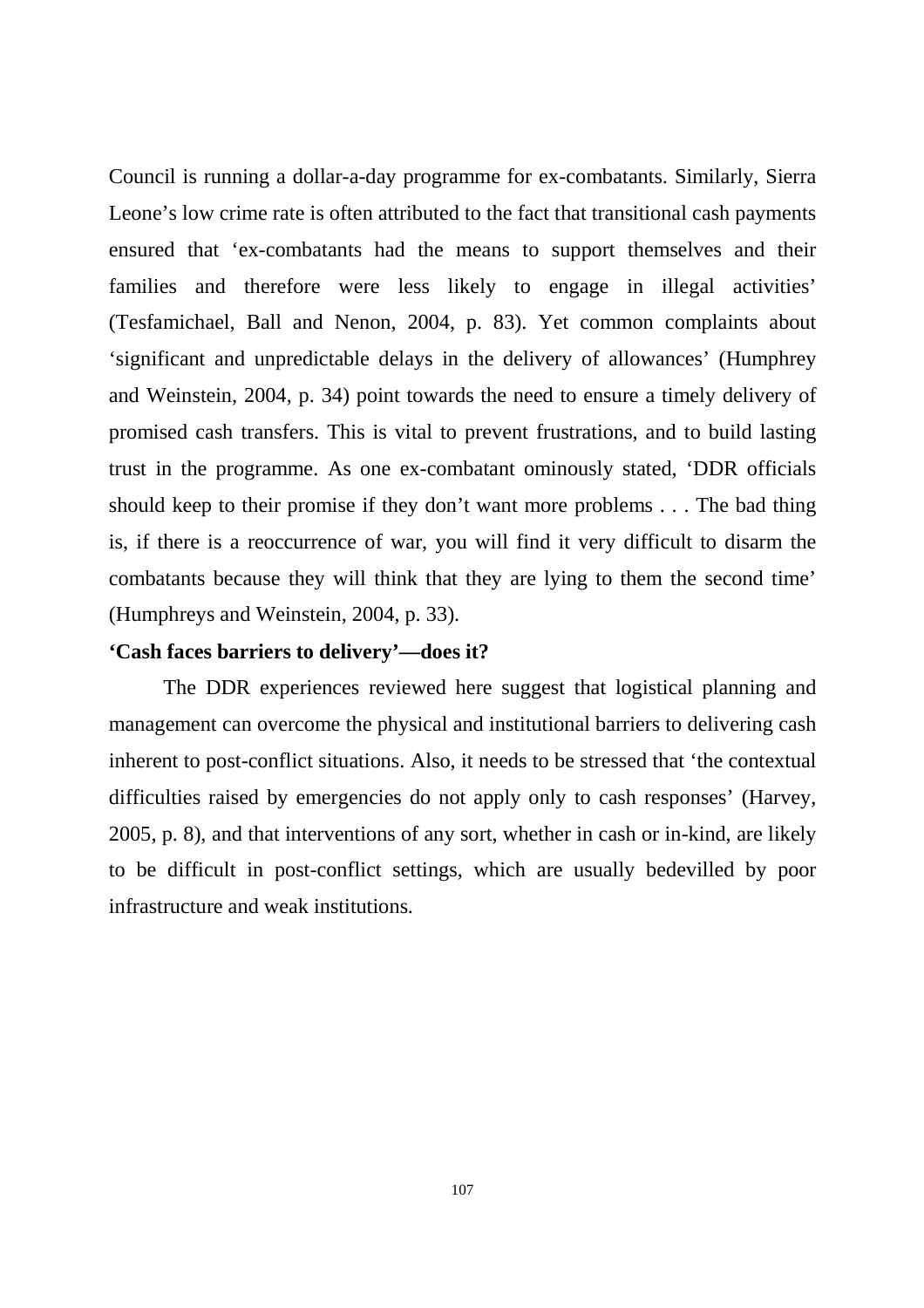**Does money work:** There can be no denying that efforts to provide cash payments in Sierra Leone faced a number of challenges common to post-conflict environments, including 'the absence of banks in a large part of the country, movement of a huge quantity of cash across the country, security for the process and co-ordination of various agencies involved within a tight timeframe' (Kai-Kai, 2002, pp. 2–3). However, these challenges were managed successfully (despite occasional hiccups) by contracting payment officers to deliver the cash by means of helicopter and under UN security to district headquarters for subsequent collection by ex-combatants. The success is also reflected in the fact that the majority of surveyed ex-combatants 'considered the process of paying their benefits to have been transparent and efficient' (SSL, 2002, p. 36), with delays in delivery being the major cause of the process being considered as inefficient.

Yet the real question is not whether cash is harder to deliver in post-conflict situations than in more peaceful environments, but how it measures up against possible alternatives. In this respect, experience from Sierra Leone suggests that, from a logistical point of view and despite the post-conflict environment, cash was the superior form of assistance. This is 'because the majority of the ex-combatants were demobilized during the 2001 rainy season . . . which meant that the logistics of distributing in-kind benefits would have been extremely complicated. Under these circumstances, the decision to provide monetized reinsertion benefits made good sense' (Tesfamichael, Ball and Nenon, 2004, p. 54).

### **'Cash disadvantages women'—does it?**

While it is shown that cash transfers per se do not adversely affect women, the eligibility criteria adopted for gaining entry to the DDR process, in combination with the provision of cash, can perhaps disadvantage female fighters. Contrary to widespread assumptions, no negative impact of cash on the wives of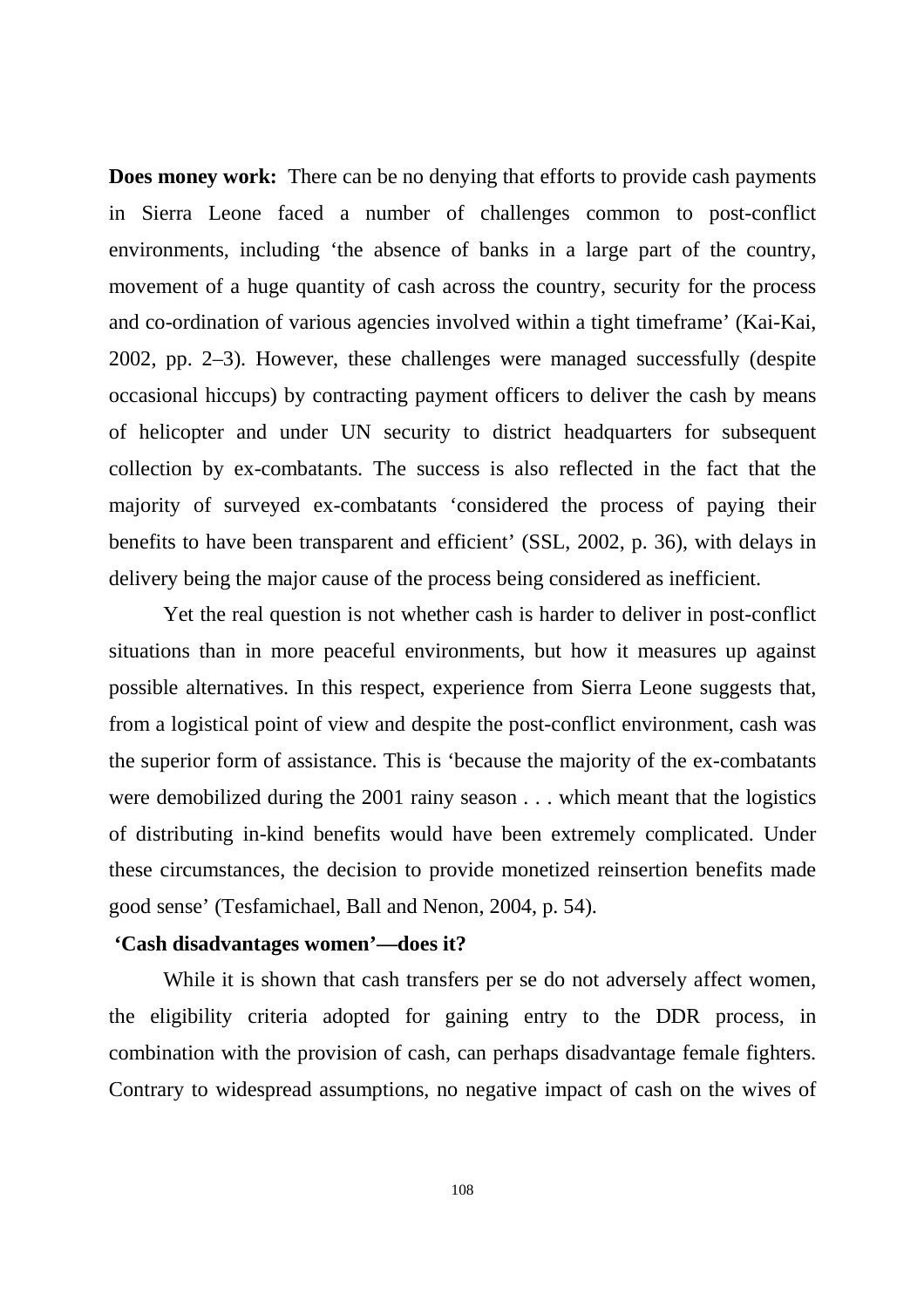excombatants or on other female household members emerged in any of the cases studied.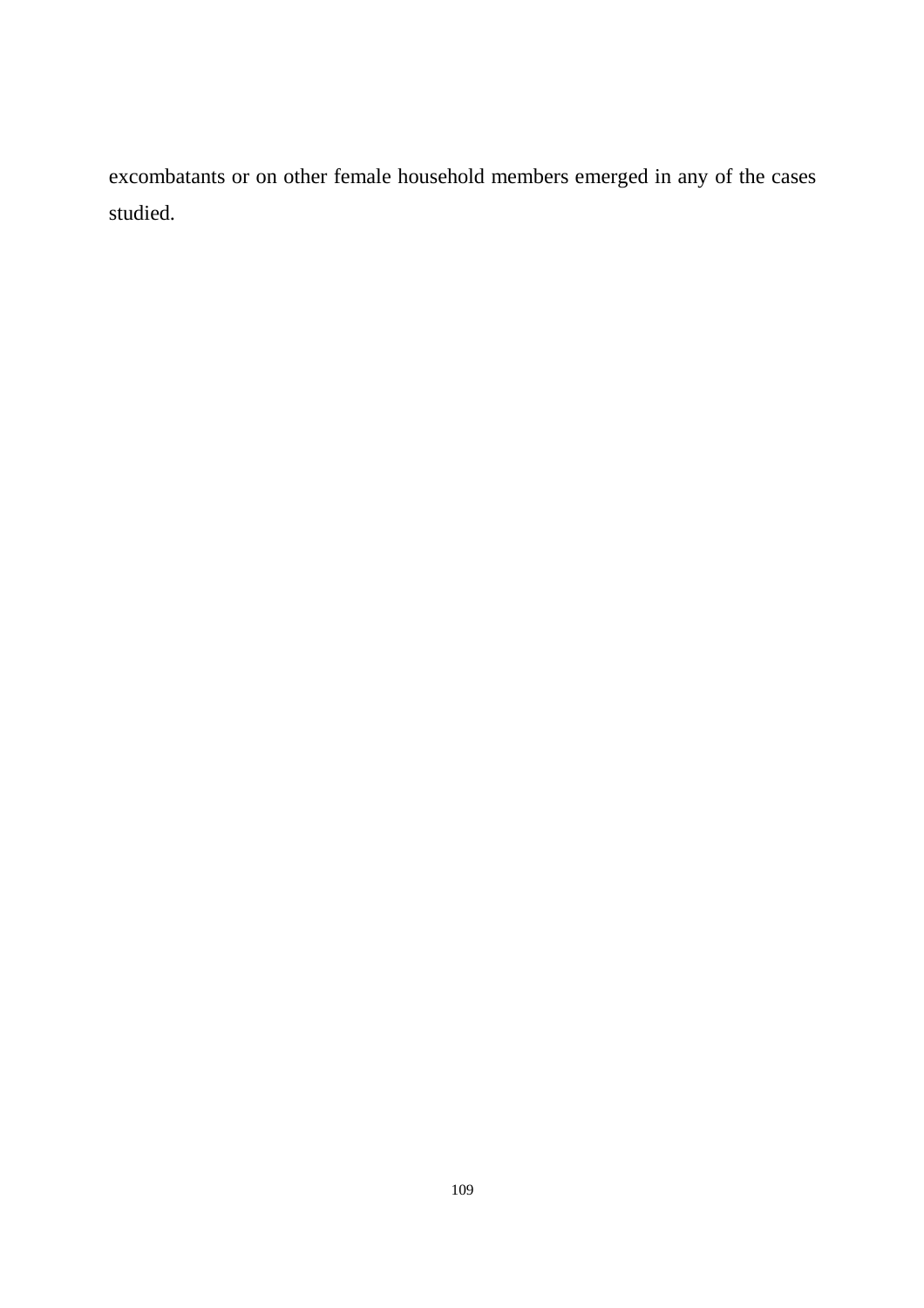A survey carried out among former combatants in Sierra Leone suggests that 'there are very small differences in women's experiences of DDR as compared to men' (Humphreys and Weinstein, 2004, p. 37) and that variations in satisfaction with the DDR programme are unrelated to gender (Humphreys and Weinstein, 2004, p. 3). Yet it is clear that the condition adopted for gaining entry to the programme (and thus for having a voice in the survey question on satisfaction)—that is, the handing in of a weapon—can adversely affect female combatants. This is illustrated, for example, in the accounts of commanders, who, in anticipation of pecuniary gains, reportedly took 'guns away from people who had actually participated in combat, especially women' (Tesfamichael, Ball and Nenon, 2004, p. 15), or, in the case of group disarmament, selected 'non-combatant males over females associated with the fighting forces' (Tesfa-michael, Ball and Nenon, 2004, p. 43), thereby effectively making it impossible for female combatants to enter the DDR process and to receive cash benefits. Again, rather than questioning the utility of cash, this points up a need to rethink the eligibility criteria adopted for gaining entry to DDR programmes.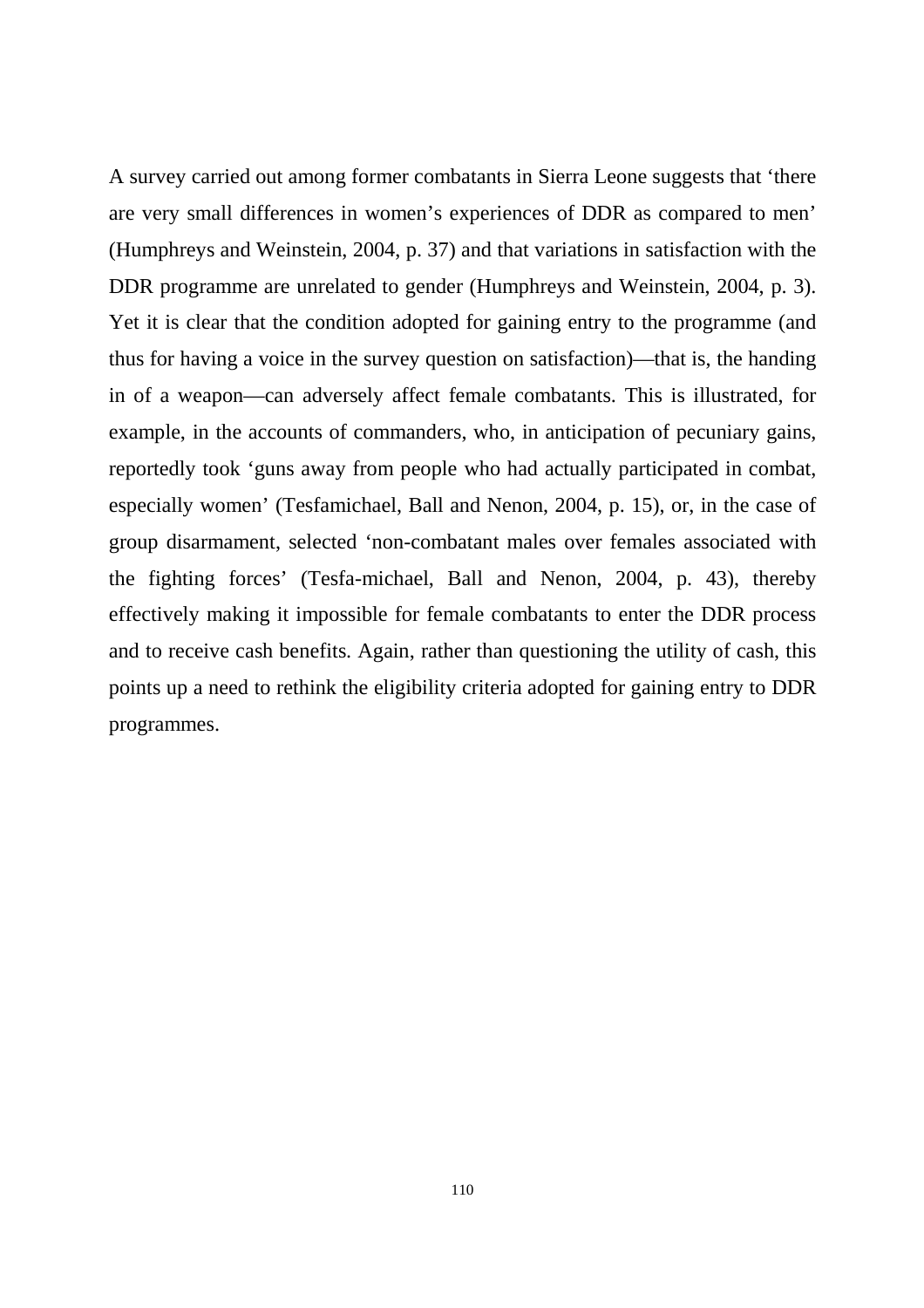There is no evidence, in the cases studied, of cash transfers disadvantaging female members of the households of ex-combatants; in fact, the opposite seems to be the case. Cursory observations suggest that former fighters in Sierra Leone gave part of their money to spouses and other female household members. Furthermore, deliberate efforts to foster household control over cash payments met with success in Somalia, where ex-combatants' wives had to sign the contract that would subsequently lead to cash payments. Such best practices are currently being applied in Sudan, where male ex-combatants are encouraged to bring along their wives when collecting the cash allowance—they receive an additional USD 100 if they show up as a pair.

#### **'Cash creates regional arms markets'—does it?**

Experience from Liberia and Sierra Leone suggests that cash payments, particularly when associated with a cash-for-weapons image, can have regional implications in terms of triggering cross-border arms movements and fuelling inter-regional expectations. While decisions on setting the amount or choosing the payment location can perhaps affect the regional impact of cash transfers, the permeability of borders and the regional dimension of conflicts in West Africa intimate the need for a coordinated regional approach to DDR, and to cash transfers therein.

Even if cash transfers in DDR processes are rarely intended to be (or to be seen as) a cash-for-weapons deal, it is a matter of fact that such an image is often created. For example, Refugees International (RI) points out that, 'in Côte d'Ivoire, ex-combatants were offered \$970 for disarming . . . while in Liberia, they were offered \$300' (Bernath and Martin, 2004, p. iv). It is a mute point that cash was provided neither 'for disarming', nor at the point of disarmament only. The fact is that it came to be perceived as such, and that the disparities in the amount 'offered' resulted in 'combatants from Liberia crossing into Côte d'Ivoire to get a better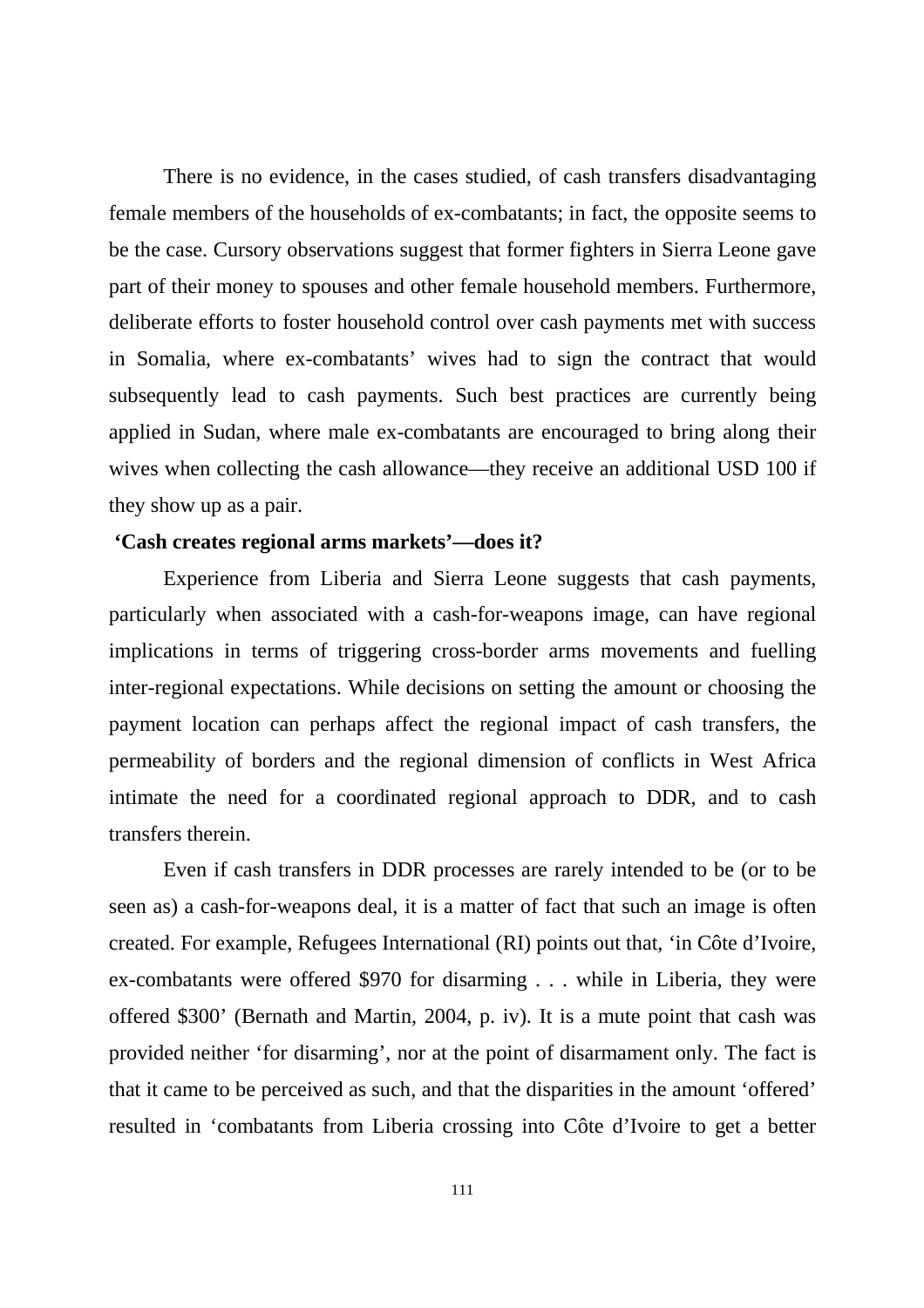deal' (Bernath and Martin, 2004, p. iv). The regional interconnectedness of fighting groups in West Africa also means that combatants in Liberia, for example, are 'fully aware of the disarmament programme in Sierra Leone and want something similar' (ICG, 2003, p. 18), thus creating regional expectations and demands. In this context, RI voices concern about the precedent of paying child soldiers in Liberia: 'Will DDRR [Disarmament, Demobilisation, Reintegration and Rehabilitation] in the Ivory Coast . . . now inevitably involve cash payments to children [too]?' (RI, 2004, para. 6).

The regional dimension of conflicts in West Africa, illustrated, for instance, by the fact that '[f]ighters from Liberia are in Sierra Leone, Côte d'Ivoire, and Guinea, and mercenary forces from the region are fighting in Liberia' (RI, 2003, para. 10), raise thorny questions about the disarmament and demobilisation of foreign combatants engaged in national conflicts, and of national fighters embroiled in foreign conflicts, as well as their eligibility for cash payments in DDR programmes. Until now, these issues have been dealt with on a national basis; in Sierra Leone, for example, combatants returning from Liberia became eligible for a USD 200 one-time cash payment (Tesfamichael, Ball and Nenon, 2004, p. 15). Increasingly, however, and in light of the permeability of national borders, the need for a regional design and the regional application of DDR in West Africa is being recognised. Indeed, it is often argued that, 'without such regionalized DDR programmes, the cross-border movement of younger fighters . . . threatens to reverse whatever gains are being made in [one country]' (Olonisakin, 2004, p. 197). Does money work?

To that end, the Multi-Country Demobilization and Reintegration Program approach currently being undertaken in the Great Lakes region of Africa, where cash payments are not fully standardised but consistent enough to prevent the creation of regional arms markets, may serve as best practice.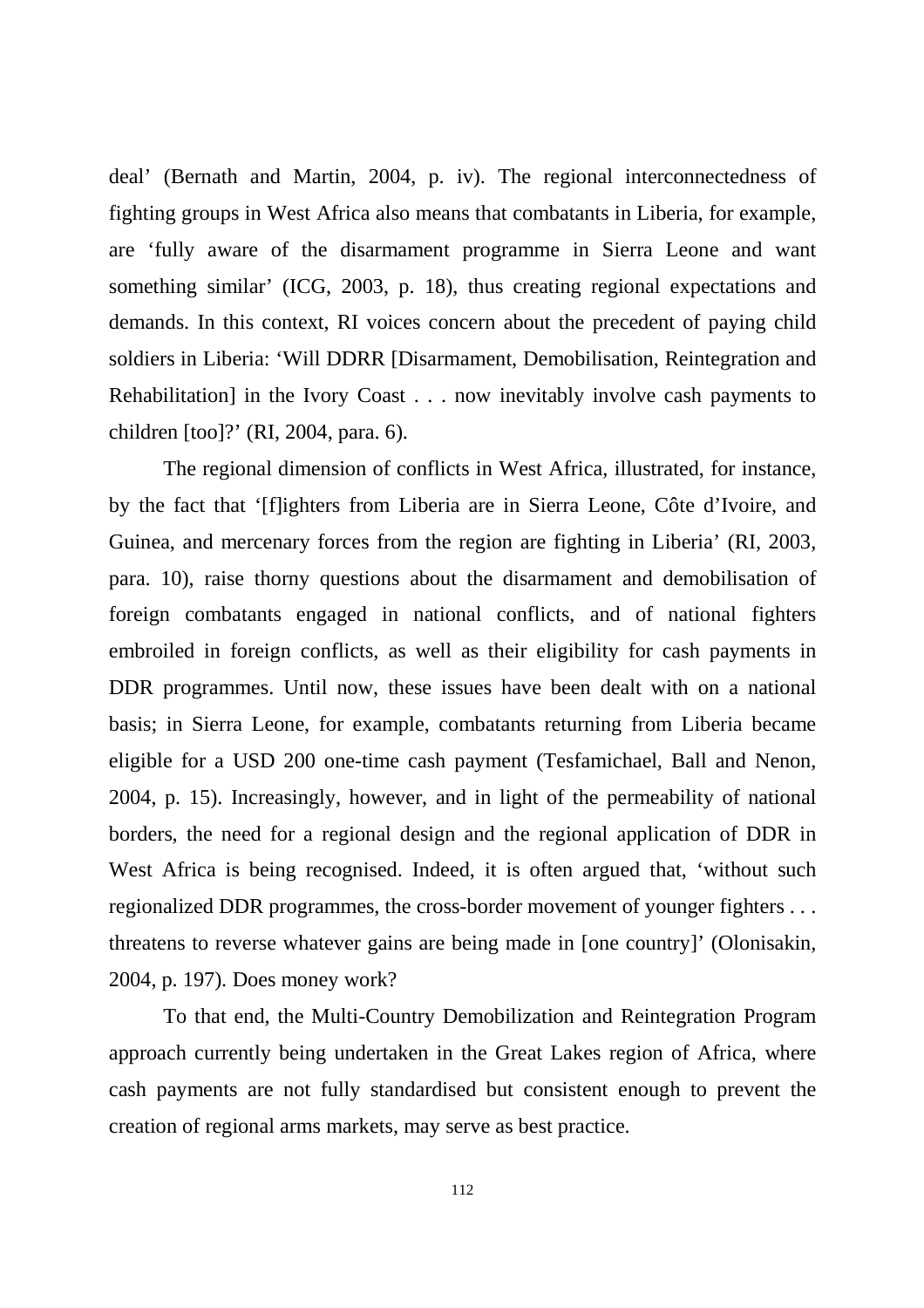# **4.0Conclusion**

From the empirical analysis provided in this unit and the theoretical background in Unit 5 of this Module, it can be posited that cash does negate the intention of DDR processes. However, the management of the process determines to a large extent the rate of success.

## **5.0Summary**

The unit captured some empirical instances of the application of cash and its attendant effects on DDR processes. It also presented the perception of neighbours of ex-militant to the giving of cash to ex-militants, the attitude of ex-militants to an average DDR process that involves cash and the demonstrative effects of financial inducement to aid the success of DDR.

# **6.0 Tutor Marked Assignments**

- What have you learnt in this unit?
- "Reality is nothing perception is everything". In your own opinion can perception of the inclusion of cash in DDR processes affect the relations between communities and ex-combatants?

# **7.0 References and Further Reading**

Hanlon, J. (2004) 'It is possible to just give money to the poor'. Development and Change. 35(2). pp. 375–383.

- Harvey, P. (2005) Cash and vouchers in emergencies. HPG Discussion Paper. February. Overseas Development Institute, London. http://www.odi.org.uk/hpg/papers/cash\_discussion\_paper.pdf (accessed on 25 August 2005).
- Harvey, P., R. Slater and J. Farrington (2005) 'Cash transfers mere 'Gadaffi syndrome', or serious potential for rural rehabilitation and development?' Natural Resource Perspectives. 97. http://www.odi.org.uk/nrp/97.pdf (accessed on 25 August 2005).
- Hume-Smith, W., H. Know, G. Nascimento and S. Willibald. (2005) 'Cash and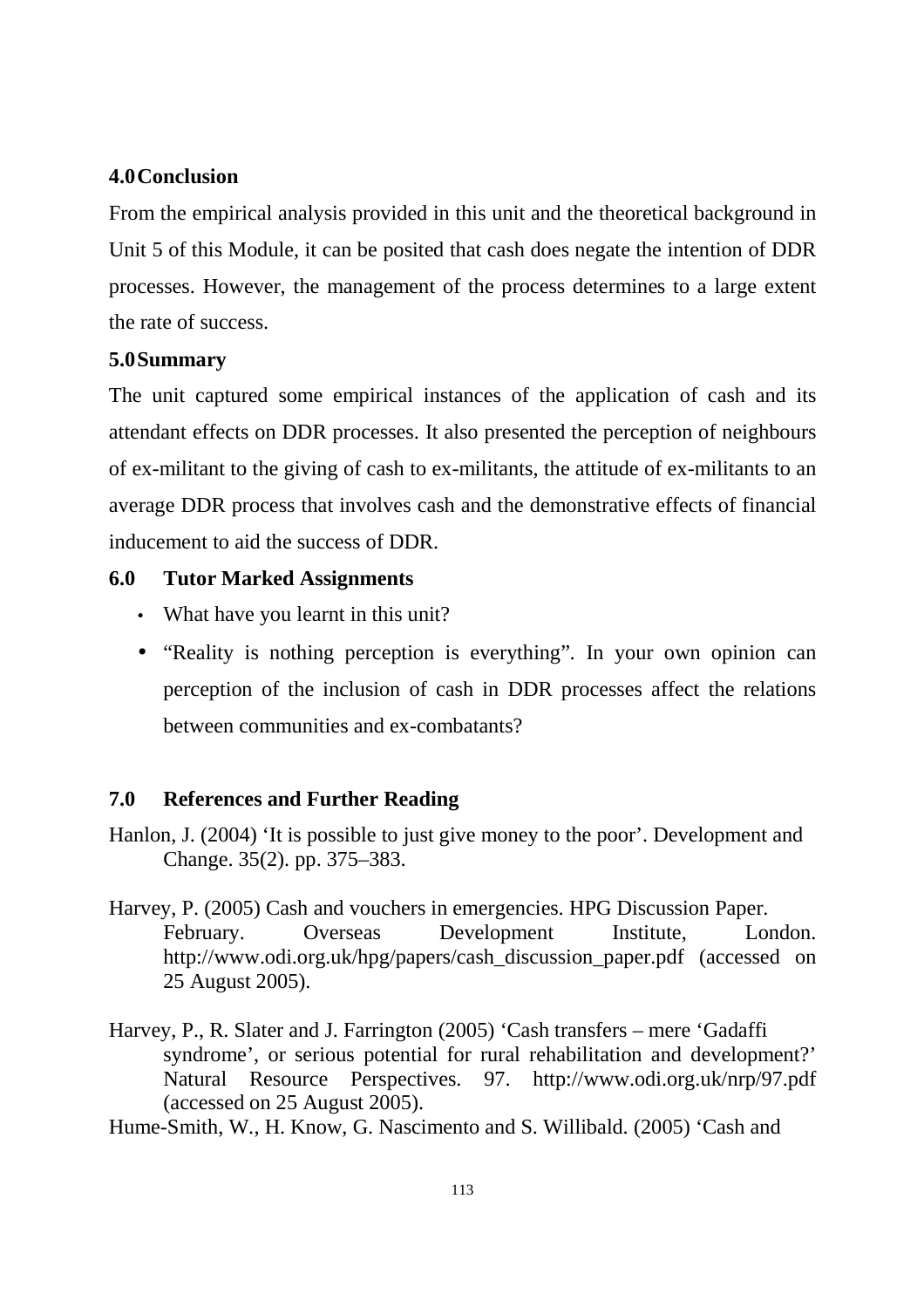vouchers in humanitarian emergencies and developmental contexts. A report'. Article written for the Humanitarian Policy Group, Overseas Development Institute. Mimeo.

- Humphreys, M. and J. Weinstein (2004) What the fighters say. A survey of excombatants in Sierra Leone: June–August 2003. Columbia University, New York, NY, and Stanford University, Stanford, CA.
- ICG (International Crises Group) (2003) 'Liberia: security challenges'. Africa Report. 71. 3 November. http://www.humanitarianinfo.org/liberia/services/security/reports/docs/ICGreport%20on%20Liberia.pdf (accessed on 25 August 2005).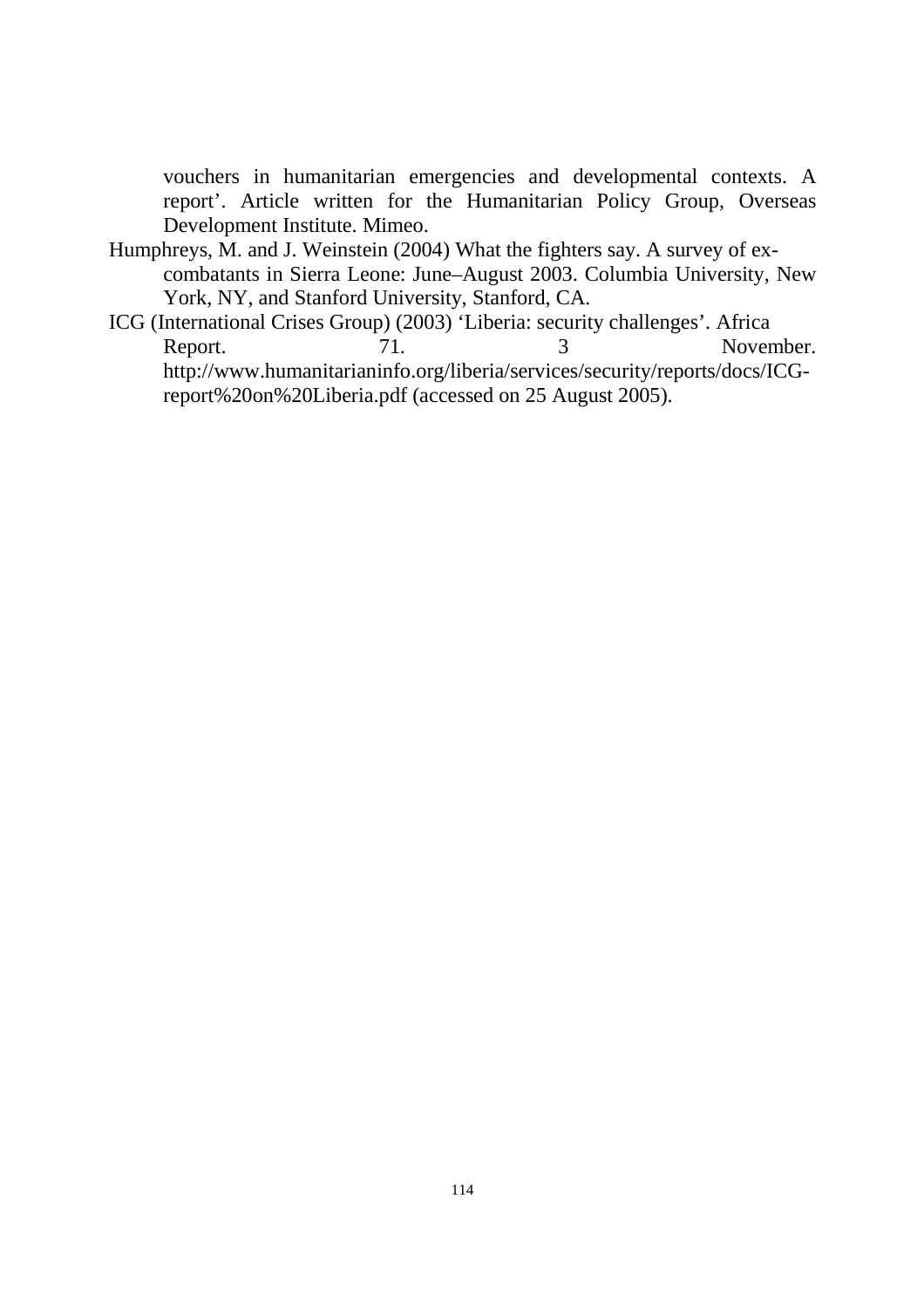ICG (2004) 'Rebuilding Liberia: prospects and perils'. Africa Report. 75.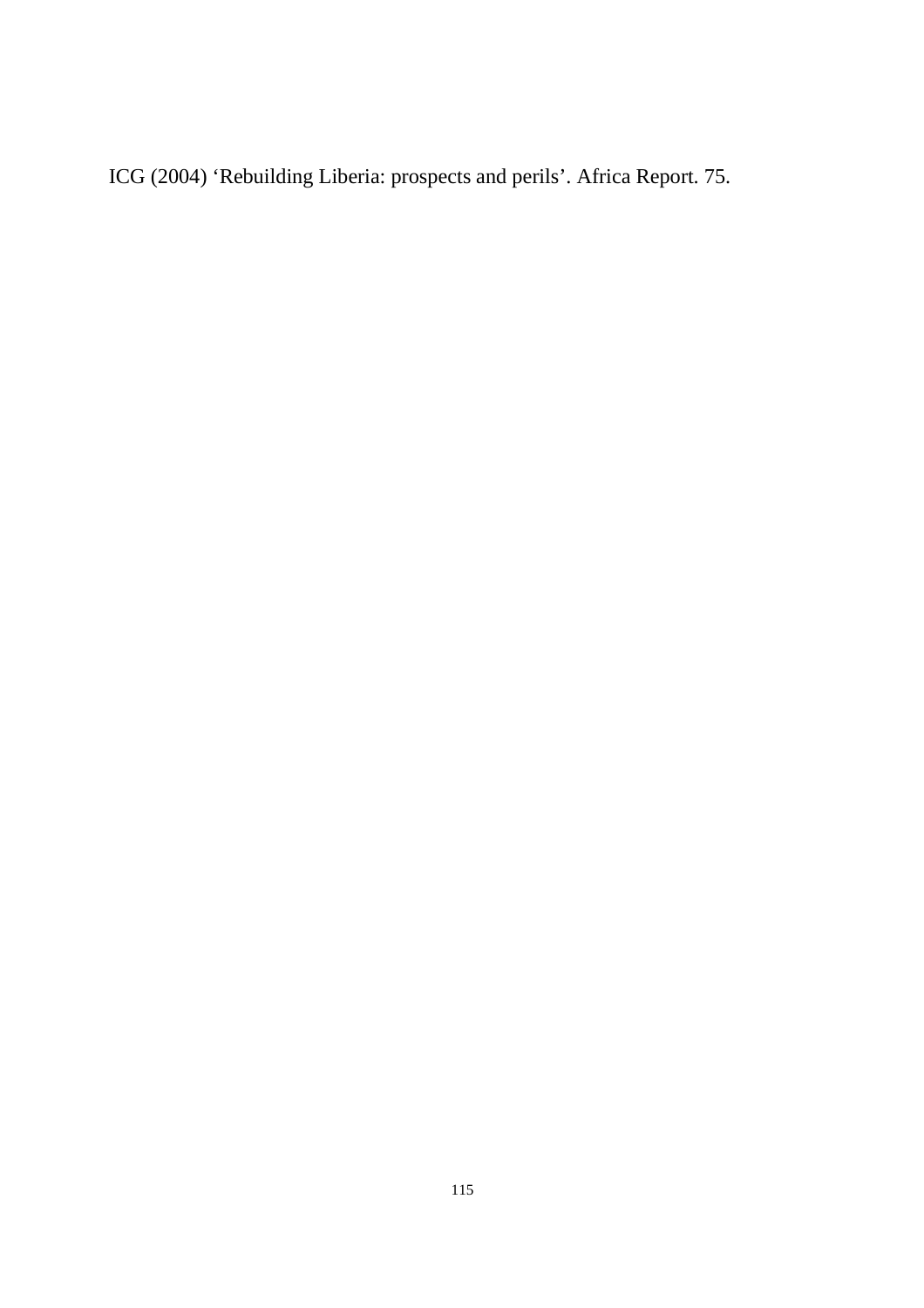http://www.crisisgroup.org/home/index.cfm?l=1&id=2496.

- IrinNews (2005) 'Liberia: "What about us?" ask those Liberians who didn't fight or flee'. http://www. irinnews.org/print.asp?ReportID=47845 (accessed on 25 August 2005).
- Isima, J. (2004) 'Cash payments in disarmament, demobilisation and reintegration programmes in Africa'. Journal of Security Sector Management. 2(3). pp. 1– 10.
- Keener, S., S. Heigh, L. Pereira da Silva and N. Ball (1993) Demobilization and reintegration of military personnel in Africa: the evidence from seven country case studies. World Bank Discussion Paper. 130. http://lnweb18.worldbank.org/ESSD/sdvext.nsf/67ByDocName/ThemesDe mobilizationandReintegrationPublications (accessed on 25 August 2005).
- Kai-Kai, F. (2000) 'Disarmament, demobilization and reintegration in post-war Sierra Leone'. In A. Ayissi and R. Poulton (eds.) Bound to cooperate: conflict, peace and people in Sierra Leone. United Nations Institute for Disarmament Research, Geneva. pp. 113–128.
- Kai-Kai, F. (2002) 'Presentation by the Executive Secretary, NCDDR, to the Donor Mission to Sierra Leone, February 8, 2002'. http://www.sierraleone.org/franciskaikai0202.html (accessed on 25 August 2005).
- Kalilu, M. (2005) 'Natural disasters in conflict zones (or areas of arms proliferation) and significance for development cooperation'. Draft article proposed for a publication by the Humanitarian Practice Net-work, Overseas Development Institute.
- Keen, D. (2000) 'Incentives and Disincentives for Violence'. In M. Berdal and D. Malone (eds.) Greed and grievance. Economic agendas in civil wars. Lynne Rienner, Boulder, CO. pp. 19–41.
- Kingma, K. (1997) 'Demobilization of combatants after civil wars in Africa and their reintegration into civilian life'. Policy Sciences. 30(3). pp. 151–165.
- Knight, M. (2001) A one way street. Defining a new approach to the disarmament, demobilisation and reinsertion of ex-combatants during the war-to peace transition. MA dissertation, University of York, York. Mimeo.
- Knight, M. and A. Özerdem (2004) 'Guns, camps and cash: disarmament, demobilization and reinsertion of former combatants in transition from war to peace'. Journal of Peace Research. 41(4). pp. 499–516.

Kostner, M. (2001) 'A technical note on the design and provision of transitional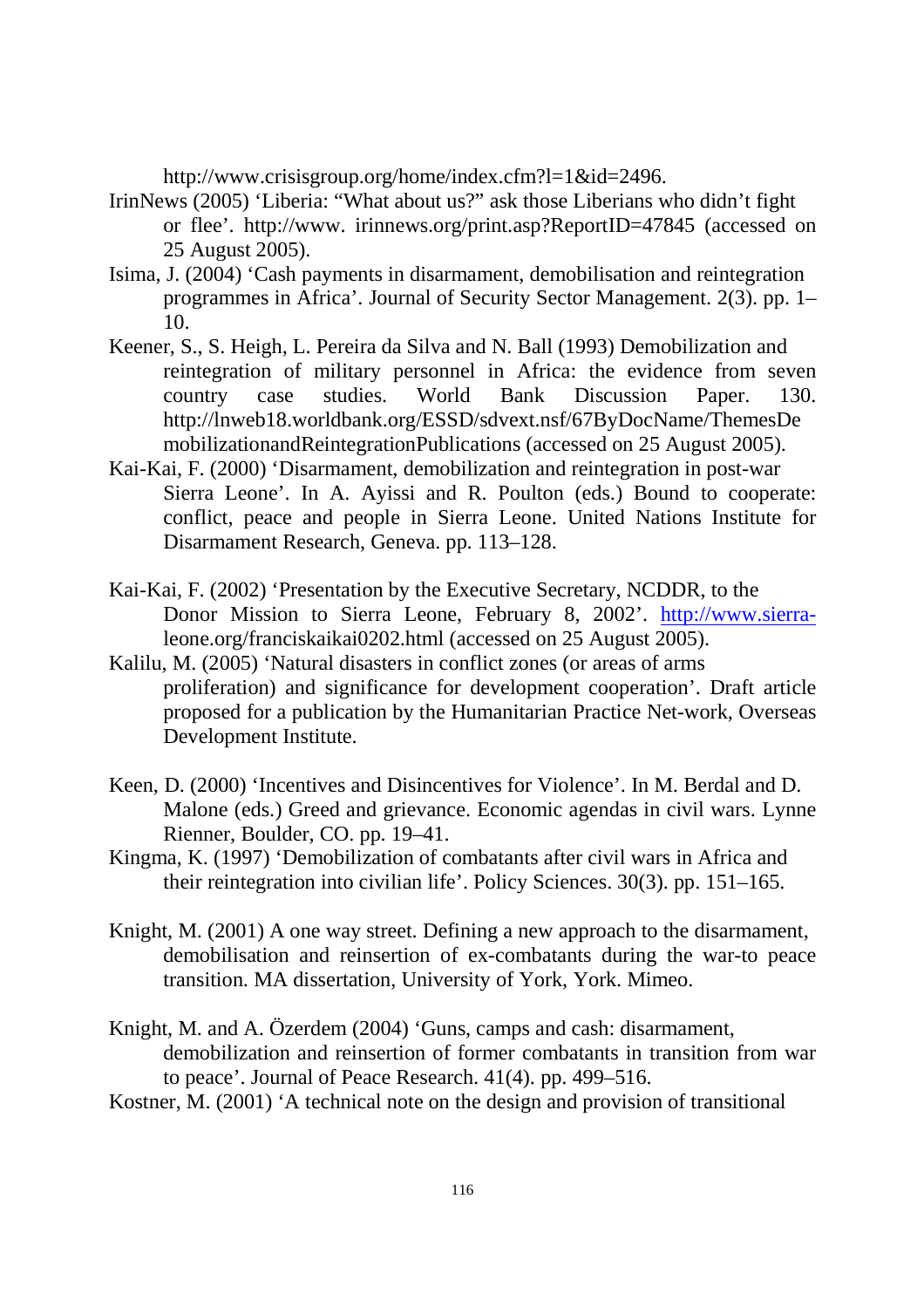safety nets for demobilization and reintegration programs'. World Bank, Washington, DC. Mimeo.

- Martin, S. and F. Lumeya (2005) 'Liberia: Payments to disarmed child soldiers create protection problems'. Refugees International Bulletin. http://www.refugeesinternational.org/content/article/detail/4981/?PHPSESSI D=5ce00f92779c166324e1d (accessed on 25 August 2005).
- Meek, S. (1998) Buy or barter. The history and prospects of voluntary weapons collection programmes. ISS Monograph. 22. Institute for Security Studies, Pretoria. http://www.iss.org.za/index.php?link\_id=3&slink\_id=520&link\_type=12&sl ink type=12&tmpl id=3 (accessed on 25 August 2005).
- Molloy, D. (2004) Lessons learned in DDR in Sierra Leone. Prerequisites and preimplementation considerations. DDR Co-ordination Section of the United Nations Mission in Sierra Leone. Draft.
- Muggah, R. (2004) 'The anatomy of disarmament, demobilisation and reintegration in the Republic of Congo'. Conflict, Security & Development. 4(1). pp. 21–37.
- Muggah, R. (2005) 'No magic bullet: a critical perspective on Disarmament, Demobilization and Reintegration (DDR) and weapons reduction in postconflict contexts'. The Round Table. 94(379). pp. 239–252.
- Muggah, R. (2006) 'Reflections on disarmament, demobilisation and reintegration in Sudan'. Humanitarian Exchange. 33. pp. 32–34.
- Olonisakin, F. (2004) 'Windows of opportunity for conflict prevention: responding to regional conflict in West Africa'. Conflict, Security & Development. 4(2). pp. 181–198.
- Peppiatt, D., J. Mitchell and P. Holzmann (2001) Cash transfers in emergencies: evaluating benefits and assessing risks. Humanitarian Practice Network Paper. 35. June. http://www.odihpn.org/documents/network paper035.pdf (accessed on 25 August 2005).
- Pronk, J. (2003) 'Aid as a catalyst: a rejoinder'. Development and Change. 34(3). pp. 383–400.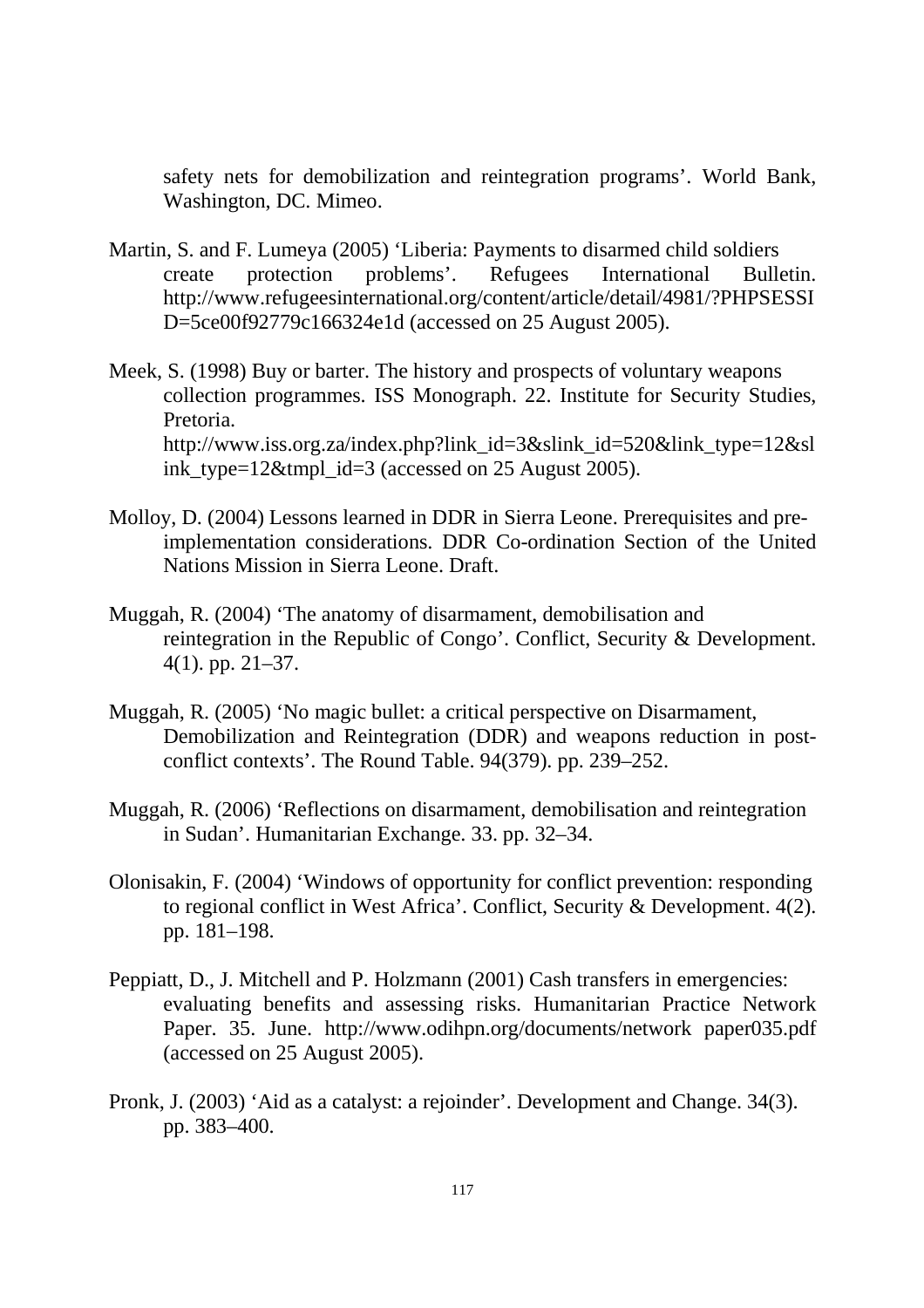Pugh, M. and N. Cooper (2004) War economies in a regional context: the challenge of transformation. Lynne Rienner, Boulder, CO. Rogers, B. and J. Coates (2002) Food based safety nets and related programmes. Social Protection Discussion Paper Series. 225. World Bank, Washington, DC. Does money work?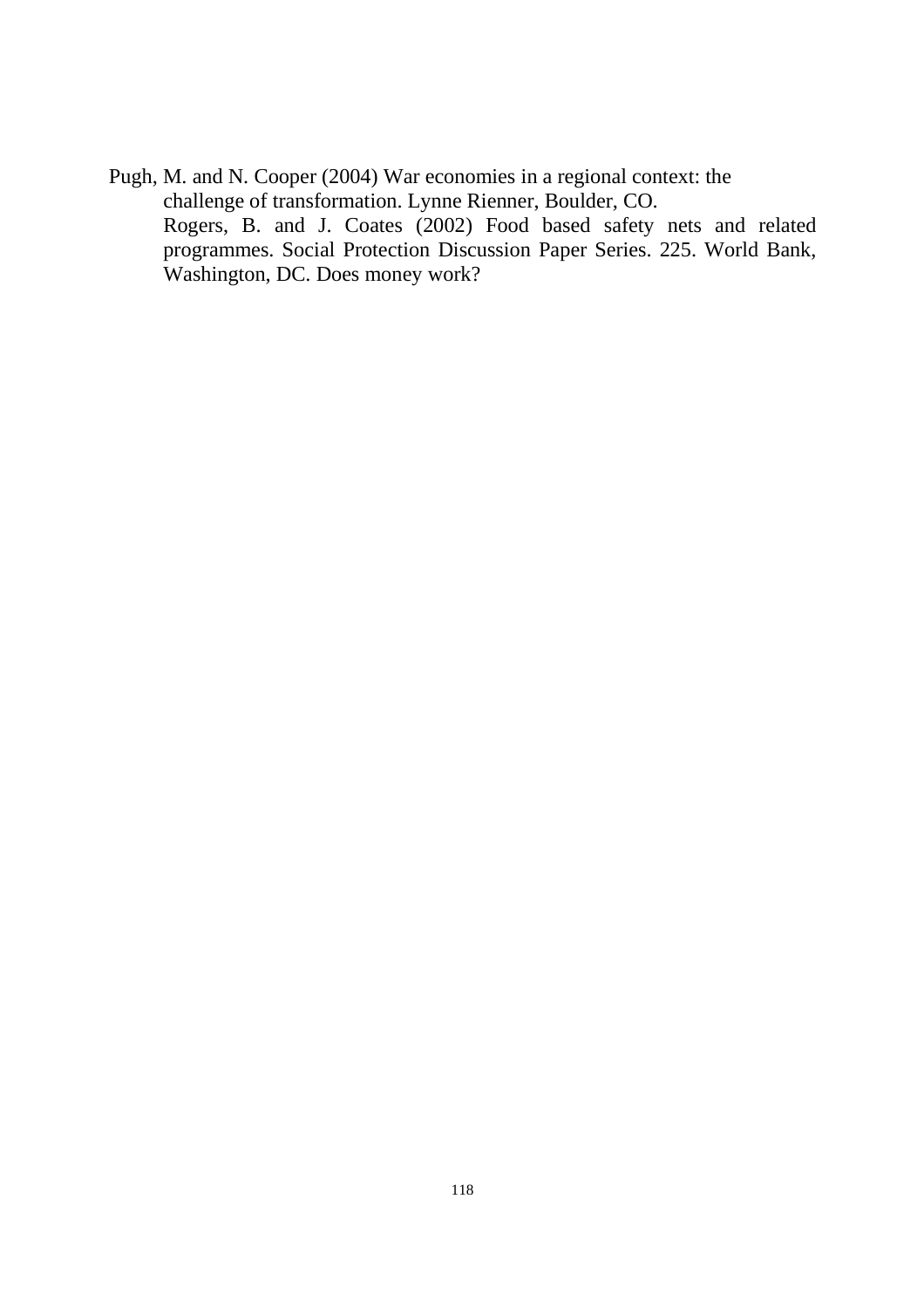RI (Refugees International) (2003) 'DDRR in Liberia: do it quickly – but do it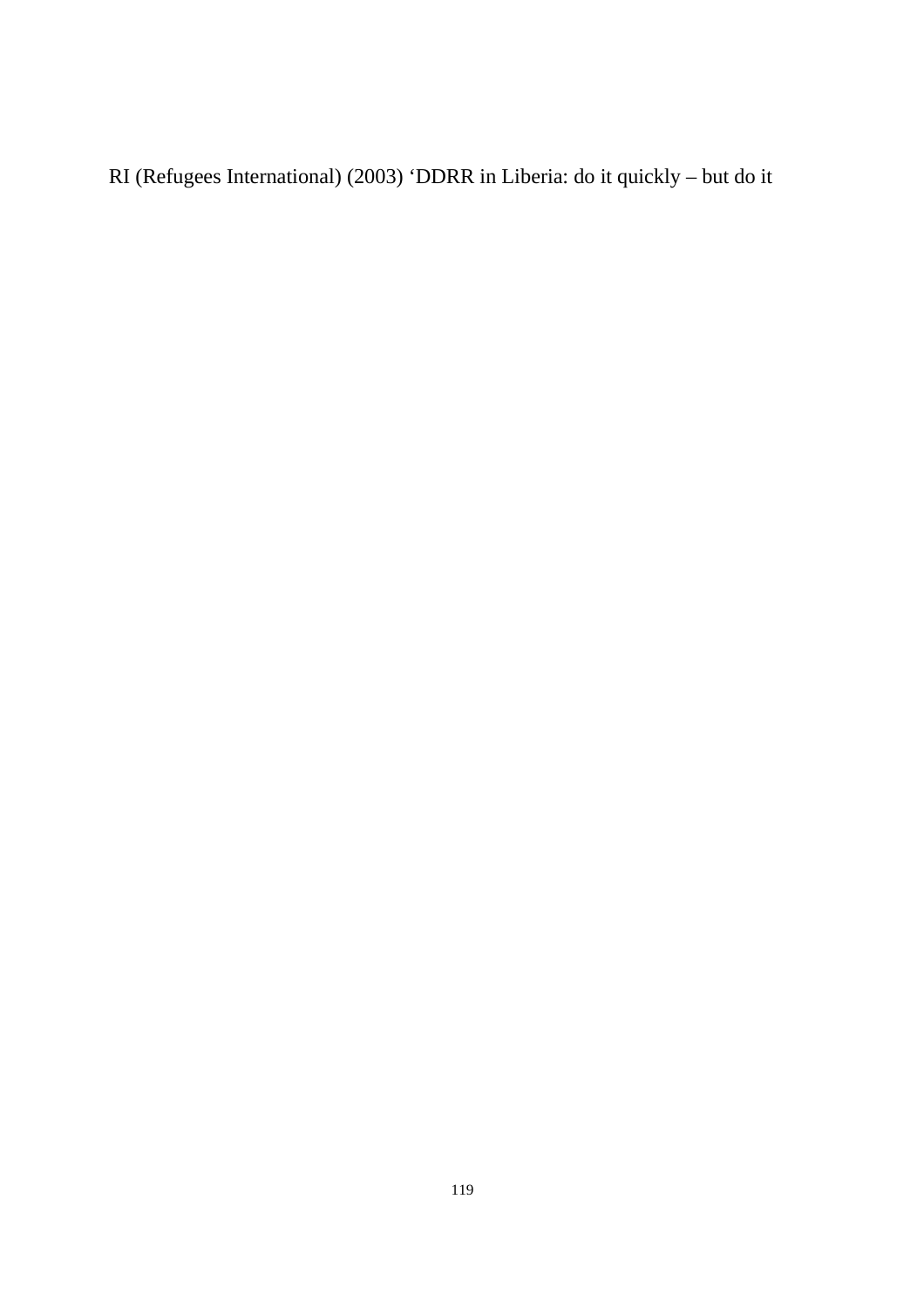right!' http://www.refugeesinternational.org/content/ article/detail/922.

- RI (2004) 'Demobilization in Liberia: cash payments to child ex-combatants misguided'. http://www. refugeesinternational.org/content/article/detail/959
- SSL (Statistics Sierra Leone) (2002) Final report. Survey on reinsertion and reintegration assistance to ex-combatants. Submitted to the National Committee on Disarmament, Demobilisation and Reintegration. Mimeo.
- Tabor, S. (2002) Assisting the poor with cash: design and implementation of social transfer programs. Social Safety Net Primer Series. 223. World Bank, Washington, DC. http://wbln0018.worldbank.org/HDNet/hddocs. nsf/0/e5ec0c638a84467185256c4500581f5c/\$FILE/0223.pdf (accessed on 25 August 2005).
- Tanner, F. (1996) 'Consensual versus coercive disarmament'. Managing arms in peace processes: the issues. United Nations Institute for Disarmament Studies, Geneva. pp. 169–204.
- Tesfamichael, G., N. Ball and J. Nenon (2004) Peace in Sierra Leone: evaluating the disarmament, demobilization, and reintegration process. Creative Associates International, Washington, DC.
- UNAMSIL (United Nations Mission in Sierra Leone) (2003a) The DDR process in Sierra Leone. Lessons learned. DDR Coordination Section. Mimeo.
- UNAMSIL (2003b) Aide Memoir on the reintegration of ex-combatants in Sierra Leone. DDR Coordination Section. Draft.
- UNDP (United Nations Development Programme) (2002) 'Small arms and light weapons'. Contract Essentials. Contract of the Beaumont of the Beaumont of the Second Contract of the Second Contract of the Second Contract of the Second Contract of the Second Contract of the Second Contract of the Secon http://www.undp.org/eo/documents/essentials/Small%20Arms30October200 2.pdf

UNIDIR (United Nations Institute for Disarmament Research) (2002) Applying participatory monitoring and evaluation (PM&E) approaches to weapons collection and weapons for development programmes. UNIDIR, Geneva.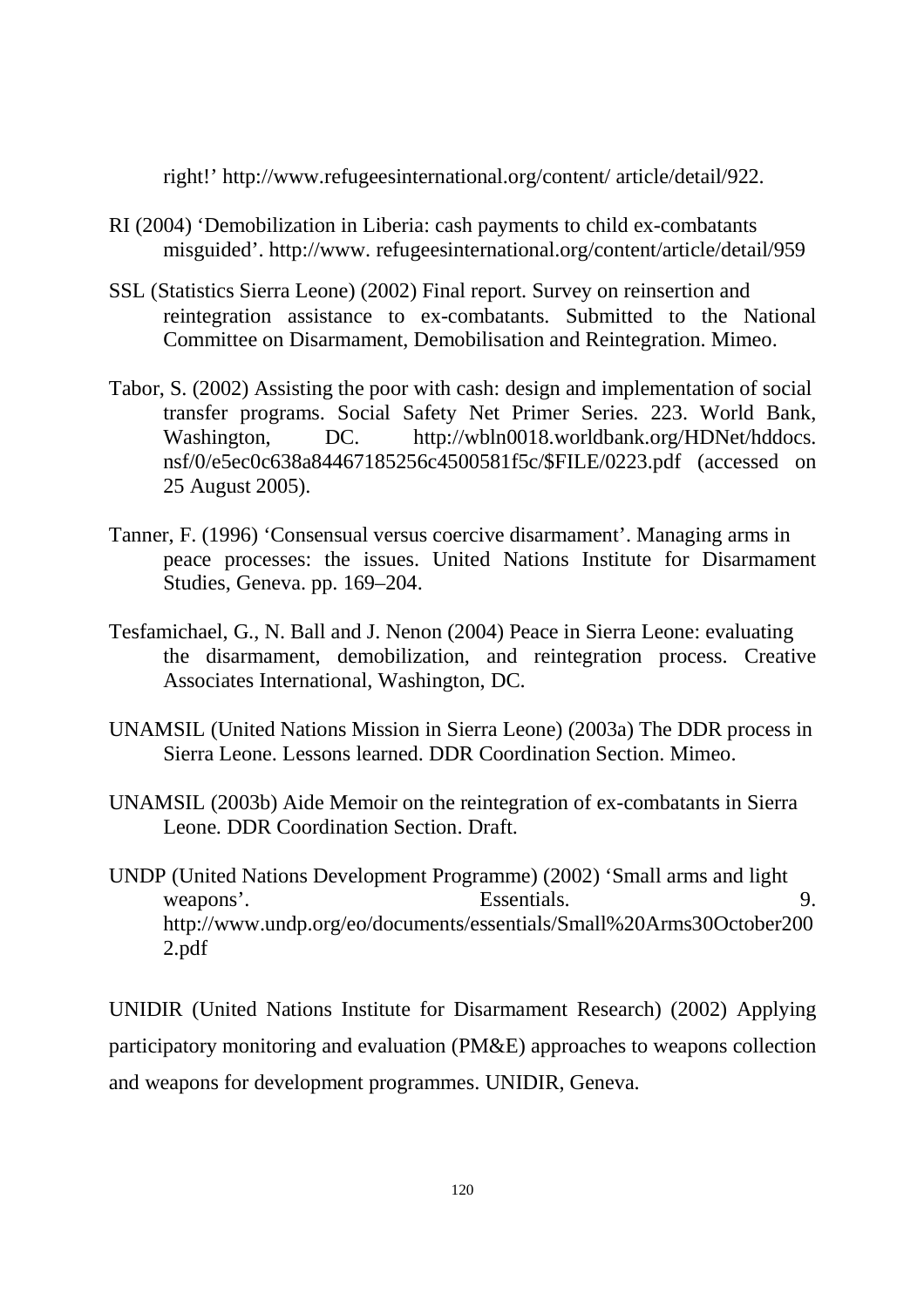### **Module 3**

| Unit $1:$ | The Political Challenges of DDR,     |
|-----------|--------------------------------------|
| Unit $2:$ | <b>The Socio-Cultural Challenges</b> |
| Unit $3:$ | The Economic Dimension,              |
| Unit 4:   | <b>The Psychological Challenges</b>  |

# **Unit 1: The Political Challenges of DDR**

### **1.0: Introduction**

There is a growing awareness among policy-makers, analysts and practitioners of the strong interrelationships between different elements of post-conflict peace building. They have also realized that the DDR as the most important peacebuilding mechanism in transitional societies are bound to face a number of serious challenges which must be properly taken care of the success of the programme. This unit attempts to examine some of the key political challenges facing the DDR and how best to develop policy frameworks as well as approaches to tackle these challenges in any given post-conflict context.

### **2.0: Objectives**

At the end of this unit, you should be able:

- 1) To explain main political challenges facing the DDR
- 2) To discuss best ways to resolve these challenges

# **3.0Main Contents**

 In recent years, a significant number of African countries have emerged from conflict and are now undertaking disarmament, demobilization and reintegration (DDR) programmes. The importance of successful disarmament, demobilization and reintegration to preventing the recurrence of violence and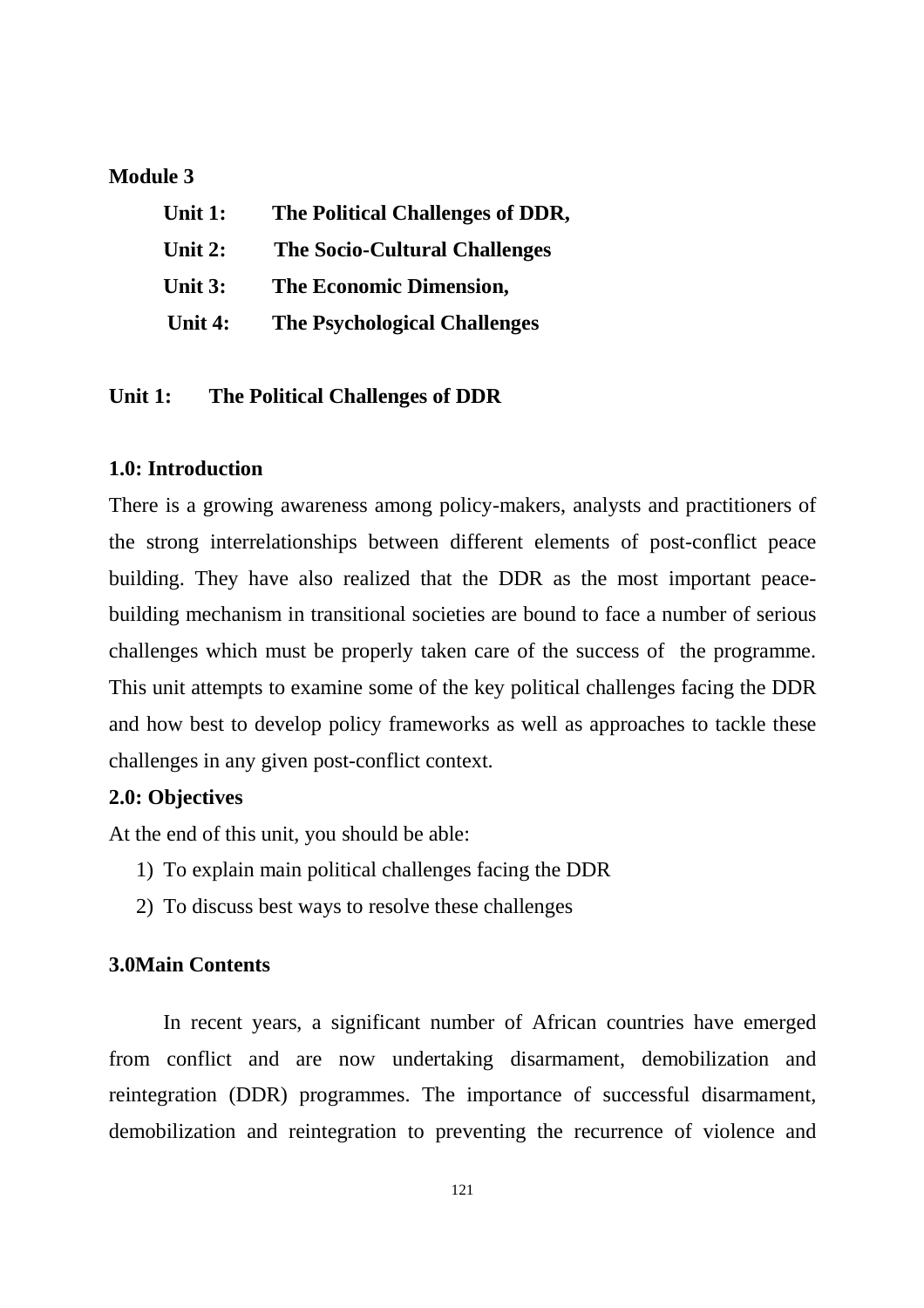creating the conditions for sustainable peace and development has been long recognized. However, there is ample evidence that current DDR practices often do not accomplish those objectives since there have been numerous instances of African countries relapsing into violence. In fact, about 50% of post-conflict countries in Africa revert back to conflict within five years due largely to ineffective ways of handling of some the challenges especially in the political arena. We shall now attempt to examine some of these political challenges:

#### **3.1The political transformation of ex-combatants**

Agreeing the timing and scope of post-conflict disarmament is politically sensitive and highly context specific, varying based on whether the program starts after the defeat of one of the warring parties, after the peace settlement or due to a government decision to reduce its armed forces. Questions such as who is holding the weapons and why? How should temporarily armed civilians during conflict be dealt with? What is the nature and structure of ex-combatants? And where there are local traditions in the possession and use of weapons? All these have to be answered carefully since they all have an impact on the scope and timing of disarmament, demobilization, reinsertion and reintegration (DDR). Military, guerrilla, and paramilitary groups that pursue ideological and political goals need to be converted in the course of the peace-building process. Therefore politics needs to be put back at the center of the DDR processes and armed groups need to be evaluated with different temporal perspectives.

Demobilization and reintegration are not only an individual, but also a collective process. The evaluation should take into account the future of the former collective political group that was the guerilla, and also the electoral success of the political party, not only in the first elections, but also in a medium to long-term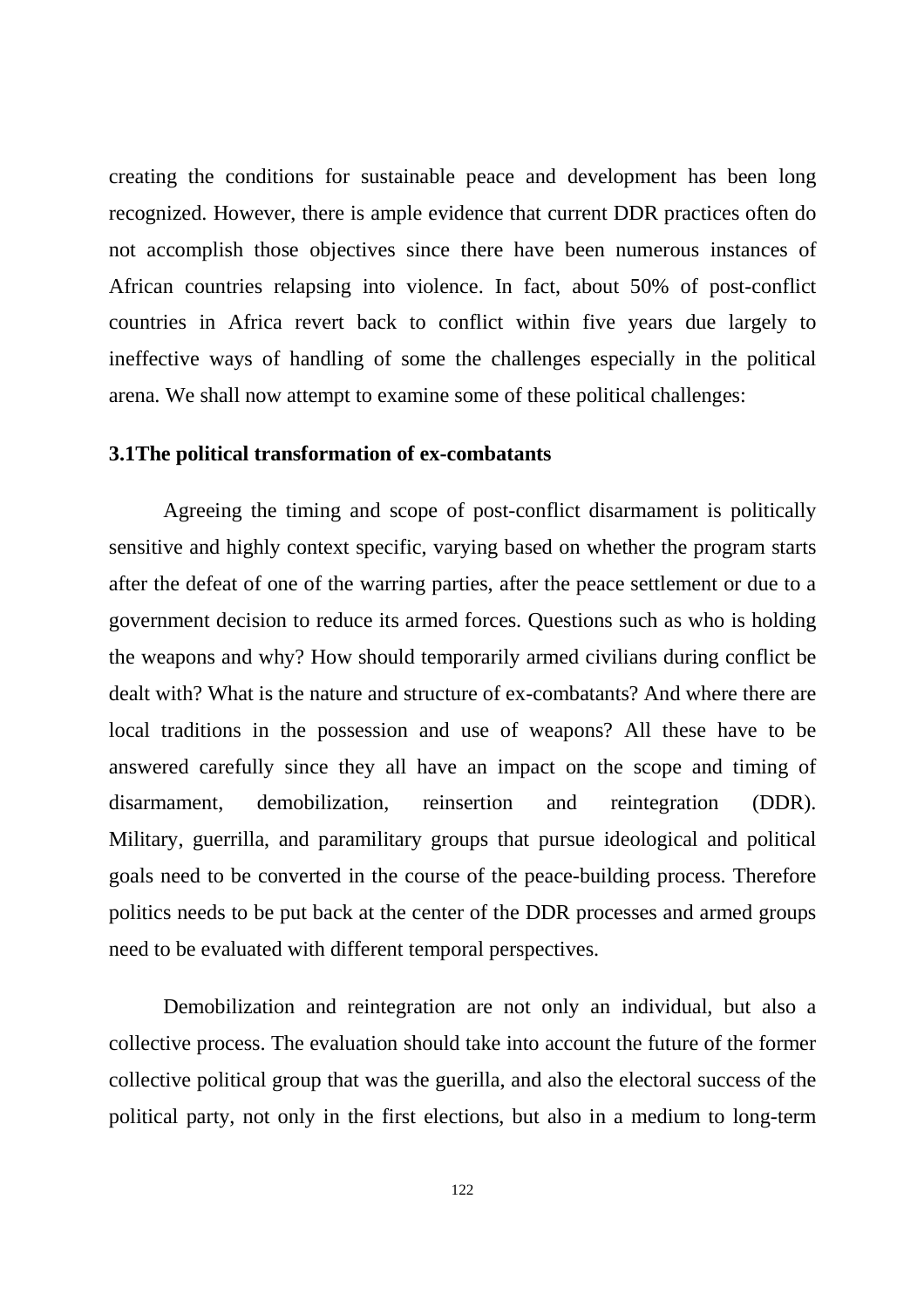perspective meaning in a different temporal perspective than the one scheduled for the reintegration of former combatants in the peace agreement. The political transformation of former rebel groups into political parties seems to be a logical outcome of groups seeking a place within state institutions after demobilization. This process has taken place El Salvador, Nicaragua, Guatemala, Mozambique, and Kosovo.

Yet, in some instances, groups have become depoliticized such as the Revolutionary United Front (RUF) in Sierra Leone and the Khmer Rouge in Cambodia. Indeed, very little attention is usually paid to the actual change and implementation of laws, which may not favor former guerrillas and minority groups that resorted to violence to achieve political aims. The transformation of a former armed group into a new political party, or any other kind of political actor resorting to democratic mechanisms to achieve its aims, should be considered an element of evaluation in DDR programs.All of this also requires a better understanding of how external actors can support the political aspirations of former warring groups and a clear awareness from all stakeholders of that key dimension of the process.

#### **3.2 Ideological Differences among the Political Parties**

Post-conflict parties and party systems vary substantially. This is mainly because most of the emerging political parties are coming from different ideological background and uncommon world views which must be blended positively if peace must rein supreme in the societies that are transiting from war to peace. To achieve this, post-conflict societies should not be considered 'tabula rasa' situations where institutions can be developed from scratch.Rather,the existing structures must be properly studied and blended with any new orientation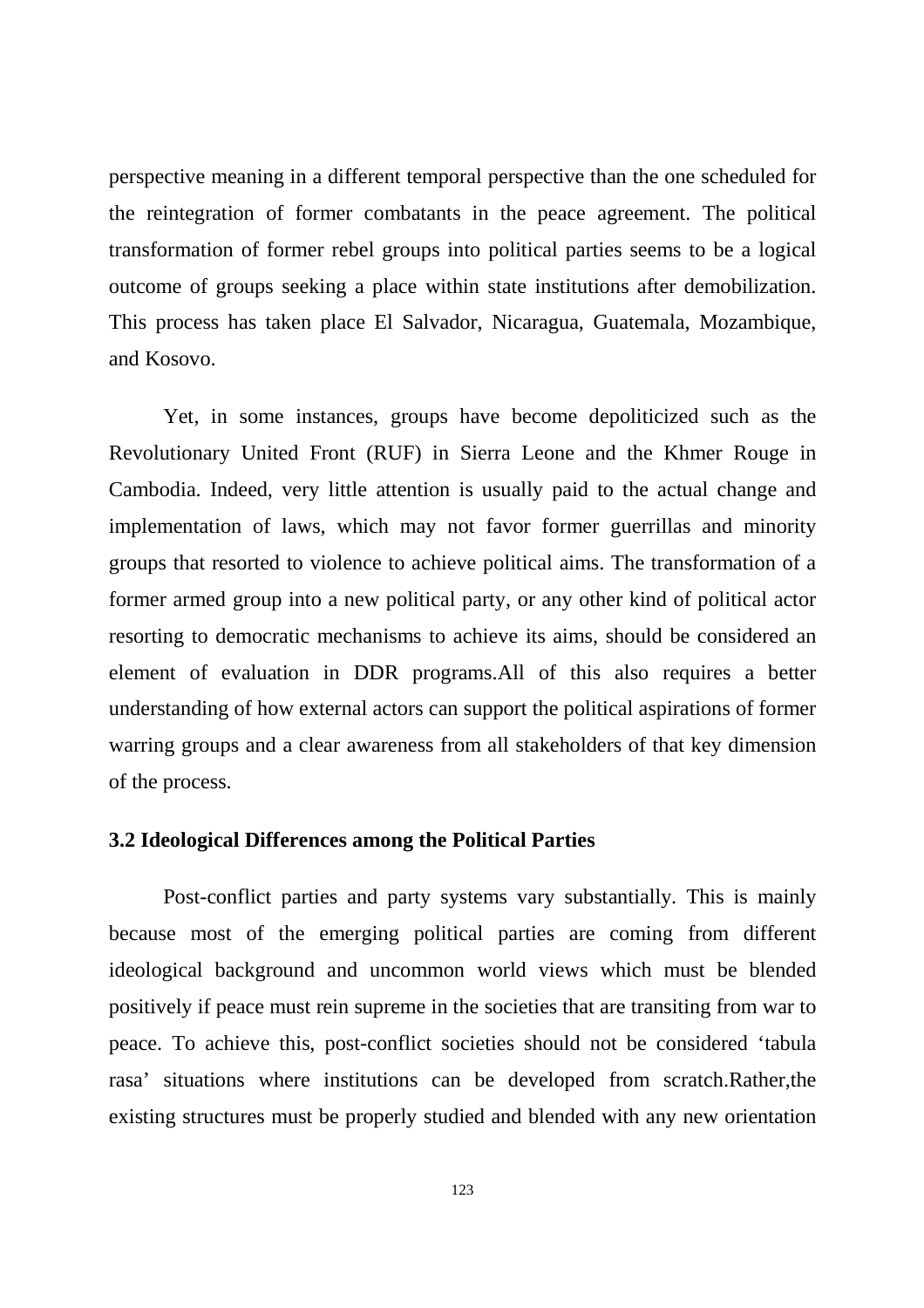and ideas which are being introduced. The main differences between today's postconflict democracies (as Afghanistan or Rwanda) and other young democracies include the existence of a peace settlement, the prevalence of a relatively high level of violence and insecurity, the international (military) presence, and the deep social cleavages, tensions and mistrust that resonate in the political system. All these expectedly, are posing serious political challenges to the DDR in these societies in Africa.

#### **3.3 Constant Disagreement among the key Political Figures**

As we have mentioned above, most political actors and parties in post conflict environments can not enjoy ideological unity due to their different orientations and backgrounds.It is therefore natural for them to often engage in constant political disagreement which often threatens the existing fragile peace in such societies. For example in Cote d'Ivoire,after negotiations at the October 2006 AU summit, the AU Peace and Security Council recommended that the then President, Laurent Gbagbo and Prime Minister Charles Konan Banny remain in office for no longer than 12 months. These developments, as in the past, do not make any of Côte d'Ivoire's current challenges any easier. A series of failed peace deals, an increase in human rights abuses, the postponement of elections that were to be held in October, 2006 and the Forces nouvelles continued refusal to give up arms until the existing nationality laws, which exclude individuals living in the north from gaining Ivorian citizenship, are reformed are just some of the major trials facing the country and, therefore, creating a series of political challenges for DDR related program work. There were three major Political challenges within the peace process that confronted Côte d'Ivoire: (1) a credible process towards elections; (2) decision making on the issue of identity/nationality laws and (3)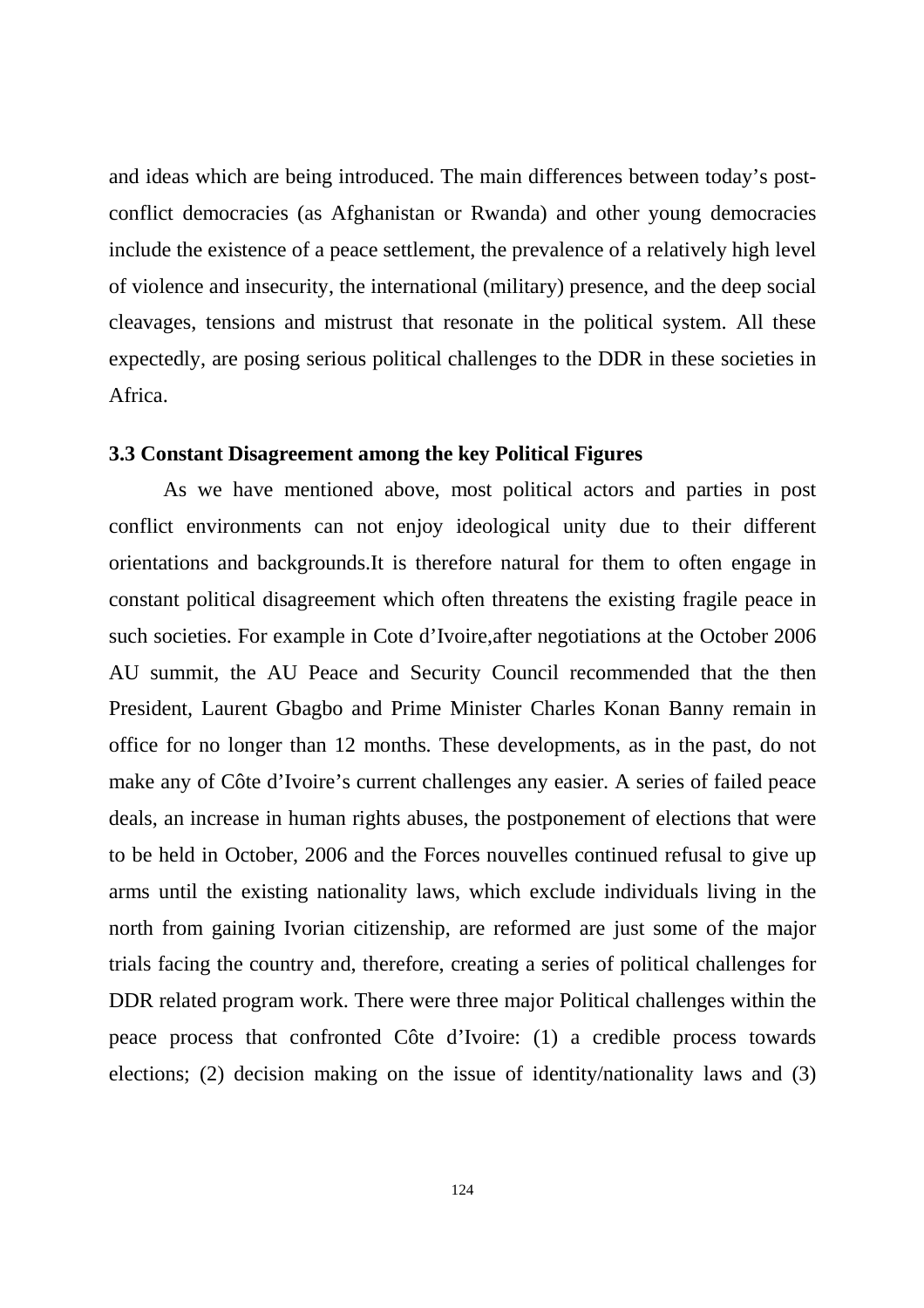disarmament in an environment where the north and south interpret the process in the same manner.

# **3.4 Tackling the Challenges**

In confronting the political challenges of DDR, below are some tips that can provide an effective guide:

- A single and fixed approach must be avoided.
- Programmes should promote local viewpoints, knowledge and perspectives so as to provide external actors with an inclusive view of the situation.
- Greater effort needs to be made in order to understand the specific nature of conflicts in different countries.
- Local stakeholders need to be included in all aspects of DDR and SSR processes as well as the initiatives undertaken to design and implement the programmes with a clear definition of roles and responsibilities among the different actors, taking into account their competencies and capacities.
- For a genuine DDR/SSR intervention, all actors government agencies, civil society organizations, NGOs and international agencies – need to be involved. The role of traditional actors, authorities and structures needs to be reinforced in these processes.
- Although external intervention and support are essential to facilitate dialogue and to provide logistic and financial support, the final decision on these programmes should rest with the national governments, which should consult with all relevant actors through a mechanism of collective participation.
- In order to optimize existing capacities, local capacities need to be correctly assessed and developed, taking into account existing capabilities in the system and the traditional structures of governance.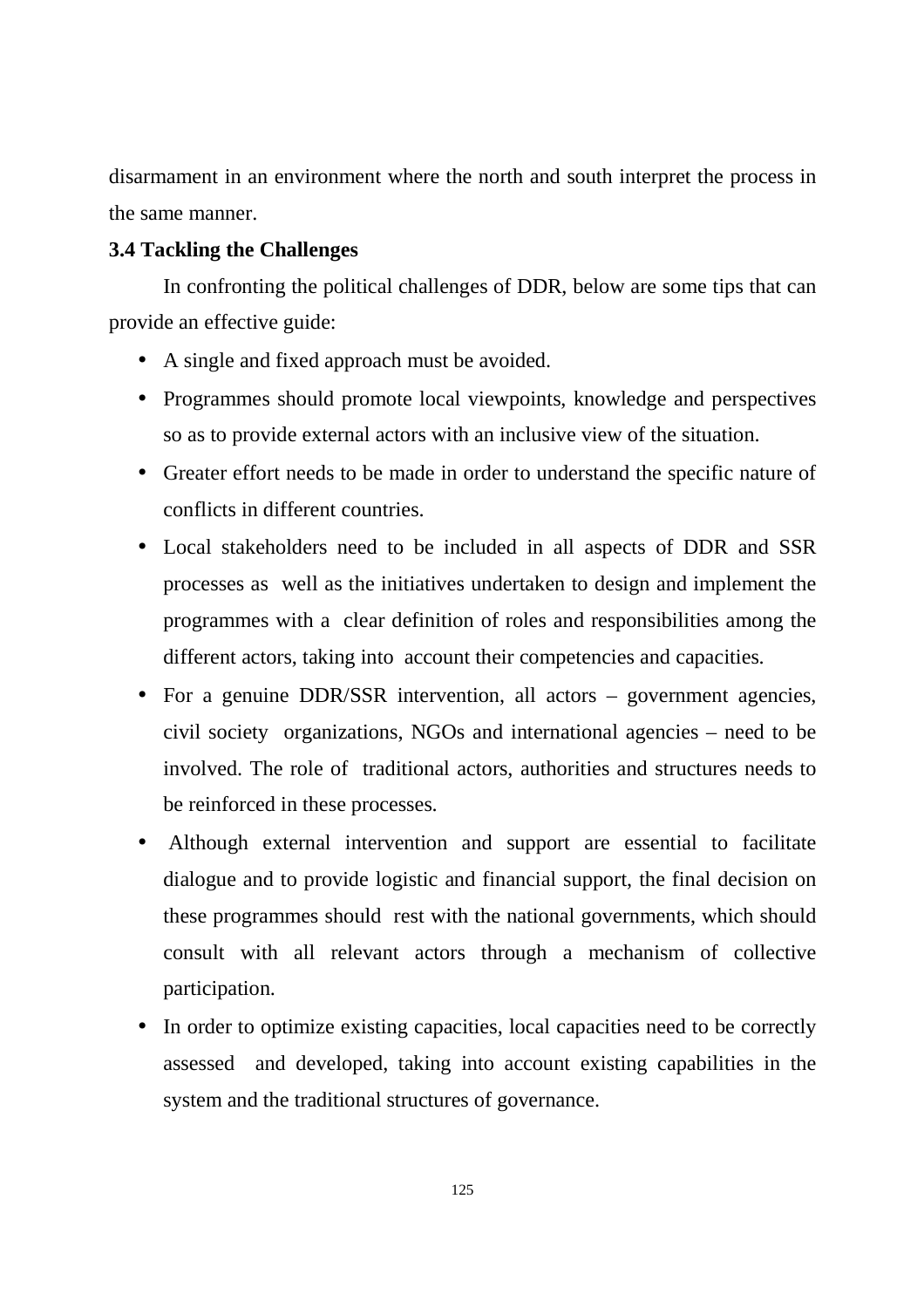For the external actors not to worse the situation, there must be a coherent and coordinated policy based on the following:

- External actors should facilitate dialogue and provide logistic support while local actors should guarantee leadership during the implementation process.
- In terms of political willingness, there should be significant involvement at all levels of government with an institutionalized periodic evaluation of the process.
- Continental and regional stakeholders such as the African Union (AU), Intergovernmental Authority on Development (IGAD), East African Community (EAC), Economic Community of West African States (ECOWAS) Economic Community of Central African States (ECCAS) and the Great Lakes countries should play a higher coordinating role.
- Links among political initiatives such as the AU development structure and peace reconstruction, the APRM, national strategies for development and poverty reduction should be strengthened.
- Improved sensitization strategies should be put in place in order to reach target populations to inform them about the process and its developments. These strategies should especially take into account women and children, thereby ensuring a higher degree of success.
- Clear and effective channels of communications among all relevant actors should be put in place to better ensure coordination and the sharing of good practices.
- Capacity building of local stakeholders government, NGO, and local communities – is critical to ensure the success of the programme.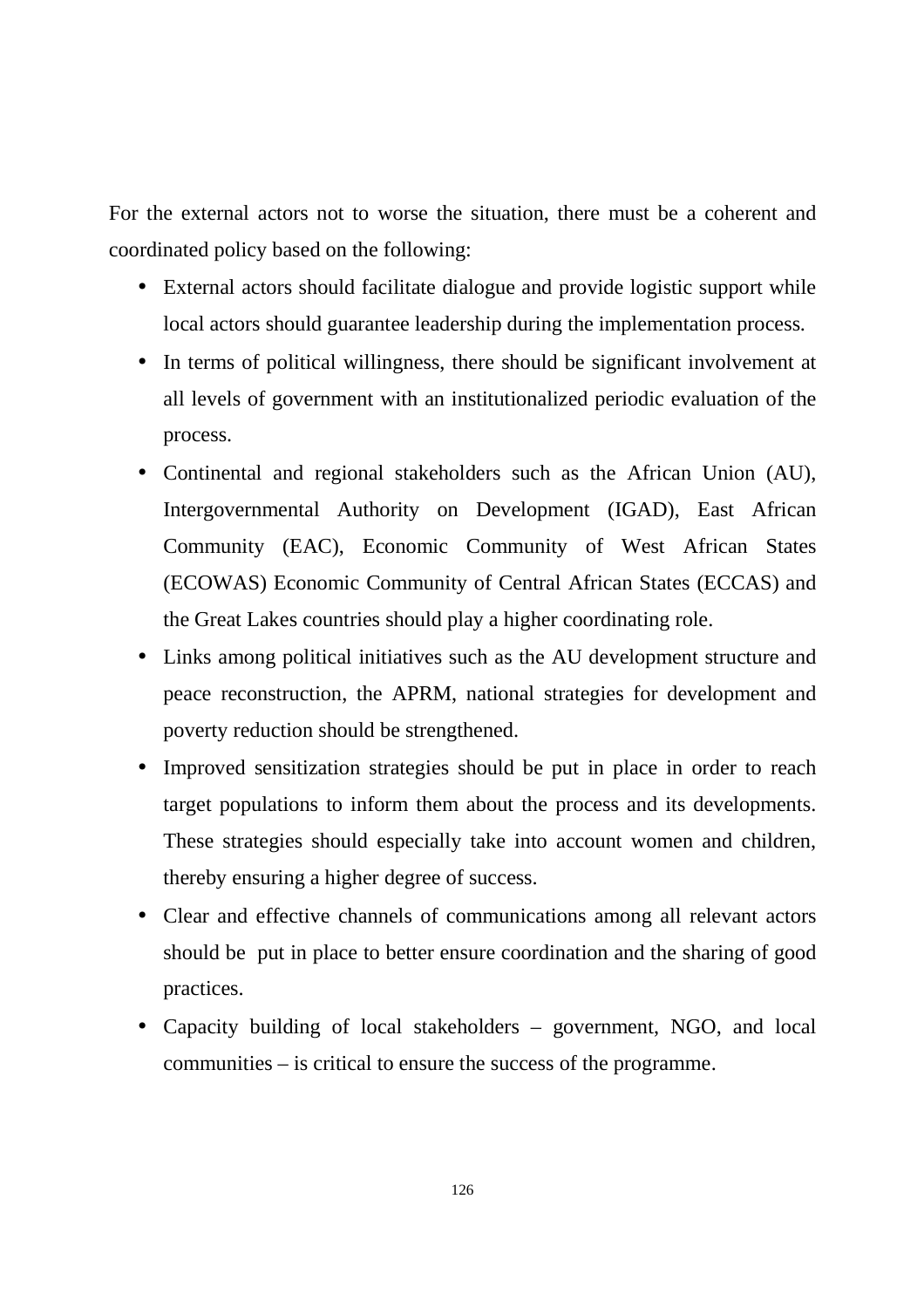• Clear norms, a defined agenda and an institutionalized mechanism should be agreed and established to conduct a successful evaluation of the programme.

## **4.0: Conclusion**

Beyond the above problems, most of these post conflict societies have weak legal instrument. The weak legal institutions have allowed injustice, abuse of human rights, organised crime and corruption to grow. Poor record-keeping hamper attempts to tackle impunity, top police officials are beholden to politicians and slow to adopt modern methods, and the courts have such a heavy backlog that many are denied justice. Improved staffing, training, and a willingness to break with the abuses of the past are needed to protect citizens, establish accountability and attract good people to politics.

#### **5.0: Summary**

In this unit, we have enumerated and analysed political challenges facing DDR in post conflict societies across Africa. Drawing examples from parts of the continent; some suggestions are also given on the best ways to salvage the situation. It is our overall position that the development of all embracing political system will play a significant role in the stabilization and democratization of postconflict societies.

## **6.0: Tutor Marked Assignments**

1) What are some of the political challenges to DDR in Africa?

2) Discuss how best to resolve the challenges.

## **7.0: References and Further Reading**

Stockholm Initiative on Disarmament, Demobilization, Reintegration Final Report Stockholm. (2006). The Swedish Government Offices 21. Batrice P. The Politics and Anti-Politics of Disarmament, Demobilization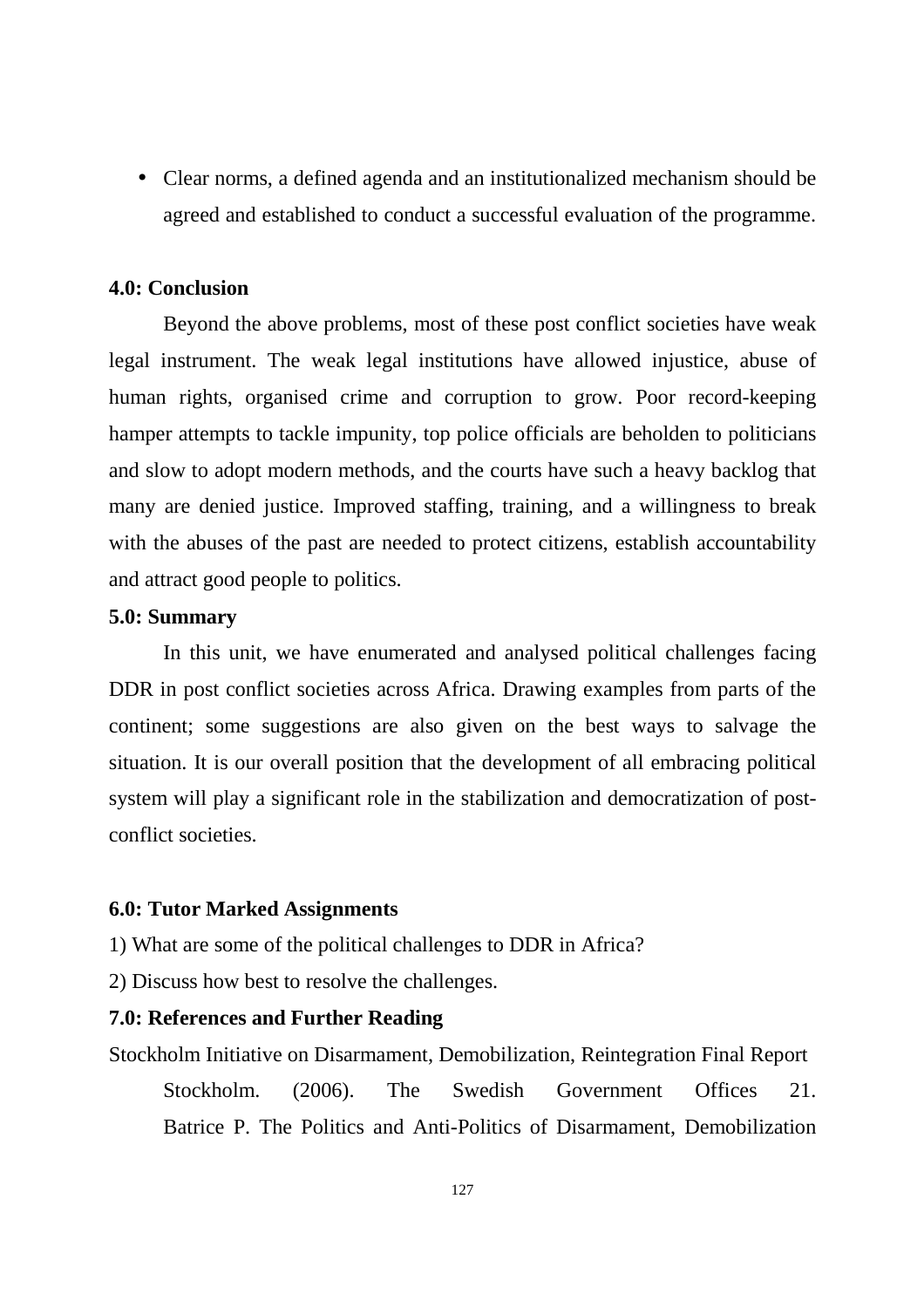and Reintegration Programs. Centre dEtudes et de Recherches Internationales Sciences Po/CNRS, Secrétariat Général de la Défense Nationale France. Accessed on 20-4-2010. Available at: www.cer-sciencespo.org/cherlist

Program for Strategic International Security Studies. (2004). United Nations Secretary General, Prevention of Armed Conflict, Report of the Secretary General, A/55/985-S/2001/574 (2001).

Alan B. (2007). 'Linkage between DDR and SSR: Understanding the DDR-SSR Nexus: Building Sustainable Peace in Africa'. In: *Second International Conference on DDR and Stability in* 

*Africa.* Kinshasa. Accessed on 14-5-2010. Available at: www.dcaf.ch/publications

Alex, D.W (2002) (Ed). *Post-conflict demilitarization, in Demilitarizing the mind: African Agendas for Peace and Security*. Trenton, NJ: Africa World Press Albert Carams, Fisas Vicen, and Daniel Luz. (2006). Analysis of Disarmament, Demobilization and Reintegration (DDR) Programs Existing in The World During 2005 ,Barcelona: Escola de cultura de Pau Norma Kriger. (2003) Guerrilla Veterans in Post-War Zimbabwe. West Nyack, NY: Cambridge University Press.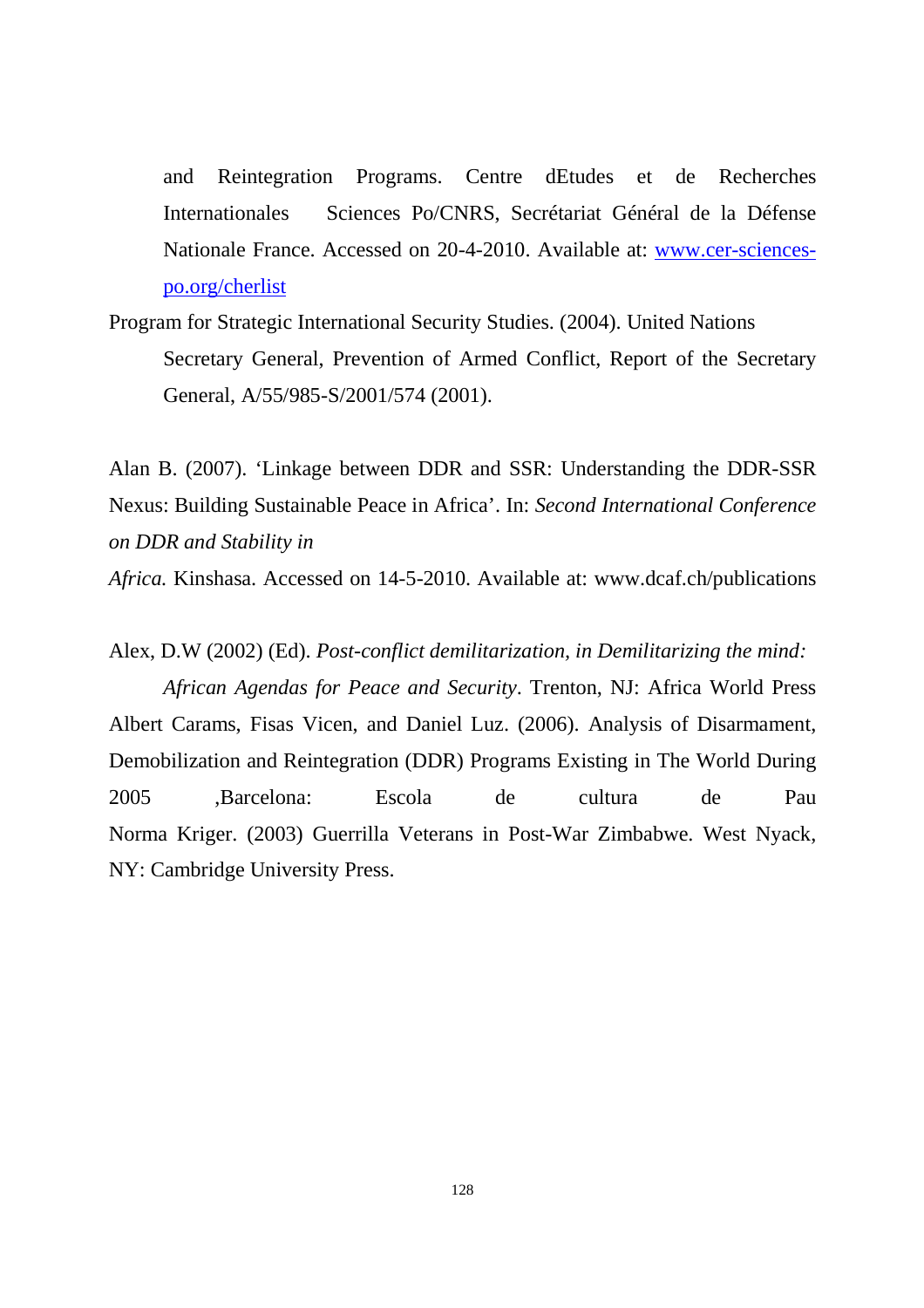#### **Unit 2: The Socio-Cultural Challenges**

**1.0: Introduction 2.0: Objectives 3.0: Main Contents 4.0: Conclusion 5.0: Summary 6.0: Tutor Marked Assignments 7.0: References and Further Reading** 

## **1.0: Introduction**

 The causes for conflicts in modern day Africa cannot be understood without an appreciation of the struggle between traditional African culture and its clashes with Muslim and European cultures. Understanding Africa's triple heritage is fundamental to understanding the geography of Sub-Saharan Africa – its political situation, its ethnic conflicts, its population dilemma, and current development crises.Consequently,any programme that is geared towards establishing lasting peace in post conflict societies in Africa as in other places such as DDR usually encounter socio-cultural challenges. This unit is therefore design to bring out some of the key socio-cultural challenges DDR is usually exposed to in such communities and suggest ways to solve them.

#### **2.0: Objectives**

At the end of this unit, you should be able:

- 1) To analyse the link between conflict and culture
- 2) To explain some of the socio-cultural challenges of DDR in Africa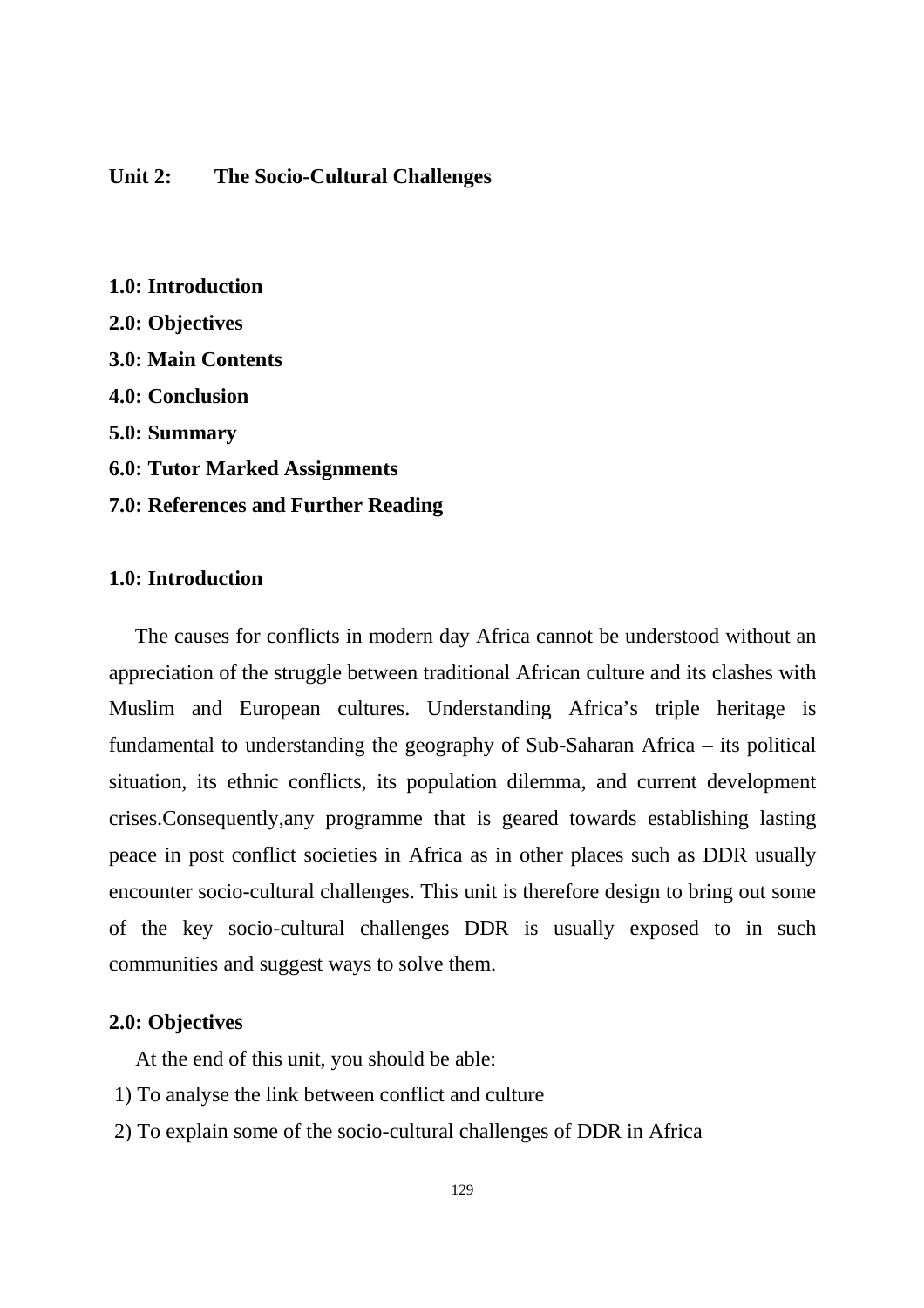3) To mention some the ways out of the problems

## **3.0 Main Contents**

 The triple heritage of African socio-cultural life is a great source of crisis in the beleaguered continent. For examples there are:conflicts among muslims and christians, tradition and modern culture such as in Northern Nigeria;the incompatibility between traditional, Islamic (Sharia laws) and Western political systems, such as Sudan conflict between Islamic north and Negro south;split loyalties to several leaders (Buganda and conflicts in Uganda).This problem is further compounded by ethnic differences and tensions caused by colonial past, division of groups among states during the partition of Africa, imbalance and unequal development which began with colonization. Many of these problems were caused by the balkanization of the continent by European colonizers without regard to any ethnic affiliations in the new independent states.This is political ineptness, incompetence, and corrupt practices of some leaders. Idi Amin of Uganda, Mombutu Seseseko of Zaire-Congo, Siad Barre's naivety in playing off the Soviets against the West set the stage for political instability in Somalia, Kamuzu Banda of Malawi, Emperor Bokassa of Central Africa Republic,Ibrahim Babangida and Sani Abacha of Nigeria and many others.

Discriminatory policies in some states many of such treatments began with European colonization during which Educational and welfare programs favored some ethnic groups and placed them above other groups within the country (Hutus and Tutsis, Yoruba an Ibos in the South and Hausas in the North in Nigeria, Groups in Southern and Northern Ghana.) In the post colonial African politics, there has been undue international interference in purely local affairs of African states. The support of Francophone states by the French, Anglophone nations by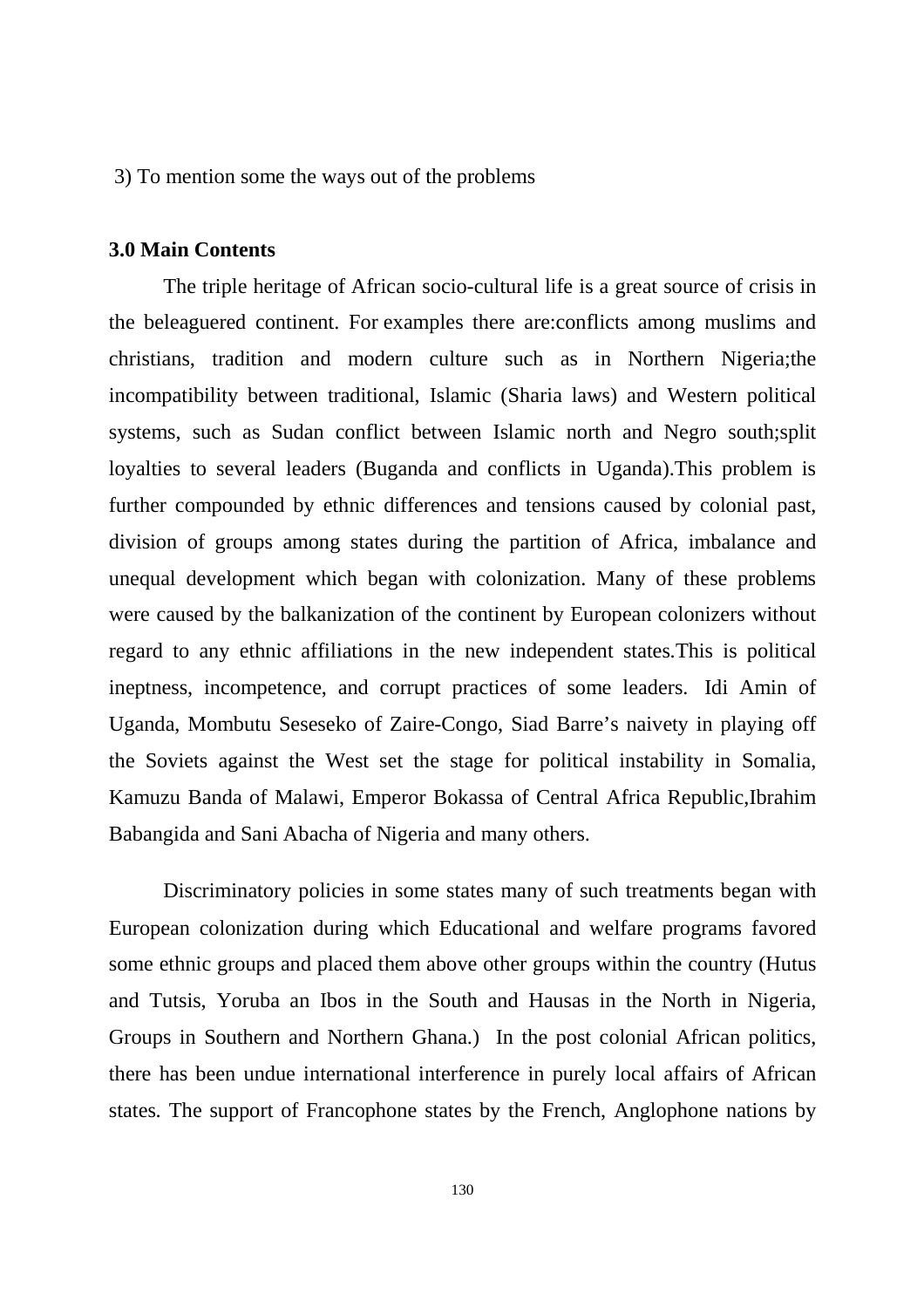the US and UK and South Africa's Apartheid government and the support for Socialist nations by Cuba and former Soviet Union. This coming together of three distinctive socio-cultural affiliations has serious implications for the continent most especially in the conflict arena.Some of the impacts are discussed below:

# **3.1 The Impacts of the Triple Socio-Cultural heritage**

- A. The diffusion of Islamic and European beliefs caused the demise of traditional folk customs by which indigenous Africans had lived and governed themselves for ages.
- B. Foreign cultures may at times be less responsive to the diversity of local conditions and could consequently generate conflicts and adverse impacts on the environment.
- C. The disappearance of folk customs was symbolic of the loss of traditional African values. The result is a generation of neither Africans that are neither European nor African.
- D. The diffusion of European culture has led to the dominance of Western perspectives on issues that are purely African. European solutions to indigenous African problems may not always work leading often to crisis in development.
- E. The domination of foreign cultures has caused many conflicts several spheres of African life: e.g., new names, new role for women, marriage, new concepts about the family that do not match African values, new concepts about the state, etc.
- F) The most disturbing outcome of the unholy alliance is the resultant violent ethnic conflicts and civil wars across Africa. For examples; Civil war in Chad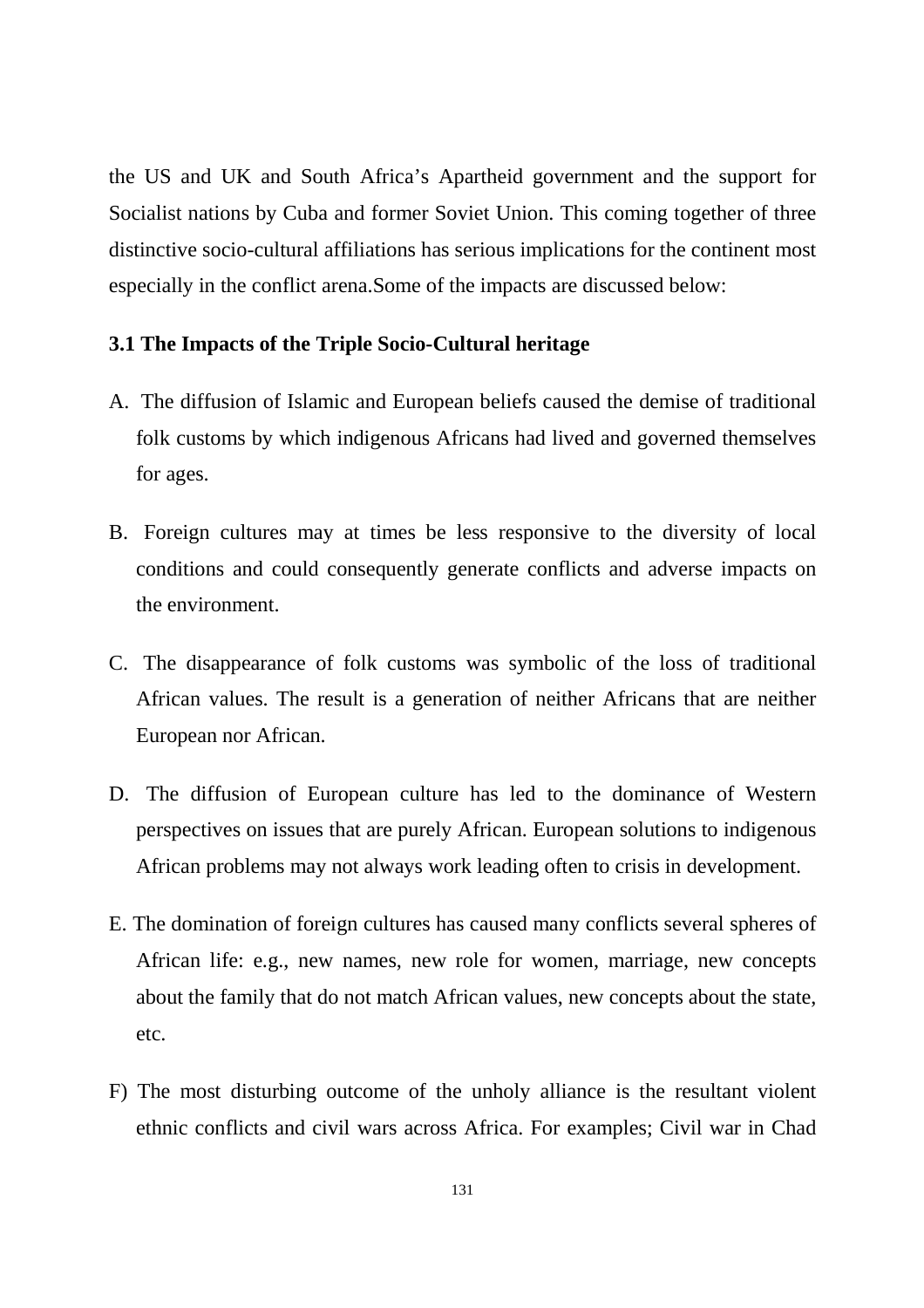(1975-83); Katanga Province's attempt to secede from Congo after independence in 1960; Biafran war in Nigeria (1967-70); Somalian civil war (1990); Wars between Eritrea and Ethiopia; Hutus and Tutsis in both Rwanda and Burundi,and many others.

#### **3.2 The Socio-cultural Challenges to DDR**

As we have mentioned above, sharp socio-cultural differences that existed in most African countries has contributed greatly to constant crisis in the region. It therefore becomes natural that before DDR as a peace building mechanism can succeed in post conflict areas; it must be ready to surmount some of the expected socio-cultural challenges.Some of these are analysed as follows:

As many of us know, DDR is a highly socio-culturally multi-dimensional process where former political/military belligerents (with clear social and cultural cleavages) have to work side by side, build trust in one another, and agree to disarm and return to civilian life. As our discussions have shown, DDR is not, and should never be understood simply as a technical exercise of disarming and demobilizing ex-combatants and associated groups. The challenge for the local and international peace builders, is how to make sure that all excombatants,abandon the socio-cultural differences and support DDR processes .

A related issue is how the international actors will support and enhance genuine and broad national ownership of DDR processes.Their efforts often depend on increasing the capacity of relevant national institutions well beyond central government without given consideration to the existing cultural divisions. This is extremely challenging when supporting transitional governments that may lack legitimacy, highly contested political transitions, or fragmented societies and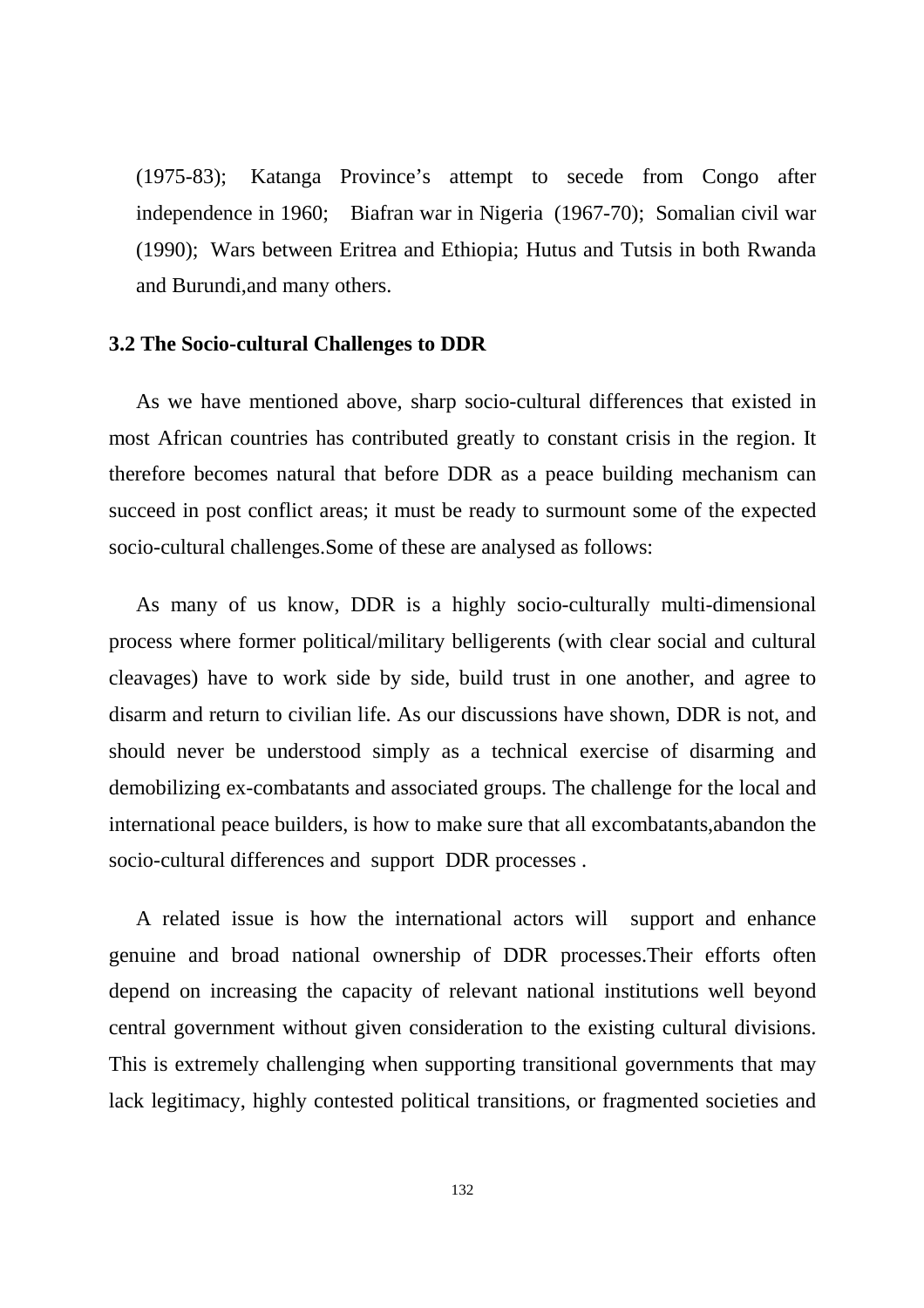collapsed economies. Striking the right balance between supporting national ownership and strengthened national capacities to accommodate all the social and cultural groups and the pressure to ensure the rapid delivery of a DDR programme remains a challenge. Nonetheless, it is key to achieve sustainable peace.

Ensuring proper social reintegration is another challenge.

Following are the key elements of the challenge of social reintegration

- Ensuring post conflict socio-cultural harmony
- Restoration of family ties with the societies at large
- Connecting with social norms for peace
- Enhancing, social and cultural status of the societies as whole.
- Ensuring the ability of each cultural group to make decision about their own life and on day to day matter without fear or intimidation.

# **3.3 WAYS OUT**

The sustainability of reintegration efforts depends upon the capacity of DDR programmes to link more creatively with maintenance of socio-cultural unity, particularly those programmes that are focused on employment, income and livelihoods, and the delivery of basic services. If our reintegration programmes cannot do a better job of providing alternative livelihoods for ex-combatants and actually offering them employment and income generation opportunities then our DDR efforts will ultimately fail. The UN, together with the World Bank, the IMF and the African Development bank has recently approved a new policy on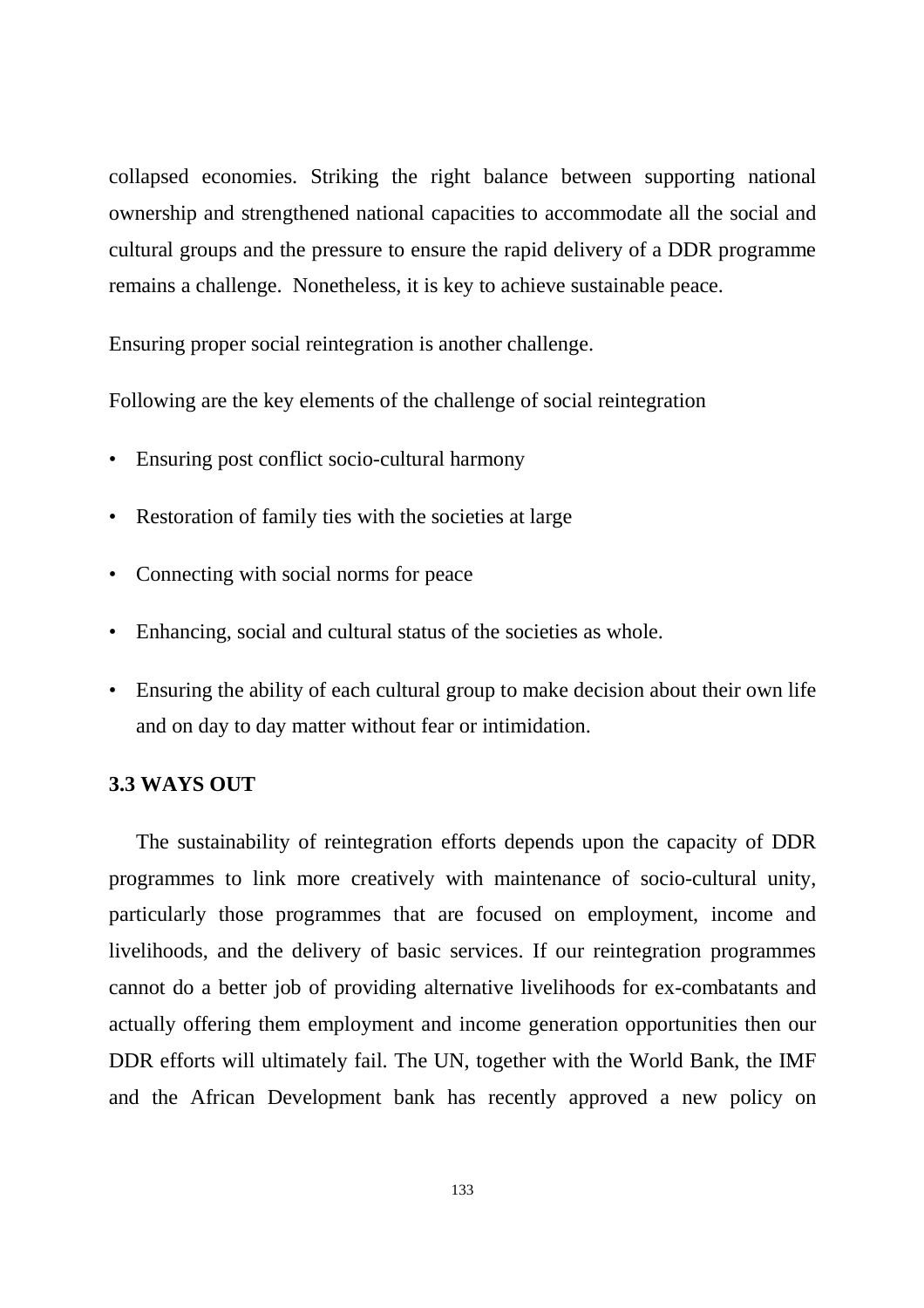employment generation, income creation and reintegration in post-conflict environments. As is the case with the IDDRS, the policy is good, and comprehensive, but the challenge remains to translate this policy into concrete programmes on the ground.

To enhance the prospects for sustainable reintegration the UN is increasingly linking its efforts to support the reintegration of ex-combatants and associated groups into broader national planning tools and development frameworks (e.g. joint assessments, PRSPs etc). However, more efforts are needed in this regard.

Those involved must also ensure proper funding for DDR, and particularly the resources available for reintegration. As you all know in peacekeeping contexts, the UN assessed budget can be used to fund disarmament, and demobilization activities, including reinsertion. However, reintegration activities are entirely dependent on voluntary contributions. In non-peacekeeping contexts where most DDR programmes actually take place, the entire DDR process relies on voluntary contributions from donors. This was the case in Afghanistan, Kosovo and Central African Republic. And this is the key challenge for us all. As a result of the lack of predictable funding, the shape, scope and sustainability of reintegration is too often determined by the availability of resources, rather than the reintegration requirements coming from thorough assessments.

While those who have witnessed the horrors of war may never forget, they must be given the opportunity to heal and empowered to face the future with confidence. Psycho-social counseling is not only cost-effective; it reaps tremendous benefits as communities learn to trust each other again while adapting to the post-conflict environment. When we seize the opportunity to reintegrate excombatants, we must ensure that we simultaneously empower them to contribute to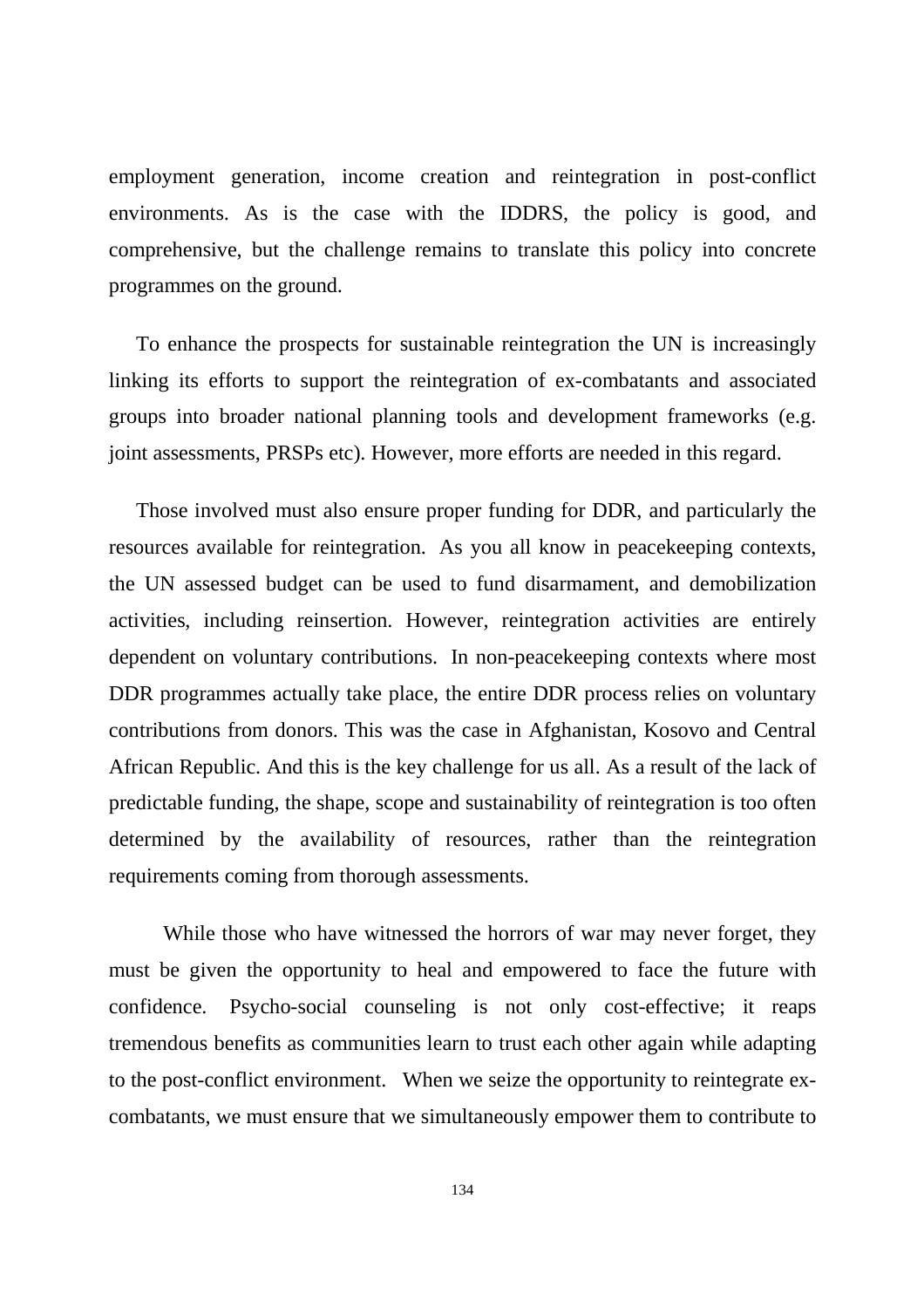their society's peaceful development. Doing so requires an investment in psychosocial counseling and the creation of a sense of responsibility among DDR beneficiaries

# **4.0: Conclusion**

While those who have witnessed the horrors of war may never forget, they must be given the opportunity to heal and empowered to face the future with confidence. Psycho-social counseling is not only cost-effective; it reaps tremendous benefits as communities learn to trust each other again while adapting to the post-conflict environment. When we seize the opportunity to reintegrate excombatants, we must ensure that we simultaneously empower them to contribute to their society's peaceful development. Doing so requires an investment in psychosocial counseling and the creation of a sense of responsibility among DDR beneficiaries.

### **5.0: Summary**

 As we have mentioned in our previous discussions, DDR as peace building mechanism is prone to a number of confidence breaking challenges which must be handled creatively and cleverly by the principal actors for it to succeed.This unit has attempted to discuss, some of the socio-challenges of DDR especially in Africa. Some of the ways to tackle the crisis were also discussed.

### **6.0: Tutor Marked Assignments**

- 1) Explain some of the socio-cultural challenges of DDR in Africa
- 2) Suggest some the ways you think these problems can be tackled successfully

## **7.0: References and Further Reading**

Corder, Mike. (1999). 'Dutch Monastery Won't Fall Without a Fight.' *New York*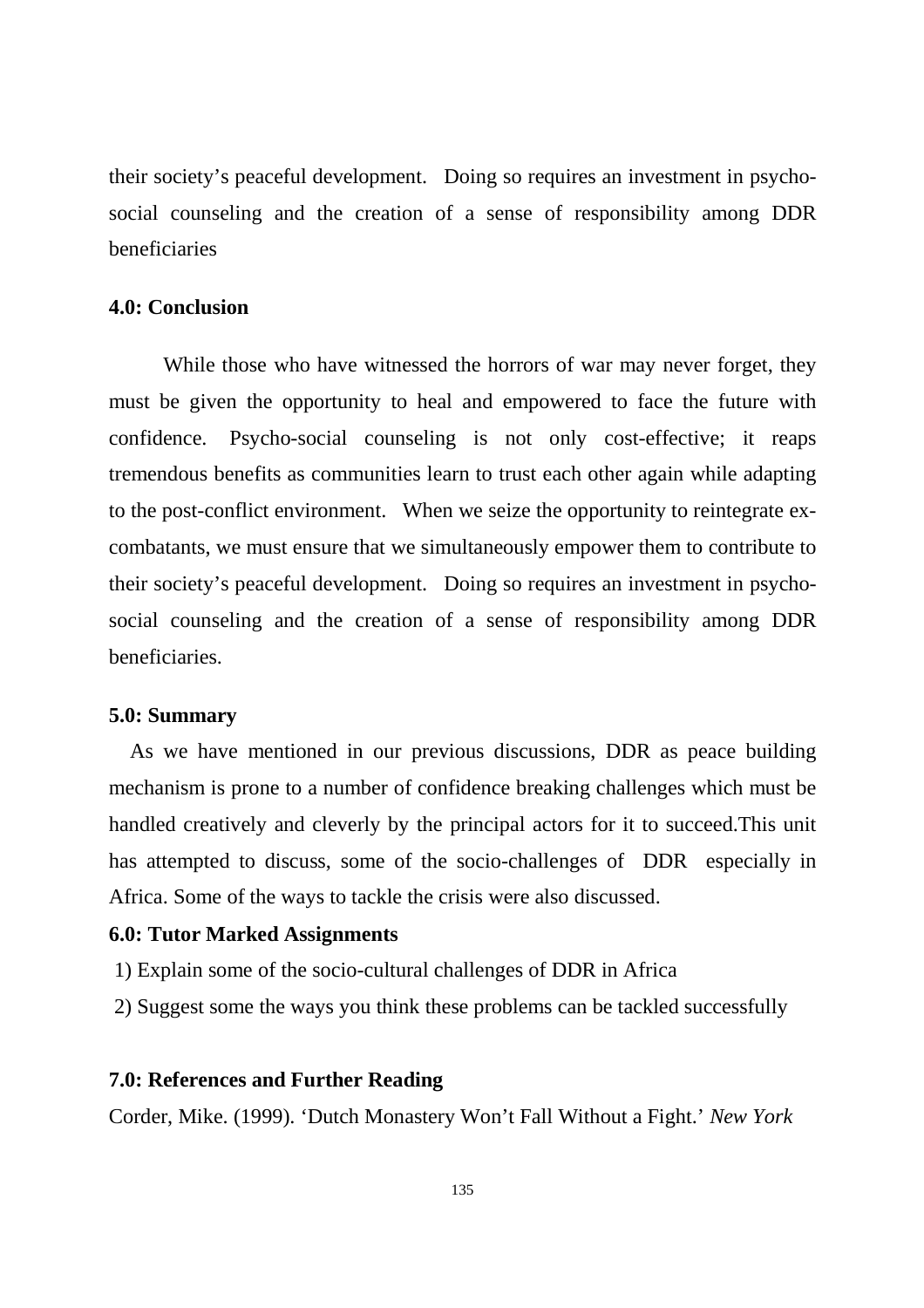*Times*.

| Jeter, J. (1999). 'Arab Family Feels Cultural Crunch as State Removes Children.' |       |            |          |
|----------------------------------------------------------------------------------|-------|------------|----------|
| Washington                                                                       | Post. | January    | 20       |
| Katz, N. and John L. Communication and Conflict Management. (1983)               |       |            |          |
| Hennebery                                                                        | Hill  | Publishing | Company. |

Sandole, D and Hugo,V.D.M*.* (1993). *Conflict Resolution Theory and Practice*. Manchester. Manchester University Press. Samovar, L and Richard, P. (1994). *Intercultural Communication: A Reader*. 7<sup>th</sup> Edition. U.S. International Thomason Publishing. Wilmont, W and Joyce H. (1998). *Interpersonal Conflict*. 5<sup>th</sup> Edition. Boston. McGraw Hill.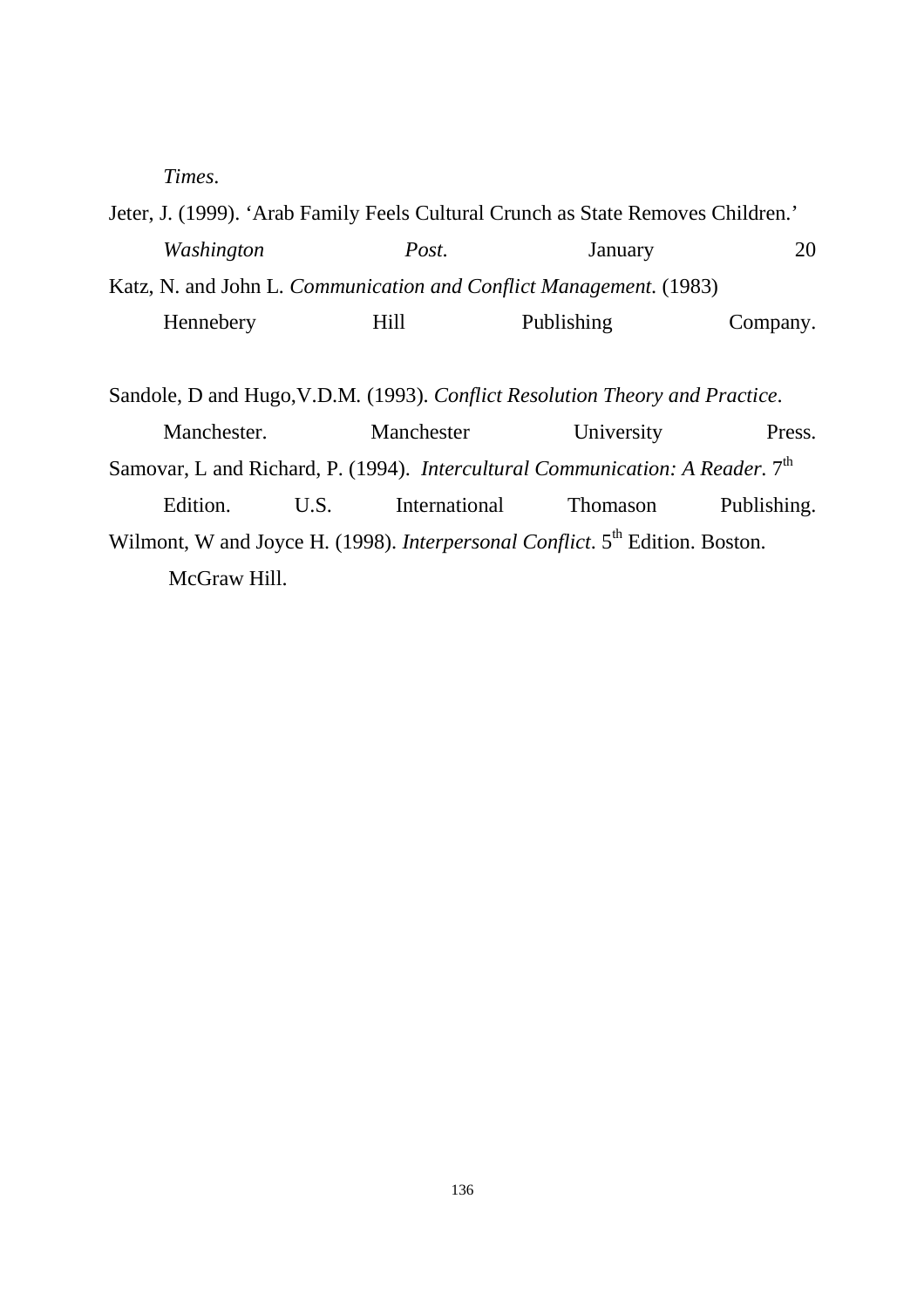### **Unit 3 The Economic Dimension**

**1.0: Introduction 2.0: Objectives 3.0: Main Contents 4.0: Conclusion 5.0: Summary 6.0: Tutor Marked Assignments 7.0: References and Further Reading** 

# **1.0: Introduction**

To date, successful addressing of the economic dimensions of DDR in post conflict still present a great challenge to the actors. The programme usually focus on curtailing resource flows to combatants through global control regimes.Yet, the creation of robust regulatory frameworks addressing the global traffic of resources that make armed conflict feasible is a long-term objective. While important for structural conflict prevention, this approach offers comparatively few practical insights for confronting the immediate challenges of transforming war-ravaged countries, in particular those where lengthy conflict has distorted political and economic relationships in favor of the entrepreneurs of violence. Recent years have seen the end of conflict or major hostilities in Sierra Leone, Angola, Afghanistan, Liberia, the Democratic Republic of Congo (DRC), and Sudan, all conflicts in which violent struggles over natural resource wealth have figured prominently. Yet, there is still a lack of understanding as to whether and how the violent and illicit exploitation of natural resources and the pervasive criminalization of economic life during conflict create distinctive obstacles for designing and mediating peace processes and developing and implementing programs for post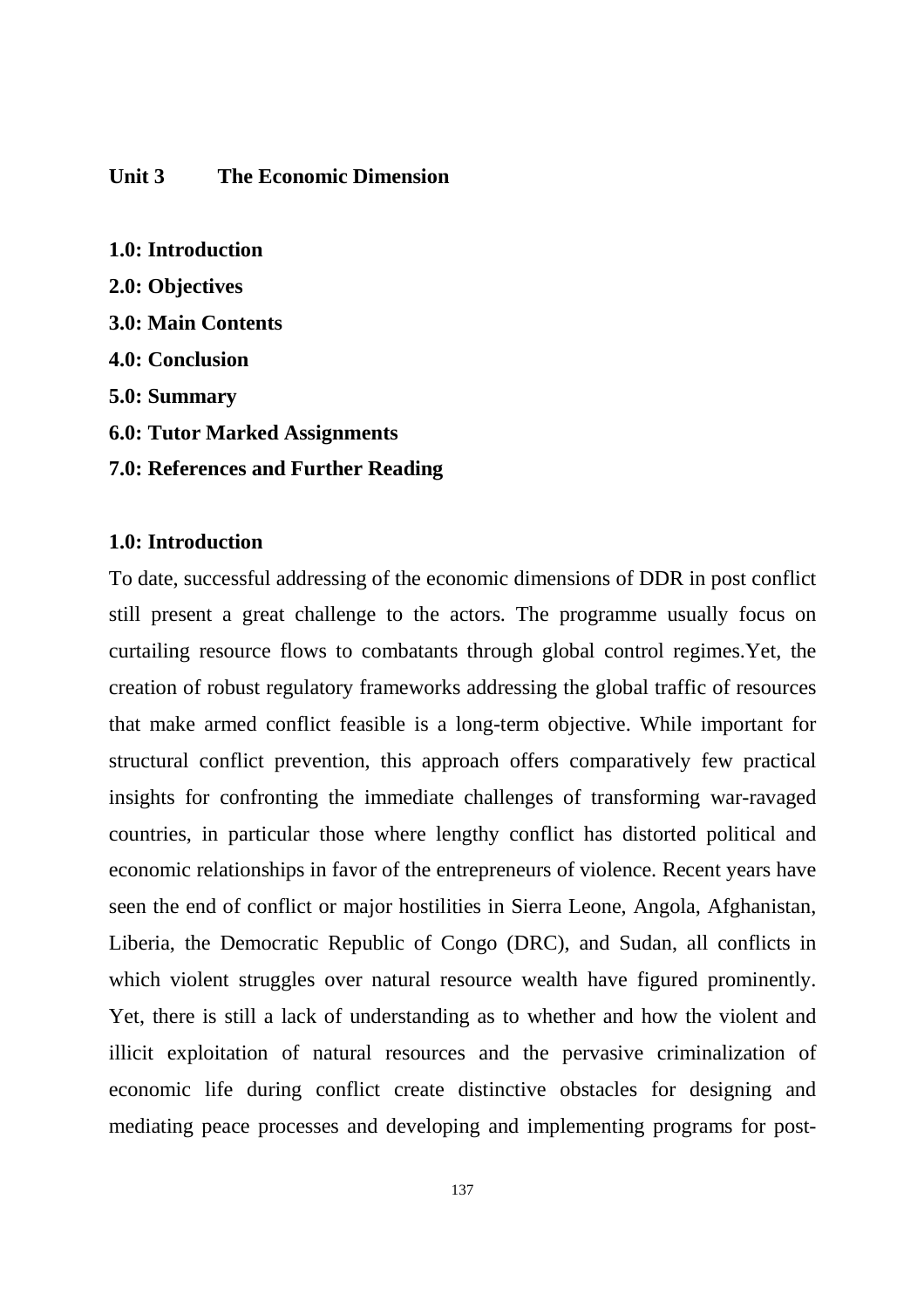conflict peace building and economic recovery. This unit will focus on the economic dimension of DDR,to bring the challenges and how best to tackle them.

# **2.0: Objectives**

At the end of this unit, you should be able:

- 1) To explain the economic dimension of DDR
- 2) To discuss how to best to tackle some of the economic challenges of DDR

### **4.0Main Contents**

Though economic consideration, could not be said to the sole or even primary cause of conflict, but it has become more important to so many combatants than political factors. Therefore, any peace building mechanism such as the DDR must be well prepared to tackle the economic challenges in order to be successful. Apart from the petty criminality that typically accompanies warfare; contemporary conflicts have become systemically criminalized, as insurgent groups and rogue regimes engage in illegal economic activities either directly or through links with transnational criminal networks. The war economies fuelling conflict also thrive on linkages with neighboring states, informal trading networks, regional kin and ethnic groups, arms traffickers and mercenaries, as well as legally operating commercial entities, each of which may have a vested interest in the prolongation of conflict and instability.

### **3.1 Some of the Economic Challenges**

Access to lucrative resources and smuggling networks may prolong conflict, as weaker parties can avoid 'hurting stalemates' by generating finances necessary to continue hostilities. Particularly where armed groups depend on lootable resources, such as alluvial diamonds, drugs, or coltan, there is a greater risk that conflict will be lengthened by the consequent fragmentation and fractionalization of combatant groups, as internal discipline and cohesion is undermined. In particular, continued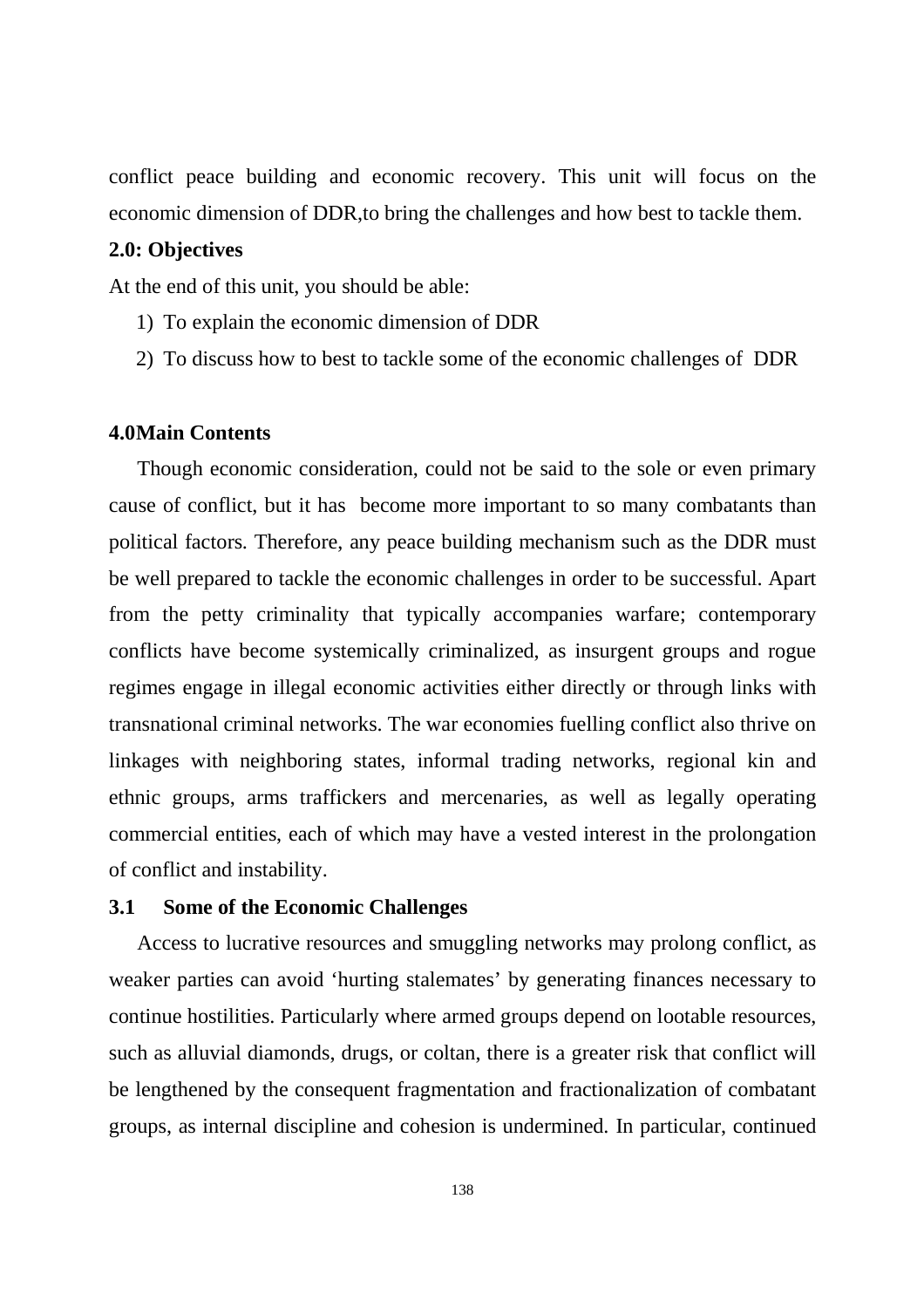combatant access to lucrative resources and the proliferation of combatant parties have been identified as key factors in failed peace implementation, multiplying the number of potential 'spoilers' who resort to violence to thwart peace mediation or implementation. Peace spoilers may also be situated beyond the borders of the state, particularly where a civil war is embedded in a wider 'regional conflict formation,' such as Sierra Leone in West Africa and Afghanistan in Central Asia. Neighboring states, for instance, may benefit economically from conflict, as exemplified by the business networks set up by government and military officials from Rwanda, Uganda, and Zimbabwe in the DRC and by the Liberian government in Sierra Leone.

Economic activity during wartime serves a variety of functions, which can be usefully distinguished as combat economies, shadow economies, and civilian coping economies. Often controlled by combatants, criminal entrepreneurs, and corrupt governments, these economic relationships tend to persist after the formal resolution of active hostilities. In these settings, a main challenge for peace building efforts is to address the dysfunctional elements of the shadow economy, while retaining its socially beneficial aspects. Where the illegal exploitation or inequitable, unaccountable management of natural resources has been central to conflict dynamics, improved resource governance needs to be a central element of peace building and post-conflict reconstruction strategies.

The high risk of violent conflict that has been attributed to natural resource dependence in a given country is not a direct relationship, but one that is mediated by critical governance failures. Systemic corruption and economic mismanagement, patrimonial rule, and the exclusionary 'shadow state' often associated with resource abundance may fuel political and economic grievances by undermining the state's legitimacy and by weakening its capacity to perform core functions, such as the provision of security, the management of public resources,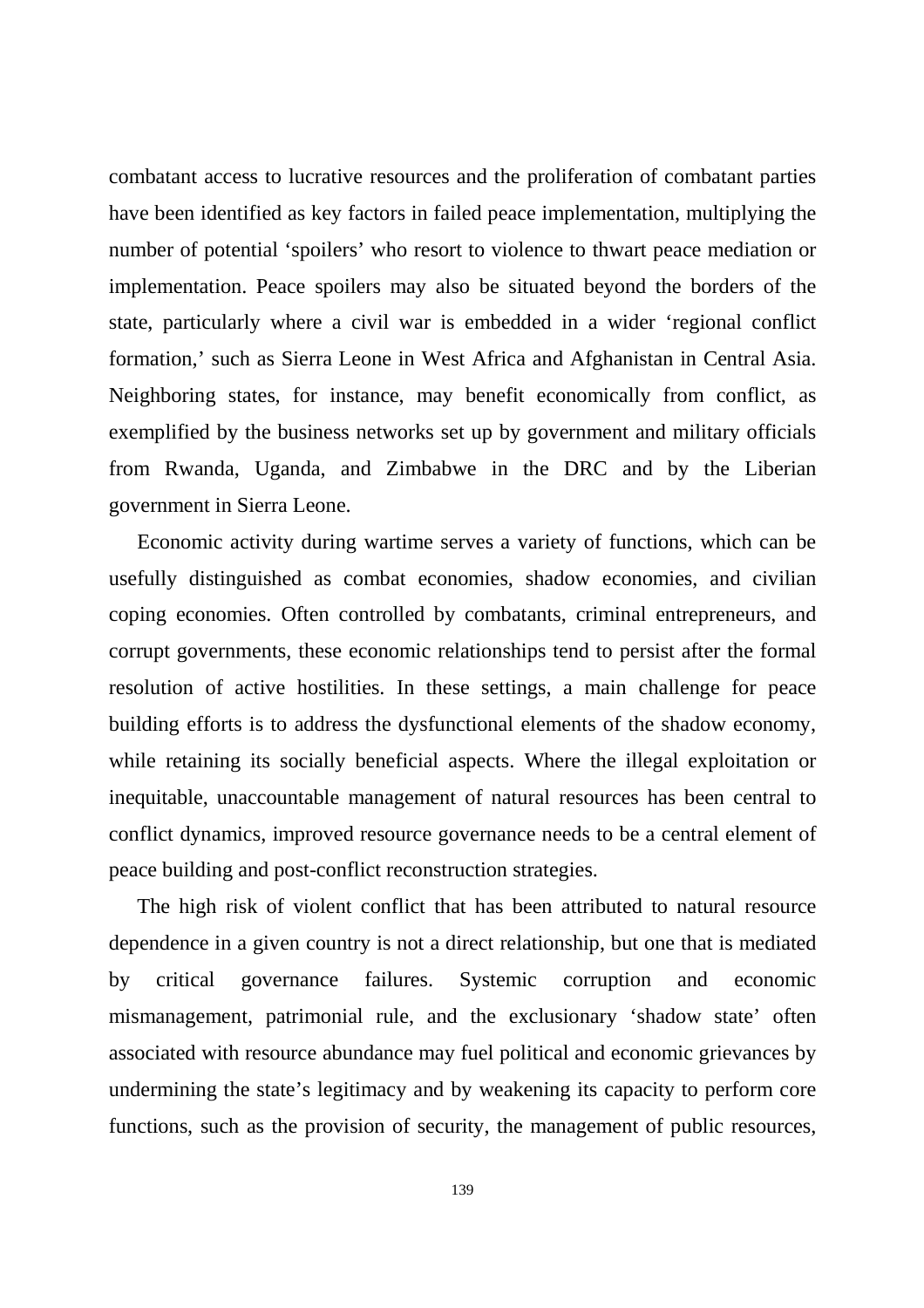and the equitable and efficient provision of basic goods and services. The state's failure to manage natural resource exploitation effectively and equitably strongly influences the opportunity for and feasibility of rebellion – and thus also the reemergence of violence in post-conflict situations - as it affects the relative strength of the state being challenged. The improved governance of natural resources, thus, needs to be made a central element of state building efforts within a comprehensive peace building strategy.

## **3.2 The Way Forward**

 Many ways have been suggested on how to tackle the above mentioned economic challenges some of them are as follows:

#### **Transforming Shadow Economies and Addressing Economic Criminalization**

Where shadow economies are based on illegal natural resource exploitation, and where smuggling and contraband trade have become implicated in the political economy of conflict, economic criminality tends to be systemic and well-integrated into regional and global criminal networks. Once entrenched, criminality can seriously undermine peace building and post-conflict recovery. Those who have generated economic benefit during conflict, not least from sanctions regimes, such as the mafia structures in Kosovo and Bosnia, seek to consolidate their power infragile post-conflict situation by expanding control over the local economy and political processes.Quite clearly, the more widespread is the informal economy, the fewer are the tax revenues that accrue to the state. This undermines the ability of states emerging from war to finance the provision of basic goods and services, most importantly security, to u n d e r t a ke needed reconstruction projects, and to establish viable institutions of governance. While post-conflict foreign aid may bridge this finance gap, it does not provide a sustainable basis for state finance.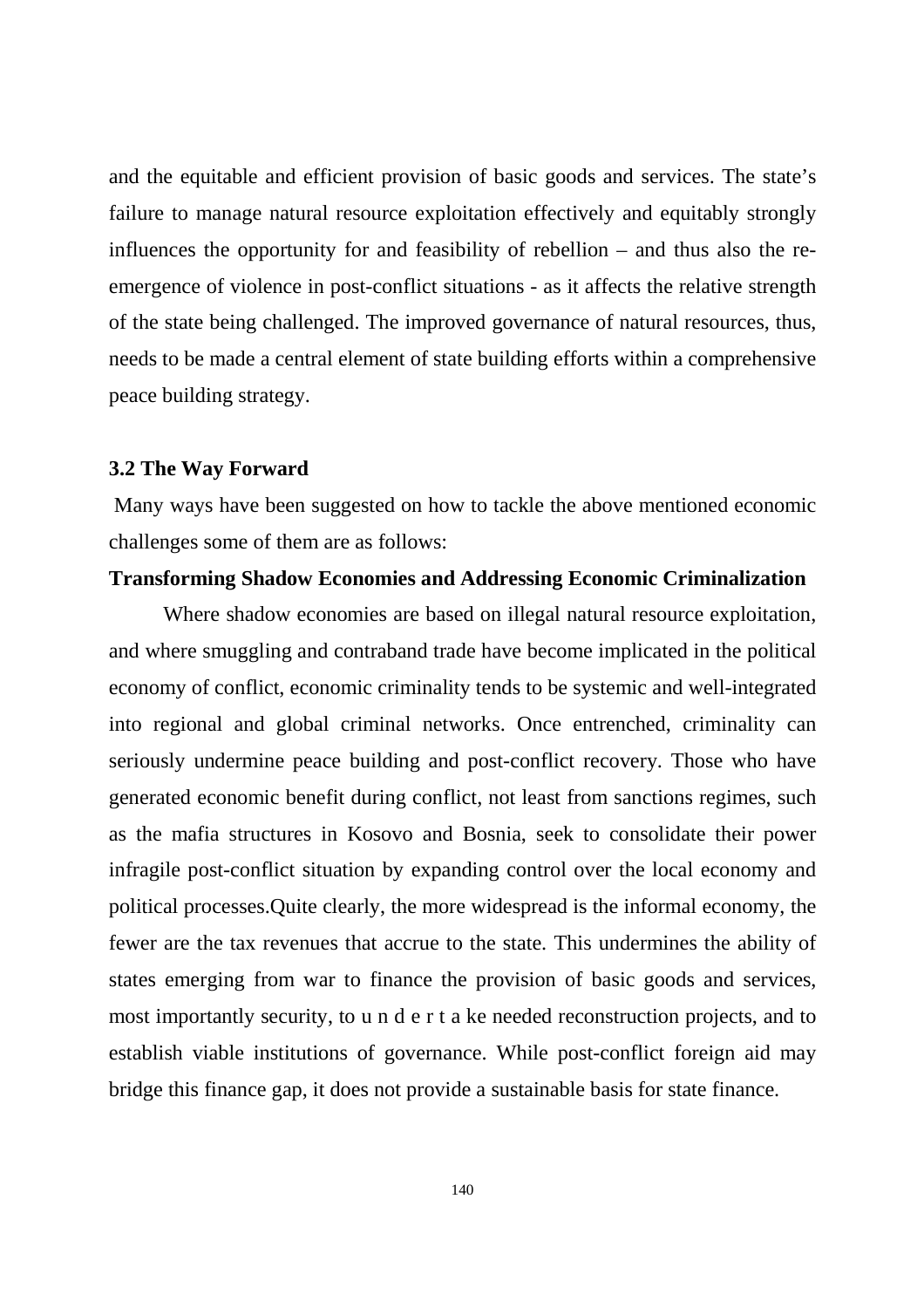Importantly, the failure of the state to provide basic services, with their de facto provision by criminal or shadow networks, undermines the creation of the'social contract' necessary for stable and accountable governance. For peacebuilding efforts to address these twin challenges, policy action requires both 'carrots and sticks.'

A primary task is to take the violence out of the economy by strengthening law enforcement and the judicial sector in post-conflict countries to address the systemic criminality of shadow economies. Where these capacities are weak, outside cooperation on law enforcement and mutual legal assistance, as well as direct policing operations by UN peace missions, may provide necessary support. The Organization for Security and Cooperation in Europe (OSCE), for example, established an organized crime unit in Kosovo to deal with the criminal economic activities that sustained the militants and to curtail their ability to divert guns and money to support hostilities in Southern Serbia and Northern Macedonia. Where politically feasible, the most egregious crimes, including those of economic nature, should be prosecuted domestically or, where applicable, by international courts. Recently, both the International Criminal Court for the Former Yugoslavia (ICTY) and the Sierra Leone Special Court issued indictments for, inter alia, participation in 'joint criminal enterprises,' while the Porter Commission in Uganda, despite its flaws, led to the purge of high-ranking Ugandan military officials engaged in illegal resource exploitation in Eastern DRC.

Economic criminality is difficult to root out, not only because criminal networks are highly adaptive, but also because of the vital economic and social functions that they have often come to serve. For this reason, increased policy attention needs to be paid to creating incentives and alternative income-generating activities for entrepreneurs and other beneficiaries of the shadow economy to 'turn legal' and join the formal economy. This requires attention to the full range of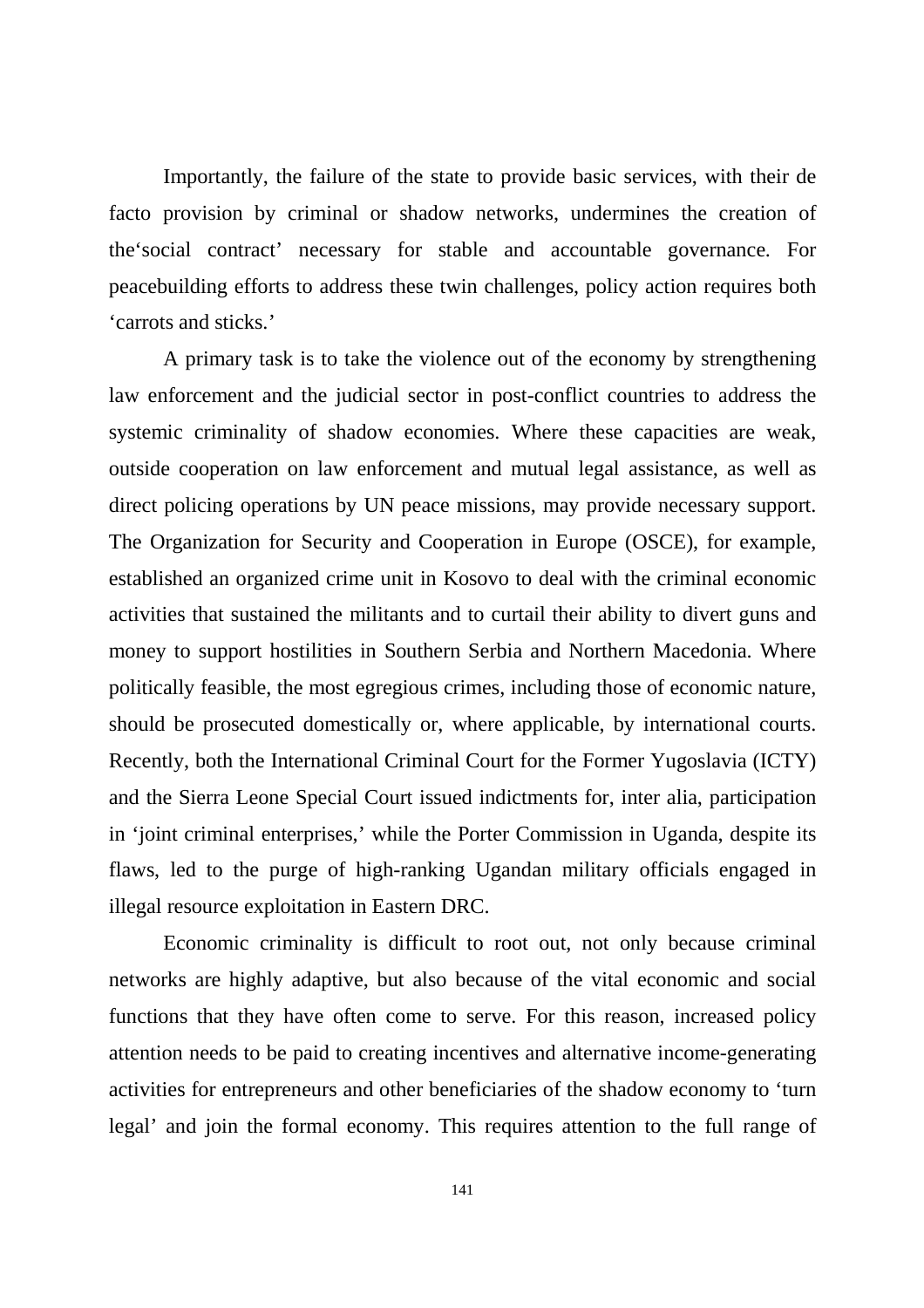reasons that individuals continue to participate in shadow activities. In Afghanistan, for example, farmers continue to grow poppy not only because it is a lucrative crop, but also because the poppy trade has generated a complex system of patron-client relations and an elaborate, if highly extortive, system of credit. For many poor farmers and sharecroppers, poppy cultivation is often the only way to access credits needed to secure their livelihoods and to pay accumulated debts to local warlords. Policy efforts to reduce poppy cultivation thus need to address the socio-economic structures that characterize the 'poppy cultivation environment.'

# **Regional Approach**

Transforming shadow economies also requires a regional approach, as they are often integrated in traditional trade routes, cross-border smuggling, and are reinforced by cross-border social and kinship ties. This makes borderlands, often endowed with natural resources, the center of illegal activities. Yet, state-centric regulatory efforts risk generating cross-border displacement effects, simply moving the undesired activities - and their conflict-potential - to neighboring countries. Drug eradication efforts in Colombia and Afghanistan, for example, have encouraged increased cultivation in Bolivia and Pakistan. Similarly, the sanctions imposed against Liberia in 2001 perversely encouraged a reverse smuggling flow of illegally exploited diamonds back into Sierra Leone, in order to then export them 'legally' under the government-established diamond certification scheme. Strengthening border security as part of peace building efforts is necessary, yet largely insufficient to effectively address shadow trade, especially in countries with long and inaccessible borders and weak capacities for border policing and customs control. A more promising strategy would be to complement border control with policies that address the structural factors that encourage cross-border shadow trade.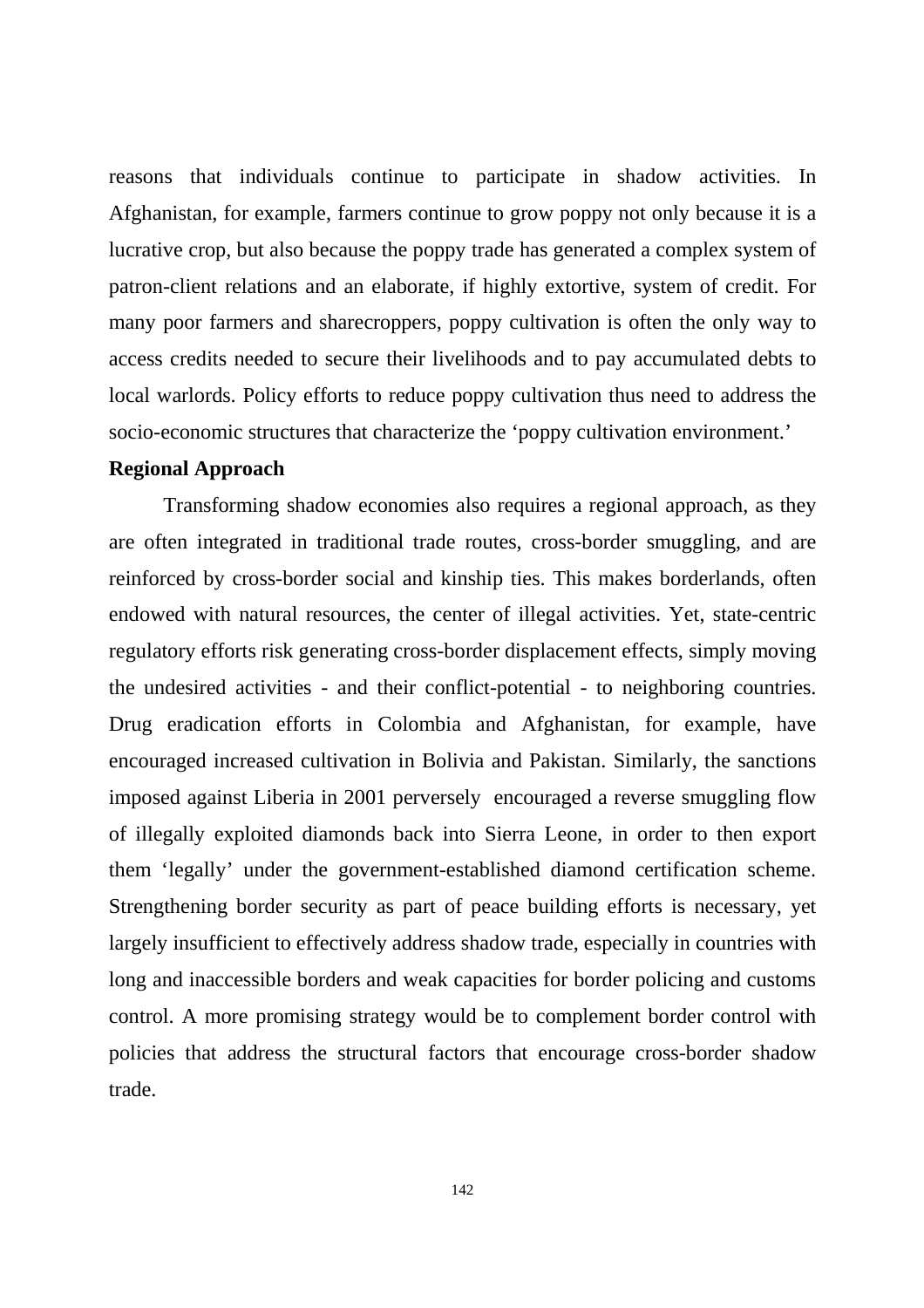In the case of drug cultivation, this may include addressing the cross-border environment through bilateral cooperation on poverty eradication, alternative livelihood development, and socio-economic integration of neighboring communities in border areas. Similarly, efforts to address regional shadow trade and smuggling should support cooperation within regional and sub-regional organizations to eliminate differentials in prices, tariffs, and quota systems that raise the profitability of, and thus create the incentives for, cross-border conflict trade.

Regional economic integration could also help to create regional markets for legitimate and mutually beneficial economic relations between neighboring countries, thus strengthening the 'buy-in' of influential neighbor states to regional stability and peace. Where they exist, regional or sub-regional organizations, such as the Economic Community of West African States (ECOWAS), can play an important role in addressing shadow trade and criminality. Despite its shortcomings and unclear mandate vis-à-vis the African Union (AU), the New Partnership for African Development (NEPAD) is a promising initiative that could develop mechanisms to collectively address the problem ofshadow trade and promote the responsible management of natural resources. This would require coordination with the AU's CSSDCA, which has explicitly linked the need for improved natural resource management with conflict prevention and sustainable development.

### **Securing Natural Resource Wealth**

The high risk of violent conflict that has been attributed to natural resource dependence in a given country is not a direct relationship, but one that is mediated by critical governance failures. Systemic corruption and economic mismanagement, patrimonial rule, and the exclusionary 'shadow state' often associated with resource abundance may fuel political and economic grievances by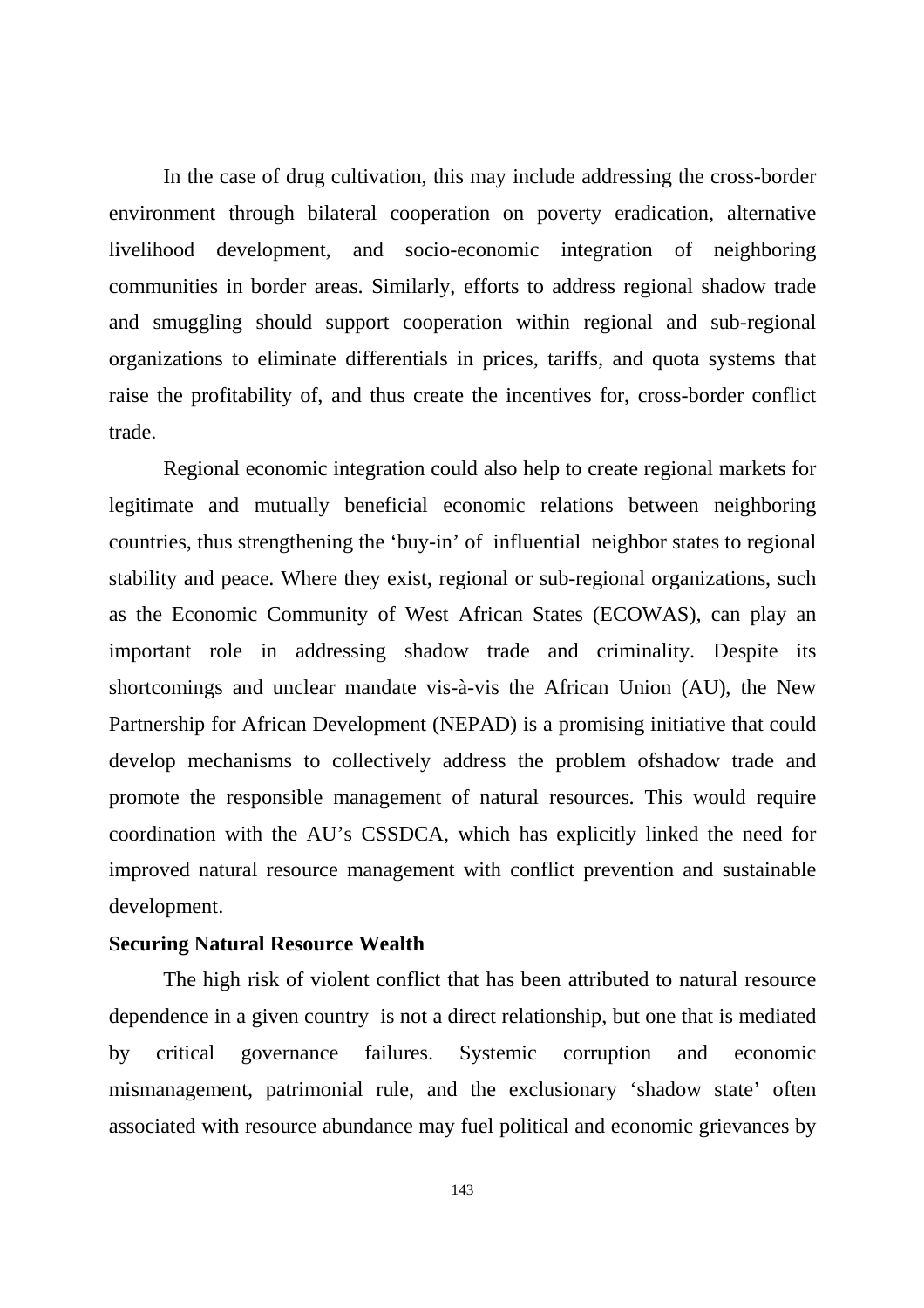undermining the state's legitimacy and by weakening its capacity to perform core functions, such as the provision of security, the management of public resources, and the equitable and efficient provision of basic goods and services. The state's failure to manage natural resource exploitation effectively and equitably strongly influences the opportunity for and feasibility of rebellion – and thus also the reemergence of violence in post-conflict situations - as it affects the relative strength of the state being challenged.

The improved governance of natural resources, thus, needs to be made a central element of state building efforts within a comprehensive peace building strategy. Rebuilding the capacity of domestic institution and promoting good governance of natural resource wealth after years, if not decades, of war, mismanagement and systemic corruption is a long-term task, but it is a critical one. Importantly, peace building needs to address the predatory culture of state institutions, a product of colonial rule and post-independence leadership that promotes rent-seeking rather than socially beneficial economic activity. In countries such as Sierra Leone and the DRC, this requires the outright transformation of governance structures, rather than their mere reconstruction. Importantly, where the military and police were part of the 'industrial organization' of the predatory state structure, donor-supported security sector reform (SSR) can play a crucial role in transforming the security apparatus' role from economic predation to civilian protection. Where the illicit exploitation of natural resources has been central to conflict dynamics, the early restoration of responsible resource management should be a priority. Here, international donors can assist post-conflict countries to design transparent accounting practices and to develop schemes for equitable and socially beneficial sharing of resource revenues. International agencies may also play an important role in acting as independent monitors to ensure compliance through externally-monitored natural resource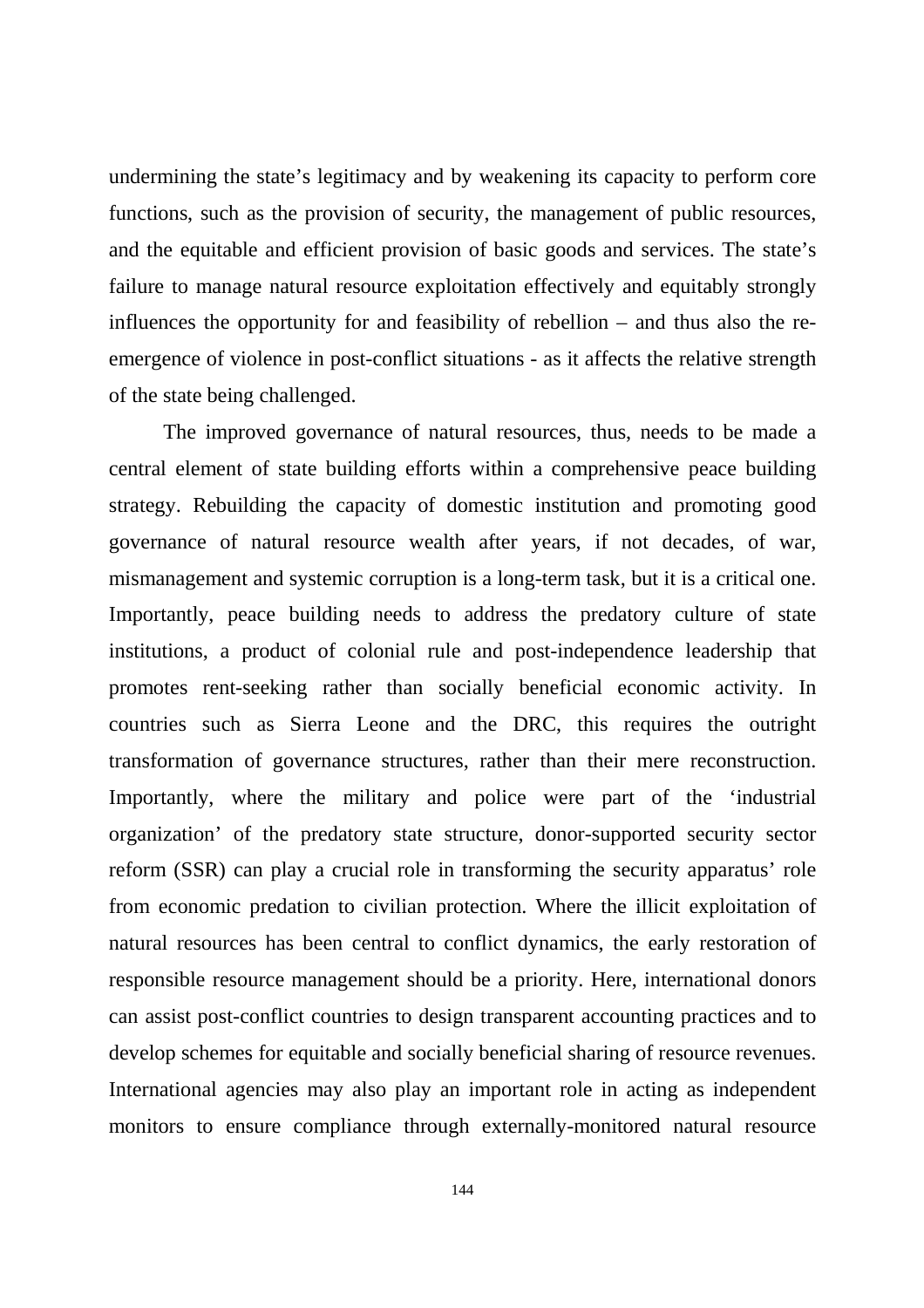funds or escrow accounts for income generated from the exploitation of nonlootable resources, such as oil, gas, or mining.

If properly administered, these could protect the large inflows of revenues from rent-seekers and provide a degree of financial transparency. To date, natural resource management initiatives of this sort have been conceived and implemented as a means of preventing conflict rather than assisting countries recover from war. This is the case with the Chad-Cameroon Pipeline Project's fiscal management and social revenue-sharing components, and the UK-sponsored Extractive Industries Transparency Initiative (EITI), which seeks to promote fiscal transparency among corporations and host governments engaged in extractive industry operations. There is no reason these mechanisms cannot be adapted to the needs of postconflict recovery. Indeed, as donor leverage is often greater in these settings, the potential for securing effective resource governance is strong. In Sierra Leone, for instance, support by the UN and multiple donors has made a priority of restoring order to the diamond industry. Programs such as the Diamond Area Community Development Fund and the Kono Peace Diamonds Alliance not only provide benefits to the government by expanding the scope of licensed mining and raising official diamond exports, but also ensures regular incomes to artisanal miners and their communities. Effective national resource management also requires an adequate regulatory framework for private sector operations in the extractive industries and commodity trade to ensure that private investment in post-conflict settings serves the public interest.

#### **Encouraging the participation of the Civil Societies**

The creation of transparent economic and equitable economic governance highlights the important role of civil society in post-conflict peace building and recovery. In the long-term, the success of resource management systems will depend on the emergence of a strong civil society that is able to hold governments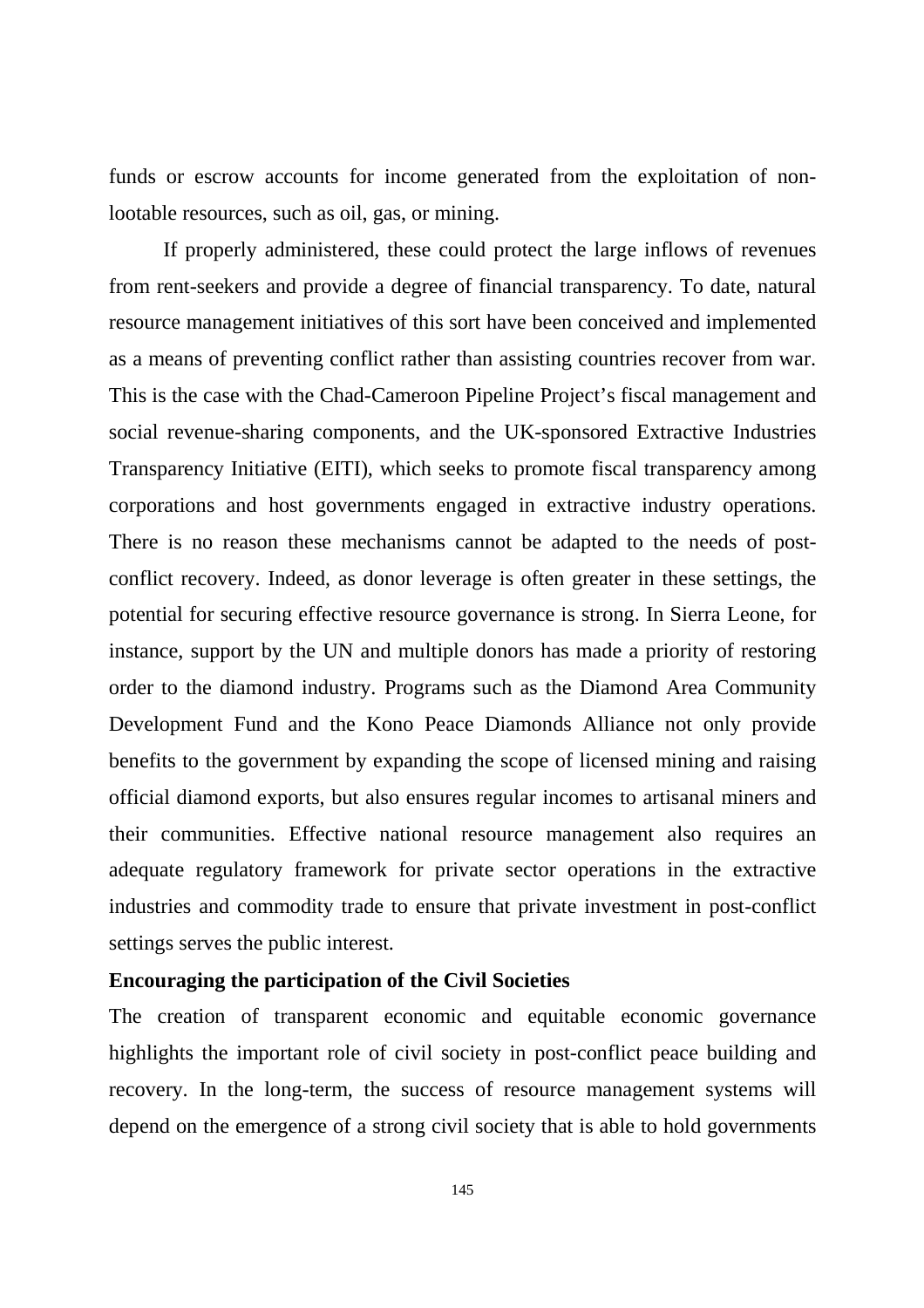to account. In the short and medium term, civil society organizations will need external support in developing relevant capacities, particularly in collecting information on illegal resource exploitation and government corruption and mobilizing public awareness. Supportfor civil society can also be indirect. The UN Expert Panel report on the illicit exploitation of natural resources in the DRC, for example, helped Congolese civil society and church groups raise these issues during the peace negotiations. A potential forum for assisting the new government to fulfill its commitment to improved economic governance is the International Support Committee (CIAT), created to advice on the transition program established in the December 17, 2002 power-sharing agreement. From War Economies to Peace Economies: Challenges for Peace building and Post-Conflict Recovery.

### **4.0: Conclusion**

Rebuilding the capacity of domestic institution and promoting good governance of natural resource wealth after years, if not decades, of war, mismanagement and systemic corruption is a long-term task, but it is a critical one. Importantly, peace building needs to address the predatory culture of state institutions, a product of colonial rule and post-independence leadership that promotes rent-seeking rather than socially beneficial economic activity. In countries such as Sierra Leone and the DRC, this requires the outright transformation of governance structures, rather than their mere reconstruction. Importantly, where the military and police were part of the 'industrial organization' of the predatory state structure, donor-supported security sector reform (SSR) can play a crucial role in transforming the security apparatus' role from economic predation to civilian protection. Where the illicit exploitation of natural resources has been central to conflict dynamics, the early restoration of responsible resource management should be a priority. Here, international donors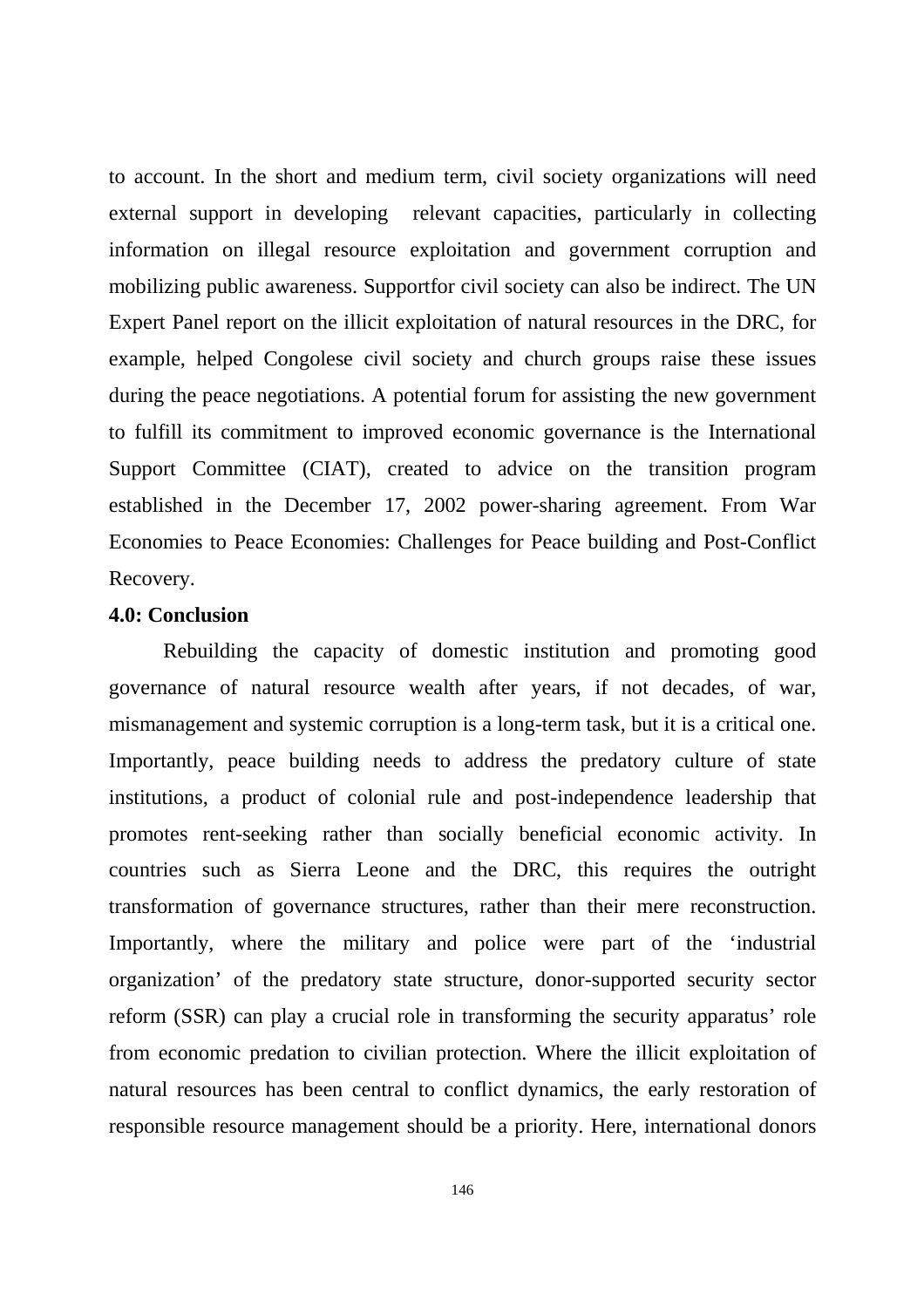can assist post-conflict countries to design transparent accounting practices and to develop schemes for equitable and socially beneficial sharing of resource revenues. International agencies may also play an important role in acting as independent monitors to ensure compliance.

#### **5.0: Summary**

Economic factors play a different role in different conflicts. Yet, the legacies of economic predation, militarized production, and criminalized trade in many of today's conflicts highlight the different challenges that conflict management faces in these settings. While more research is needed on these issues, a range of policy levers can, when applied in a robust and coordinated effort, raise the odds for successful peacemaking and peace building.

### **6.0: Tutor Marked Assignments**

1) Mention and discuss 3 economic challenges of DDR

2) How do you think these challenges can be successfully resolve

# **7.0: References and Further Reading**

- Wallensteen, P and Staibano, C and Eriksson, M. (2003). (Eds). *Making Targeted Sanctions Effective: Guidelines for the Implementation of UN Policy Options*, Uppsala University.
- Woodward, S. (2003). 'Economic Priorities for Successful Peace Implementation'. In : Stedman, Rothchild, and Cousens, *Ending Civil Wars: The Implementation of Peace Agreement*s, Boulder: Lynne Rienner Publishers.
- Philippe Le Billon, Sherman, J and Hartwell, M. (2003). *Controlling Resource Flows to Civil Wars: A Review and Analysis of Current Policies and Legal Instruments.* IPA Background Paper.
- Mats Berdal and David M. Malone (Eds.) (2000) Greed and Grevance: Economic Agendas in Civil Wars, Boulder: Lynne Rienner Publishers.
- Ballentine, K and Sherman, J (Eds.) (2003). *The Political Economy of*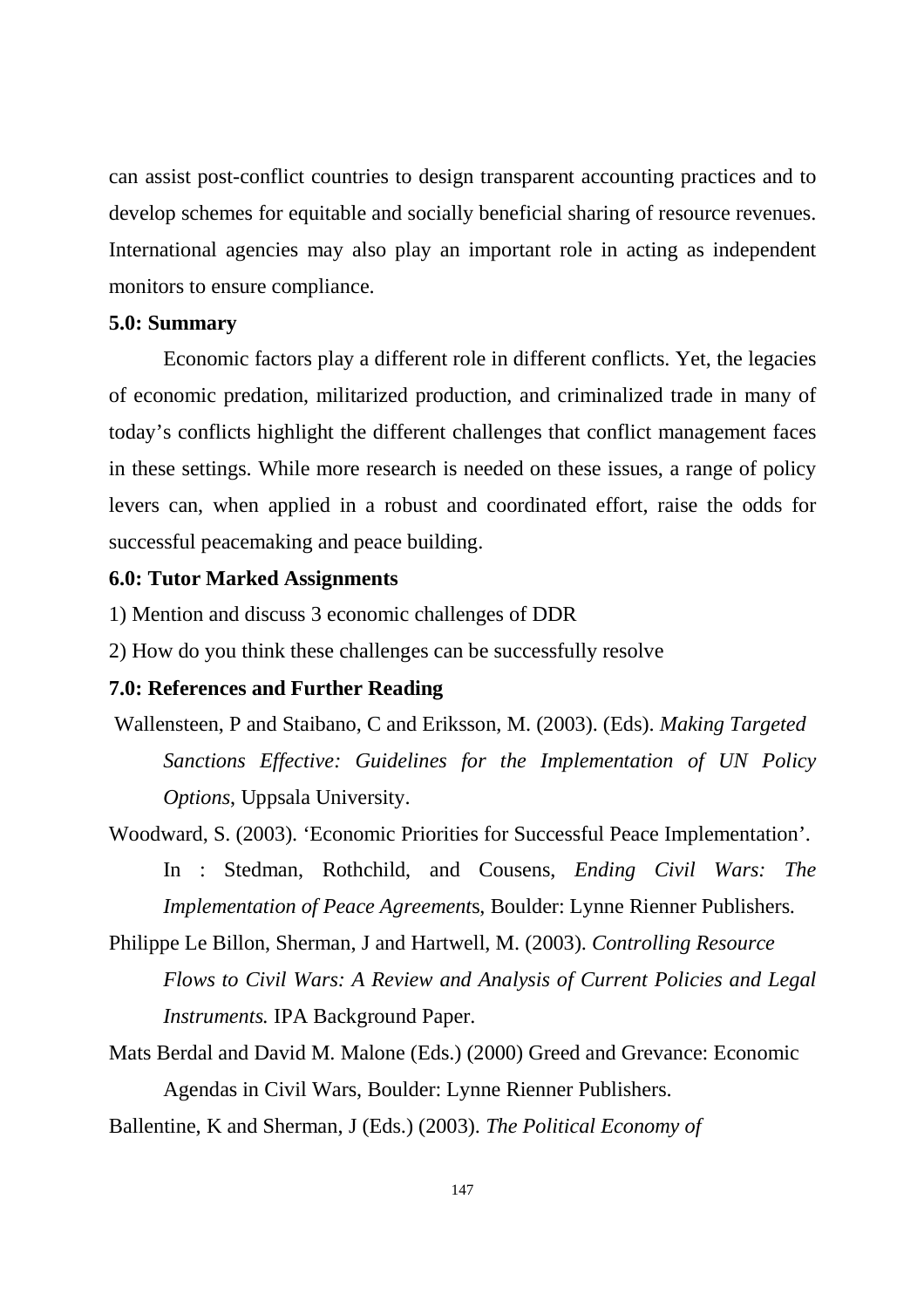*Armed Conflict: Beyond Greed and Grievance.* Boulder: Lynne Rienner Publishers

Cooper, N and Pugh, M. (2009). *War Economies in a Regional Context: The Challenge of Transformation*, Boulder: Lynne Rienner Publishers.

Downs, G and Stedman, J. (2003). 'Evaluation Issues in Peace Implementation'.

- In: Stephen J. Stedman, Donald Rothchild,and Elizabeth M. Cousens (Eds):
- *Ending Civil Wars: The Implementation of Peace Agreement*s, Boulder: Lynne Rienner Publishers, 43-69.
- Armstrong, A and Rubin, B. (2002). *Policy Approaches to Regional Conflict Formations*. Center on International Cooperation
- Ballentine, K and Nest, M (Eds.) *The Democratic Republic of Congo: The Economic Dimensions of War and Peac*e. Boulder: Lynne Rienner Publishers, forthcoming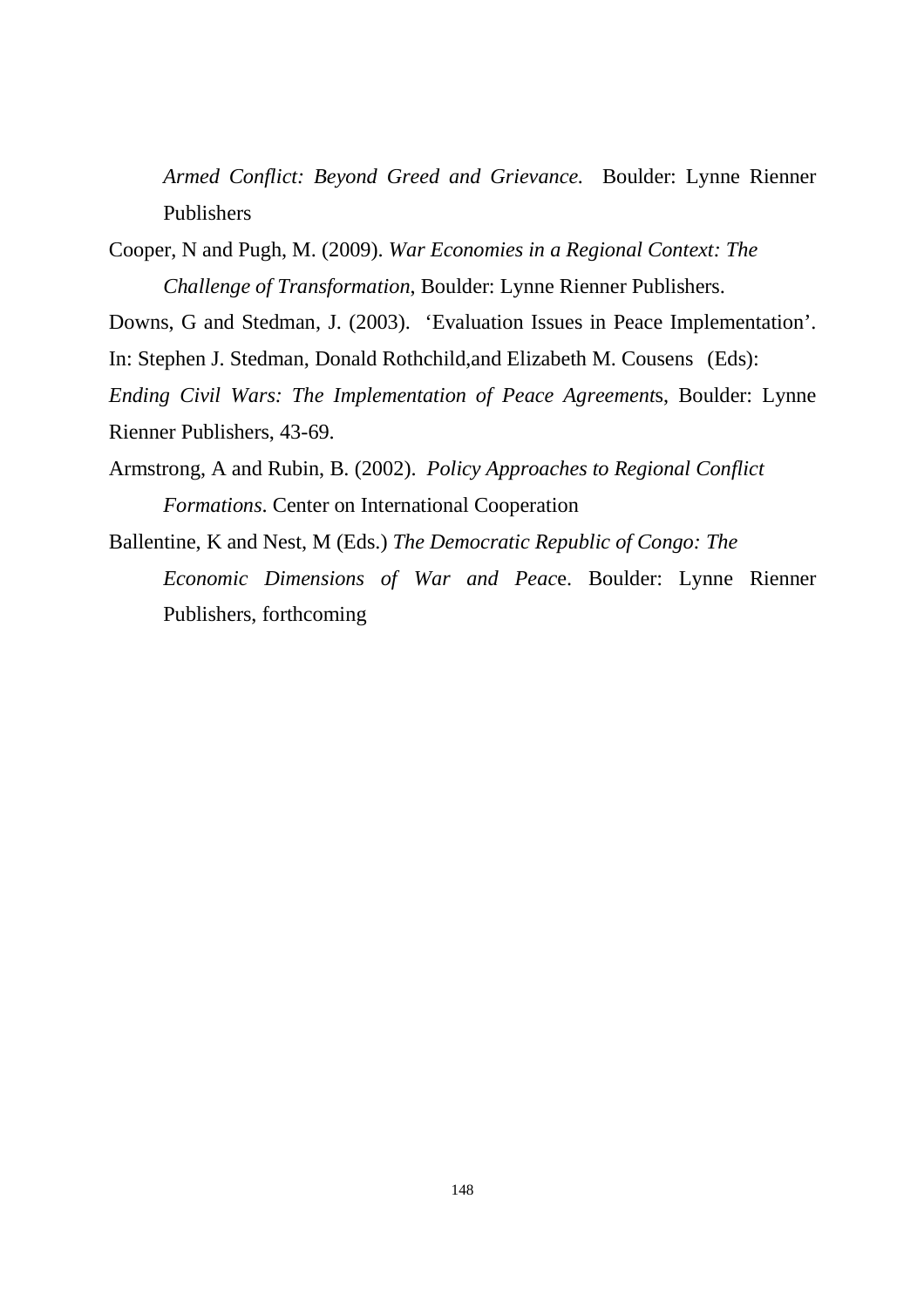# **Unit 4: The Psychological Challenges**

**1.0: Introduction 2.0: Objectives 3.0: Main Contents 4.0: Conclusion 5.0: Summary 6.0: Tutor Marked Assignments 7.0: References and Further Reading** 

# **1.0Introduction**

This unit is based on empirical instances of DDR processes. It focuses on the impacts of war on victims and perpetrators at the DDR phase. Due to the destructive effects of being child soldiers on victims, it is important to draw on empirical examples in order to bring to the fore the destructive of war on child soldiers.

# **2.0 Objectives**

At the end of this unit, the expected objectives are that:

- Students should be able to appreciate the impact of war on child soldiers;
- Students should be able to understand how to combat the destructive effects of war on child soldiers and other victims.

# **3.0 Main Contents**

# **3.1 Rehabilitation of Child Soldiers**

The forceful enlistment of child soldiers, particularly in Africa, has long been a challenging issue, despite limited political efforts to tackle it. Africa has experienced the largest number of conflicts since the end of the Cold War, and it has also seen the highest military conscription of children in war. The trauma of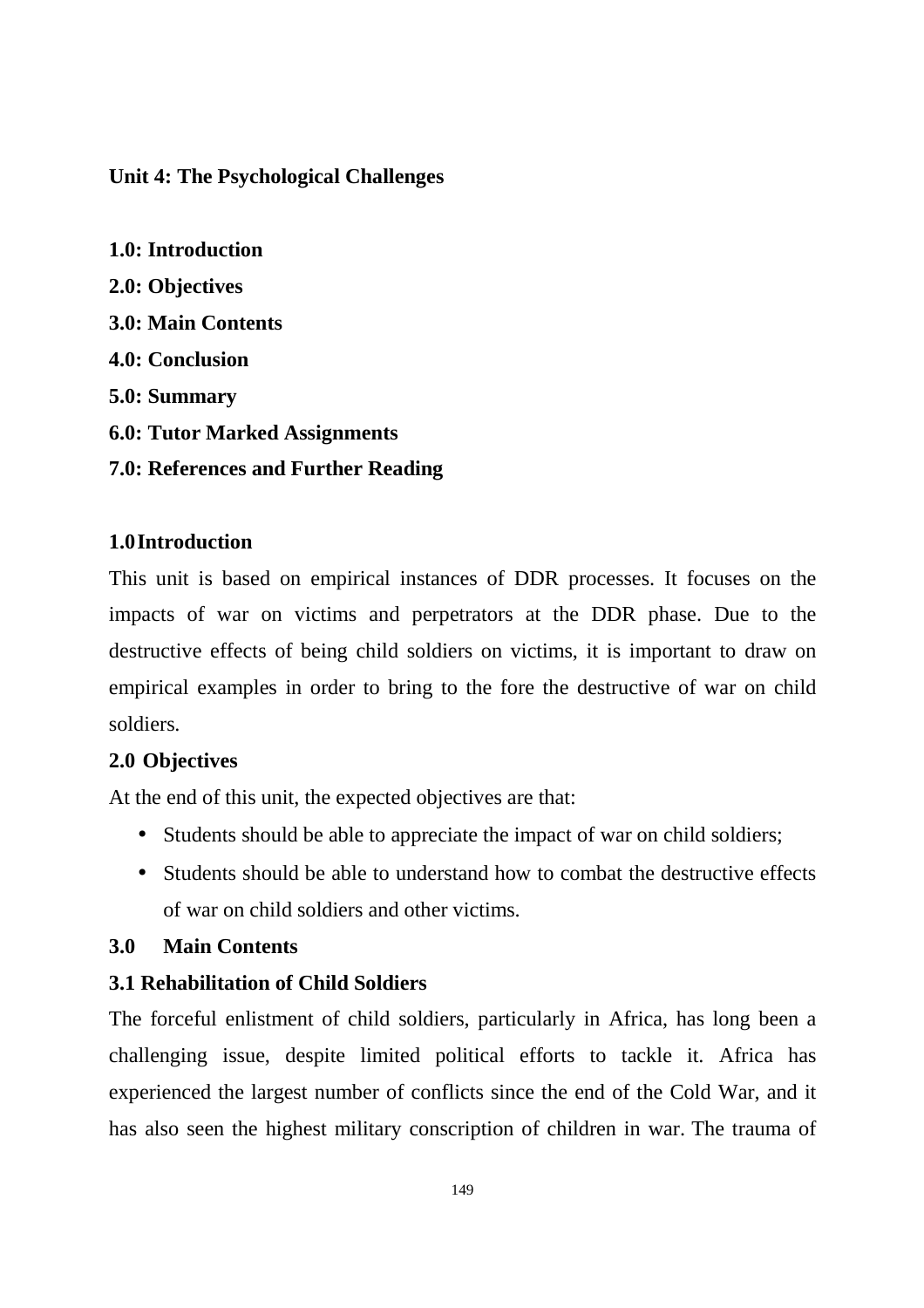being a child soldier results in a number of psychological problems. Research shows that the experience of war may have a profound impact on the personality development of an individual and their view of the world. Instances show that children who have participated in war often show regressive or aggressive behavior with a tendency towards violence. However, this should not be confused with the manifestation in children who were socialized to violence as a show of manliness.

Moreover, child soldiers often develop skills that allow them to survive in a war environment, but not in a more peaceful society. The severity and duration of a wartime environment may also result in post-traumatic stress disorder (PTSD). PTSD refers to the psychological and physical problems which can sometimes follow particularly threatening or distressing events including: repeated and intrusive memories of the distressing event, the experience of flashbacks or nightmares, physical reactions such as sweating or shaking, avoidance of reminders of the distressing event, sleeping and or concentration problems, (Narayan 2001).

The rehabilitation of child soldiers in a post-conflict environment is varied. One method is based on the model for the disarmament, demobilization and reintegration (DDR) of child soldiers. The Coalition to Stop the Use of Child Soldiers describes DDR in the following manner:

**Disarmament:** The collection of small arms and light and heavy weapons within a conflict zone. It frequently entails weapons collection, assembly of combatants and development of arms management programs, including their safe storage and sometimes their destruction. Because many child soldiers do not carry their own weapons, disarmament should not be a prerequisite for the demobilization and reintegration of child soldiers.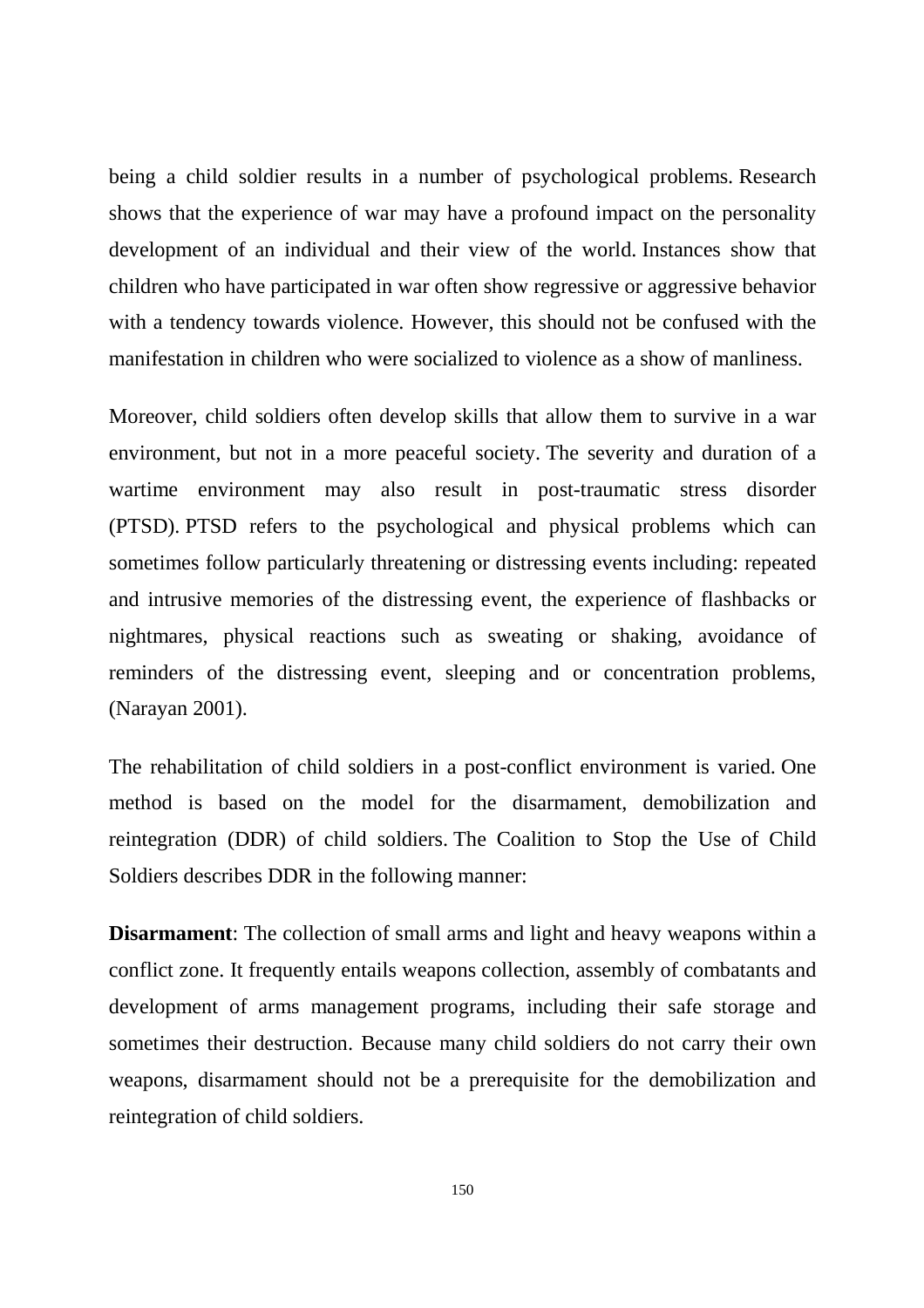**Demobilization**: The formal and controlled discharge of soldiers from the army or from an armed group. In demobilizing children the objectives should be to verify the child's participation in armed conflict, to collect basic information to establish the child's identity for family tracing, to assess priority needs, and to provide the child with information about what is likely to happen next.

**Reintegration**: A long-term process which aims to give children a viable alternative to their involvement in armed conflict and help them resume life in the community. Elements of reintegration include family reunification (or finding alternative care if reunification is impossible), providing education and training, devising appropriate strategies for economic and livelihood support and in some cases providing psycho-social support. The DDR model has been used throughout the world and, in particular, West Africa.

Another rehabilitation model has been used by a Mozambican non-governmental organization, Reconstruindo a Esperança (Rebuilding Hope). Rebuilding Hope uses a process that involves the collaboration of community leaders, Westerntrained psychologists, and local *curandeiros* (healers).

The process is based on the principle that all societies and cultures have developed, created, and learned mechanisms to deal with their specific problems in different spheres of life and that in order for a community to rebuild itself from trauma, one must first ask "how is this society or community already using its own resources to overcome or deal with the problem?" The organization focuses on providing psychological assistance and promoting community reintegration following 16 years of war in Mozambique.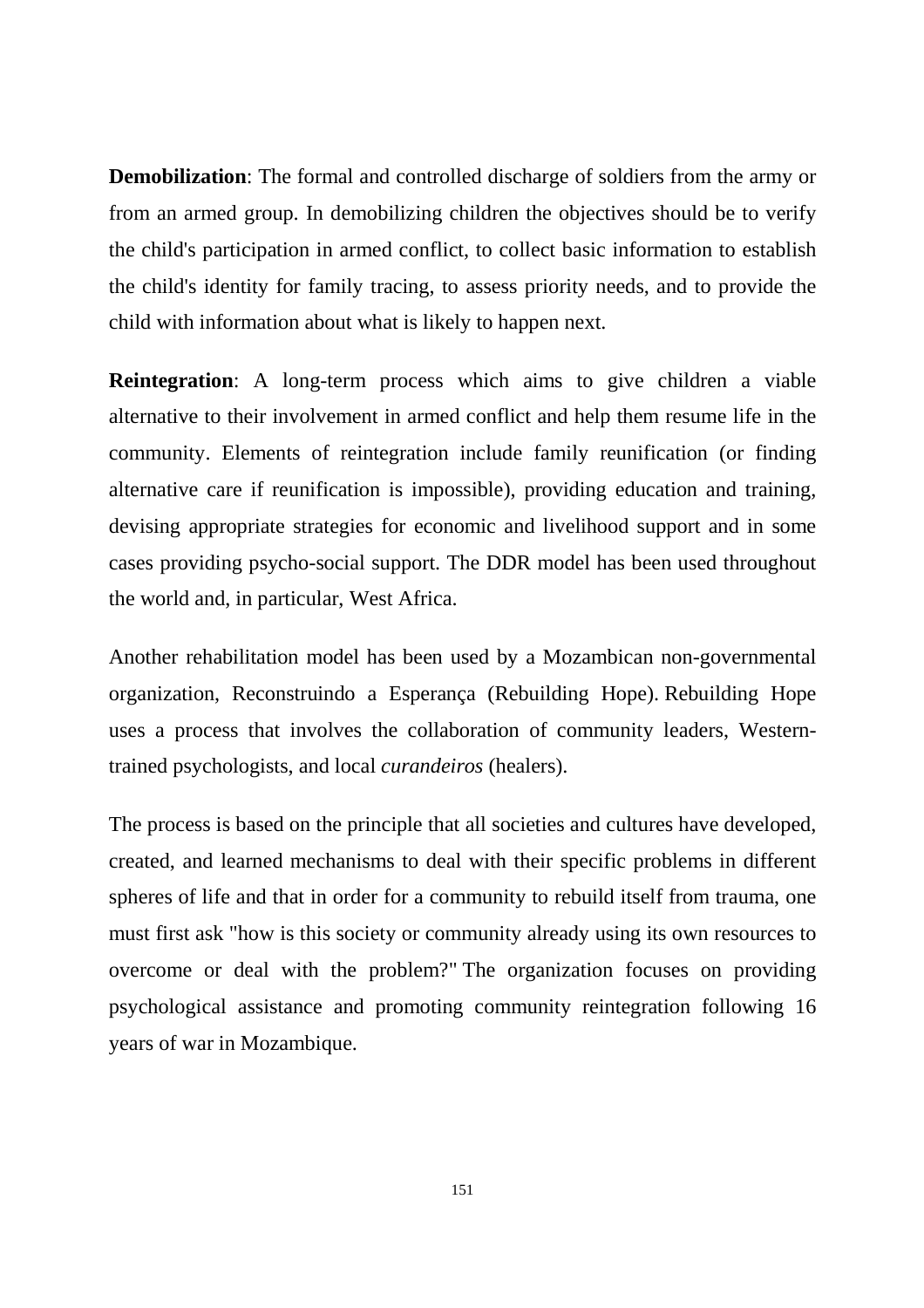Rebuilding Hope specifically encourages and depends on the involvement and participation of community religious authorities, local teachers, and parents. With the help of traditional local and religious leaders, the organization connects with local *curandeiros* when individuals with PTSD feel they need traditional purification rituals to wash away the bad spirits. In addition, the traditional healers purify their patients and send them to the psychologists for additional support. The result is an integrated support system involving a traditional healing process where children are reintegrated into their families and communities as rehabilitated people, while the psychologists develop sustainability methods for mental and emotional well-being. The result is a symbiotic model of psychotherapeutic interventions that includes the local knowledge and culture.

#### **Findings from Democratic Republic of Congo (DRC)**

According to Pauleto and Patel (2010), there are currently an estimated 300,000 child soldiers worldwide, of which approximately 8,000 are in the eastern part of the DRC, which now constitutes a significant area of child soldier recruitment in the country. The duo argue that despite the alarming and evident scale of the problem, international and local efforts to address the problems associated with child recruitment into armed conflict have been sparsely successful. Pauleto and Patel reveal further that since the brake-out of violent conflicts in 1997 in DRC, an estimated 30,000 children have undergone the disarmament, demobilization and reintegration (DDR) programme. However, in a protracted and volatile conflict such as that in eastern DRC, re-recruitment of child soldiers is rampant, and it is difficult to ascertain how many children have been demobilized more than once, or for how long.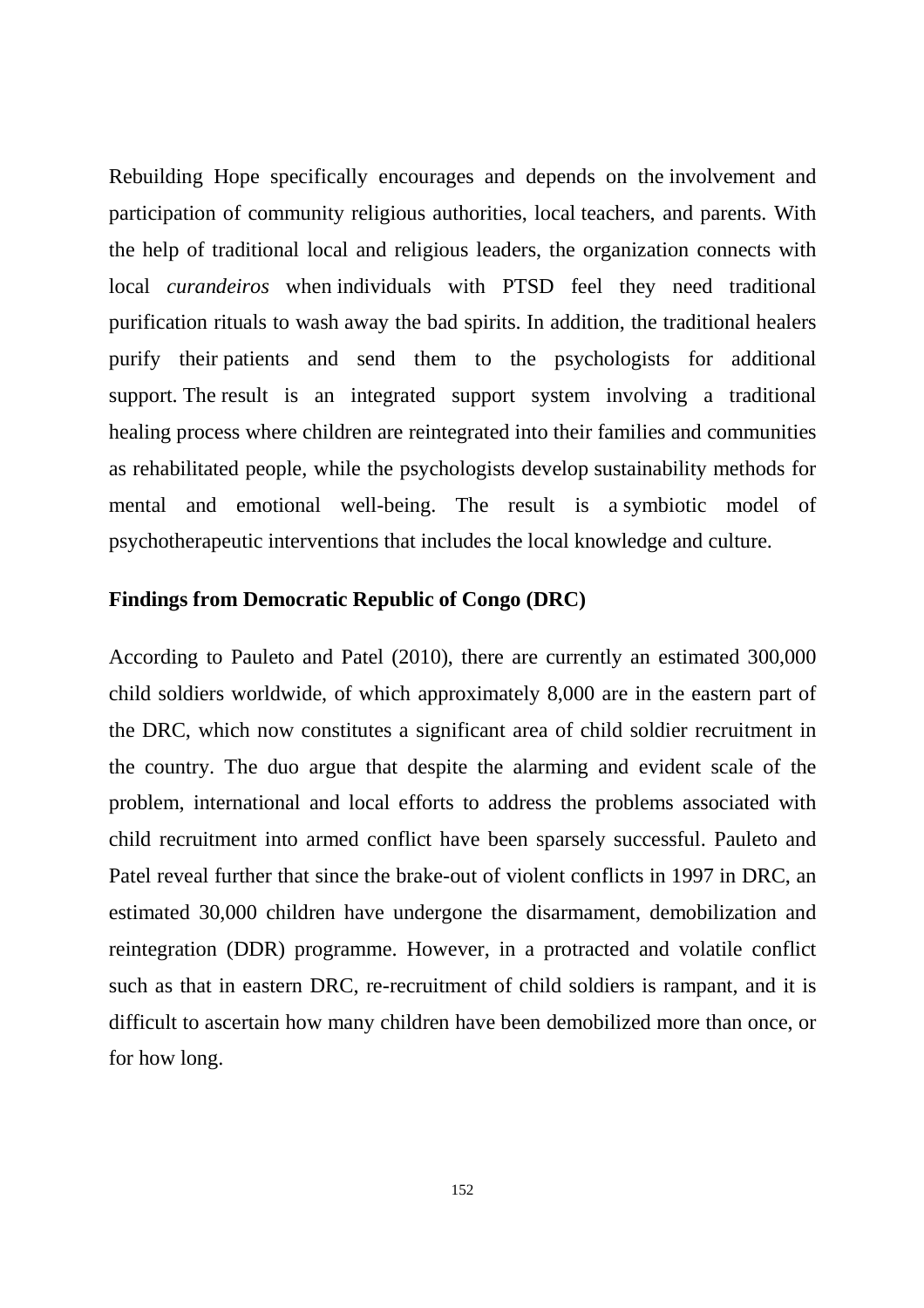The DDR programme for children is seen as fundamentally different from that of adults. Children's rights expect that child soldier DDR programmes are operationalized both during and after conflict, as it is a fundamental human rights issue and not a security one. On the other hand, adult DDR is not seen as feasible during hostilities, this is why it is carried out basically in post-conflict scenarios in order to maintain peace and security and to promote long-term development. Pauleto and Patel (2010) argue that the aim of child soldier DDR is thus to restore the fundamental rights of children to enjoy a happy childhood free from exploitation. The core features of this procedure entail removing children from hostilities, psychosocial support, and family reintegration.

However, there are some limitations to the DDR process in the Kivus. Despite increasing international attention devoted to the issue of child soldiering, little research has been conducted on child soldier DDR in the context of on-going conflicts, particularly with regards to what implications a conflict has on the rerecruitment of demobilised children. Pauleto and Patel (2010) based on a survey of available literature suggests that DDR programmes are largely modelled on experience of long established post-conflict societies, where the risk of rerecruitment of children, as well as further war-related trauma is low.

For instance, it has been noted that in post-conflict Sierra Leone DDR was far more effective than during the war. The Liberian experience also illustrates that children who lived outside the safe zone in Monrovia were easy targets for rerecruitment once hostilities resumed in 2000. There is a similar pattern of child soldier recruitment in the current conflict in the Kivus (in eastern DRC). Here, DDR programmes may be ineffective, as the likelihood of further violence once a child has been demobilized is high. Children who have already served in an armed group may be even more at risk than others, as an experienced soldier is a valuable asset in war. This is because of a combination of trauma and bitterness suffered as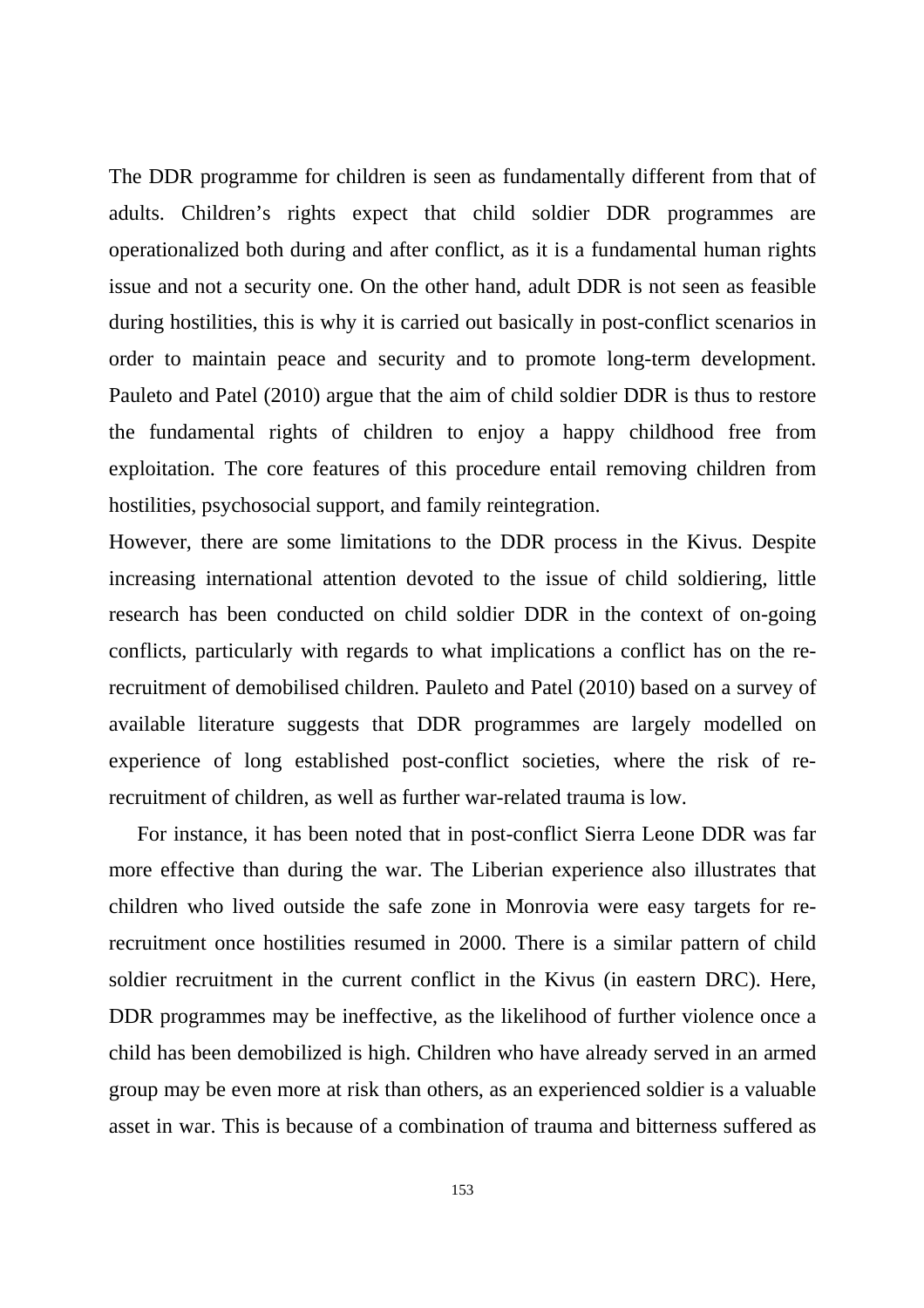a result of involvement in violent conflicts. Therefore, the psychological needs of children and adults in the DDR processes must be given serious attention.

### **3.0Conclusion**

This unit advocates that continued diagnoses of children affected by war and thorough analysis of the socio-political and cultural contexts in which they exist must be well understood. The fore mentioned are often neglected sometimes inadvertently by interveners. Dire consequences have attended wholesale imposition of imported or alien programmes contrary to the socio-cultural sensibilities of targeted communities. This must be avoided in designing and implementing DDR programmes.

### **5.0 Summary**

 The unit discusses the psychological angle of DDR with emphasis on children and scant references to adults. It presented examples from DRC based on the protracted and volatile conflicts that have bedevilled the country for decades. It concludes by cautioning against the wholesale adoption of DDR programmes without taking their implications for the socio-cultural context of the targeted recipients into consideration.

#### **6.0 Tutor Marked Assignments**

With case-studies, show how the wholesale adoption of externally designed DDR programmes can cause psychological challenge for the targeted recipients.

#### **7.0 References and Further Reading**

Narayan, G. (2001). *Children and Armed Conflict and Peace-Building:*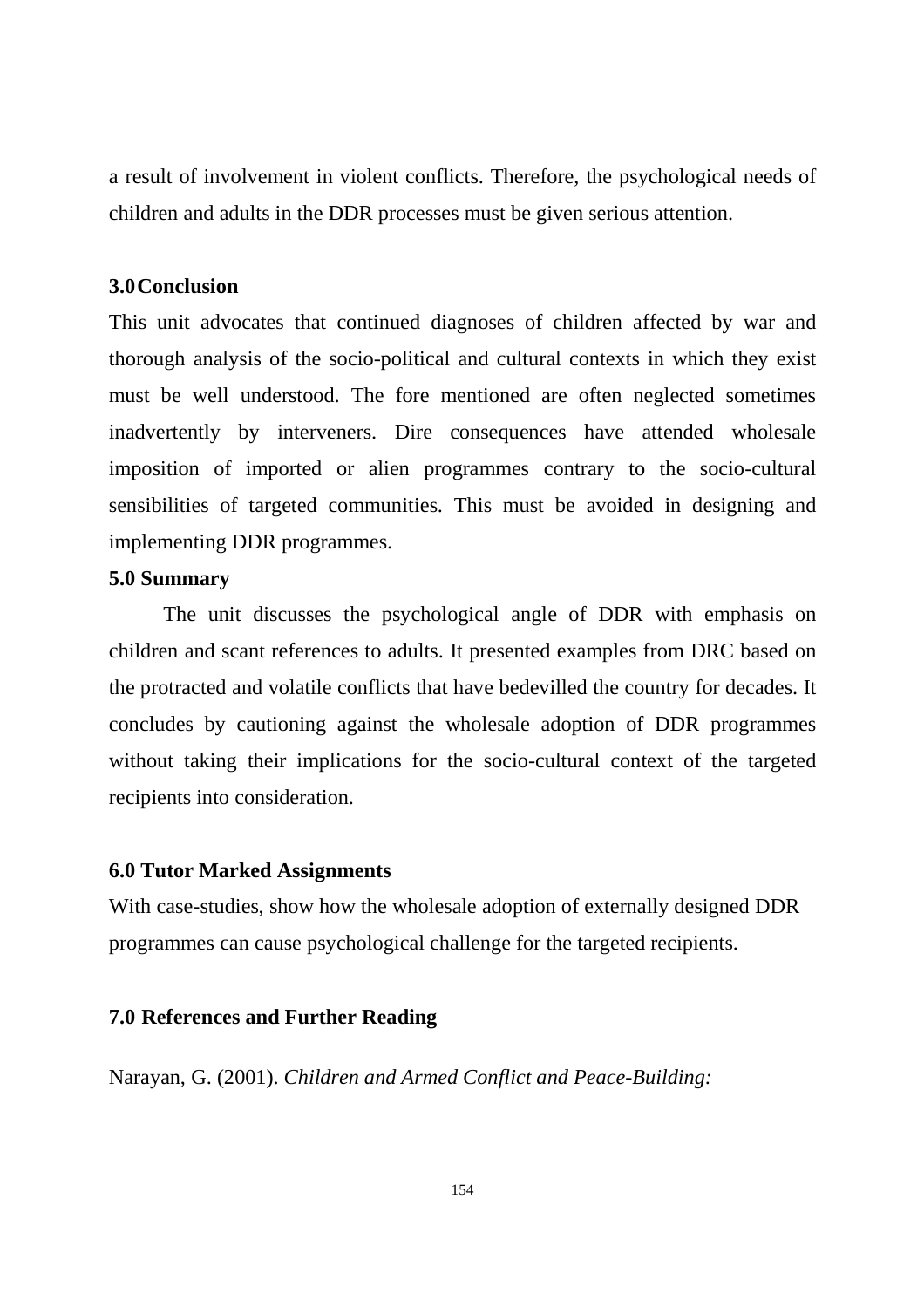*Operational Framework*. Washington DC: Conflict Prevention and Post Conflict Reconstruction (CPR) Network

Pauletto, E and Patel, P. (2010). 'Challenging Child Soldier DDR Processes and Policies in the Eastern Democratic Republic of Congo'. In: *Journal of Peace, Conflict and Development.* www.peacestudiesjournal.org.uk. Issue 16, November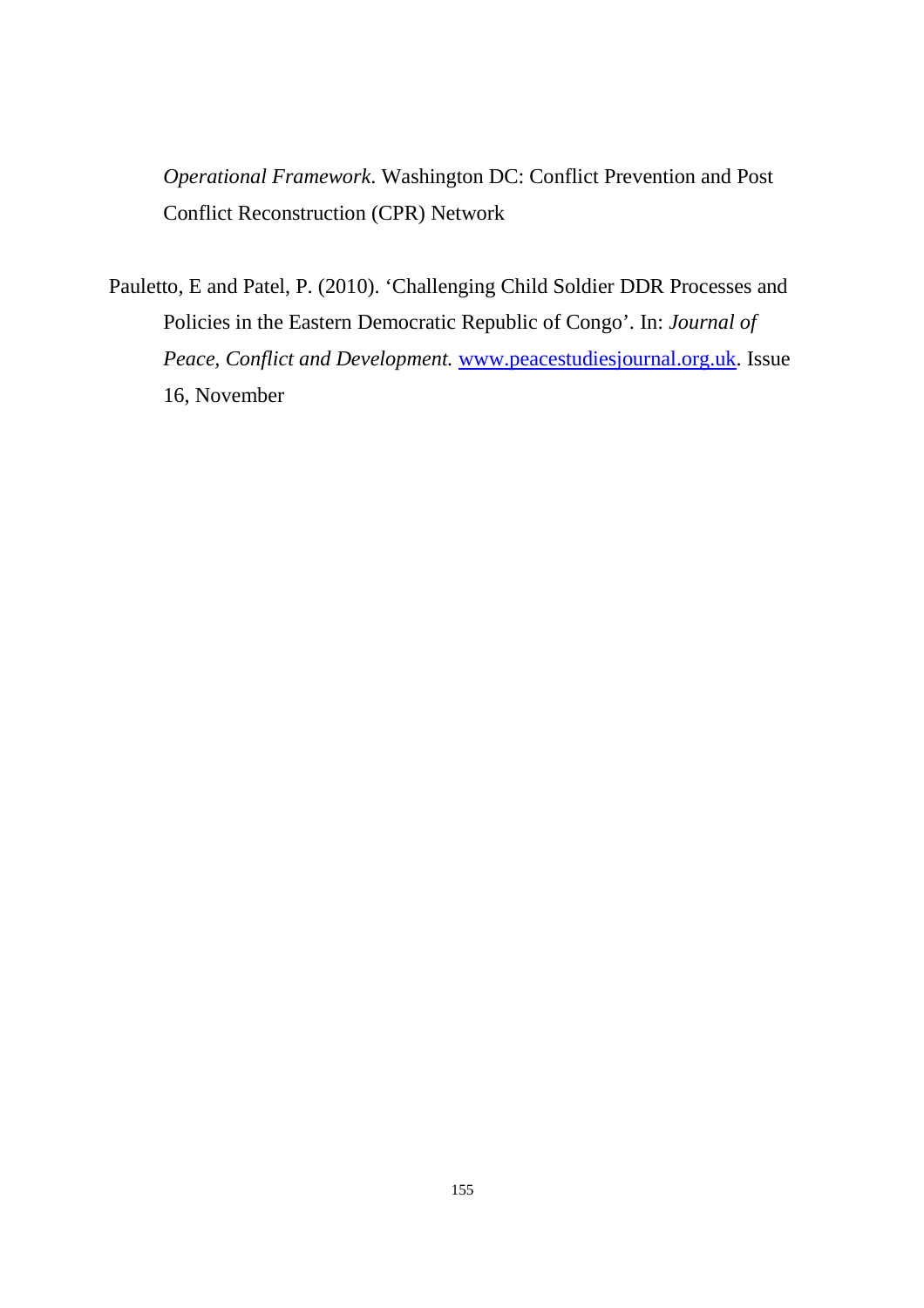## **Module 4**

- Unit 1: Organizations Involved in Disarmament Unit 2: Ex-Combatants and Prospects of Peace in the Post-Conflict Phase Unit3: The Gender Perspectives of DDR Unit4: The Imperative of Human Security Unit 5: Feminists' Perspectives of Human Security
- 1.0: **Introduction**  2.0: **Objectives**  3.0: **Main Contents** 4.0: **Conclusion**  5.0: **Summary**  6.0: **Tutor Marked Assignments** 7.0: **R eferences and Further Reading**

# **1.0 Introduction**

 Due to the crises of confidence that characterize relationships in postconflict communities, there is often the need to have bodies other than the State to initiate or cooperate with the state for the process. Equally important for consideration in handling the disarmament process is the status of the body undertaking the project because of the security implications of poor handling and lack of legitimacy. This is why this unit addresses this subject.

### **2.0 Objectives**

At the end of this unit you should be able to: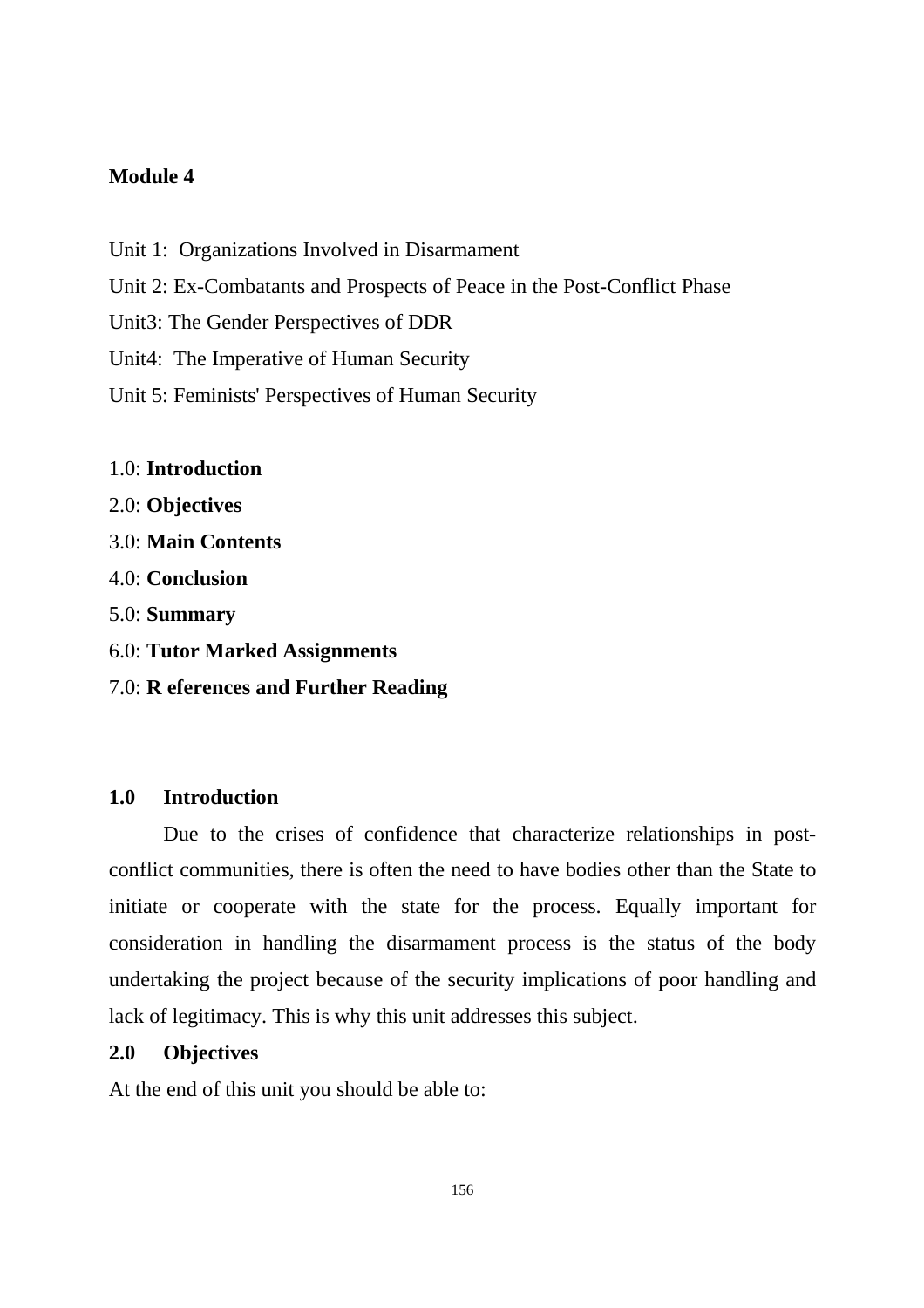- Know the history of the involvement of bodies involved in disarmament;
- Know how they collaborate with the affected states;
- Know some of the security implications of their actions, inactions and mistakes.

## **3.0 Main Contents**

 This unit will present the activities of some International Non-Governmental-Organisations because they have been the most active in collaborating with the affected states to undertake the disarmament processes. The roles of INGOs in security related activities have become prominent since the end of the Second World War. According to RCSS (2007) INGOs have a long history of exclusion from security issues is a recent phenomenon, for historically partly due to insufficient competent professional information and analyses, and also because security had been considered an area reserved exclusively under state sovereignty. Since their involvement after the Second World War, they have broadened their agenda to include arms control and disarmament issues. RCSS (2007) gives the examples of the role INGOs played in the permanent extension of the Non-Proliferation Treaty in 1995, the campaign of the World Court Project for and advisory opinion in the legality of nuclear weapons by the International Court of Justice in 1996, and the role of the Nuclear Threat Initiative in reducing the proliferation of WMD.

RCSS (2007) reveals that it was only with the involvement of INGOs in the movement against landmines and the subsequent Ottawa Process and Convention that these non-state actors were drawn into the thick of disarmament negotiations. In fact, the credit of initiating the anti-landmine movement goes to INGOs. During 1991, several INGOs, several INGOs, National NGOs (NNGOs) and individuals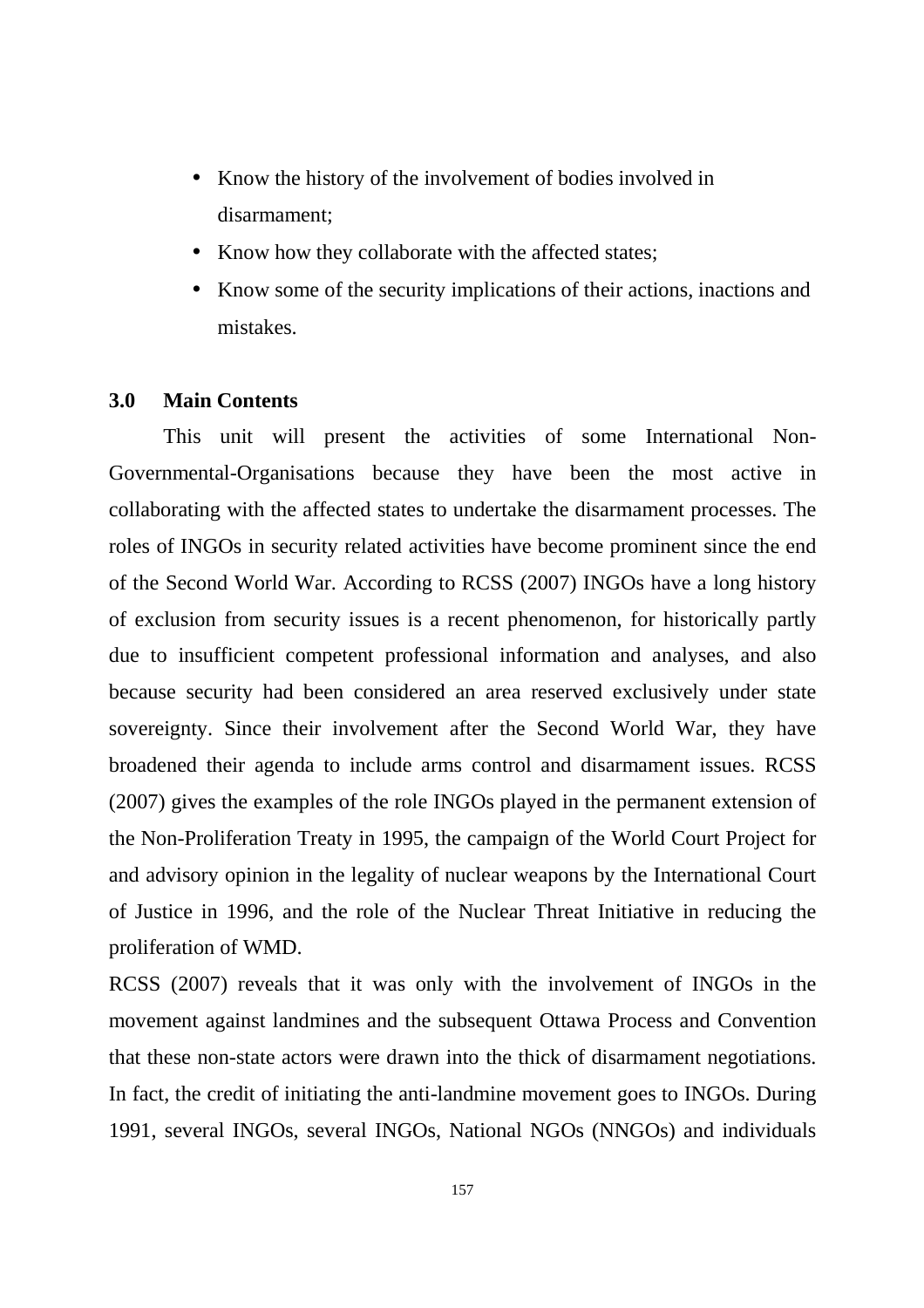simultaneously began to discuss the necessity of coordinating initiatives and calls for a ban on landmines. The movement to ban landmines gained impetus after the formation in 1992 of the International Campaign to Ban Landmines (ICBL), a coalition of six INGOs comprising Handicap International, Human Rights Watch, Medico International, Mines Advisory Group, Physicians for Human Rights, and the Vietnam Veterans of America Foundation (VVAF). With the support of UN agencies, governments, and the ICRC, ICBL spearheaded and succeeded in its effort to mobilize international public support for a global ban on landmines and was instrumental in bringing about the Ottawa Convention to Ban Anti-Personnel Landmines. This treaty, which presently has 151 signatories, prohibits the use, stockpiling, production and transfer of anti-personnel mines, (RCSS, 2007).

### **Definition of INGOs**

Interestingly, while there is consensus that INGOs play a dominant role in transnational relations, there is no universally agreed definition of INGOs. This is primarily because INGOs as a category of organization are very diverse in nature, form, and structure; hence generalizations on INGOs are very difficult. A grouping of NGOs and INGOs as done by RCSS (2007:13) is presented below:

#### **Table 1.1 Acronyms for NGO Types**

*Acronym Name* 

| <b>BINGO</b> | Big International Non-Governmental Organization    |
|--------------|----------------------------------------------------|
| <b>CBNGO</b> | Community-Based Non-Governmental Organization      |
| <b>DONGO</b> | Donor Non-Governmental Organization                |
| <b>GRO</b>   | <b>Grass-Roots Organization</b>                    |
| <b>INGO</b>  | <b>International Non-Governmental Organization</b> |
| <b>NGDO</b>  | Non-Governmental Development Organization          |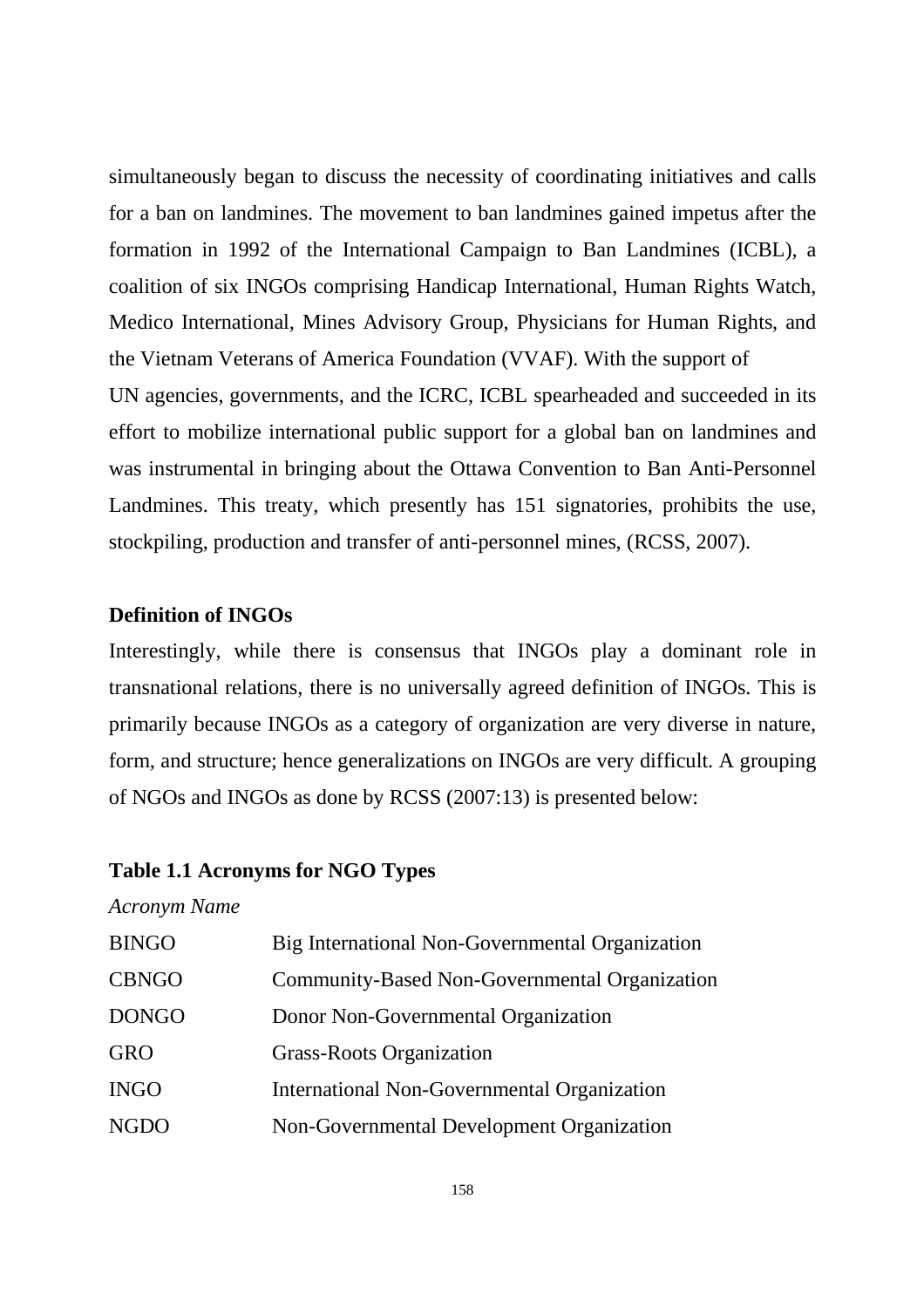| <b>NNGO</b> | National Non-Governmental Organization       |
|-------------|----------------------------------------------|
| <b>SCO</b>  | Social Change Organization                   |
| <b>SNGO</b> | <b>Support Non-Governmental Organization</b> |
| <b>WCO</b>  | World Church Organization                    |

Besides the listed ones presented above the corruption of the concept of NGO has brought about the emergence of NGOs with no clear-cut agenda or objective. Animasawun (2010) describes these ones as Freelance Non-Governmental-Organisations, (FRINGOs) and there other perverted forms known as Brief Case Non-Governmental-Organization (BRINGOs). However, the UN has its definition of what qualifies to be addressed as an INGO. The definition states that an INGO is a non-profit entity whose members are citizens or associations of citizens of one or more countries and whose activities are determined by the collective will of its citizens; in response to the needs of the members of one or more communities, with which the organisation co-operates.' It is on the basis of this definition, along with the principle listed in Art. 71 of the UN Charter, that NGOs are identified and permitted to maintain a working relationship with the UN.

#### **DISARMAMENT AND INGOs**

Disarmament, in its simplest form refers to the reduction or elimination by a nation of its weapons systems. It envisions the drastic reduction or elimination of all weapons, looking towards the eradication of war itself, and is based on the notion that if there were no more weapons there would be no more war, (RCSS,2007). The concept of disarmament is an ideal based on the view that weapons cause wars, and that the eradication of weapons will in itself remove the main causes of conflict. Thus, the act of disarmament is seen as creating a new situation in which the potential for international conflict is eliminated.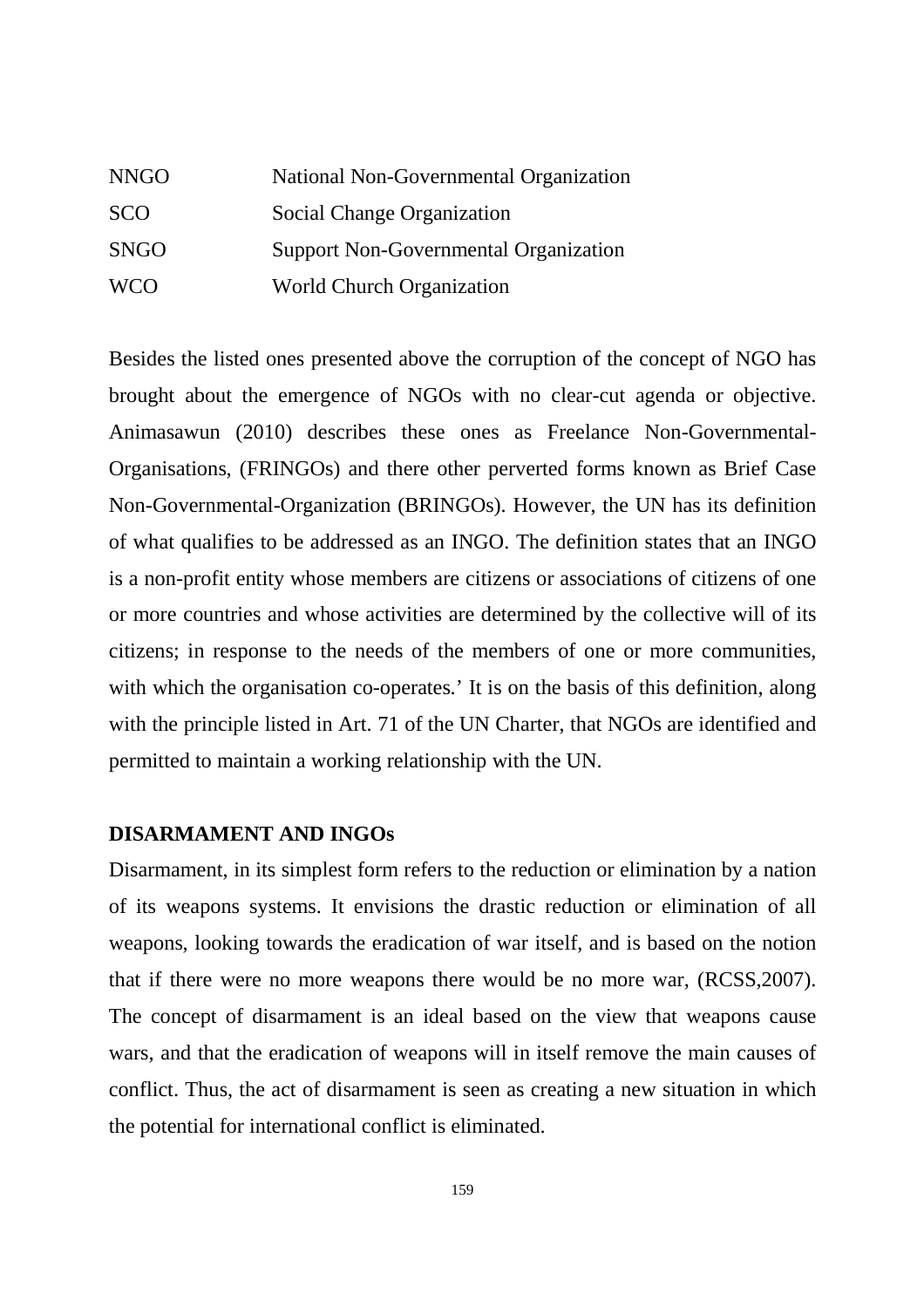The proponents of disarmament see the goal as simply reducing the size of military forces, budgets, explosive power, and other aggregate measures. Their rationale is that armaments have been the major cause of international instability and conflict, and only through reductions in the weaponry of all nations can the world achieve peace.

Based on this broad definition four distinct conceptions have emerged. These are; the penal destruction or reduction of the armament of a country defeated in war; bilateral disarmament agreements applying to specific geographic areas; the complete abolition of all armaments; and the reduction and limitation of national armaments by general international agreement through international forums such as the UN. Further, there are three different ways of viewing disarmament: unilateral or voluntary; through bilateral or multilateral agreements; and forced disarmament, (RCSS 2007).

### **INGOs in Arms and Disarmament**

This sub-section is based largely on the findings of RCSS (2007). The association of NGOs with disarmament movements is traceable to the early nineteenth century; the 'peace societies' of that period, concerned with issues such as the relation of armaments and militarism to the prospects of international peace were essentially NGOs. Despite this fact, the influence of NGOs in the field of arms control and disarmament remained minimal till the end of World War II.

But since the end of World War II, NGOs have been playing an important role in arms control and disarmament issues and have expanded their agenda to include several security-related issues. Their active participation in the field of arms control and disarmament has resulted in their making essential contributions to disarmament and security debates as well as policy development and implementation. For example, in the 1950s and 1960s, individual scientists,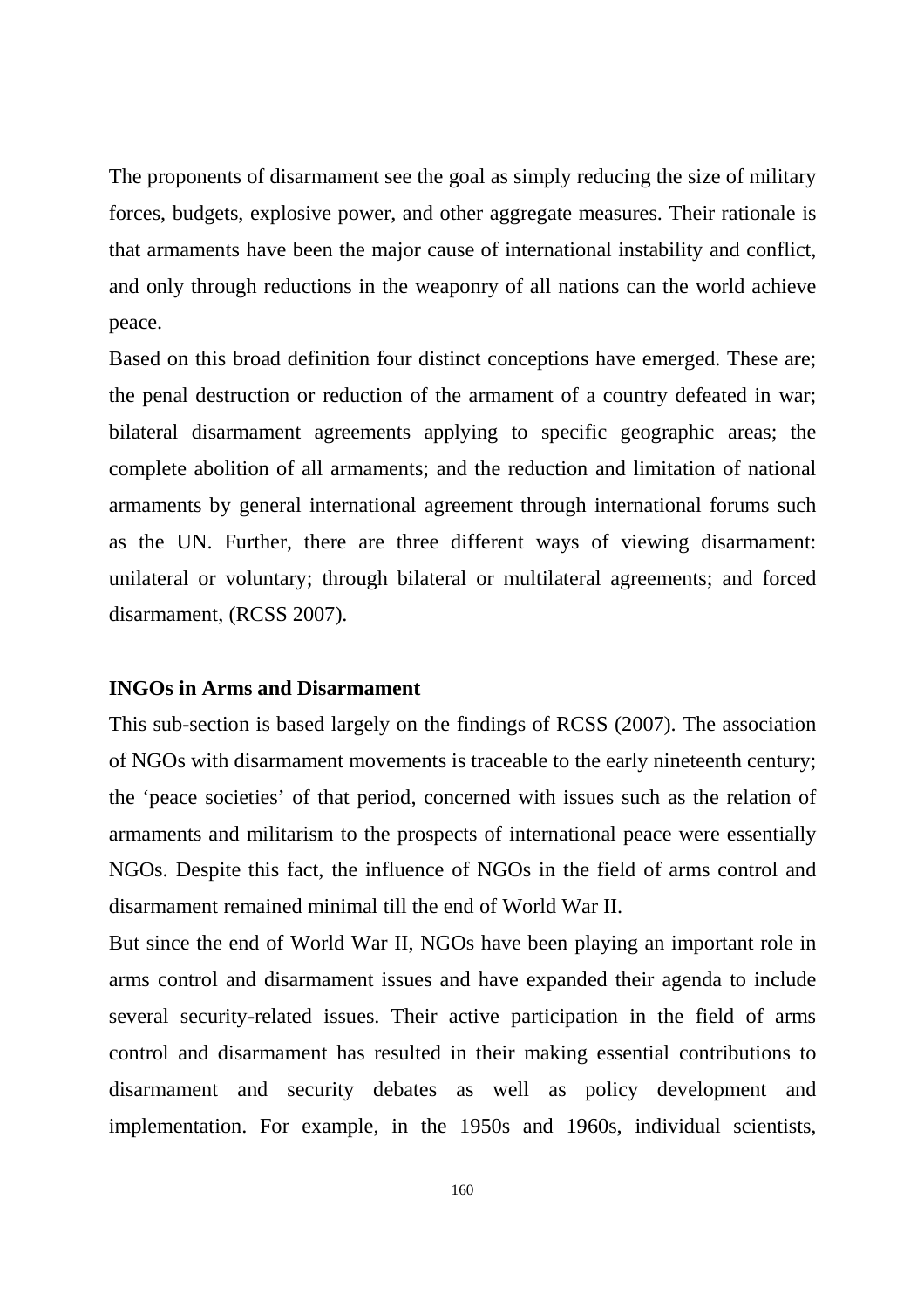experts, research institutes, and various NGOs were very active in promoting measures to prevent radioactive fallout from nuclear testing and nuclear proliferation. By disseminating accurate information and warnings about the dangers resulting from nuclear testing and the spread of nuclear weapons, they stimulated public interest and pressure that helped to generate the political will of governments necessary to ban testing in the atmosphere in 1963, and to agree on the Nuclear Non-Proliferation Treaty in 1968. Several NGOs were established in the post-War era to deal specifically with this issue. The Programme for Promoting Nuclear Non-proliferation (PPNN) and International Physicians for the Prevention of Nuclear War (IPPNW) are examples of two INGOs set up to deal with the issue of nuclear weapons and war in the 1980s.

In addition to these new NGOs established during the Cold War era, several existing NGOs expanded their agenda in the post– World War II period to deal with the challenges posed by weapons proliferation. Amnesty International and Greenpeace, NGOs devoted to promoting human rights and protecting the environment respectively, included activities against both conventional and nuclear weapons in their programmes.

In more recent times, NGOs helped to initiate and promote the efforts to convene the Test Ban Amendment Conference in 1991, which revived the efforts for a comprehensive test ban and restored that item to a top place on the international agenda. They also played an active role in promoting the achievement of the Chemical Weapons Convention and its verification systems. Another important initiative undertaken by a group of NGOs is the World Court Project that led to the advisory opinion of the International Court of Justice in July 1996 on the legality of the threat of use or use of nuclear weapons. NGOs have also played a significant role in the 1995 NPT Review and Extension Conference, resulting in its permanent extension. It was also at this conference that several hundred NGOs came together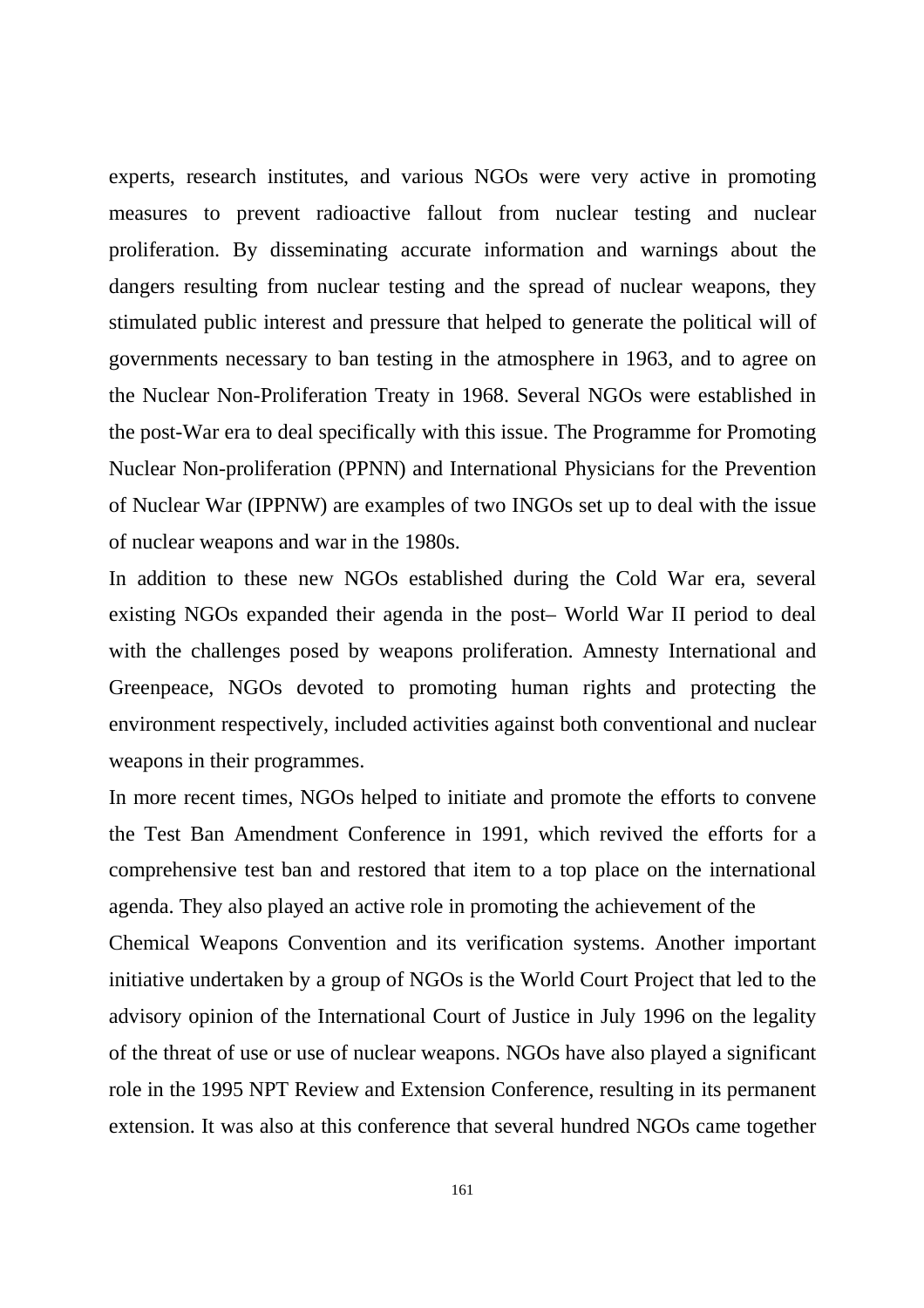and organized the 'Abolition 2000' caucus to promote the early abolition and elimination of nuclear weapons.

As a result, NGOs concerned with disarmament- and security related issues now make up an important part of the transnational civil society. Taking advantage of the possibilities for communication and organization which are now possible and combining forces in a variety of ways to transform global political agendas, NGOs are now increasingly important actors alongside governments and international institutions in tackling transnational security problems, and, along with their activity and influence, raising important issues of democratic accountability.

While the actual potential and viability of INGOs in the field of arms control and disarmament would be examined at length later, it would suffice to mention a few facts about their involvement in arms control and disarmament. These, as enumerated by David Atwood, are that, while NGO involvement in disarmament affairs is longstanding, its current manifestations are part of a broader reality of transnational civil society engagement on issues of global concern.

Further, disarmament has many dimensions and NGO engagement with these dimensions is not uniform but sometimes contradictory.

Finally, NGOs play many important roles in advancing disarmament affairs, which go well beyond their very limited direct access to disarmament negotiations.

Given the characteristics features of INGOs along with the nature of the post–Cold War world, INGOs can and have performed several important roles in the field of arms control and disarmament. In an interesting study, David Atwood identified 11 roles that NGOs could play in the field of arms control and disarmament. These are:

• generating public awareness;

• constituency-building and campaigning at the national and transnational levels;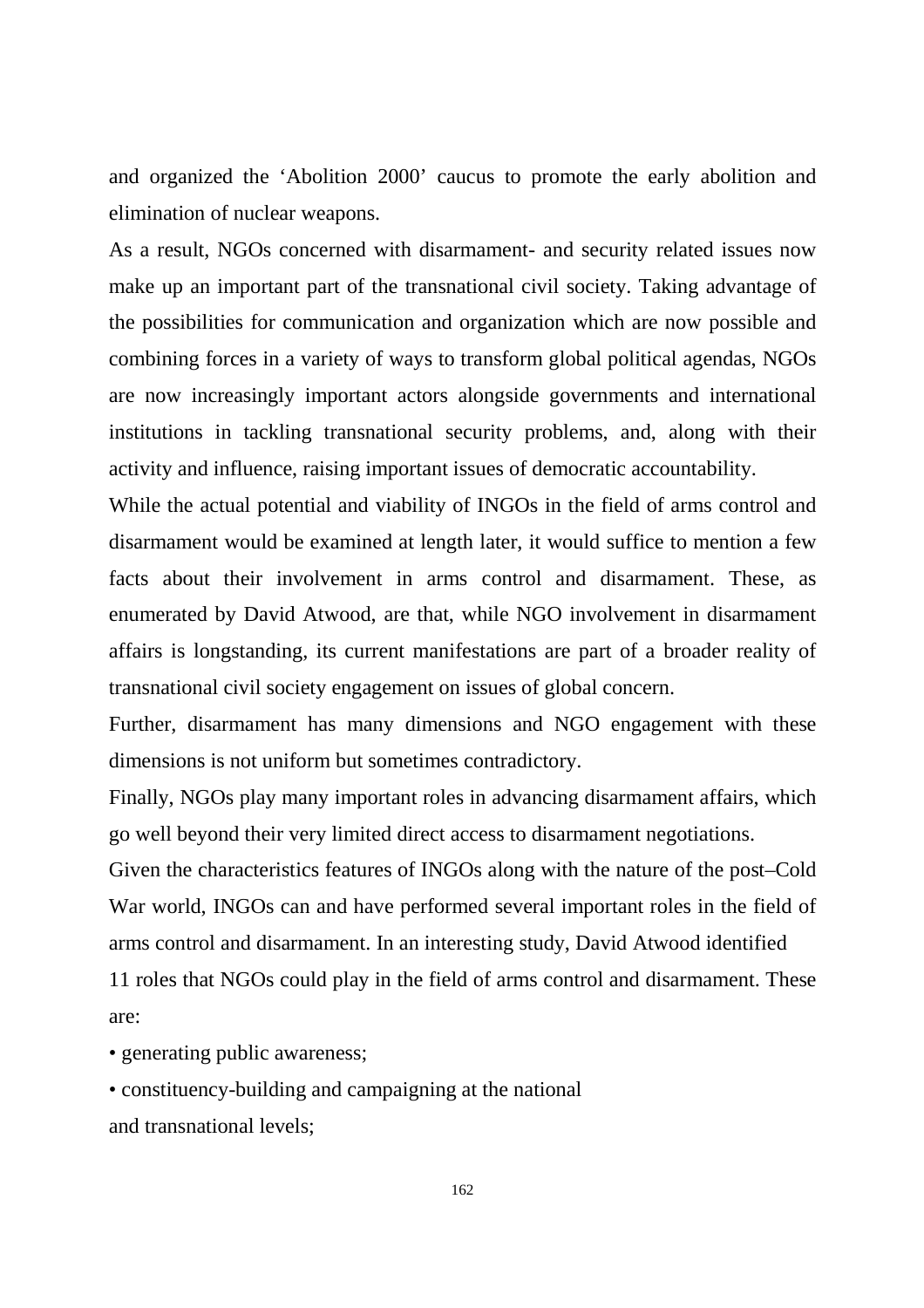- reframing issues;
- policy agenda-building and policy development;
- developing and changing norms;
- lobbying and/or advocacy;
- exchanging and targeting of information;
- researching and expert policy advising;
- monitoring and evaluating actor behaviour;
- developing Track II initiatives; and
- implementing policy

### **4.0 Conclusion**

From the accounts presented in this unit, it is clear that disarmament benefits immensely from the support offered by INGOs due to their expertise and the constraints that confront the affected states at the post-conflict phase when disarmament is direly needed. Therefore, the role of INGOs as defined by the UN cannot be overemphasized in the disarmament process.

### **5.0 Summary**

The unit traces the initial involvement of INGOs as participants in the disarmament and arms control struggles. It identifies the end of the Second World War as their entry point and since they have blossomed in offering the needed support to affected states as the need arises. It also presented different definitions of INGOs, their characteristics and roles in the disarmament and arms control struggle.

# **6.0 Tutor Marked Assignments**

- Define the term **INGO**
- What is disarmament and can INGOs play any role in the process?

# **7.0 References and Further Reading**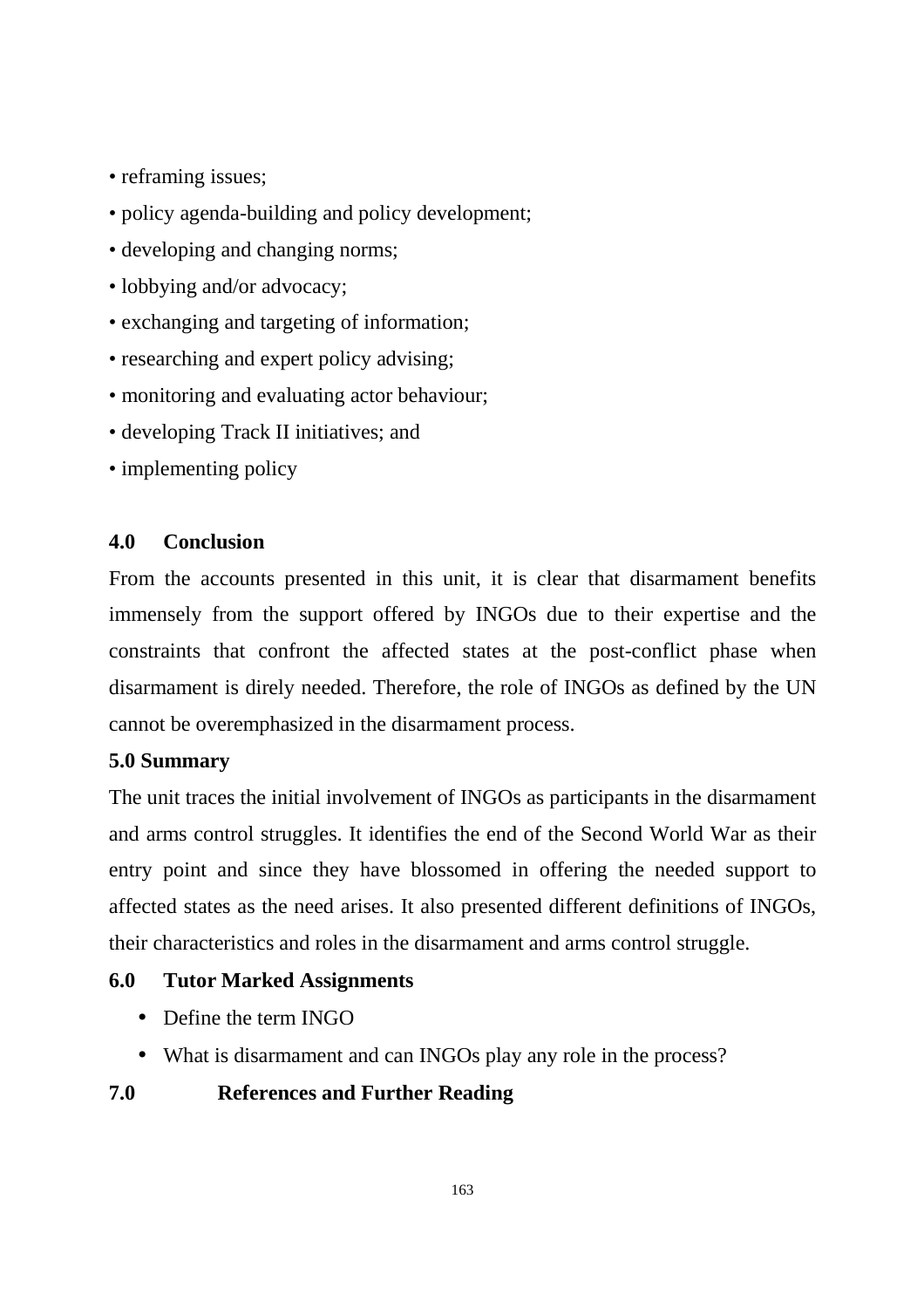- Cotright, D. (1993). *Peace Works: The Citizens Role in Ending Cold War*. Boulder, CO: Westview Press
- Clark, J. (N.D) 'The Relationship Between the State and Voluntary Sector'. In: www.gdrc.org/ngo/state-ngo.html.
- International Non-Governmental Organizations in Arms Control and Disarmament Potential and Viability. *www.rcss.org.*
- Lipschurtz, R. (1992). 'Reconstructing World Politics : The Emergence of Global Civil Society'. In: *Millennium Journal of International Studies, Vol.21. no2. Pp 389-420*
- Spiro, P.J. (1992). 'New Global Communities: Non-Governmental Organizations in International Decision-Making Institutions'. In: Washington Quarterly, Vol.18. no.1, pp 45-56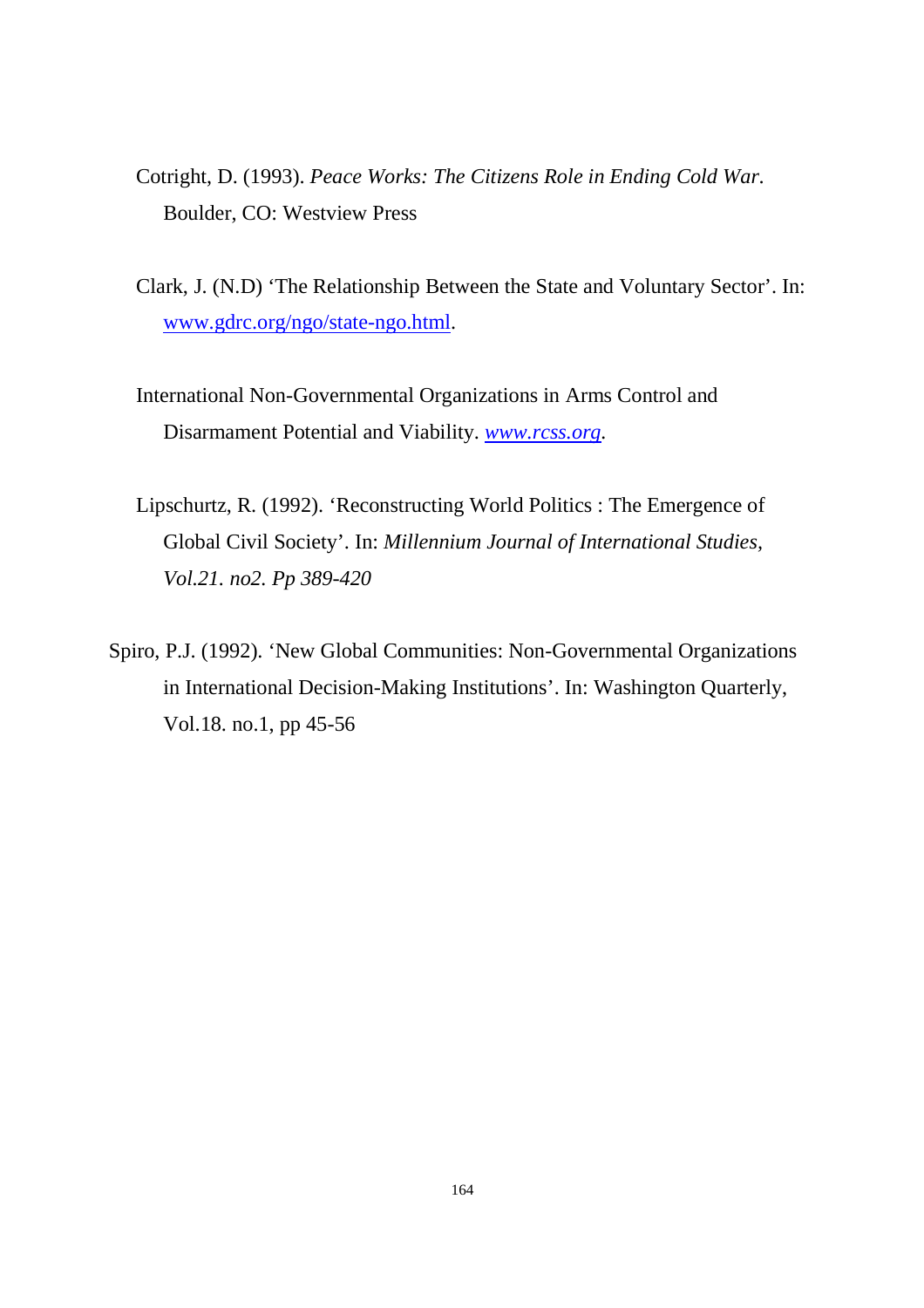#### **Unit 2: Ex-Combatants and Prospects for Peace in the Post-Conflict Phase**

1.0: **Introduction**  2.0: **Objectives**  3.0: **Main Contents** 4.0**: Conclusion**  5.0**: Summary** 6.0: **Tutor Marked Assignments** 7.0: **References and Further Reading** 

### **1.0 Introduction**

 As victims and active participants of violent conflict ex-combatants are key stake-holders in the DDR processes. This is why they must be given utmost consideration when designing the whole gamut of the DDR programmes. In the context of disarmament they occupy the front-burner because the failure or success of the process will make or mar the security situation and security sector reforms that characterise post-conflict communities. Also, disarmament being a very apparent action with palpable effects must pay equal attention to combatants in order to ensure sustainable peace in the post-conflict phase.

### **Objectives**

At the end of this unit, you should be able to

• Appreciate the centrality of ex-combatants to the prospects of peace in postconflict phase;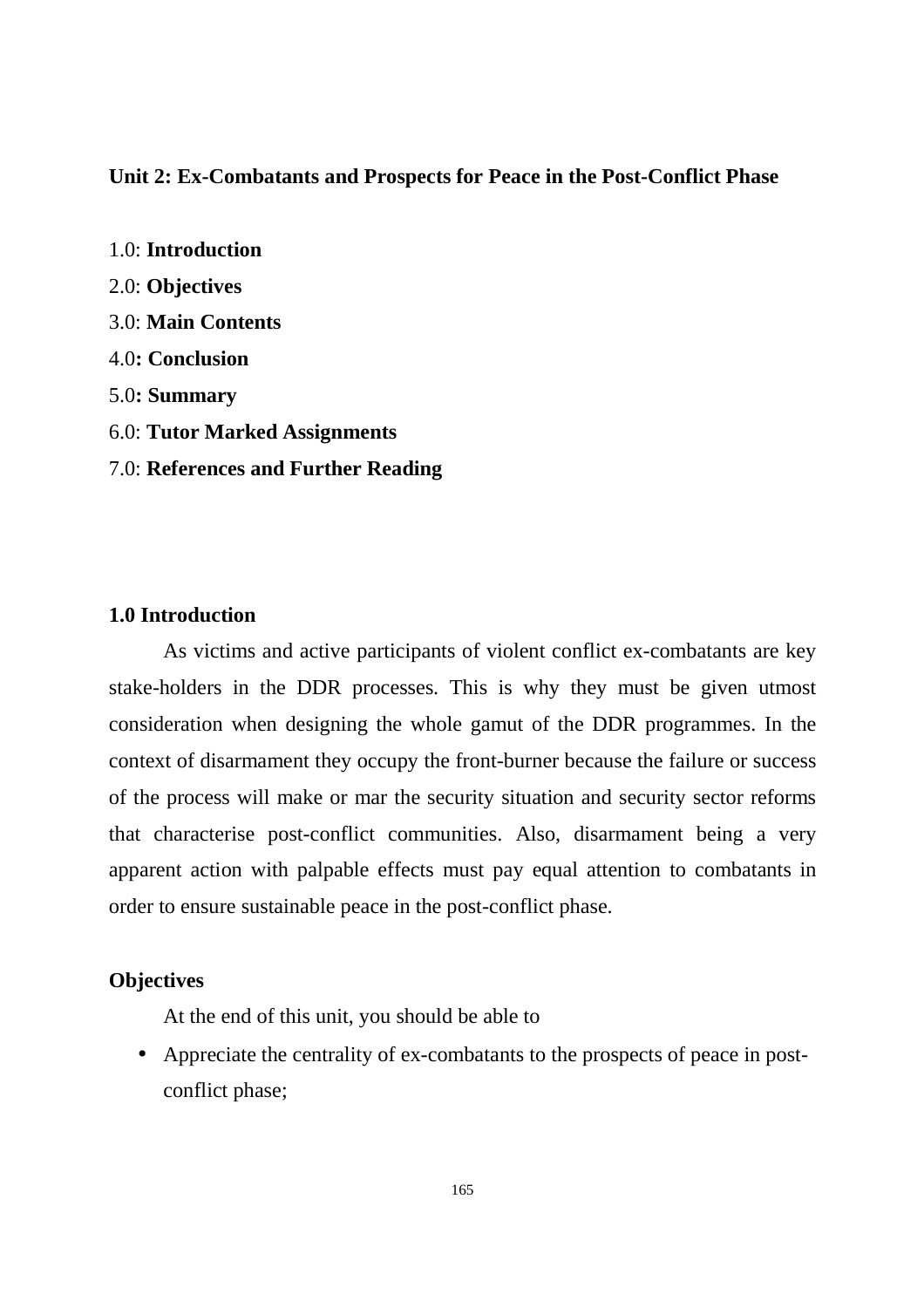• Know the relationship between the ex-combatants and the prospects of peace in the post-conflict phase in all its ramifications.

### **4.0Main Contents**

Despite the contending demands on the state and government in the post-conflict phase, considerable space must be accorded the demands of ex-combatants. Typical of most post-conflict communities, ex-combatants have challenges that are not all the time peculiar to them. Common amongst these challenges are issues that touch on security, welfare and representation, (Schwarz, 2005). Other issues that have been identified touch on peace, security and development, (Krause and Jutersonke, 2005). Arguing further, Krause and Jutersonke (2005) posit that the peace in post-conflict communities depends on the assumption that hitherto combatants will eventually be rewarded with incentives such as cash, access to training and micro-credit amongst others. In subsequent sections, empirical instances of how ex-combatants adjusted into the post-conflict peace-building processes are presented.

Dzinesa (2008) based on many instances argue that security and peace in te postconflict community are dependent more than any else on a successful disarmament. The World Bank, itself a major provider of technical and financial assistance to governments planning and implementing demobilisation and reintegration processes, revealed that survey data for DDR cases indicate that many former combatants lack basic education, marketable job skills, and for some, the social skills needed for successful economic and social integration. This is why making provision for them goes a long way in safeguarding the peace in postconflict communities. Dzinesa (2008) quotes Nicole Ball as stating that 'The typical (war) veteran is semiliterate at best, is unskilled, has few personal possessions, often has no housing or land, and frequently has many dependents.' The ex-combatants' need for support is undeniable. They require humanitarian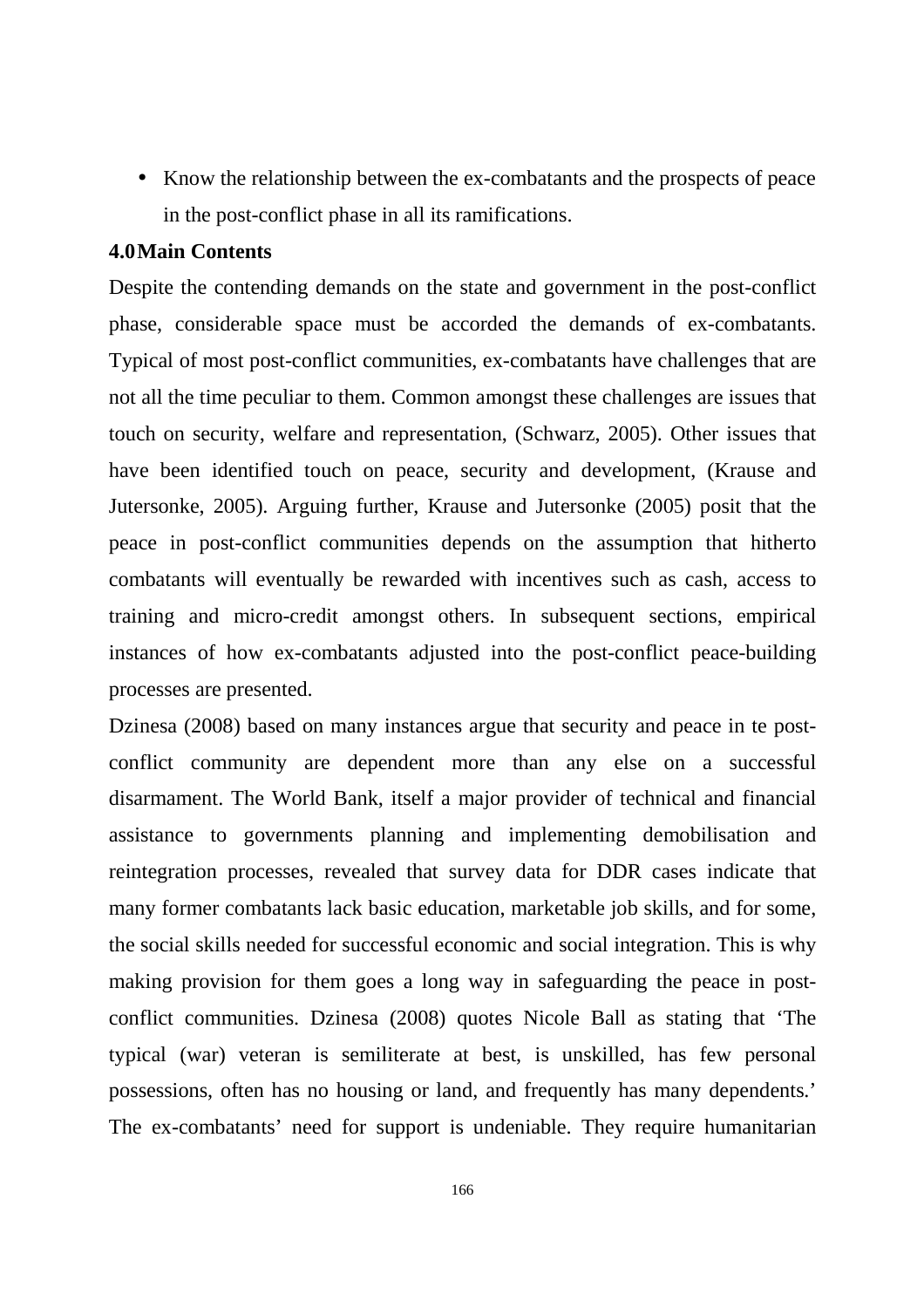assistance, taking into consideration their immediate post war unemployed status and the fact that they have lost time and opportunities while fighting to liberate their countries and improve the prospects of their kith and kin. The livelihood, security and status of ex-combatants prior to the termination of the conflict would have depended on their military capabilities, military supplies and possession of weapons. The ease with which ex-combatants identify with their military past and the difficulties involved in confronting uncertain civilian livelihoods necessitates the need for reintegration assistance. If unsuccessfully disarmed and reintegrated, ex-combatants may fall back on their military training and weapons possession in order to engage in criminal activities and there are instances to support this assertion.

#### **Organizing Ex-Combatants for Peace in Mozambique**

Based on feelings and perceptions formed during the war period, ex-combatants are often treated as a risk to social peace and stability. Yet, as one organization in Mozambique demonstrates, ex-combatants can be key players in the peacebuilding process, promoting peace and reconciliation, and mediating peaceful solutions to conflicts.

In 1995, two organizations serving ex-combatants from FRELIMO (Front for the Liberation of Mozambique) and RENAMO (Rebel Mozambique National Resistance), the opposing forces in the Mozambican civil conflict, created the Promotion of Peace (PROPAZ) programme. It grew out of the dissatisfaction and frustration felt by ex-combatants with the reintegration process and the need to find peaceful, non-violent solutions to conflicts that arose over issues of pensions and disarmament.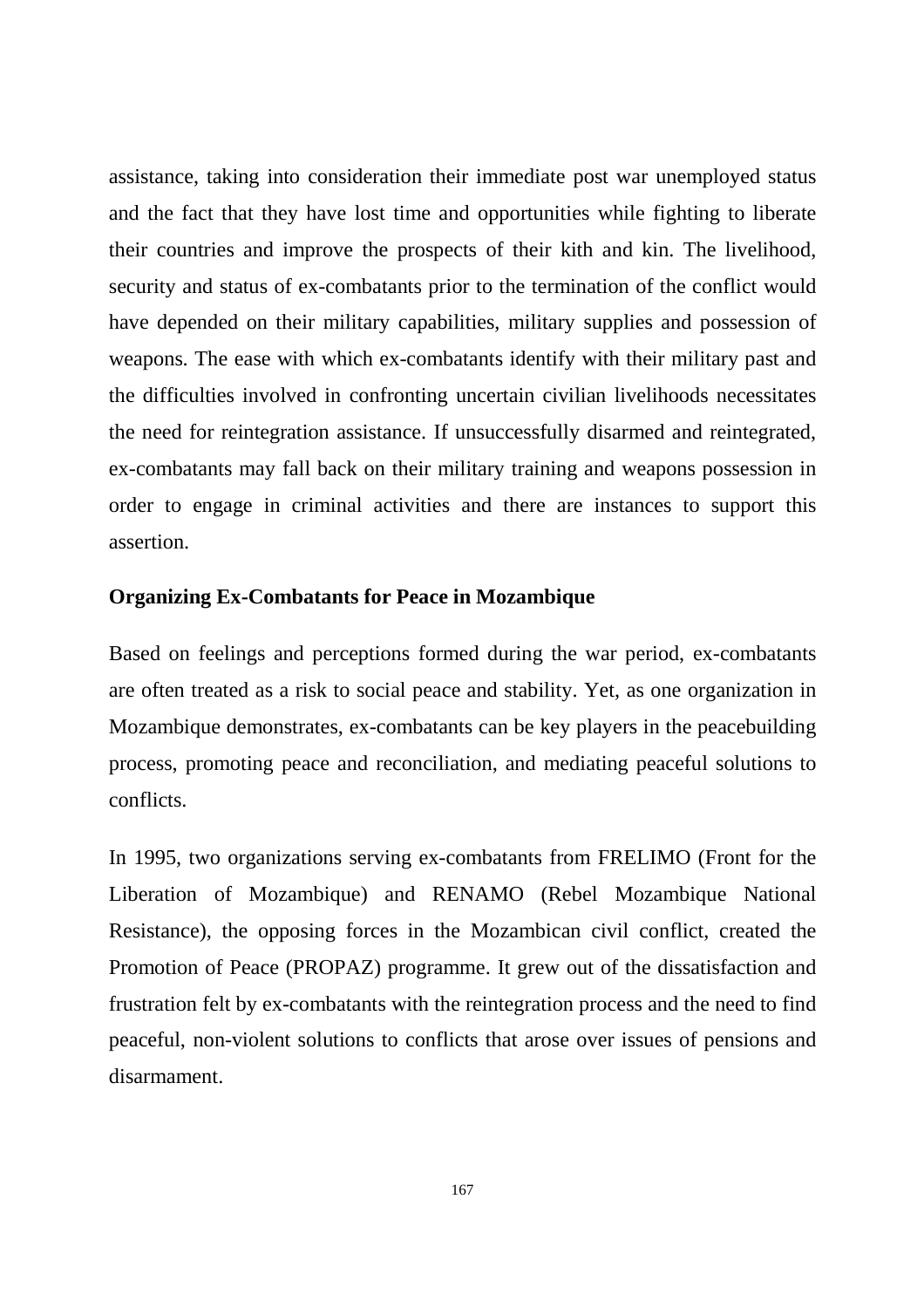Originally the goal of PROPAZ was to train ex-combatants in peaceful conflict resolution techniques so that they could assist their colleagues through the difficulties of the reintegration. However, the programme quickly expanded to address conflicts and promote peace in the broader community. The mission of PROPAZ is "to promote peace, human rights, gender equality, unity and reconciliation through training programs in conflict resolution at the community and national levels." The primary activities of the PROPAZ peace promoters are:

- Training local mediators
- Facilitating the resolution of conflicts
- Public education on peaceful conflict resolution

PROPAZ programme personnel use community seminars to identify possible peace promoters. These individuals are chosen based on interest and demonstrated skills. Their training consists of courses on community development, gender issues. conflict resolution and transformation.

After about four months of training, the new team of peace promoters begin to implemen the programme in their locality. PROPAZ attempts to build balanced teams with an equal number of individuals from FRELIMO and RENAMO. Dialogue is used to help the team members identify problem issues and develop solutions for moving forward. The teamwork by ex-combatants from each side of the civil war offers evidence to communities struggling with conflict that there is an alternative to violence.

PROPAZ peace promoters work with local leadership when attempting to establish a new peace project. Their first step is to approach local leaders to explain the programme, its goals, and methodology. These leaders are drawn from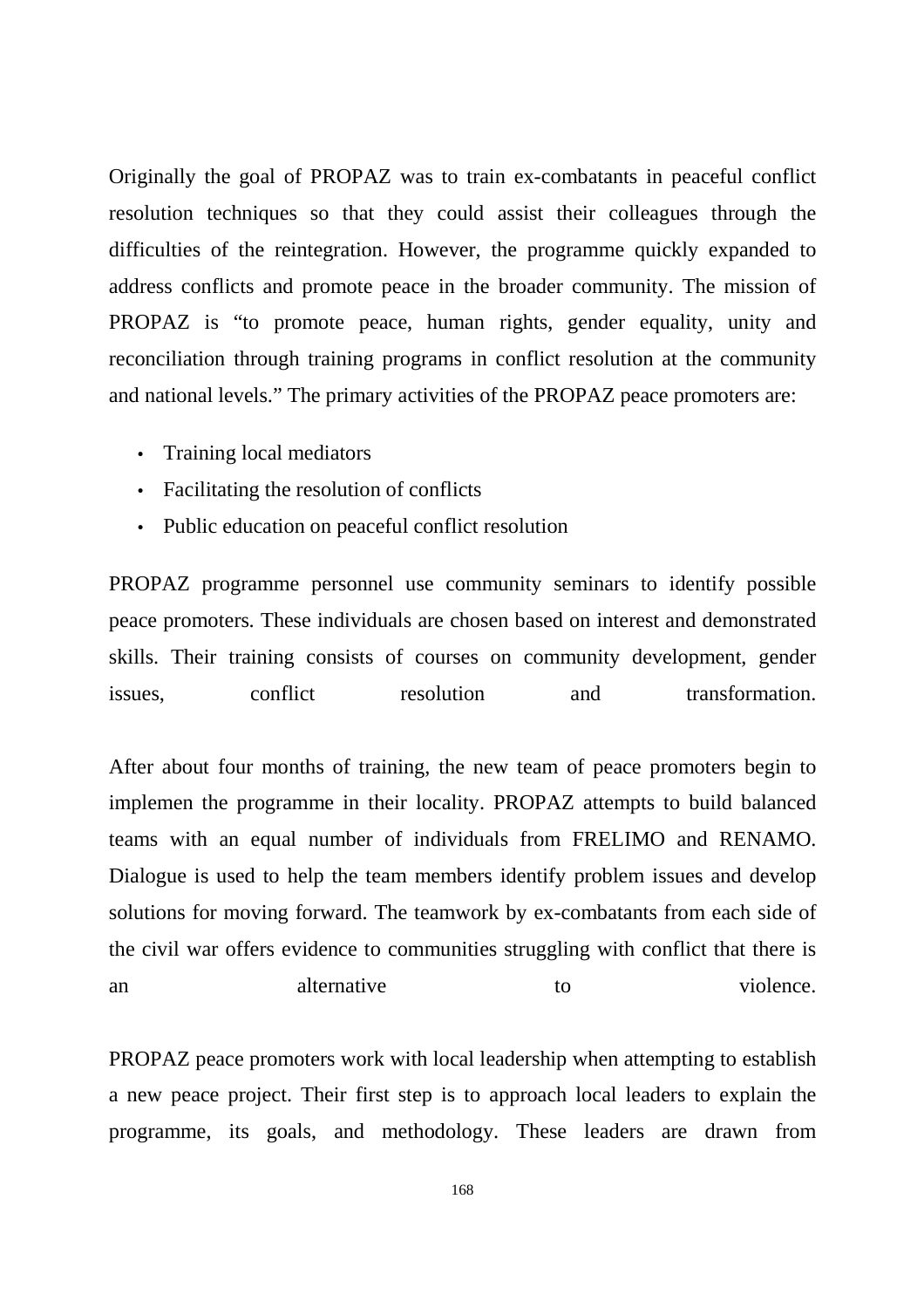governmental, traditional and religious sectors.

Once the leaders agree, the team holds a public meeting to explain the concepts of conflict resolution. These meetings use theatre, poetry, and question and answer sessions to present the message. The goal is to educate the community about the need for peaceful conflict resolution and identify individuals to be trained in mediation skills.

Since 1995, PROPAZ has trained 150 ex-combatants as peace promoters in six of Mozambique's ten provinces. Each province is divided into four districts served by a peace promoter team of five individuals. These promoters are working in over 100 communities to organize conflict resolution teams made up of community members including those who were not combatants. Through this structure, PROPAZ now involves over 1000 individuals in peace-building activities throughout the country.

 Whereas, a success story as described above was recorded in Mozambique, the case in a place like South Africa has not been very encouraging because of the continued involvement of improperly disarmed ex-combatants in different form of violence.

### **4.0 Conclusion**

Ex-combatants are very crucial to peace and security in post-conflict communities. As victims and participants their involvement and cooperation go a long way in sustain the peace in post-conflict communities as described in this unit.

#### **5.0 Summary**

The unit described with illustrations the importance of the involvement and cooperation of ex-combatants to maintenance and sustenance of peace and security in post conflict communities. It also presented two instances where the ex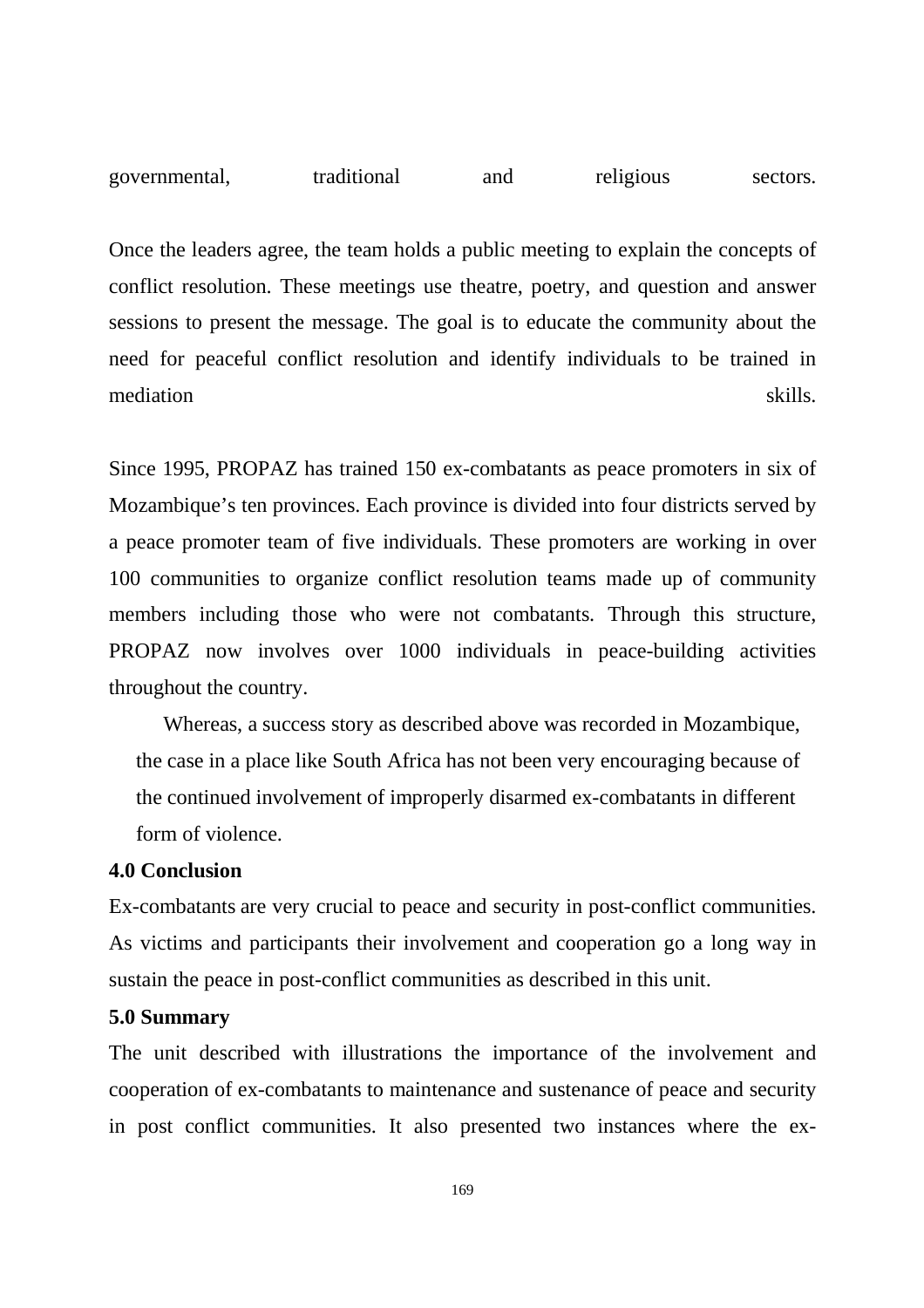combatants have played two different roles due to the management of the disarmament process amongst other variables as presented in this unit.

#### **6.0 Tutor Marked Assignments**

• Do you ex-combatants important in the enthronement and sustenance of peace in the post-conflict phase?

#### **7.0 References and Further Reading**

Ana Cutter Patel, Pablo de Greiff, and Lars Waldorf (eds) (2009) *Disarming the Past: Transitional Justice and Ex-combatants*, New York: Social Science Research Council

- Baden, S. (1997). *Post-conflict Mozambique: Women's special situation, population issues and gender perspectives to be integrated into skills training and employment promotion*. International Labour Office, Geneva. Available at: http://www-ilo mirror.cornell.edu/public/portugue/region/eurpro/lisbon/download/moz\_post -conflict.pdf.
- Ball, N. (1997). 'Demobilizing and Reintegrating Soldiers: Lessons from Africa', in K. Kumar (ed.), *Rebuilding Societies After Civil War: Critical Roles for International Assistance*. Lynne Reinner Publishers: London.
- Bandeira, M. (2008). *Restoring Dignity. Current Psychosocial Interventions with Ex-combatants in South Africa: A Review, Discussion and Policy Dialogue Project.* CSVR Trauma and Transition Project. Curling, P. (June 2002). 'Trauma Psychology in Namibia: Notes from the field', *Traumatology,* Vol. 7, No. 2.
- Dzinesa, G. A. (January 2006). 'Swords Into Ploughshares: Disarmament, Demobilisation and Reintegration in Zimbabwe, Namibia and South Africa', *Occasional Paper* No. 120, Institute for Security Studies (www.issafrica.org).

Dzinesa, G. A. (2007). 'Post-Conflict Disarmament, Demobilization and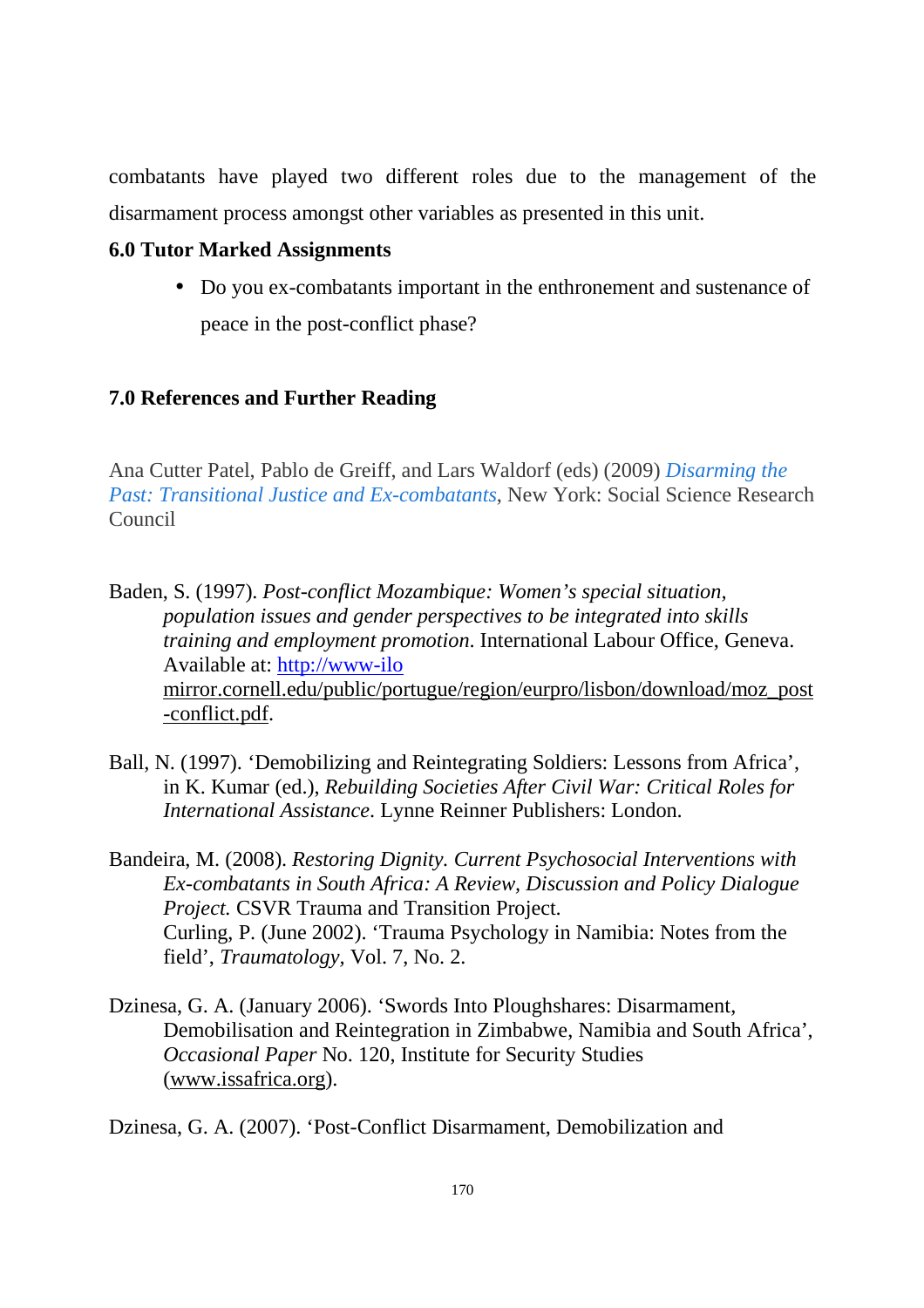Reintegration of Former Combatants in Southern Africa', *International Studies Perspectives*, No. 1.

- Ejigu, M. & Gedamu, T. (1996). *Conversion in Africa: Past Experiences and Future Outlook*. BICC: Bonn.
- Farr, V. (2003). 'The Importance of a Gender Perspective to Successful Disarmament, Demobilization and Reintegration Processes', *Disarmament Forum*, Vol. 4.
- Gear, S. (2002). *Wishing us Away: Challenges Facing Ex-combatants in the New South Africa*. CSVR, Violence and Transition Series, Vol. 8.
- Hitchcock, N. (2004). 'Disarmament, Demobilization & Reintegration: The Case of Angola', *Conflict Trends*, Vol. 1.
- Kingma, K. (ed.) (2000). *Demobilization in Sub-Saharan Africa. The Development and the Security Impacts*. Macmillan Press Ltd: Houndmills.
- Kingma, K. (2004). 'Demobilisation, Reintegration and Peace-building in Southern Africa', in Batchelor, P. & Kingma, K. (eds.), *Demilitarisation and peacebuilding in Southern Africa Volume 1*, Aldershot: Ashgate.
- Dzinesa, G. (2008). *Violence and Transition Project Roundtable.* Johannesburg. Center For the Study of Violence and Reconciliation.

Organizing Ex-Combatants for Peace in Mozambique. www.rjonline.com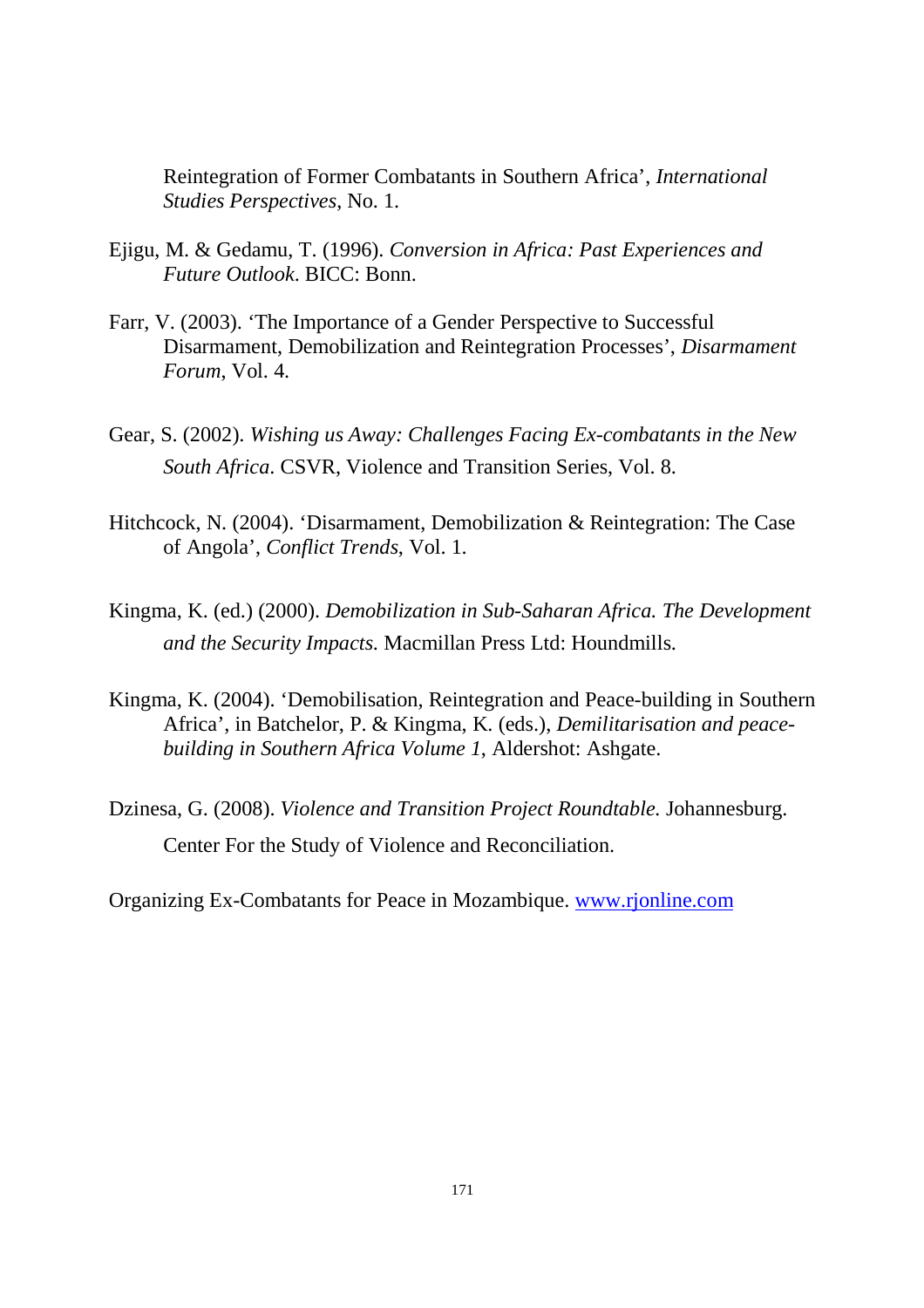### **Unit 3: The Gender Perspectives of DDR**

1.0: **Introduction** 

2.0: **Objectives** 

3.0**: Main Contents**

4.0: **Conclusion** 

5.0: **Summary** 

6.0: **Tutor Marked Assignments**

7.0: **References and Further Reading**

### **1.0 Introduction**

The whole idea of DDR presupposes the end of war and the re-entering of excombatants into the larger society. However, this does not turn out as simple as it seems all the times due to many foreseen and unforeseen variables that affect the process remotely and immediately. The wider implications of the process which transcends the participants in the DDR processes necessitate the need to engender the process amongst other reasons.

# **2.0 Objectives**

At the end of this unit, you should be able to:

- Know the importance of a gender perspective of DDR
- Appreciate the advantages of a gender perspective of DDR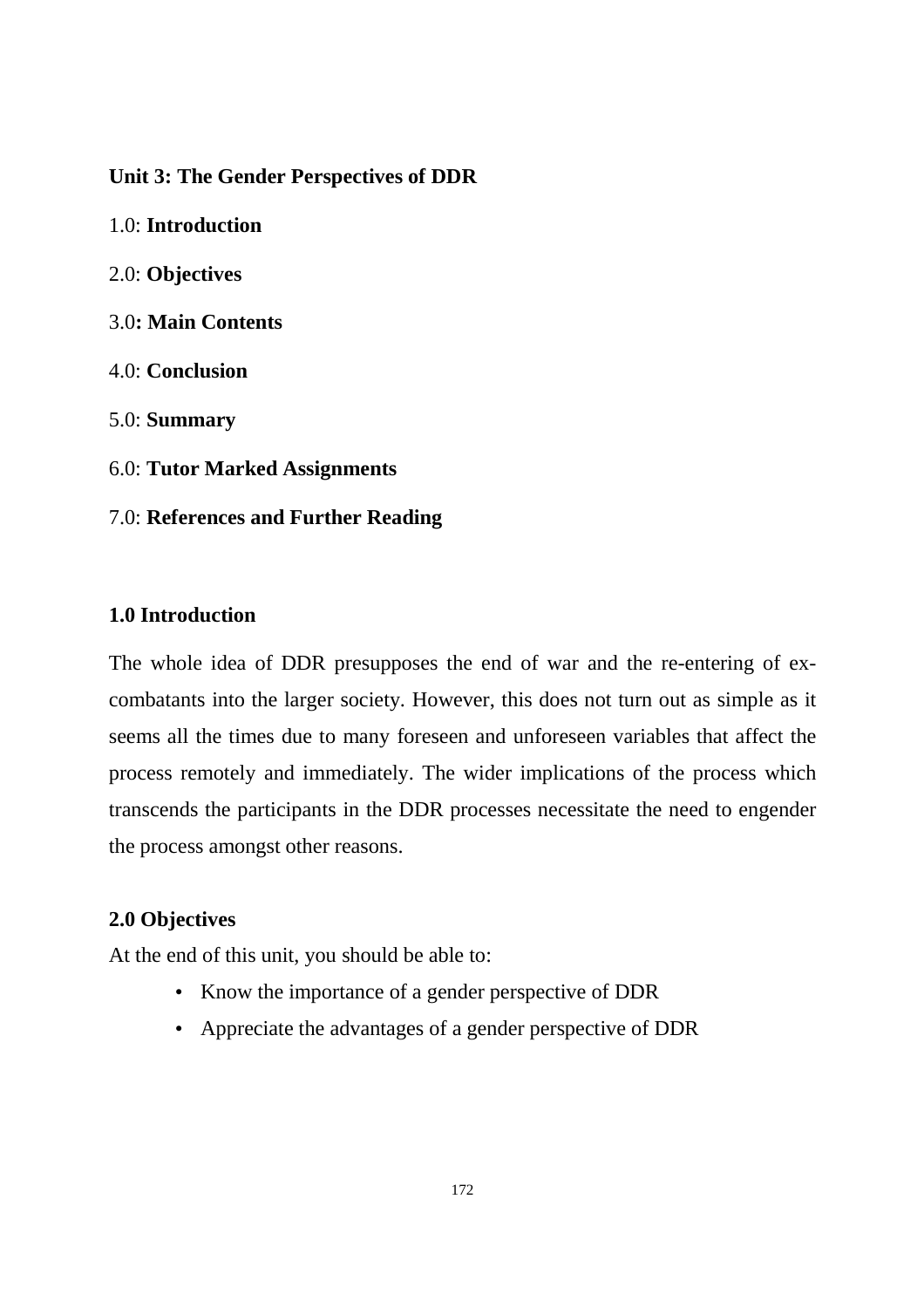#### **Main Contents**

Nothing underscores the need for engendering DDR more than the seeming neglect of female ex-combatants despite its obvious need. According to Bouta (2005), despite the fact that paragraph 13 of resolution 1325 emphasizes the need to pay attention to the needs of female ex-combatants not equal attention have been given to female ex-combatants by both the State and multilateral agencies. The reason for the neglect women's need in the post-war period could be due to the age-long held opinion that women are naturally inclined to peace in all situations unlike men. However, recent happenings have questioned this assertion. This is because of the involvement of women and girls in active warfare, (Bouta, 2005). Women have been involved in wars in places like Eritrea, Srilanka, Sierra Leone, Lebanon, Algeria and Liberia, (Bouta, 2005). All these underscore the need to give equal consideration to the needs of women and girl combatants in post-conflict communities when the DDR processes begin.

While the motives are different in some cases, it is similar in some others. However, both boys and girls have joined guerrillas against their wishes. Bouta (2005) reports that in many war-torn countries, girls joined militias or guerrillas to run away from domestic oppressions, to seek protection and adventure in rare cases. On the other hand warlords tended to recruit women in preference to men because they feel women are more obedient than men and give symbolic value to their claims and agitations.

Bouta (2005) points out that most women serve as cooks, nurses, doctors and logisticians for armies and as a result of this they do not always carry arms. This sometimes makes it difficult for them to claim to ex-combatants because they do not carry or possess arms. As a result, they are often not given proper attention or short-changed in the DDR processes. However, despite the fact that some of the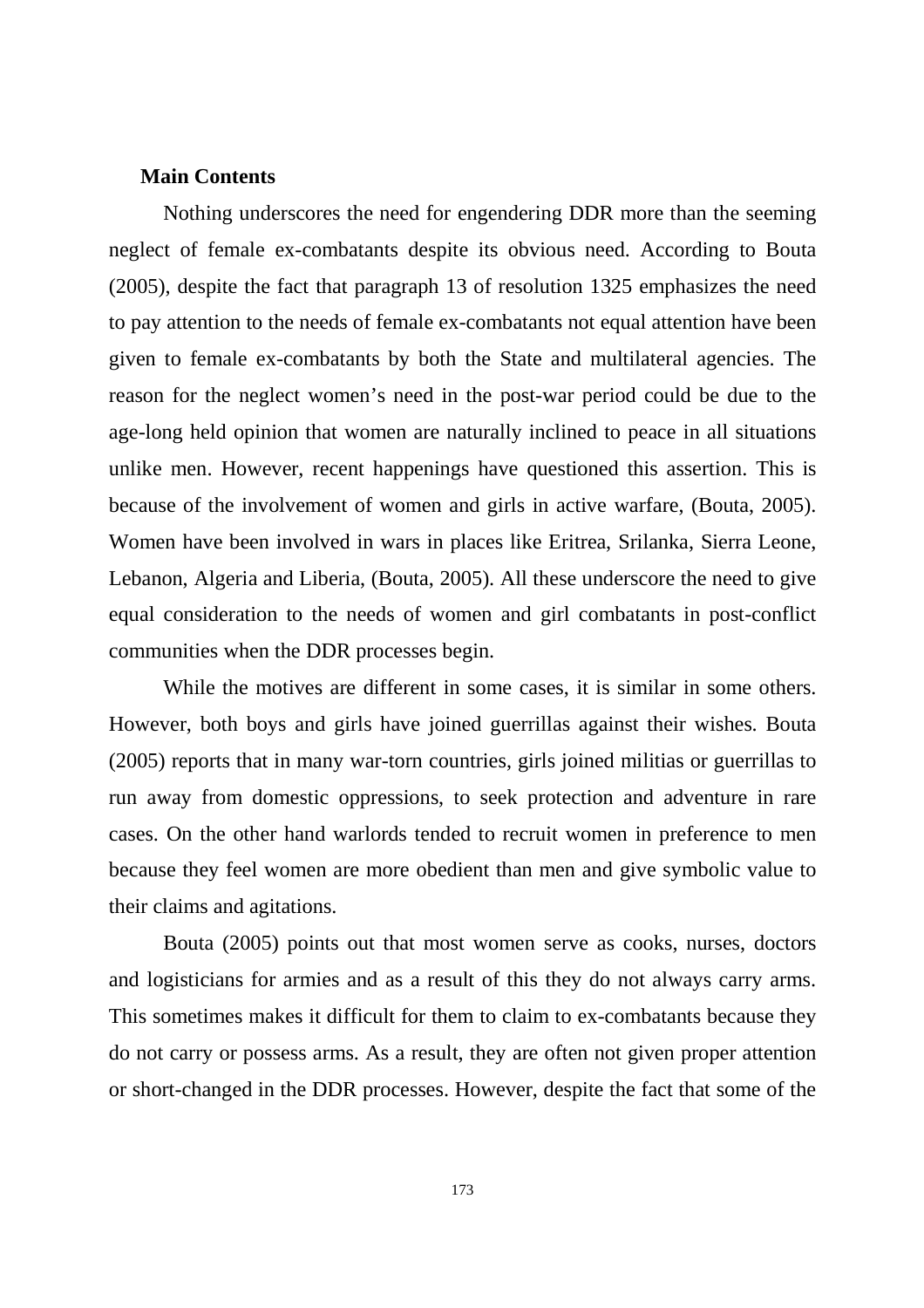agencies and INGOs involved in DDR try to target women, they are still faced with some constraints that constitute challenges for them.

### **Challenges of Engendering DDR**

Much as a number of agencies mouth their commitment to the engendering of DDR, there are still challenges confronting them in fulfilling this. Some of these challenges as discussed by Bouta (2005) are presented below.

- 1. **Paucity of Funds**: this remains the bane of engendering DDR in a many instances. This is because the practicality of DDR implies buying the peace because the unstated intention and expectation of offering money to the excombatants is to stop them from constituting threats to security and not basically to help them. Therefore, the scale weighs more in the favour of men in this context because they constitute more threats in the post-conflict phase than women.
- 2. **Non Possession of Weapons:** due to the fact that more men carried weapons while wars lasted and paucity of funds constrains then from enlisting those who did not possess weapons because they constitute lesser insecurity when compared with those who carried weapons.
- 3. **Disappearance of Women**: owing to cultural beliefs that negatively stigmatise women when pre-war relations return, women are not able to cope with the negative stigmatisation that comes with carrying a baby born out of rape or forced relationships. So many of these women flee ad are not available to benefit from the DDR process.

Having identified some of the challenges confronting the engendering of DDR, it expected that the identified problems will be useful for initiators and managers of DDR processes in order to ensure that the engendering of DDR is improved.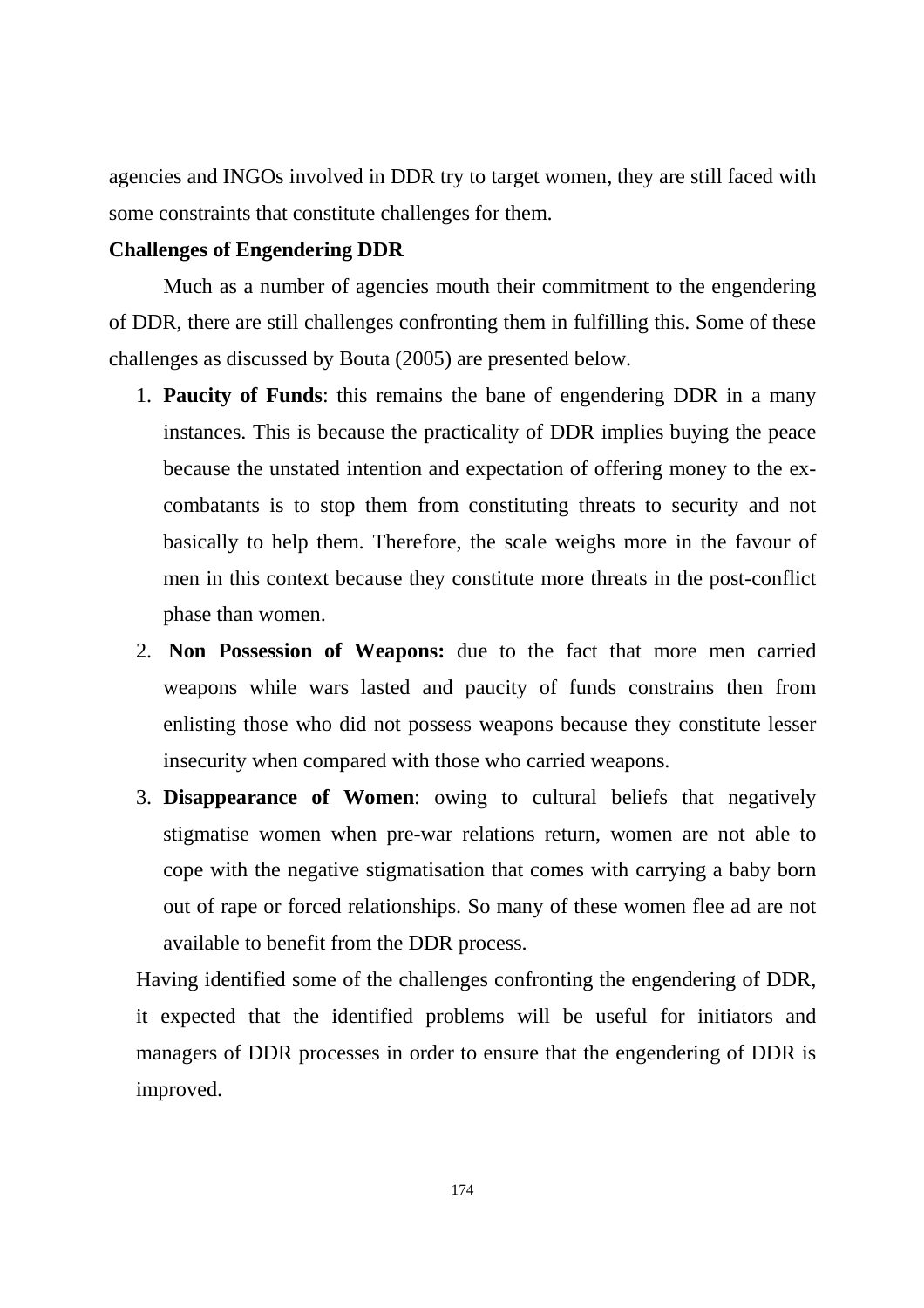#### **Suggestions on how to Engender DDR**

Flowing from the problems militating against the engendering of DDR highlighted above, the following suggestions are considered plausible

- **1. Provision of more funds:** in order to cater for the needs of all, more funds should be set aside for the DDR projects. This will make room for the need of women whose needs are often relegated due to the higher premium placed on the needs of men who are given priority because they may retard the peace process. It therefore, suggested that if more money is made available, the needs of women can be simultaneously taken care off.
- **2. Broadening of Scope :** the scope of those to be taken care of in the DDR budget should also include those who do not posses arms. This is because women constitute the core of the vulnerable in conflict and as a result hardly in possession of arms. This also counts against them during the DDR processes when efforts and incentives are for those who turn in their arms. In this event, women who were never in possession of arms have nothing to return. Therefore, broadening the scope of incentives to include those who do not possess weapons will go a long way in engendering the DDR process.
- **3. Massive campaign against stigmatisation:** this is informed by the behaviour of women in post-conflict communities. They usually flee from their immediate communities because of the stigmatisation associated with carrying pregnancies and babies from rapes. The decision to flee denies them the opportunity of benefiting from the DDR processes. Therefore, efforts should be intensified to encourage women not to flee from post-conflict communities because of fear, rejection and shame that come with stigmatisation. Also, communities should be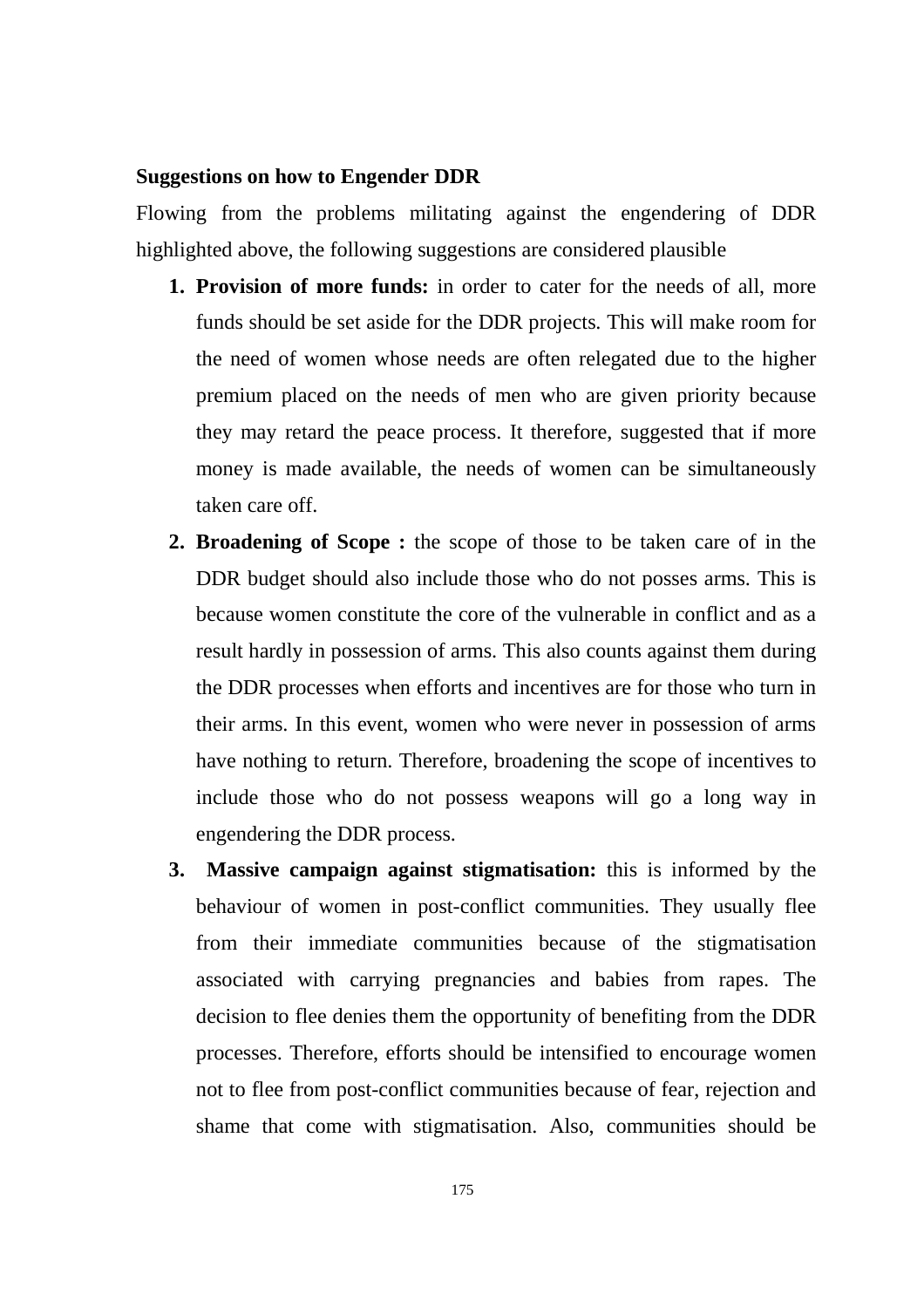encouraged not to reject women in such conditions because it contradicts the spirit of reconciliation required for sustainable peace in post-conflict communities.

# **Conclusion**

From the presentation in this unit, it becomes clear that contrary to hitherto held view that women have no roles in either regular or irregular armies, they indeed play both active and auxiliary roles. This makes gendering of DDR processes a matter of necessity in order to take care of the needs of the affected women and girls in such situations. Although, there are challenges confronting agencies and INGOs embarking on DDDR in this regard, these challenges are not tenable as excuses for non-performance in this regard.

# **5.0 Summary**

The unit presented and discussed the plight of women and girls as fighters especially in irregular armies at the post-conflict phase during the disarmament stage of the DDR process. It highlighted the challenges facing the agencies and INGos involved in this task in the context of reaching and providing for women.

# **6.0 Tutor Marked Assignments**

- Discuss the challenges confronting women in the DDR process
- Why do you think the engendering of DDR is necessary?

# 7.0 **References and Further Reading**

Bouta, T. (2005). *Gender, Disarmament, Demobilisation and Reintegration.* Hague. Conflict Research Unit. Netherlands Institute of International Relations.

Canadian International Development Agency (CIDA) (2001). *CIDA's Action*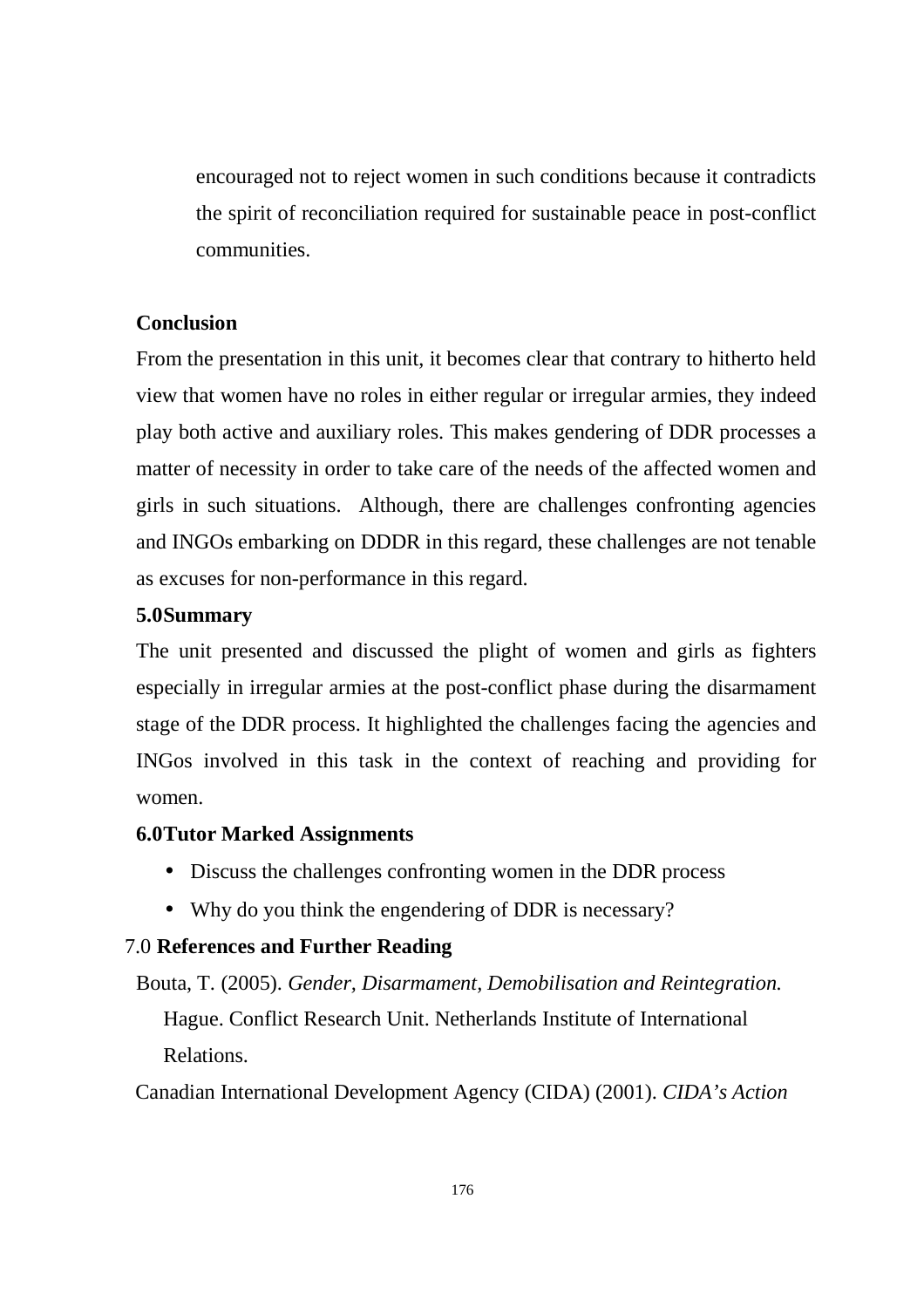*Plan on Child Protection: Promoting the Rights of Children Who Need Special Protection Measures*. Ottawa: CIDA

- Cimninos, S; Stavrou, A and Stewart, B. (2002). Assessment of the Reintegration Programmes of the National Committee for Disarmament, Demobilisation and Reintegration (NCDDR). Freetown: NCDDR.
- Date-Bah, E. (2003). *Jobs After War: A Critical Challenge in the Peace and Reconstruction Struggle*. Geneva: ILO
- Department of International Development (DFID). (2000). *Poverty Elimination and The Empowerment of Women: Strategies for Achieving the International Targets.* London: DFID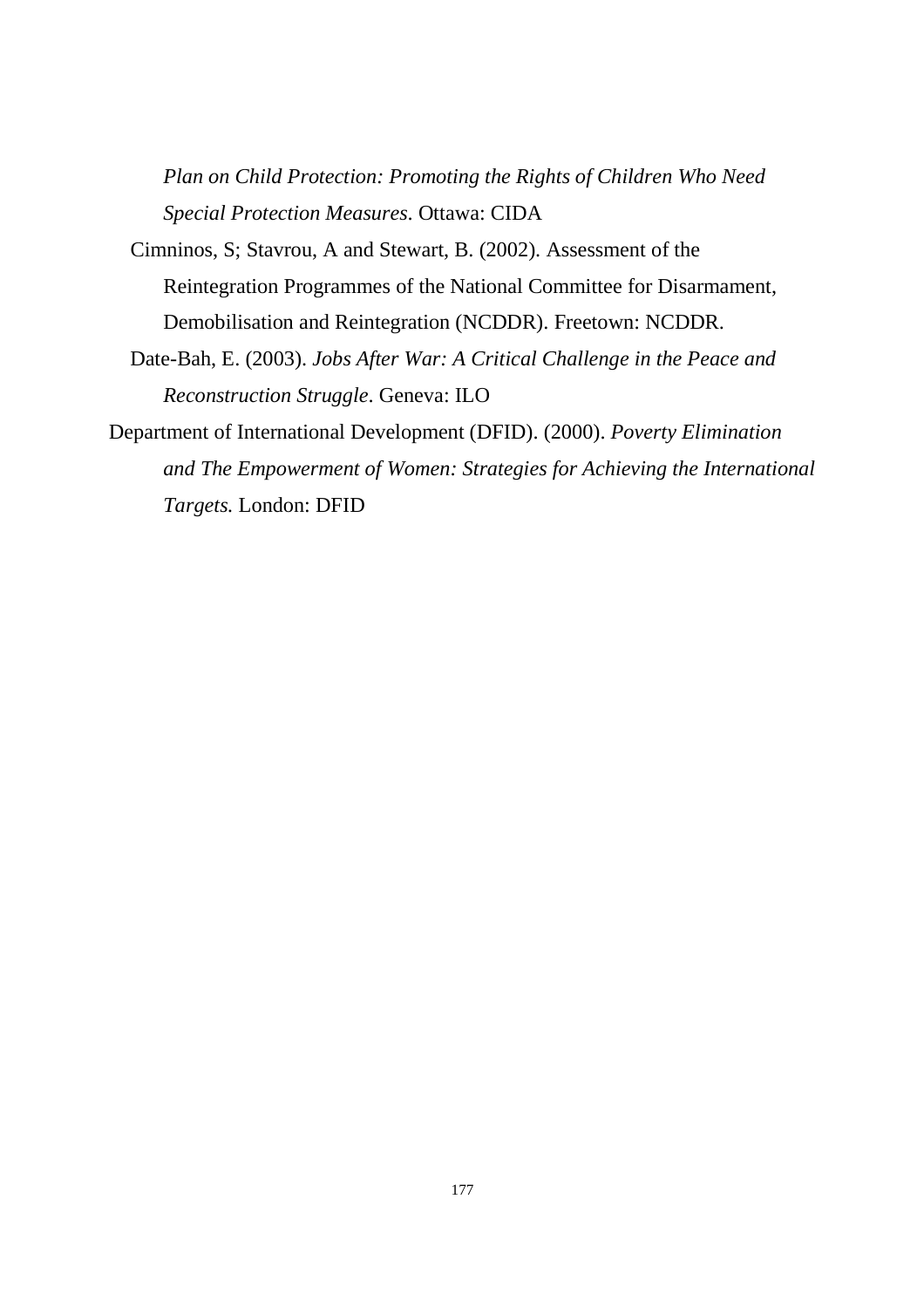# **Unit 4: The Imperative of Human Security**

1.0**: Introduction** 

- 2.0: **Objectives**
- 3.0: **Main Contents**
- 4.0: **Conclusion**
- 5.0: **Summary**
- 6.0: **Tutor Marked Assignments**
- 7.0: **References and Further Reading**

# **1.0 Introduction**

As a concept that takes care of the fears and wants of people even in communities other than post-conflict ones, the concept of human security and its appropriate application goes a long way in preventing conflicts and supporting post-conflict peace. This is why it comes into the context of DDR processes because it takes care of the security of man from the micro to the macro level.

# **2.0 Objectives**

At the end of this unit you should be able to:

- Know the nexus between human security and sustainable peace in post-conflict communities;
- Know how human security as a concept can be supportive of DDR processes.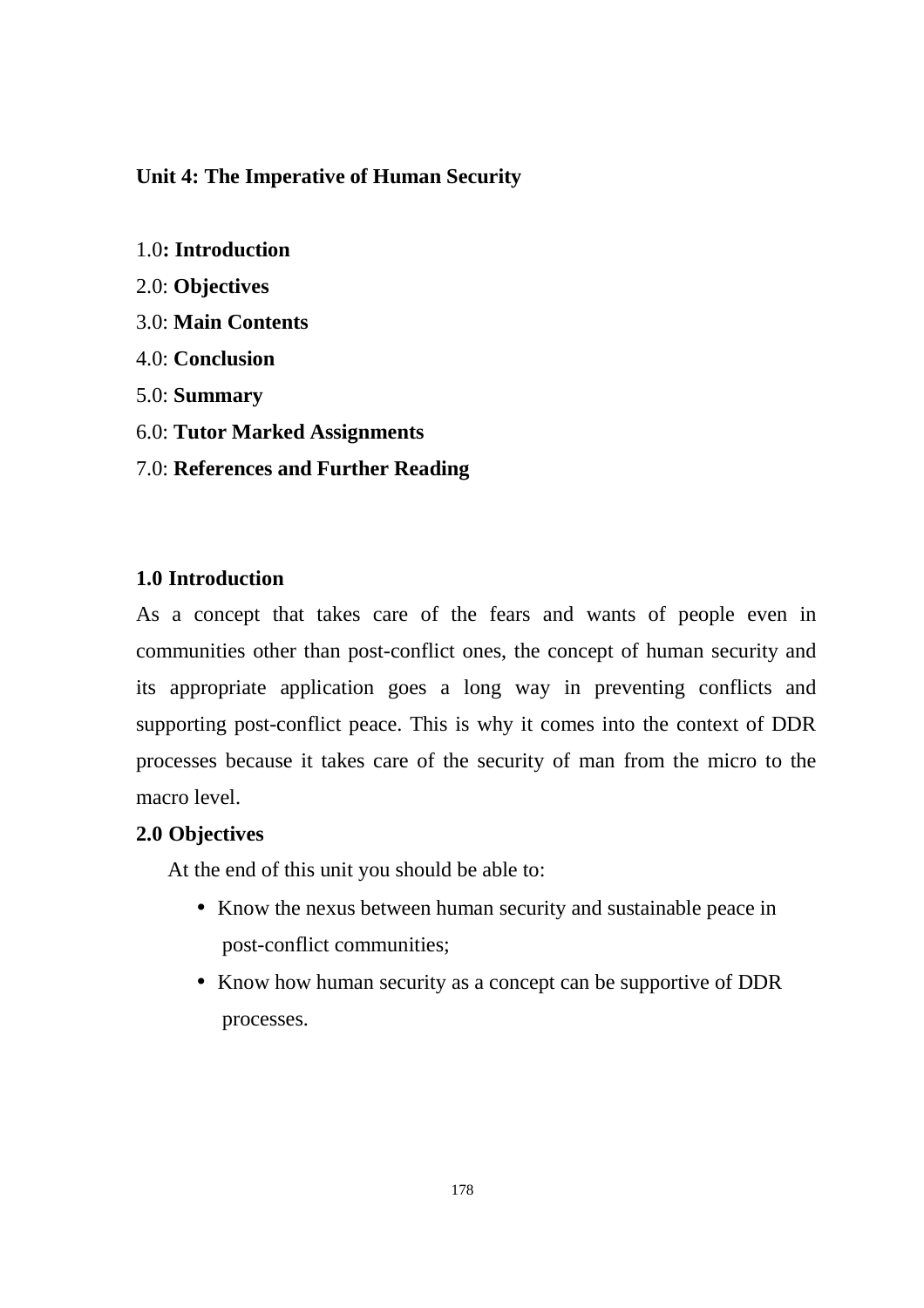#### **3.0Main Contents**

Bakut (2006), observes that the concept of security is widely accepted as contested, the summary of the whole notion can be described as provision of condition that enhances safety, or feeling protected from harm or danger. It also includes the provision of defence, protection and preservation of fundamantal values and the absence of danger to acquired values. Therefore, security, must include the absence of all forms of violence and the presence of *positive* peace.

 It is noteworthy to state that the concept of security has received wider intellectual and policy attention sice the end of the cold war. Palme et al (1982) initiated the concept of *common security,* a positive-sum idea that concieves of the greater security one state as mutually reinforcing with that of the other. With the collapse of the Berlin war in 1989 came another radical concept of security known as the concept of *comprehensive security* by, (Westing, 1989). This concept of security broadened the spectrum of traditional concerns of security. In contemporary times, *human security* has taken the center stage. This is popularly defined as "safety from chronic threats such as hunger, disease, and oppression, and protection from the sudden and hurtful impact in the patterns of everyday life" quoted in (Gleditsch, 2001: 53).

A detailed list of the features of the concept of human security includes ; *political security* implying freedom from dictatorship and other forms of arbitrary government ; *economic* and *social security* entailing the freedom from poverty and want ; *cultural security* defined as the freedom from ethnic and religious domination and *enviromental security* . It becomes auspicious to identify the defining featurezof the concept of human security with the ideals promoted by human rights activists especially the third generation of human rights issues that touch on the issues of the enviroment. The concept human security has to some extent mitigated the dominance of power-political thinking on international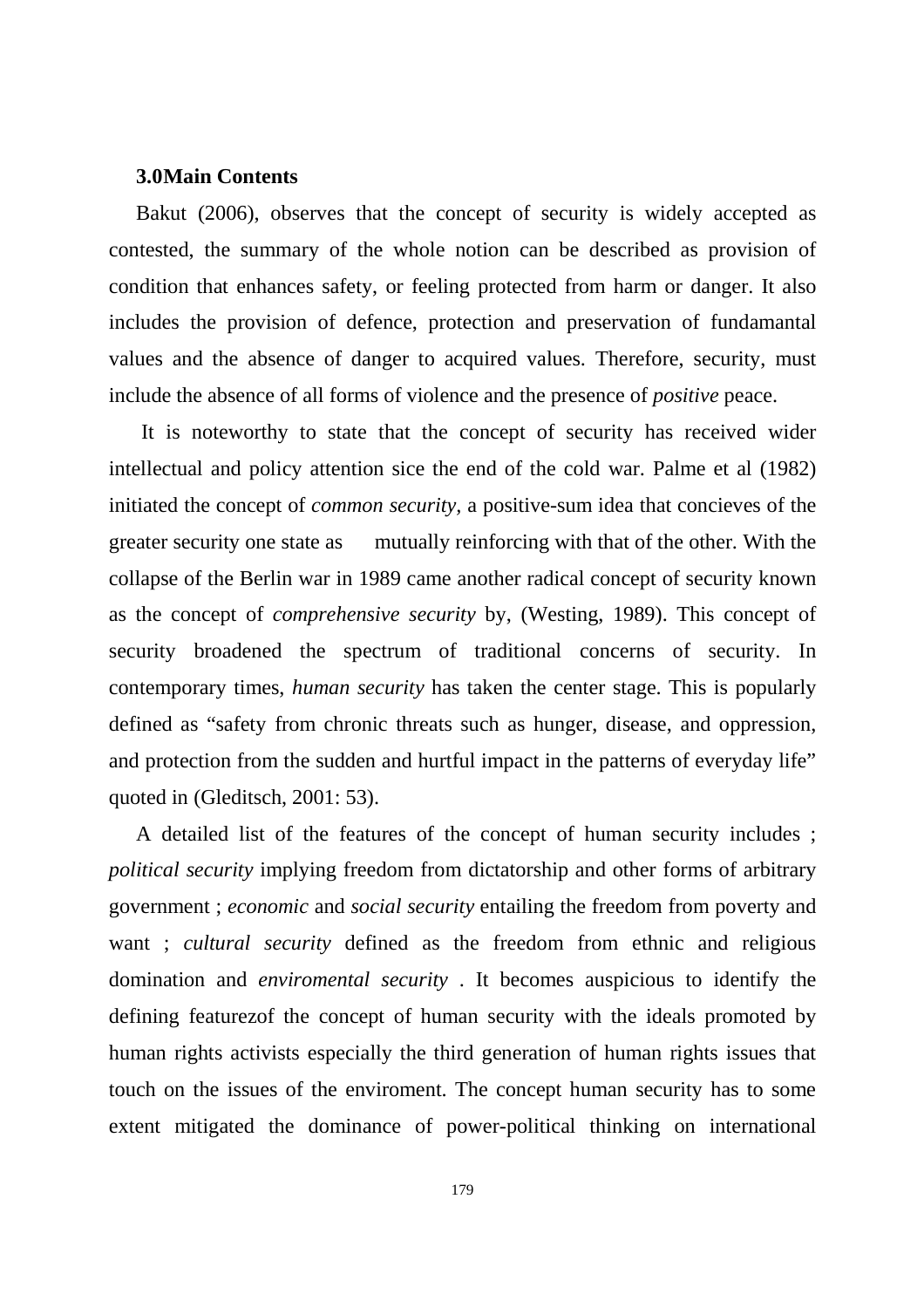relations, (Glegitsch,2001). At the intra-state level, it constitutes one of the main planks of civil society agitations in the few military posts left in Africa, the democratizing states and post-conflict states. Further more, it can serve as conflict prevention mechanism if properly implemented.

Taken that the causes of conflicts include fears and wants, if human security aims at removing fears and wants, it therefore, follows that it can be very useful in the DDR processes because of its potentials to prevent violent conflicts. This is why it has been considered important and useful for the purpose of this course that dwells on the subject of DDR. According to Krause and Jutersonke (2005), the conception of the concept of human security as espoused by the United Nations Development Programme in its Development Report of 1994 covers a wide range of areas. These scopes include economic security, food security, health security, environmental security, personal security, community and political security.

The main thrust of the concept is to expand the notion and conception of security beyond focus on territorial protection or defence against external aggression and safeguarding of the national interest. Human security aims to make human beings the referent object of protection through sustainable development. The intent is to attempt to divert huge spending on military activities that characterised the Cold War to more productive ends that will meet the needs of the people. The concept was promoted from the beginning as a practical concept with defined strategic goals.

Since the introduction of the concept it has gained wide usage and application by both state and non-state actors in politics, development, international relations and peace studies. At the grassroots and governmental levels it commonly defined by both state and non-state actors as putting the people first, (Krause and Jutersonke, 2005). In practical terms it means adopting a bottom-top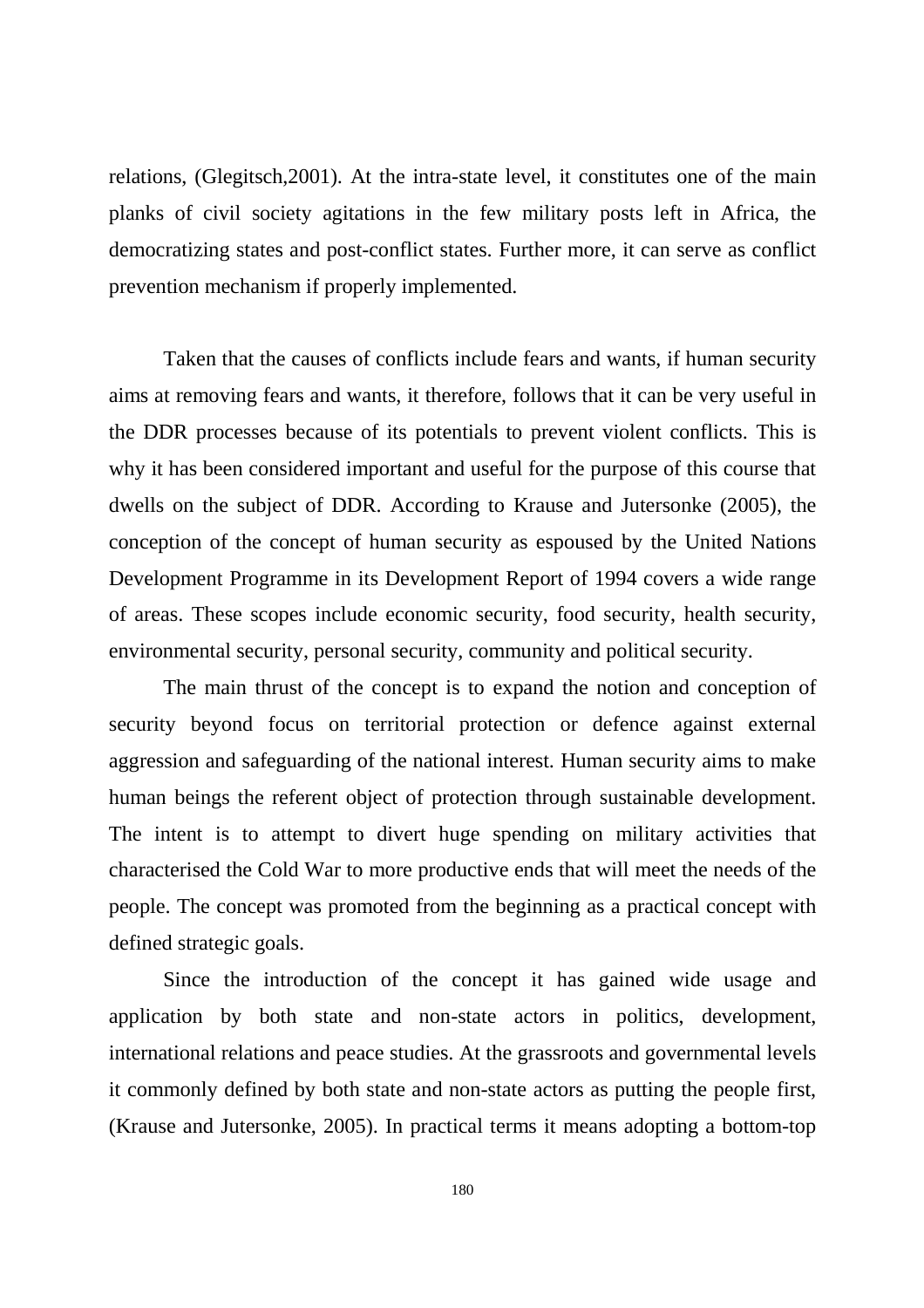approach to security with focus on the relationship between the states and their citizens by ensuring that state security is not mistaken for the security of the regime. Instead it argues for equating of security with the economic, environmental, political and social wellbeing of the citizens. This has become more necessary because many regimes continue to perceive security as that of the regime at the expense of the wellbeing of the citizens.

There are broad and narrow conceptions of human security. The broad vision also referred to as the *Japanese* is based on the original UNDP conception that aims at achieving freedom from want, (Krause and Jutersonke, 2005). Freedom from want entails meeting basic needs in economic, health, food, social and environmental terms. All these form the fulcrum of the Japanese Trust Fund for Human Security. The second conception is known as Freedom from Fear. This entails removing the use or threat of force and violence from peoples' daily lives. The two conceptions can be useful for the DDR processes at different stages. However, Freedom from Fear seems more apt for the DDR process because it addresses the threats constituted by the presence of ex-combatants who have not been properly disarmed, demobilised or reintegrated.

Indisputably, a proper application of the concept of human security can be very useful and supportive of the DDR process. This is not limited to security but also includes representation and welfare of citizens including ex-combatants. The potentials of human security in this regard cannot be overemphasized. This is because careful analyses of most conflicts indicate that human insecurity is one of the pathogens of conflict in many of the conflict ridden states. This can be found at both the individual and group levels.

Similarly, Schwarz (2005) argues that human security offers hope of preventing and even resolving conflicts. Based on the two conceptions of human security, that is, freedom from want and freedom from fear, the citizens can be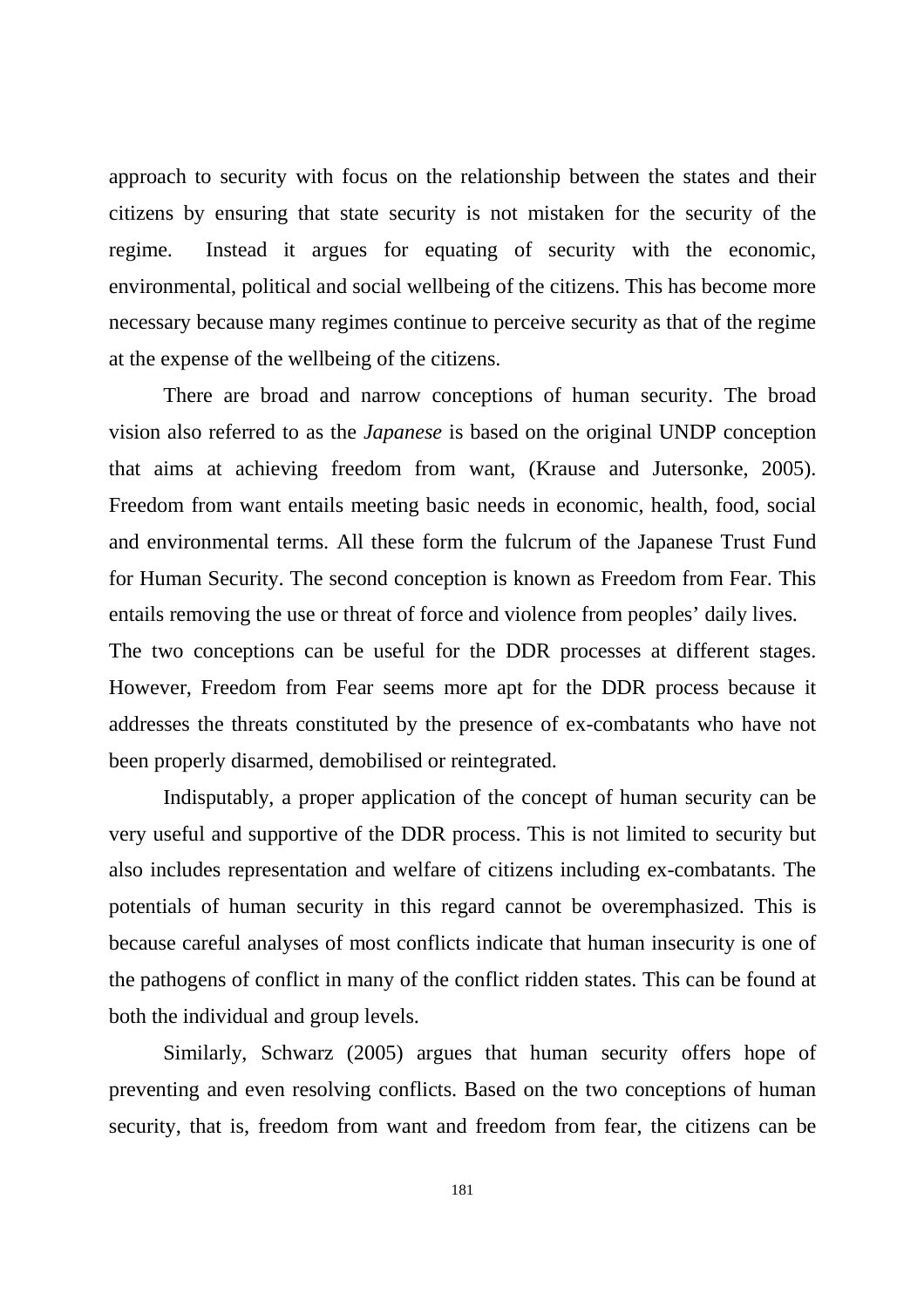adequately protected from all forms of terror and oppression which often predispose people to forming and joining guerrilla formations. Common to the two conceptions is that threats to citizens in many cases arise from predatory rulers, widespread corruption, politics of exclusion, perverted judiciary, flawed electoral processes amongst others. A look at all of these oppressive practices shows that the state is culpable in many of these instances. Therefore, human security can also reshape the relationship between the state and the citizens based on a liberal philosophy that places high premium on human liberty, human dignity and human freedom, (Schwarz, 2005).

An advantage of hinging DDR on the notion of human security is that it serves a dual purpose. The first one is that it takes care of ex-combatants and the second one is that it strengthens the state by giving it legitimacy.

#### **Development or Security and DDR**

Schwarz (2005) generates a debate on whether it is development or security that reduces the occurrence and predisposition to violence. This question in the opinion of this unit can be answered by the human security because of its scope. Schwarz (2005) argues that despite the barrier between the development and security communities, the need to provide opportunities for citizens also known as opportunities for participation and economic well-being in post-conflict situations seems to be an emerging international consensus. He advocates that linkage between development and security must not be understood as creating individual opportunities, but rather as reducing inequalities between ethnic groups or between regions in a country. By ensuring human security throughout the country, the areas of discontent and rebellion will be reduced.

Recent events however, point to the fact that security especially human security is a precondition for political, social, and economic wellbeing. This is illustrated by the notion of *security first* and the idea of sustainable *disarmament*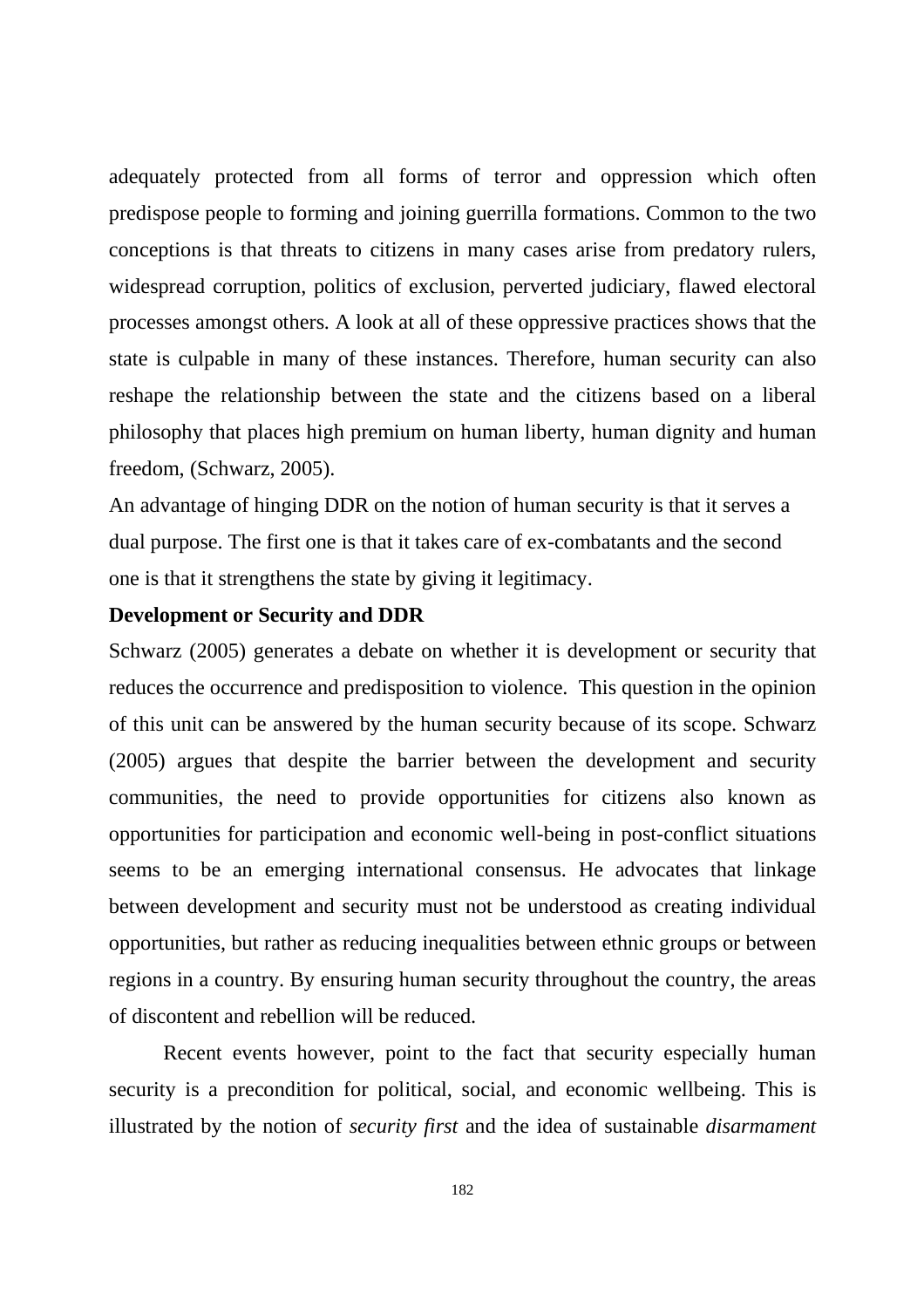*for sustainable* development both of which have been embraced by major international organizations including the World Bank through support for DDR programmes.

# **4.0 Conclusion**

The unit argues that human security can go a long way in supporting DDR and that it should be hinged on it because it serves more than a purpose. The unit posits that human security while taking care of ex-combatants will also grant legitimacy to the state because it would simultaneously take care of the needs of the citizens.

#### **Summary**

This unit details the origin of the concept of human security, its dimensions, applicability and the huge potentials it has for DDR processes. It also presents the debate between development and security communities on which one should come first in the post-conflict community.

#### **Tutor Marked Assignments**

How do you think DDR can bring about sustainable peace and development? Define human security and explain its relevance to the DDR processes.

### **References and Further Reading**

Krause, K and Jutersonke, O. (2005). 'Peace, Security and Development in Post-Conflict Environments'. In: *Security Dialogue. Vol. 36. No.4, December.* 

Palme, O. (1982). *Common Security: A Blue Print for Survival.* New York: Simon and Schuster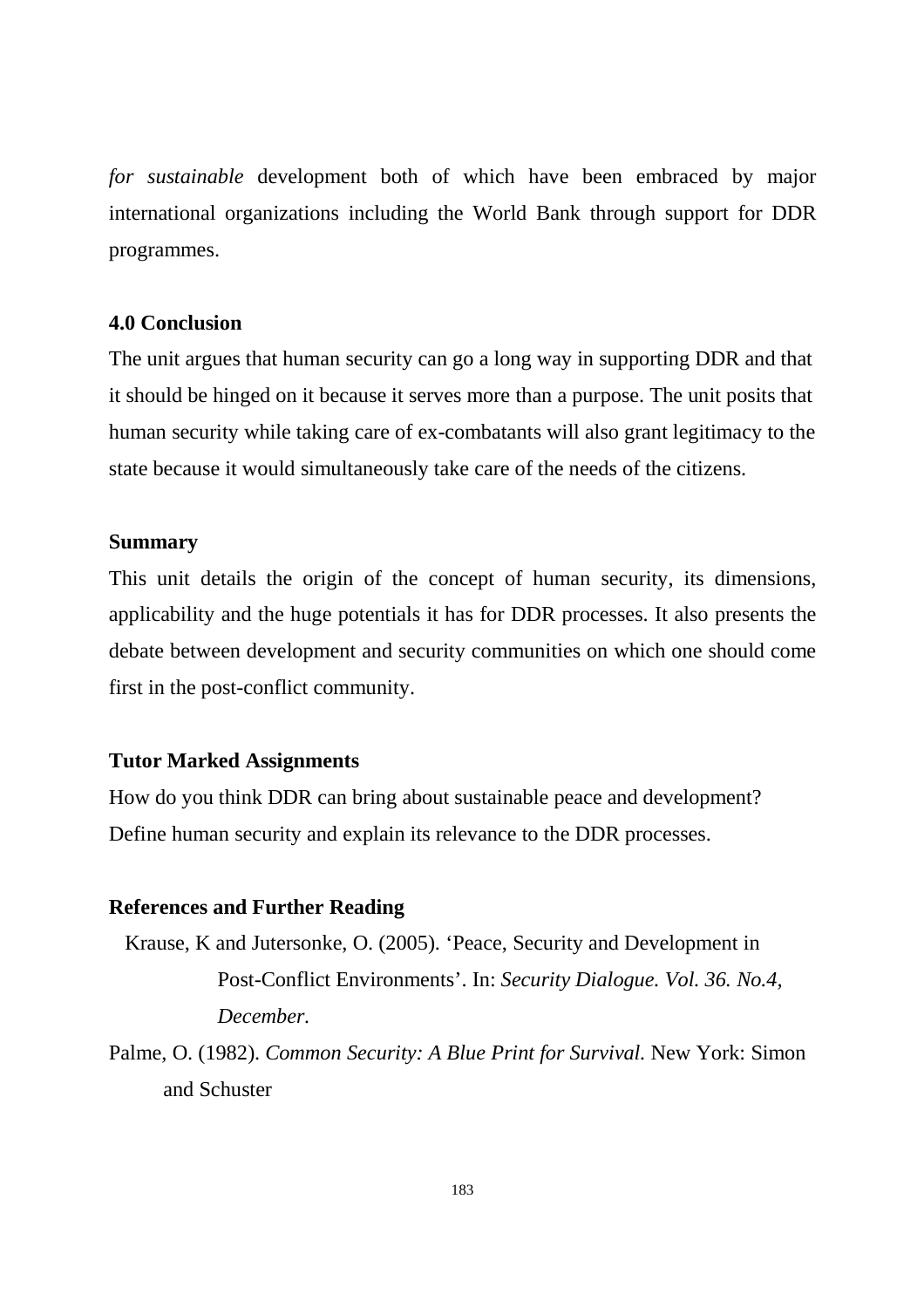Schwarz, R. (2005). 'Post-Conflict Peacebuilding: The Challenges of Security, Welfare and Representation'. In: *Security Dialogue. Vol. 36. No.4,* December.

- Gleditsch, N.P. (2001). 'Environmental Change, Security and Conflict'. In: Crocker, C.A; Hampson, F.N; and Aall, P. (Eds). *Turbulent Peace The Challenges of Managing International Conflict*. Washington, D.C. United States Institute of Peace.
- Westing, A. (1989). "Environmental Components of Comprehensive Security". In: *Bulletin of Peace Proposals* 20, No.2 129-134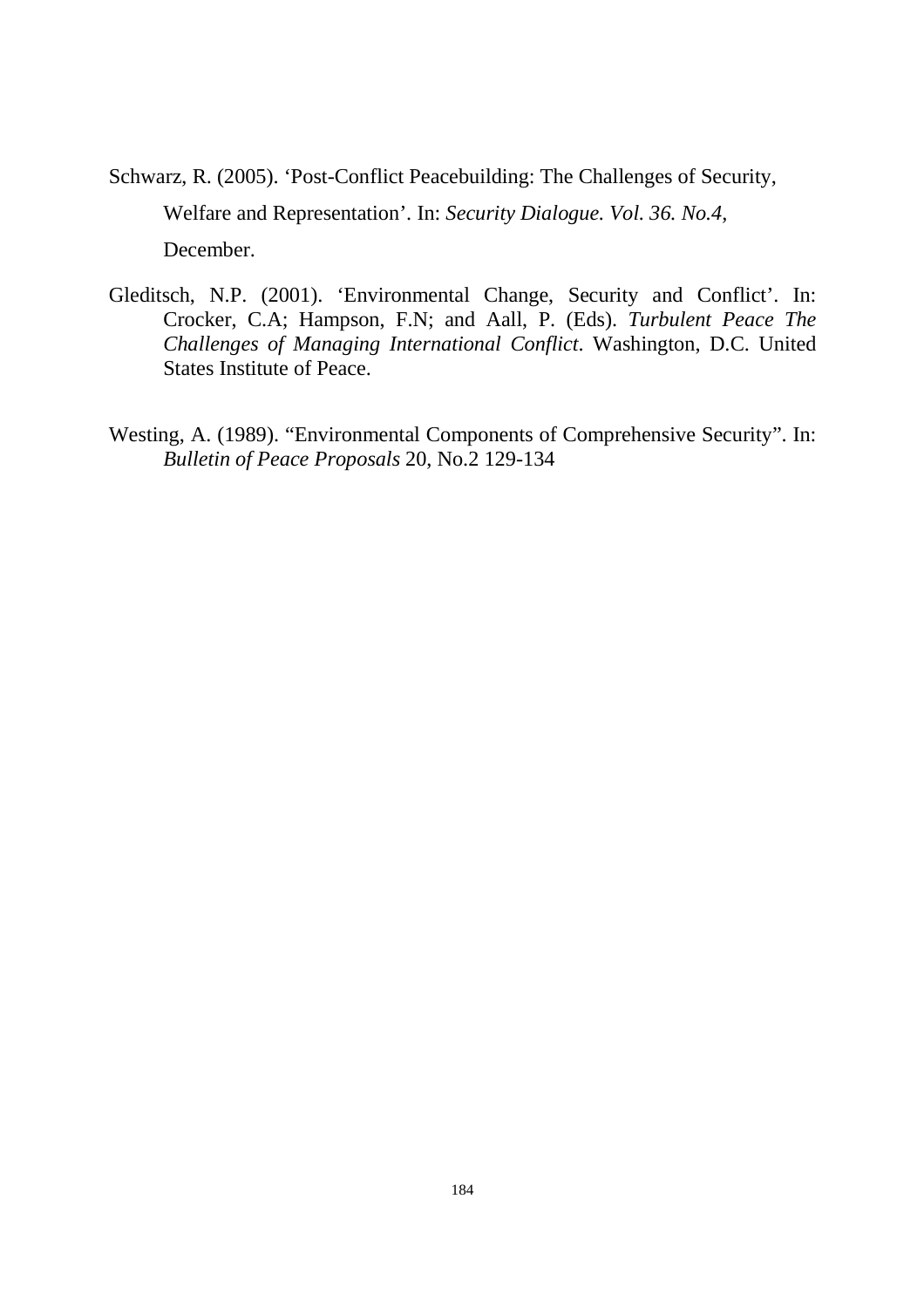#### **Unit 5: Feminists' Perspectives of Human Security**

**1.0: Introduction 2.0: Objectives 3.0: Main Contents 4.0: Conclusion 5.0: Summary 6.0: Tutor Marked Assignments 7.0: References and Further Reading** 

### **1.0 Introduction**

The evolution of human security reflects a collective search among communities of policy-makers, the academia and state-actors on the need to make human beings the centre of policies and initiatives. The significance of the concept lies in its comprehensive approach to issues of peace, security and development that affect humanity collectively and individually. The United Nations Commission on Human Security co-chaired by Amartya Sen and Sadako Ogata got a mandate in 2001 to come up with answers to ways off achieving the Millennium Declaration's goals of attaining freedom from fear and freedom from want for humanity. Earlier in 2000, 180 countries endorsed the Decalaration. According to the Commisions's publication entitled; *Human Security Now* published in 2003, human security is the protection of the *vital core of all human lives in ways that enhance human freedom and human fulfilment.* According to Truang et al (2006) this definition integrates Human Rights, Human Development and Human Security as three facets of a common ethical base for the safety of human life and dignity as enshrined in the Universal Declaration of Human Rights (UDHR) and subsequent Human Rights treaties.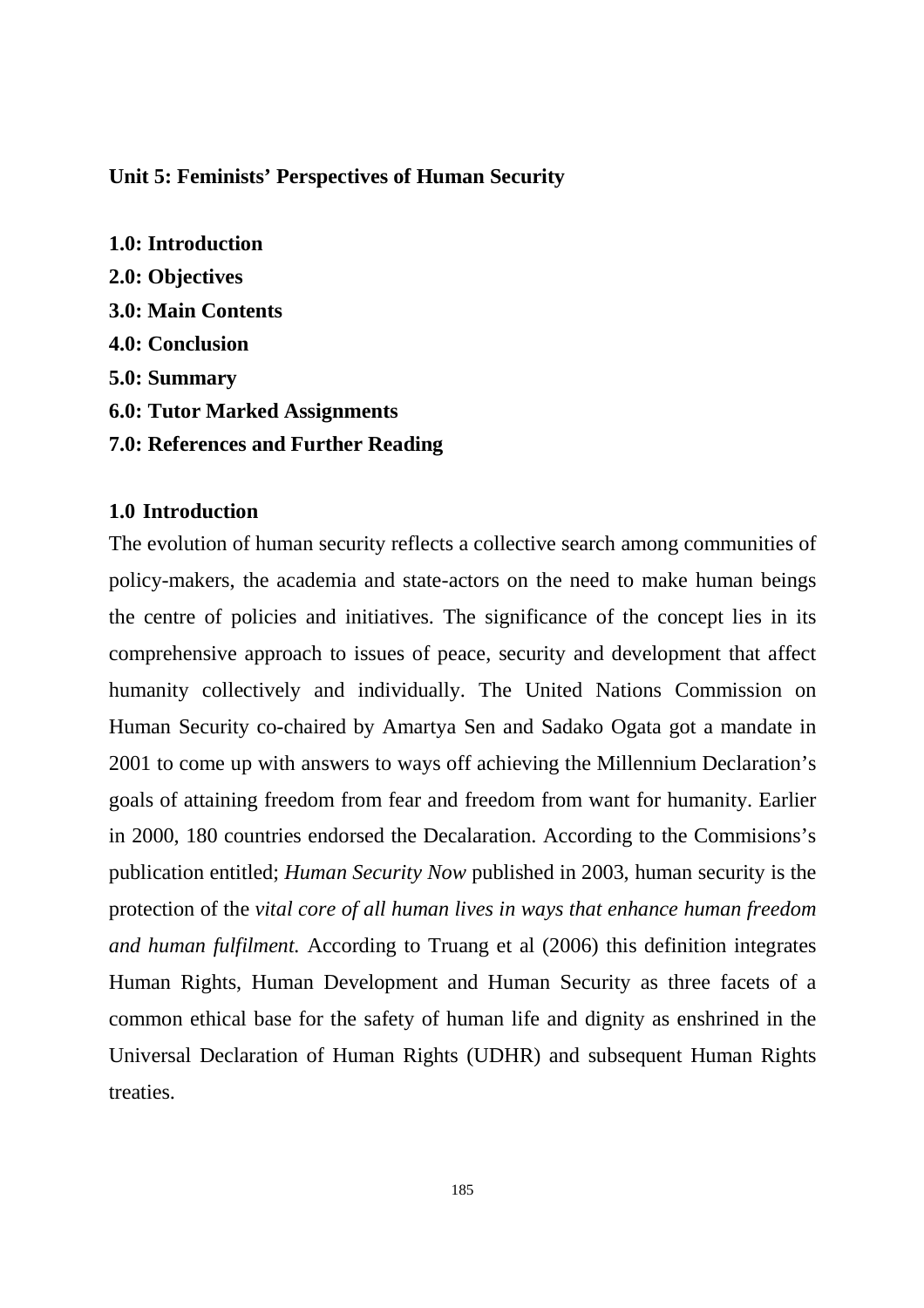However, there are challenges militating against the realisation of the objectives of human security in many countries. Truaong et al (2006) observes that every facet of human security involves a direct or indirect mediating role of cultural and religious institutions, covering from the most local and historically specific experience of individuals and groups to the most global level of disputes over territorial and resource control, (Truaong, 2005). One of the inadvertent implications of post-9/11is the fortification of the state-centric notion of security and a stronger control of the social body that impinges on the human rights concerns.

### **2.0 Objectives**

At the end of this unit, you should be able to:

- Know the burden of war borne by women using two countries as case studies;
- Appreciate the need for feminists' perspective of human security and its potentials for the DDR process.

# **3.0 Main Contents**

The need to transcend the state-centric and masculinist conception of security lies at the heart of human security. This has made an intersectional perspective of that pays attention to gender imperative. In times of conflict, the historical and systematic discrimination faced by women as a result of patriarchal structures is accentuated during a conflict. Social, religious and cultural factors that make women dependent inhibit their mobility, restrict their participation in the public sphere and deny them decision-making power within the family. These practises obstruct their overall progress making vulnerable to abuses and injuries during and after conflicts. As a course that focuses on DDR, it must not be lost on us that the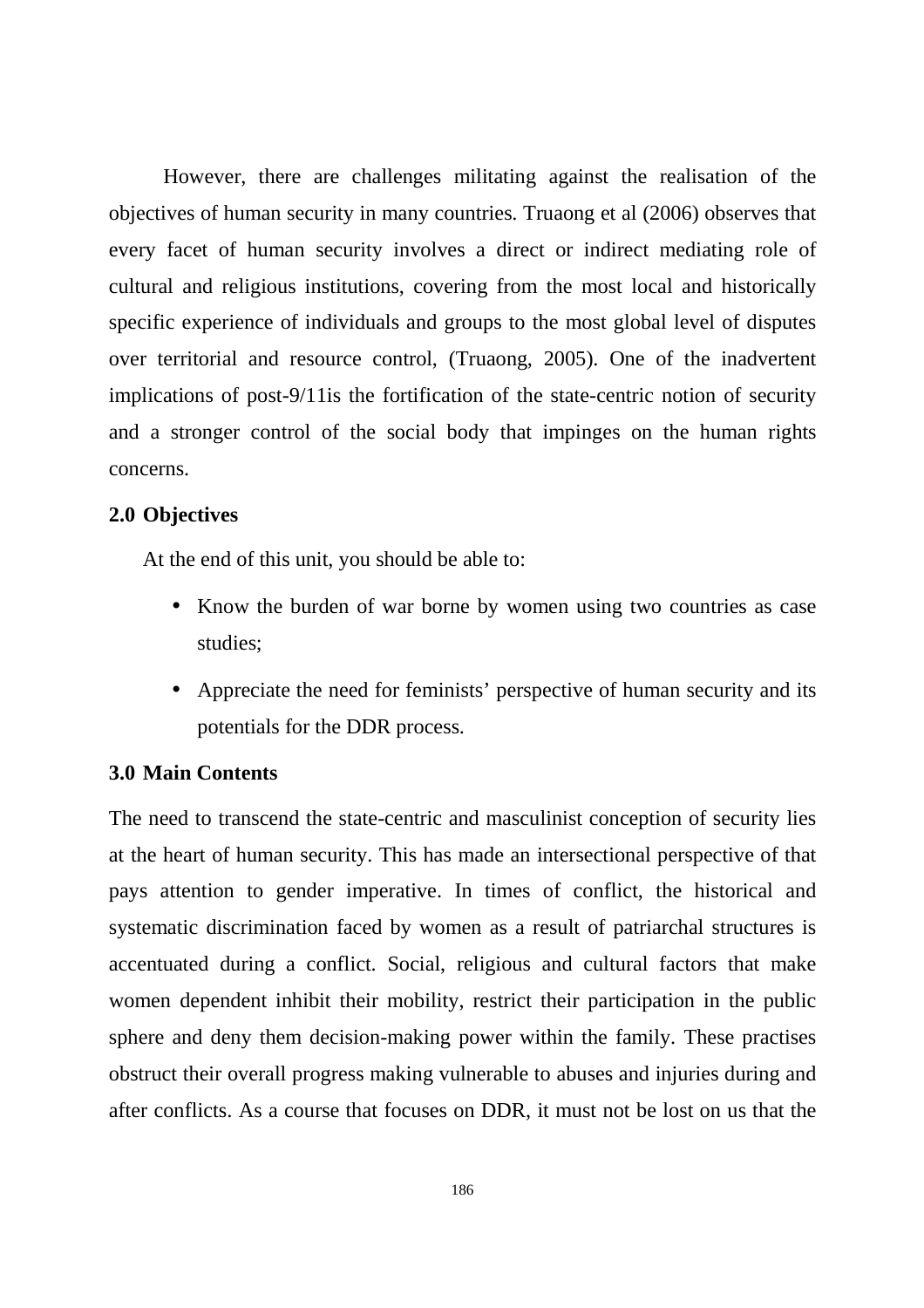plight of women has not received the desired attention. This is inclusive of the DDR periods. Although, the prevalent notion years back was that violence against women in conflict situations was largely framed within the rubric of 'outrages upon personal dignity' (Abeysekera, 2006). Recent understandings of violence and abuse against women in conflicts have become sensitive to the complexities of the situation.

Abeysekera (2006) focuses on the experience of women in Sri Lanka and Timor Leste and the involvement of women in the peace process.

#### **Conflict as Catalyst for Change**

The conflicts in Sri Lanka and Timor Leste took place in a context in which the majority of women were underprivileged and discriminated against at all levels. In Timor Leste, the rural population suffered severe neglect and underdevelopment; patriarchal norms that restricted women's freedom combined with social and cultural practises to deny women their rights to education, health care and proper nutrition.

In Sri Lanka there were different kinds of restrictions against the independence of women based on patriarchal beliefs and attitudes. There were also regional differences in inequalities on development indices like health and education. The worst affected areas were the minority communities in the country.

At the level of decision-making, not more than 5% of the parliament were women with a low level of women presence in the local government (Abeysekera, 2006). In Timor Leste, free adult franchise was not available to the public until after the referendum of 1999. In Sri-Lanka, women dominated the labour-intensive and lower-paid sub-sectors of the industrial and agricultural sectors. Since the 1980s, many women began migrating to the urban centers to earn livings as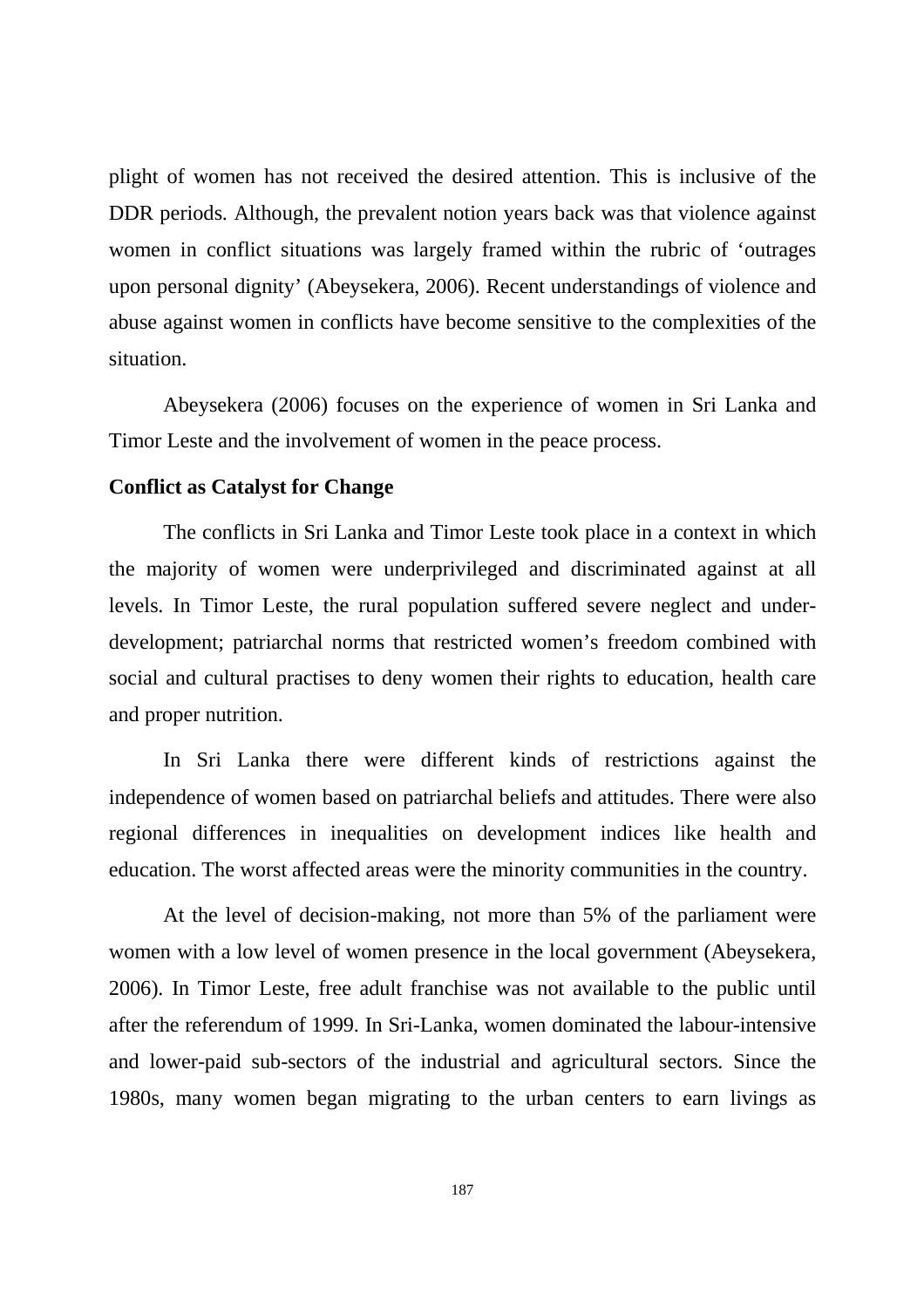domestic workers and factory workers. In Timor Leste, the seriousness of the conflict confined most women indoors.

Abeysekera (2005) submits that in the two countries, patriarchal social structures constituted barriers on women's autonomy, freedom of movement, choice of marriage partner and reproductive and sexual choices. Patriarchal laws prohibit women from owning and controlling resources such as land. The disadvantaged position of women was worsened by conflicts.

# **The Period of Conflict: Timor Leste during Indonesian Occupation**

To further underscore the fact that women get involved in armed conflicts and are deserving of consideration in the DDR processes, this sub-unit presents the experiences of women as victims and participants during the conflict. According to Abeysekera (2006) many women were active members of FRETILIN and played strategic roles in the secret networks that sustained the resistance while the occupation lasted.

Radhika Coomaraswamy, the UN Rapporteur on Violence against women noted in her report that the Indonesian military and the local militias in East Timor used rape as a method of torture and intimidation against the local population. Abeysekera (2006) reports also that female relatives of political opponents of the regime were raped as a form of revenge and in order to force the men out of hiding. This was confirmed by the testimonies of several girls who were below 18 and women that they were extensively tortured, raped and forced into sexual slavery in 1980. Women also spoke of being raped in front of their families and communities. Others lamented the problems they faced within their communities as a consequence of bearing children conceived after rapes. Olga da Silva Amaral and Beatriz Guiterrez of Timor Leste testified of being held as sex captives in military camps for extended periods. Amaral described the vulnerability of the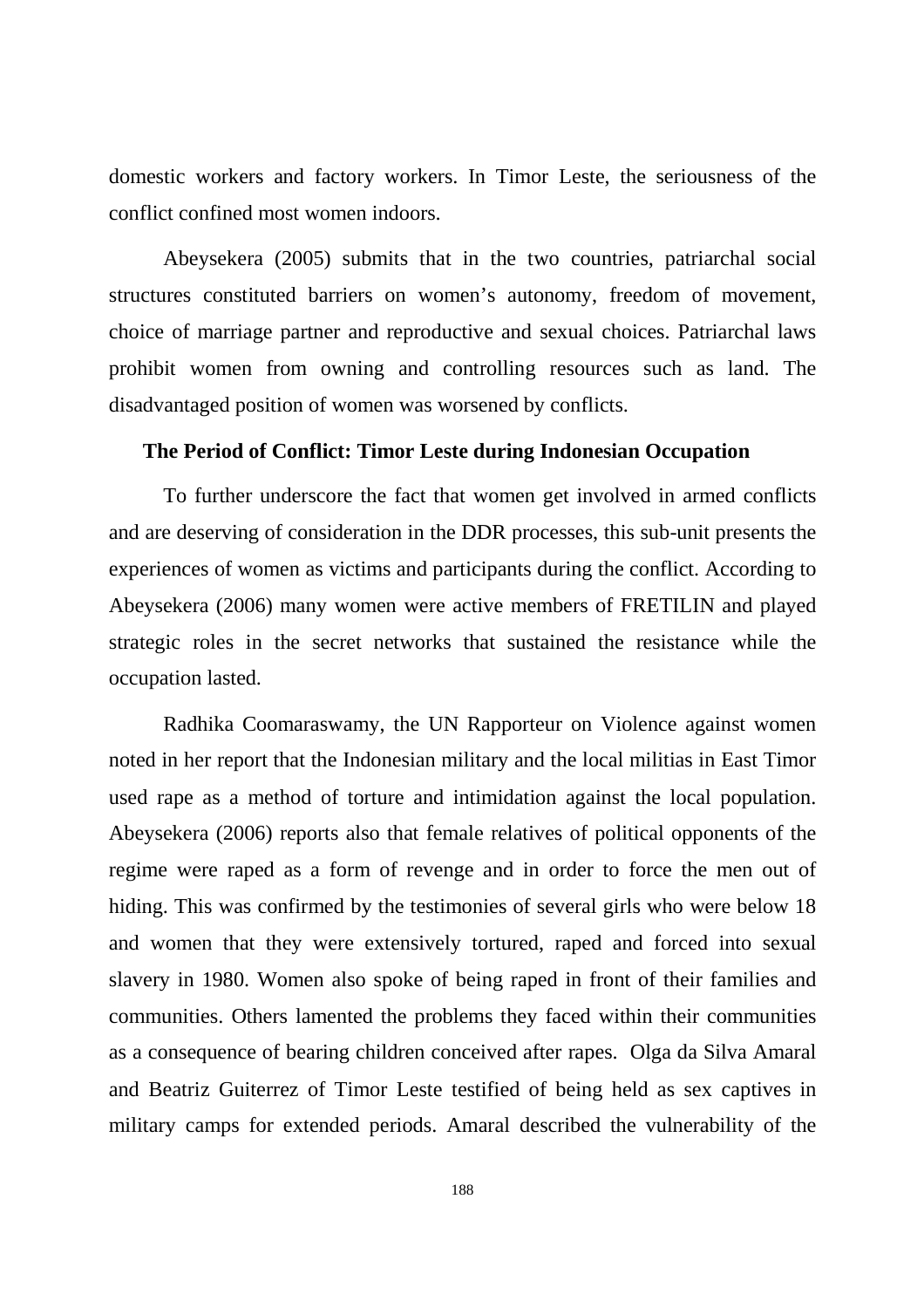women in her village after the arrest of all the men of the village. Guiterrez had three children by three different Indonesian soldiers and became an object of social mockery when she was labelled as the 'local wife' of the enemy (Abeysekera, 2006).

#### **Sri Lanka: The North and East During the Years of Conflict: 1977 to 2002**

Just as it happened in Timor Leste, there were many reported cases of the violation of women and girls. Gory pictures of rape cases and other abuses were painted during the sessions of the Fact-Finding Commission organized in 1997 in the north-central and eastern parts of the country which comprised mixed populations of Sinhala, Tamil and Muslim people and where militarisation was intense as a response to large-scale massacres of civilians that had taken place during the 1990s.

Furthermore, Abeysekera (2006) reveals that most acts of sexual violence against the Tamil women in the north and east that were committed by the Sri Lankan security forces have been reported in the 1990s. Many heart-rending cases equally got media attention. One of these was the case of Krishanthi Kumarasamy, her mother, her brother and a neighbour in 1996 and the murder of Koneswary in 1997.

#### **Involvement of Women in the Peace Process.**

In Timor Leste, the most prominent role of women was at the advocacy and lobbying levels at the international level. However, the involvement of women in the negotiation process happened very slowly. In the early 1990s, only one out of a team of 30 negotiators was a woman over a period that spanned six years. The situation improved slightly in 1997 when four women became part of the team.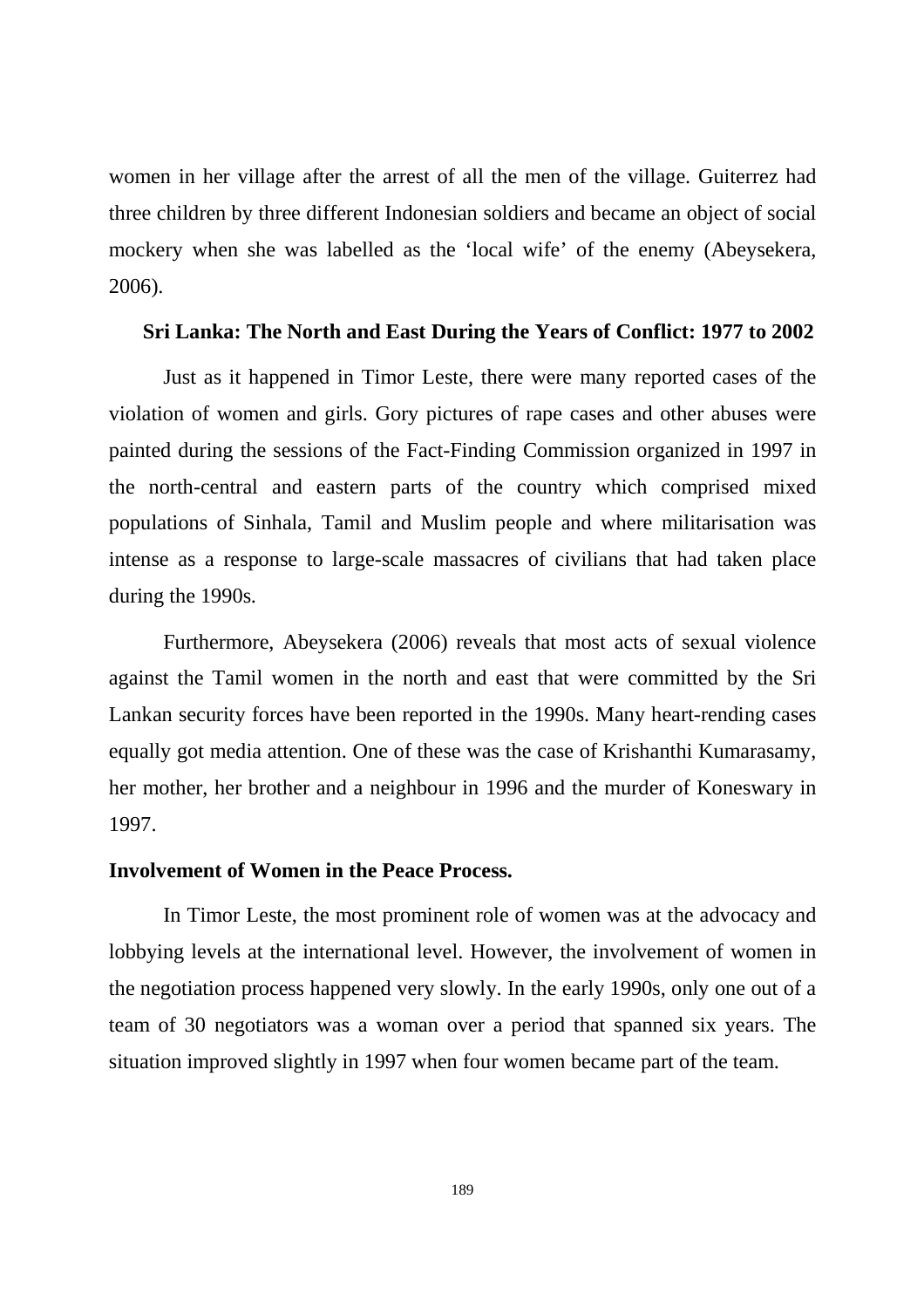Several attempts have been made to resolve the raging ethnic conflict over the past twenty years. However, in all of these, no woman was involved at any level. Worse-still there was no discussion or expression of concern about their noninvolvement. Their activities have been limited to bridge-building initiatives in the civil-society realm. Also, since the signing of the Ceasefire Agreement in February 2002, they have also been active in organising around issues of participation and inclusion, (Abeyeskera 2006). Since then there have been a level of progress indicative of brighter prospects for the inclusion of women in peace processes.

# **4.0 Conclusion**

This unit argues that based on the plight of women during and after conflicts a feminist perspective on human security cannot be discountenanced. It posits that if DDR programmes are to have the desired effects, they must be based on the concept of human security with equal premium on the feminists' perspective of the concept.

### **5.0 Summary**

The unit presented instances of the violation and abuse of women and girls in particular in arguing for the inclusion of feminists' perspective of human security in the DDR processes. This was done with many empirical instances drawn from Timor Leste and Sri Lanka.

## **6.0 Tutor Marked Assignments**

• Discuss the relevance of a feminist perspective on human security to the DDR process.

# **7.0 References and Further Reading**

Abeysekera, S. (2006). 'Gendering Transitional Justice : Experiences of Women in